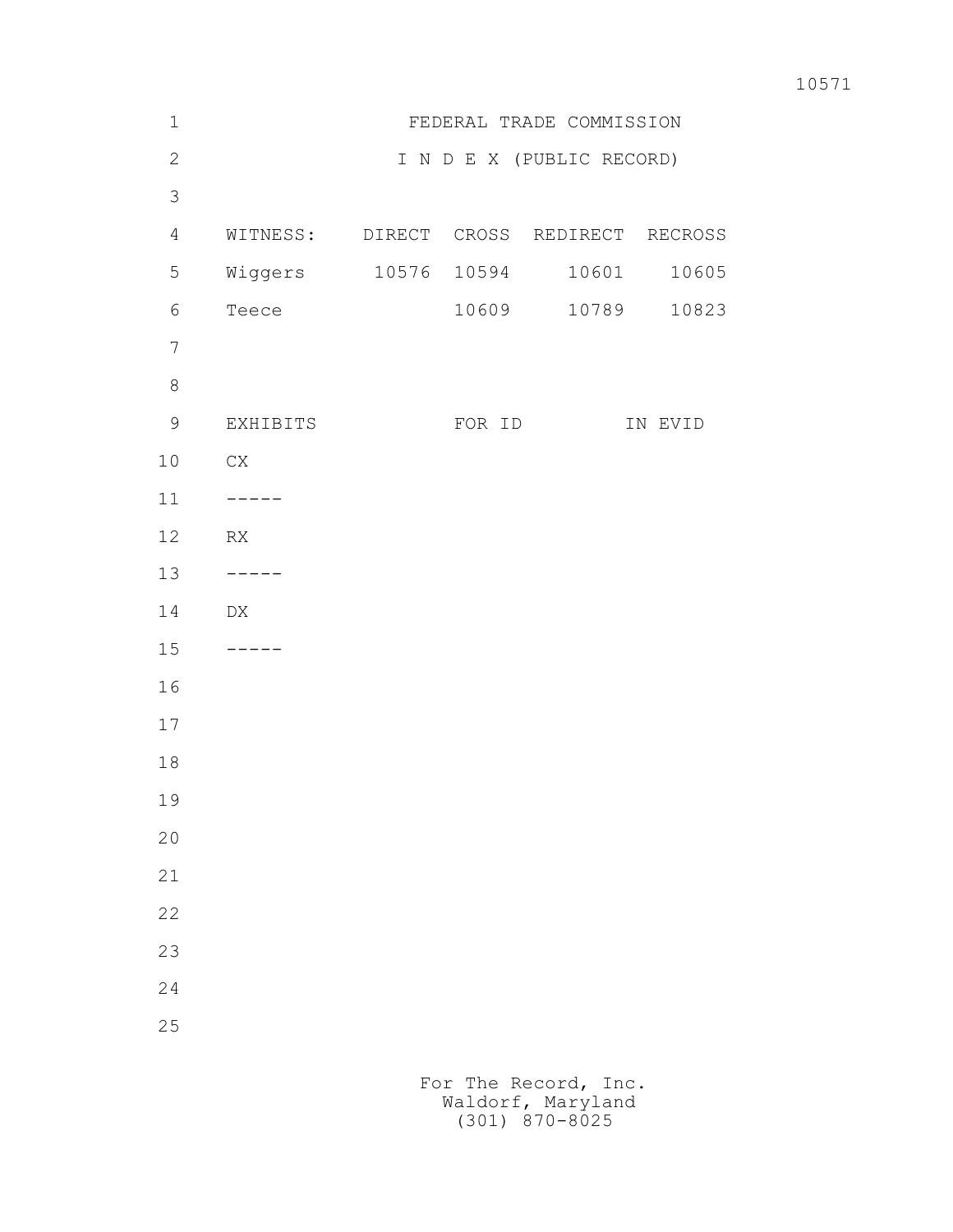| $\mathbf 1$   | UNITED STATES OF AMERICA                            |
|---------------|-----------------------------------------------------|
| 2             | FEDERAL TRADE COMMISSION                            |
| 3             |                                                     |
| 4             | In the Matter of:<br>$\left( \right)$               |
| 5             | Rambus, Inc.<br>Docket No. 9302<br>$\left( \right)$ |
| 6             |                                                     |
| 7             |                                                     |
| 8             |                                                     |
| $\mathcal{G}$ | Friday, July 25, 2003                               |
| 10            | $9:02$ a.m.                                         |
| 11            |                                                     |
| 12            |                                                     |
| 13            | TRIAL VOLUME 50                                     |
| 14            | PART 1                                              |
| 15            | PUBLIC RECORD                                       |
| 16            |                                                     |
| 17            | BEFORE THE HONORABLE STEPHEN J. MCGUIRE             |
| 18            | Chief Administrative Law Judge                      |
| 19            | Federal Trade Commission                            |
| 20            | 600 Pennsylvania Avenue, N.W.                       |
| 21            | Washington, D.C.                                    |
| 22            |                                                     |
| 23            |                                                     |
| 24            |                                                     |
| 25            | Reported by: Josett F. Hall, RMR-CRR                |
|               | For The Record, Inc.<br>Waldorf, Maryland           |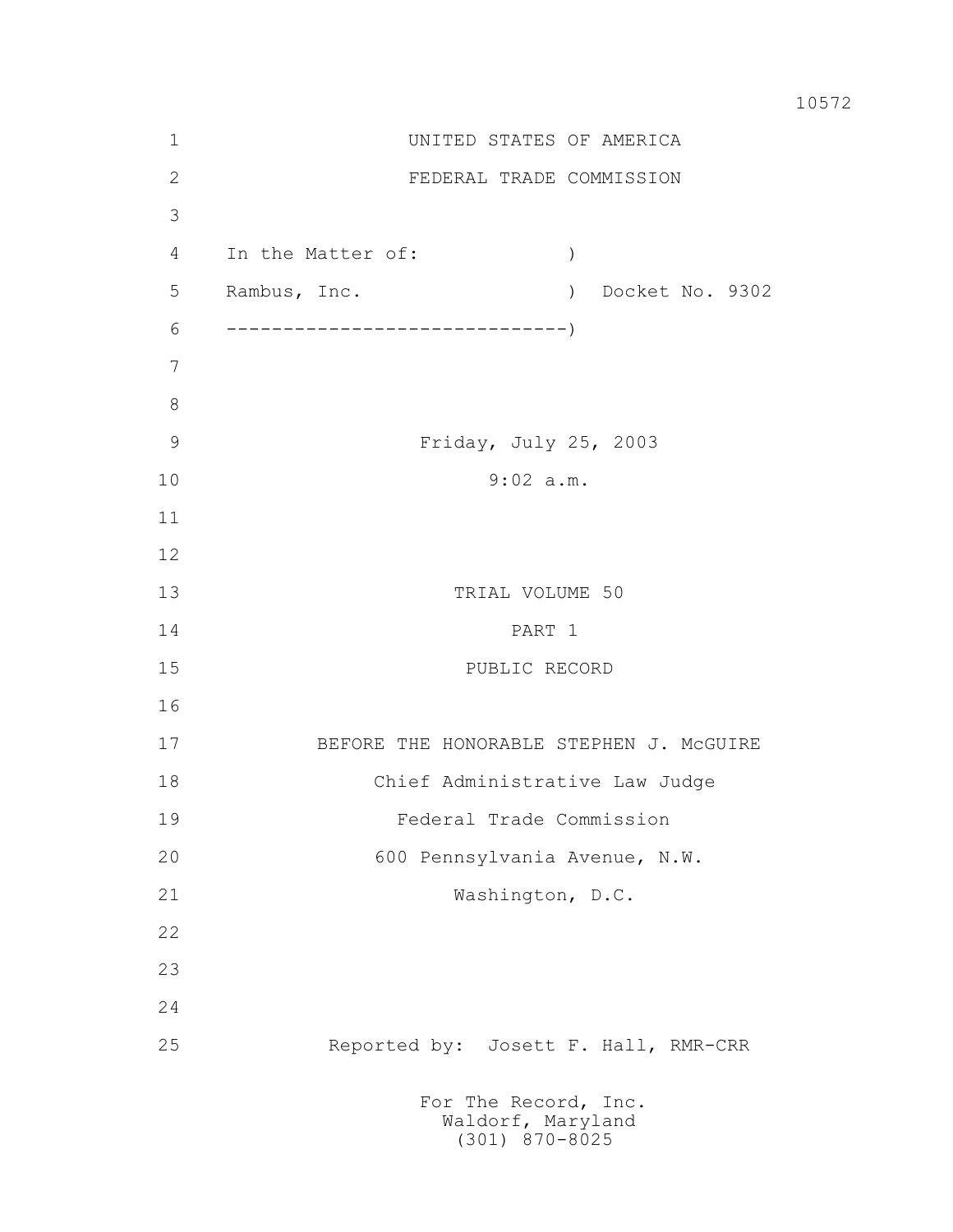2

| 3              | ON BEHALF OF THE FEDERAL TRADE COMMISSION: |
|----------------|--------------------------------------------|
| 4              | M. SEAN ROYALL, Attorney                   |
| 5              | GEOFFREY OLIVER, Attorney                  |
| 6              | JOHN C. WEBER, Attorney                    |
| $\overline{7}$ | JEROME A. SWINDELL, Attorney               |
| 8              | ROBERT DAVIS, Attorney                     |
| 9              | Federal Trade Commission                   |
| 10             | 601 New Jersey Avenue, N.W.                |
| 11             | Washington, D.C. 20580-0000                |
| 12             | $(202)$ 326-3663                           |
| 13             |                                            |
| 14             | ON BEHALF OF THE RESPONDENT:               |
| 15             | GREGORY P. STONE, Attorney                 |
| 16             | STEVEN M. PERRY, Attorney                  |
| 17             | PETER A. DETRE, Attorney                   |
| 18             | SEAN GATES, Attorney                       |
| 19             | Munger, Tolles & Olson LLP                 |
| 20             | 355 South Grand Avenue, 35th Floor         |
| 21             | Los Angeles, California<br>90071-1560      |
| 22             | $(213)$ 683-9255                           |
| 23             |                                            |
| 24             |                                            |
| 25             |                                            |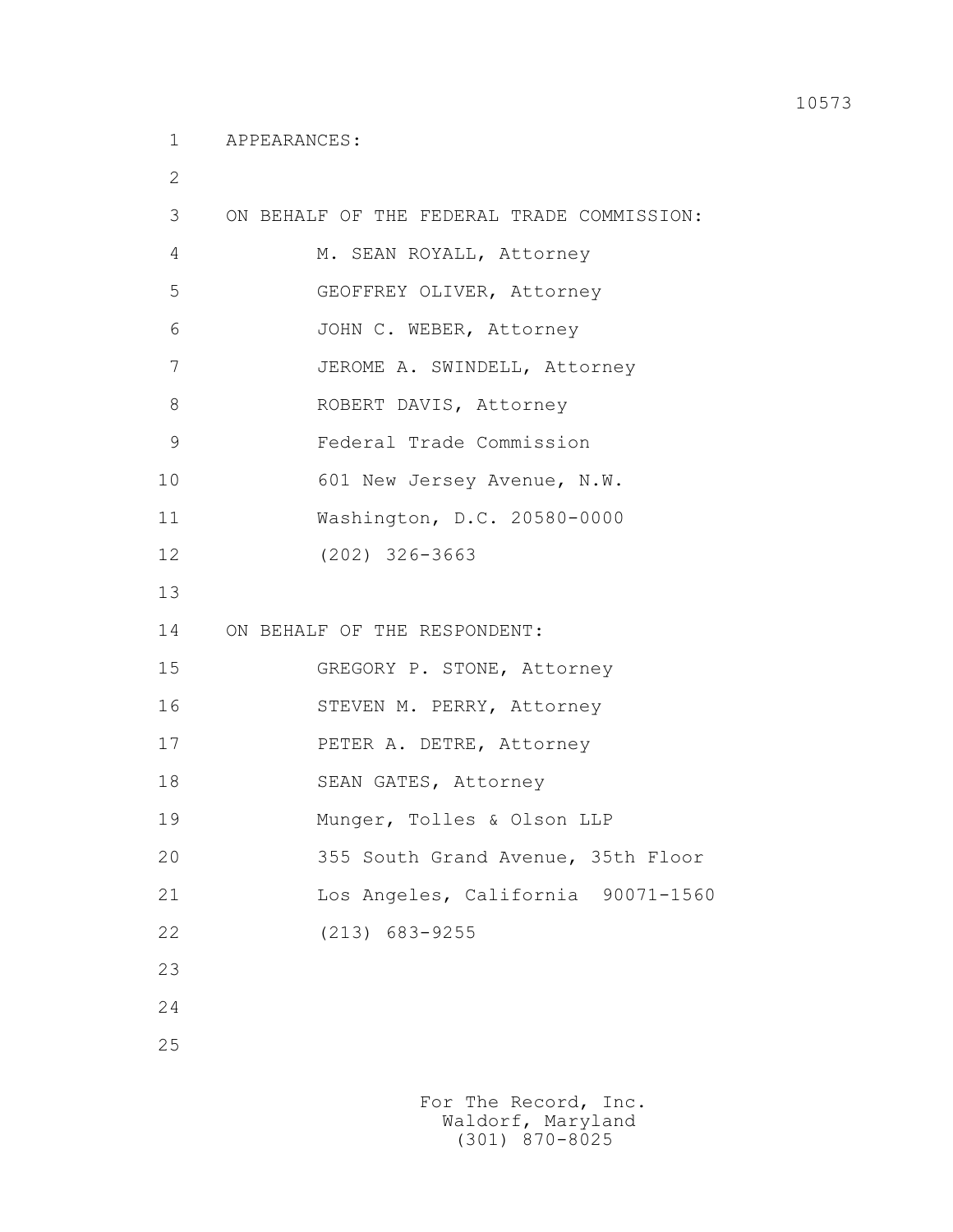3 ON BEHALF OF THE RESPONDENT: 4 A. DOUGLAS MELAMED, Attorney 5 Wilmer, Cutler & Pickering 6 2445 M Street, N.W. 7 Washington, D.C. 20037-1420 8 (202) 663-6090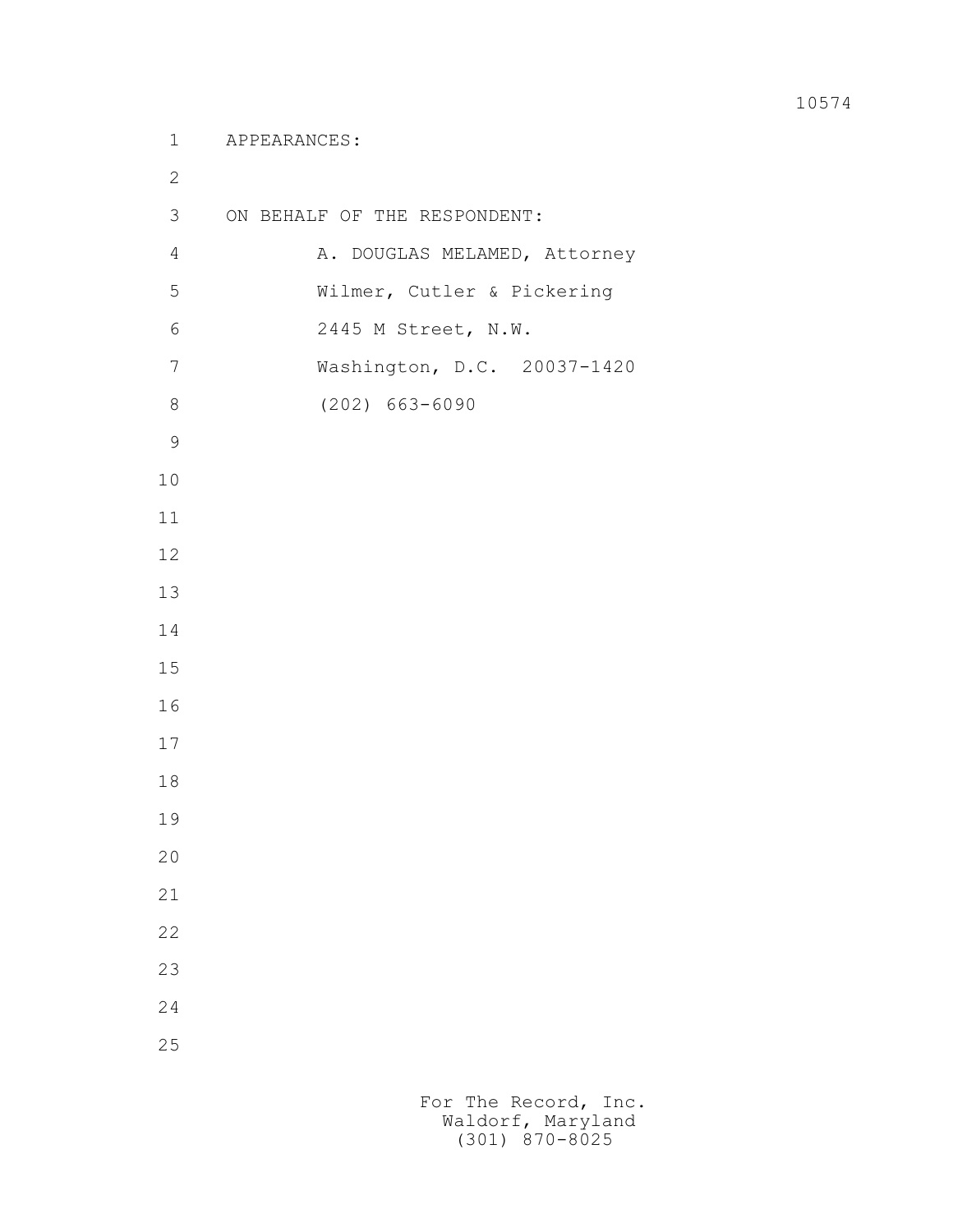1 P R O C E E D I N G S 2 - - - - - - - 3 JUDGE McGUIRE: Counsel, good morning. 4 We had talked somewhat on Thursday as to how 5 we intended to proceed this morning. 6 Mr. Stone, it's still your case, though we're 7 on cross-examination of the prior witness. Perhaps you 8 can give me some idea of how we want to go about our 9 affairs this morning. 10 MR. STONE: Certainly. I think Mr. Perry --11 JUDGE McGUIRE: Mr. Perry? 12 MR. PERRY: Yes, Your Honor. It was our 13 intention to call a very short witness, 14 Mr. Hans Wiggers, a retired employee of 15 Hewlett-Packard, and take no more than 30 minutes is my 16 guess. 17 JUDGE McGUIRE: Mr. Swindell, any objection? 18 MR. SWINDELL: No objection, Your Honor. 19 JUDGE McGUIRE: All right. At this time call 20 your next witness. 21 MR. PERRY: Rambus would call Mr. Hans Wiggers 22 to the stand. 23 JUDGE McGUIRE: Mr. Wiggers, will you please 24 come to the bench and you'll be sworn in by the court 25 reporter.

> For The Record, Inc. Waldorf, Maryland (301) 870-8025

10575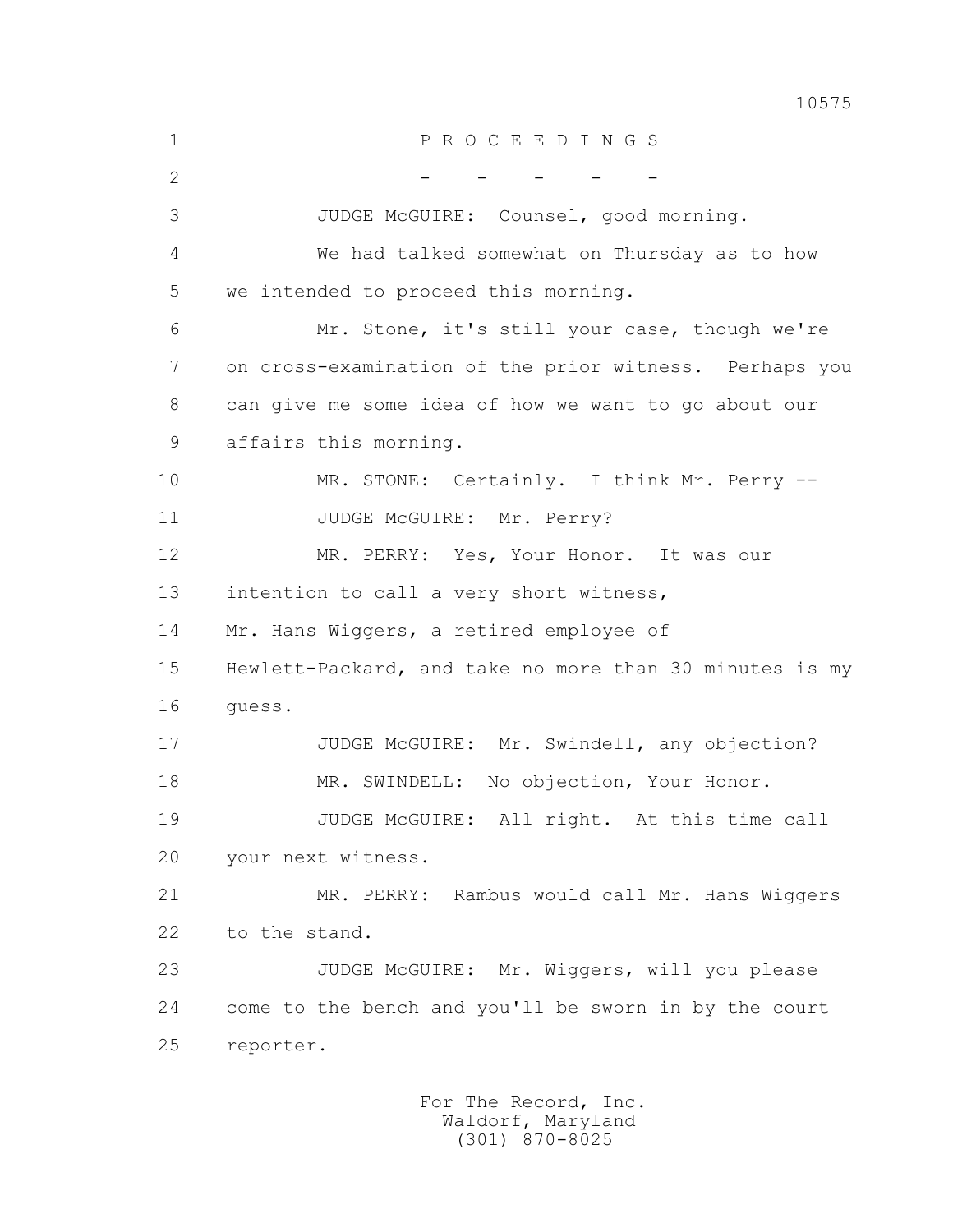1 - - - - - 2 Whereupon -- 3 HANS WIGGERS 4 a witness, called for examination, having been first 5 duly sworn, was examined and testified as follows: 6 MR. PERRY: And Your Honor, I've placed his 7 deposition transcript in this proceeding on the bench 8 and I've given a copy to complaint counsel and there's 9 a copy on the table in front of the witness. 10 DIRECT EXAMINATION 11 BY MR. PERRY: 12 Q. Mr. Wiggers, are you currently employed? 13 A. No. I'm retired. 14 Q. And when did you retire? 15 A. I retired from Hewlett-Packard in 2000, July 4, 16 2000. 17 Q. In July 2000? 18 A. 2000, yes. 19 Q. If I refer to Hewlett-Packard as HP, will that 20 be understandable to you? 21 A. That would work fine. 22 Q. How long were you with HP? 23 A. I was with HP for 27 years. 24 Q. Can you just tell us briefly, in a general 25 fashion, what your jobs were at HP from about 1990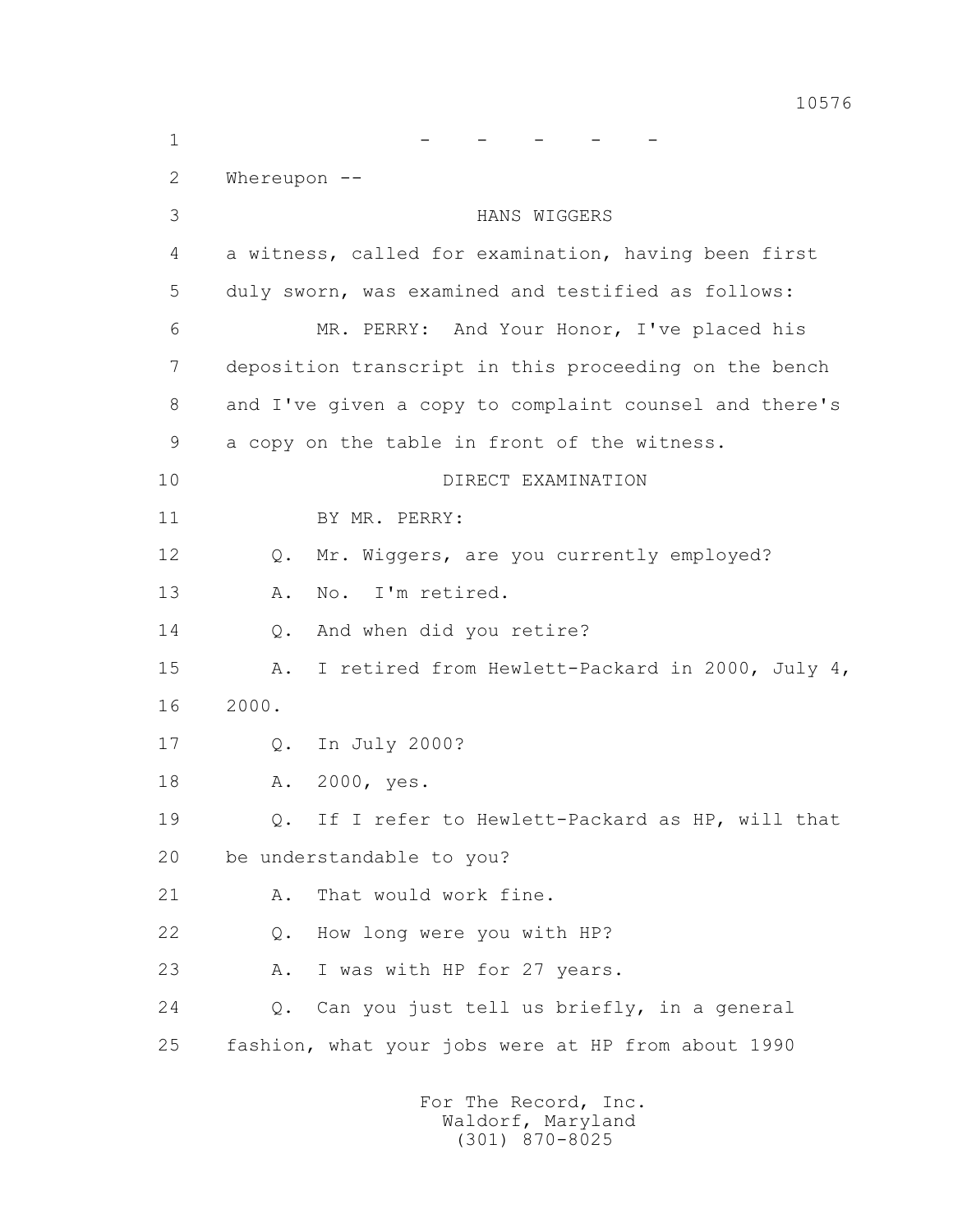1 until you retired in 2000?

| $\overline{2}$ | I started in Hewlett-Packard<br>Okay.<br>Α.                       |
|----------------|-------------------------------------------------------------------|
| 3              | laboratories. I was a project manager in charge of                |
| 4              | investigating a new workstation, and in particular I              |
| 5              | was focused on memory aspects of that workstation.                |
| 6              | I did that until about '92, and then I                            |
| 7              | transferred to the corporate purchasing department                |
| 8              | because I was very interested in all memory component             |
| 9              | issues and thought I could help there.                            |
| 10             | So my whole background is always focused on                       |
| 11             | technical issues and not commercial issues.                       |
| 12             | At some point in the early 1990s did you start<br>$Q_{\bullet}$   |
| 13             | attending JEDEC meetings?                                         |
| 14             | Yes. After I transferred to the corporate<br>Α.                   |
| 15             | organization, I started attending JEDEC as part of my             |
| 16             | duties there.                                                     |
| 17             | And were you attending JEDEC meetings on behalf<br>$\mathsf{Q}$ . |
| 18             | of HP?                                                            |
| 19             | That is correct.<br>Α.                                            |
| 20             | Why were you attending JEDEC meetings?<br>$Q$ .                   |
| 21             | HP was a very large user of memory components,<br>Α.              |
| 22             | and it was very important to us to make sure that we              |
| 23             | get -- that the industry provided components that would           |
| 24             | work with our equipment, so we were basically trying to           |
| 25             | make sure we influenced the industry in whatever way we           |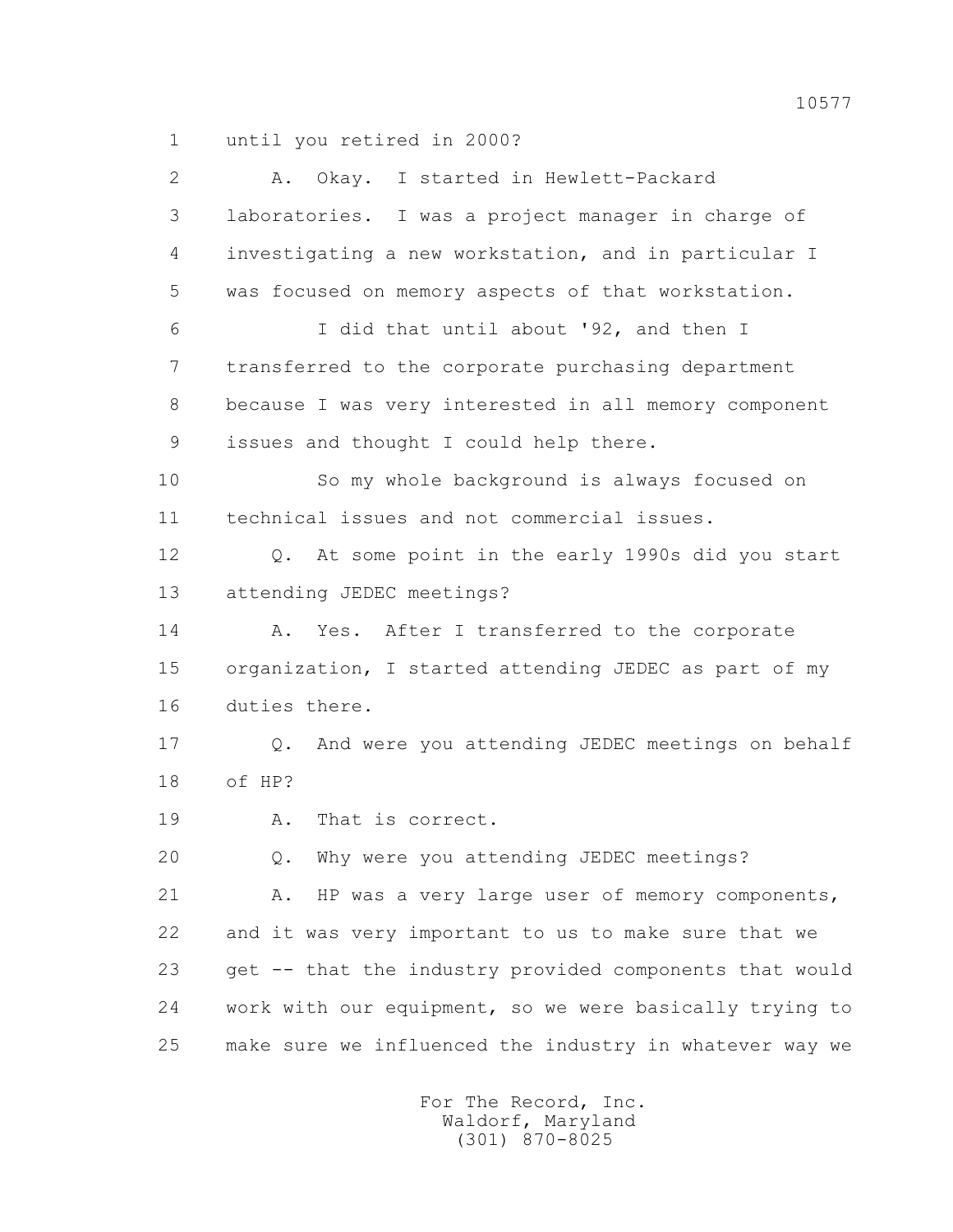1 could to make sure that the components were most 2 suitable for our equipment. 3 Q. Now, is it correct that before you started 4 attending JEDEC meetings you were active in the RamLink 5 work being done -- 6 A. I was active in the, yeah, RamLink and before 7 that the thing called SCI, scalable coherent 8 interface. 9 Q. Scalable? 10 A. Coherent interface. 11 That was the initial work that the other things 12 came out of. 13 Q. And the RamLink work was being done under the 14 IEEE? 15 A. That is correct. 16 Q. And in connection with your RamLink work, did 17 you have a meeting or meetings with Rambus? 18 A. As chairman of the RamLink committee, I had one 19 meeting with Rambus people to discuss how we could 20 coordinate our efforts, if at all possible. 21 Q. And that meeting with Rambus, was that before 22 you started attending JEDEC meetings? 23 A. That was way before I started attending JEDEC. 24 Q. Did you understand from that meeting with 25 Rambus that their business model was to gather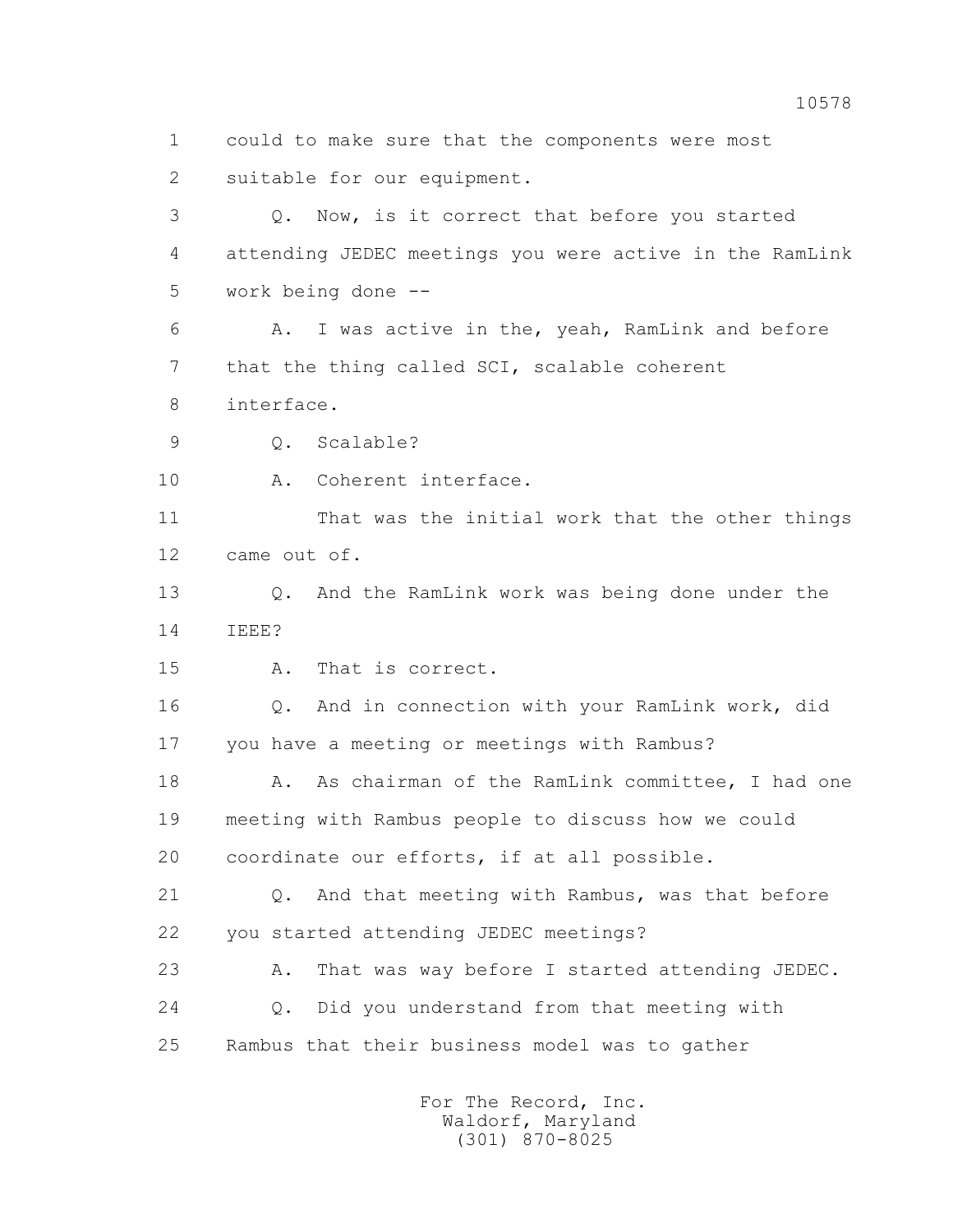1 intellectual property and license it?

| $\overline{2}$ | Okay. I think that that came out in the<br>Α.           |
|----------------|---------------------------------------------------------|
| 3              | meeting. The purpose of the meeting was, from our       |
| 4              | viewpoint, to see if we could work together with        |
| 5              | Rambus, and it became clear at the end of the meeting   |
| 6              | that although we did go through a comparison of, you    |
| 7              | know, the different aspects of the things, it became    |
| 8              | clear at the end that Rambus said, We are in this for   |
| 9              | the business model and we are not interested in working |
| 10             | with you guys in the public domain.                     |
| 11             | Q. And when you refer to the business model, what       |
| 12             | do you mean by that?                                    |
| 13             | They were trying -- they had a design that they<br>Α.   |
| 14             | were trying to get the industry to accept.              |
| 15             | Q. And did you understand the business model to be      |
| 16             | to gather intellectual property and license it?         |
| 17             | MR. SWINDELL: Objection, Your Honor.                    |
| 18             | Leading.                                                |
| 19             | JUDGE McGUIRE: Sustained.                               |
| 20             | MR. PERRY: Your Honor, I'm happy to -- I                |
| 21             | understand that was leading. I'm happy now to make a    |
| 22             | showing that I can lead the witness, and I have         |
| 23             | prepared an examination on that if I'm going to be      |
| 24             | getting those objections. I'll go ahead and do that     |
| 25             | $\texttt{now.}$                                         |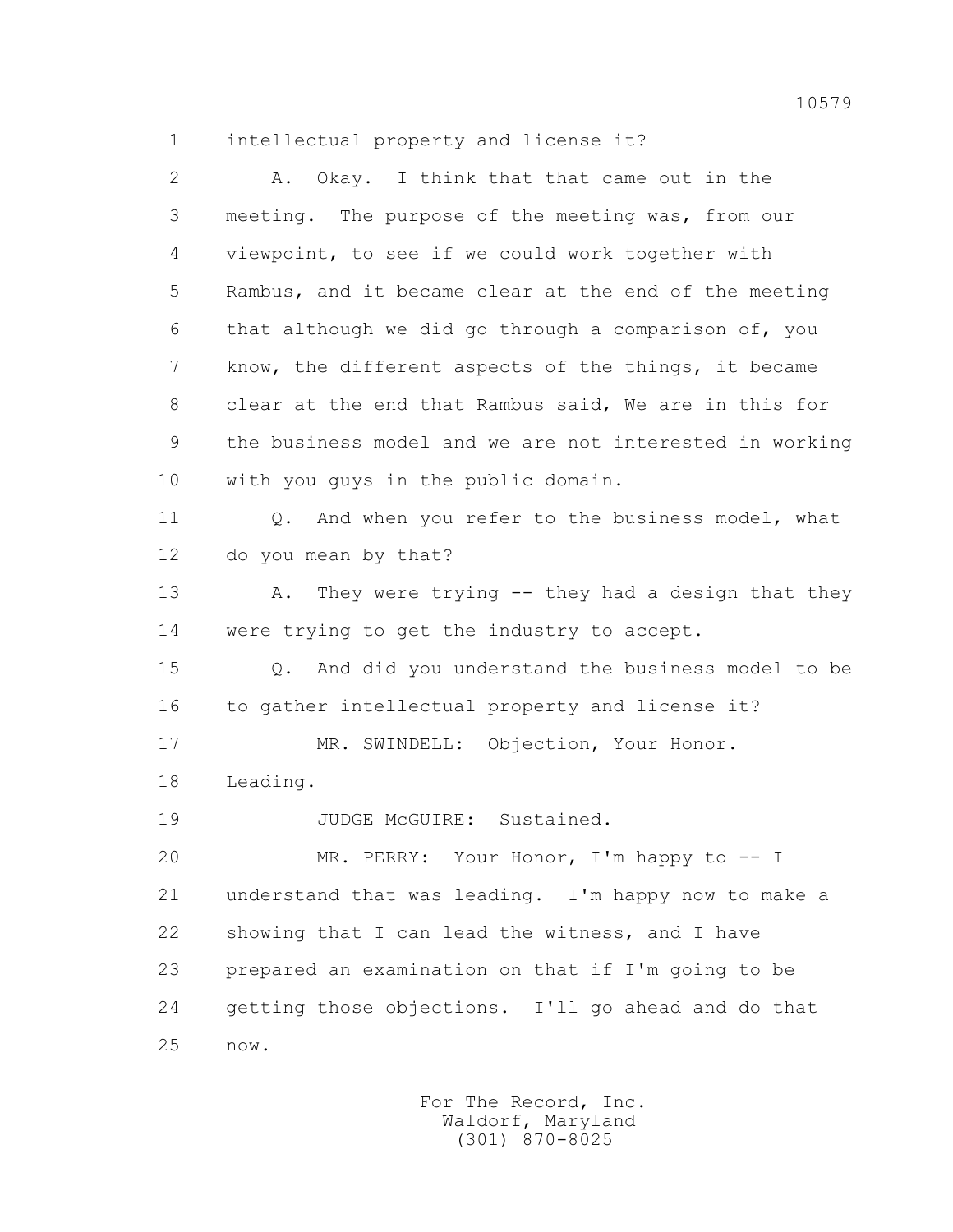1 JUDGE McGUIRE: Okay.

2 BY MR. PERRY:

 3 Q. Mr. Wiggers, you have in the past referred to 4 Rambus as the dark side; correct?

5 A. Yes. I did that in one e-mail, correct.

 6 Q. And let me show you that e-mail, which is 7 Exhibit RX-1060.

8 May I, Your Honor?

9 JUDGE McGUIRE: Yes.

10 BY MR. PERRY:

 11 Q. Is this an e-mail that you prepared in November 12 of 1997?

13 A. Yes.

 14 Q. And if you'll just look if you could in the 15 first paragraph of the e-mail -- well, tell me, who 16 were you writing this e-mail to, just generally? What 17 does this group of people represent?

18 A. They were a group of people that were I 19 think -- and I'm not sure, but I think we were defining 20 the next component after the SDRAM, which was called 21 the DDR, the double data rate DRAM, and we were 22 concerned about how to design the chip.

 23 The issue was whether or not to put a PLL on 24 there or not. There are cost issues associated with 25 that.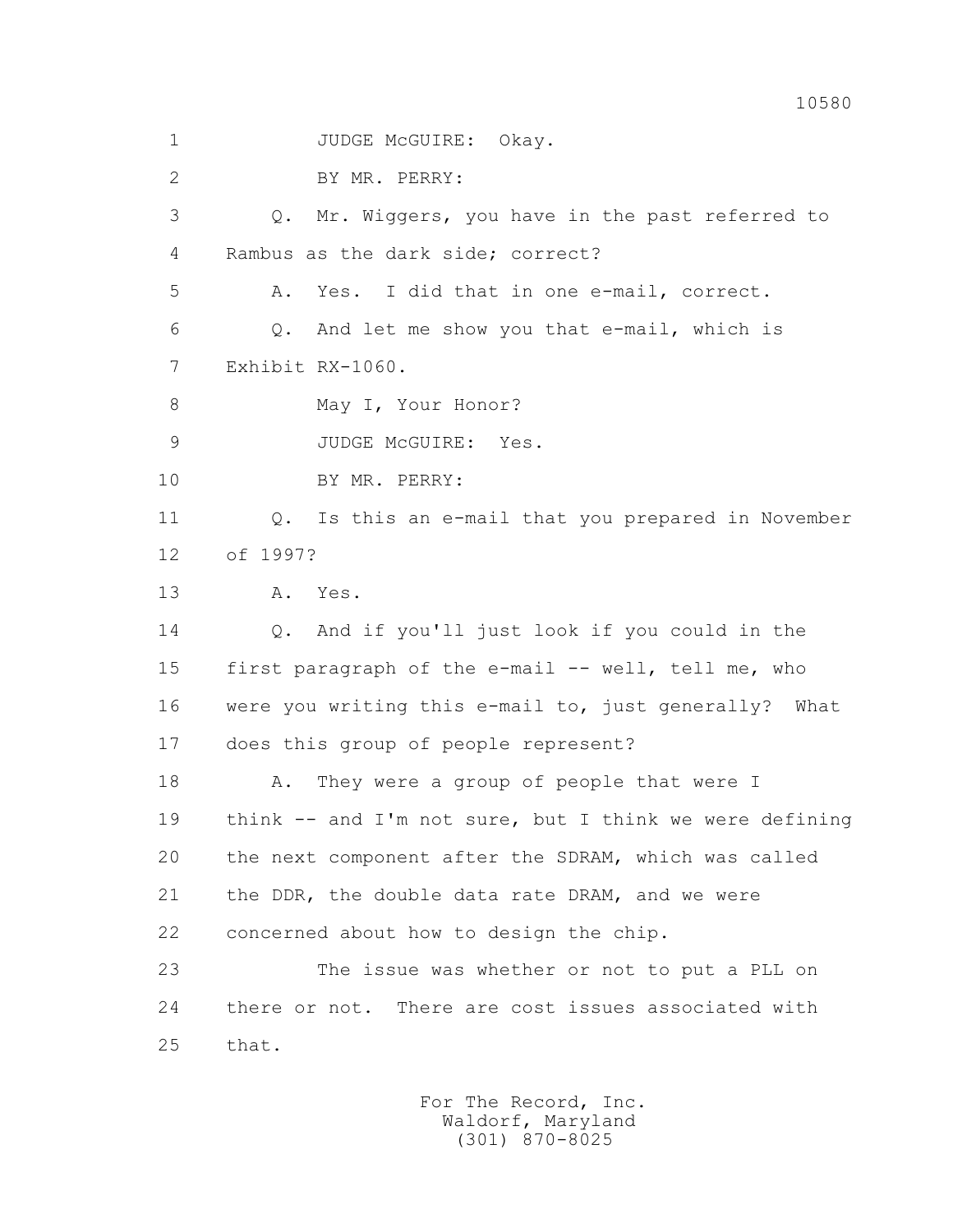1 And so although the technique of using DLLs was 2 well-known by the industry at the time, there may have 3 been some hesitance on the part of the chip designers 4 of memory chips to put it on there because memory 5 chips -- they tried to keep everything as simple as 6 possible.

7 Q. Thank you.

 8 And you say in this e-mail, starting in the 9 fourth sentence I believe, "Most suppliers are capable 10 of doing a DLL. There is some nervousness about the 11 required accuracy, but in principle, they all know how 12 to do DLLs since they have a license for the dark 13 side."

14 Did I read that correctly?

15 A. Yes.

 16 Q. And that's something you wrote in November '97? 17 A. Yes.

 18 Q. And why did you refer to Rambus -- well, strike 19 that.

 20 Was that a reference to Rambus, the dark side? 21 A. Yes.

 22 Q. Why did you refer to Rambus as the dark side in 23 November 1997?

 24 A. The basic issue at that time and really 25 throughout this whole period was that Rambus was trying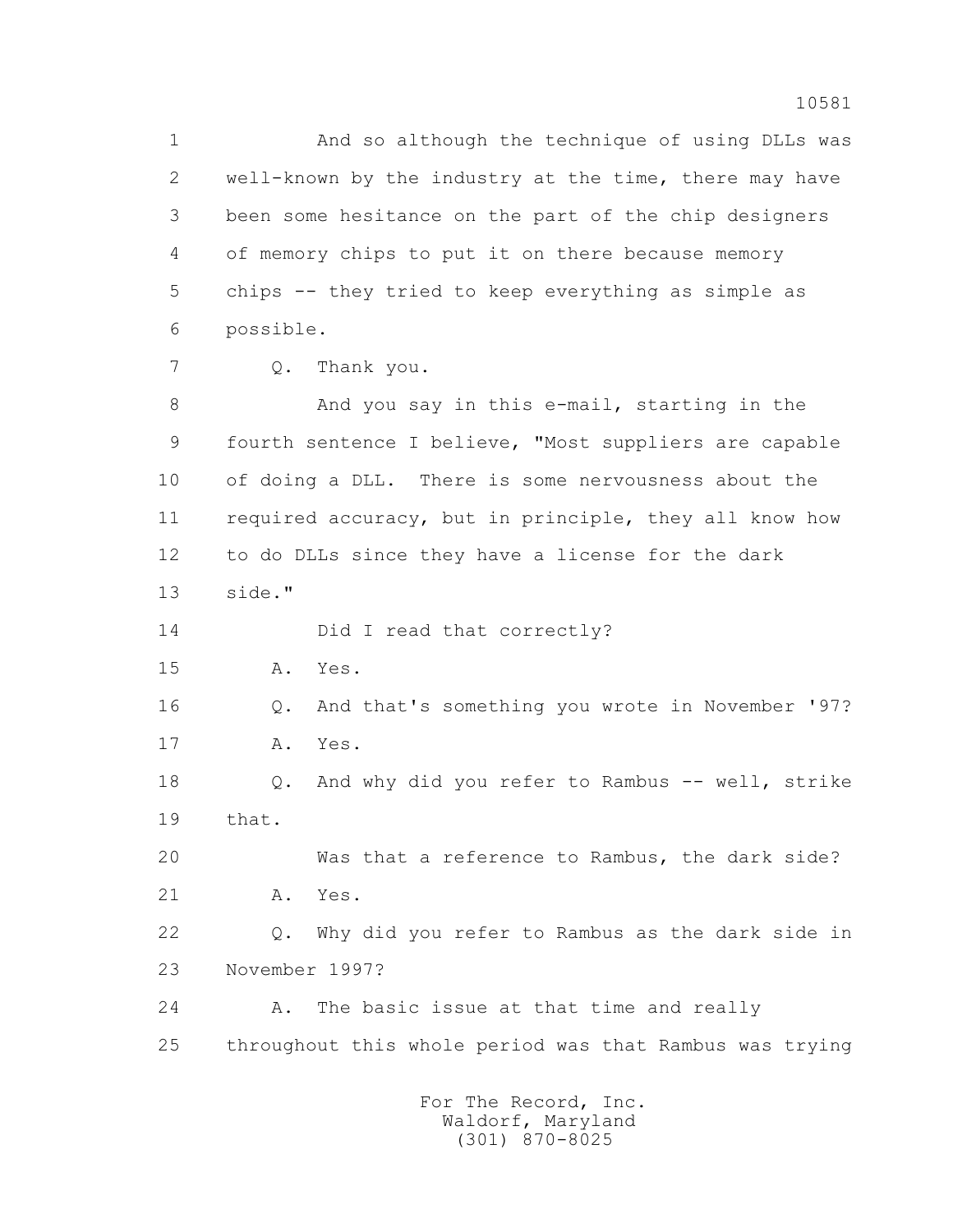1 to force down one particular memory model almost down 2 the throats of the industry. Most of us wanted to have 3 a public, open standard that was going to be 4 contributed by by different companies. The last thing 5 we wanted was innovation to be stifled, license fees to 6 be imposed, and basically the whole notion of an open 7 standard to be taken away because one company was 8 controlling that whole issue.

 9 Q. Well, is it fair to say that you personally 10 viewed Rambus as the dark side?

 11 A. I personally viewed Rambus as the dark side in 12 the fact that we were getting projections everywhere 13 that Rambus was going to take over -- we were shown 14 graphs that Rambus was going to take over 80 percent of 15 the business, and you have to understand in this 16 business that as soon as somebody has more than 17 50 percent, then everybody will go to that thing and 18 the other components disappear because it's a very, 19 very cost-sensitive area.

 20 Q. Were you worried in the summer of 1997 that 21 Rambus might sue other participants?

22 A. No.

 23 Q. Let me show you an e-mail that you prepared in 24 June of 1997, RX-951.

25 May I?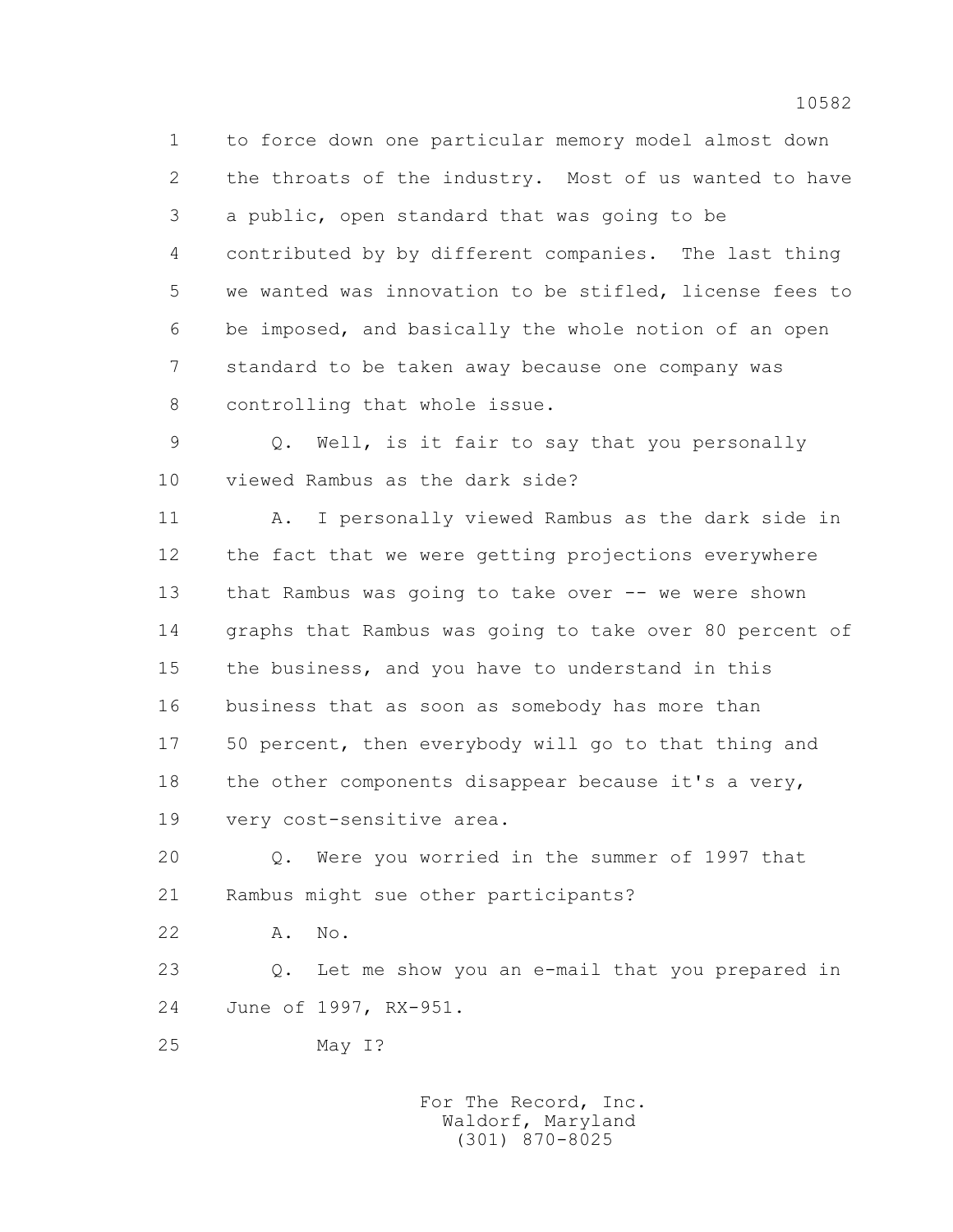10583 1 JUDGE McGUIRE: Yes. 2 BY MR. PERRY: 3 Q. Is this an e-mail that you prepared and sent to 4 Art Kilmer in June of 1997? 5 A. Uh-huh. We're not talking about suing here -- 6 Q. Let me ask a question. 7 A. Sorry. Yes. 8 Q. And you need to answer either yes or no to that 9 question. I think you said "uh-huh" and it might be 10 tough for the reporter to get it. 11 Is this an e-mail that you prepared and sent to 12 Art Kilmer at IBM in June of 1997? 13 A. That is correct. 14 Q. Thank you. 15 And was the general issue some kind of industry 16 group that was being formed? 17 A. Yes. 18 Q. And you said in your e-mail: "Keeping it as 19 an IBM user forum is a good idea. That way we don't 20 step on JEDEC, and if Rambus sues, they'll go after 21 IBM." 22 Do you see that? 23 A. Yes. You see that little smiley behind that? 24 Q. Yes. That's an emoticon I believe. 25 You've heard that referred to as an emoticon?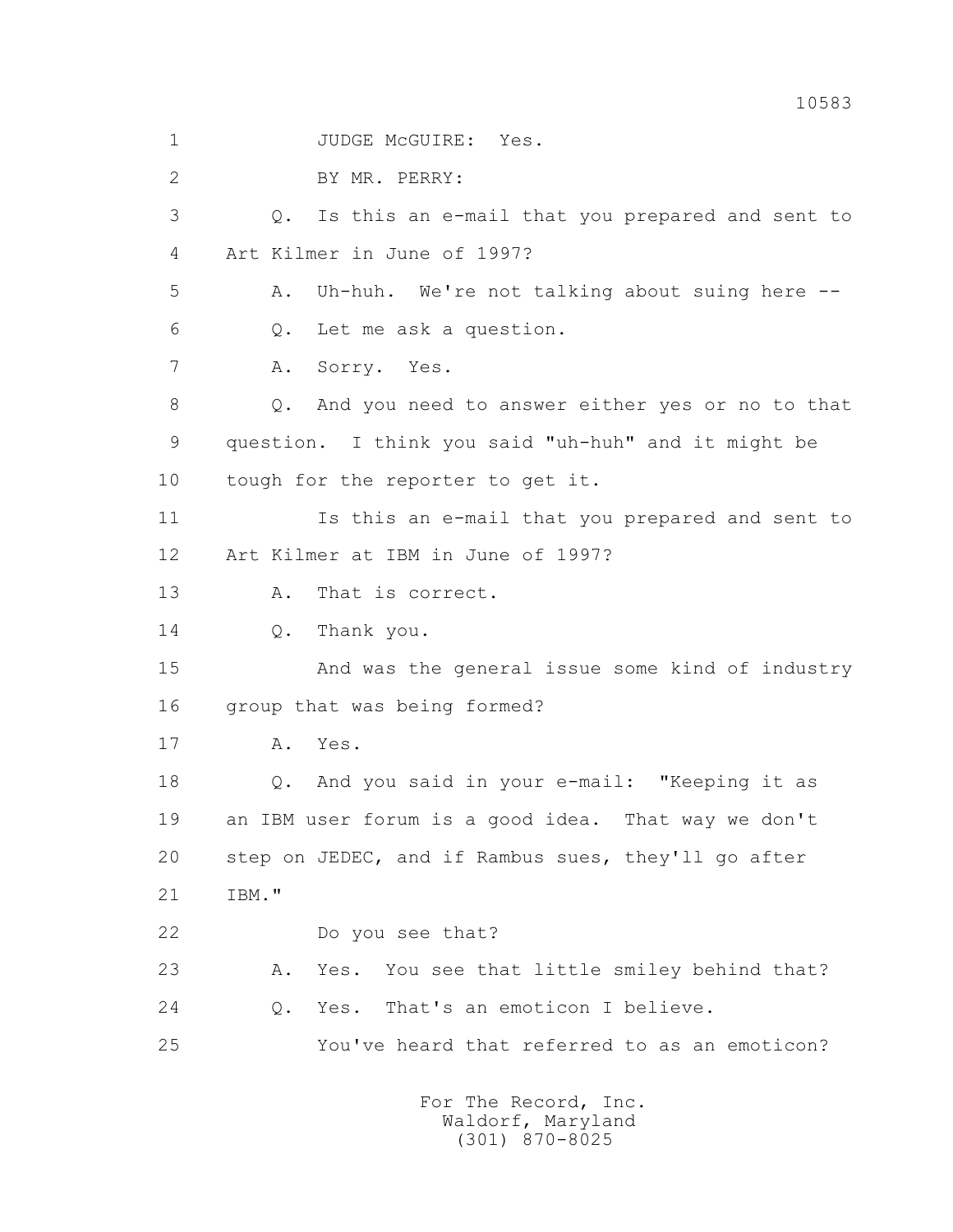1 A. Yes. We call it a little smiley. 2 Q. And you were suggesting that Rambus might sue 3 because they weren't going to be invited into this 4 industry group? 5 A. Yes. Exactly. 6 Q. And it's still your view that Rambus' patents 7 are invalid? 8 MR. SWINDELL: Objection, Your Honor. 9 Leading. 10 BY MR. PERRY: 11 Q. Have you formed an opinion as to whether or not 12 Rambus' patents are invalid? 13 A. No. 14 Q. Have you formed an opinion as to whether 15 Rambus was trying to stifle the standardization 16 process? 17 A. They were definitely trying to convince the 18 industry that their solution was better than the JEDEC 19 solution, and so they were making many efforts on that. 20 I don't know what they did in talking to the different 21 managements in Asia, but I definitely got the 22 impression that they were behind talking to those 23 people and trying to sort of further their cause and at 24 the detriment of the open standard. 25 Q. Well, let me ask you to look at your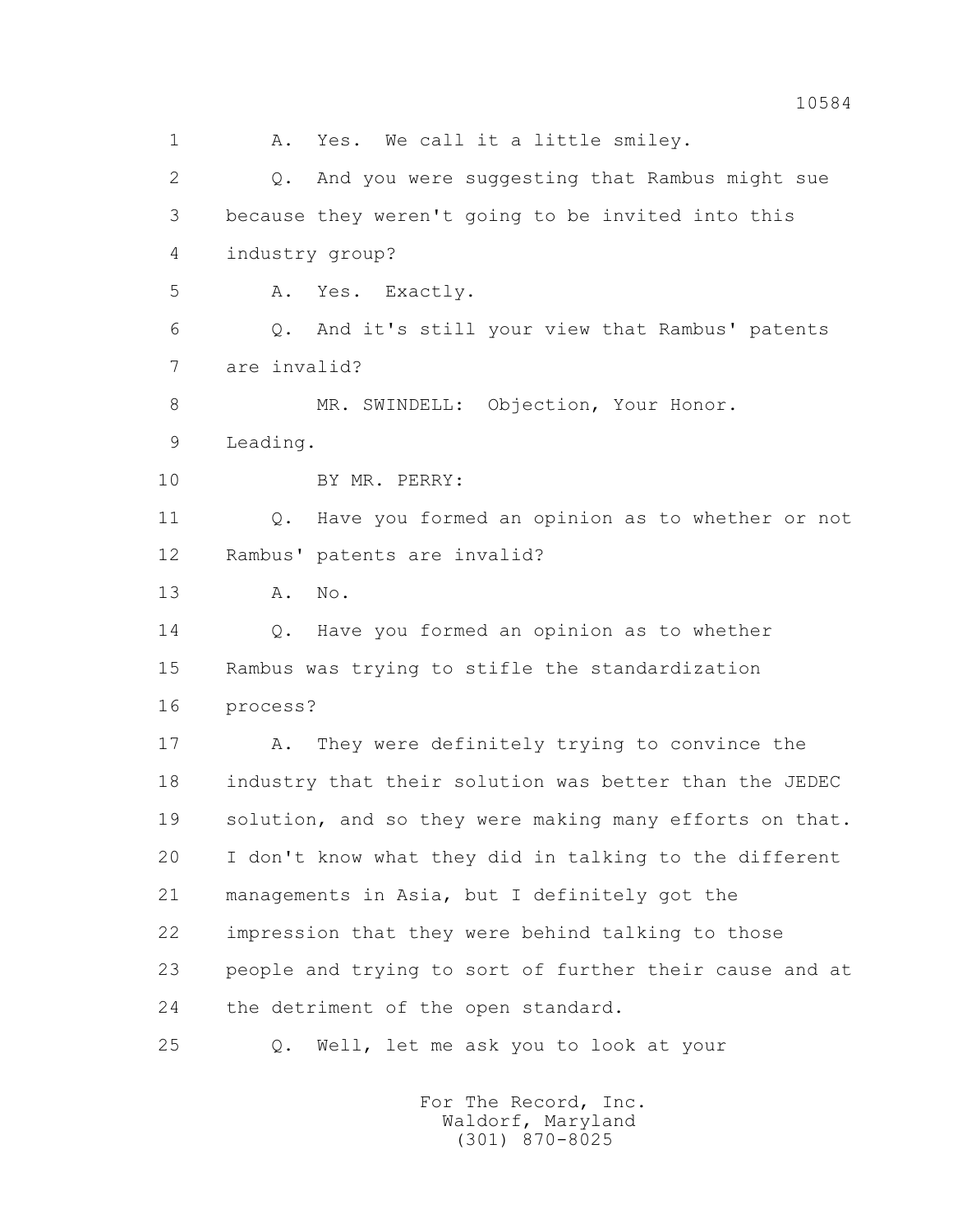1 deposition, please, at page 174. It's that big 2 document in front of you. And I'll give you a chance 3 to read what I refer you to before I ask you a 4 question. 5 And there should be line numbers down the left 6 side. Do you see that? 7 A. Yes. 8 Q. And if you could look at lines 17 through 23 9 and just read that to yourself, then I'll have a 10 question. 11 A. Yes. 12 Q. Is it correct -- well, let me ask you. 13 Did you say in the deposition that you referred 14 to Rambus as the dark side because, quote, "Rambus was 15 trying to stifle the whole open standardization process 16 and trying to do a grab for controlling the whole 17 memory controller business"? 18 A. Yes. 19 Q. And that was a true statement at the time? 20 A. Yes. And I think I just said the same thing. 21 Q. And you thought that would be bad for HP; 22 right? 23 A. Yes. 24 Q. Now, let me go back to the question I was 25 asking you before, which was your understanding of the For The Record, Inc.

 Waldorf, Maryland (301) 870-8025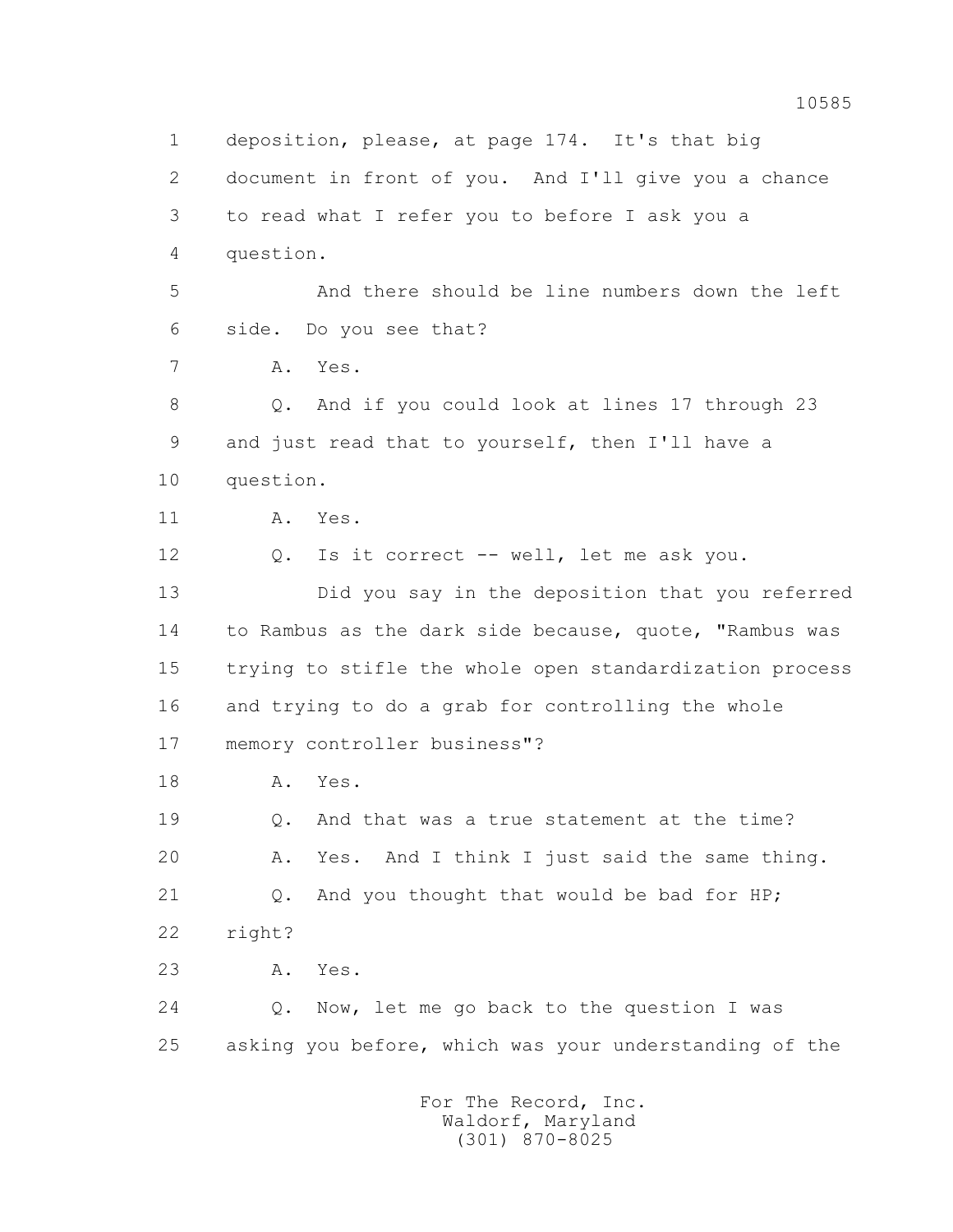1 business model of Rambus as a result of your meeting in 2 connection with the RamLink work before you started 3 going to JEDEC.

 4 Did you have an understanding from that meeting 5 that Rambus' business model was to gather intellectual 6 property and license it?

 7 A. You know, at some point I became aware of that. 8 I would not be able to tell you exactly when that 9 happened. I'm not sure at that point I was already 10 aware of that, but it may have been. I'm not --

11 0. All right. Let me ask you this.

 12 Did you learn at some point that Rambus was 13 transmitting data to and from the memory device in 14 response to both the rising edge and falling edge of 15 the clock?

16 A. Sure. Yes.

 17 Q. Was that -- at what point in time did you 18 understand that about Rambus' technology?

19 A. That was pretty clear from the beginning, so I 20 would have known about it at that meeting.

 21 Q. And when you learned that, did you think that 22 the use of both edges of the clock in that manner was 23 something novel?

24 A. No.

25 MR. SWINDELL: Objection, Your Honor.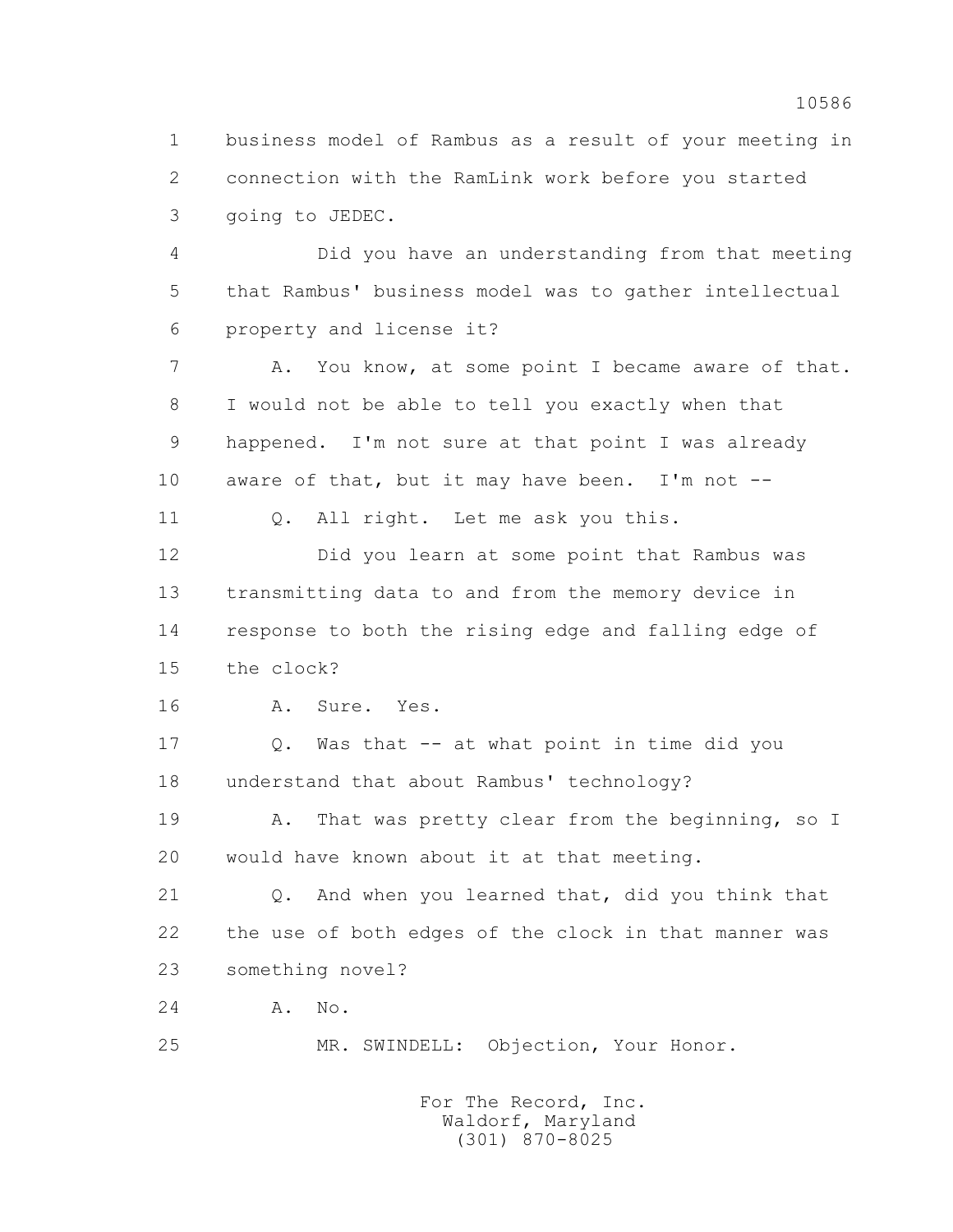1 THE WITNESS: Actually I did not. 2 MR. SWINDELL: I still don't think we've 3 established that Mr. Wiggers is a hostile witness. I 4 still think the questions are leading. 5 MR. PERRY: I think that question was not 6 leading. He said "no" to it. 7 JUDGE McGUIRE: That's not what he said. 8 MR. PERRY: It's not leading and I have 9 established that he's a hostile witness. 10 JUDGE McGUIRE: On that basis, you may proceed, 11 Mr. Perry. 12 BY MR. PERRY: 13 Q. Let's just make sure that it's a clear record. 14 When you learned about that aspect of Rambus' 15 technology, did you think that the use of both edges of 16 the clock in that manner was something novel? 17 A. The answer is no. We were doing this in SCI. 18 It was being done in static RAM components. It was a 19 well-known technology. 20 Q. And if you had heard Richard Crisp say in a 21 JEDEC meeting that he believed that Rambus had 22 invented the use of both edges of the clock to 23 transmit data in a memory device, what would your 24 reaction have been? 25 MR. SWINDELL: Objection, Your Honor.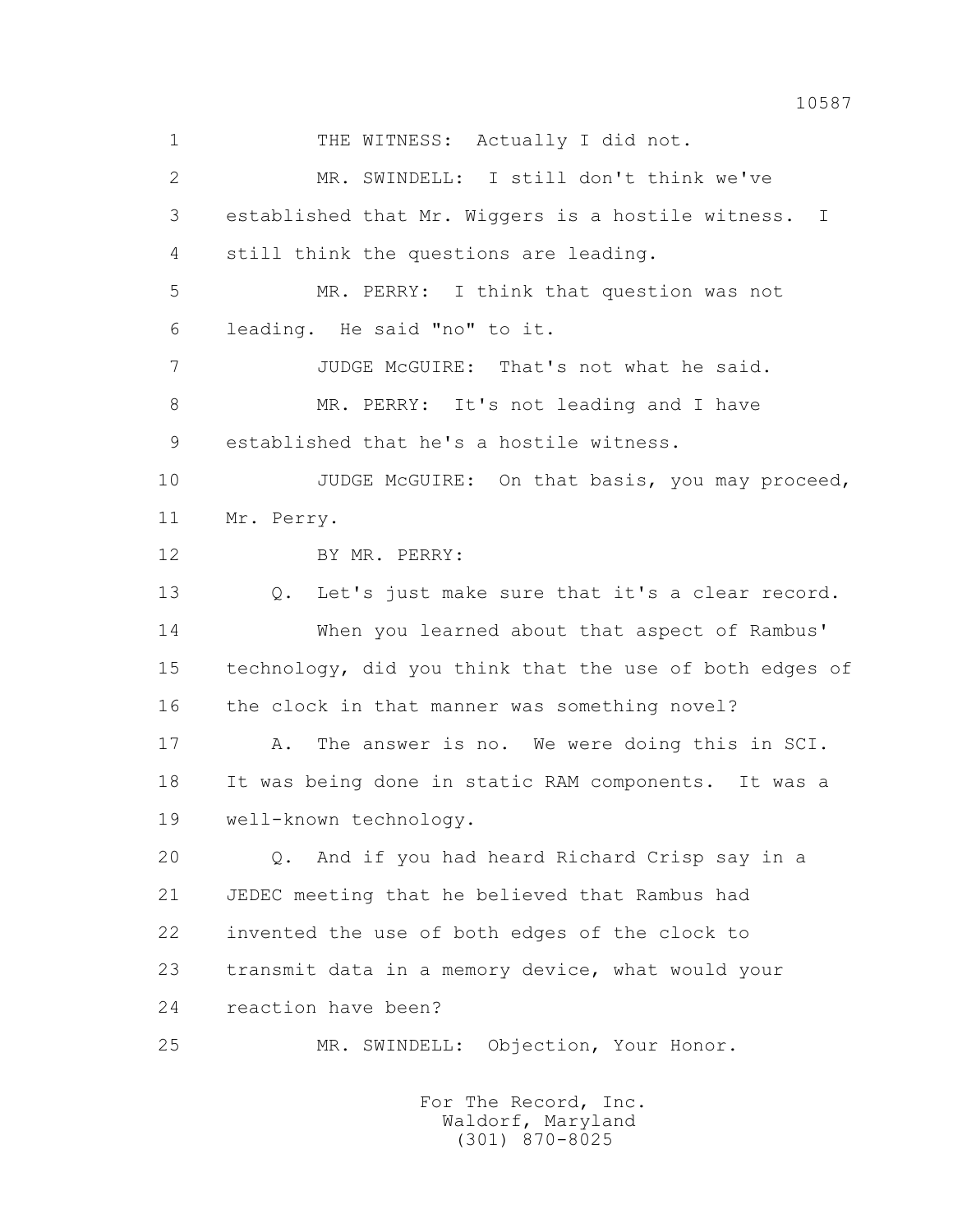1 Hypothetical.

 2 MR. PERRY: Your Honor, the but-for world has 3 been gone into with numerous witnesses. 4 JUDGE McGUIRE: Overruled. 5 BY MR. PERRY: 6 Q. You can answer. 7 A. You said what if Rich Crisp had told me? 8 Q. Let me ask it again -- 9 A. Yeah, please. 10 Q. -- so that it's clear to you. 11 If you had heard Richard Crisp say in a JEDEC 12 meeting that he believed that Rambus had invented the 13 use of both edges of the clock to transmit data in a 14 memory device, what would your reaction have been? 15 A. I would have said that that was not something 16 that he could have patented because it was a known 17 technology, so I could not see that as a proprietary 18 technique. 19 **Q.** Now, you told us before that you've worked on 20 the RamLink project. 21 Did you also work on SyncLink? 22 A. That was later. Yes. 23 Q. And did that have some relationship to 24 RamLink? 25 A. Yes. SyncLink was a -- when I went to JEDEC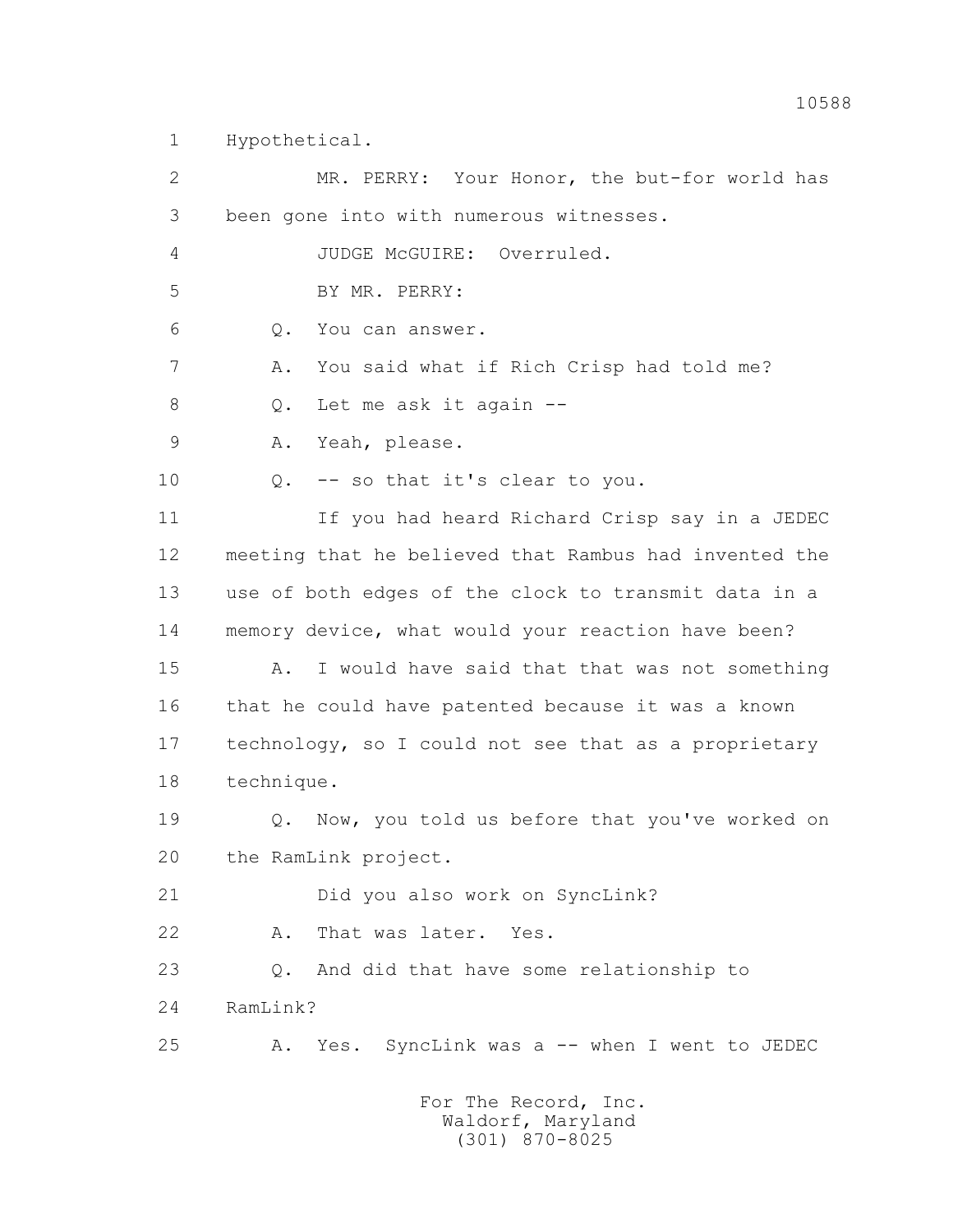1 and learned about SDRAMs, I was able to take some of 2 the concepts of the SDRAMs and suggest that as 3 improvements to the RamLink. 4 Q. At some point did you hear Richard Crisp make 5 any statement about RamLink or SyncLink violating 6 Rambus' intellectual property rights? 7 A. Yes. He may have made that clear -- yes -- no. 8 He may have made that clear. 9 Q. And did you say anything in response? 10 A. Probably the same thing I just said now, that I 11 did not believe that he had any ground to stand on. 12 That this is public domain information. 13 Q. Did you make the statement in response that 14 everything we had done in SyncLink was in the public 15 domain and could not possibly be covered by Rambus' 16 patents? 17 A. Correct. That was my conviction. 18 Q. Did you think at the time that Mr. Crisp was 19 trying to torpedo the SyncLink standard? 20 A. He was trying to torpedo anything that was not 21 Rambus. 22 Q. What do you mean by he was trying to torpedo 23 the standard with his statements about intellectual 24 property? 25 A. Again, Rambus was out to make the Rambus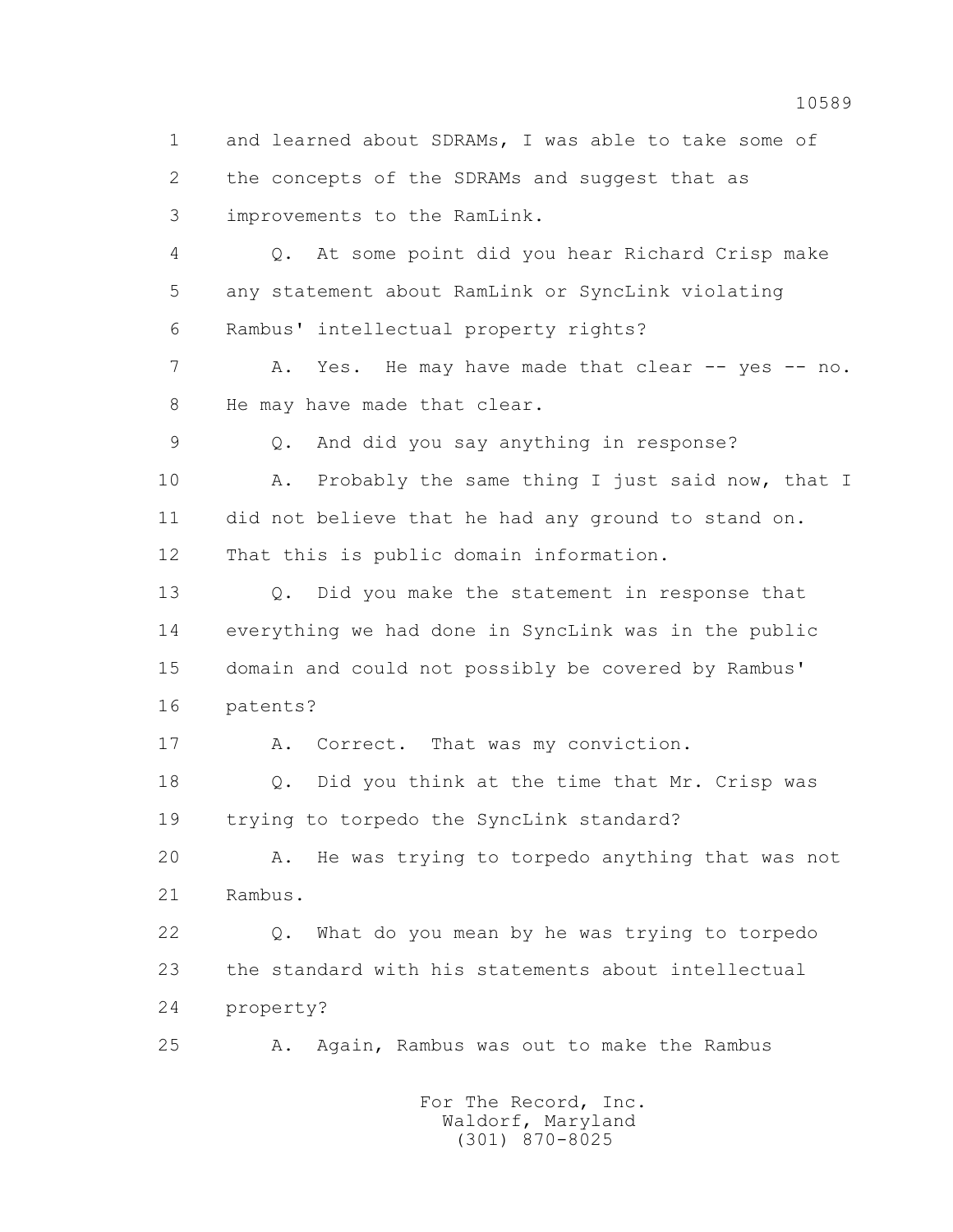1 component to be the sole memory component for the 2 whole industry, so anything that was out there that 3 was not Rambus they were trying to discredit or work 4 against.

 5 Q. Now, after you started to go to JEDEC meetings, 6 did you come to understand that Mr. Crisp was trying to 7 promote the adoption of SDRAM?

8 A. No.

 9 Q. I want to change the subject a little bit. And 10 this will be my last subject.

11 A. Sure.

 12 Q. While you were attending JEDEC meetings, did 13 you sometimes hear discussions about a patent policy? 14 A. Yes.

 15 Q. And were you ever present at a JEDEC meeting 16 when Gordon Kelley, the IBM representative and the 17 chair of the committee, said something about whether 18 IBM was going to disclose patent applications at JEDEC 19 meetings?

20 A. Yes.

 21 Q. What did you understand Mr. Kelley to say? 22 A. This -- the way I interpreted this, that if you 23 were -- and let me speak from the Hewlett-Packard 24 viewpoint. I was working for a very large company. It 25 was not possible for me to find out what patent work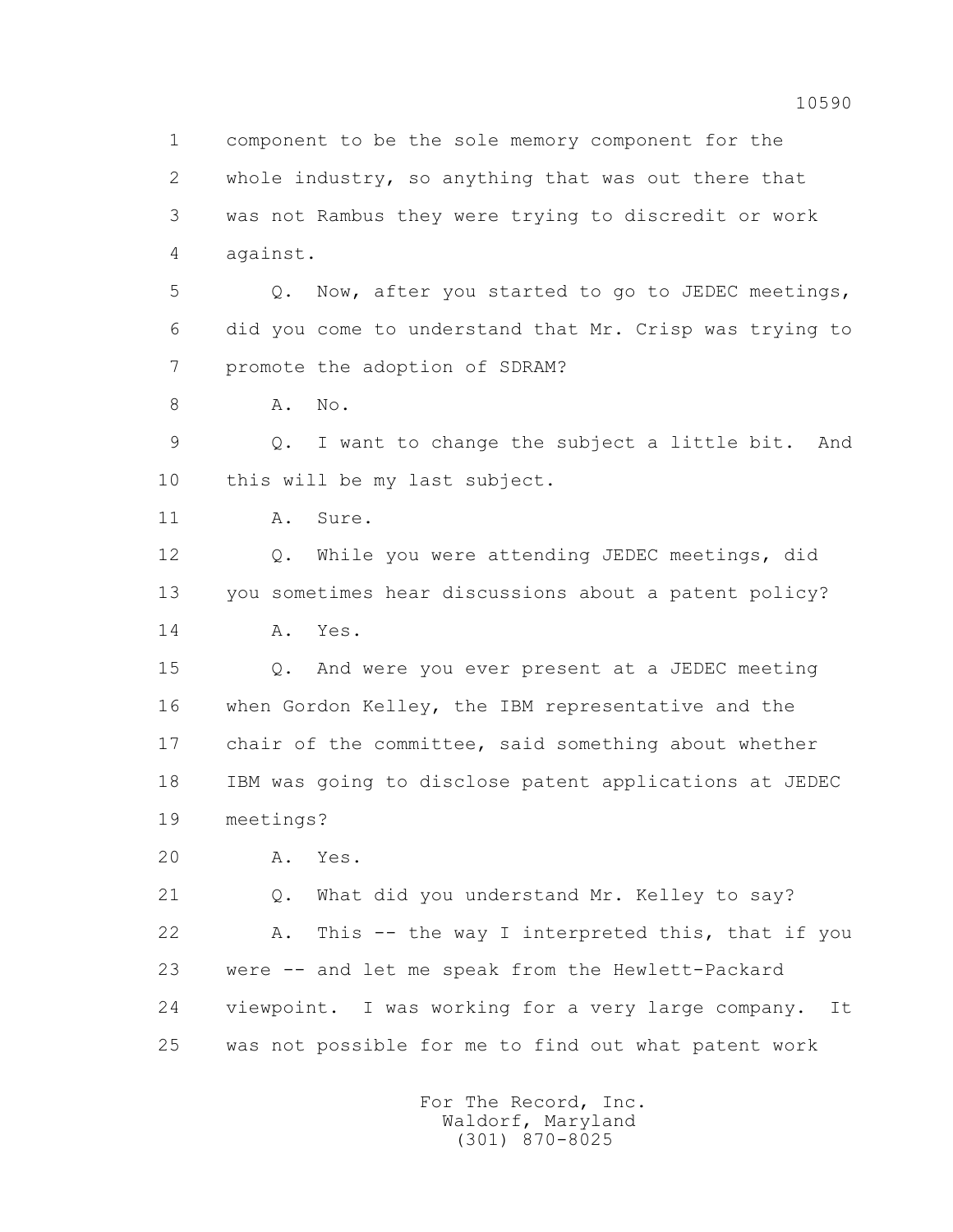1 was going on. Even if I had known what patent was 2 going on, I would not have been able to disclose that 3 because it's not mine to disclose.

 4 But I can do that because we were as a company 5 going to comply with the basic JEDEC rule that we would 6 make any such patents available at no cost or whatever 7 the JEDEC rule was which was a very reasonable cost to 8 anybody.

 9 Q. Was it your understanding of the patent policy 10 that as long as a company offered their patents after 11 they issued on reasonable and nondiscriminatory terms 12 to everybody that it had no obligation to disclose 13 their patent applications?

14 A. That was my understanding. It may have been 15 wrong, but that was my understanding.

 16 Q. Now, going back to what you heard Mr. Kelley 17 say from IBM, what did you understand Mr. Kelley said 18 about what IBM was going to do in terms of disclosing 19 patent applications?

 20 A. My interpretation of what he said was what I 21 just told you about HP's viewpoint, so I thought that 22 he and I shared that view.

 23 Q. Can you tell us -- do you remember the words he 24 used? Can you paraphrase them?

25 A. Good grief, no.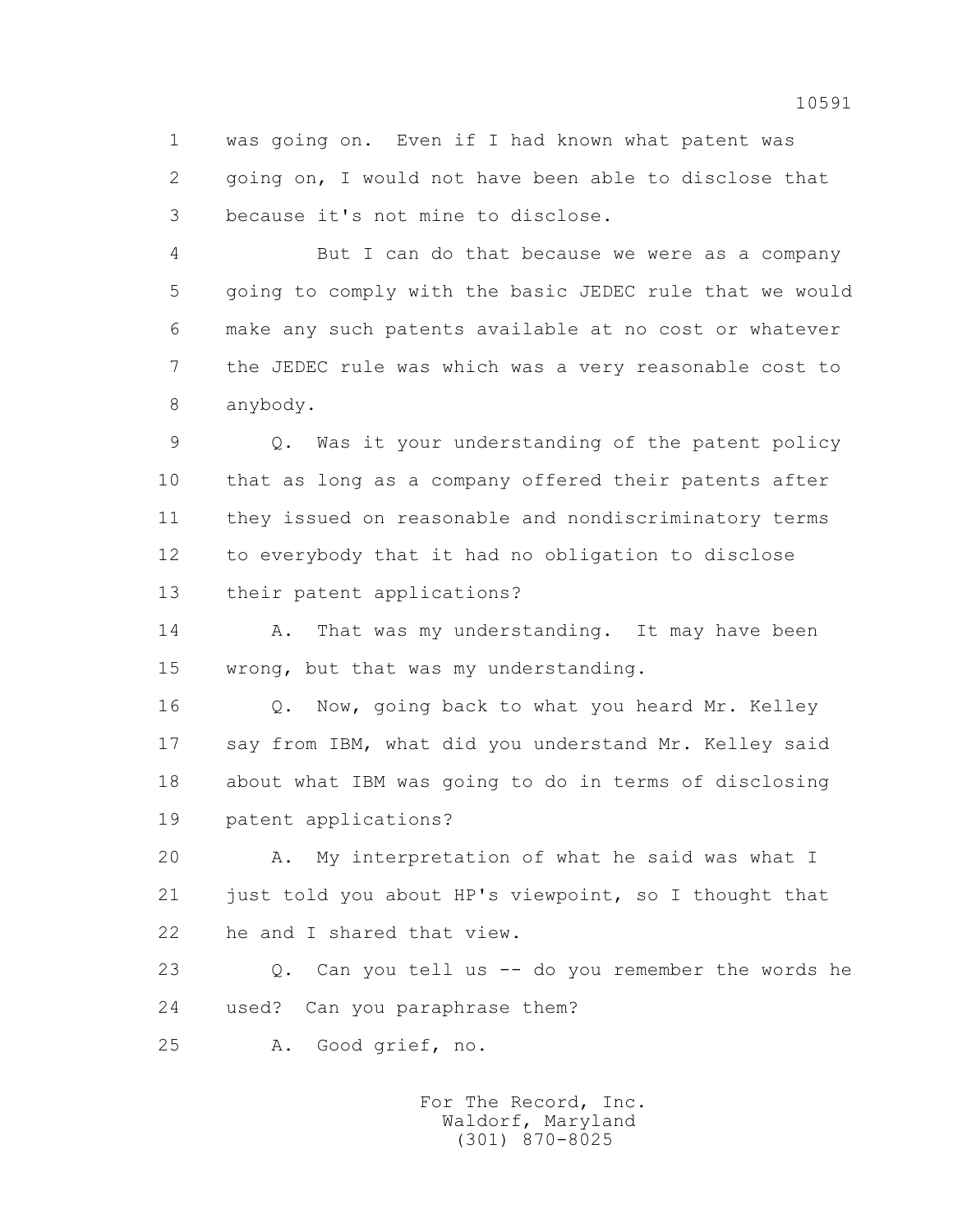1 Q. Did you hear him say that his company would 2 not let him disclose the patents that IBM is working 3 on? 4 A. I just told you I don't remember the exact 5 words. It may or may not. 6 Q. Let me ask you to look at your deposition at 7 page 57. This will just take a second. 8 A. Okay. 57. 9 Q. Yes. 10 A. Yes. 11 Q. And do you see -- why don't you read to 12 yourself line 7 through the end of the page. 13 (Pause in the proceedings.) 14 A. Yes. 15 Q. And do you see that I asked you, "Do you 16 remember anything that Gordon Kelley ever said about 17 IBM's position with respect to the JEDEC patent 18 policy?" Do you see that? 19 A. Yes. 20 Q. And part of your answer at line 19 says, 21 "Gordon Kelley said, Look, I cannot disclose -- my 22 company would not let me disclose all the patents that 23 IBM is working on because, you know, I just can't do 24 that. The only thing we will do is we will follow the 25 JEDEC guidelines and -- or rules on whatever and we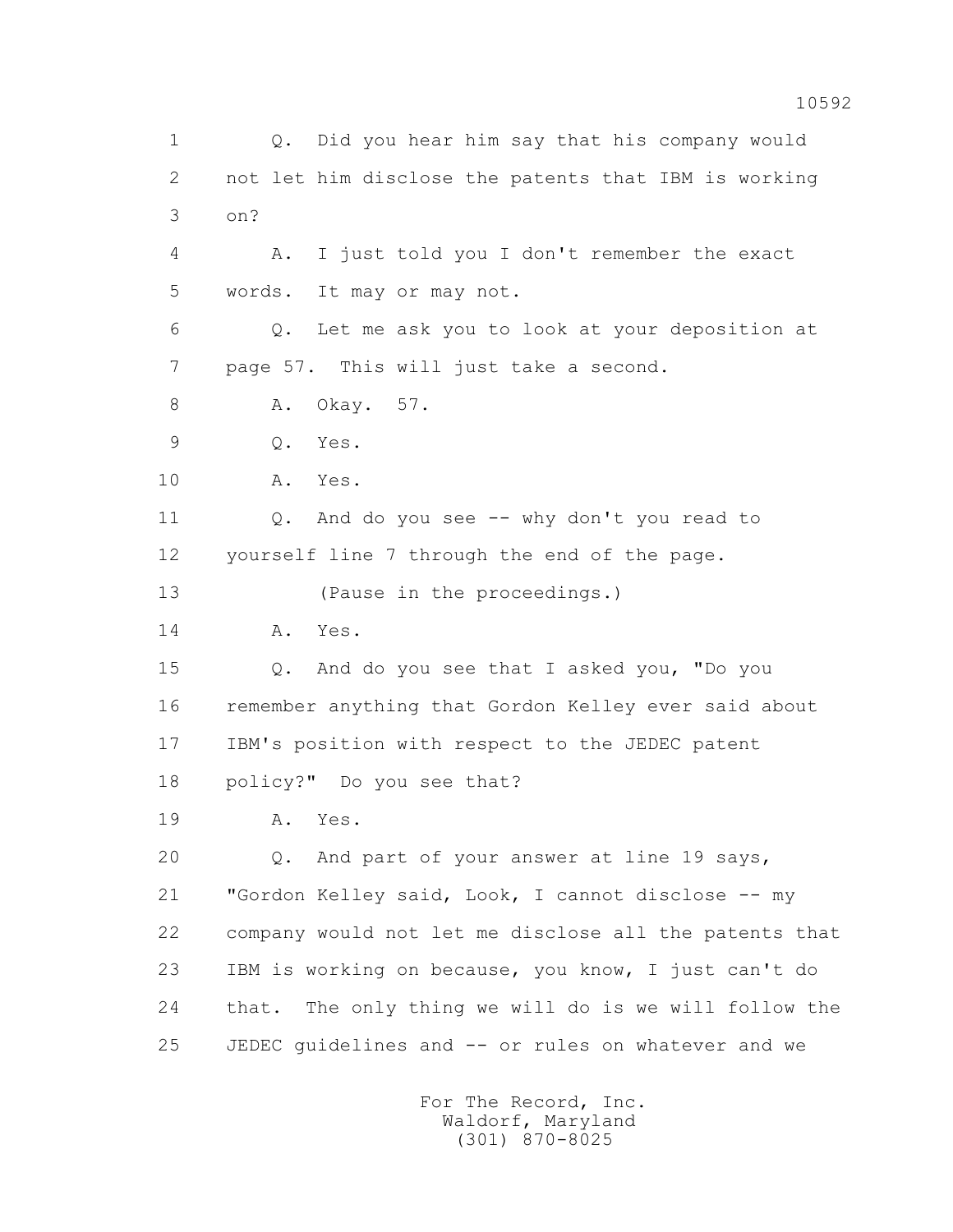1 will make them available."

2 A. Yes.

 3 Q. Was that your best recollection at the time of 4 the deposition? 5 A. So basically at that deposition I gave my 6 impression what -- which is the way I interpreted -- I 7 maybe have put the words in Gordon Kelley's mouth, but 8 yes, that's how I remembered it and interpreted what he 9 said. 10 Q. Was that the best you could do at the 11 deposition -- 12 A. Yes. 13 Q. -- to give us your understanding of what he 14 said? 15 A. That is correct. You know, I felt that's what 16 he said. 17 Q. That's fine. 18 A. Okay. 19 Q. That's fine. 20 And is it correct that you spoke up at that 21 point in the JEDEC meeting and said something about 22 HP's position? 23 A. Yes. 24 Q. And what did you say at that point in the 25 meeting?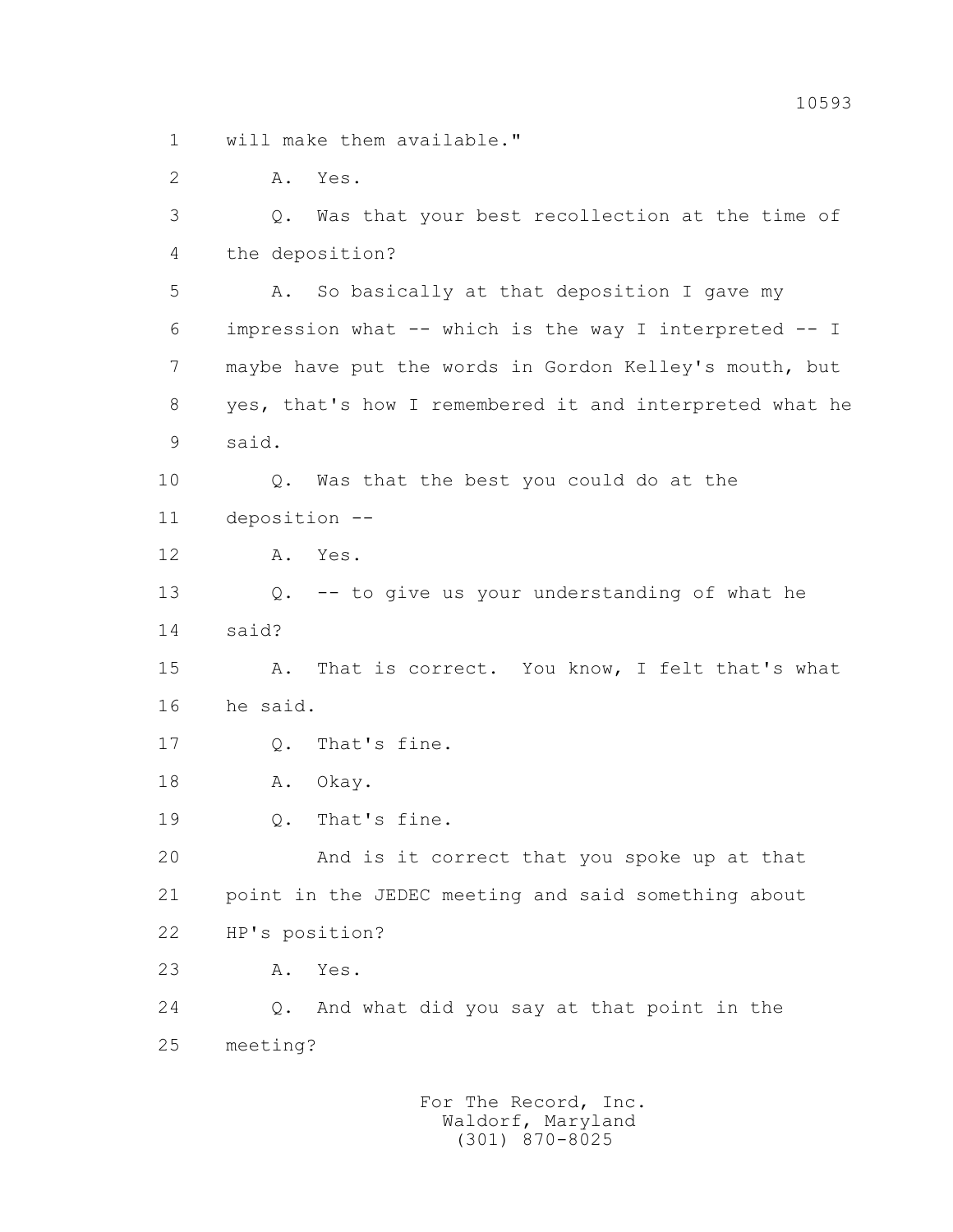1 A. Basically that I agreed with that viewpoint and 2 the same answer that I just gave a few minutes ago. 3 Q. Did you form an understanding at the time as to 4 whether or not the other JEDEC members thought that 5 your position was a reasonable one? 6 MR. SWINDELL: Objection, Your Honor. 7 Foundation. 8 MR. PERRY: I'm just asking for his 9 understanding. He was in the meeting. He may have 10 gotten an impression from -- 11 MR. SWINDELL: But there's no --12 JUDGE McGUIRE: Sustained. 13 BY MR. PERRY: 14 Q. Did anyone say to you at the meeting that HP's 15 position was in violation of the JEDEC patent policy? 16 A. I don't think so, but I can't remember for 17 sure, but I don't think so. 18 MR. PERRY: Thank you, Mr. Wiggers. I have 19 nothing further for you at this point. It's complaint 20 counsel's turn. 21 JUDGE McGUIRE: Okay. Cross-examination? 22 Mr. Swindell? 23 CROSS-EXAMINATION 24 BY MR. SWINDELL: 25 Q. Good morning, Mr. Wiggers.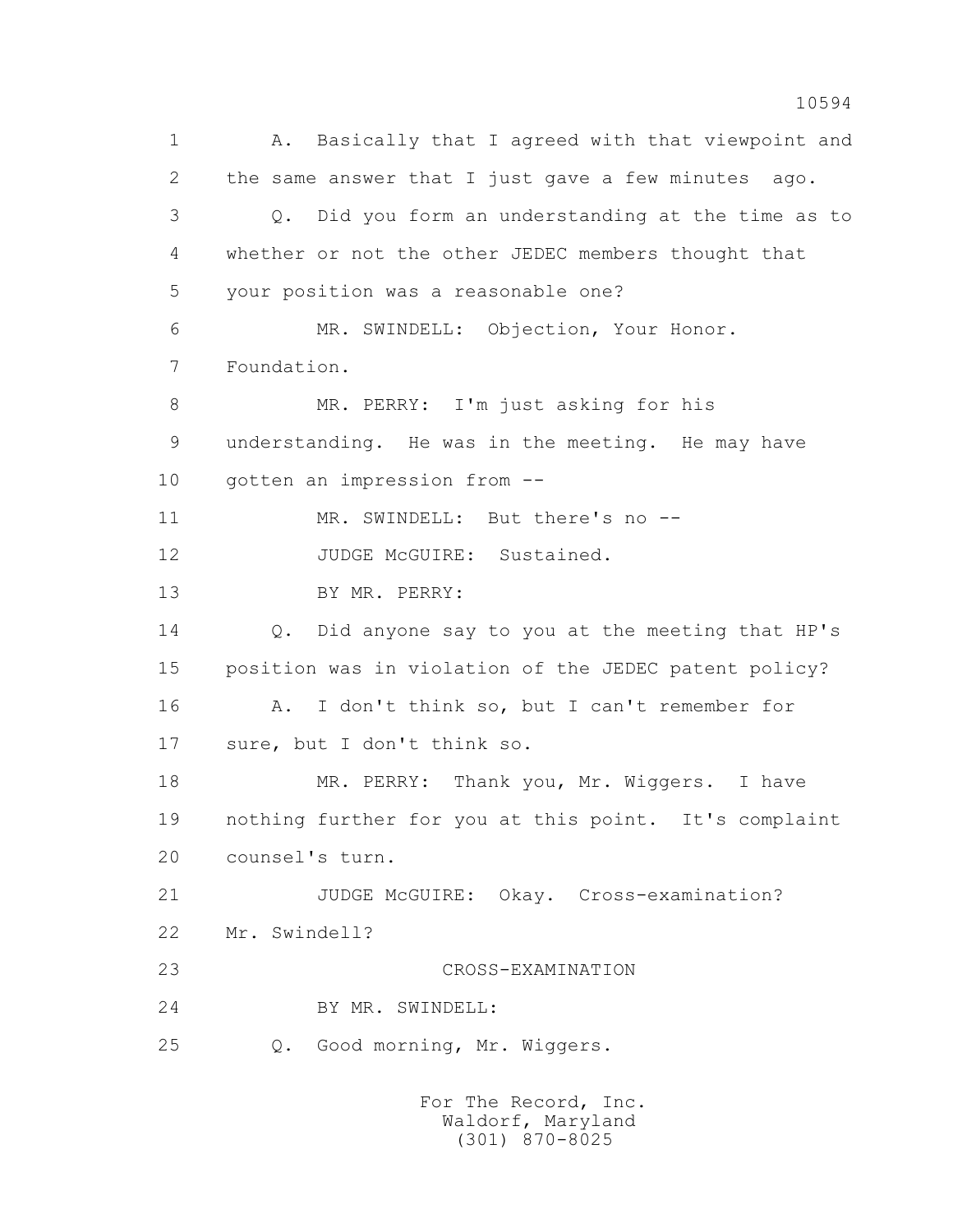1 A. Good morning.

| $\overline{2}$ | There was some discussion in your earlier<br>Q.            |
|----------------|------------------------------------------------------------|
| 3              | testimony about information you learned about Rambus       |
| 4              | claims of patent coverage. Do you recall that?             |
| 5              | Yes.<br>Α.                                                 |
| 6              | Q. And at the time you learned about Rambus claims         |
| $\overline{7}$ | of patent coverage, you took that seriously, didn't        |
| 8              | you?                                                       |
| 9              | A. At the time that I learned -- oh. There was             |
| 10             | this IEEE standard, and because I was the chair, I had     |
| 11             | to take serious any claims of patents by anybody.          |
| 12             | Q. And so when Mr. Crisp informed you of his views         |
| 13             | on Rambus patent coverage of RamLink, you took that        |
| 14             | seriously?                                                 |
| 15             | A. Yes, I did.                                             |
| 16             | Q. And you in fact informed other people at IEEE;          |
| 17             | is that right?                                             |
| 18             | That is correct.<br>Α.                                     |
| 19             | And they wrote a letter, to your understanding,<br>Q.      |
| 20             | to Rambus; is that correct?                                |
| 21             | Yeah. Yes.<br>Α.                                           |
| 22             | And the letter requested clarification of<br>$Q_{\bullet}$ |
| 23             | Rambus' patent claim?                                      |
| 24             | That is correct.<br>Α.                                     |
| 25             | Now, in your understanding, did you ever<br>Q.             |
|                | For The Record, Inc.<br>Waldorf, Maryland                  |

(301) 870-8025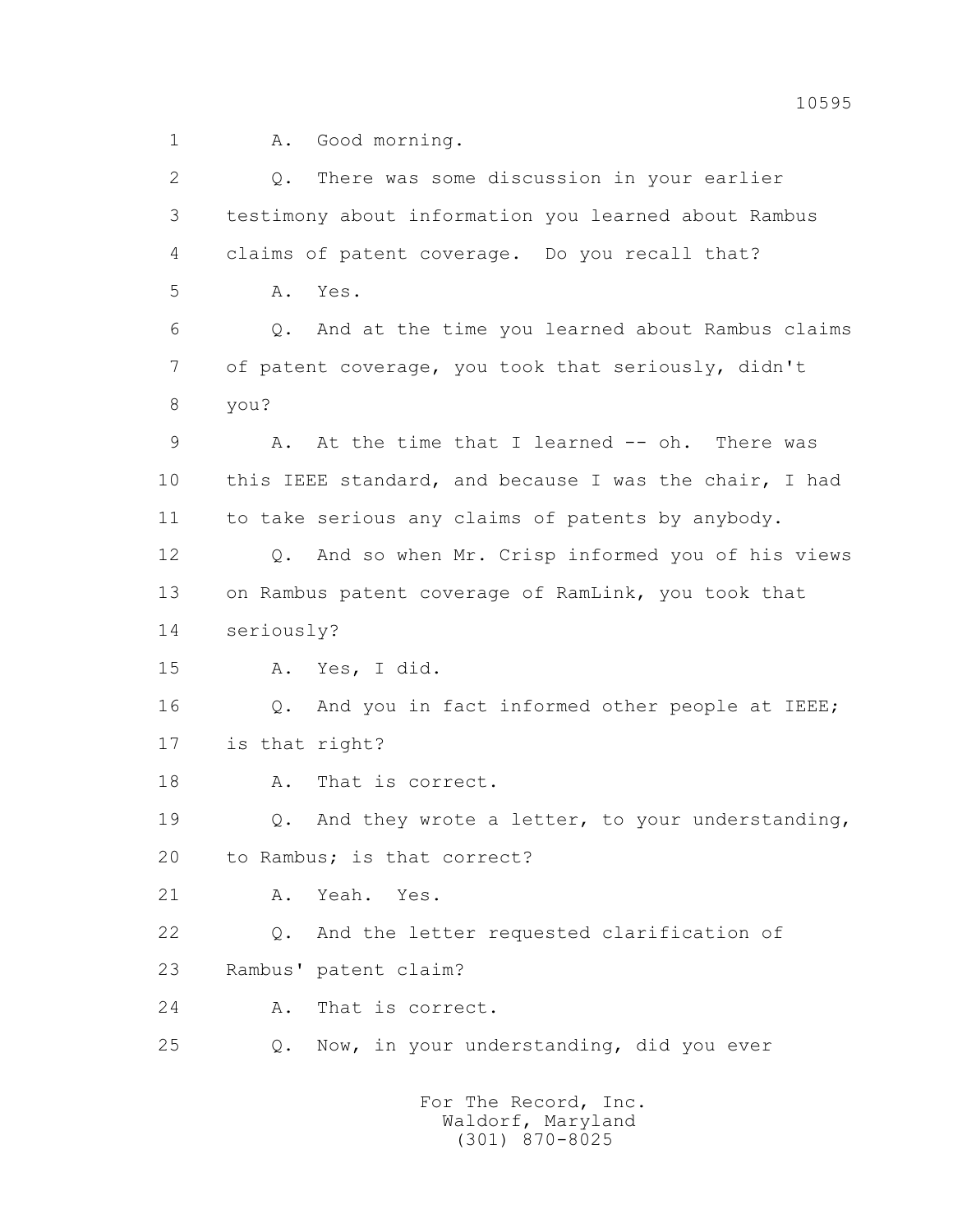1 receive any clarification of Rambus patent claims

2 relating to RamLink?

 3 A. No. I did not really. Basically the standard 4 went forward, so the assumption was that this had been 5 resolved between the IEEE and Rambus. 6 Q. So it was your understanding that there was 7 some resolution of the issue between IEEE and Rambus? 8 MR. PERRY: Your Honor, he said there was an 9 assumption I think. This misstates his testimony. 10 JUDGE McGUIRE: Sustained. 11 BY MR. SWINDELL: 12 Q. You also talked earlier about a meeting that 13 you had with Rambus representatives relating to 14 RamLink? 15 A. That is correct. 16 Q. And that was in around 1992? Is that correct? 17 A. Yes. I don't remember the date, but... 18 **Q.** Now, what was your purpose in attending that 19 meeting? 20 A. The purpose was, maybe naively, that we were 21 working on a very good public standard. We thought 22 that if we could get together with the Rambus people we 23 could take ideas from both parties and come up with an 24 even better standard. And as a matter of fact, as part 25 of the meeting we even put a thing on the blackboard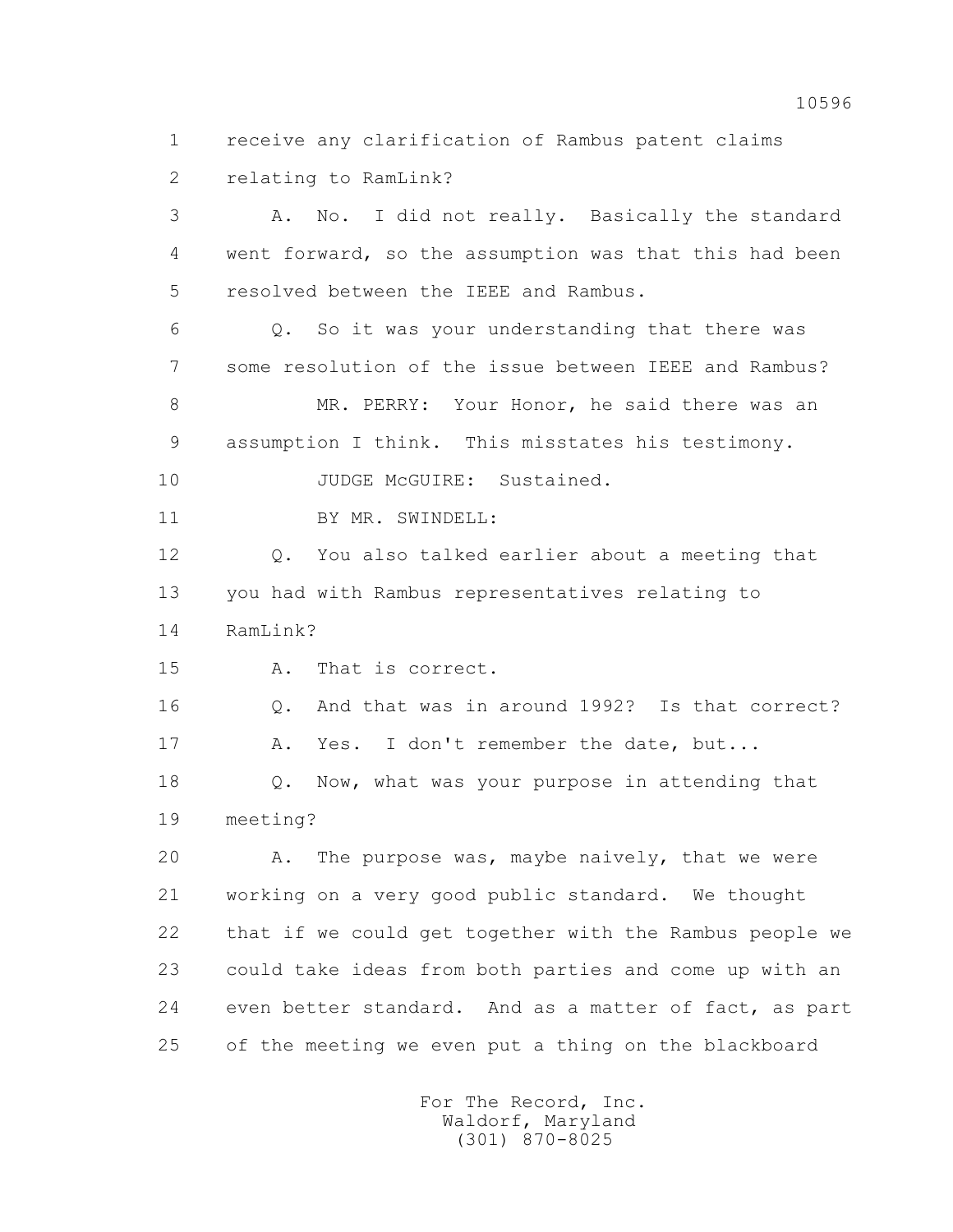1 where we compared, you know, pros and cons of the two 2 technologies.

 3 Q. Now, at that time in 1992 did you think that 4 RamLink and Rambus were enemies?

 5 A. Then I would not have invited them, so no, I 6 did not think they were enemies, or maybe I didn't know 7 that they were enemies.

8 MR. SWINDELL: One moment, Your Honor.

9 (Pause in the proceedings.)

10 BY MR. SWINDELL:

 11 Q. Mr. Wiggers, you also mentioned or talked 12 earlier about your experience, some experience with the 13 JEDEC patent policy.

14 A. Yes.

 15 Q. Now, while you were a JEDEC representative for 16 Hewlett-Packard, did you take patent disclosures in 17 JEDEC seriously?

18 A. Only in the sense that as I represented, I 19 would make sure that HP would not get -- that HP 20 patents would not get in the way of the standard.

 21 So if I had -- and this is just supposition, so 22 maybe it's not right -- if I had found out about 23 something that was in the standard that had an HP 24 patent, I would have gone back to my management and 25 said we have a conflict here.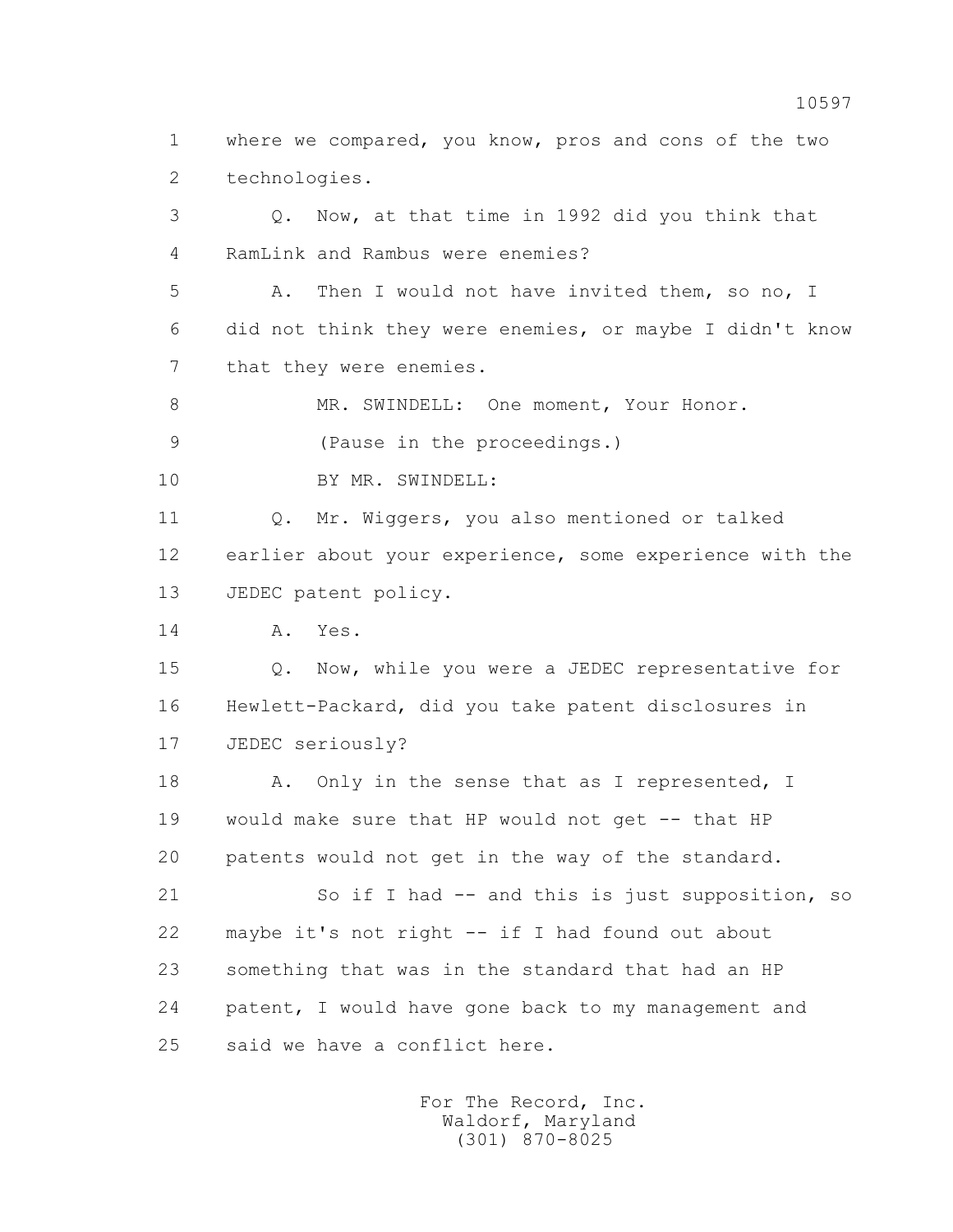1 Q. And after going to your management to tell them 2 about the potential conflict --

 3 A. Well, let me give you a tangible point if that 4 helps.

5 Q. Okay.

 6 A. I was in charge of the -- a group that was 7 defining a memory module, which is a little PC board 8 that has multiple memory components on it. This was a 9 JEDEC effort. And in doing that work, we found out it 10 would be very useful to put little resistors in each 11 one of the data lines.

 12 Well, it turns out that this was actually a 13 technique that I had learned from one of the project 14 managers in one of the HP divisions.

15 So I went to the project manager --

 16 JUDGE McGUIRE: Okay. Sir, you're getting a 17 little far afield. I'm going to give you a chance to 18 testify on the point you're trying to make, but I'm 19 going to ask you to cut through the entire, you know, 20 historical aspect of this and get to where you need to 21 go.

22 THE WITNESS: Sure. Yes, sir.

 23 So basically I went to the project managers and 24 said can we use this technology in the standard, and 25 the answer was yes, go ahead, we'll release it to the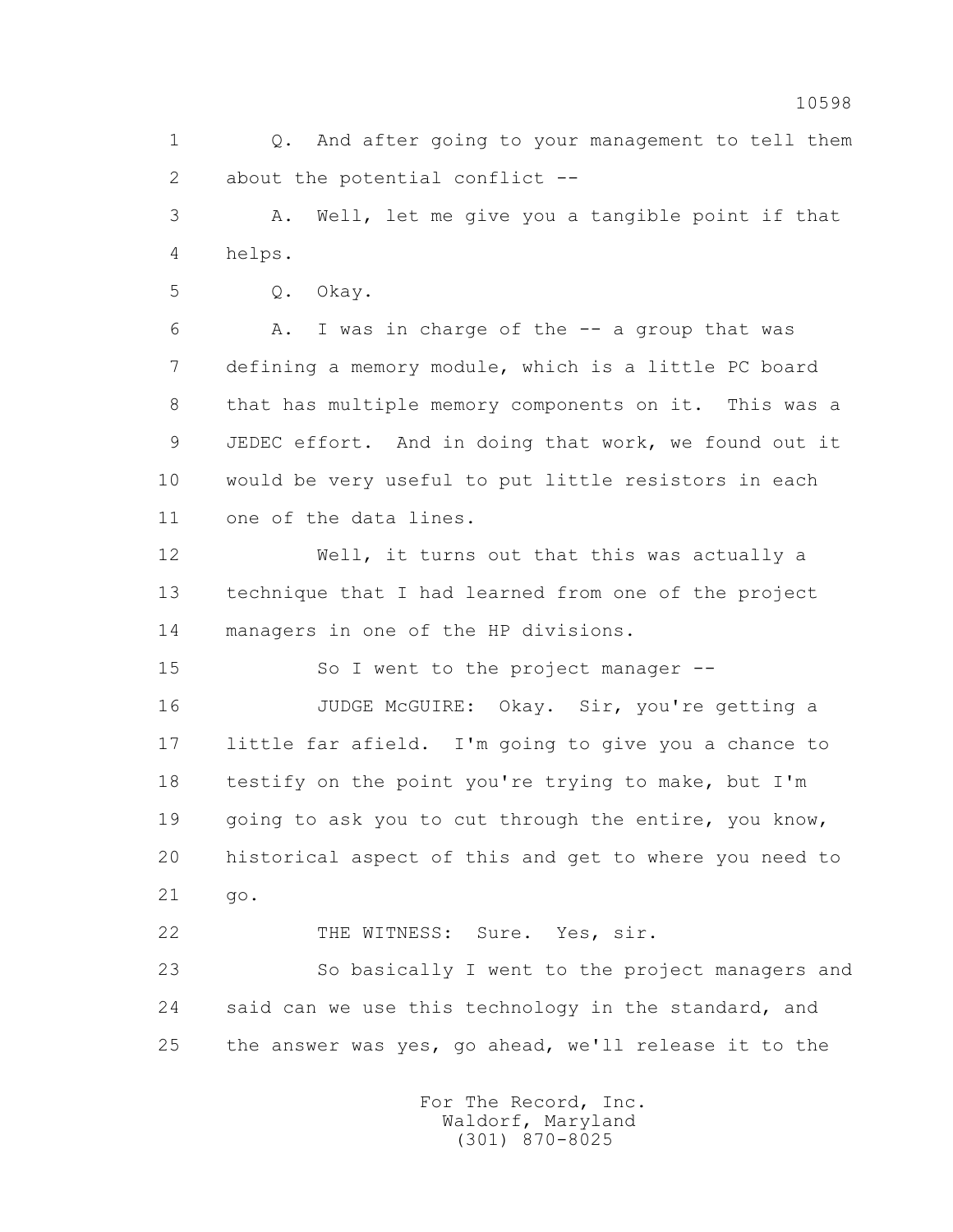1 standards group.

 2 BY MR. SWINDELL: 3 Q. Now, was that the technology that you're 4 discussing on the -- you said it was a DIMM? 5 A. Yes. 6 Q. Was that technology already in an issued 7 patent? 8 A. We never even went for a patent on it because 9 we made it available. 10 Q. During your time -- well, let me ask, when did 11 you start attending JEDEC? 12 A. I started attending JEDEC I think it was 13 around '92. 14 Q. Did you immediately become the JEDEC 15 representative for HP? 16 A. No. For a while it was my boss and then I was 17 it for a while. 18 Q. Was there a period of time when you were the 19 official Hewlett-Packard representative? 20 A. Yes. 21 Q. What period of time was that? 22 A. I really can't remember it. It was sort of on 23 and off. I think when Tom Landgraf started attending 24 JEDEC, I sort of turned it over to him. 25 Q. Do you know when Mr. Landgraf started attending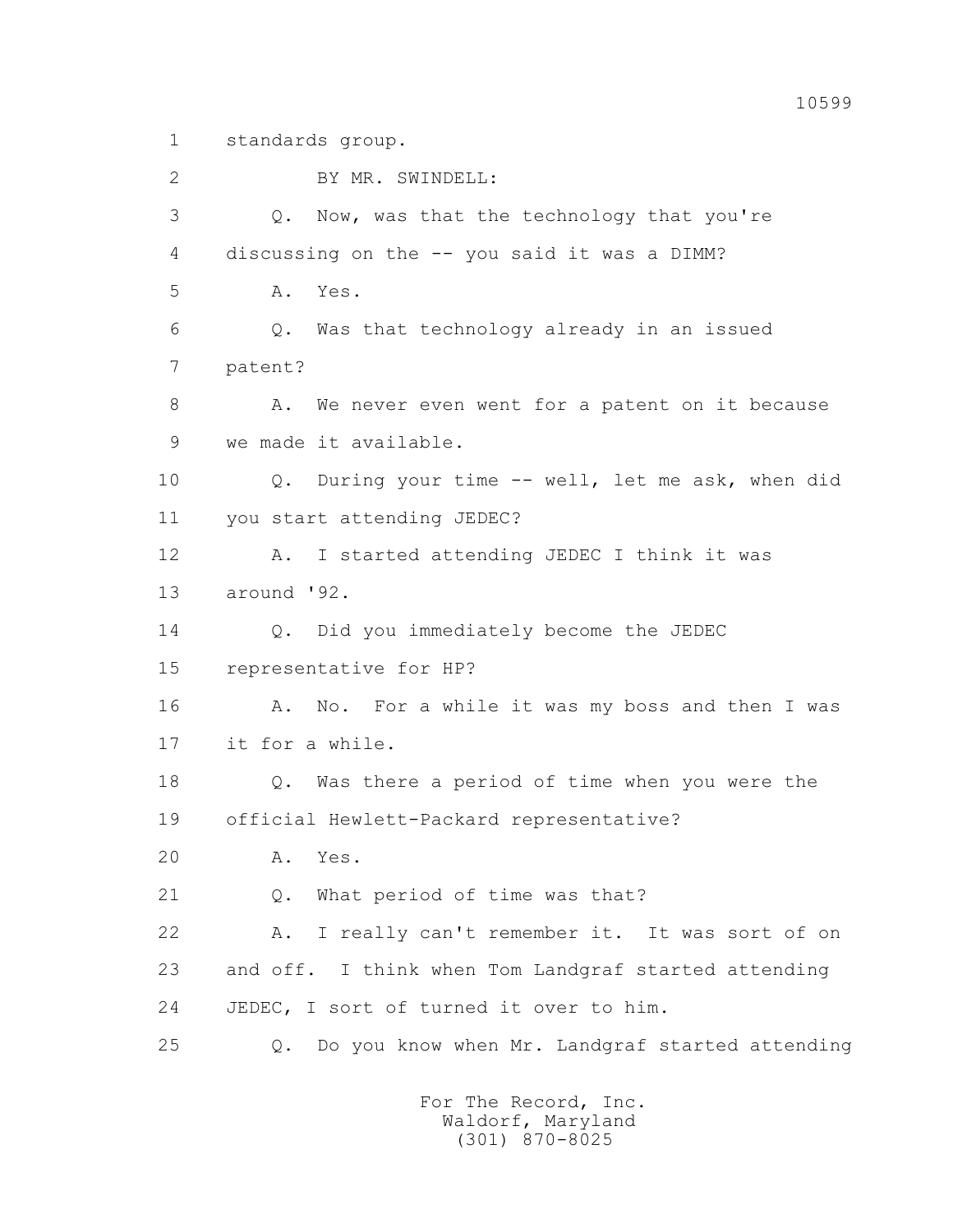1 JEDEC?

2 A. Around about the same time, maybe '93. 3 Q. Did you ever discuss with Mr. Landgraf the 4 JEDEC patent policy? 5 A. I really cannot say. It may have come up. 6 Q. Well, let me ask, in the way Hewlett-Packard 7 addressed JEDEC issues, was there some division of 8 labor such that the official Hewlett-Packard 9 representative was more responsible for dealing with 10 the patent issues? 11 A. That was really not -- the whole patent issue 12 was not very important to HP and it didn't really rise 13 above anything else that we were interested in, so it 14 may have -- we may have talked about it, but it wasn't 15 really a very important issue to us. 16 Q. So -- 17 A. We were a user of components. We were not 18 designing components, so we didn't really care what was 19 involved in implementing them. 20 MR. SWINDELL: No further questions. 21 JUDGE McGUIRE: All right. Thank you, 22 Mr. Swindell. 23 Mr. Perry, any further redirect? 24 MR. PERRY: Just one follow-up on the point 25 that was raised.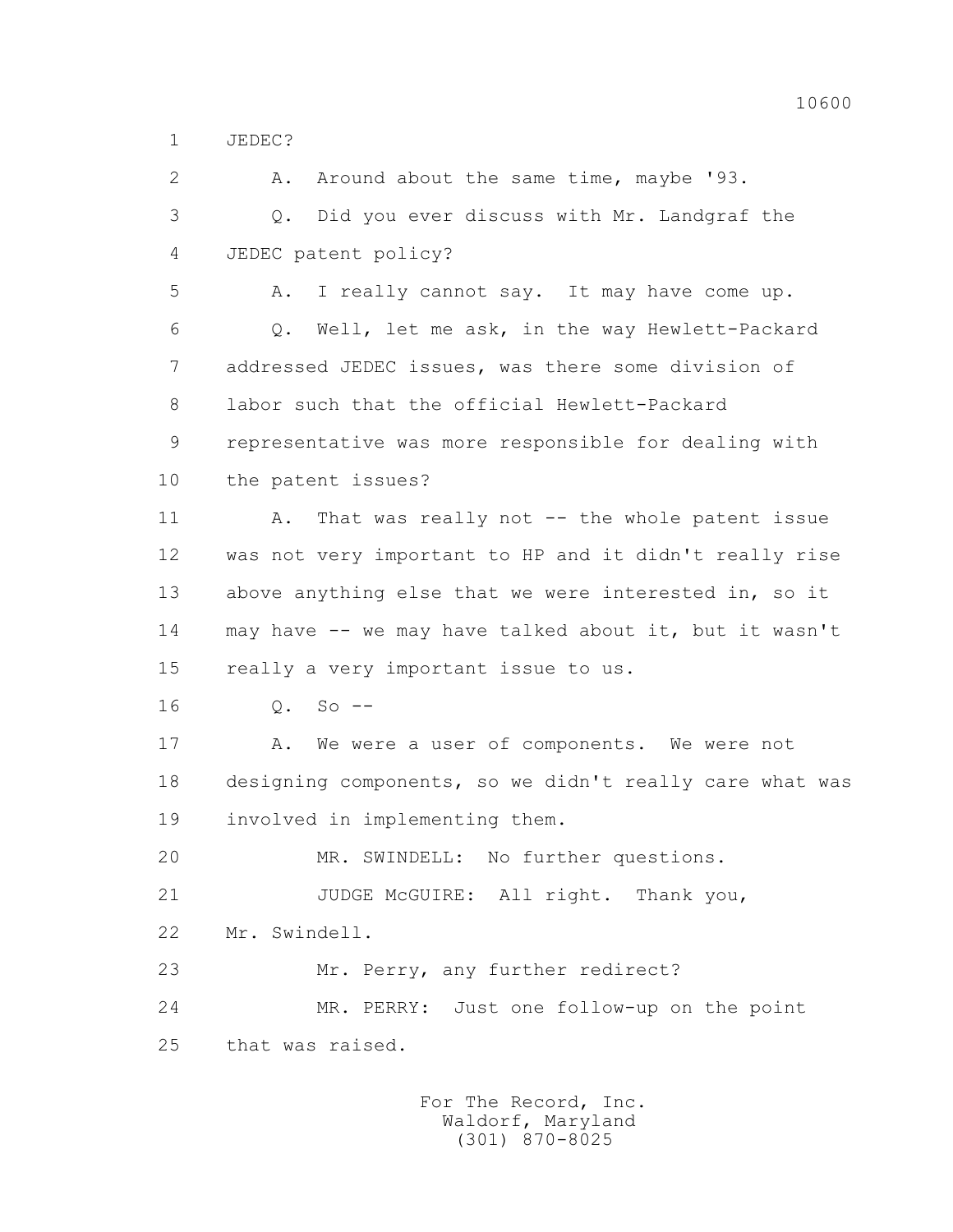1 REDIRECT EXAMINATION 2 BY MR. PERRY: 3 Q. After Mr. Crisp made his statements about 4 RamLink and SyncLink possibly violating Rambus 5 intellectual property, did you ever hear from 6 Mr. Gustavson that he had actually spoken to Mr. Crisp 7 about those statements? 8 A. I can't remember. 9 Q. Let me refresh your recollection with an e-mail 10 that you received I believe from Mr. Gustavson, or 11 Dr. Gustavson, that was produced by you, RX-593. 12 May I? 13 JUDGE McGUIRE: Yes. 14 BY MR. PERRY: 15 Q. I can represent to you, Mr. Wiggers, that this 16 collection of e-mails was produced from your e-mail 17 files at Hewlett-Packard. 18 A. Okay. 19 Q. It bears the initials in the lower right corner 20 that were placed there in connection with the 21 production of the documents to us, it bears your 22 initials. 23 I'm going to ask you to look at the portion 24 that's now highlighted on the screen that begins at the 25 bottom of the first page and the top of the second For The Record, Inc. Waldorf, Maryland

(301) 870-8025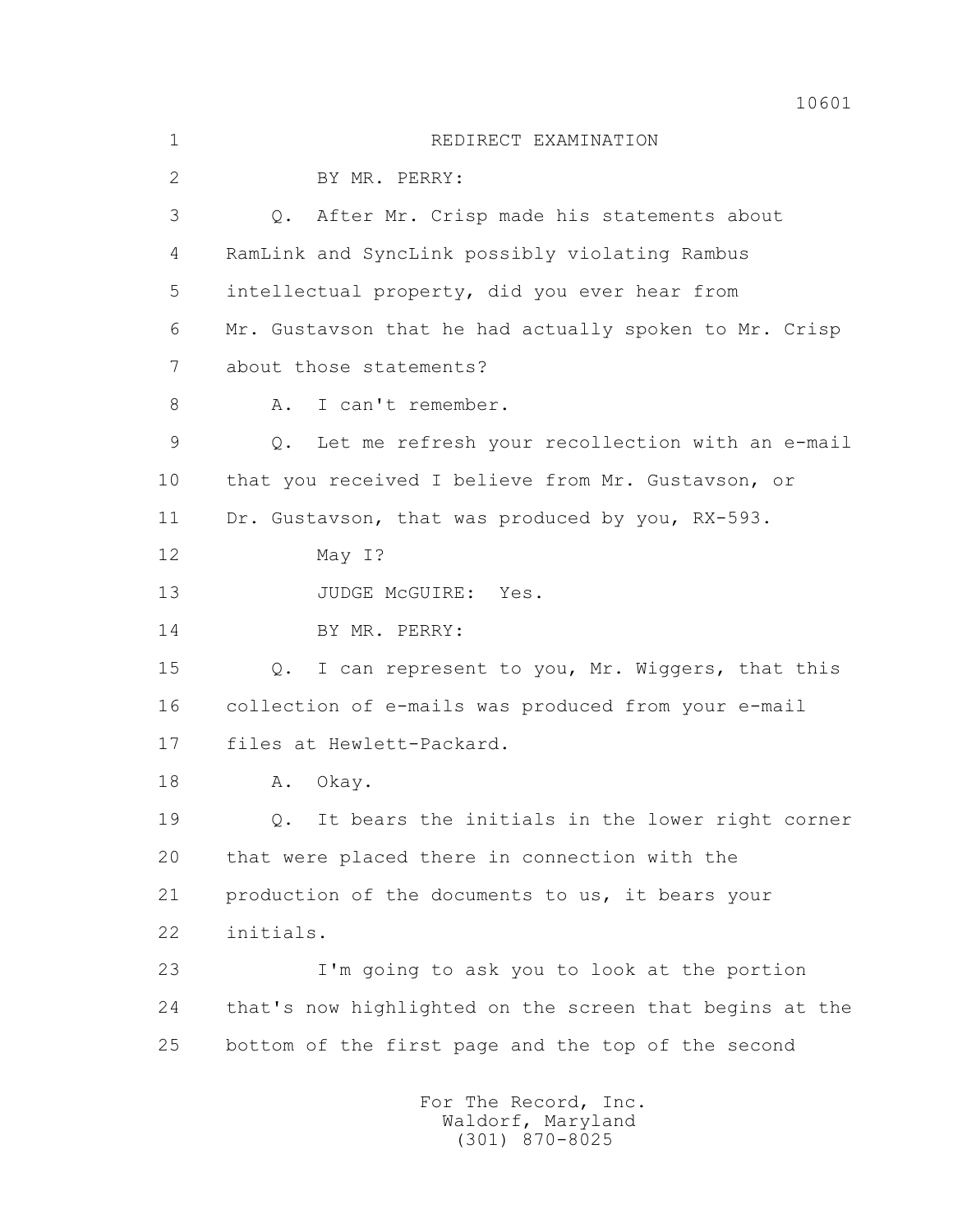3 Q. I know it's been a while I suspect since you've 4 seen this, so why don't you go ahead and read that 5 portion that starts with the e-mail to you from 6 Dr. Gustavson at the bottom of the first page and go 7 over -- not the entire e-mail, but go over to the top 8 half of the next page, and then I'll have just a couple 9 of questions. 10 (Pause in the proceedings.) 11 A. Okay. 12 Q. Is this an e-mail that you received from 13 Dr. Gustavson in February of 1996? 14 A. Yes. I accept the evidence. 15 Q. And he begins by describing a call from Rambus' 16 Richard Crisp; correct? 17 A. Uh-huh. Yes. 18 Q. And do you see that at the bottom of the first 19 page it says, "I had heard conflicting reports from the 20 IEEE as to whether Rambus had responded to their

1 page. You can read it either on the screen or --

2 A. I'll read it here.

21 request for a clear statement whether Rambus felt the

22 standard conflicted with their patents"?

23 Do you see that?

24 A. Yes, sir.

25 Q. And did Dr. Gustavson tell you in this e-mail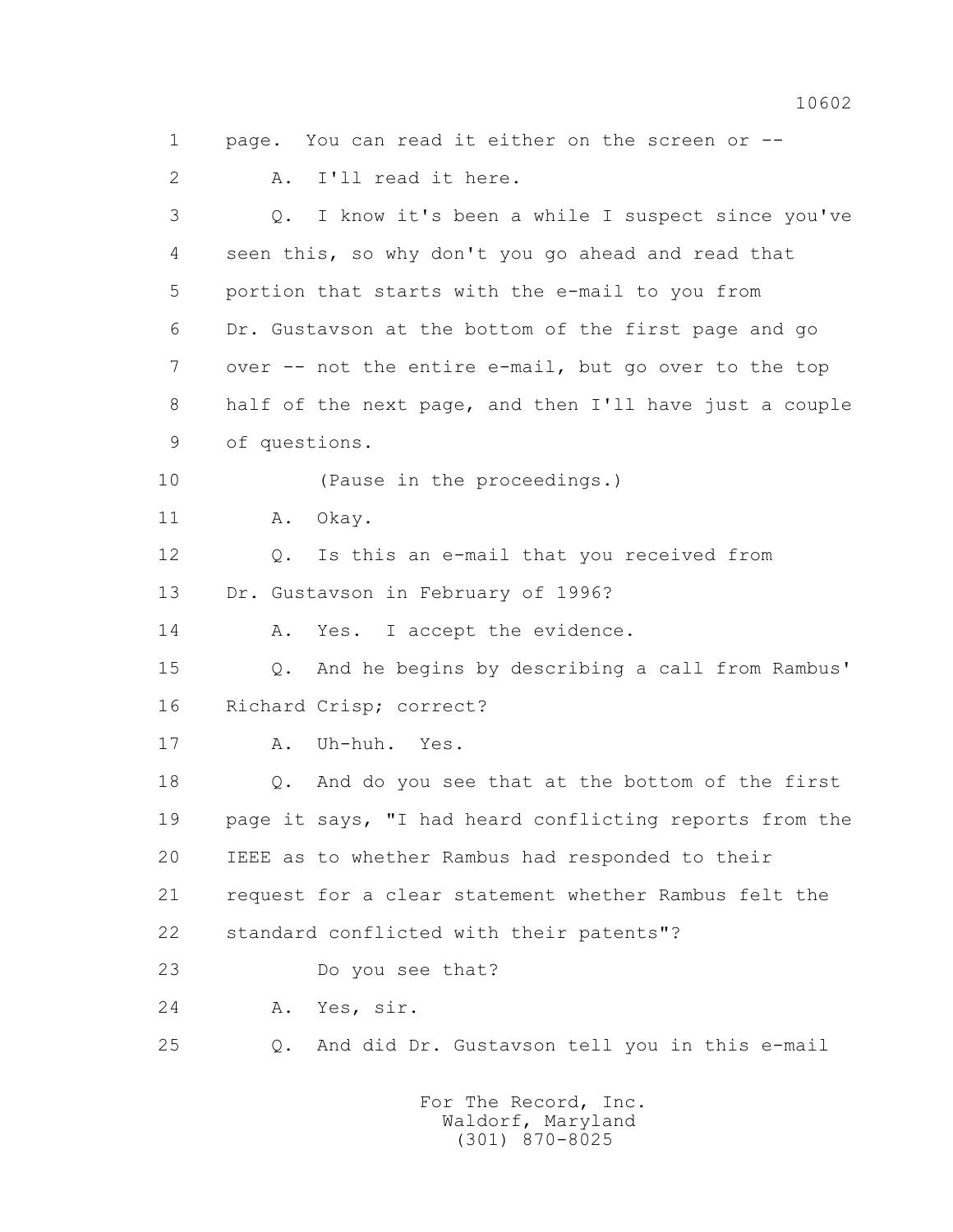1 that Mr. Crisp had explained that Rambus did respond 2 but their response was basically to the effect that 3 they were not able to determine at this time whether 4 there was a conflict? Do you see that? 5 A. Yes. 6 Q. Does that refresh your recollection that the 7 standard-setting work on RamLink and SyncLink went 8 forward without there being a resolution of whether or 9 not Rambus' patents or future possible patents would be 10 infringed by those devices? 11 MR. SWINDELL: I'm going to object to the 12 characterization of "resolution" because -- and I don't 13 want to argue this too deeply, but the way we read this 14 e-mail, that is a resolution. 15 I mean, Rambus is making their statement that 16 they can't make any determination. 17 JUDGE McGUIRE: Sustained. 18 BY MR. PERRY: 19 Q. Well, let me ask it a different way. 20 Does this refresh your recollection that 21 RamLink and SyncLink went forward without knowing that 22 there was no possibility that those devices would 23 infringe Rambus patents? 24 A. Okay. First of all, can I make the distinction 25 between RamLink and SyncLink?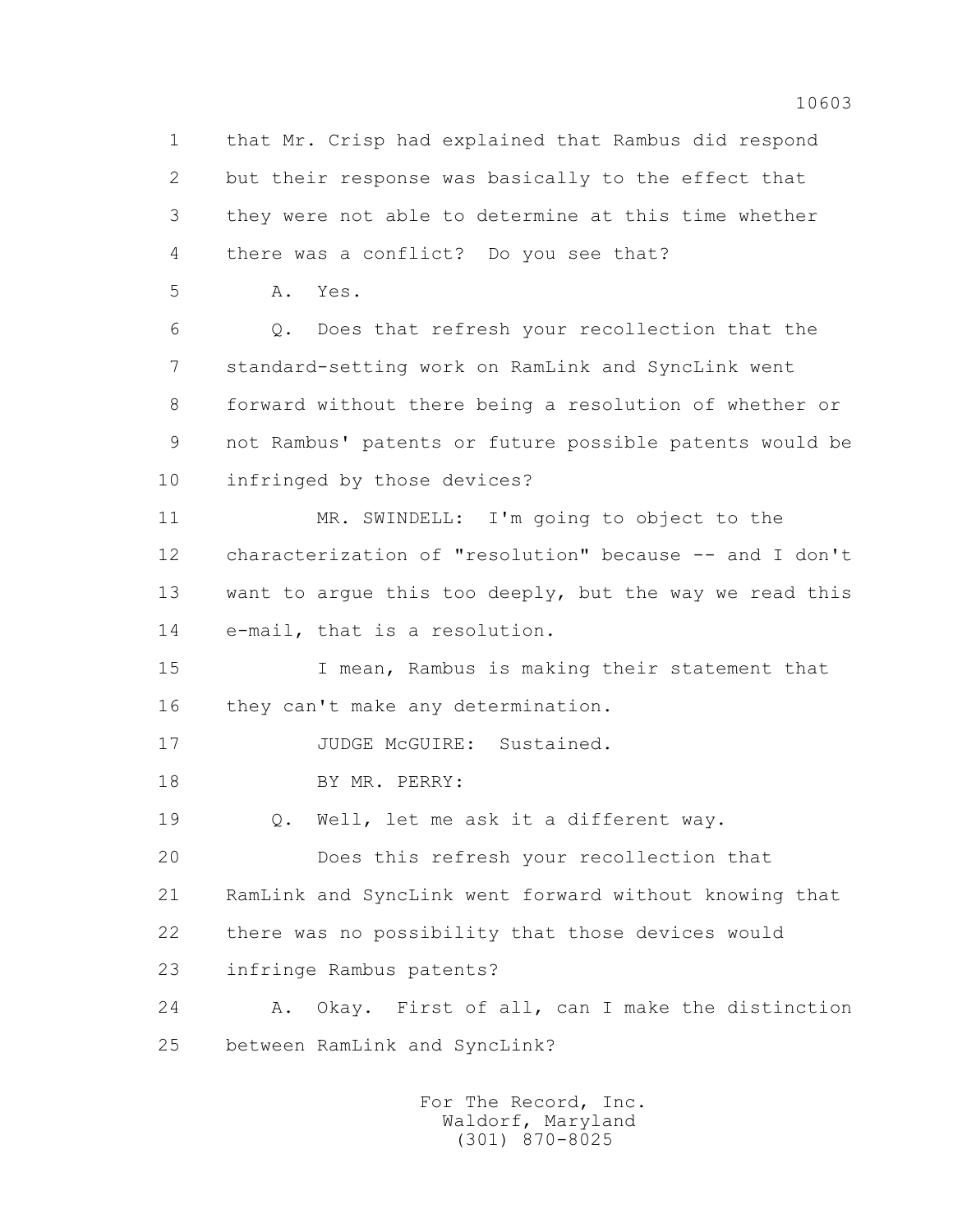1 Q. Feel free.

| $\overline{2}$ | This whole issue had to do with RamLink and<br>Α.      |
|----------------|--------------------------------------------------------|
| 3              | this was when the RamLink work was completed and the   |
| 4              | RamLink was now turned over to the standards body in   |
| 5              | IEEE to become a standard.                             |
| 6              | So that whole resolution -- and I think I              |
| 7              | vaguely remember a memo from -- I think you alluded    |
| 8              | to -- that Rambus came back and said we cannot comment |
| 9              | one way or the other, and I'm trying to remember       |
| 10             | this -- so basically RamLink was done. Okay.           |
| 11             | And so now the SyncLink work went forward, yes,        |
| 12             | based on the fact that we still felt we were in the    |
| 13             | public domain, that everything we had done was, you    |
| 14             | know, based on things that had been done in the public |
| 15             | domain, and so -- and I can only speak for myself -- I |
| 16             | just did not take the Rambus patent position very      |
| 17             | seriously.                                             |
| 18             | MR. PERRY: All right. I have nothing further.          |
| 19             | Thank you.                                             |
| 20             | JUDGE McGUIRE: Any other recross,                      |
| 21             | Mr. Swindell?                                          |
| 22             | MR. SWINDELL: Yes, Your Honor.                         |
| 23             | RECROSS-EXAMINATION                                    |
| 24             | BY MR. SWINDELL:                                       |
| 25             | Mr. Wiggers, if you would pick back up RX-593,<br>Q.   |
|                |                                                        |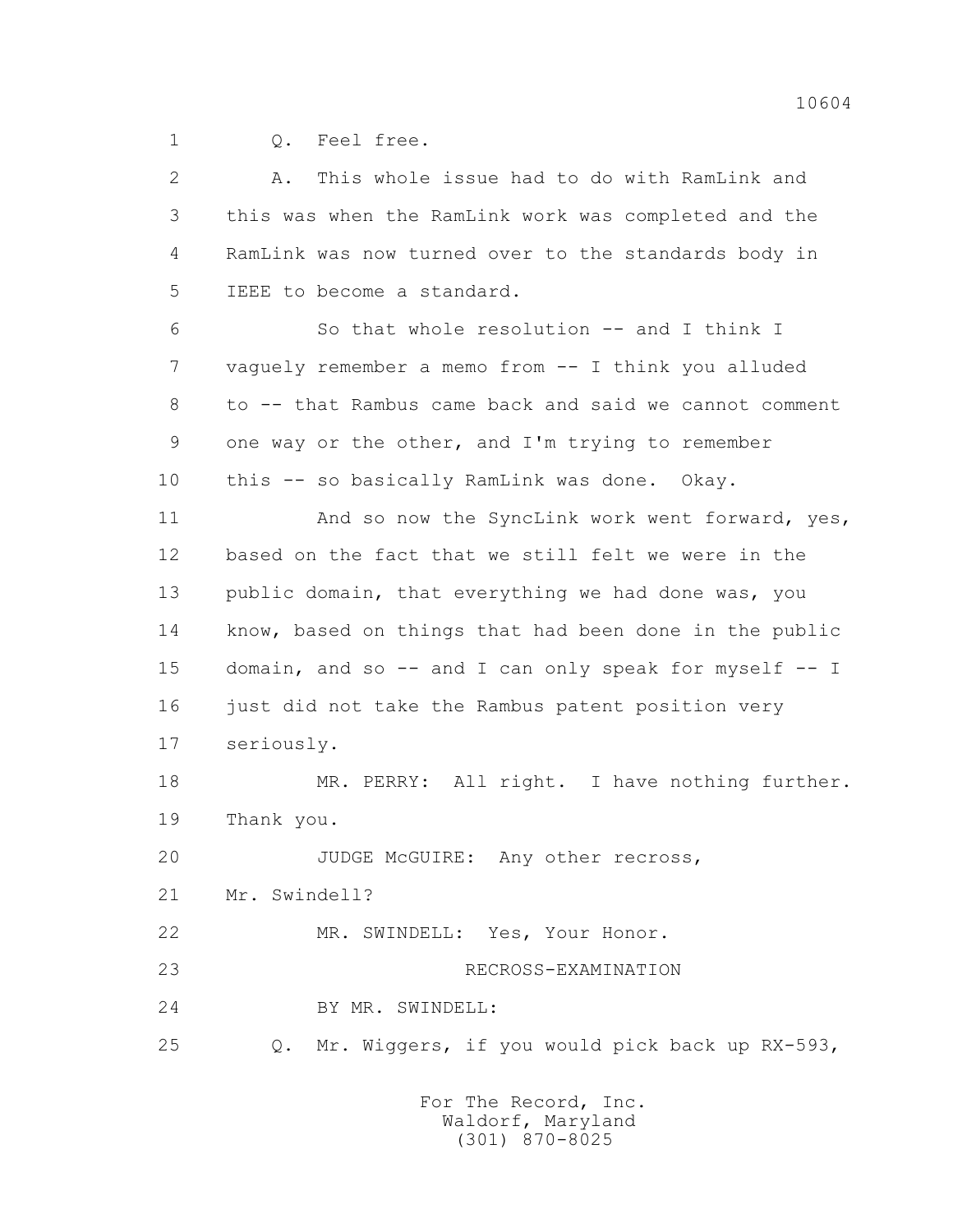1 the e-mail that we were just looking at, and going 2 back to the second page, and the first paragraph 3 reads: Crisp explained that they did not, but their 4 response was basically to the effect that they were 5 not able to determine at this time whether there was a 6 conflict. 7 Do you see that? 8 A. Yes. 9 MR. PERRY: I think you misread it. 10 MR. SWINDELL: Did I? 11 MR. PERRY: You said "Crisp explained that they 12 did not." 13 MR. SWINDELL: Oh, "that they did respond." 14 THE WITNESS: I corrected it in my brain. 15 BY MR. SWINDELL: 16 Q. I'll just read it again so it's clear. 17 "Crisp explained that they did respond, but 18 their response was basically to the effect that they 19 were not able to determine at this time whether there 20 was a conflict." 21 Do you see that? 22 A. Yes, sir. 23 Q. Were you ever told after that, after getting 24 this e-mail, that Mr. Crisp believed that Rambus 25 patents covered SyncLink, after receiving this e-mail? For The Record, Inc.

 Waldorf, Maryland (301) 870-8025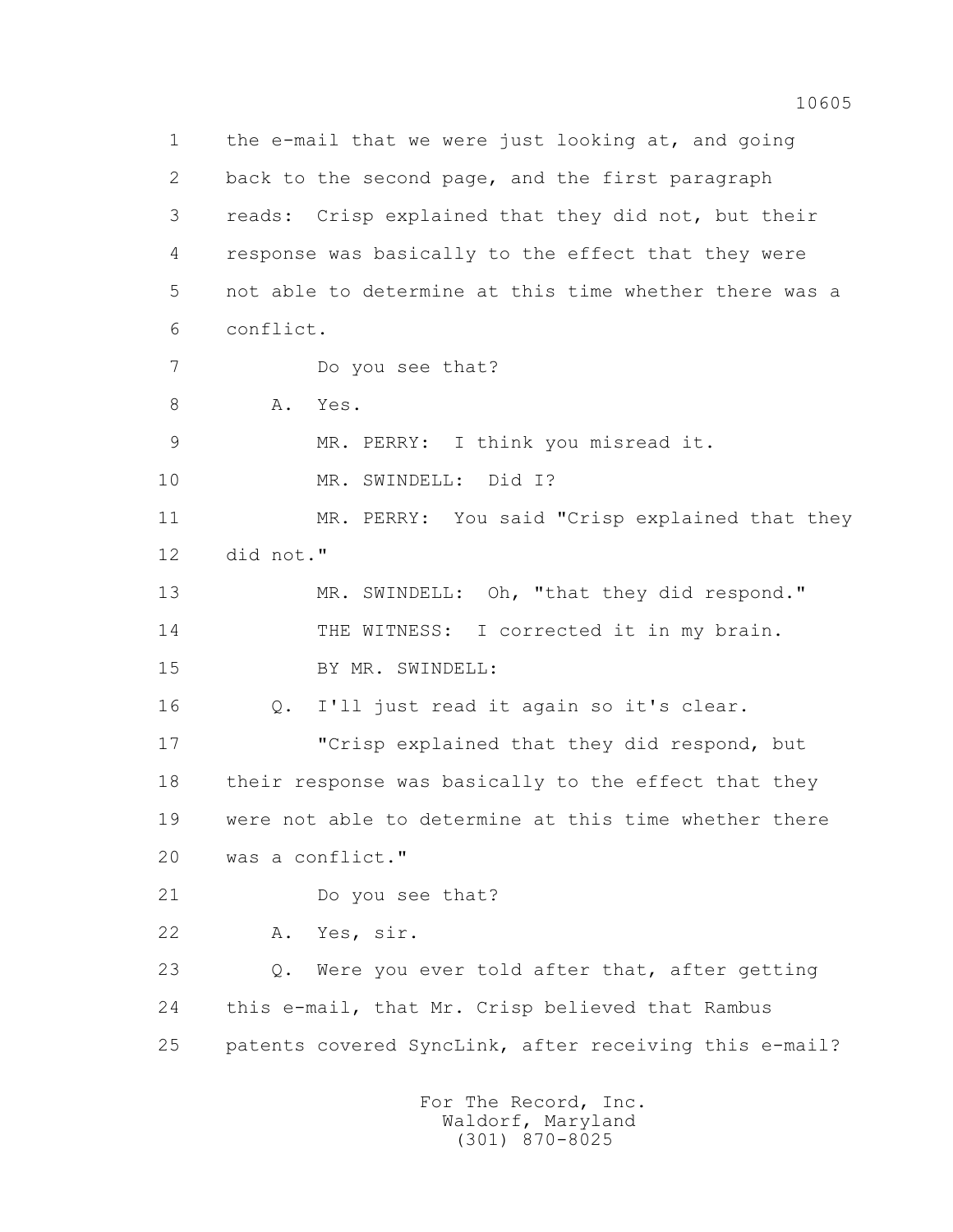1 A. That Mr. Crisp believed that these patents 2 covered SyncLink?

3 Q. And this was in February of 1996.

 4 A. And there's -- and I'm not sure how much later 5 that was. There was a -- there was a presentation at 6 JEDEC by a group of people called the

7 SyncLink Consortium, and at that point Mr. Crisp --

 8 Q. Well, let me just represent to you that that 9 was in 1995.

10 A. Oh, '95. Time flies.

 11 Yes. So there was a presentation made by the 12 SLDRAM people and Mr. Crisp at that point says 13 something to the effect that that was not -- that that 14 was violating Rambus patents, so that's the first time 15 he made that claim that I remember.

 16 Q. But do you recall anything after receiving this 17 e-mail in February of 1996?

18 A. Oh, no. No.

 19 Q. Were you ever told that Mr. Crisp thought that 20 Rambus could get claims to shoot SyncLink in the head?

21 A. No.

 22 Q. Were you ever told that Rambus believed that 23 Rambus could get patent claims covering SDRAM?

24 A. No. I was totally surprised.

25 Q. And in any e-mail that Mr. Crisp sent you or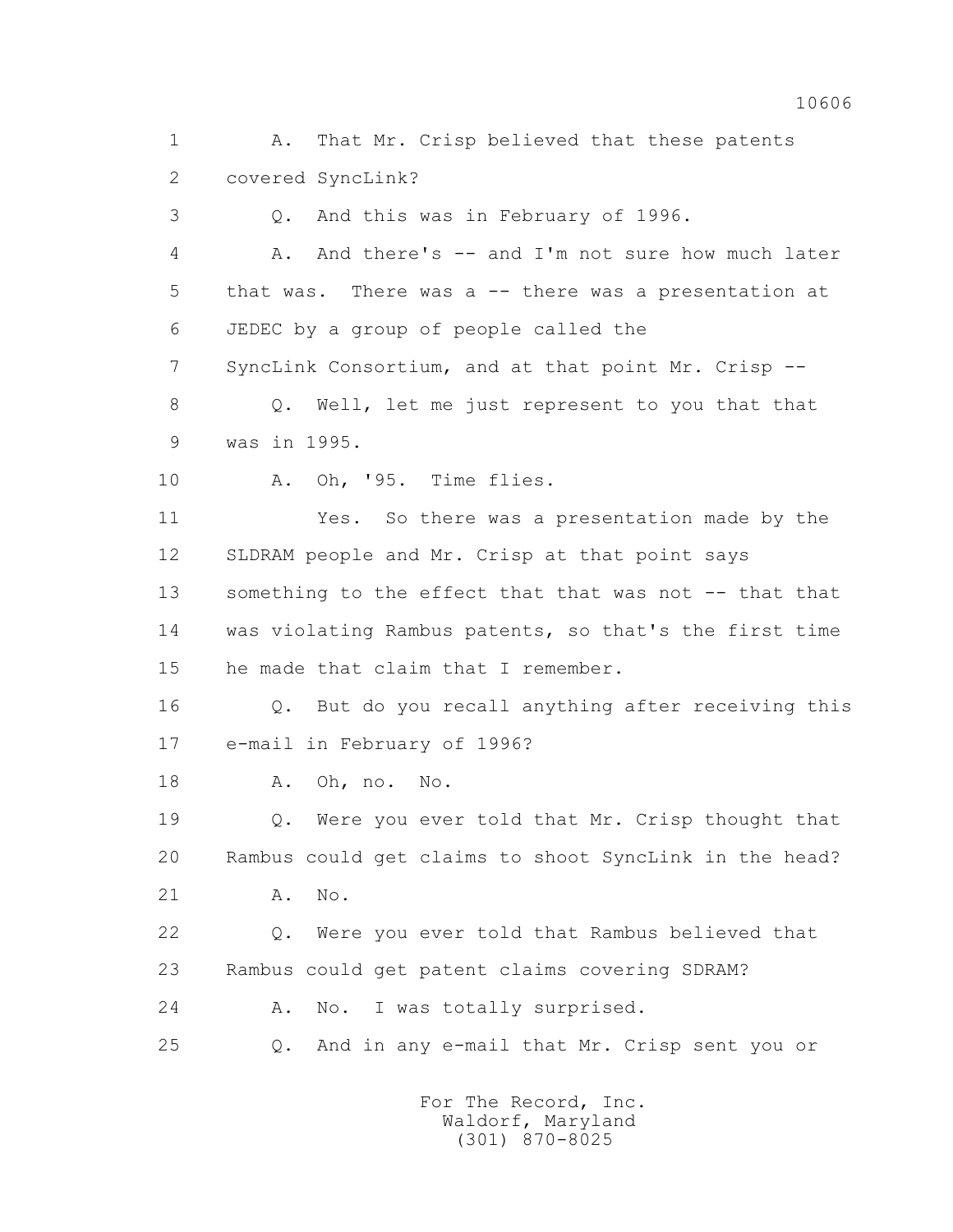1 any conversation that you had with Mr. Crisp, did he 2 ever tell you that Rambus had patents or patent 3 applications on programmable CAS latency? 4 A. No. 5 Q. In any contact you had with Mr. Crisp did he 6 ever tell you that Rambus had patents on programmable 7 burst length? 8 A. Absolutely not. 9 Q. In any conversation or communication that you 10 had with Mr. Crisp did he ever tell you that Rambus 11 believed it had claims on on-chip PLL or on-chip DLL? 12 A. No. Mr. Crisp never discussed any details of 13 the patents. He just made some vague allusions. 14 0. One last question on that. 15 In any conversation or communication with 16 Mr. Crisp did he ever tell you that Rambus had patent 17 claims on dual-edged clock? 18 A. No. I thought I had a patent on that. 19 MR. SWINDELL: No further questions. 20 JUDGE McGUIRE: Okay. Very good. 21 MR. PERRY: Just one, Your Honor, if I could. 22 JUDGE McGUIRE: One last round and one question 23 each. 24 BY MR. PERRY: 25 Q. SyncLink used dual-edged clocking; correct?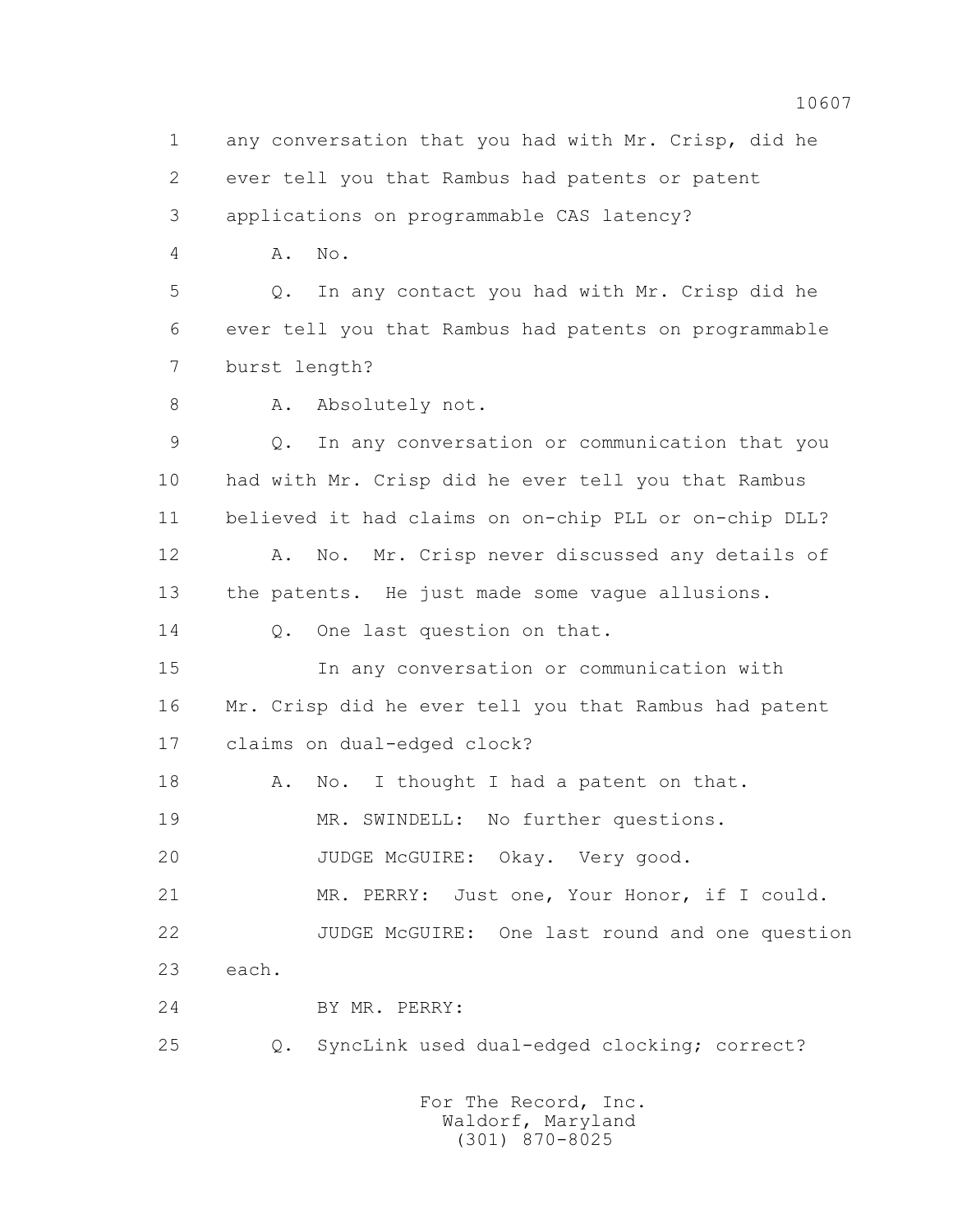2 JUDGE McGUIRE: You have one question to your 3 credit, Mr. Swindell, if you want to use it now. 4 MR. PERRY: You can give it to Mr. Royall. 5 MR. SWINDELL: No, Your Honor. 6 JUDGE McGUIRE: Okay. Very good. 7 All right, sir. Thank you very much for your 8 testimony. You're excused from these proceedings. 9 As I understand it then, we will continue with 10 the cross-examination of Professor Teece. 11 Do the parties want to take just a very short 12 break now or -- it's up to you all. 13 MR. DAVIS: Yes, Your Honor. 14 JUDGE McGUIRE: Let's take a five-minute 15 break. 16 MR. DAVIS: Can we have slightly more than 17 that? We need to set up. 18 JUDGE McGUIRE: Make it a ten-minute break. 19 (Recess) 20 JUDGE McGUIRE: At this time we will continue 21 with the cross-examination of Professor Teece. 22 Good morning, professor. How are you today? 23 THE WITNESS: Good morning, Your Honor. 24 JUDGE McGUIRE: Good morning, Mr. Royall. 25 MR. ROYALL: Good morning, Your Honor.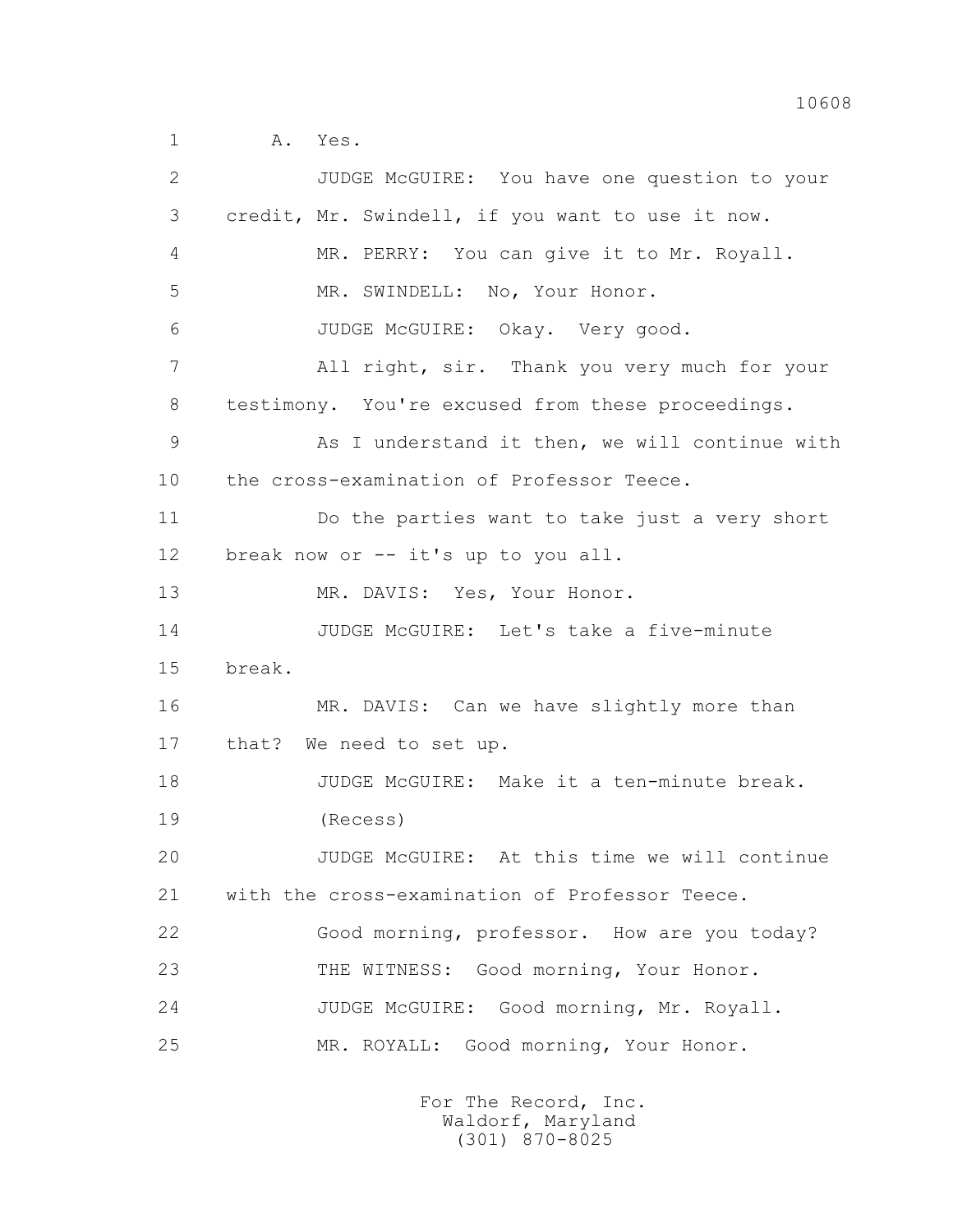1 JUDGE McGUIRE: You may proceed.  $2$  - - - - - - 3 Whereupon -- 4 DAVID J. TEECE 5 a witness, called for examination, having been 6 previously duly sworn, was examined and testified as 7 follows: 8 CROSS-EXAMINATION (continued) 9 BY MR. ROYALL: 10 Q. Good morning, Professor Teece. 11 A. Good morning, Mr. Royall. 12 Q. The first thing I wanted to touch on today was 13 this royalty rate chart that Mr. Stone created in your 14 direct examination. This is DX-353. 15 And in that regard, the first thing I wanted to 16 ask you about are the royalty rates, the TI royalty 17 rates relating to Hyundai -- the Hyundai and Samsung 18 licenses. Do you recall that discussion? 19 A. Yes, I do. 20 Q. And I believe that in response to Mr. Stone's 21 questions that you indicated that these royalty rates 22 that we discussed in connection with the published 23 legal decisions that had references to them, those 24 royalty rates are ones that were part of the universe 25 of information that you considered in making your own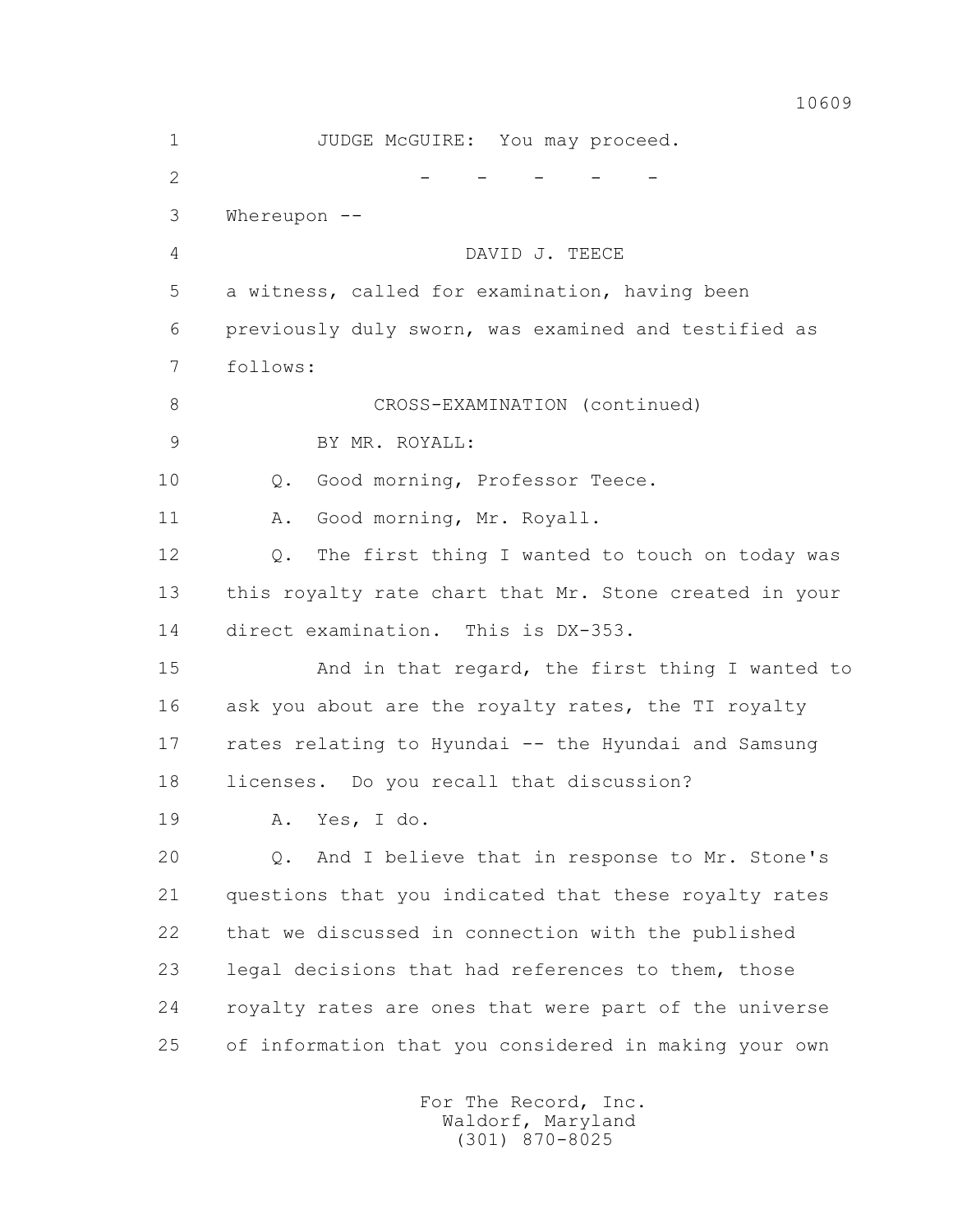1 reasonable royalty conclusions; is that right?

2 A. Correct.

 3 Q. But you would agree with me, would you not, 4 that these rates, the Samsung and the Hyundai rates, 5 are not a reasonable benchmark or a number that should 6 be used to benchmark in assessing the value of the 7 Rambus technologies in this case? 8 A. No, I don't think I would agree with you, 9 Mr. Royall, and I'm happy to explain why. 10 Q. Well, let me -- before we go any further, you 11 said that you don't -- you don't agree with that. Let 12 me ask you to -- 13 A. Well, they should be taken into account. I 14 don't think, you know, as I testified to yesterday, I 15 don't believe that -- 16 JUDGE McGUIRE: Professor, I'm going to cut you 17 off. He hasn't asked you -- you've answered his first 18 question. I'm going to ask you to pause until he has 19 another question on the floor for you. 20 MR. ROYALL: Thank you, Your Honor. 21 BY MR. ROYALL: 22 Q. Do you still have your deposition in front of 23 you there? If not, we can provide you with another 24 copy. I'm referring to your deposition in this case. 25 A. I think it is here.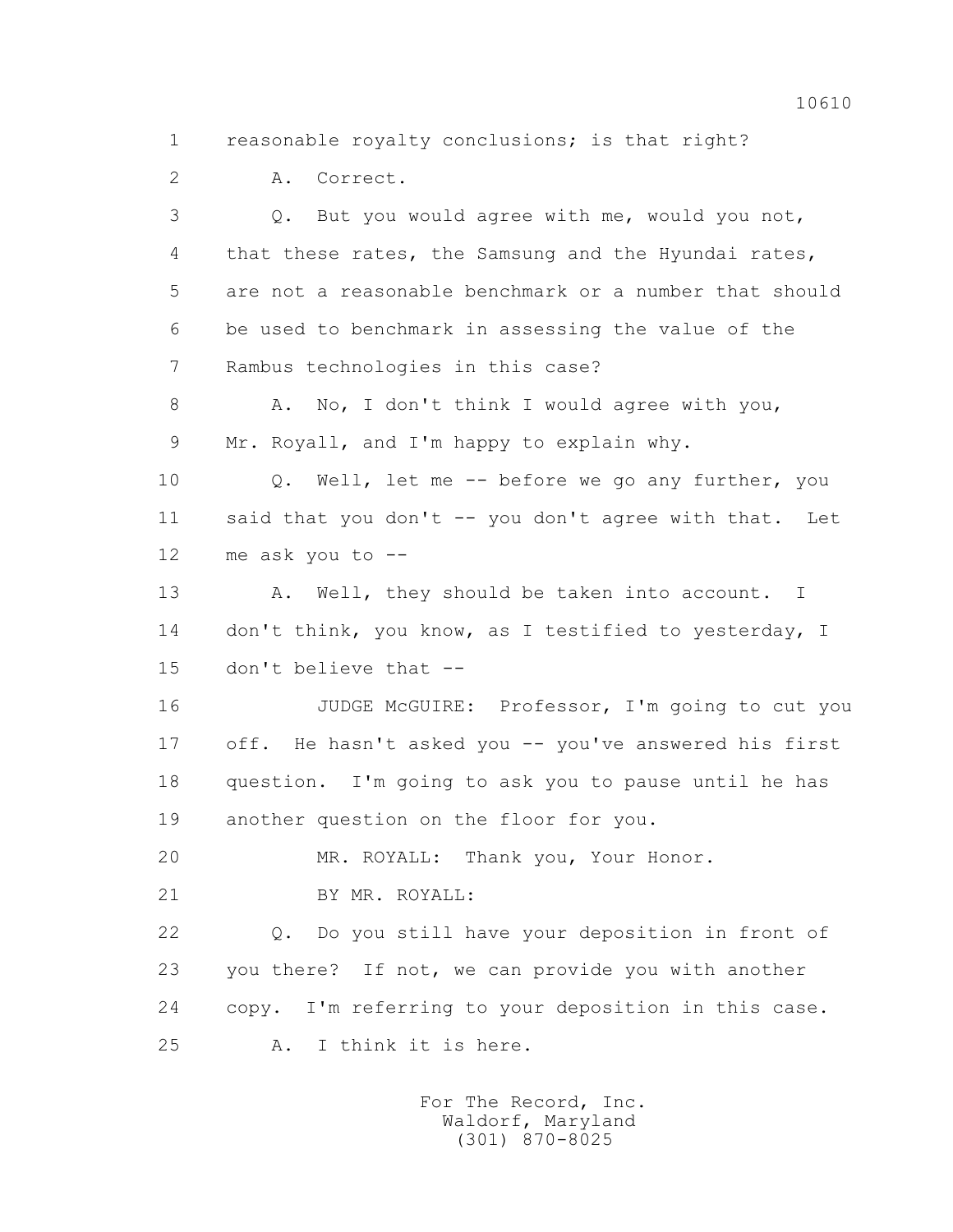1 I've got it.

 2 Q. Let me ask you to turn to -- I believe the 3 relevant page is 223.

 4 Do you find the page 223 of your deposition? 5 A. Yes.

 6 Q. Now, page 223 of your deposition, line 15, I 7 asked you the question: "And do you think that that 8 royalty rate, that 9 percent royalty rate, is a 9 reasonable benchmark for the value of Rambus 10 technologies, the Rambus technologies at issue here?" 11 And I'll pause for a moment before going to 12 your answer. You'll see that earlier, at the top of 13 page 223, there's a reference in a prior answer to 14 "Hyundai is paying 9 percent -- excuse me. That 15 Samsung is paying 9 percent."

 16 Do you see that in your answer at the top of 17 page 223?

18 A. Correct.

19 Q. And then I asked the question that I just read, 20 and then you gave the answer starting at line 19 of 21 page 223: "And by a 'reasonable benchmark' do I think 22 that that should be the number that's used as 23 benchmark? No, I don't believe so."

24 Do you see that?

25 A. Yes. I also see what's on the next page.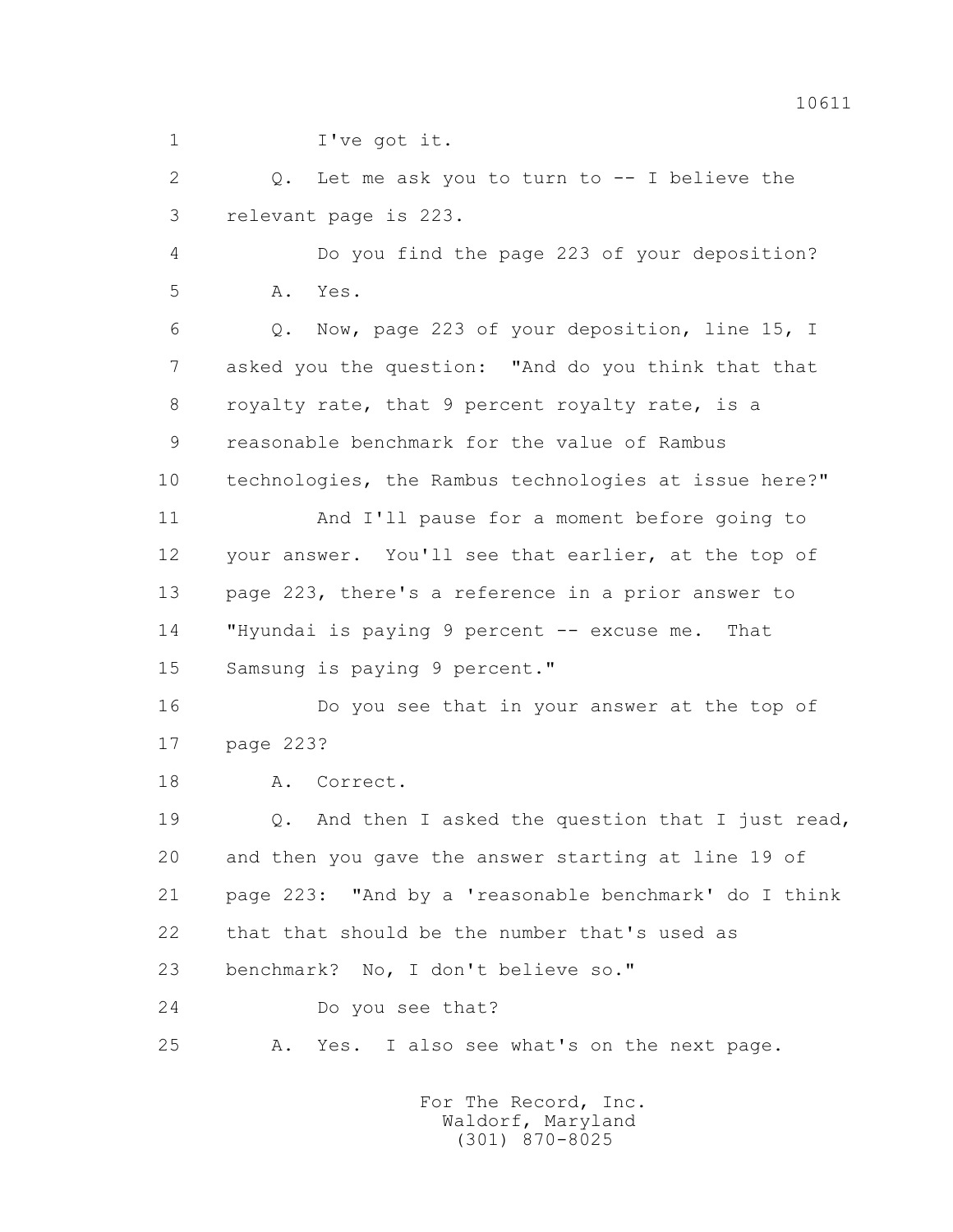1 MR. STONE: Your Honor, in the interest of 2 completeness, I think he should read -- and I don't 3 know that he did -- the entirety of the answer. 4 MR. ROYALL: No. I read the entirety of that 5 answer. Are you saying -- referring to another 6 question? 7 MR. STONE: The answer was: "And by a 8 'reasonable benchmark' do I think that that should be 9 the number that's used as benchmark? No, I don't 10 believe so." 11 MR. ROYALL: I read the whole answer. 12 MR. STONE: I'm sorry if you read that. 13 BY MR. ROYALL: 14 Q. So that was the answer that you gave to that 15 question in your deposition, and I know you want -- you 16 have something to say, so let me advise you to explain 17 what the point you wanted to make. 18 A. What I say on the next page is that "First of 19 all, you're assuming that I'm trying to pick a single 20 benchmark." And I continue to say, "What I'm trying to 21 do here -- and I thought I made it clear -- is give you 22 as much information as I can find through survey 23 research. Imperfect as it is, I believe it's 24 considerably better than any individual number from any 25 individual license."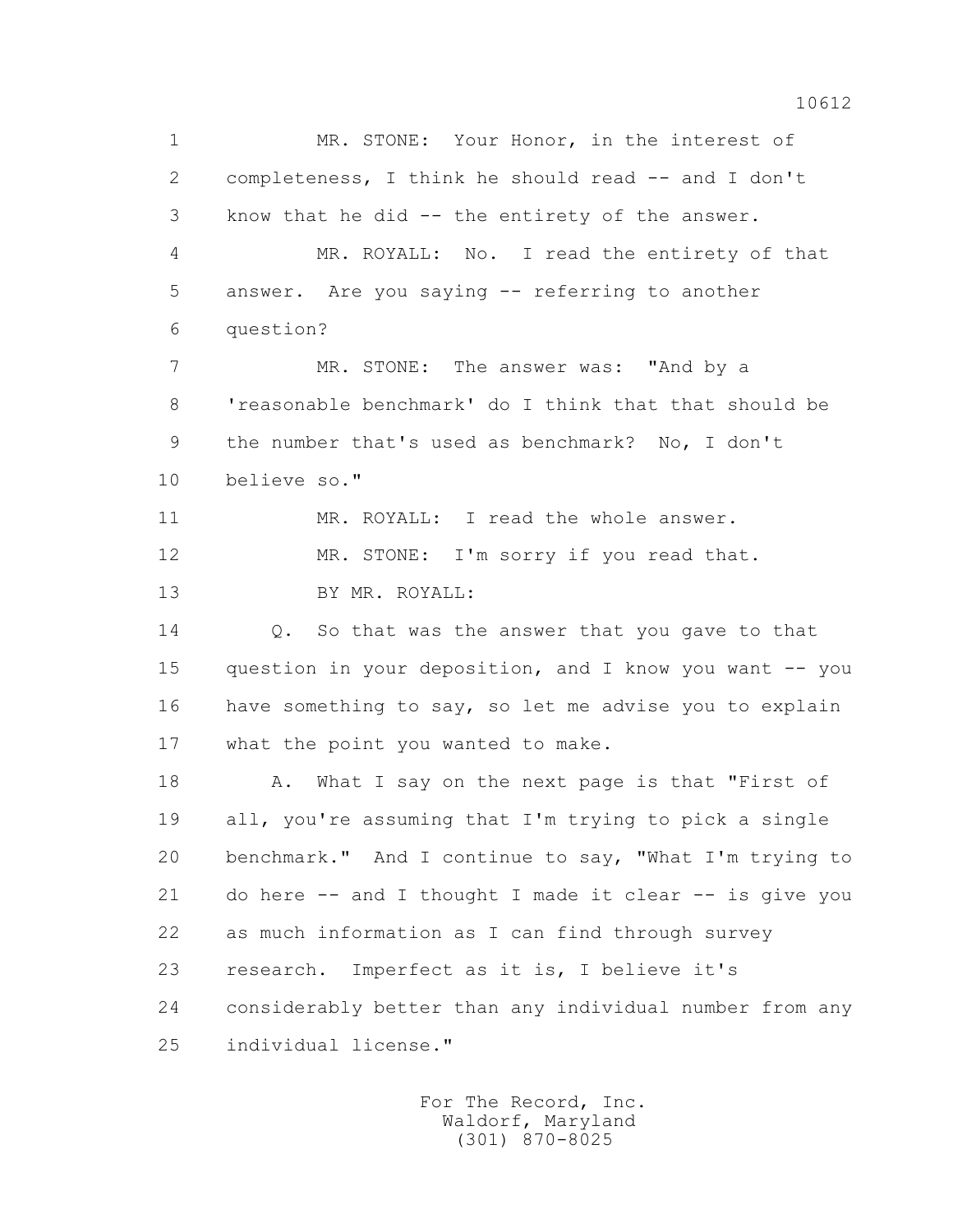1 So in answering you, I believe I was making it 2 clear that no one number is an appropriate benchmark 3 and certainly that number alone would not be an 4 appropriate benchmark. That's not meant to imply that 5 I don't think it has some relevance.

 6 Q. Okay. Now, with respect to these Hyundai and 7 Samsung licenses and the royalty rates that they paid, 8 am I right that you yourself were involved in the 9 Texas Instruments litigation that was the subject of 10 the court decisions that we saw yesterday?

11 A. I was involved on certain liability questions. 12 Yes.

 13 Q. And I take it that as an expert involved in 14 liability questions you made some effort along with 15 help from your staff to familiarize yourself with the 16 facts of that case?

17 A. As they related to my particular testimony, 18 yes.

 19 Q. And what was your testimony on in that case? 20 A. My testimony, if I remember correctly, was on 21 patent misuse questions. There was an allegation of 22 patent misuse and they were the issues that I 23 addressed. From an economic perspective of course. 24 Q. Now, the licenses that we've been discussing 25 that are referenced in those legal decisions and that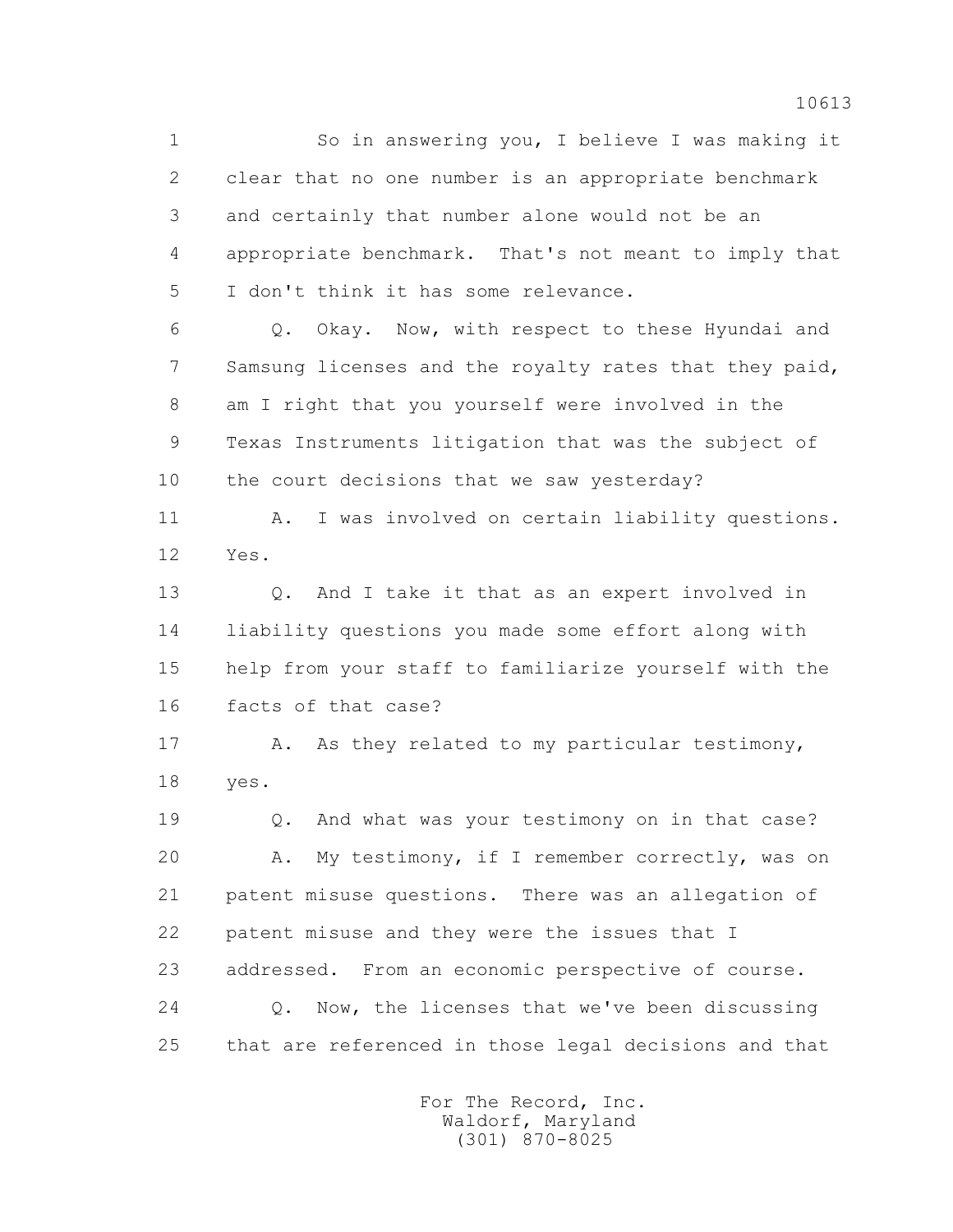1 you discussed with Mr. Stone yesterday, do you know if 2 any of those licenses involved caps, that is, caps on 3 the amount of royalties that the licensees might pay to 4 Texas Instruments under the license?

 5 A. I don't know for sure. I do know that they 6 were cross-licenses, however, which means that there 7 would be consideration as well as the cash payment. 8 There would be consideration in kind.

 9 Q. Well, getting back to my question, though, if 10 there were caps on the royalties that would be paid by 11 the licensees under those licenses to Samsung and 12 Hyundai, you were not aware of those caps; is that your 13 testimony?

14 A. I'm -- well, are you talking about a cash cap 15 or a cap on the in-kind payment? Because if it's a 16 cross-license, there's also the use of the other 17 party's intellectual property.

 18 Q. I am not talking about what theoretically could 19 be the case with these licenses. I'm asking you 20 whether you know of any caps of either of the sorts 21 that you describe that were provisions in those 22 licenses.

 23 A. I don't know -- I do know that it was a 24 cross-license. I'm almost positive that there was no 25 cap on the intellectual property that was exchanged.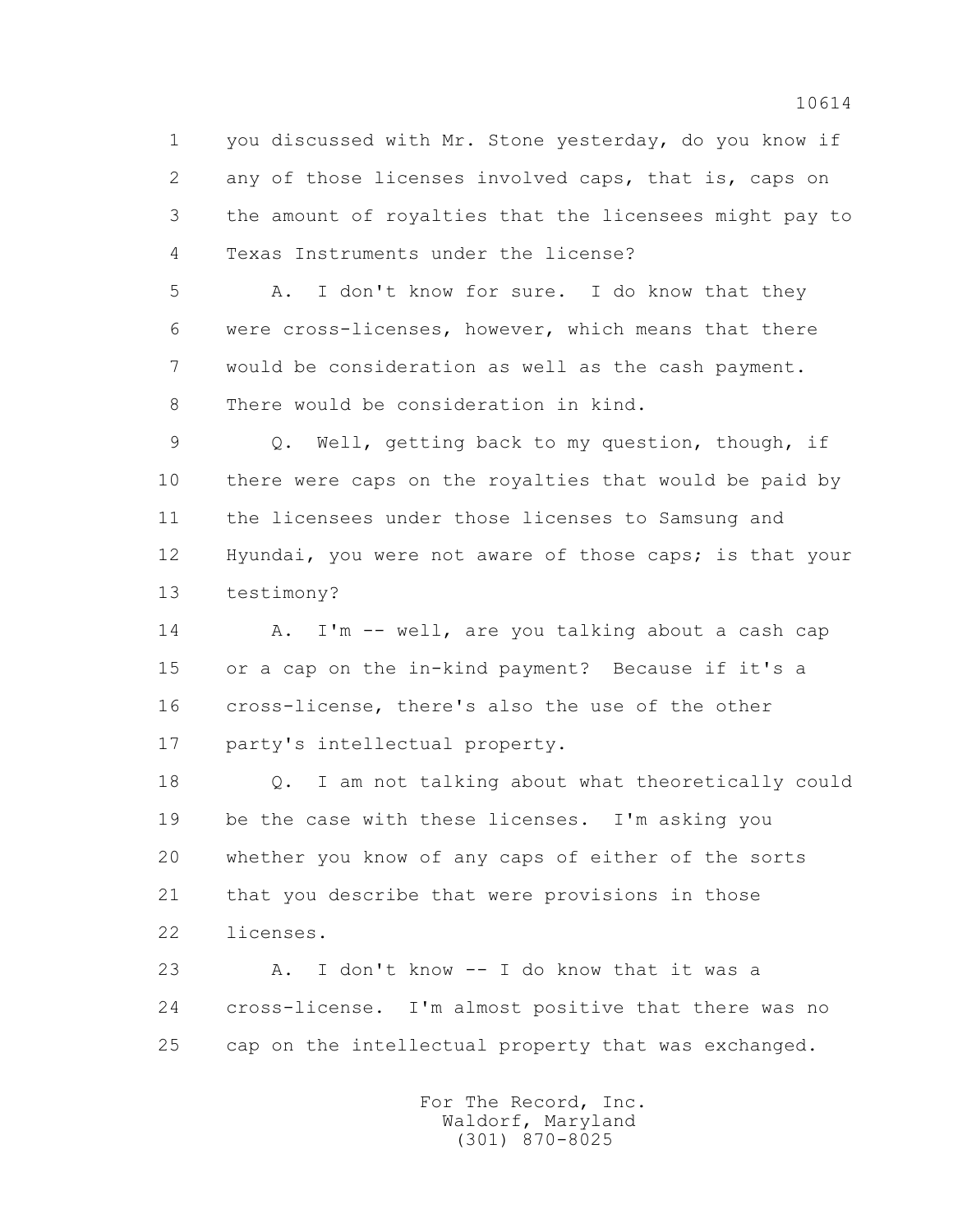1 Whether there was a cash cap I'm not entirely sure. I 2 don't know.

 3 Q. And you're almost positive of that because you 4 reviewed and studied those licenses as part of your 5 work on that case? Is that why you're almost positive 6 of that?

 7 A. Well, I'm almost positive that they're a 8 cross-license because Texas Instruments' strategy and 9 policy in licensing other manufacturers has been to 10 cross-license.

 11 Q. But you're not almost positive one way or the 12 other as to whether there were caps in those licenses 13 that specifically limited the amount of royalties that 14 the licensees might have to pay to Texas Instruments 15 under the licenses; is that right?

16 A. I'm not aware of specific caps.

 17 Q. Now, if there were caps -- I want you to assume 18 with me that those licenses do impose caps that -- and 19 we don't need for the purpose of my question to assume 20 anything specific about the nature of the caps but 21 that -- other than that they're caps that would impose 22 a limit of the total amount of royalties that would 23 need to be paid, notwithstanding the royalty rates, but 24 that would need to be paid by the licensees under those 25 licenses.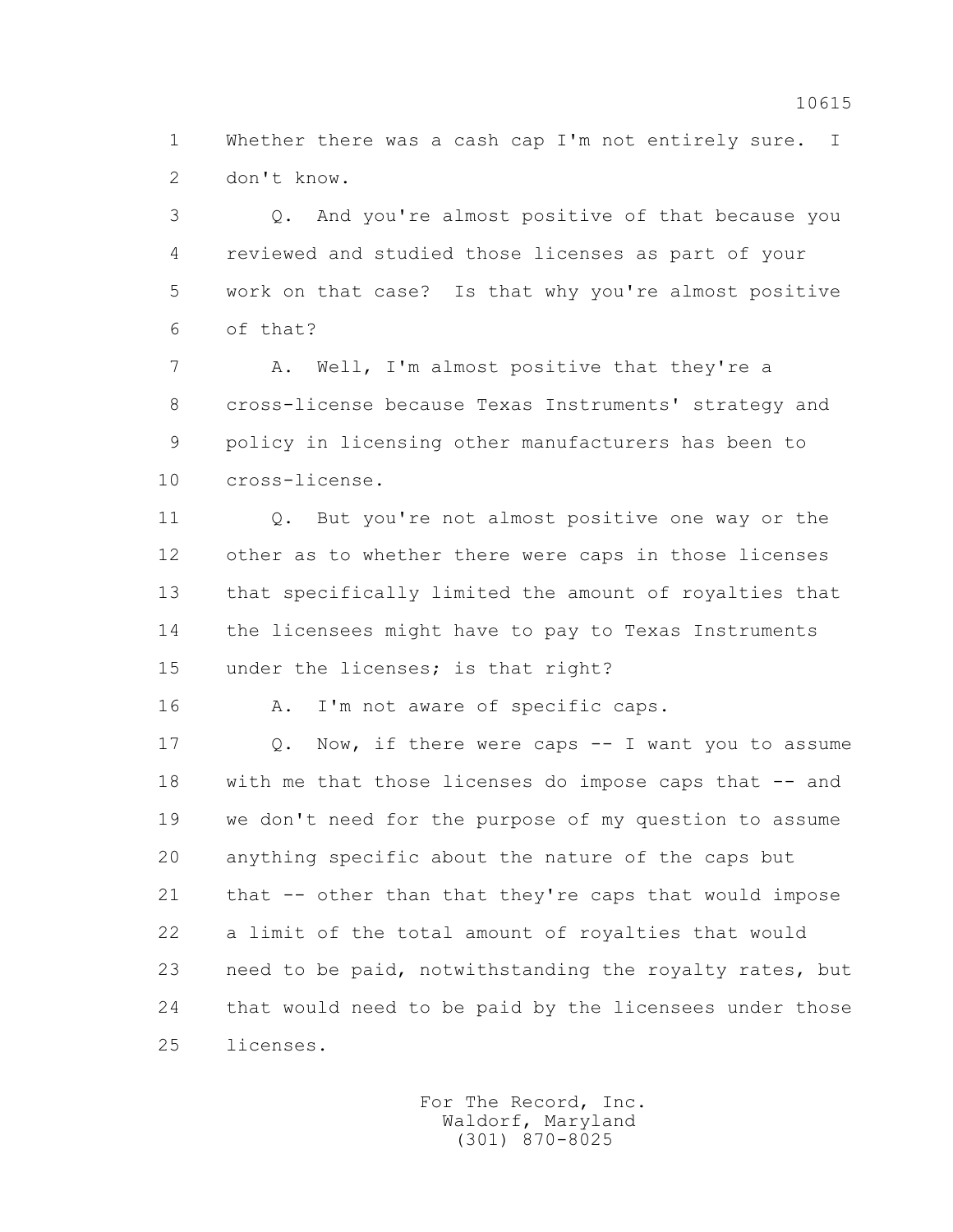1 Can you assume that with me?

2 A. Sure.

 3 Q. Now, would you agree that if there were such 4 caps in those licenses that that in an economic sense 5 could have an effect in altering the effective royalty 6 rate paid under these licenses by the licensees? It 7 could have that effect, couldn't it?

8 A. It could have that effect, but we have to bear 9 in mind here that there's an offsetting effect, which 10 is the fact that there is also additional in-kind 11 payment because Samsung and Hyundai have to give back 12 or make available to TI their intellectual property. 13 So assessing the impact of the cap would be,

14 you know, very complex.

 15 Q. I'm not asking you what effect in-kind 16 payments might have on the effect of a royalty, and 17 that's not an issue that I'm interested in asking you 18 about.

 19 I'm asking you of what effect a cap would have 20 on the effective royalty. Do you understand that 21 that's the focus of my question?

 22 A. Yes. But I don't think that you appreciate 23 that if there is a cap, it would be a cash cap and not 24 a cap on the other piece of the consideration, which is 25 not even counted when you look at the reasonable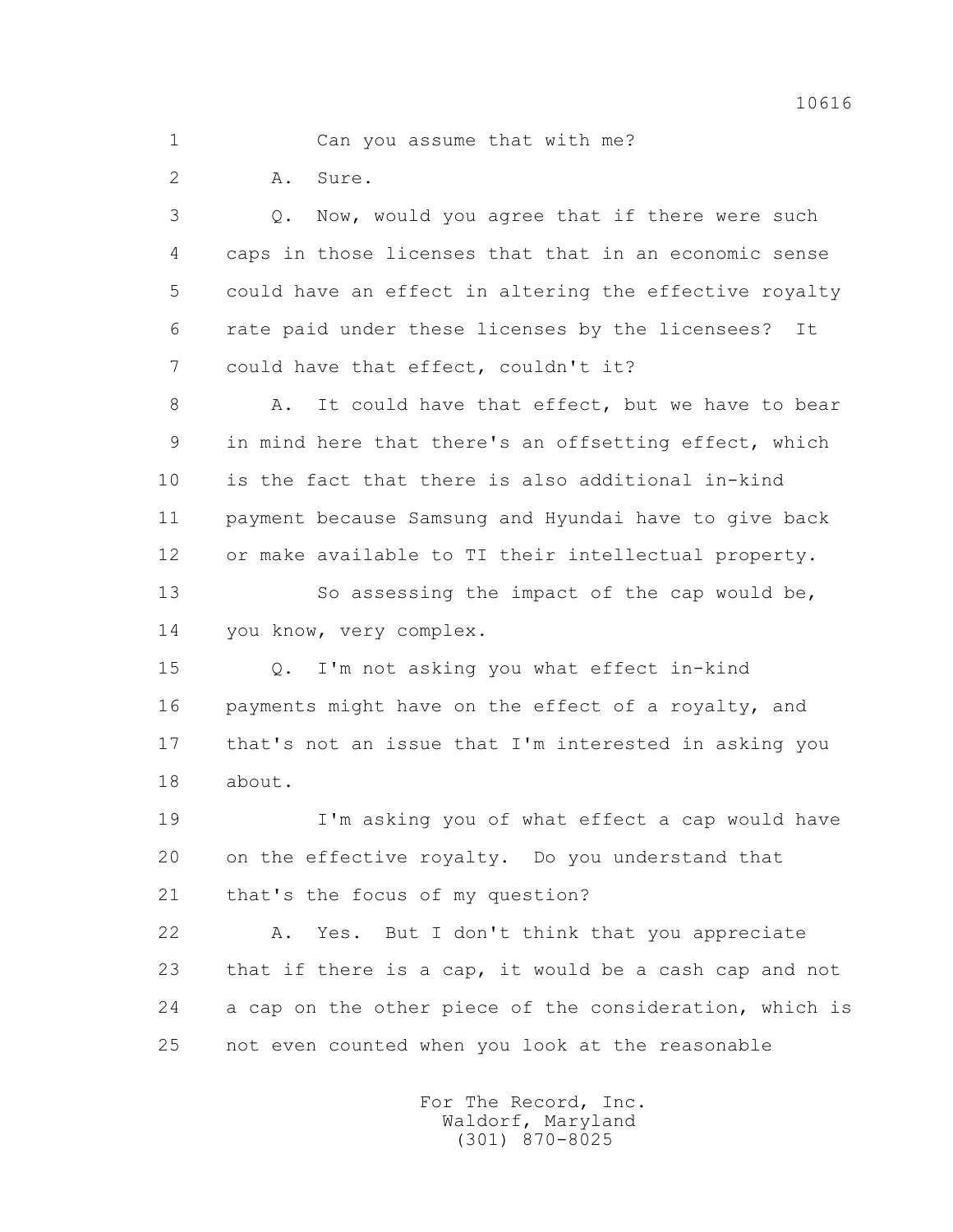1 royalty.

 2 Q. But you'll agree with me that if there are caps 3 that that may affect the -- what is the effective 4 royalty rate paid by the licensees? 5 A. The cash cap would affect the amount of the 6 cash that's paid, but it wouldn't affect the amount of 7 the in-kind consideration that comes back as well. 8 Q. But in referring to the royalty rates on these 9 licenses, 8 percent and 9 percent, I'm -- in referring 10 to those rates, you were not taking into account what, 11 if any, effect a cap on the amounts paid might have on 12 the effective royalty rates; right? 13 A. I was not specifically taking that into 14 account, nor was I specifically taking into account 15 the fact that there's -- that this is a cross-license 16 and that in addition to the payment of the cash there 17 is intellectual property that's being paid over as 18 well. 19 Q. As you sit here today, are you certain that the 20 rates identified on DX-353 for those licenses are 21 indeed the effective royalty rates? 22 A. As effective cash -- well, no, I'm not because 23 for sure there is the in-kind piece which would take it 24 obviously up higher, so -- I think I told you yesterday

> For The Record, Inc. Waldorf, Maryland (301) 870-8025

25 that I believe these were cross-licenses, so there is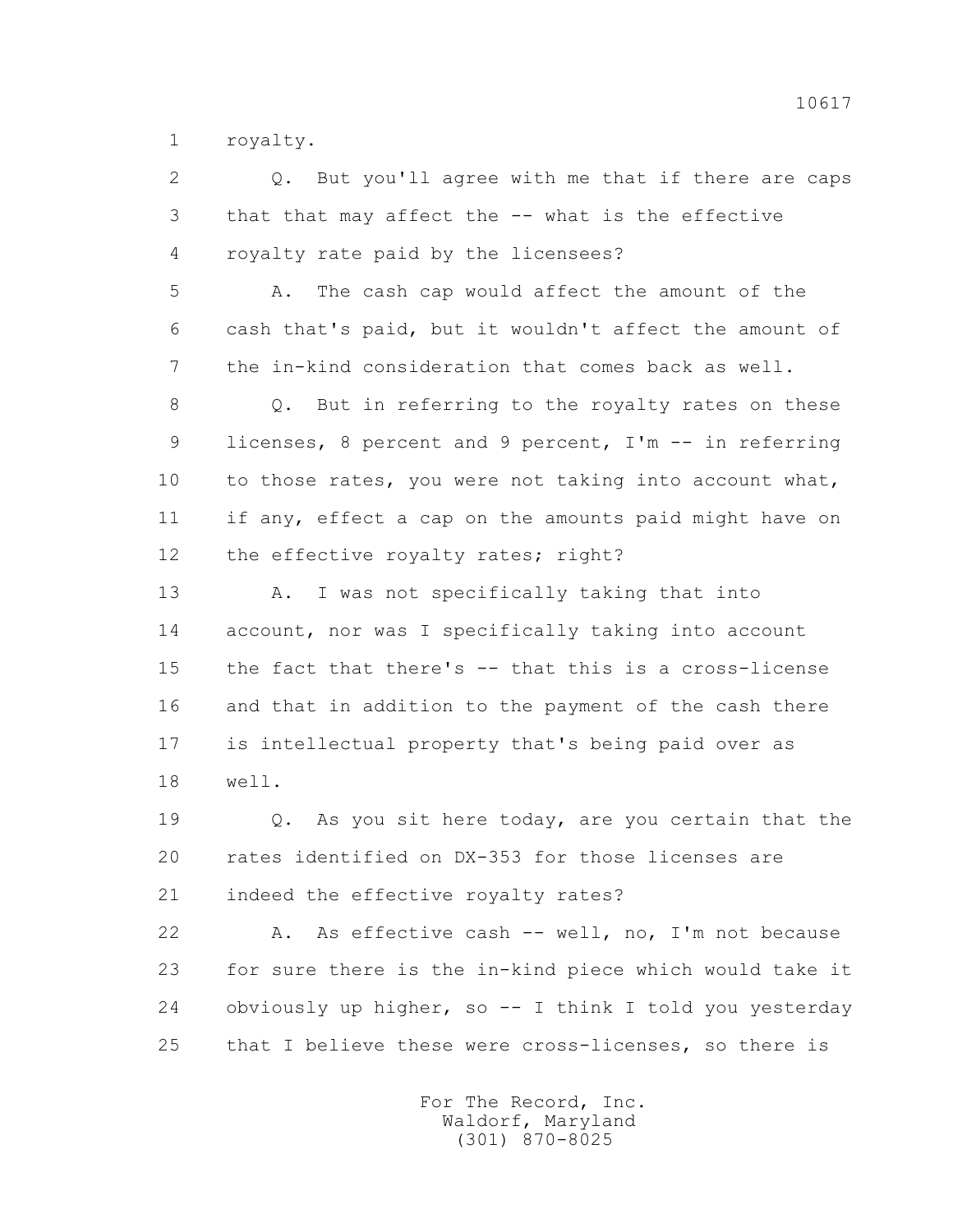1 the fact that it's biased downwards because of the fact 2 that the in-kind stuff isn't included. If there's a 3 cash cap, it would tend to bias it upwards, if you're 4 looking at it purely as a cash amount.

 5 JUDGE McGUIRE: All right. Let me interject 6 here before we go any further and ask you, sir, to 7 please define what you mean by the term "effective 8 rates."

 9 THE WITNESS: Yes. I think it was Mr. Royall 10 that actually used it. What I think he's trying to 11 suggest is that if you take the royalty rate and the 12 amount that's paid, which is the base times the rate, 13 that at some point if there's a cap, let's say 14 ten million or whatever per year, that the effective 15 royalty, the cash royalty, would come down because you 16 stop paying it at some point, and then maybe it starts 17 again next year.

18 And I'm talking about -- I'm not entirely sure 19 that's the case, but it may be, but that underneath 20 it, if you really want to start adjusting the royalty 21 rate to make it strictly correct, to make it 22 effective, if you want an effective royalty rate, then 23 you've got to add back in the in-kind payment 24 associated with the fact that TI and Samsung are also 25 making available to TI -- excuse me -- that Samsung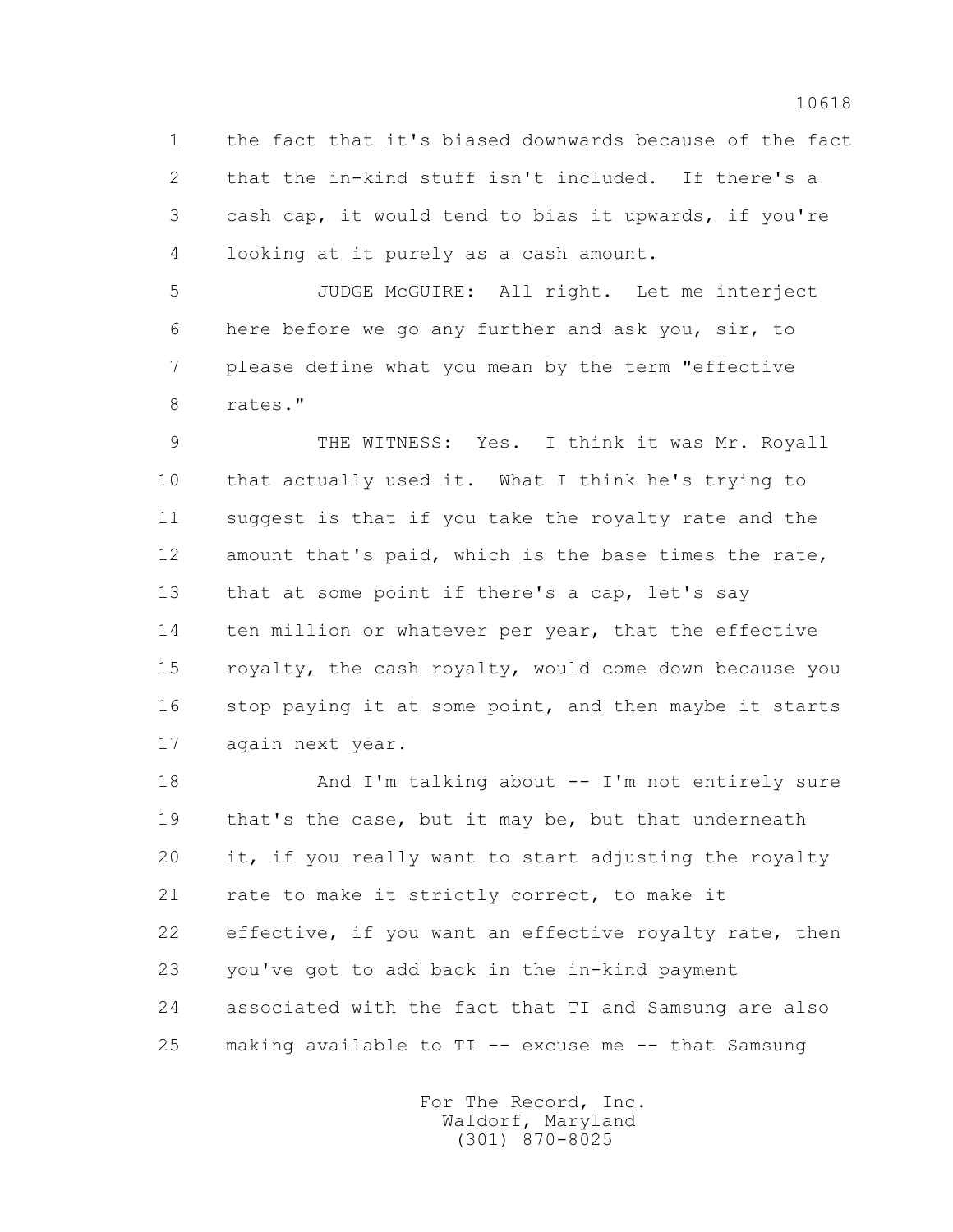1 and Hyundai are also making available to TI their own 2 intellectual property.

 3 So to answer Mr. Royall's questions strictly 4 correctly, if you want an effective rate, you would 5 have to adjust both for any cash cap and for the fact 6 that it's a cross-license. Doing one without the other 7 would not be proper.

8 BY MR. ROYALL:

 9 Q. And you haven't done any analysis to determine 10 what the effective rate would be in the case of these 11 licenses; is that right?

12 A. No. I suspect it would be -- well, it depends 13 on the amount of intellectual property that Hyundai and 14 Samsung have that's a growing amount. I just don't 15 know for sure which way it would wash.

 16 Q. Okay. So what I'd like to do is in the blue 17 pen, so -- I apologize, Your Honor. May I approach? -- 18 to just note that these -- that not effective --

19 A. It could be higher; it could be lower.

20 0. So I'm not going to make any reference -- I'm 21 just noting -- I don't want to clutter this up too 22 much, but the record will reflect your testimony that 23 these are not -- that you're not representing that 24 these are the, quote-unquote, effective rates, and as 25 you said, it could be higher, it could be lower, we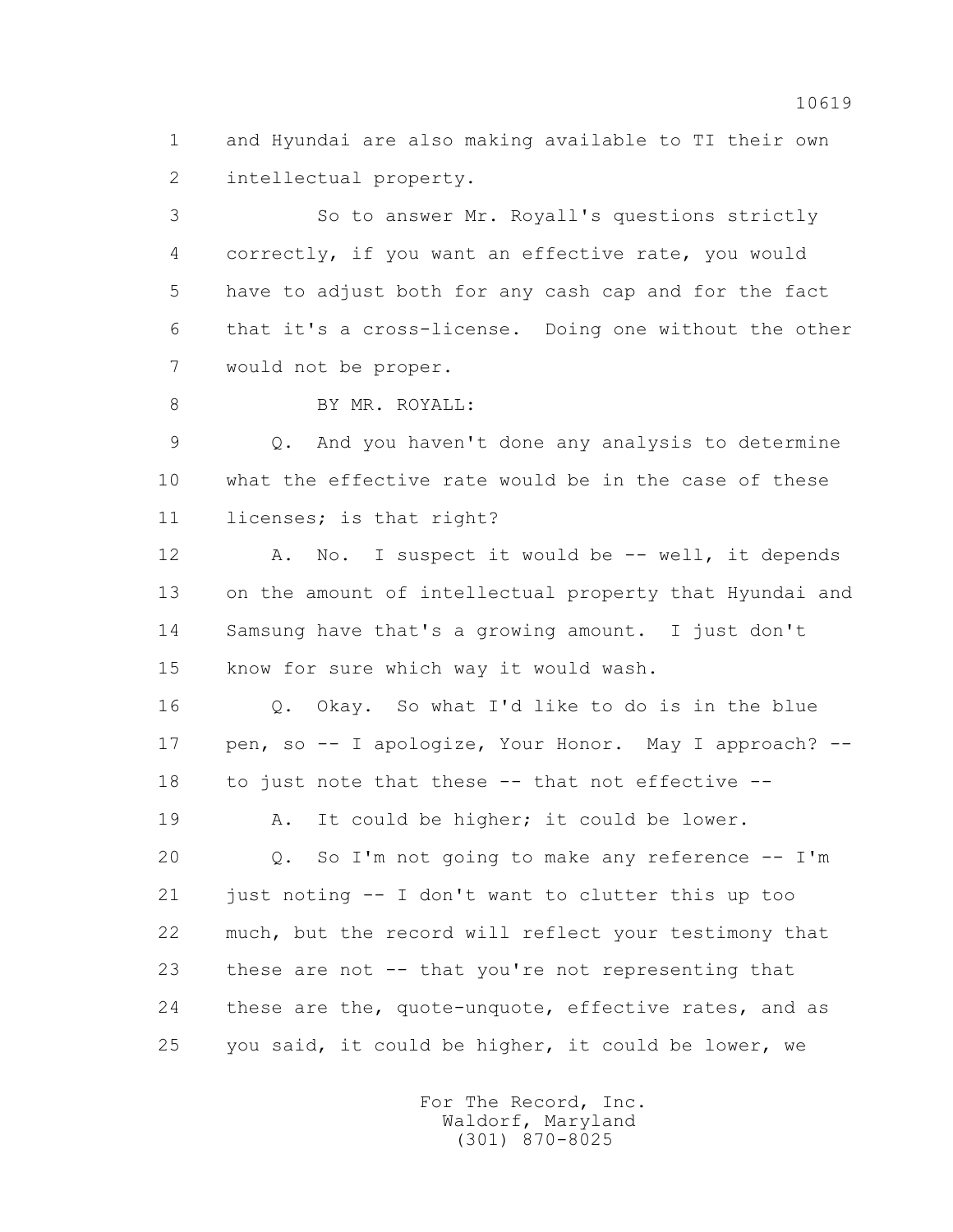1 don't know?

 2 A. Correct. 3 JUDGE McGUIRE: And that's being noted for the 4 record on DX-353. 5 MR. ROYALL: Thank you, Your Honor. 6 BY MR. ROYALL: 7 Q. Now, I believe you also refer on this chart, 8 Mr. Stone's notes, making reference to Kentron? 9 A. Yes. 10 Q. Do you recall a discussion of that? 11 A. Yes. 12 Q. Now, with respect to Kentron, you have some 13 familiarity with the company Kentron; is that right? 14 A. A little bit. 15 Q. And you agree that in terms of the type of 16 company that Kentron is that it's not a company that is 17 comparable to Rambus; right? 18 A. It's not a pure-play technology company, but 19 you know, it is -- it does have some technology 20 that's -- I believe your case is that it has some 21 technology that's competitive. 22 Q. Let me ask you to turn if you could to your 23 expert report, paragraph 289. 24 A. I'm not sure I have --25 Q. Do we need to give you another copy of that?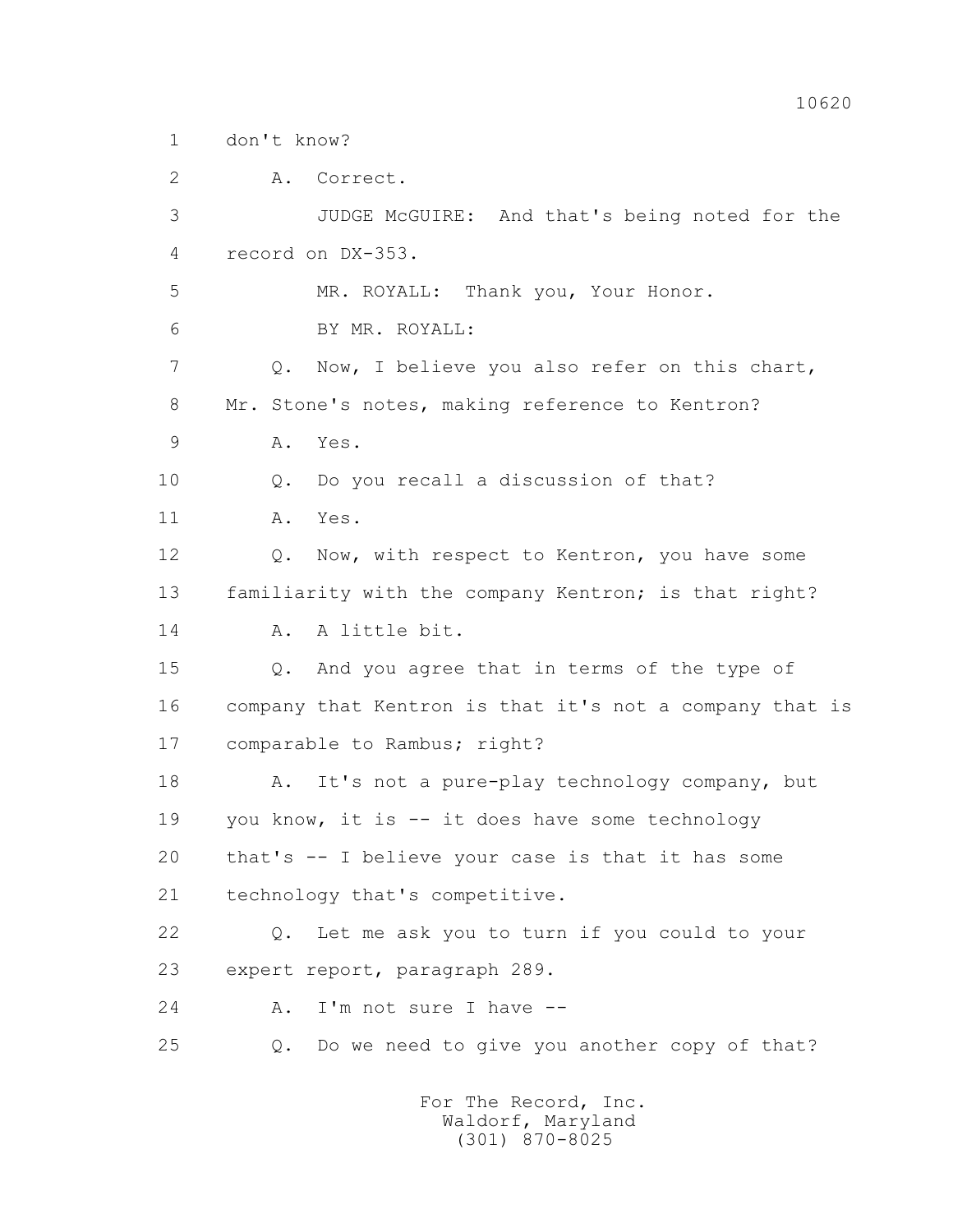1 A. Actually it's here.

 2 Q. Paragraph 289, by the way, is on page 65 of the 3 report.

4 A. Okay.

 5 Q. Now, in the first sentence of paragraph 289 do 6 you see where you state, "Moreover, despite 7 Professor McAfee's claim, Kentron as a company" -- and 8 you've italicized the word "company" -- for emphasis I 9 assume -- is not 'comparable' to Rambus"?

10 Do you see that?

11 A. Yes.

 12 Q. So you were making the point in responding to 13 Professor McAfee in a way which you felt appropriate to 14 emphasize the word "company" --

15 A. This is in the context of --

16 Q. You were --

17 A. Yes.

 18 Q. If you could allow me to finish my question. 19 A. Certainly.

 20 Q. You were making the point in responding to 21 Professor McAfee in a way in which you felt it was 22 appropriate to emphasize the word "company" that 23 Kentron as a company is not comparable to Rambus. 24 That's what you were doing in that sentence of your 25 report; right?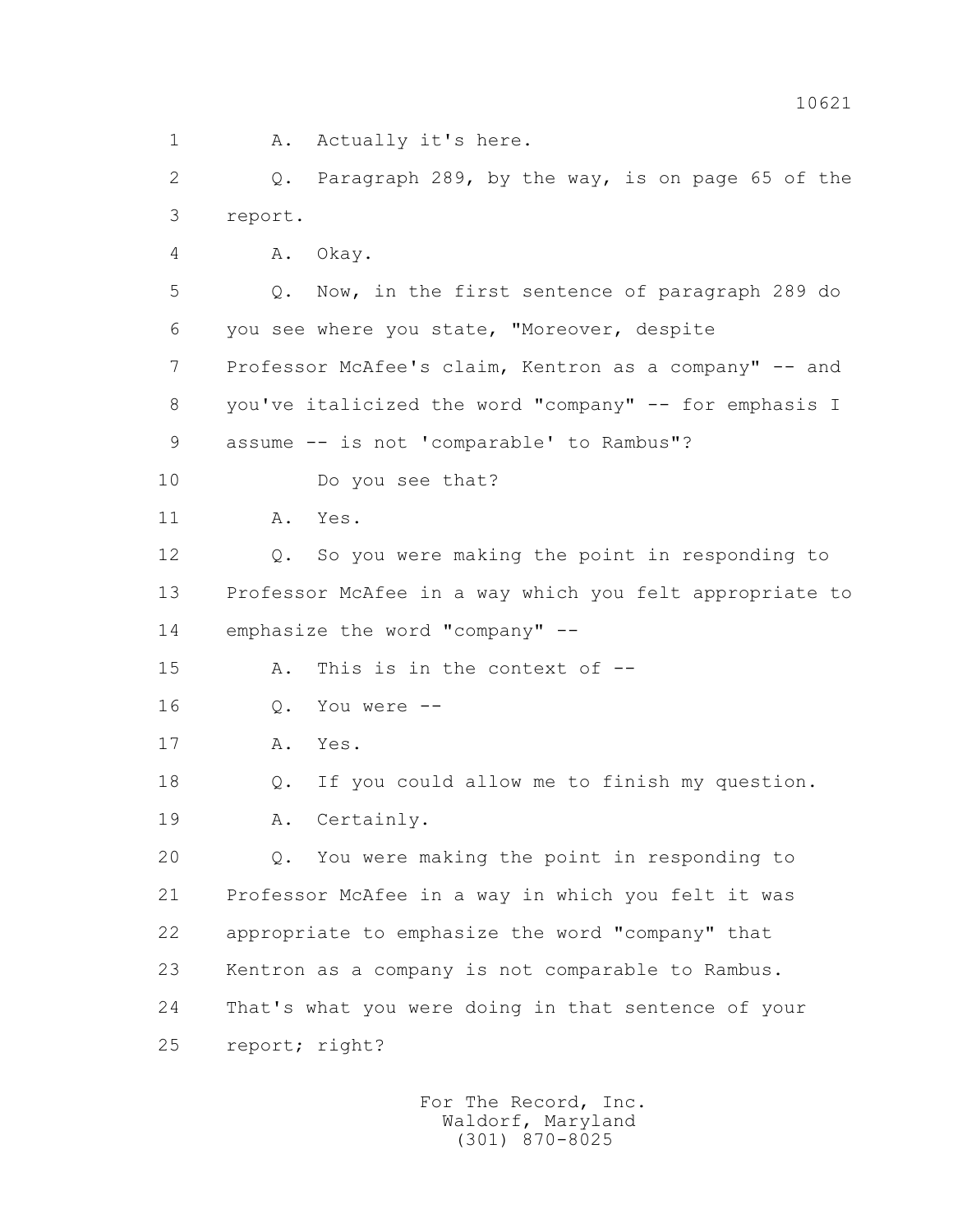1 A. Yes. And the paragraph above makes it clear 2 why I'm doing that.

 3 Q. Well, you were doing it to draw a distinction 4 between Rambus and Kentron, were you not?

 5 A. Well, I say above that I'm not a technical 6 expert and cannot evaluate whether these technologies 7 are comparable.

 8 Q. Isn't it right, Professor Teece, that you 9 would tend to discount to some extent the royalty 10 rates charged by companies that were different from 11 Rambus in that they were not pure-play technology 12 companies?

 13 A. Would I discount the royalty rates did you 14 say?

 15 Q. The royalty rates charged by companies that 16 were different from Rambus in that they were not 17 pure-play technology companies.

 18 A. I wouldn't discount them. I mean, I think 19 that, you know, my position is clear from my deposition 20 and from my testimony yesterday that one needs to look 21 at the universe, and obviously some observations are 22 more comparable than others, and it's only by looking 23 at the totality of licensing rates that you can get a 24 fix on what's reasonable.

25 Q. But you would agree that in your view, license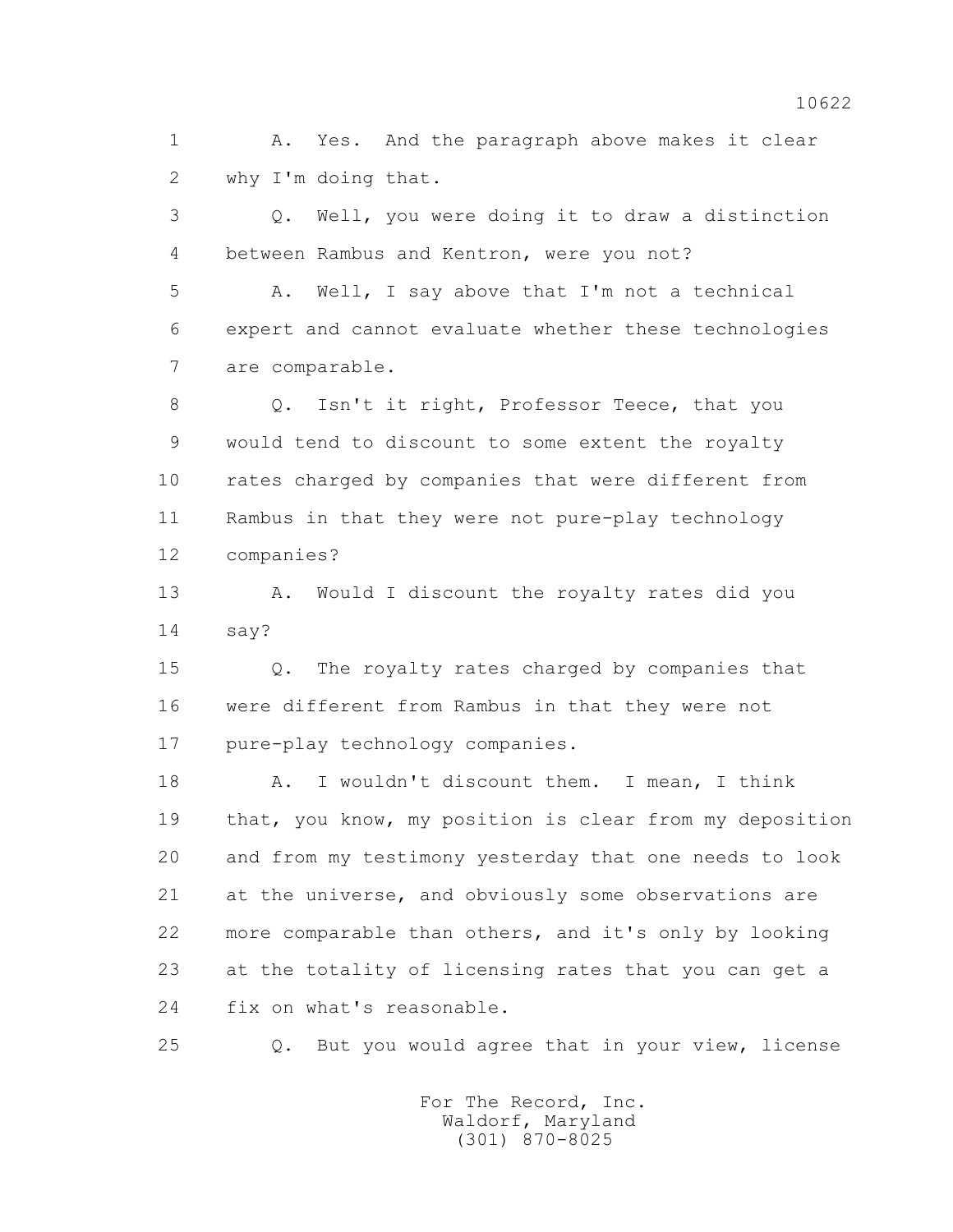1 rates charged by companies that are not pure-play 2 technology companies are somewhat less comparable to 3 Rambus than license rates charged by pure-play 4 technology companies? That was the very point you were 5 making in your expert report, is it not? 6 A. I was making the point that because Kentron is 7 a manufacturer, its expectations will be different than 8 Rambus', that's correct. 9 Q. Exactly. 10 Now, to your knowledge, has Kentron issued any 11 actual licenses on its technology? 12 A. I don't know for sure. 13 Q. Okay. What I'd like to do, with your 14 permission, Your Honor -- may I approach? 15 JUDGE McGUIRE: Yes. 16 BY MR. ROYALL: 17 Q. -- is just to write off of here "uncertain if 18 any actual licenses." 19 Now, do you know, Professor Teece, do you have 20 any understanding of specifically what type of 21 technology Kentron's technology is, the technology that 22 you were discussing with Mr. Stone? 23 A. I'm not a technical expert. I think there was 24 two different technologies they had, including one 25 called QBM.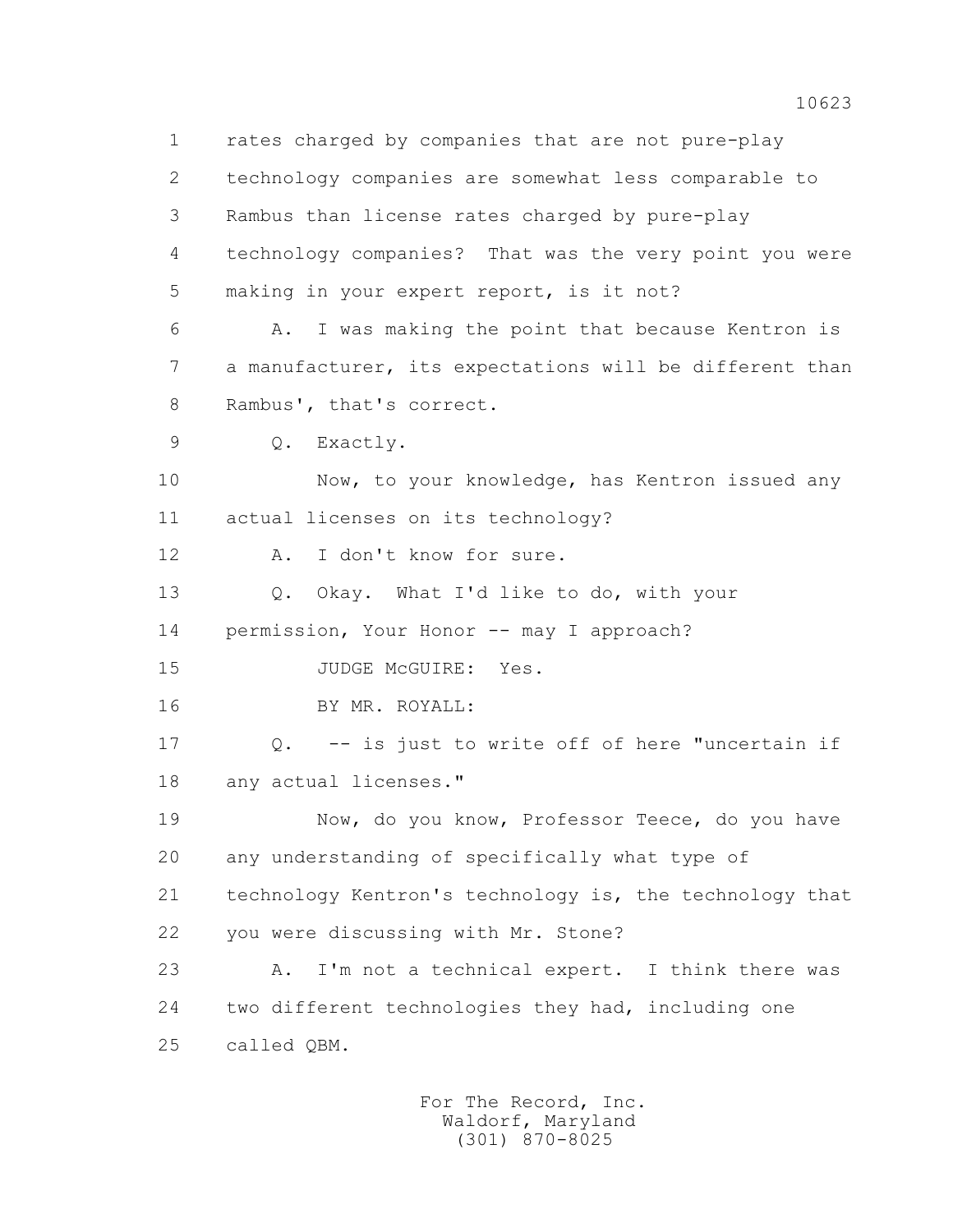1 Q. And do you have any understanding as to how 2 that technology corresponds, if it corresponds at all, 3 to any of the four Rambus technologies in this case?

 4 A. I believe that with respect to QBM that that is 5 something that either you or Professor McAfee say is a 6 possible substitute technology.

 7 Q. Do you have an understanding of what it may be 8 a substitute technology for?

9 A. No. For one of Rambus' technologies.

 10 Q. You said in response to an earlier question 11 that you're not a technical expert, and by that, by 12 making that point, are you saying that you really don't 13 have the ability to assess how comparable any of these 14 royalty rates are based on what technologies were at 15 issue in the licenses?

 16 A. No. I'm saying something a little bit 17 different because I'm not able to specifically 18 evaluate the technologies, but as a licensing expert 19 and as an industrial organization economist, I do 20 think I can say something about royalty rates which 21 depend more on the economic considerations than pure 22 technical ones.

 23 Q. You cannot -- am I right that you cannot, based 24 on your knowledge, not being a technical expert, you 25 can't say which of any of these royalty rates that you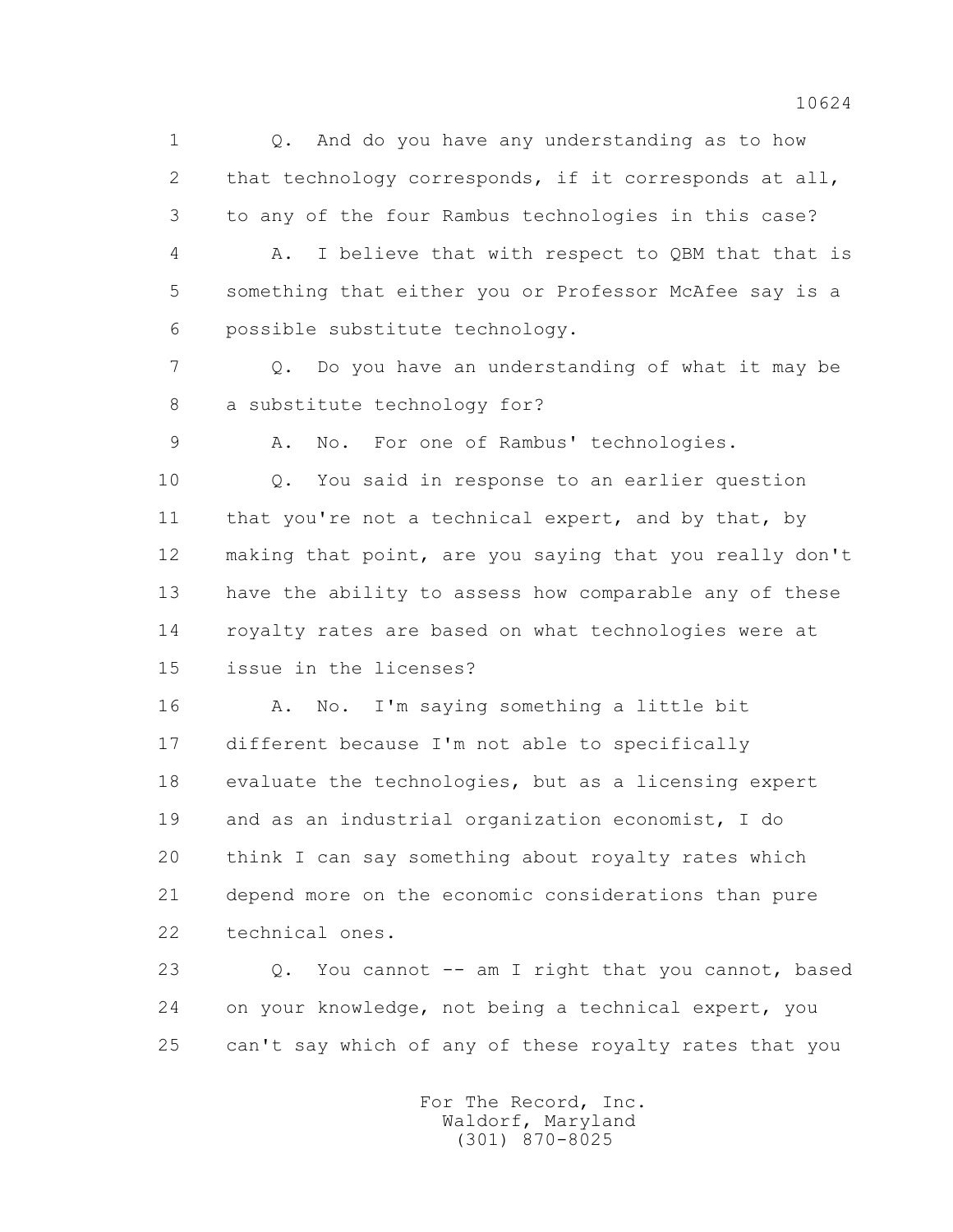1 discussed with Mr. Stone may be more comparable from -- 2 in terms of a technical comparison to Rambus' 3 technologies? Isn't that right? 4 A. That's correct. 5 Q. Okay. Has any Kentron technology ever been 6 adopted in a JEDEC standard, to your knowledge? 7 A. I don't know for sure. 8 Q. Would that be a relevant consideration in terms 9 of assessing the comparable -- the extent to which any 10 Kentron royalty rates were comparable to the Rambus 11 royalties that you're trying to determine -- that 12 you're trying to analyze? 13 A. Would the fact that they have or have not been 14 adopted? 15 Q. Would that be relevant to consider? 16 A. That would be a factor. 17 0. But you haven't considered that factor? 18 A. Well, I have considered the testimony of 19 Mr. Goodman where he's talked about these technologies 20 and said that, you know, that he's got basically what 21 amounts to, you know, an implicit charge for the 22 technology that amounts in that case to 5 percent and 23 in another case to 10 percent. 24 Q. But you don't know whether that technology has 25 ever been adopted by JEDEC; right?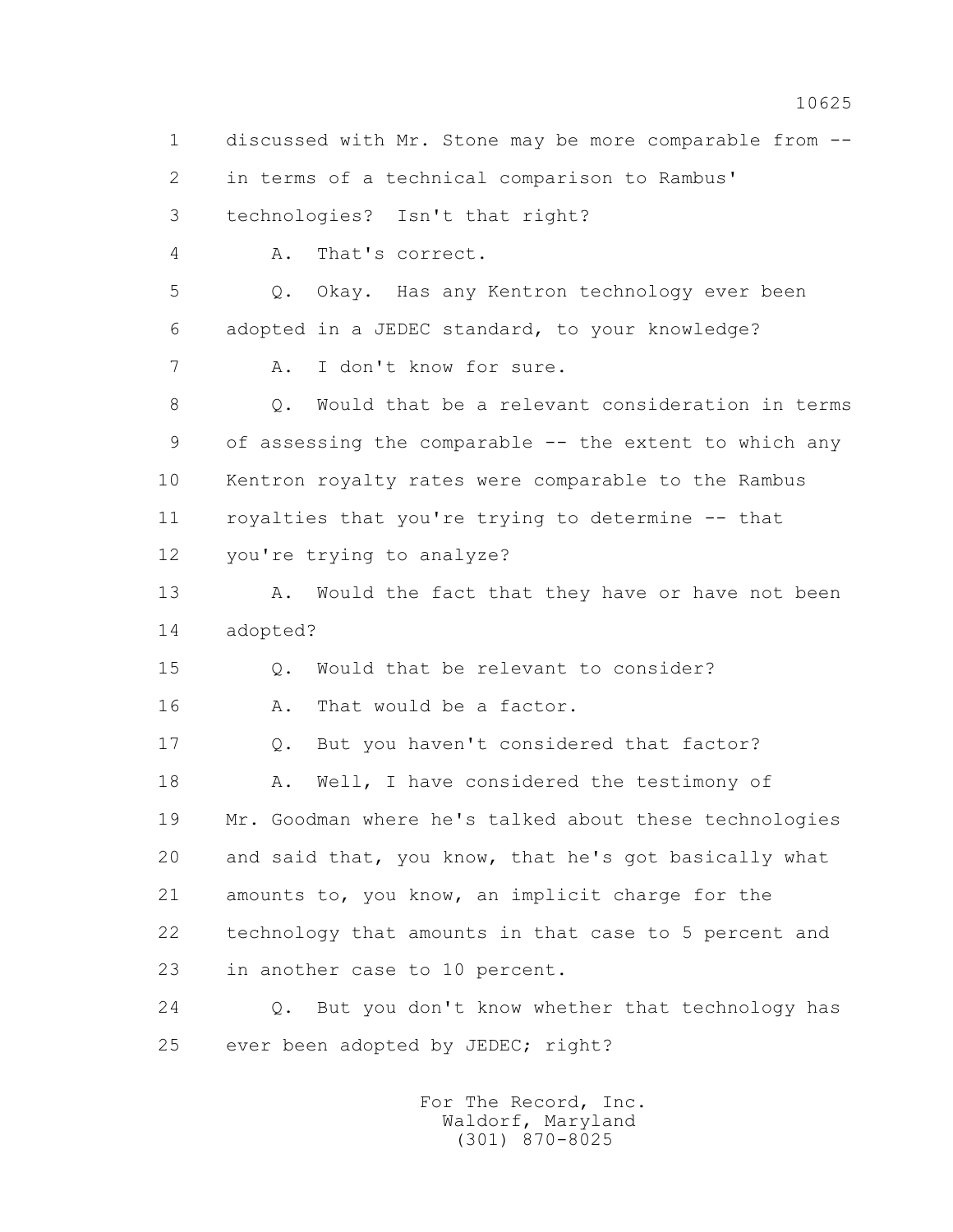1 A. I don't know for sure.

 2 Q. Do you know whether Kentron has ever disclosed 3 patents or patent applications to JEDEC relating to 4 these technologies?

5 A. I don't know for sure.

 6 Q. So I take it then you don't know whether 7 Kentron has signed any RAND letters or provided any 8 RAND letters to JEDEC relating to these technologies; 9 is that right?

 10 A. I believe I understand that Kentron has pursued 11 a strategy of charging for its intellectual property 12 and its technology through the sale of products, and 13 that was what Mr. Goodman's testimony was, so I 14 wouldn't expect to see license agreements because not 15 being pure-play technology they had the choice to take 16 the money on the charge for the technology on the 17 product rather than as a license.

 18 JUDGE McGUIRE: I'm not sure that answers his 19 question, though, Professor. I believe he asked you 20 about Kentron -- if you have an understanding as to 21 whether they disclosed their patents or applications to 22 JEDEC.

23 Is that the question?

 24 MR. ROYALL: Well, and in addition whether they 25 have provided any RAND assurance letters.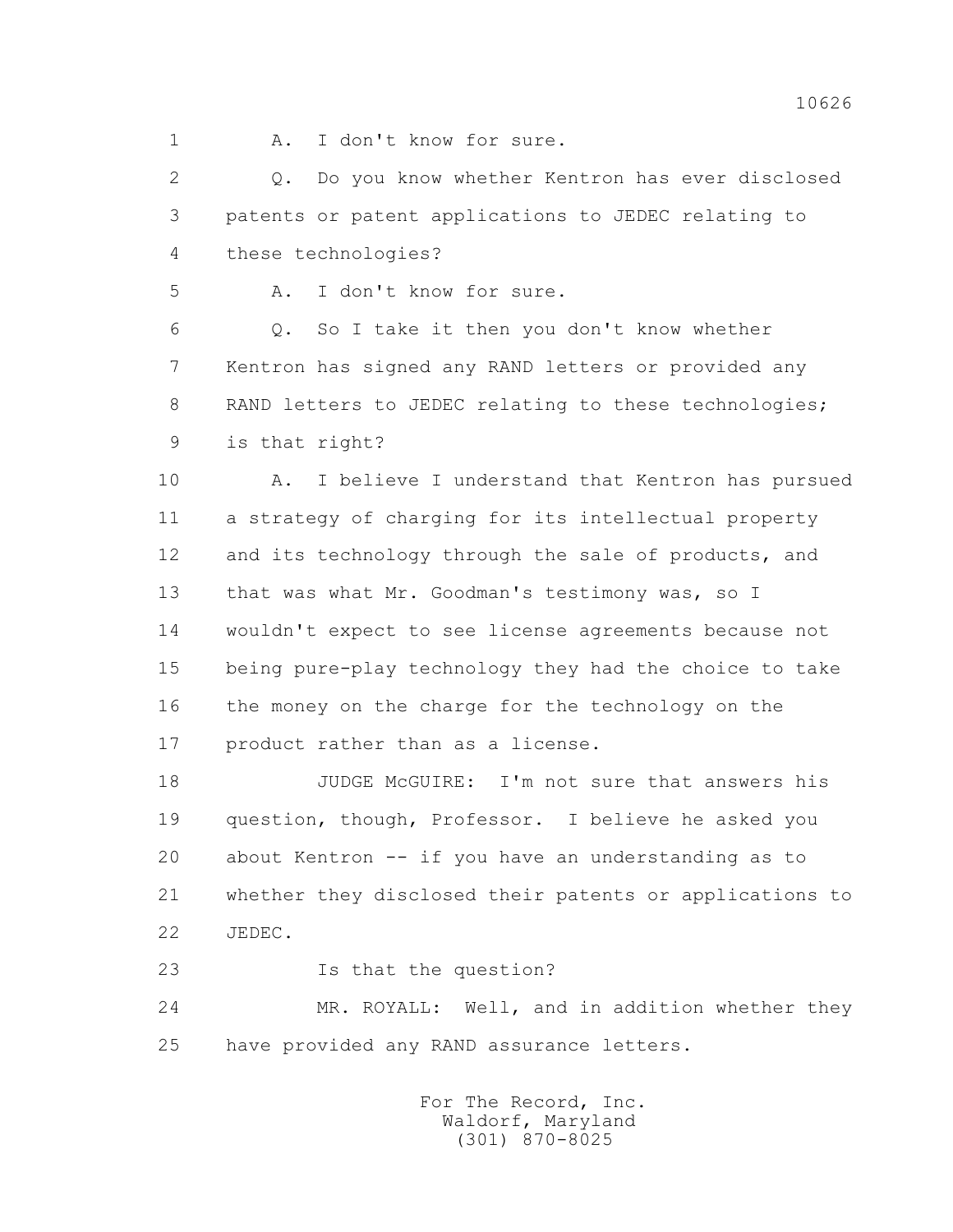1 JUDGE McGUIRE: Right. Right.

2 BY MR. SWINDELL:

3 Q. Are you aware of that?

4 A. No, not for sure.

 5 MR. ROYALL: May I approach, Your Honor? 6 JUDGE McGUIRE: Yes.

 7 MR. STONE: Your Honor, we're now into an area 8 where I was prohibited from showing him any underlying 9 documents yesterday that would form the basis for any 10 of his opinions. In fact, I was prohibited from 11 showing him the Infineon summary of certain issues 12 relating to RAND letters.

 13 I think it's inappropriate now that for the 14 first time he's shown underlying factual evidence on 15 cross when I didn't have the opportunity to do it on 16 direct.

17 I think Mr. Royall should simply phrase his 18 question, I want you to assume that Kentron did or did 19 not give a letter, that the contents of the letter were 20 as follows. Otherwise, he's going to put this witness 21 in a position of interpreting evidence that's in the 22 record -- and I think we all know the Kentron evidence 23 is in the record -- he's going to put this witness in a 24 position of interpreting the evidence, and were he 25 permitted to interpret the evidence, I should have been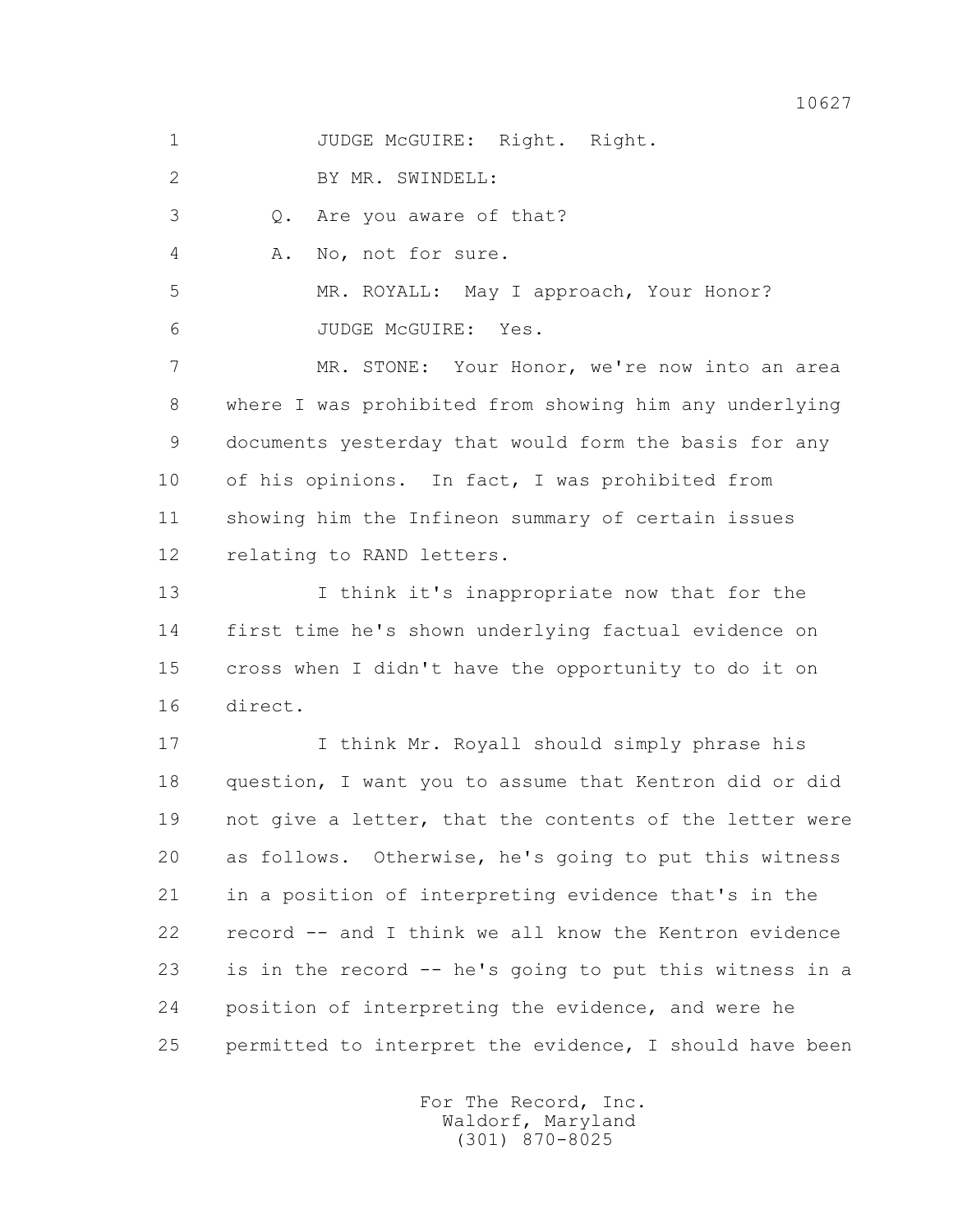1 permitted to inquire --

 2 JUDGE McGUIRE: He's not going to be able to 3 interpret the evidence. I think that should be clear 4 by now.

 5 So let's inquire as to what -- well, first of 6 all, I'll give you a chance to respond to the 7 objection.

8 MR. ROYALL: Thank you, Your Honor.

 9 I could not agree more with Mr. Stone that in 10 conducting cross-examinations of experts that we should 11 all strive, and I think we have strived, to be 12 consistent, but the consistency that's important here 13 is not the consistency between my cross-examination and 14 his direct. It's the consistency between my 15 cross-examination and the closest example would be his 16 cross-examination of Professor McAfee.

 17 And in that cross-examination, without 18 objection, Mr. Stone presented documents to 19 Professor McAfee and he asked him if he recalled 20 certain evidence. He asked -- he pointed him to 21 statements in documents, he asked him to read what it 22 says, and then he asked him whether that was consistent 23 with the assumptions that he had made.

 24 That's -- those are the ground rules that have 25 been established.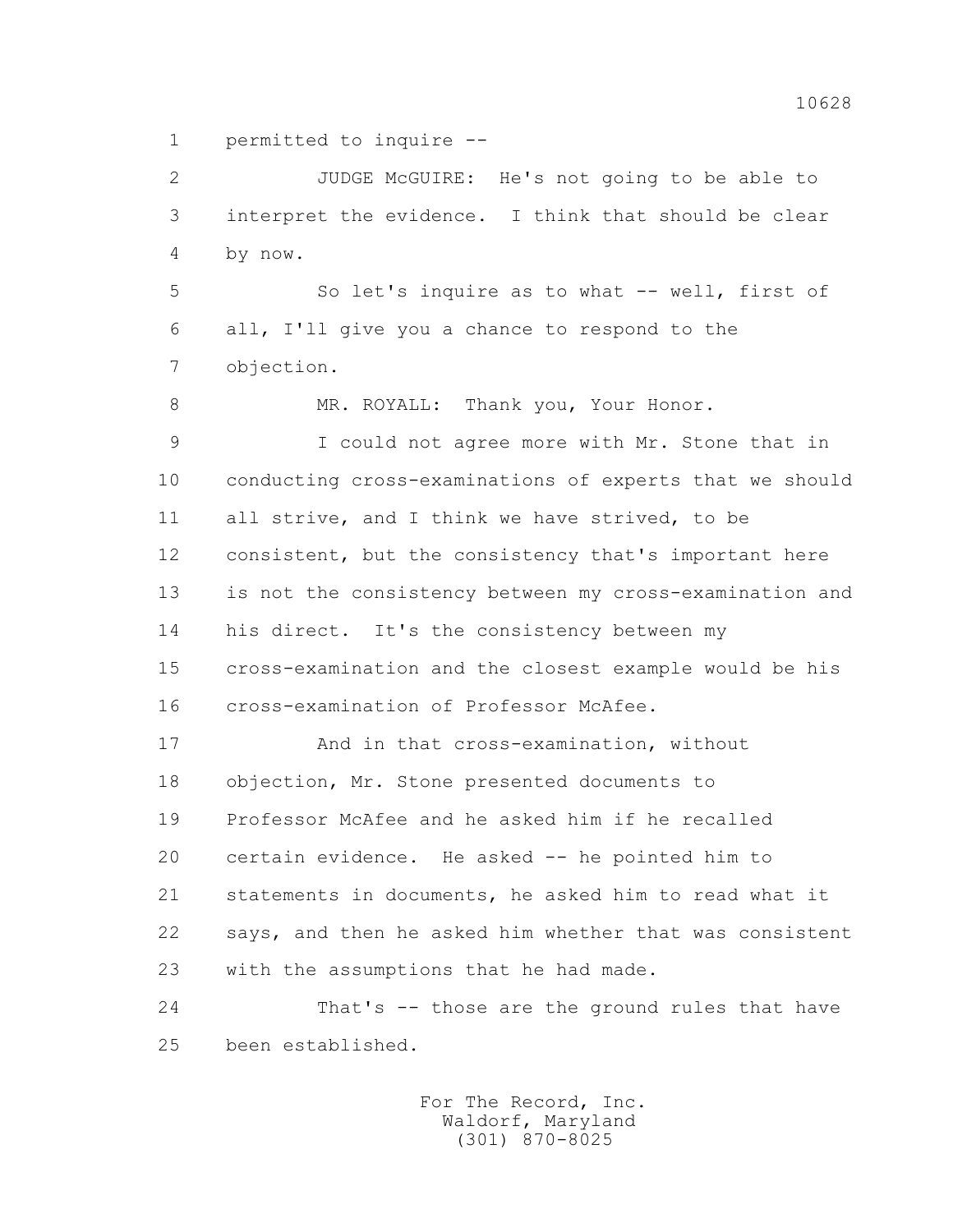1 JUDGE McGUIRE: All right. Mr. Stone, do you 2 want to respond to that?

 3 MR. STONE: I would like to, Your Honor. 4 JUDGE McGUIRE: All right. Go ahead. 5 MR. STONE: I think that the comparison 6 Mr. Royall draws is an inapt one, and let me explain. 7 What we're trying to do is ensure this witness' 8 testimony is treated fairly as to this witness, and I 9 know that's what Your Honor is striving for as well and 10 I don't mean to suggest otherwise. 11 There were ground rules laid down with 12 Professor McAfee which are different in fact than the 13 ground rules laid down on direct with respect to 14 Professor Teece. We filed a motion in limine or a 15 motion with respect to the scope of that. You ruled 16 on it. I think we all complied with it as best we 17 could. 18 His direct was different than the direct of 19 Professor Teece. I didn't come here and argue 20 yesterday that you should let me do something with 21 Professor Teece that several weeks or a month ago you

22 allowed in another context.

 23 My point is simply this. If we're going to -- 24 if Professor Teece is limited to saying,

25 Professor Teece, I want you to assume certain facts, do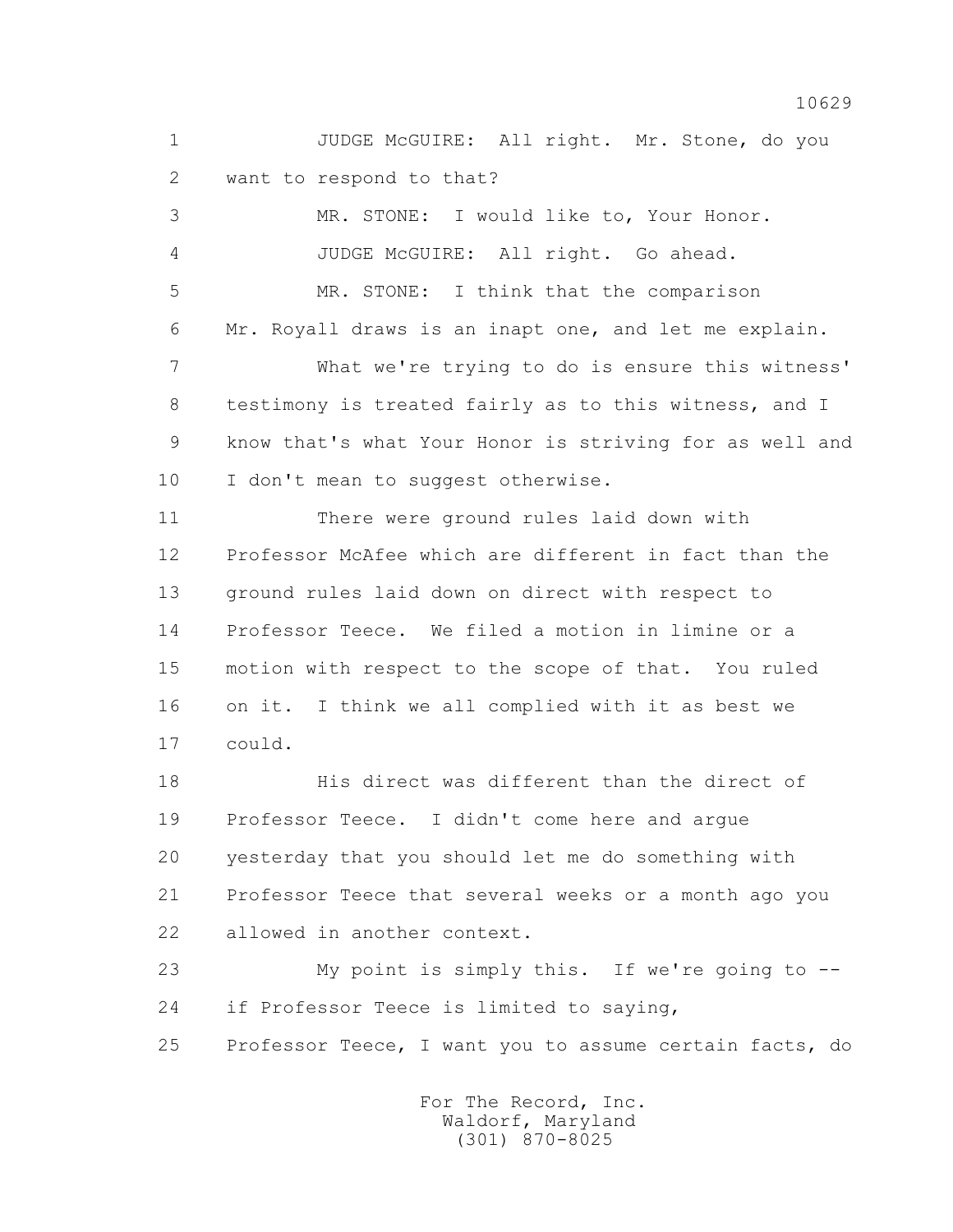1 they affect your opinion, we should treat that 2 treatment of the witness the same on direct or on 3 cross. That's my only argument, not an argument that I 4 got some advantage with McAfee's cross. I don't 5 believe I did. Simply what is appropriate so that this 6 witness' testimony -- 7 JUDGE McGUIRE: Having heard all the arguments, 8 I'm going to overrule the objection. 9 MR. STONE: Thank you, Your Honor. 10 MR. ROYALL: Thank you, Your Honor. 11 May I approach? 12 Your Honor, these documents are not on the 13 exhibit list and I merely want to ask whether he's 14 familiar with them. 15 MR. STONE: I object, Your Honor, to the use of 16 documents that are not on the exhibit list. 17 MR. ROYALL: I'm merely asking him -- he's -- 18 I can ask him to refresh his recollection. There's no 19 problem with that. And he said that he does not 20 recall seeing any evidence whether they gave a RAND 21 assurance. 22 So I'm simply asking -- 23 JUDGE McGUIRE: Only on that basis. 24 MR. ROYALL: Thank you. 25 And I have copies for you.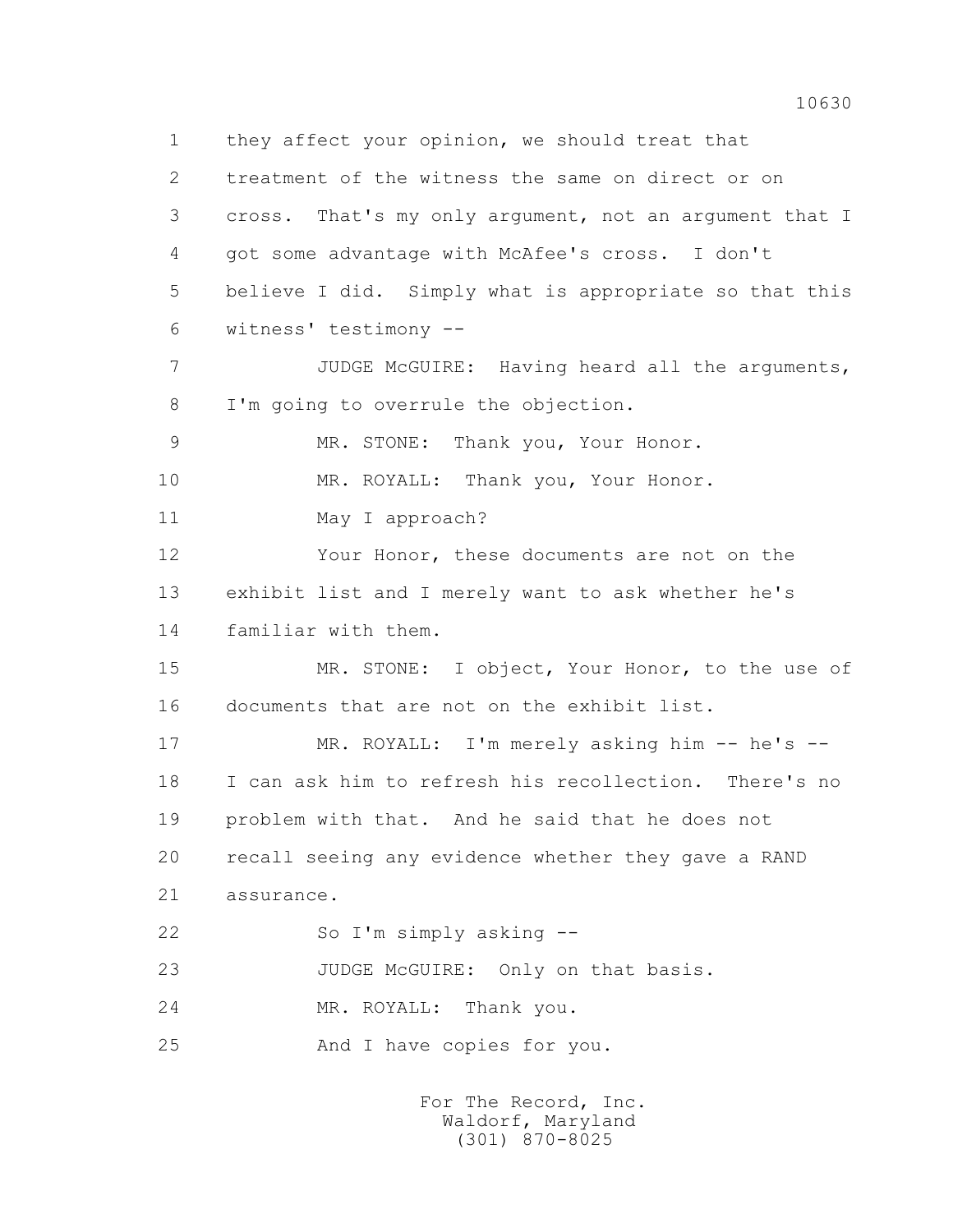2 Q. Now, I've given you two copies or two 3 documents, Professor Teece, that both have the Kentron 4 name and symbol at the top of the page. Let me focus 5 you on the first, on the April 16, 2002 letter. Do you 6 see that?

7 A. Yes.

 8 Q. Now -- and then you see there's a reference to 9 a certain FEMMA technology and then a reference to a 10 quad band memory technology, and it's the latter that I 11 wanted to ask you about.

12 JUDGE McGUIRE: First of all -- you'd better 13 lay a foundation here, Mr. Royall, as to whether that 14 does refresh his recollection. That was the foundation 15 upon which I authorized you to go into this, so let's 16 pursue that.

17 BY MR. ROYALL:

18 Q. I'm sorry, Your Honor. That's exactly what I 19 intended to do.

 20 But let me just ask you this: Does seeing this 21 letter, this April 16, 2002 Kentron letter from 22 Mr. Goodman, whose name you mentioned earlier, to 23 Mr. McGhee of JEDEC, does this refresh your 24 recollection as to Kentron's providing RAND assurances 25 to JEDEC relating to the technologies that you've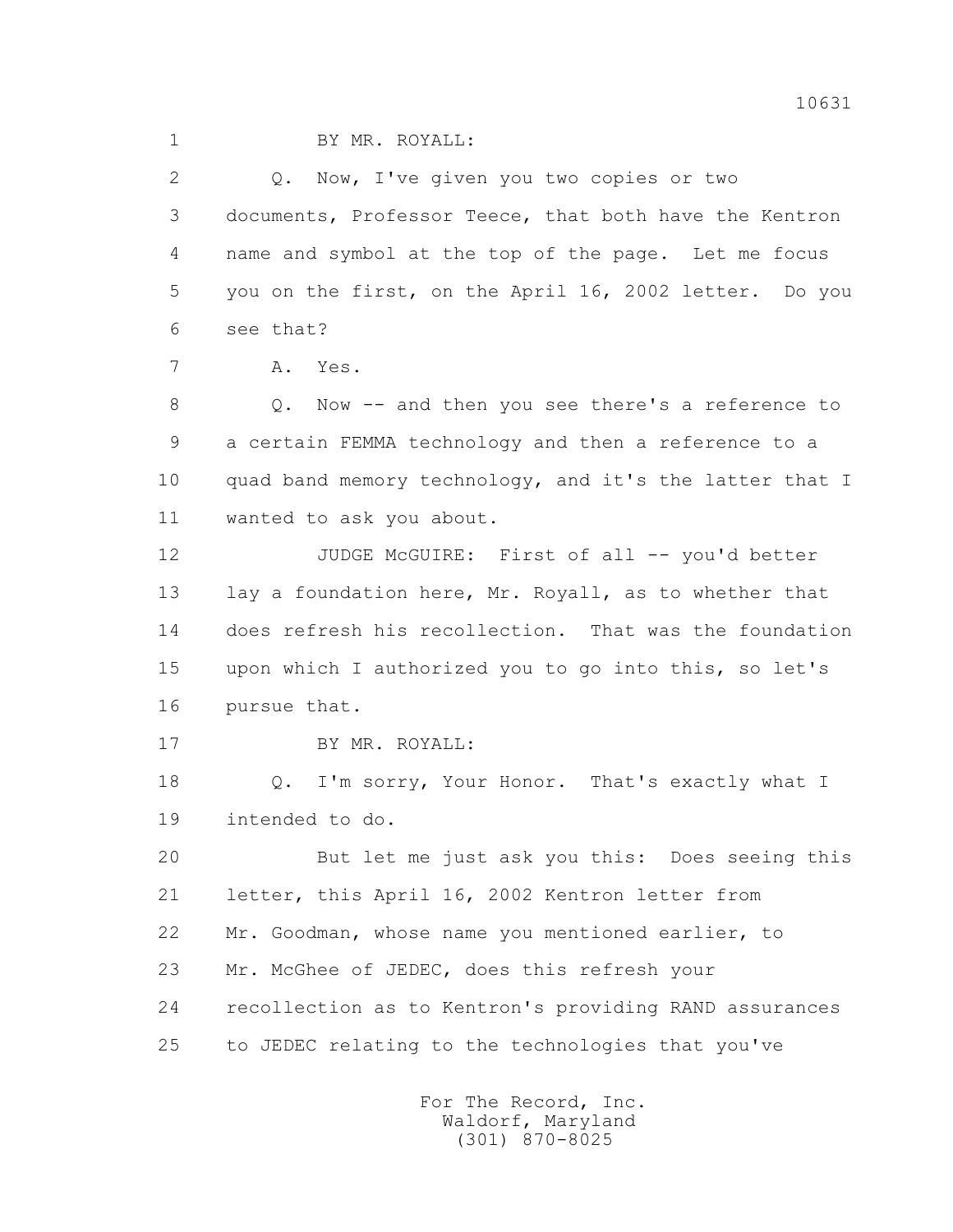1 identified as being potentially relevant?

 2 A. I'm not sure it refreshes my memory. I mean, I 3 am aware that there has been some testimony on this. 4 Q. What about the next letter, the September 10, 5 2002 letter, referring to quad band memory? It's 6 another Goodman -- Mr. Goodman's letter to Mr. McGhee. 7 Does that refresh your recollection as to 8 Kentron providing RAND assurances to JEDEC relating to 9 this technology? 10 A. I don't have a specific recollection, but it's 11 not inconsistent with my understanding. 12 Q. So it is your understanding that Kentron 13 provided RAND assurances in connection with its 14 technologies to JEDEC; is that what you're saying? 15 A. Well, it's my understanding, as I testified a 16 few moments ago, that they charge for their technology 17 through the product and not directly by granting or by, 18 you know, endeavoring to extract a royalty. 19 Q. Well, you said in response to my earlier 20 question that seeing this letter relating to RAND 21 assurances is not inconsistent with your understanding, 22 and that's what I wanted to ask you. 23 When you said not inconsistent with the 24 understanding, by that do you mean, to convert the 25 double negative, that it's consistent with your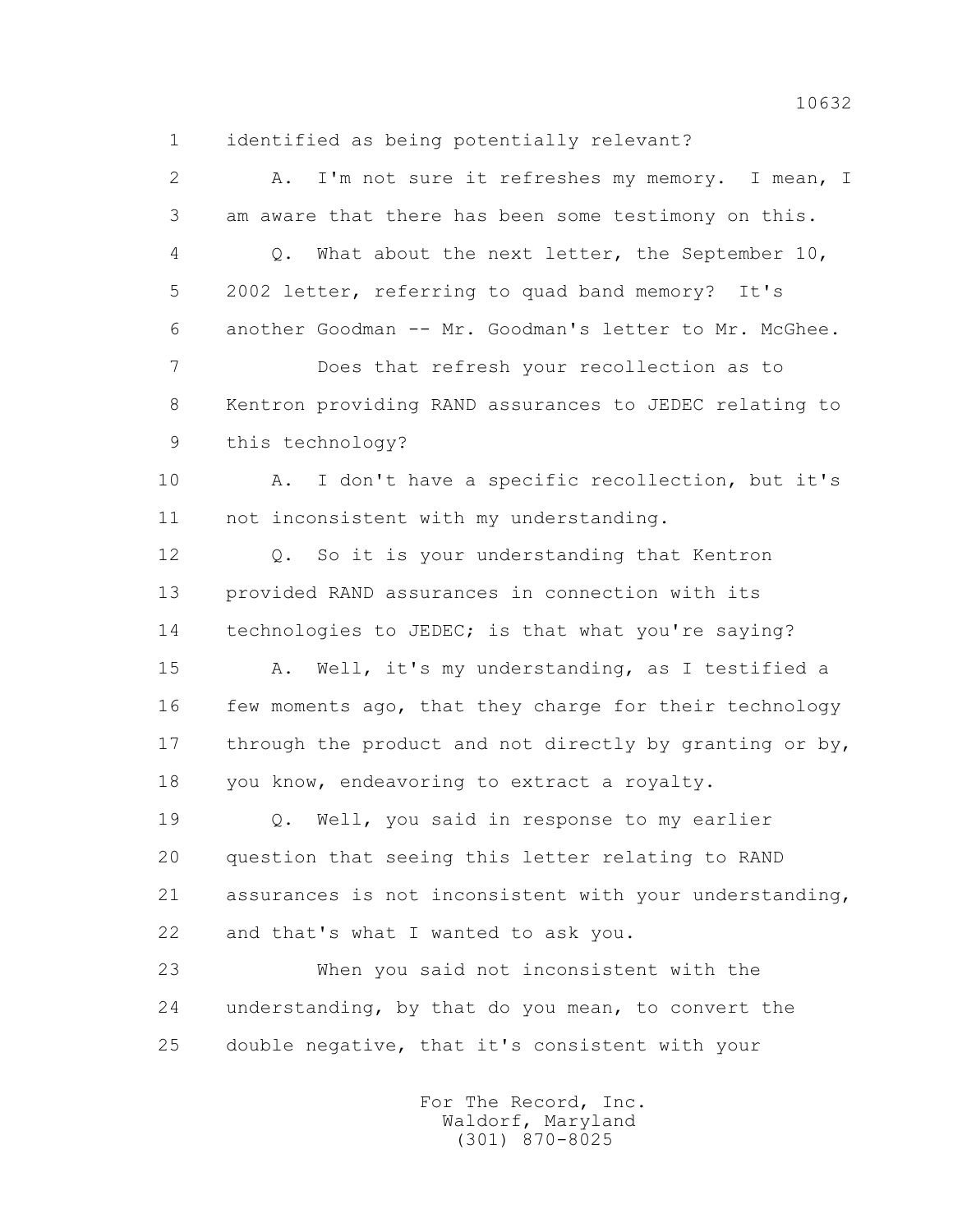1 understanding that Kentron did provide RAND assurances 2 to JEDEC? 3 MR. STONE: Objection. Asked and answered, 4 Your Honor. It was exactly the preceding question. 5 MR. ROYALL: I believe the preceding answer 6 was nonresponsive. That's why I asked the question 7 again. 8 MR. STONE: He explained exactly what 9 understanding of his it was consistent with. 10 JUDGE McGUIRE: Sustained. 11 BY MR. ROYALL: 12 Q. Do you have any understanding, 13 Professor Teece, as to what, if anything, JEDEC has 14 done in response to receiving RAND assurance letters 15 from Kentron? 16 MR. STONE: Objection. Assumes facts not in 17 evidence. 18 MR. ROYALL: I'm simply asking --19 JUDGE McGUIRE: Sustained. 20 BY MR. ROYALL: 21 Q. Do you have an understanding or have you made 22 any assumption, Professor Teece, as to what JEDEC has 23 done in response to any RAND assurance from Kentron? 24 A. No. 25 Q. Do you have an understanding or have you made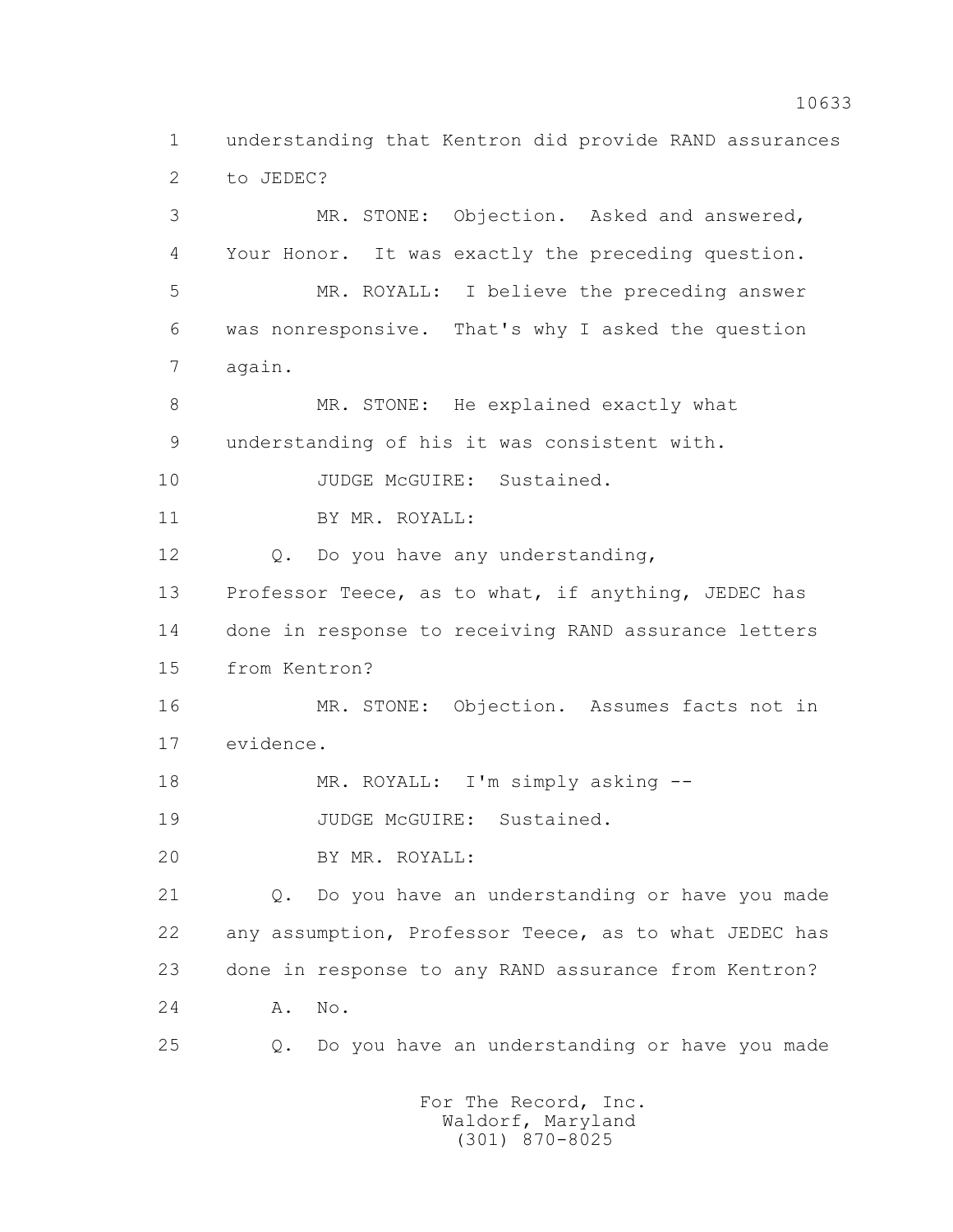1 an assumption as to whether JEDEC has considered, after 2 a RAND assurance, has considered alternatives to any 3 Kentron technology?

 4 A. I don't know for sure as I sit here right now. 5 Are you asking me because of the intellectual property 6 issues or because of technical reasons?

7 Q. For any reason.

8 A. I don't know.

 9 Q. Have Kentron's technologies to date been 10 widely accepted or used in the marketplace, or do you 11 know?

12 A. I don't know.

 13 Q. And I believe you said earlier you don't know 14 whether there have been any actual licenses issued; 15 right?

16 A. What I said before is that my understanding of 17 the way that they extract value from their technology 18 is through the sale of complementary products and that, 19 if you analyze what Mr. Goodman said, on one technology 20 it's 5 percent and on the other it's 10.

 21 MR. ROYALL: Your Honor, I move to strike. I 22 don't believe that answer is responsive to my 23 question.

 24 JUDGE McGUIRE: What? The entire answer? 25 MR. ROYALL: Well, I'm simply seeking to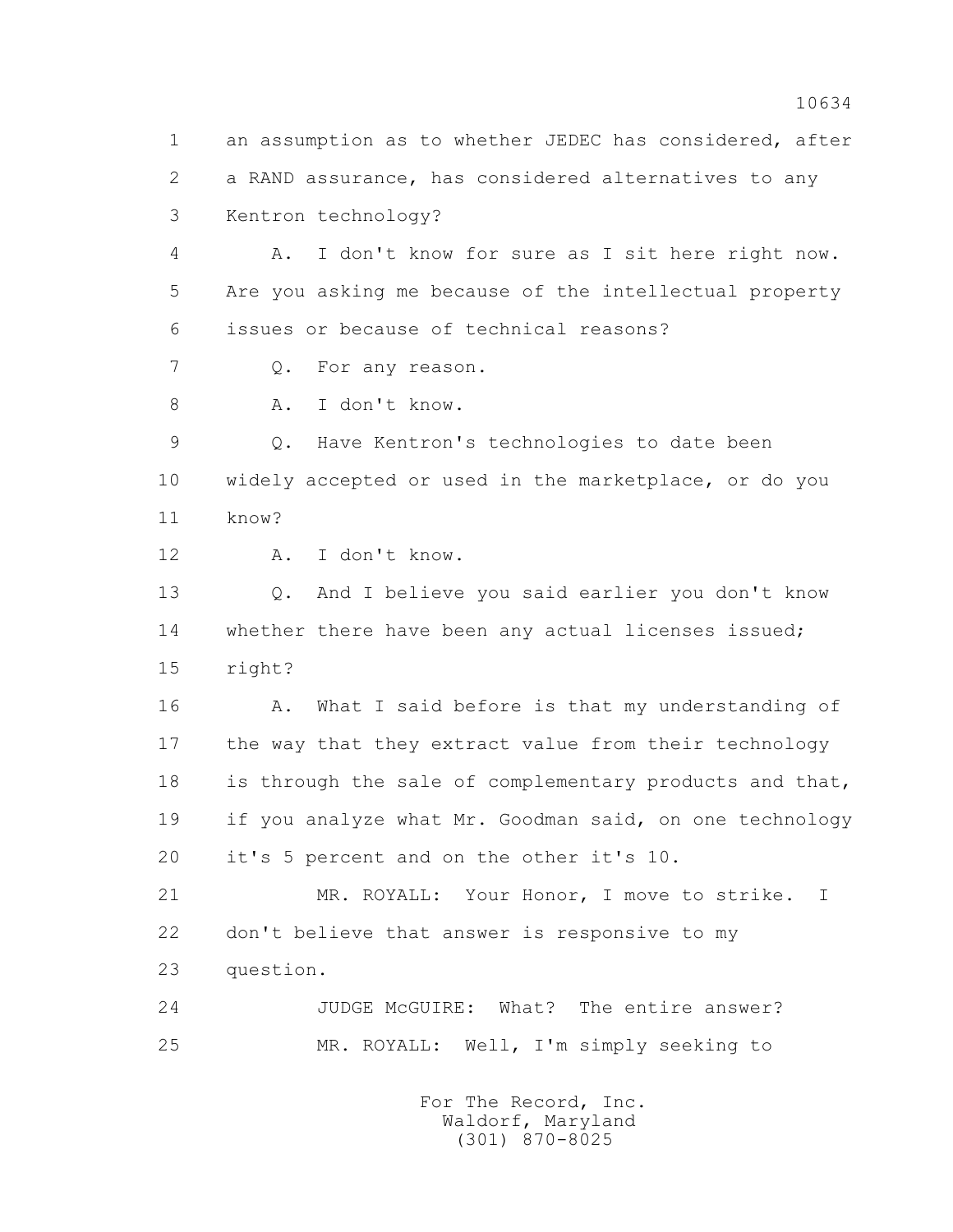1 confirm that he has no knowledge of any actual

2 licenses.

 3 JUDGE McGUIRE: Sustained. 4 BY MR. ROYALL: 5 Q. So let me come back to this because I just want 6 to be clear about this. 7 Am I right that you have -- you're not aware of 8 Kentron issuing any actual licenses relating to these 9 technologies; is that right? 10 A. Correct. 11 0. So I take it then you're not aware of any 12 actual license rate that has been charged to any 13 company under license relating to these technologies? 14 A. As I tried to say before, there's an implicit 15 license rate embedded in the product price, which in 16 the case of the FEMMA technology I think one we 17 discussed yesterday is about 5 percent and in the case 18 of the QBM it's around 10. 19 Q. The implicit license rates that you're 20 referring to are license rates that Kentron might want 21 to charge but not license rates that you understand 22 anyone has ever agreed to; right? 23 A. Well, to the extent to which people have taken

 24 product, they would have. I just don't know for sure 25 whether they have.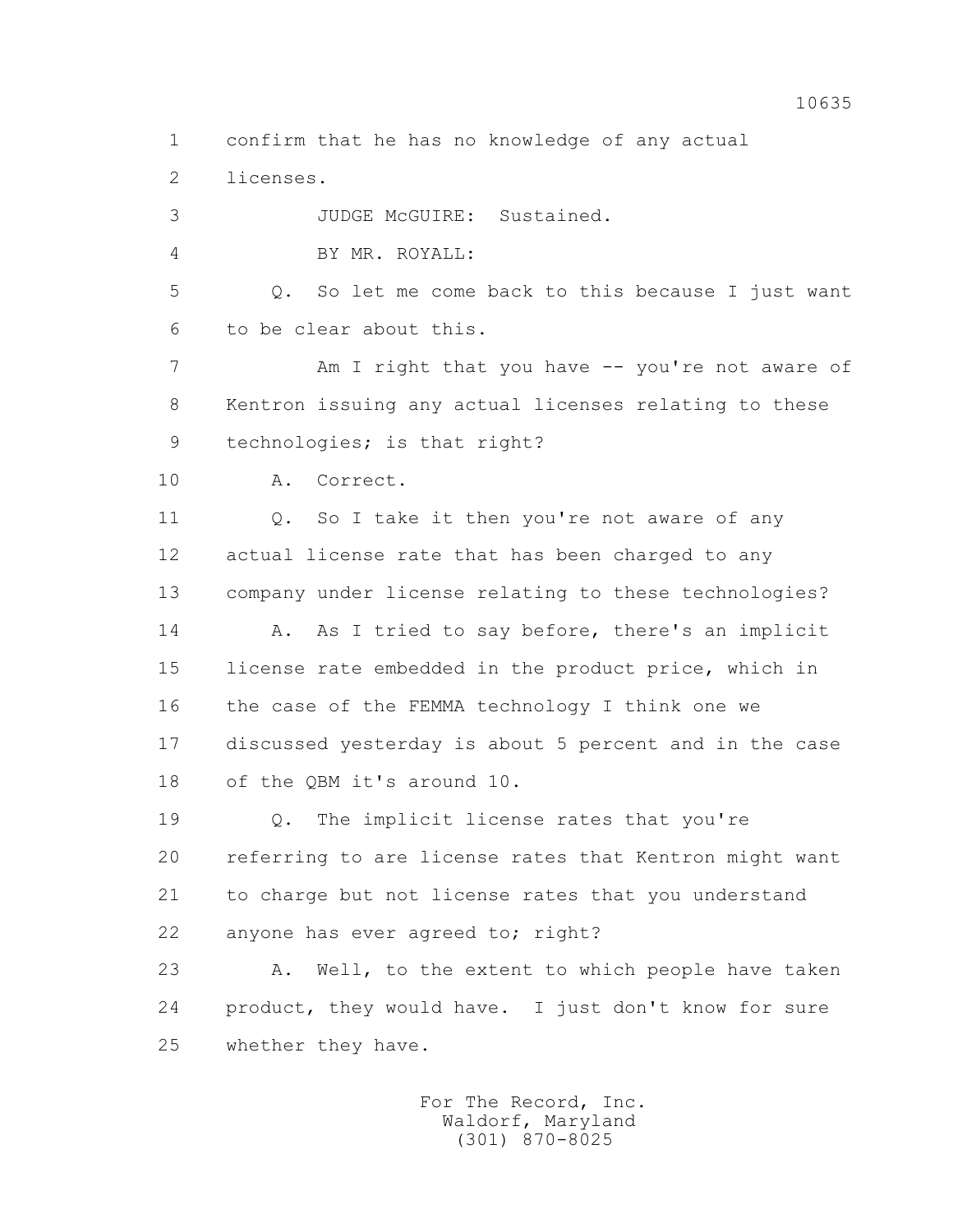1 0. Now, don't you agree that the extent to which a 2 technology is -- has been widely used or sold in the 3 marketplace, that that's something that's relevant to 4 consider in determining whether any given royalty rate 5 is -- or assessing the weight to any given royalty 6 rate?

7 A. That's one factor, yes.

 8 Q. And you don't know, do you, whether Kentron's 9 technologies have been widely used or not; correct? 10 A. No.

11 0. So you don't know what weight to give to any 12 such license rates with respect to that issue?

13 A. I think there are a couple of factors here. 14 One, I believe these technologies are ones that either 15 Mr. McAfee or yourself has indicated are possible 16 alternative technologies, so in that sense they have 17 some relevance, and to the extent to which they're not 18 used, they have less relevance.

19 Q. Now, moving --

20 A. But so does the fact that they are an 21 alternative.

 22 Q. I'd like to move on to another data point on 23 this, on DX-353.

24 A. Sure.

25 Q. At the top left corner there's a reference to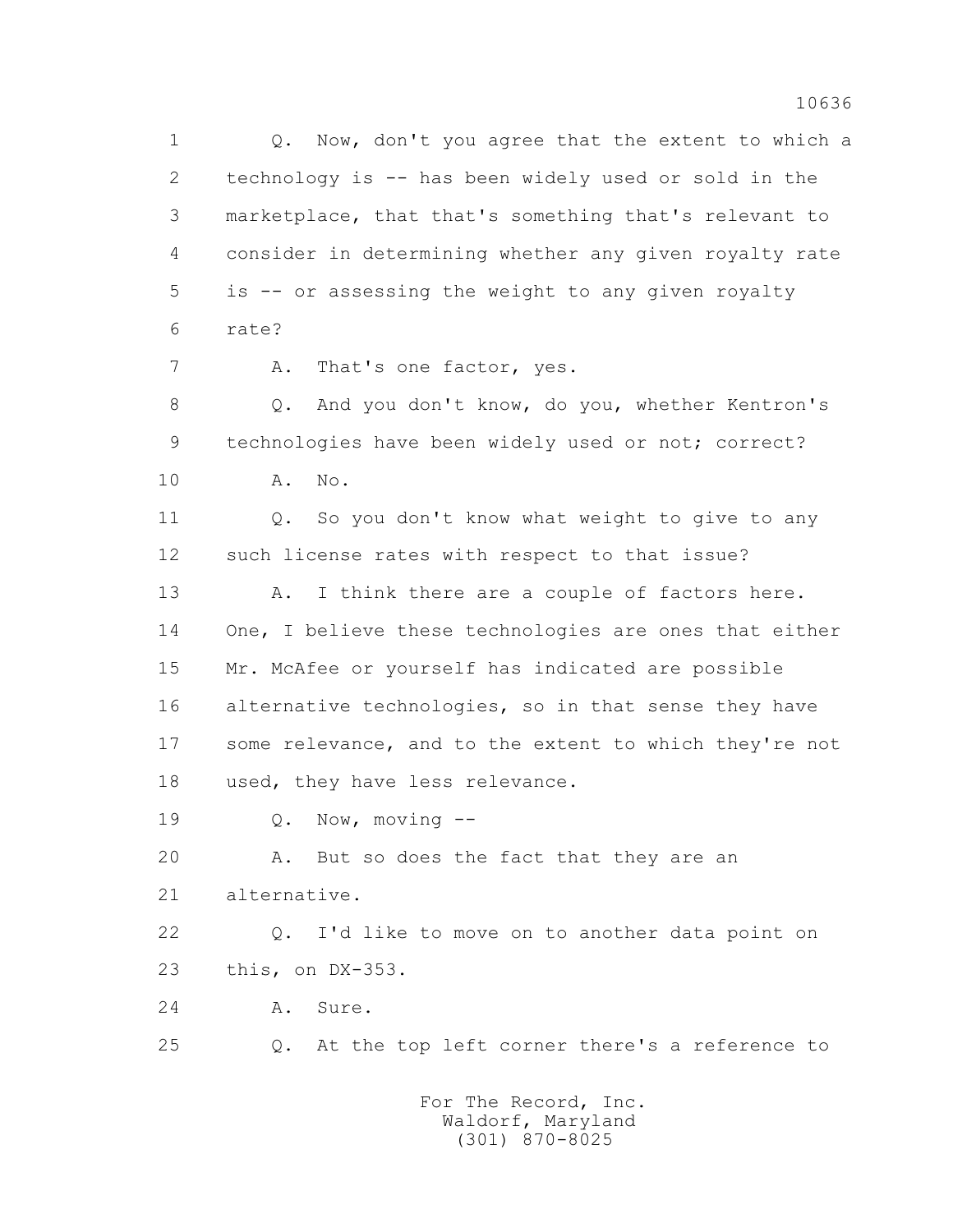1 DEC, or I believe that's Digital Corporation, former 2 Digital Corporation? 3 A. Yes. Digital Equipment Corporation. 4 Q. And there's a 1 percent number that was 5 identified with that in your discussion with Mr. Stone; 6 right? 7 A. Yes. I believe that was a commitment they made 8 in the context of RAND. 9 Q. Now, what was the technology at issue in that 10 case? 11 A. I don't recall as I sit here right now. 12 Q. Was it a DRAM technology? 13 A. I don't recall. 14 Q. Do you know what committee of JEDEC it related 15 to? 16 A. Not as I sit here right now. 17 Q. Do you know what, if any, JEDEC standard it 18 related to? 19 A. I don't recall as I sit here right now. 20 Q. Do you know whether JEDEC ever adopted a 21 standard using that technology? 22 A. Not for sure. 23 Q. Do you know whether Digital ever collected 24 royalties from anyone at a 1 percent rate? 25 A. Not for sure.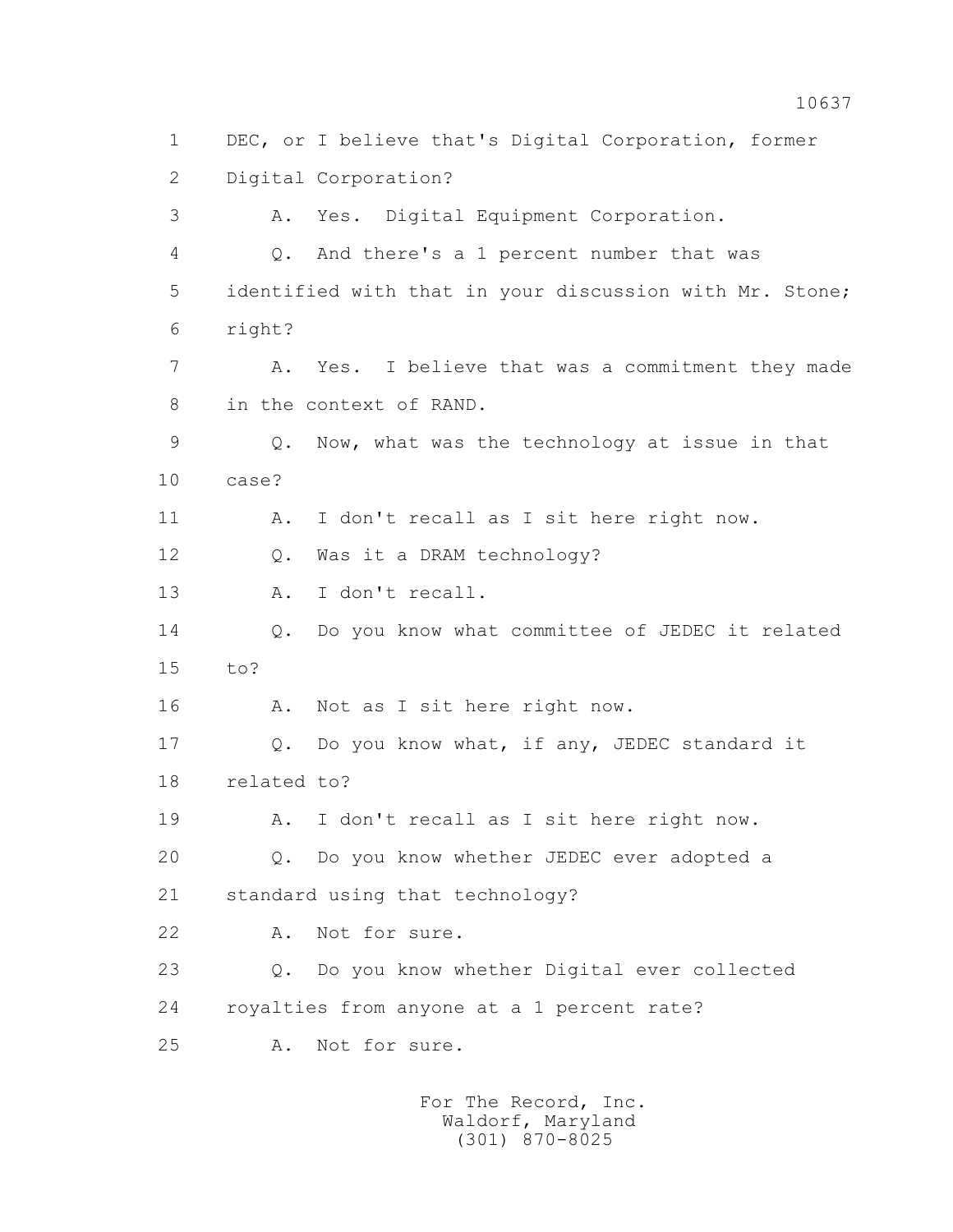1 Q. I'm sorry. Relating to that technology? 2 A. I don't know for sure. 3 MR. ROYALL: Your Honor, may I approach? 4 BY MR. ROYALL: 5 Q. What I'd like to write here is "not certain if 6 ever paid or used by JEDEC." 7 Do you have an understanding as to whether 8 Digital is a pure-play technology company? 9 A. It's not. Or at the relevant time period it 10 wasn't. 11 Q. Do you have an understanding as to whether 12 this Digital technology was ever widely used or 13 adopted? 14 A. No. 15 Q. Now, with respect to IBM, which is referenced 16 at the top of DX-353, is IBM a pure-play technology 17 company? 18 A. No. 19 Q. Are you aware of any specific IBM technology 20 that was ever adopted as a JEDEC -- into a JEDEC DRAM 21 standard? 22 A. I believe there were a number of offers. I 23 don't know for sure whether anything was actually 24 adopted. 25 MR. ROYALL: May I approach, Your Honor? For The Record, Inc. Waldorf, Maryland

(301) 870-8025

10638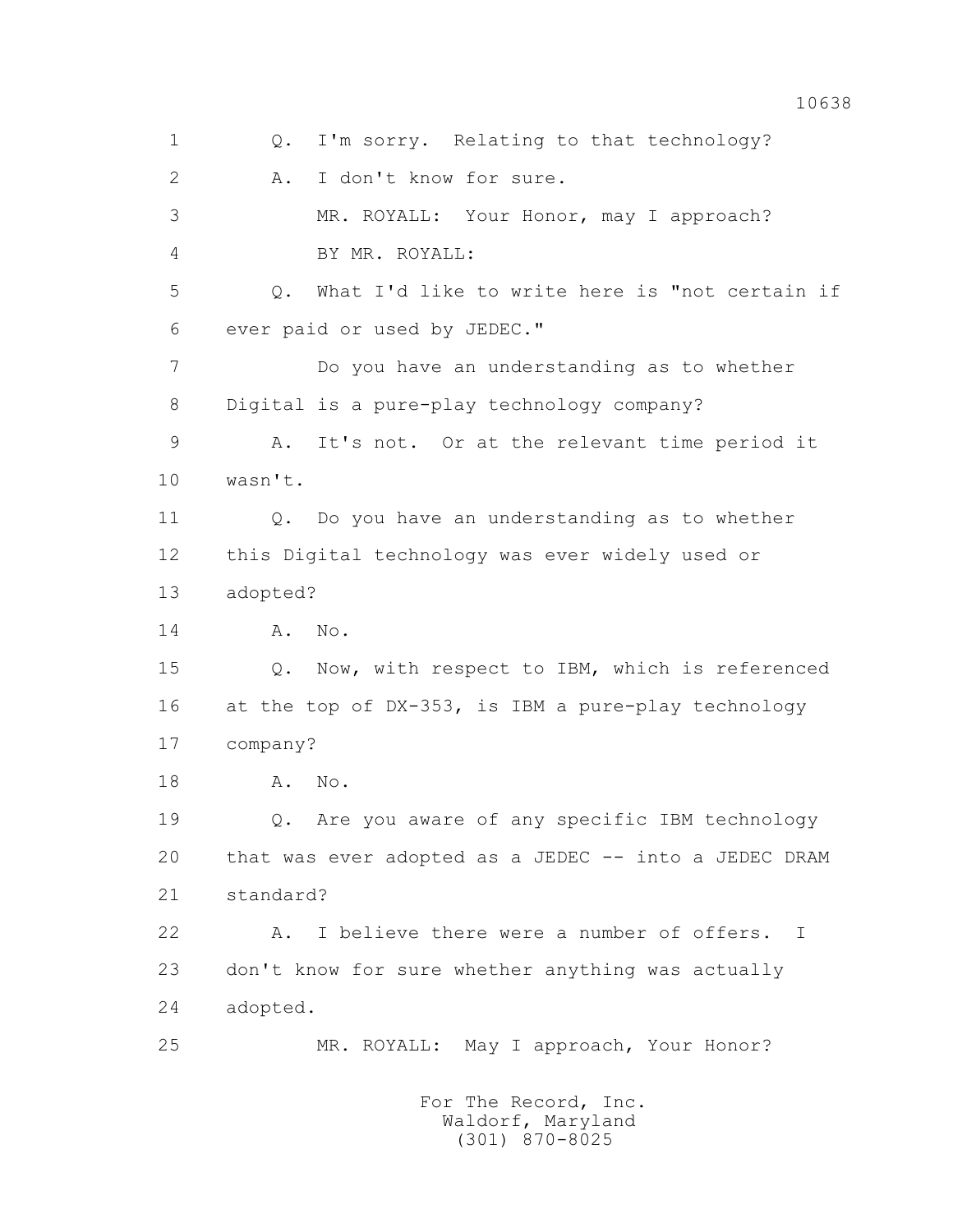1 JUDGE McGUIRE: Yes.

2 BY MR. ROYALL:

 3 Q. What I'm going to write here is "uncertain if 4 adopted by JEDEC."

 5 Now, you referred to a range of royalty rates 6 in connection with IBM. I think the range was 7 1 percent to 5 percent?

8 A. Correct.

 9 Q. Are you aware of any royalty being paid to IBM 10 in that range relating to a DRAM technology?

 11 A. I can't give a specific DRAM technology, but I 12 believe that IBM has licensed patents in that area. It 13 has licensed technologies that relate to DRAMs. 14 Typically as part of cross-licensing arrangements.

 15 Q. What DRAM technologies do you have in mind? 16 A. I don't have any specific ones in mind. I do 17 know that IBM early on in the industry did have some 18 patents in the DRAM space.

 19 Q. I'm not asking you whether they had patents in 20 the DRAM space. I'm asking you whether you're aware of 21 any IBM DRAM-related patents being licensed for rates 22 in that range, 1 to 5 percent.

 23 A. Typically, you know, IBM would cross-license. 24 I'm not aware of a specific, individual, stand-alone 25 license that relates to a DRAM.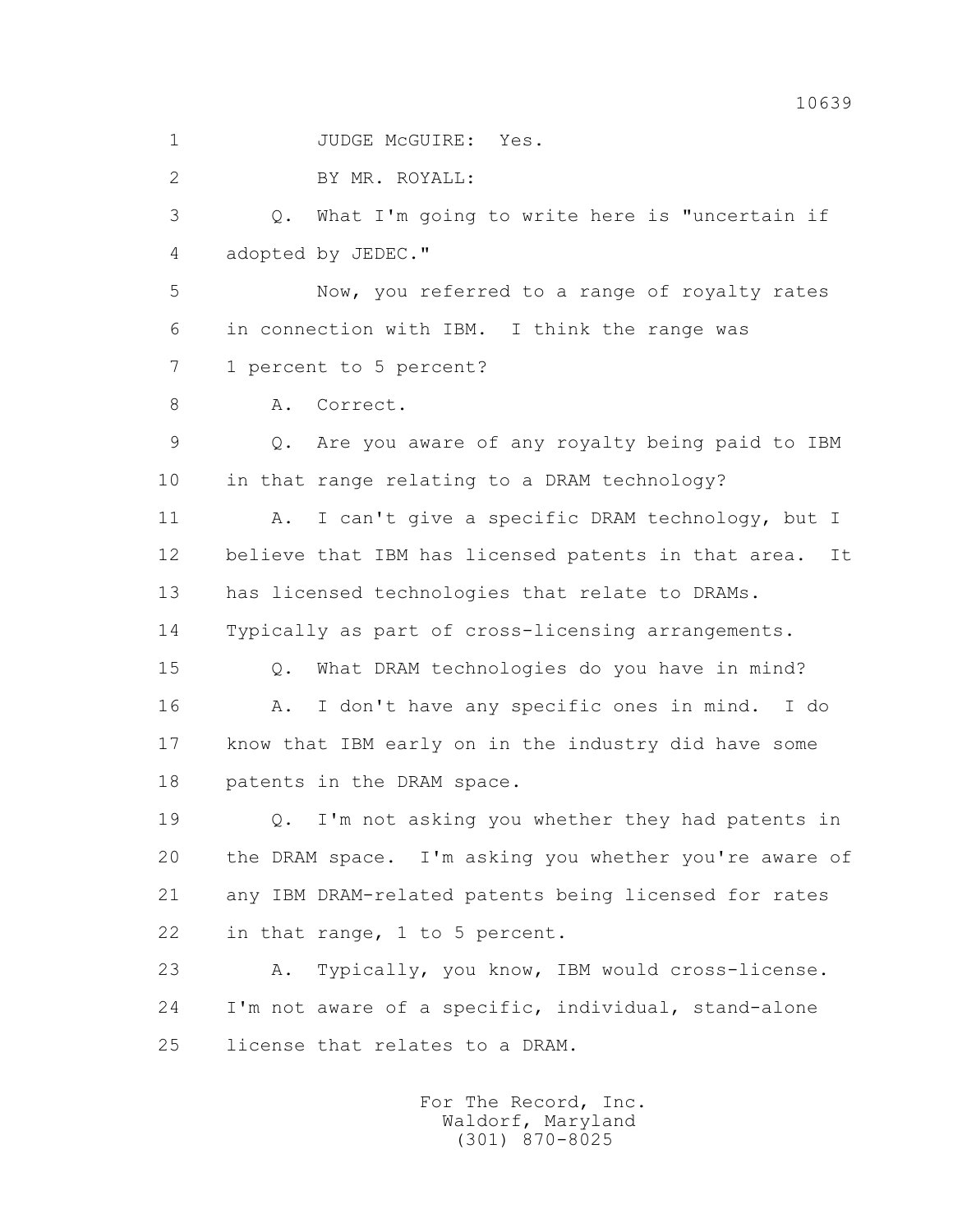1 0. And am I right that you're not aware of any 2 specific cross-license in which there was a specific 3 DRAM technology incorporated that was licensed at a 4 rate in that range (indicating)? 5 A. Well, as I told you, most of IBM's licenses are 6 cross-licenses. I believe, you know, they've licensed 7 other major industry players, so there wouldn't be a 8 cash rate attached to it because with a cross-license 9 you pay in kind rather than in cash. 10 Q. Well, taking that into account, am I right that 11 you cannot identify for us today any particular license 12 or cross-license by IBM in which a rate between 1 and 13 5 percent was paid to IBM in relation to a DRAM 14 technology? 15 A. I cannot identify a specific one. 16 MR. ROYALL: May I approach, Your Honor? 17 JUDGE McGUIRE: Yes. 18 BY MR. ROYALL: 19 Q. I'm just going to write again "uncertain if 20 ever paid for DRAM" -- 21 A. If ever paid in cash I think would be fair. 22 Q. I'll write "cash" in parens below "paid for 23 DRAM technology." 24 Now, if I could ask you to go back to one of 25 the demonstrative exhibits that was used with your For The Record, Inc.

> Waldorf, Maryland (301) 870-8025

10640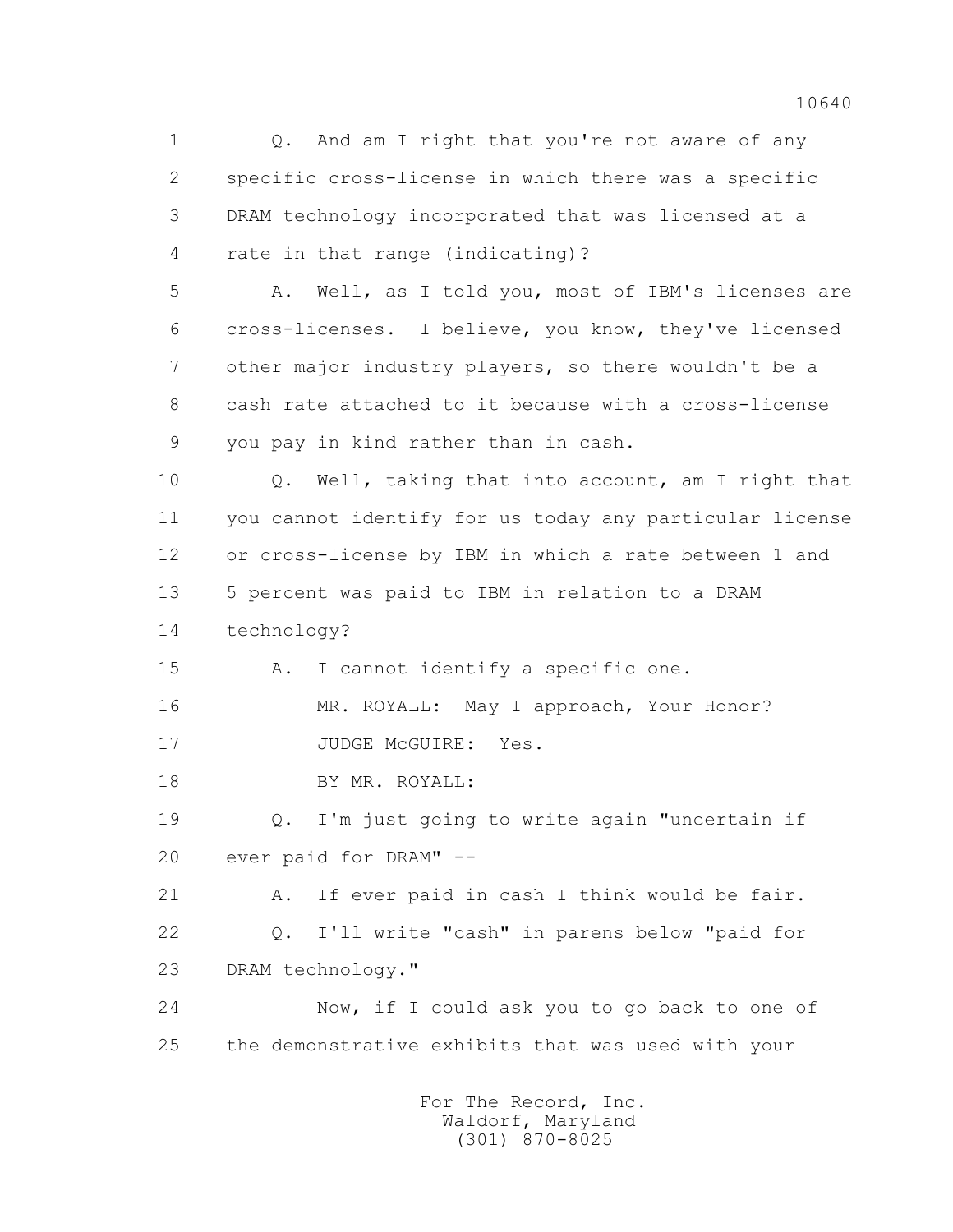1 testimony yesterday, it's I believe 346. And we can 2 try to pull that up on the screen.

 3 Do you recall this slide? 4 A. Yes, I do. 5 MR. ROYALL: Your Honor, I did have a request. 6 It may make sense to mention it now. My request would 7 be that since in respect for your rulings Mr. Stone 8 limited his examination on this slide to the 9 semiconductor line, I would ask that for purposes of 10 the record that a new version of this slide be created 11 that only reports the data on that line that Mr. Stone 12 was permitted to ask questions about. 13 JUDGE McGUIRE: Mr. Stone, do you care to 14 respond? 15 I mean, it's in the record that I'm not going 16 to consider it. I don't know who would be responsible 17 for having to produce this new slide, but if complaint 18 counsel wants to do that, I can allow you to do that. 19 MR. STONE: I think, Your Honor, we made 20 objections to various of McAfee's slides in which you 21 ruled on them. I don't think we asked that any of them

23 JUDGE McGUIRE: I agree. It's in the record. 24 MR. ROYALL: That's fine, Your Honor. Thank 25 you.

22 be redone. It seems a little bit unnecessary.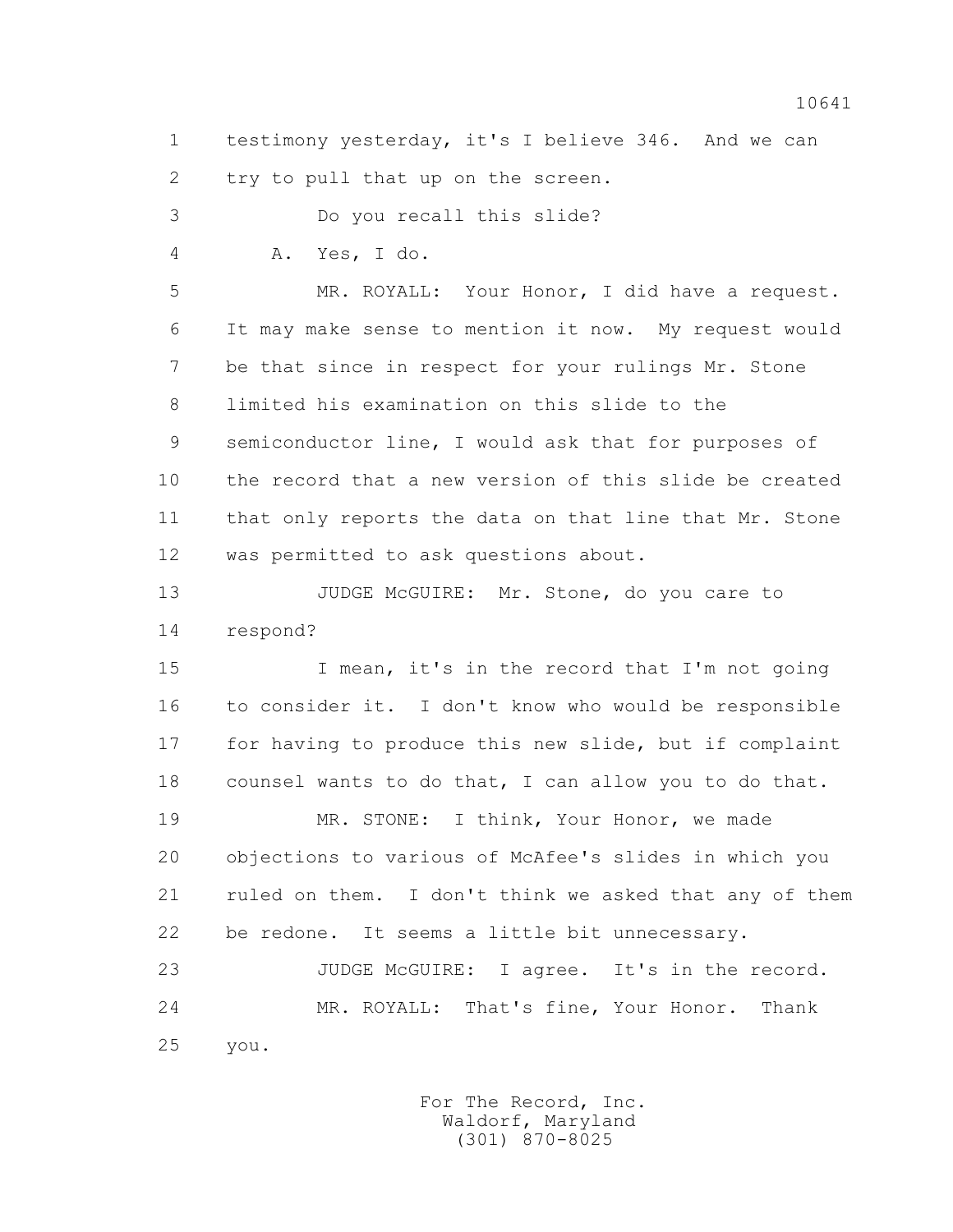| $\mathbf 1$    | BY MR. ROYALL:                                                   |
|----------------|------------------------------------------------------------------|
| $\overline{2}$ | Q. Now, you recall discussing this slide with                    |
| 3              | Mr. Stone?                                                       |
| 4              | Yes.<br>Α.                                                       |
| 5              | Q. And on your chart Mr. Stone wrote a number                    |
| 6              | reflecting the median statistic that you report in this          |
| 7              | slide. Do you recall that?                                       |
| 8              | It was either the median or the mean or both I<br>Α.             |
| 9              | thought.                                                         |
| 10             | I think it was both. The lower number, the 3.2<br>Q.             |
| 11             | number, was the median and then the higher number was            |
| 12             | the mean.                                                        |
| 13             | Do you recall that?                                              |
| 14             | Yes.<br>Α.                                                       |
| 15             | Now, a median rate as is described in this<br>Q.                 |
| 16             | slide, am I right that what that would represent would           |
| 17             | be of all the data points that were considered that --           |
| 18             | and if you put them all up and you lined them up, it             |
| 19             | would be the one right in the middle; right?                     |
| 20             | That's correct.<br>Α.                                            |
| 21             | And so there -- would it be true that there are<br>$Q_{\bullet}$ |
| 22             | likely just as many royalty rates in the sample above            |
| 23             | the 3.2 percent amount as there are below the                    |
| 24             | 3.2 percent amount?                                              |
| 25             | There should be exactly the same amount above<br>Α.              |
|                | For The Record, Inc.                                             |

Waldorf, Maryland (301) 870-8025

10642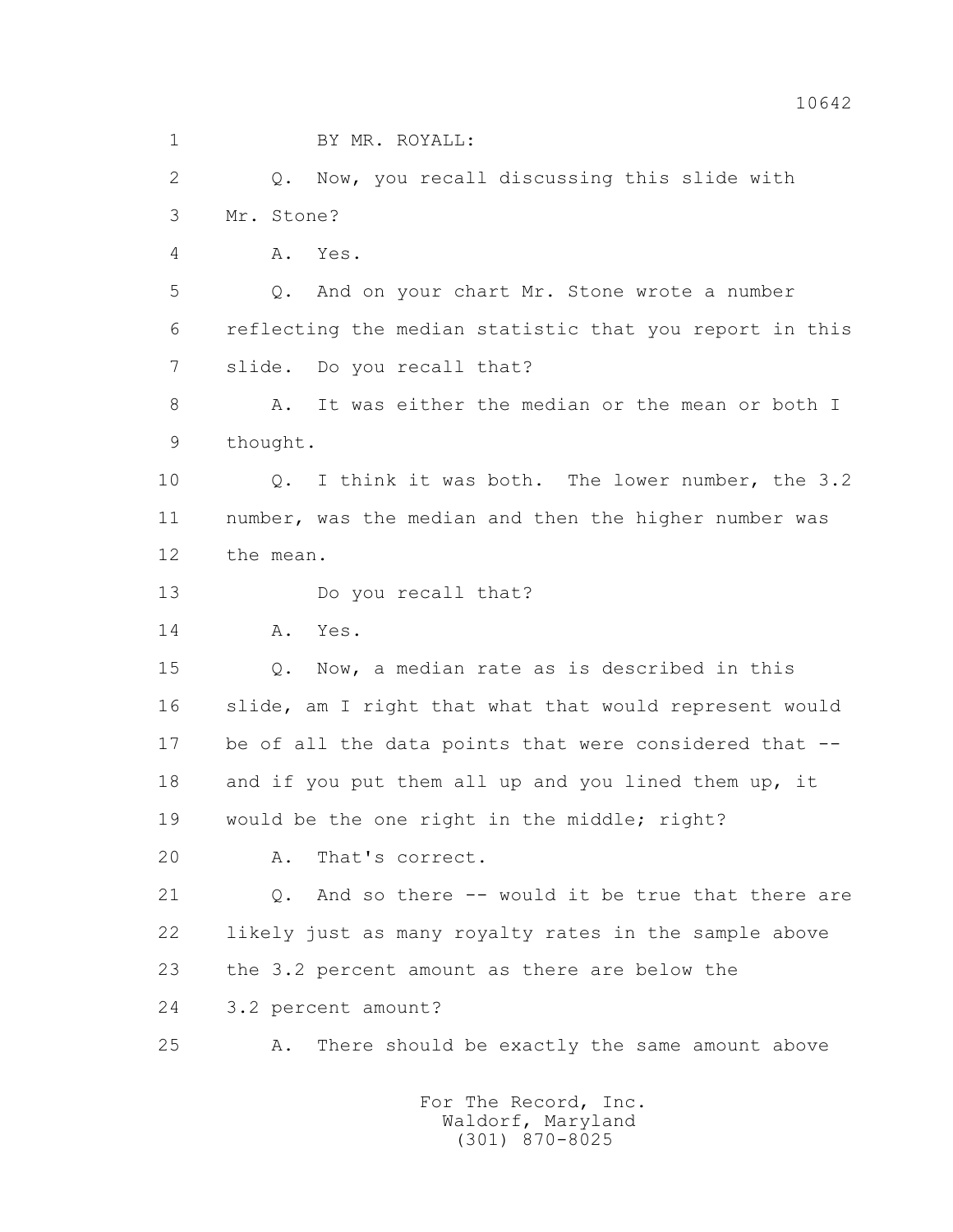1 as below.

 2 BY MR. ROYALL: 3 Q. And Your Honor, if I might approach, what I'd 4 like to do is just draw an arrow -- well, let me ask 5 you before I do that. 6 And you don't know what the highest royalty 7 rate was that was part of the data sample that was 8 considered in this survey; is that right? 9 A. I believe it was -- I believe it was 10 30 percent. 11 0. You believe that or that's just your 12 recollection? 13 A. No. It says it in the article. 14 Q. Okay. Do you know what the lowest data point 15 was? Was it zero? 16 A. I would expect so. 17 MR. ROYALL: May I approach, Your Honor? 18 JUDGE McGUIRE: Yes. 19 BY MR. ROYALL: 20 Q. So what I'm going to do here is just draw an 21 arrow in each direction, and then on the left-hand side 22 of the arrow I'm going to write "0 percent" and on the 23 high end I'm going to write "30 percent" and then below 24 that "equal number above/below 3.2 percent." 25 Now, this table, DX-346, am I right that this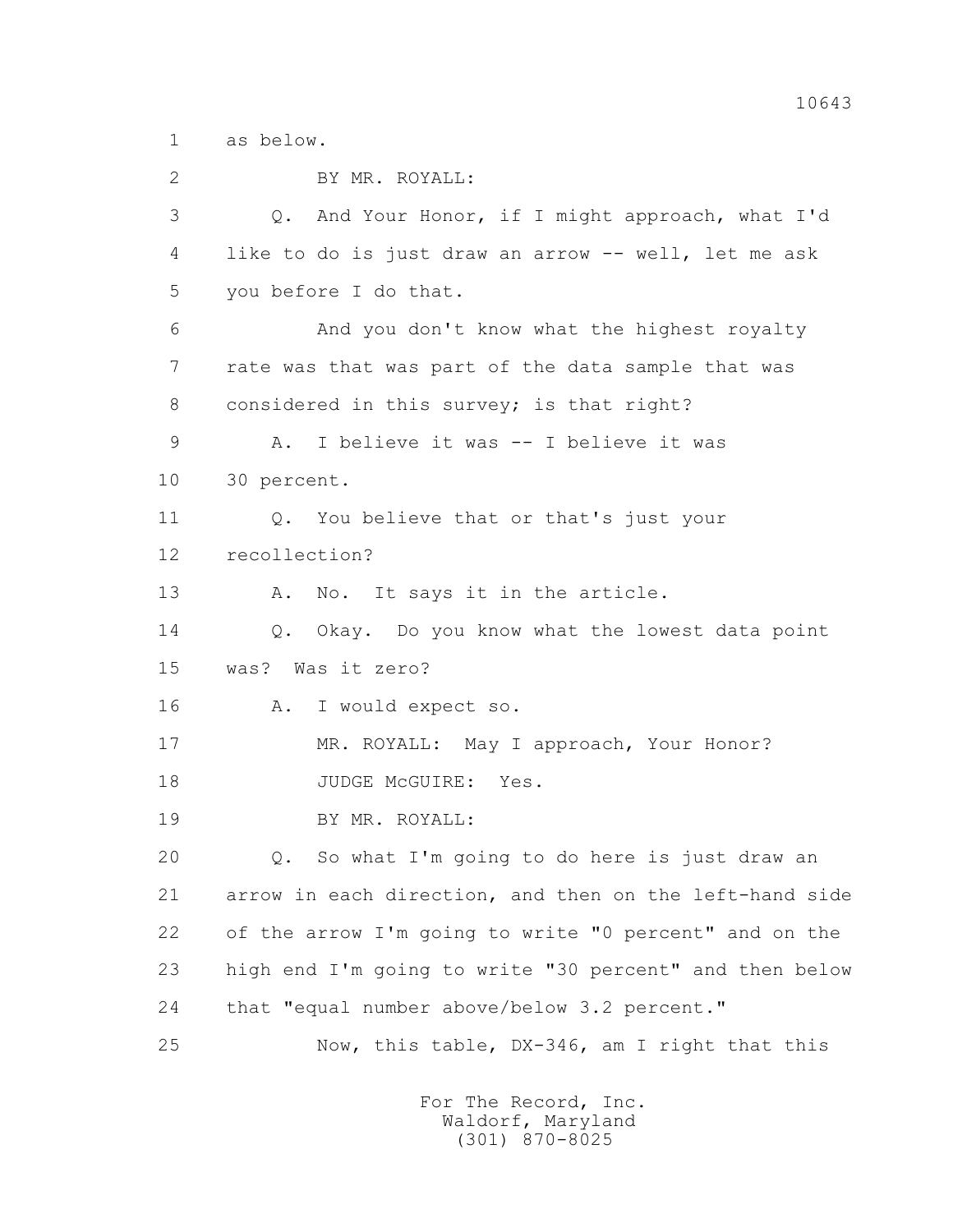1 gives summary statistics for a data set of royalty 2 rates with over -- is it 1700 transactions? 3 You may need to go to your report to answer 4 that. 5 A. What page of my report? 6 Q. I believe it may be page 52, but let me check. 7 It is page 52 where it's discussed. I'm not 8 sure if the answer to that question is evident from 9 page 52. 10 Oh, I see. I think the 1700 number that I was 11 referencing would be simply doing simple arithmetic of 12 the number of observations in the far right. 13 MR. STONE: No, no. I think that would be a 14 mistake. 15 BY MR. ROYALL: 16 Q. Oh. Okay. I see. 17 So it's over 1500 observations that were part 18 of the number of -- part of this survey; is that 19 right? 20 A. Yes. 21 Q. Now, can you tell us whether any of these 22 licensing transactions that were part of this survey 23 were for DRAM technologies? 24 A. Not specifically, no. 25 Q. Can you tell us whether any of these licensing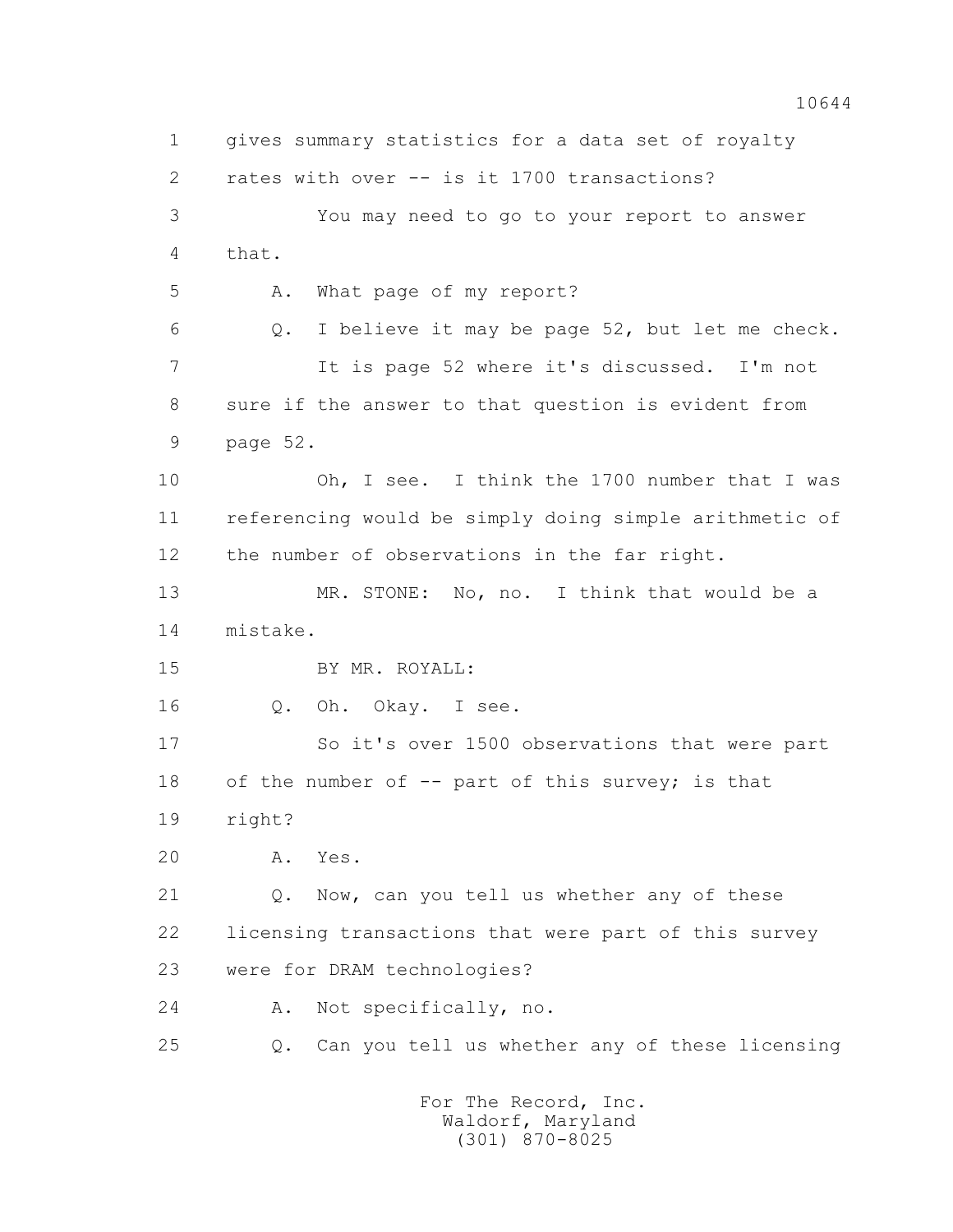1 transactions that were part of this survey related to 2 technologies that were ever considered or standardized 3 by JEDEC?

4 A. No, I can't tell you that.

5 Q. You said that --

 6 A. But I'm pretty confident, having said that, 7 that there will be some DRAM technologies in there 8 because I just happen to know that there are some in 9 the public domain and they would be captured, but it 10 would include more than DRAMs.

 11 Q. Well, when you say that, you're just inferring 12 from the fact that this was a survey that considered a 13 considerable number of licenses and you know that there 14 are DRAM patents out there, you're just inferring that 15 there must have been some DRAM as part of the 16 semiconductor observations?

17 A. Well, that DRAMs are a significant portion of 18 the industry and this is endeavoring to be 19 comprehensive and I would be extremely surprised if 20 there aren't a number of -- quite a number of DRAM 21 licenses in there.

 22 Q. Okay. And so what you're saying is that it's 23 your -- it would be your guess that of the 24 78 semiconductor-related observations presented here 25 that some of those may have been DRAM transactions?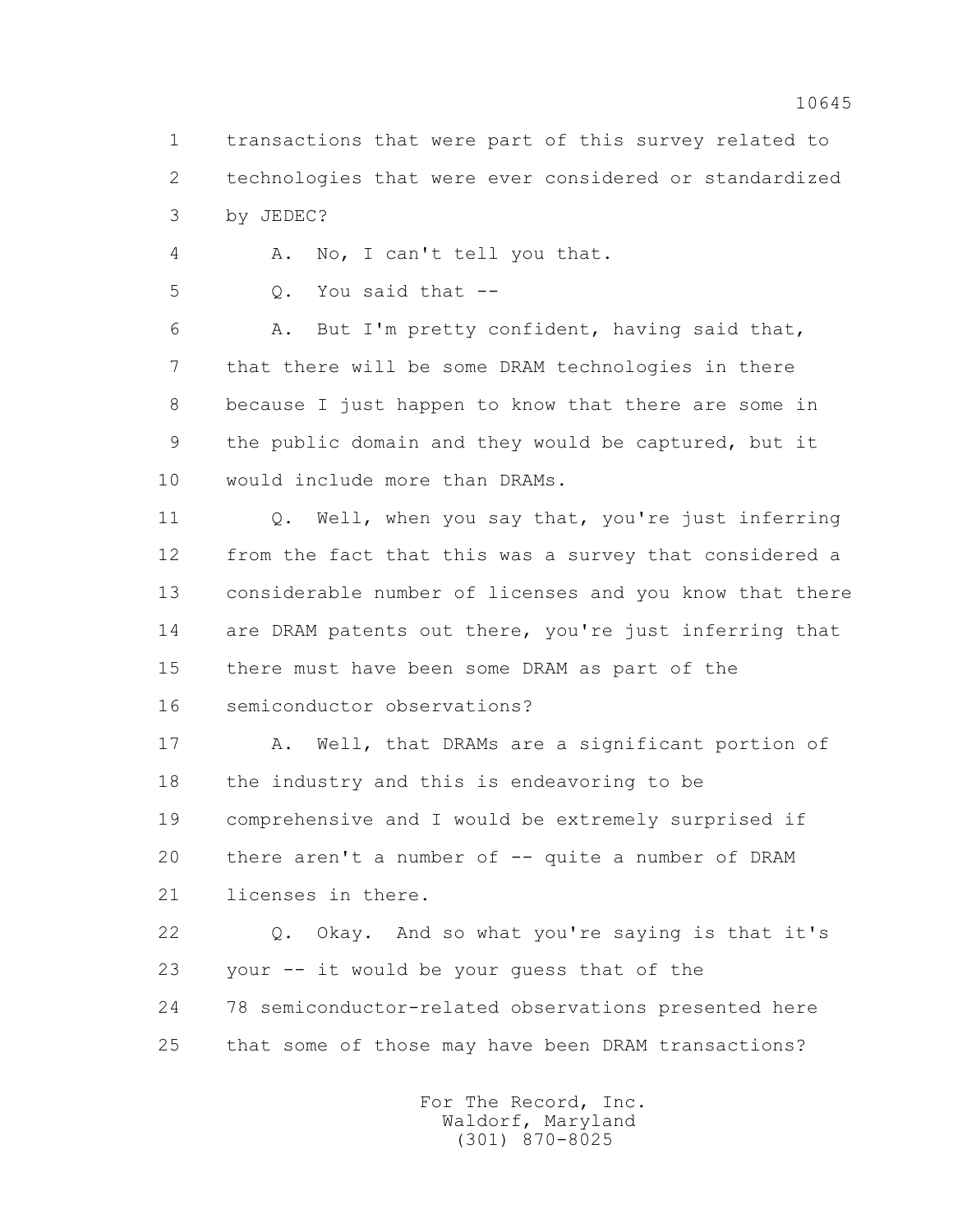1 A. I think it's more than a guess because I do 2 know that this database was put together by -- 3 initially back in the '90s, early '90s, through 4 clipping essentially all news reports, and I do know 5 that a number of the DRAM agreements did make it into 6 the public domain, and so I'm almost certain they would 7 be captured. 8 Q. And you said that you believe that the lowest 9 royalty rate that was part of this sample was 10 0 percent. 11 Do you know how many 0 percent royalties were 12 included as a part of this survey? 13 A. No, I don't. 14 Q. Now, turning to the next slide, which is 15 DX-347, now, again we have a presentation here of, 16 among other things, a median rate. Do you see that? 17 A. Yes. 18 0. And would that median rate be of the same 19 nature as the median rate that was presented in the 20 other -- in connection with the other survey? 21 A. Yes. 22 Q. So there will be an equal number of rates 23 above and below the median rates that are identified 24 here? 25 A. Yes.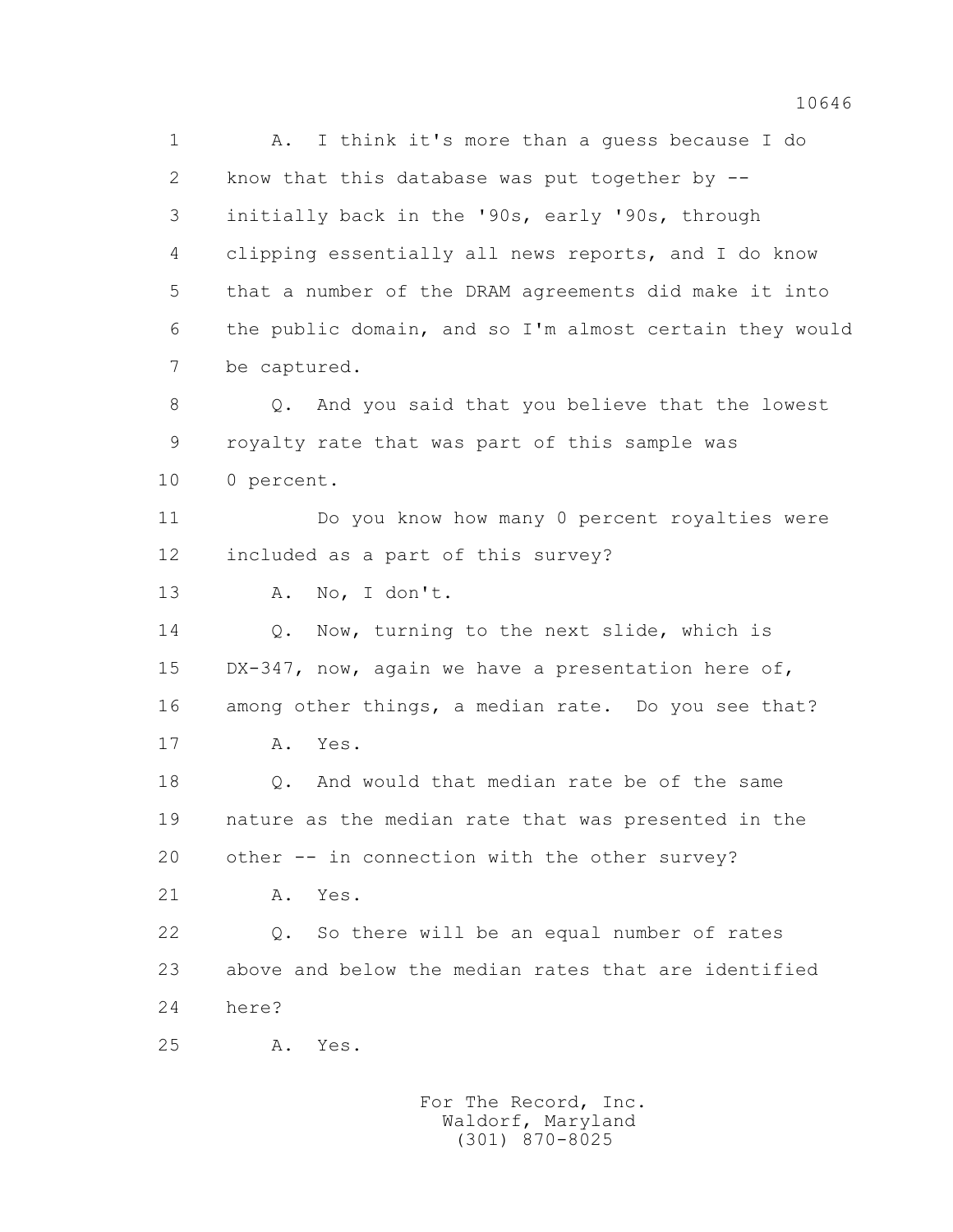1 0. And do you know what the highest rate was in 2 this survey? 3 A. No, I don't. 4 Q. Do you know what the lowest rate was, whether 5 it was zero, there were any zero rates? 6 A. I don't know for sure. 7 MR. ROYALL: May I approach, Your Honor? 8 BY MR. ROYALL: 9 Q. What I would do then for this one, PLX, I'll 10 just draw a line down and put arrows going both 11 directions with question marks at each end. 12 And I think the record will reflect that you 13 mean by "median" the same thing as you did in the other 14 case. 15 Now, referring to DX-347 again, there were a 16 total number of 705 agreements in the SIC code that's 17 referenced here? 18 A. Yes. And 47 of those were cross-licenses. 19 Q. And if -- for the purposes of my questions, if 20 you want to refer to paragraph 232 of your report, 21 you'll see that I think this same information is 22 presented there and maybe some additional information. 23 And of those 705 agreements, am I right that 24 238 had payment terms? 25 A. They would have royalty terms.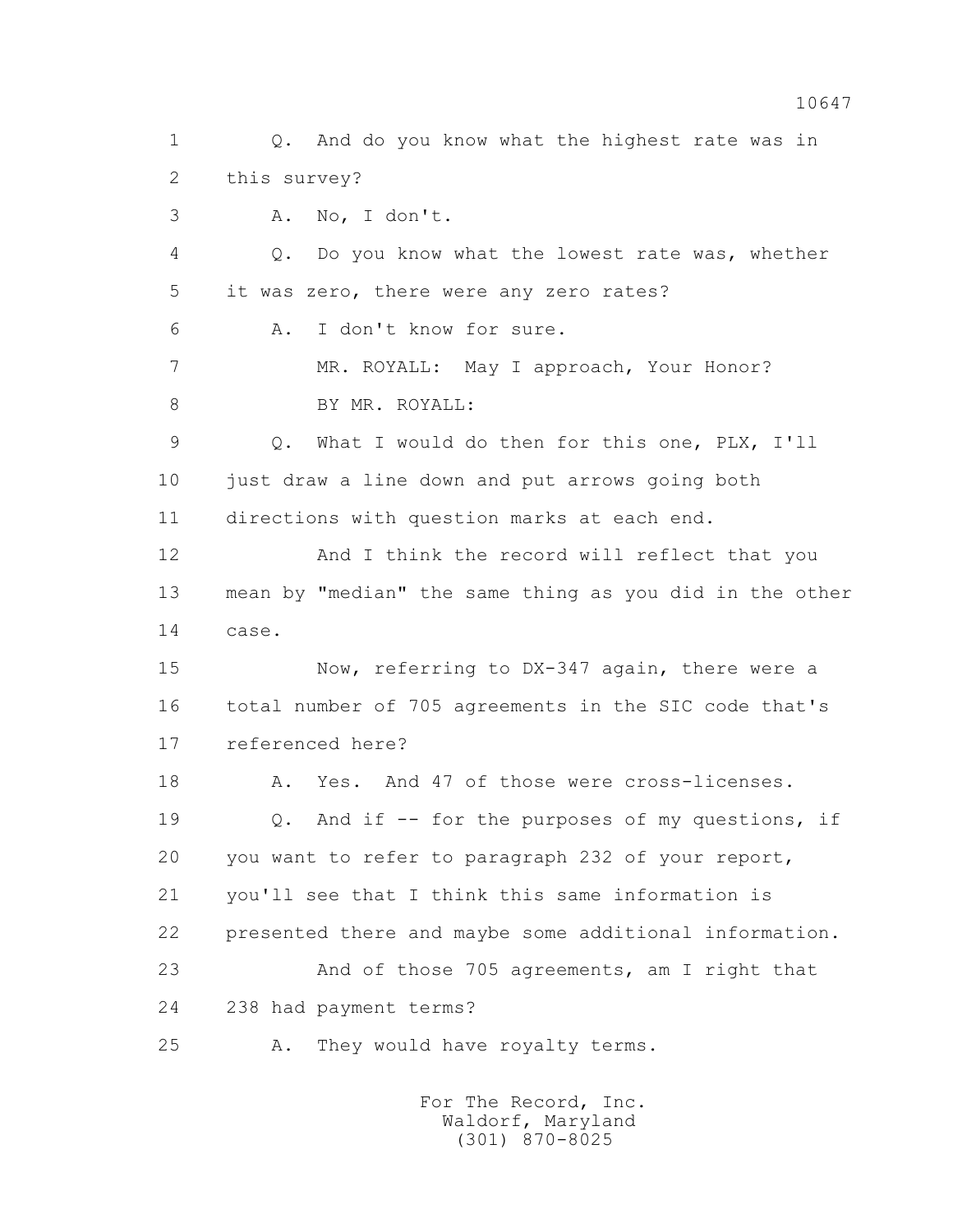$1 \qquad \qquad \Omega$ . And  $-$ 

2 A. Excuse me. What page was it?

 3 Q. It's page 53, and I believe it's paragraph 232 4 at the top of that page. 5 A. Okay. Got it. 6 Q. And you say there in that paragraph that of the 7 total of 705 agreements, 238 had payment terms. Do you 8 see that? Or had payment terms available, was your 9 exact words?

10 A. Yes.

 11 Q. And of those 238, 111 called for running 12 royalties; right?

13 A. Yes.

 14 Q. And your table, DX-347, only reports 106 15 agreements in total; is that right?

16 A. That is correct.

17 0. So there were 111 in the survey that called for 18 running royalties, but you only reported on 106 in your 19 demonstrative exhibit?

 20 A. Yes. There appears to be only 106 there. I'd 21 have to go back to refresh my memory as to why.

 22 Q. So you don't know why the other five examples 23 from the survey of running royalties were omitted from 24 your slide?

25 A. I'd have to go back and check. It may -- it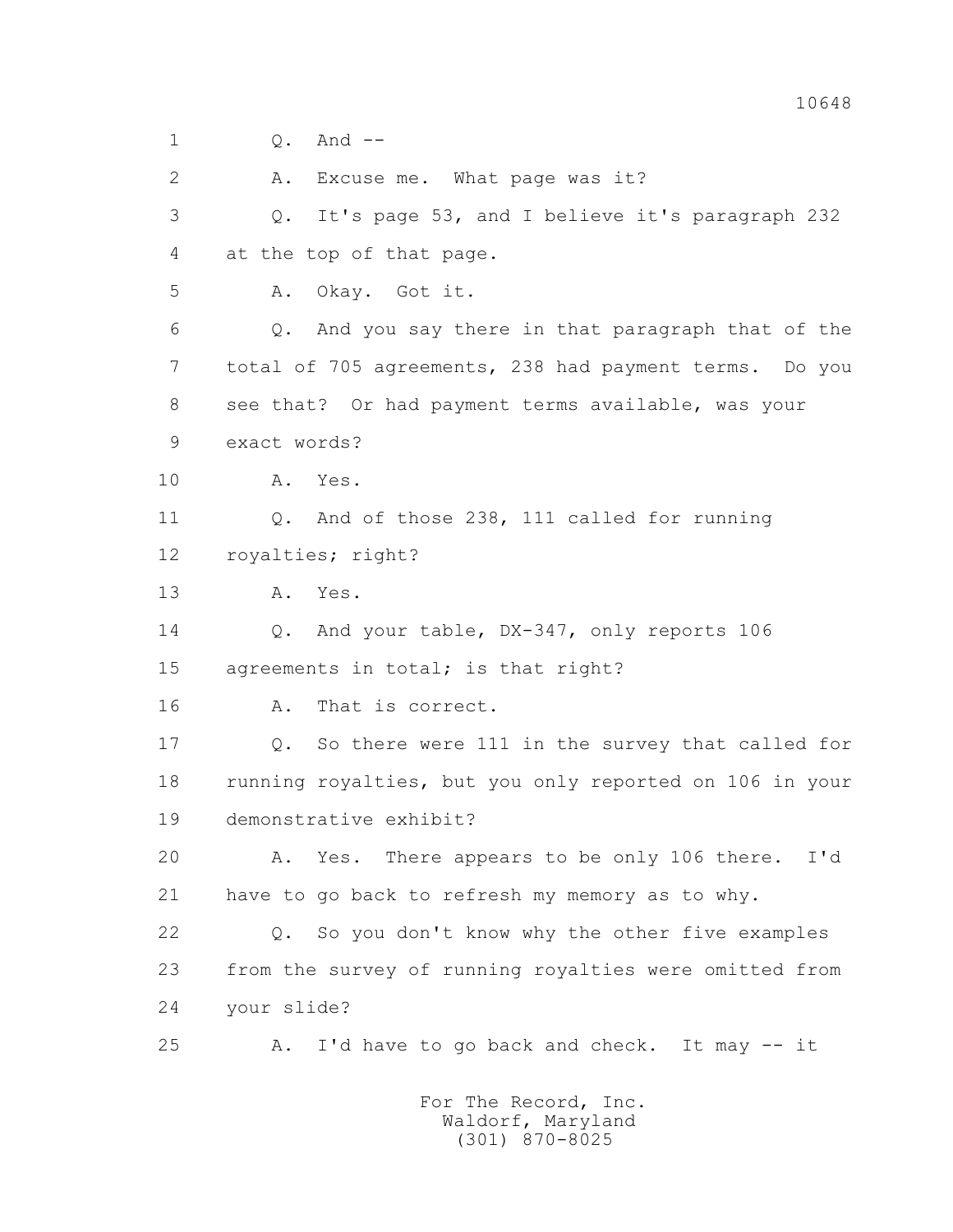1 may be because they couldn't find the agreement or 2 something. I don't know for sure.

 3 Q. When you say "they," you mean your staff? 4 A. Or PLX.

 5 Q. Well, PLX reported 111 calling for running 6 royalties, so presumably they had the information to 7 report that; right?

8 A. Without checking, I can't actually presume 9 that.

 10 Q. And I take it that you can't confirm for us 11 today that the median rates and average rates that are 12 calculated on this slide included those -- the rates 13 that were associated with those five missing license 14 agreements; is that right?

15 A. As I sit here right now I can't.

 16 Q. Okay. And you don't know the royalty rates 17 that were associated with those five missing license 18 agreements as you sit here today, you don't know that; 19 right?

20 A. I would have to check.

21 Q. And they could be zero, couldn't they?

 22 A. I don't think so because this database picks up 23 on SEC disclosures, and there's a materiality 24 requirement for SEC disclosure, so if that's the case, 25 I would be surprised if companies would report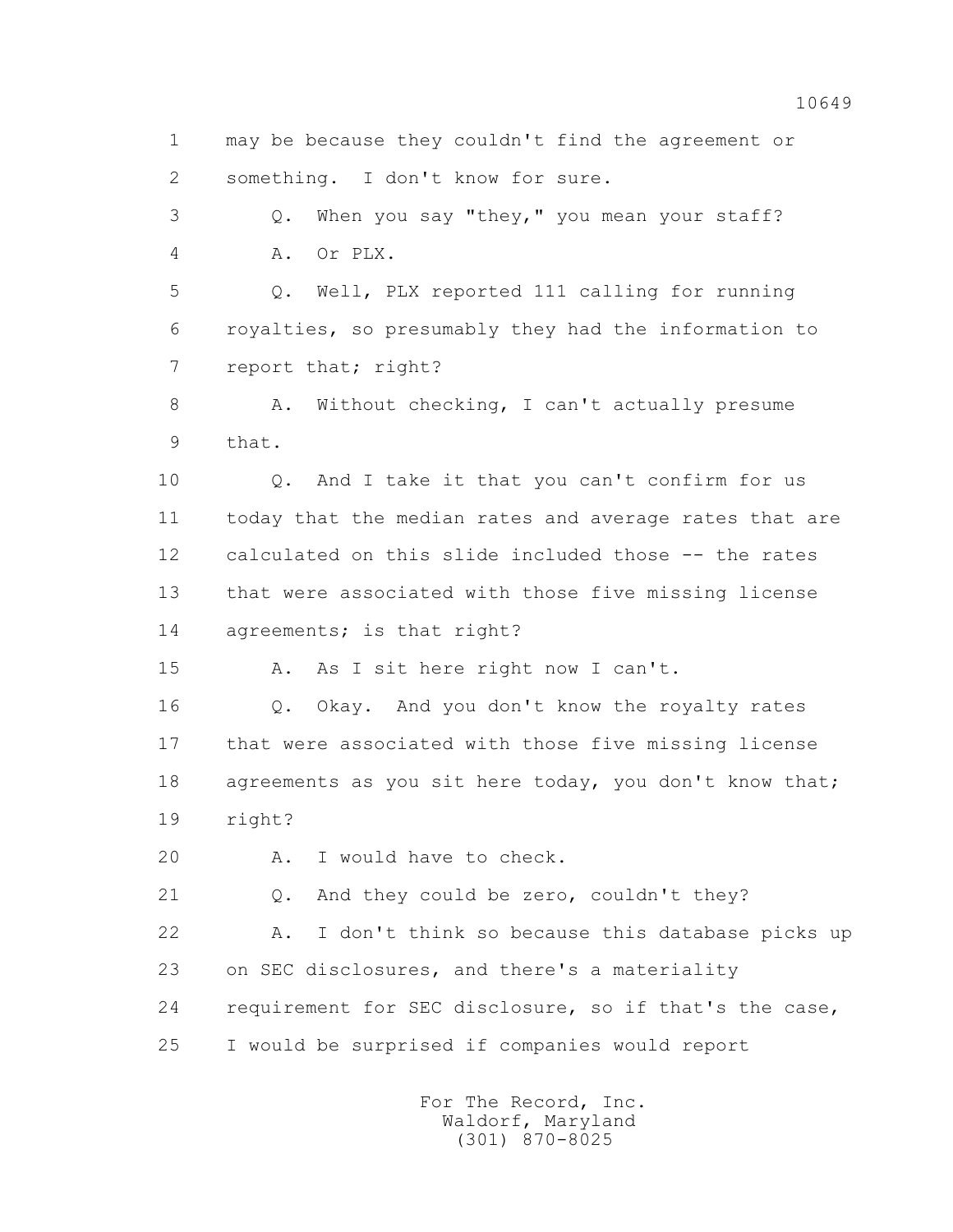1 0 percent agreements, but it's conceivable.

2 Q. Now, do you know what -- of the 705 agreements 3 that were part of this survey, do you know how many of 4 those or if any of those were for DRAM technologies?

 5 A. Well, as I pointed out, we did a separate 6 search for DRAMs and there were six agreements, two of 7 which were cross-licenses.

 8 Q. When you said you did a separate search, you're 9 talking about a search within the data used in this 10 survey?

11 A. Yes. As we described, there was a search first 12 of all done on SIC code 3674 and there's also one done 13 for DRAMs/SRAMs.

 14 Q. So of all 700-some-odd license agreements you 15 found only six did you say that were -- that had 16 something to do with DRAMs?

17 A. No. A separate search, which was just keyed in 18 the words "DRAM" and "SRAM," produced six agreements, 19 or DRAMs and memory I believe it was, produced six 20 specific agreements.

 21 Q. And is that something that was done as part of 22 the preparation of DX-347 or are you talking about some 23 other search that you did?

 24 A. That was -- there were two searches, and what 25 I'm reporting here is the one for SIC 3674. I do --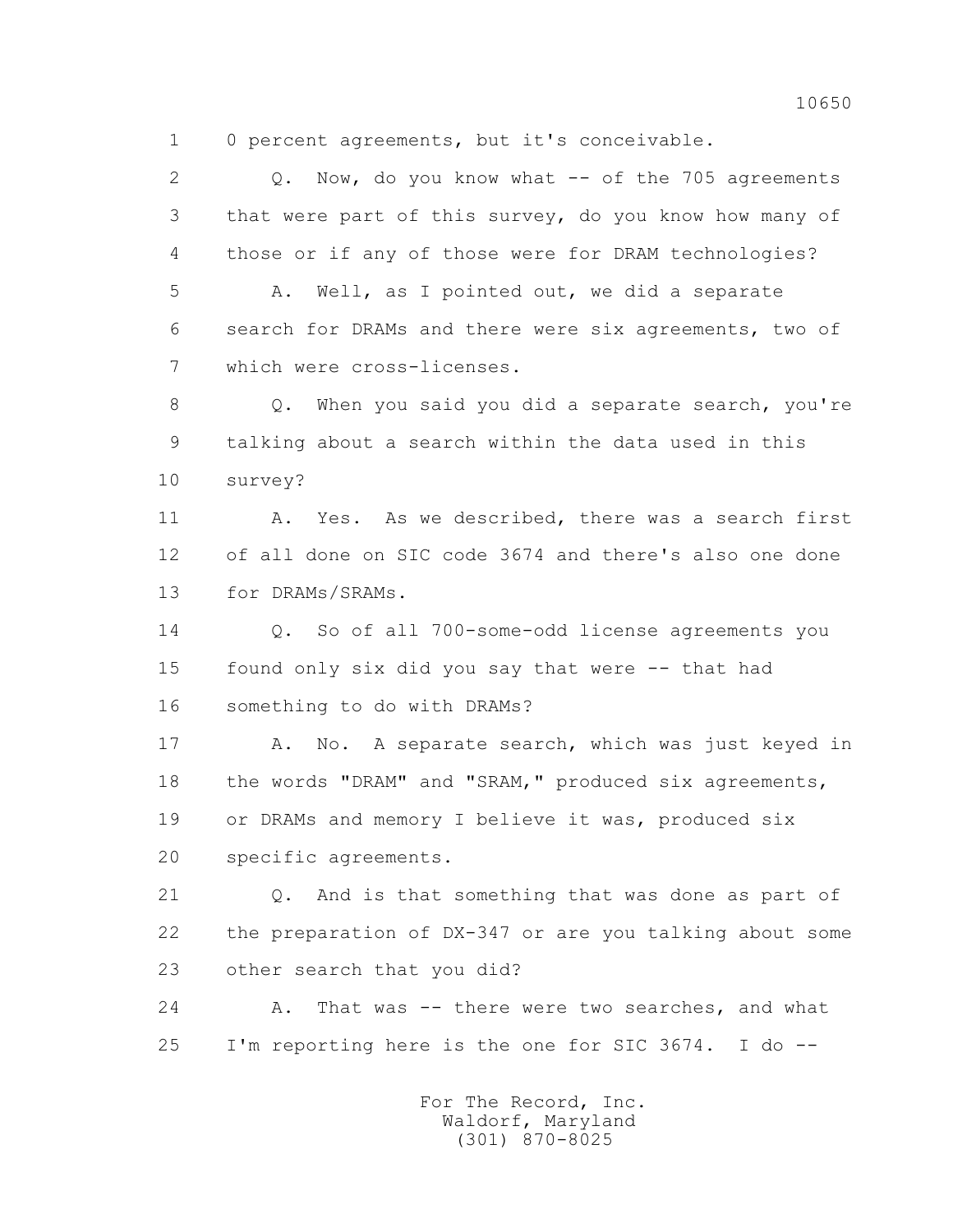1 the document discusses the fact that there are some 2 specific DRAM licenses that are in the public record, 3 some of which I'm already aware of.

 4 Q. But going back to my question, you can't tell 5 us specifically whether any of these royalty rates that 6 were considered as part of the PLX Systems survey were 7 for DRAM-related royalties?

 8 A. Well, it's the entirety of semiconductors and 9 related devices, so for sure it's got to cover DRAMs.

10 Q. That would be your inference?

11 A. Well, it's more than an inference because I 12 know for sure that there are technology agreements 13 that have been disclosed, so given the fact that this 14 is a comprehensive database, there has to be some in 15 there.

 16 Q. Now, this -- you note at the bottom of DX-347 17 that this -- under Source "data obtained from 18 PLX Systems (Deloitte & Touche database)."

19 Do you see that?

20 A. Yes.

 21 Q. Do you know anything about the circumstances 22 that caused Deloitte & Touche to prepare that 23 database?

 24 A. As I pointed out yesterday, it's E&Y, not 25 Deloitte & Touche.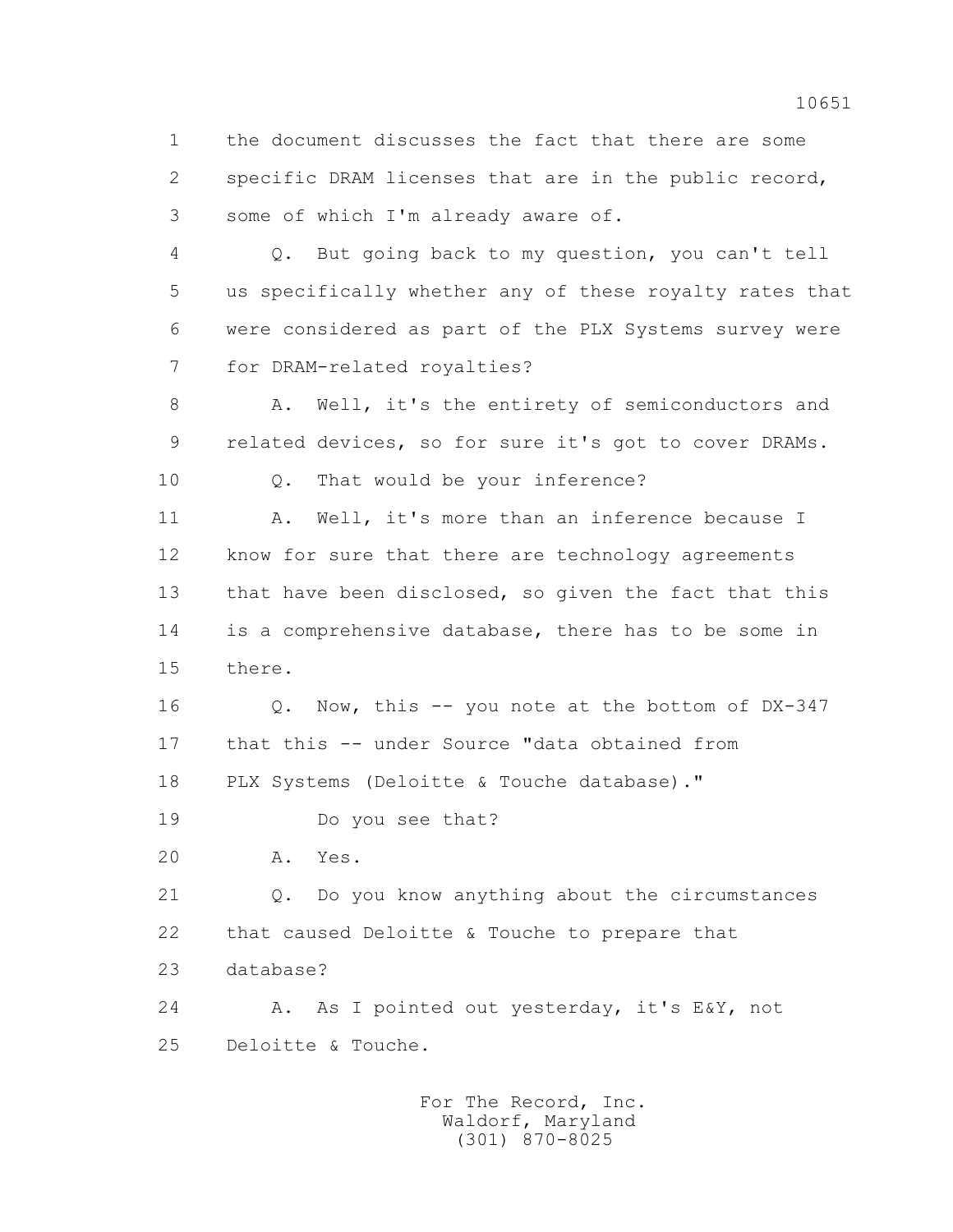1 0. So it's a mis -- I'm sorry. There's a 2 mistake? 3 A. In the slide, not in my report, but in the 4 demonstrative. It should be E&Y, not 5 Deloitte & Touche. 6 Q. Ernst & Young? Is that who you're talking 7 about? 8 A. Yes. 9 Q. So do you know anything about the circumstances 10 that caused this consulting and accounting firm 11 Ernst & Young to prepare this database? 12 A. Yes, I do. 13 O. What were the circumstances of that -- 14 A. Well -- 15 Q. -- to your understanding? 16 A. -- many of the Big Four accounting firms as 17 well as others began building databases on royalties, 18 some going back to the early '90s, some later on, 19 because there was an increasing demand for information 20 on royalty rates, primarily because when companies 21 negotiate license arrangements they need some kind of 22 benchmark and are frequently happy with kind of median 23 or mean for an industry category that's relevant, so 24 there's been a business in providing these data to 25 outside customers for both negotiating royalties and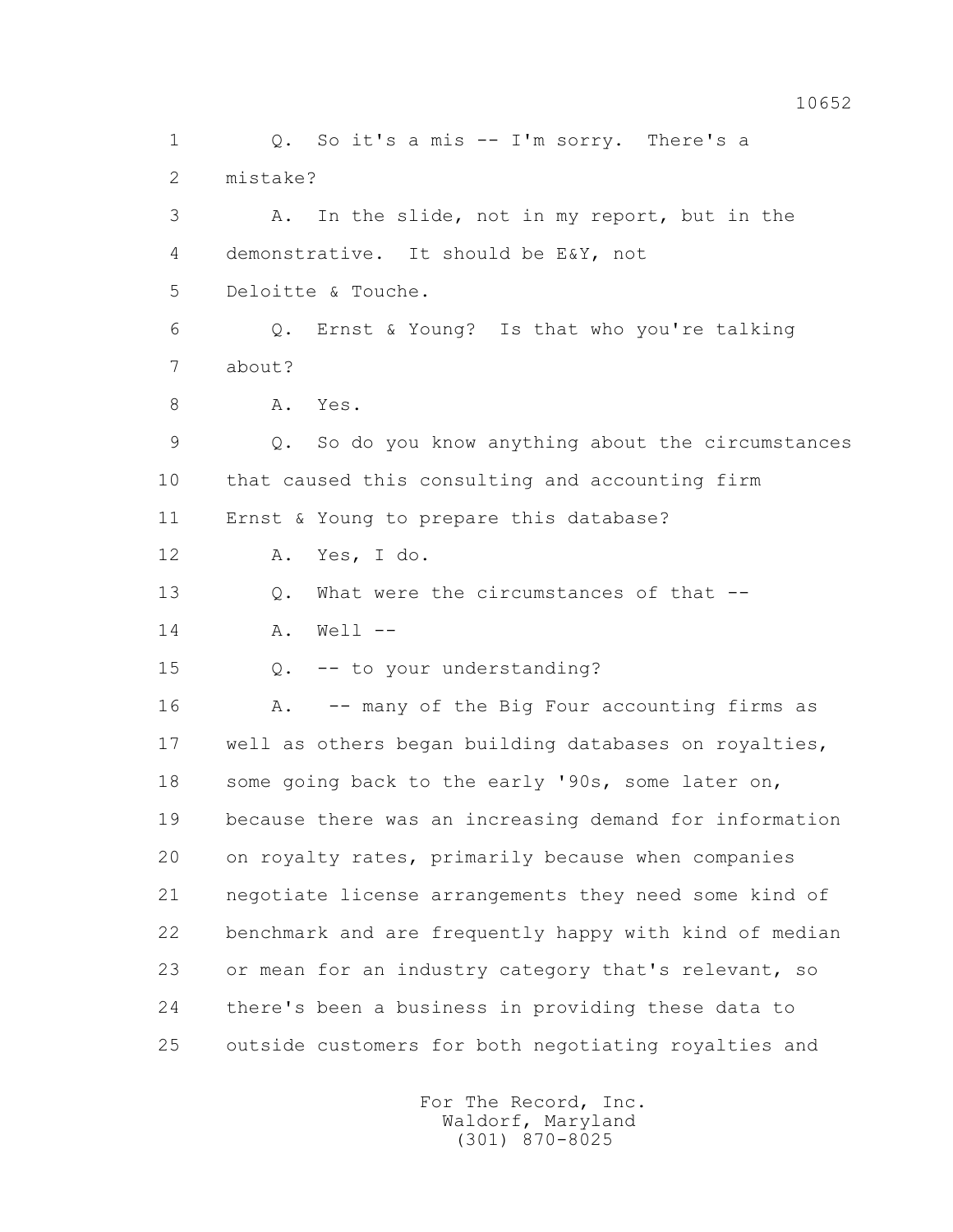1 for setting transfer prices and the like.

2 Q. Let's pull that slide down.

 3 Now, you mentioned in that answer that -- I 4 believe you said something to the effect that when 5 companies negotiate royalty rates or licenses, they 6 need or they may need a benchmark. Is that what you 7 were saying?

 8 A. Yeah. Usually because of the reasons that I 9 mentioned yesterday, there's a lot of uncertainty with 10 respect to where these rates should come down. It's 11 not infrequent that executives will search, as I have 12 done, in the public record to find comparable 13 circumstances and to find what sort of the mean and 14 median rate in the industry are in the industry that's 15 pertinent to their transaction.

16 0. And the exercise that you've conducted here, 17 what you're looking at are what may be comparable to in 18 terms of royalty rates for Rambus' SDRAM and

19 DDR-related technologies; right?

 20 A. Well, I'm creating a universe where I believe 21 these summary statistics do convey meaning as to the 22 value of Rambus' technology.

 23 Q. Right. But the focus, the focus point, the 24 whole reason that you're looking into this is to come 25 up with something from the standpoint of an expert, an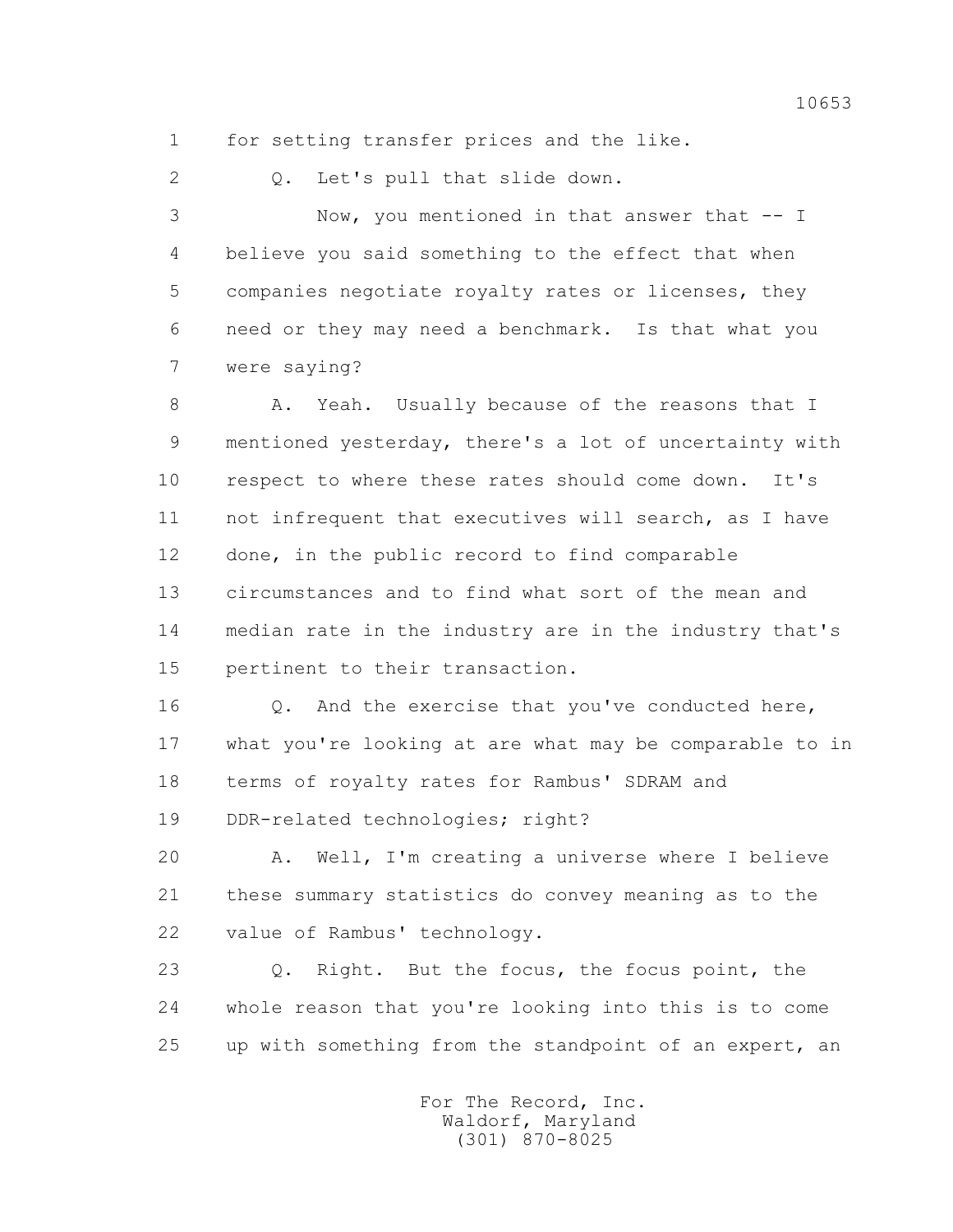1 economic opinion about the reasonable rates associated 2 with those Rambus technologies; correct?

3 A. Absolutely correct, yes.

 4 Q. Now, you understand that there have been actual 5 licenses negotiated and entered into by Rambus covering 6 those same technologies; right?

7 A. Yes.

 8 Q. Have you looked at the factual record to see 9 what, if any, benchmarks Rambus considered when it set 10 the royalty rates or negotiated the royalty rates that 11 were specified in those licenses?

12 A. I may have looked at that in the context of the 13 Infineon case. I just can't recall as I sit here right 14 now.

 15 Q. You would agree that that would be a relevant 16 consideration, wouldn't you, to look at what Rambus, 17 which would be one party to any such license agreement, 18 what it would view or what it did view as relevant in 19 terms of a benchmark for assessing the value of its own 20 technologies?

21 A. What Rambus would look at as well as what the 22 other potential licensees would look at would be 23 relevant.

 24 Q. But you didn't -- it would be relevant, but you 25 didn't review the factual record in this case to see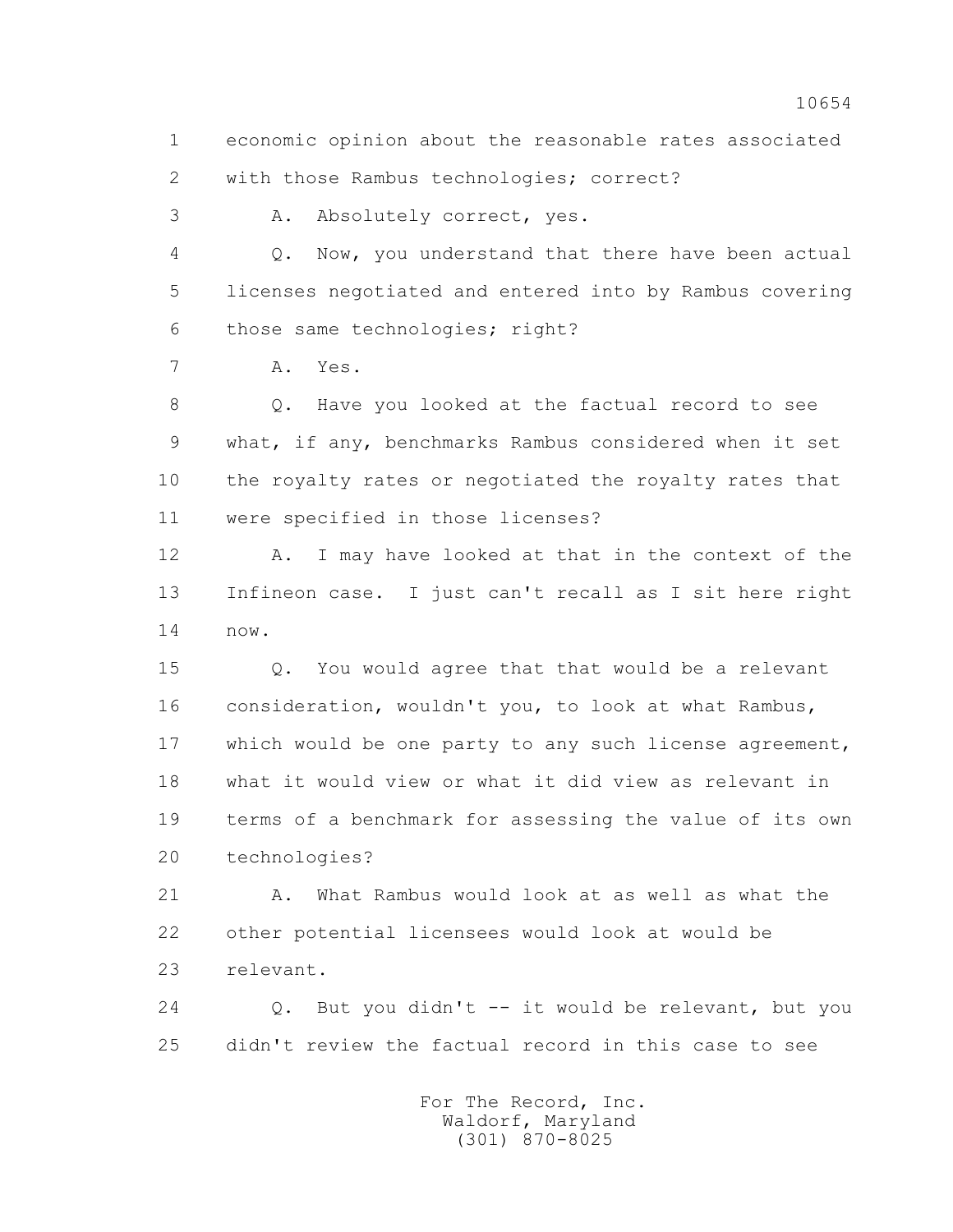1 what it, if anything, it might show you on that issue, 2 did you?

 3 A. I didn't do a specific review as I sit here 4 right now. I do recall in the Infineon case being 5 generally familiar with the fact that they were looking 6 externally at, you know, various other companies and 7 transactions in the marketplace.

 8 Q. Do you know whether in negotiating the SDRAM 9 and DDR-related royalties that it did negotiate Rambus 10 felt that it was relevant or that Rambus employees 11 involved felt that it was relevant to consider 12 royalties that had been paid for other technologies? 13 A. Do I know that for sure? Is that your

14 question?

15 Q. Yes.

 16 A. I didn't interview anyone on that specific 17 point, but from my general knowledge of the way 18 industry executives, in particular licensing 19 executives, think about these things, I would expect -- 20 be extremely surprised if they didn't pay attention to 21 external benchmarks.

 22 Q. That would be extremely surprising to you; is 23 that right?

 24 A. If they didn't pay some attention to external 25 benchmarks? I think I would be surprised, yes.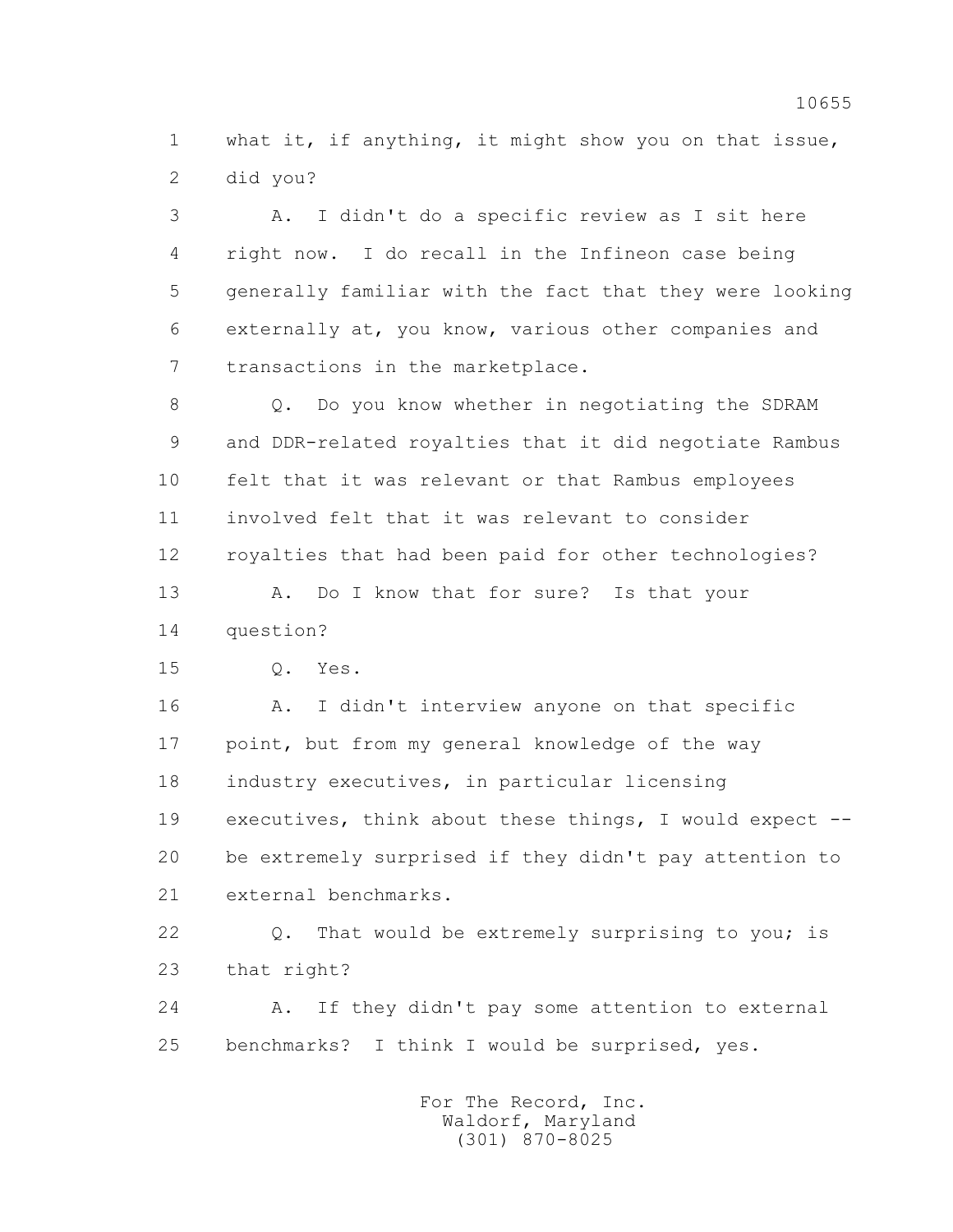1 MR. ROYALL: Your Honor, may I approach?

2 JUDGE McGUIRE: Yes.

3 BY MR. ROYALL:

 4 Q. Mr. Teece, I've just handed you a copy of the 5 deposition or one of the depositions of Geoffrey Tate, 6 the CEO of Rambus, that was taken in the Infineon 7 case.

8 And you were an expert witness in that case; 9 right?

10 A. Yes.

 11 Q. And so the factual record in that case was 12 something that was available to you to review to the 13 extent that you thought that that might be relevant to 14 the issues that you were commenting on; right?

15 A. Yes.

 16 Q. And you understand that the record of the 17 Infineon case has also been available to you in this 18 case to the extent that you might have wanted to 19 consult something in the record in that case in 20 relation to the work that you've done here; isn't that 21 right?

22 A. Yes.

 23 Q. Let me ask you to turn to page 157 of 24 Mr. Tate's January 16, 2001 deposition in the Infineon 25 case.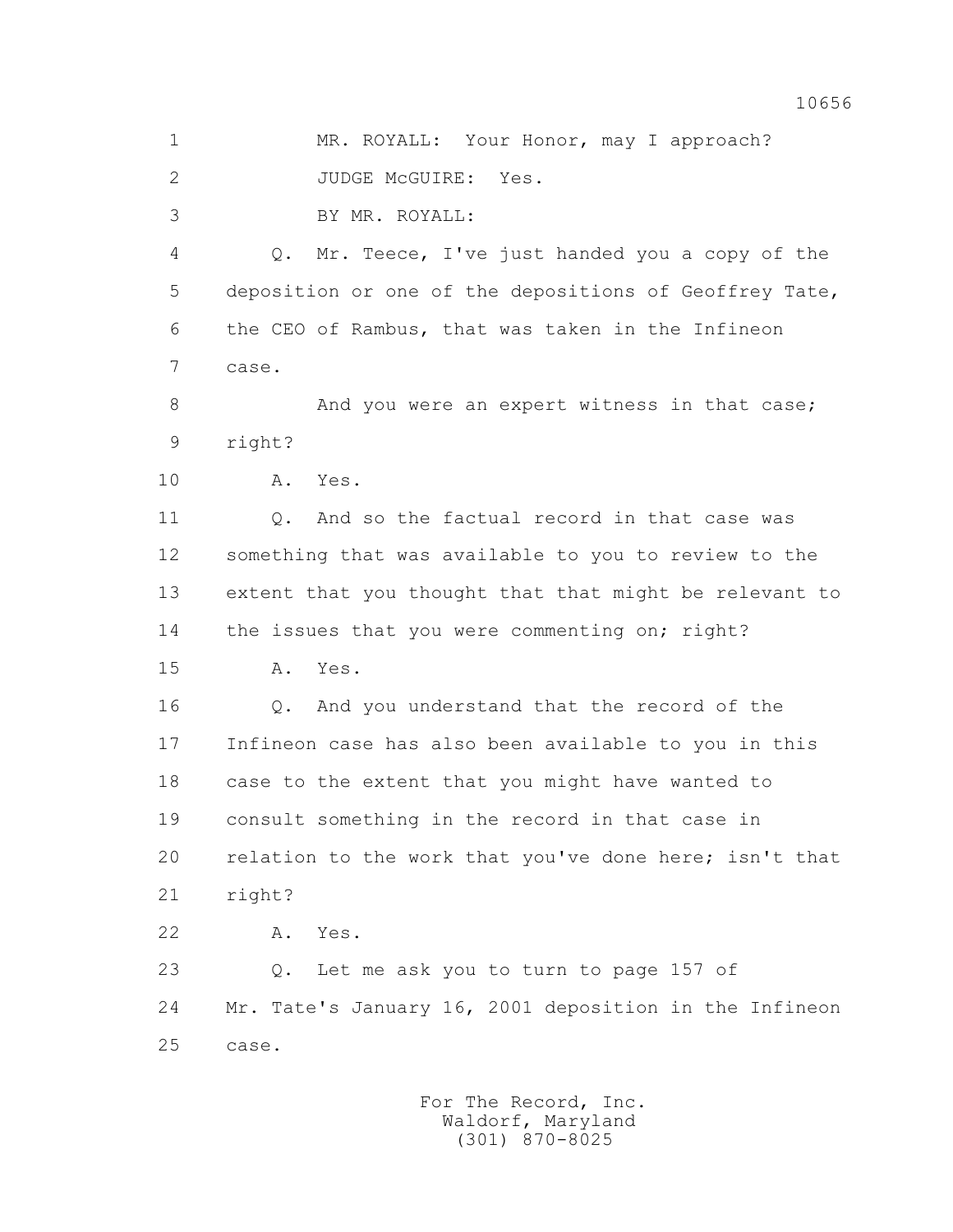1 Do you have that page? 2 A. Yes. 3 Q. Let's blow it up a little bit, focusing on the 4 bottom of the page. 5 Now, starting on -- at the bottom of the page, 6 do you see the reference to "by Mr. Wilkins"? 7 That's -- Mr. Wilkins I believe was the Infineon lawyer 8 doing the questioning in this deposition. 9 Do you see that? 10 A. Yes. 11 Q. This question starting on line 19, he asked the 12 question: "Was the" -- before I go any further on 13 this -- could I confer with Mr. Stone? 14 JUDGE McGUIRE: Go ahead. 15 (Pause in the proceedings.) 16 MR. ROYALL: I'm just conferring about 17 in camera issues. I don't think we have a problem. 18 BY MR. ROYALL: 19 Q. The question there is: "Was the .75 royalty 20 rate based on other licenses for semiconductors that 21 you were aware of?" 22 Do you see that question? 23 A. Yes. 24 Q. And then starting at the bottom of that page, 25 line 22 and then continuing over to the next page, For The Record, Inc.

 Waldorf, Maryland (301) 870-8025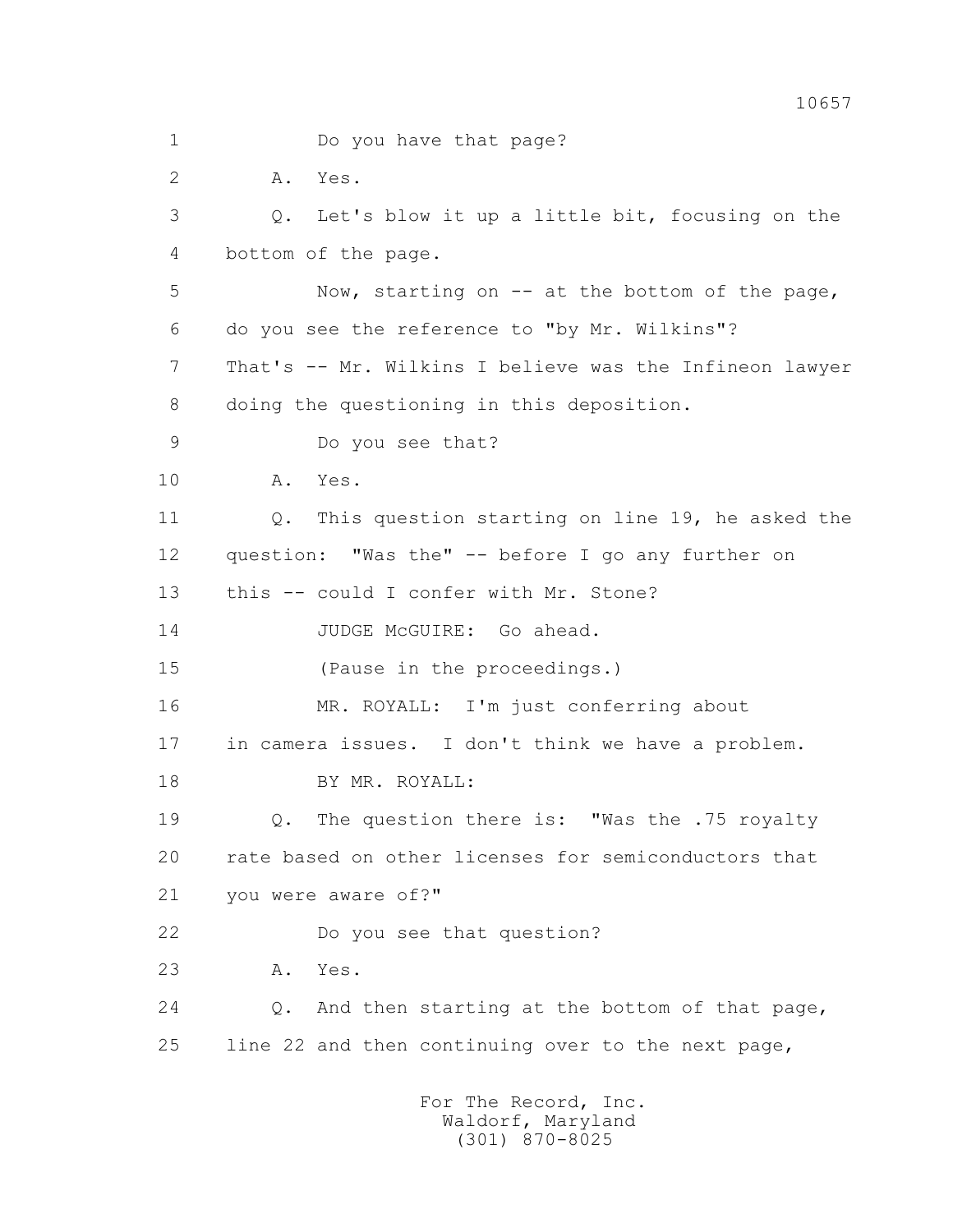1 Mr. Tate answers: "It was actually very little in the 2 public domain about license terms of other 3 semiconductor IP licenses."

4 Do you see that?

5 A. Yes.

 6 Q. And then following on, the next question is: 7 "So I mean that wasn't a consideration as far as 8 arriving at the royalty percentages under the SDRAM 9 and DDR licensing agreements, that other license 10 agreements in the semiconductor industry weren't a 11 consideration?"

12 Do you see that?

13 A. Yes.

 14 Q. And there's an objection, and then picking up 15 at line 10, Mr. Tate says: "Companies within 16 negotiations would refer to what they said were other 17 agreements, but we had no specific knowledge. And in 18 any case, it's apples and oranges. The royalty rate 19 for one patent and the royalty rate for another 20 patent, even in the industry, can vary tremendously 21 based on the value of the patent and the applications 22 involved."

23 Do you see that?

24 A. Yes.

25 Q. Now, in arriving at -- in conducting your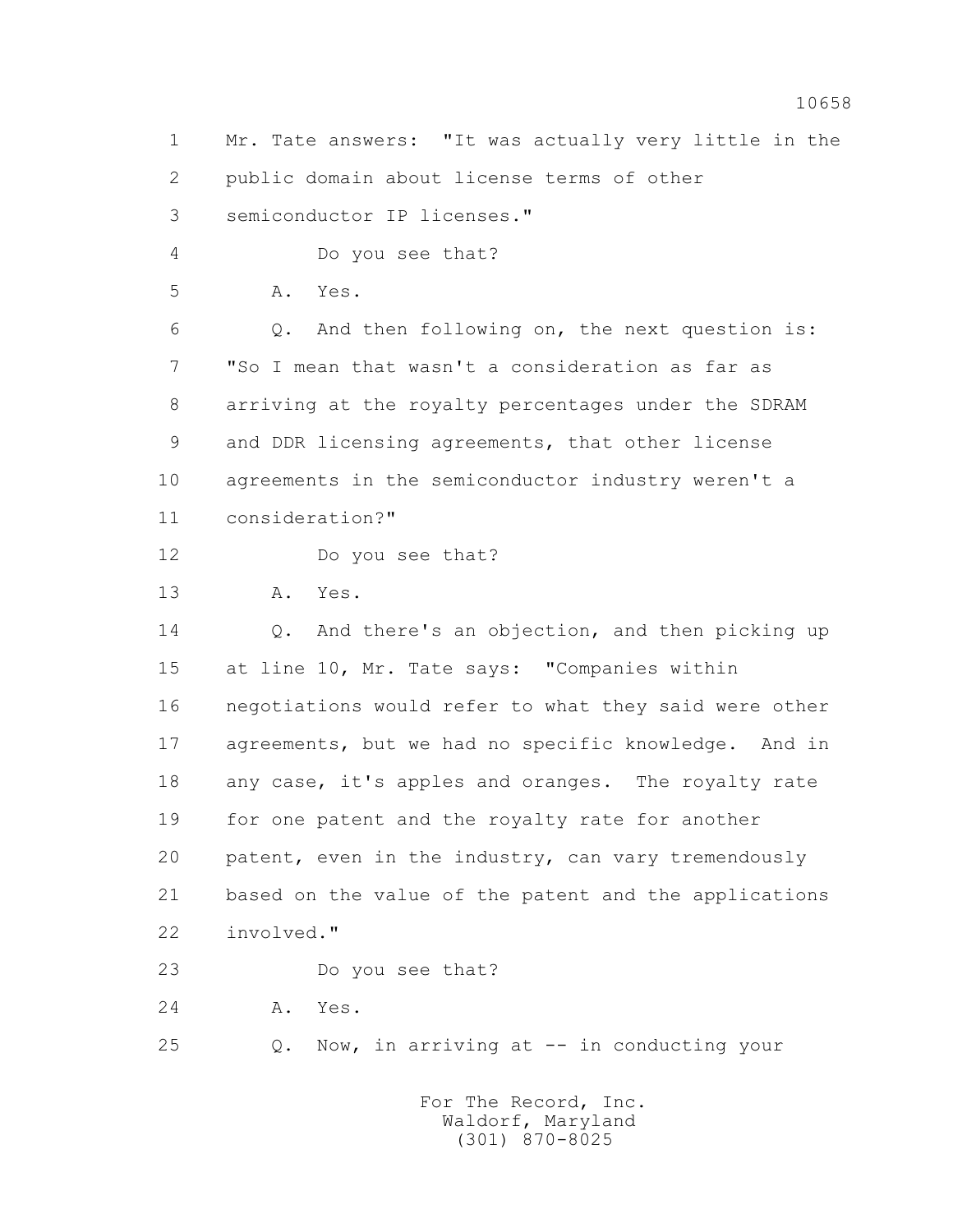1 reasonable royalty analysis and in arriving at your 2 conclusions, am I right that you did not take account 3 of this testimony from Rambus' CEO in the Infineon 4 litigation? 5 A. Well, he does say in there that companies 6 within negotiations would refer to what they said were 7 other agreements, so what he's saying is that he didn't 8 put much weight on it, but other companies did make 9 reference to them. 10 MR. ROYALL: Your Honor, I move to strike as 11 nonresponsive. 12 JUDGE McGUIRE: Sustained. 13 BY MR. ROYALL: 14 Q. Mr. Teece, I'm not asking you to interpret the 15 testimony. I'm -- my question was: Am I right that in 16 conducting your analysis and in arriving at your 17 conclusions on reasonable royalty you did not take 18 account of this testimony by Mr. Tate in the Infineon 19 case? 20 A. I was not specifically aware of this passage. 21 Q. And Mr. Tate's reference to apples and oranges 22 in this paragraph, is that consistent with your 23 understanding of the comparability of royalty rates or 24 your assumption of the comparability of royalty rates 25 in the DRAM industry?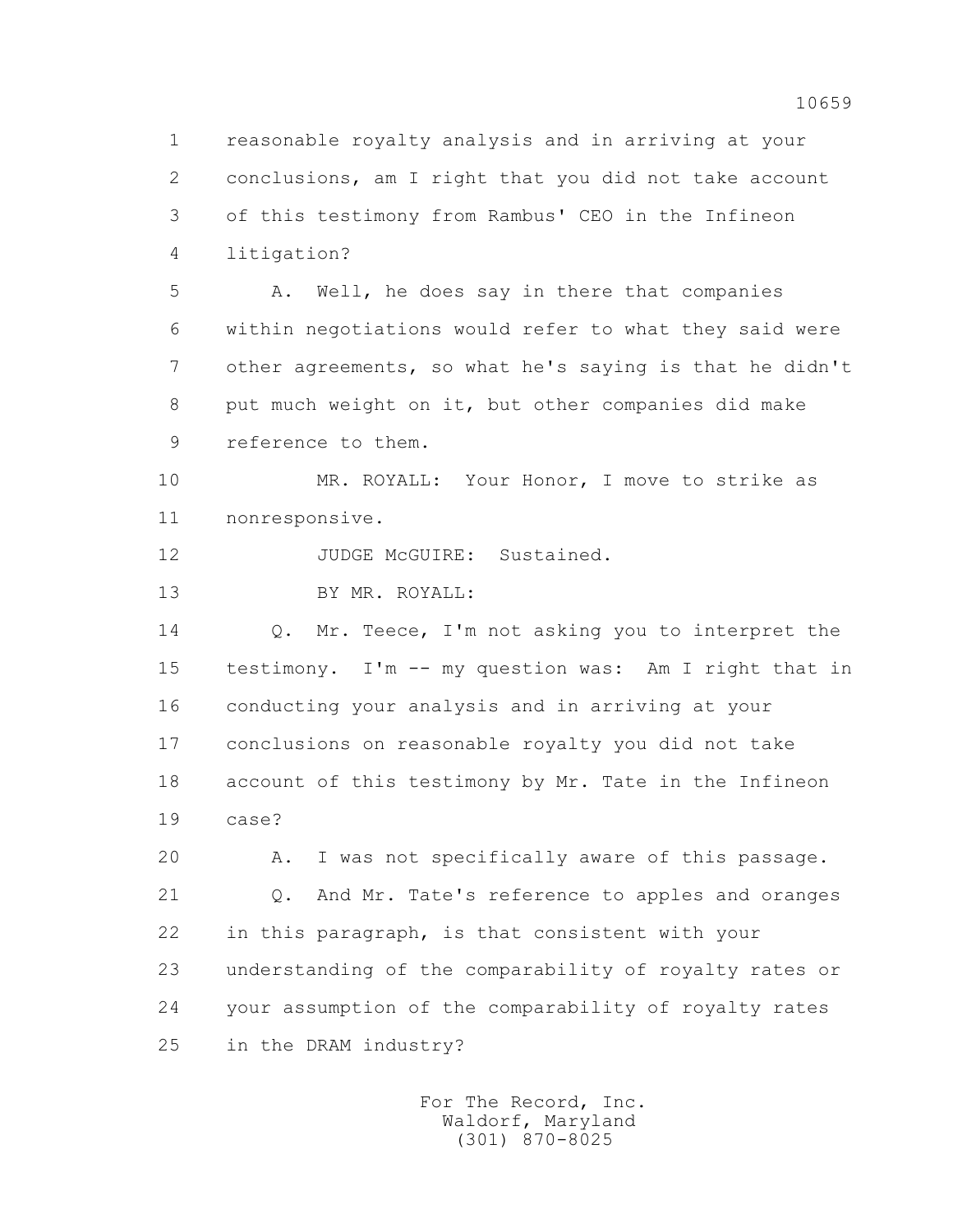1 A. Yes. There is a lot of heterogeneity, and 2 that's why, as an external expert looking at this, I 3 want to look at the totality of information that's out 4 there, recognizing that no one particular number is an 5 ideal benchmark. It is apples and oranges at one 6 level, but I do believe, if you look at an aggregate 7 level, it's not apples and oranges. The means and the 8 medians as well as the ranges for that matter do convey 9 something.

 10 Q. But you weren't aware in conducting your 11 analysis that Rambus believed that the situation was 12 so much of an apples-and-oranges situation that it 13 simply wasn't relevant for Rambus to consider other 14 royalties paid on other technologies in assessing the 15 value of its own technology? You weren't aware of 16 that?

 17 MR. STONE: Your Honor, I object to the form 18 of the question. It assumes facts not in evidence. 19 He's asking this witness to comment on the evidence. 20 It's argumentative as framed and it's inconsistent 21 with --

22 JUDGE McGUIRE: Sustained.

23 BY MR. ROYALL:

 24 Q. Let's move on, Mr. Teece, to another issue. 25 Mr. Perry has just suggested a break. I think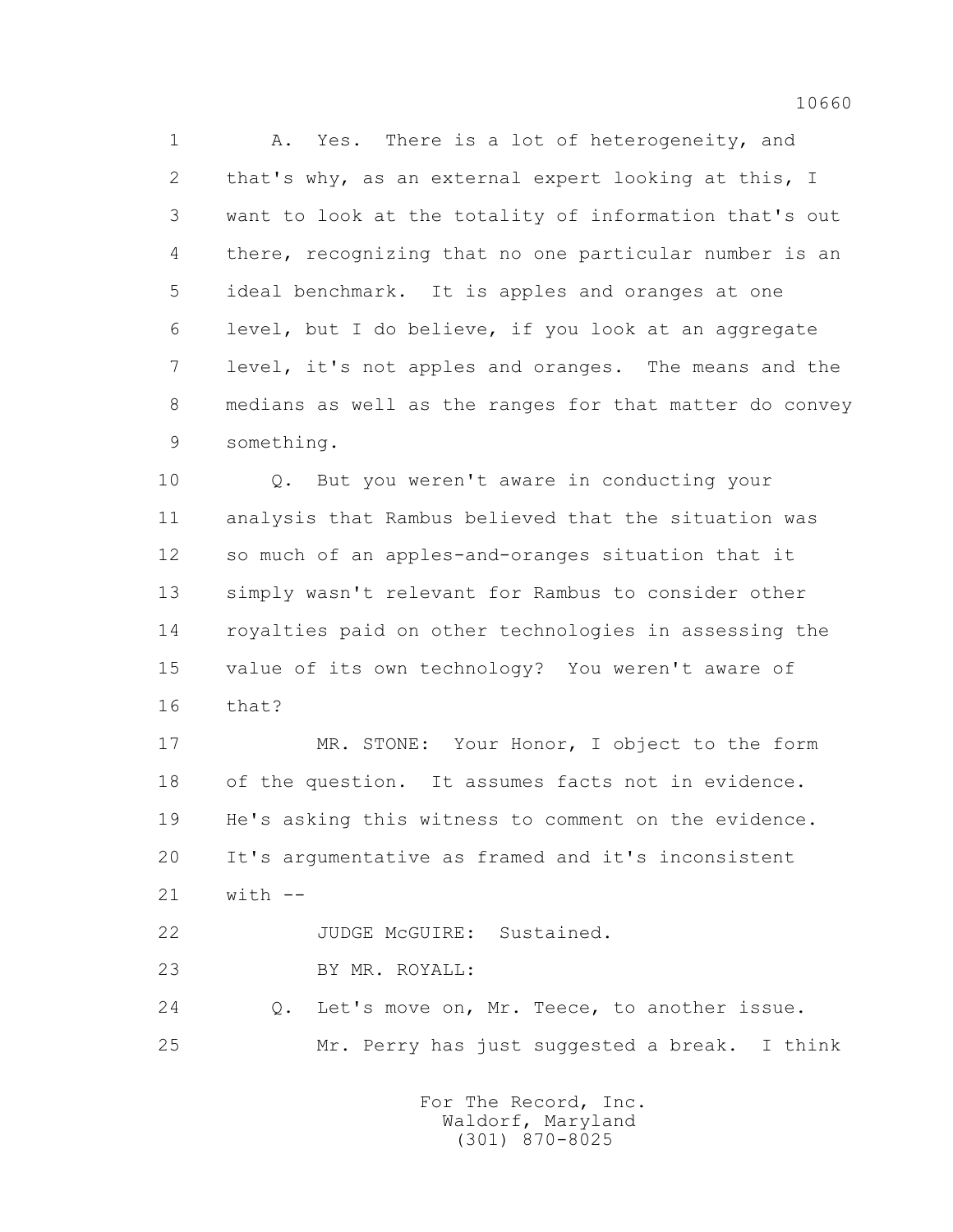1 that from my standpoint I'm happy to do that at a 2 convenient time. 3 JUDGE McGUIRE: That would be fine. Do you 4 want to go now? 5 MR. STONE: That's fine, Your Honor. 6 JUDGE McGUIRE: All right. We'll take a 7 ten-minute break. 8 (Recess) 9 JUDGE McGUIRE: You may proceed with your 10 cross, Mr. Royall. 11 MR. ROYALL: Thank you, Your Honor. 12 BY MR. ROYALL: 13 Q. Before moving on to another subject, I wanted 14 to touch on one thing relating to DX-347. 15 Do you recall we discussed this a moment ago, 16 Professor Teece? 17 A. Yes. 18 Q. And this was a survey that was done relating to 19 information that was included in a certain SIC code; is 20 that right, for semiconductor and related devices? 21 A. Yes. 22 Q. And you said I believe in response to my 23 earlier questions that you didn't think that companies 24 would report the zero royalty rates, that there was 25 some kind of materiality threshold that was your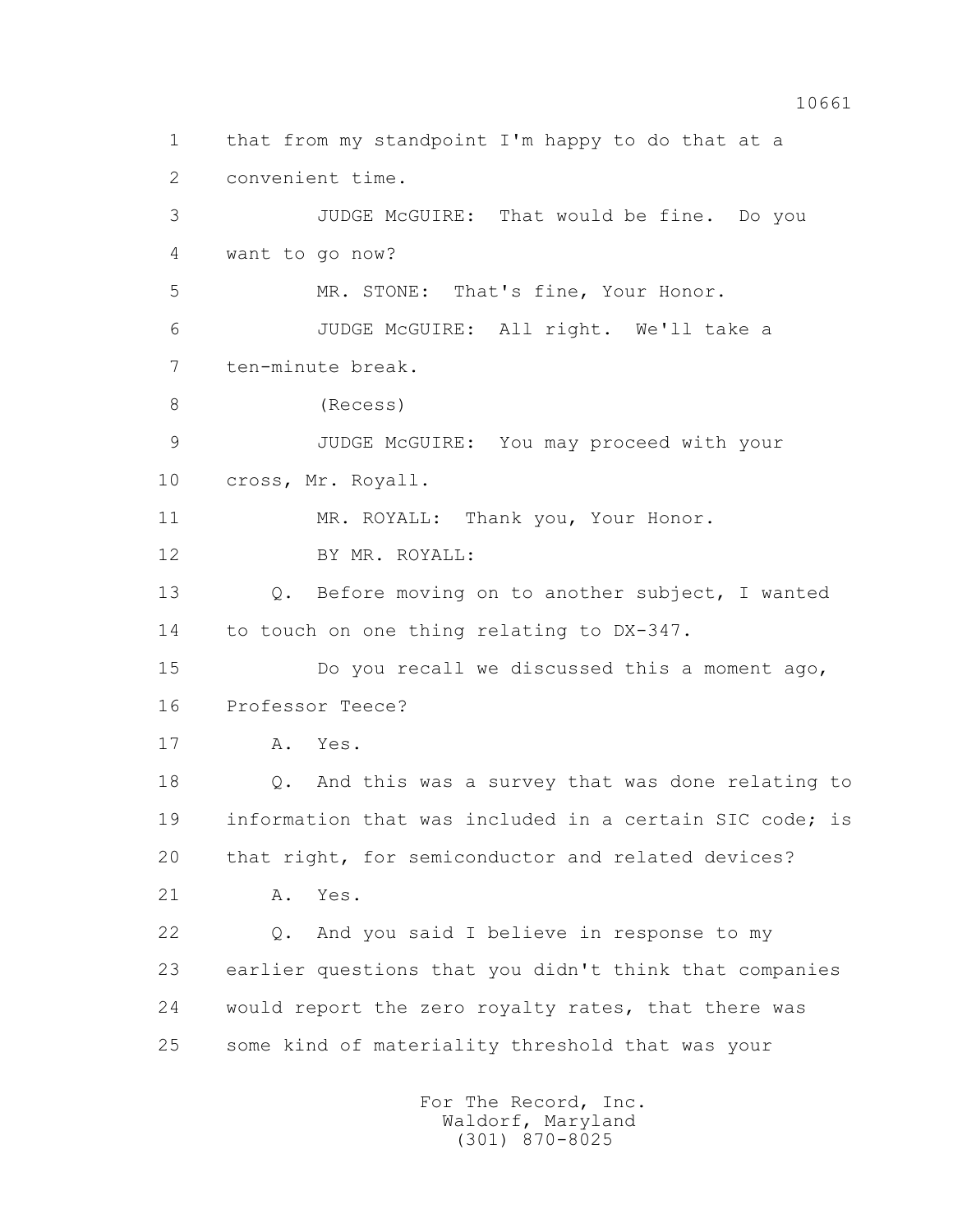1 understanding with SIC codes?

 2 A. No, not with the SIC codes. But this database 3 is populated in substantial part from SEC disclosures 4 where, you know, a company will report doing a license 5 with another company in the industry, and frequently if 6 it's a material transaction, they'll have to provide 7 the SEC with a copy of the agreement, which they'll do, 8 and sometimes they white-out -- excuse me -- they erase 9 the royalty rate, but sometimes they don't, and what 10 databases like this capture is those royalty agreements 11 that are disclosed to the SEC where the royalty rate is 12 disclosed.

13 0. So for the reasons that you've described, am I 14 right that there may be zero royalty rates or 15 de minimis royalty rates that were not deemed material 16 enough to be included in SEC disclosures and therefore 17 didn't make it into this database?

18 A. It wouldn't -- it's possible it wouldn't make 19 it in from the SEC side. But in addition to the SEC, 20 this database, as I understand it, also collates 21 reported transactions that end up somewhere in the 22 public record, so there's some chance that those other 23 ones can be captured from the other feeds into the 24 database.

25 Q. But if that were not the case and if the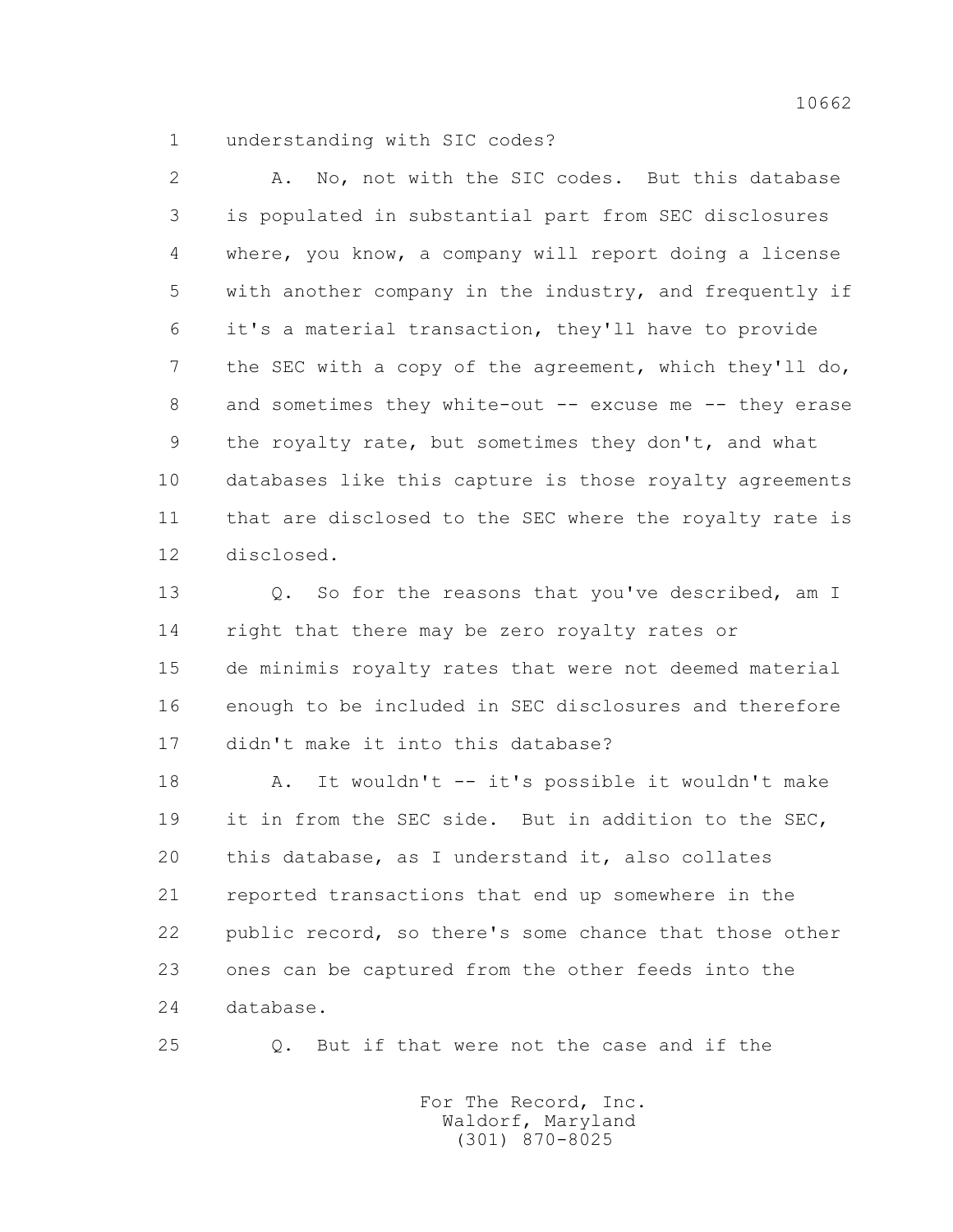1 principal source and only source here were SEC 2 disclosures that didn't include zero or de minimis 3 rates, then that would tend to skew this sample upward; 4 is that right? 5 A. That factor would tend to skew it upward, and 6 the fact that there's cross-licenses would tend to skew 7 it downward. 8 Q. You can pull that down. 9 Now, if we can pull up now DX-332. This is 10 your but-for world decision tree? 11 A. Yes. 12 Q. Now, the first branch of that decision tree at 13 the top relates to the scenario in which Rambus 14 discloses to JEDEC, but JEDEC does not ask for a RAND 15 letter; right? 16 A. Yes. 17 Q. And your testimony yesterday was that that, in 18 your mind or as you understand it, that is a 19 conceivable scenario? 20 A. Yes. 21 Q. That was not your understanding, was it, when 22 you and Dr. Sherry wrote your expert report? 23 A. It was not -- well, at that -- it was 24 conceivable at that time, but I didn't think it was 25 particularly likely. It was other evidence that was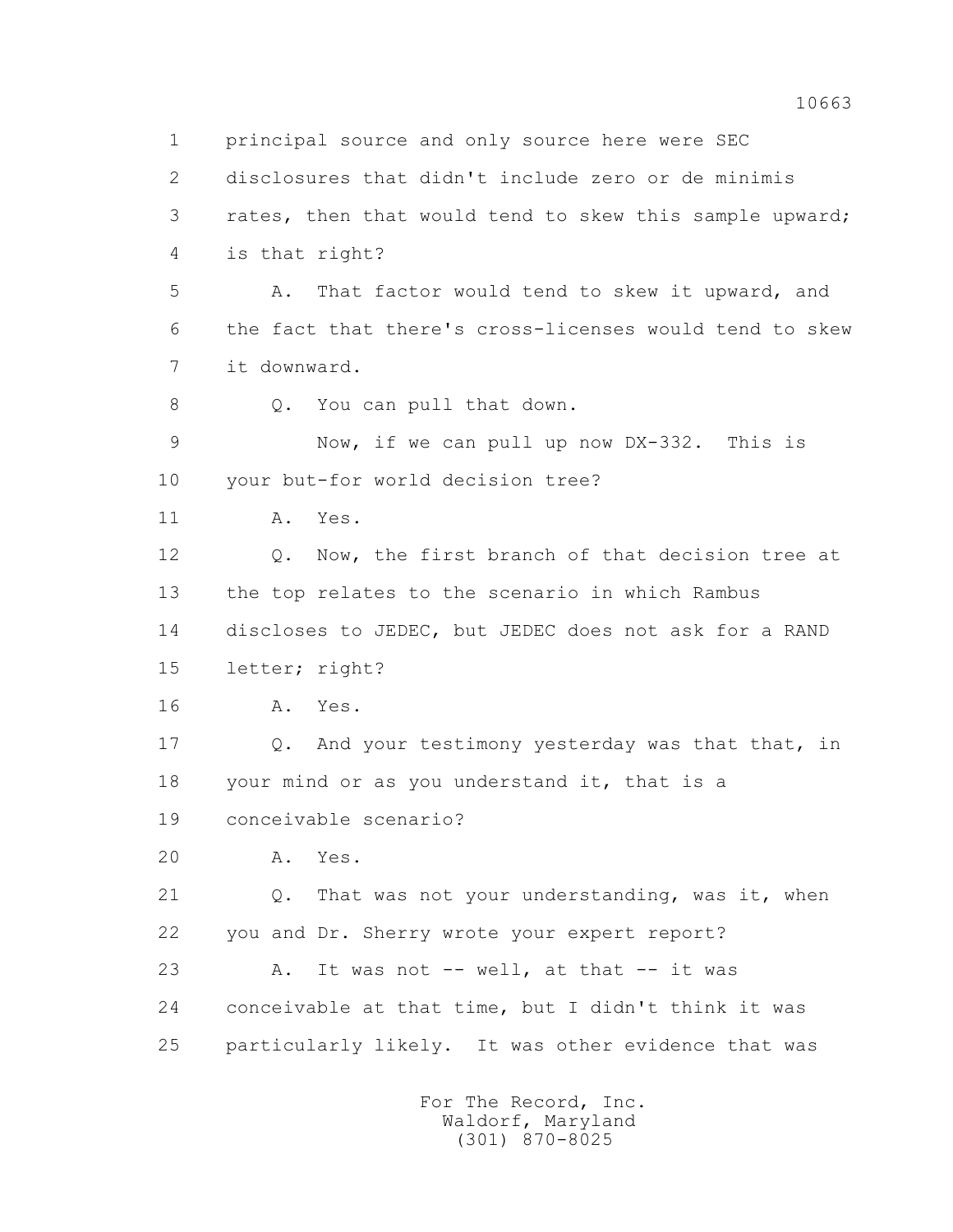1 drawn to my evidence that I took into account. 2 Q. If I could ask you to refer to paragraphs -- to 3 paragraph 143 of your expert report on page 31. 4 And actually let's -- I've got a number of 5 references, but let's look at paragraph 145. It's the 6 next page, page 32. 7 A. Okay. 8 Q. Do you have that? 9 A. Yes. 10 Q. There's a reference in that paragraph to 11 patented technologies, and then you say, "As I explain 12 in more detail in section IV.A.3 below, JEDEC relied on 13 such technologies," again referring to patented 14 technologies, "on numerous occasions, as long as the 15 patent holder agreed to license on RAND terms." 16 Do you see that? 17 A. Yes. 18 Q. And then in paragraph -- the next paragraph, 19 146, in the first sentence, you refer -- you have the 20 words -- you say "JEDEC's concern" -- you refer to 21 JEDEC's concern and then you say "was not so much in 22 avoiding patented standards as in ensuring that patent 23 holders were willing to license on RAND terms." 24 Do you see that? 25 A. Yes.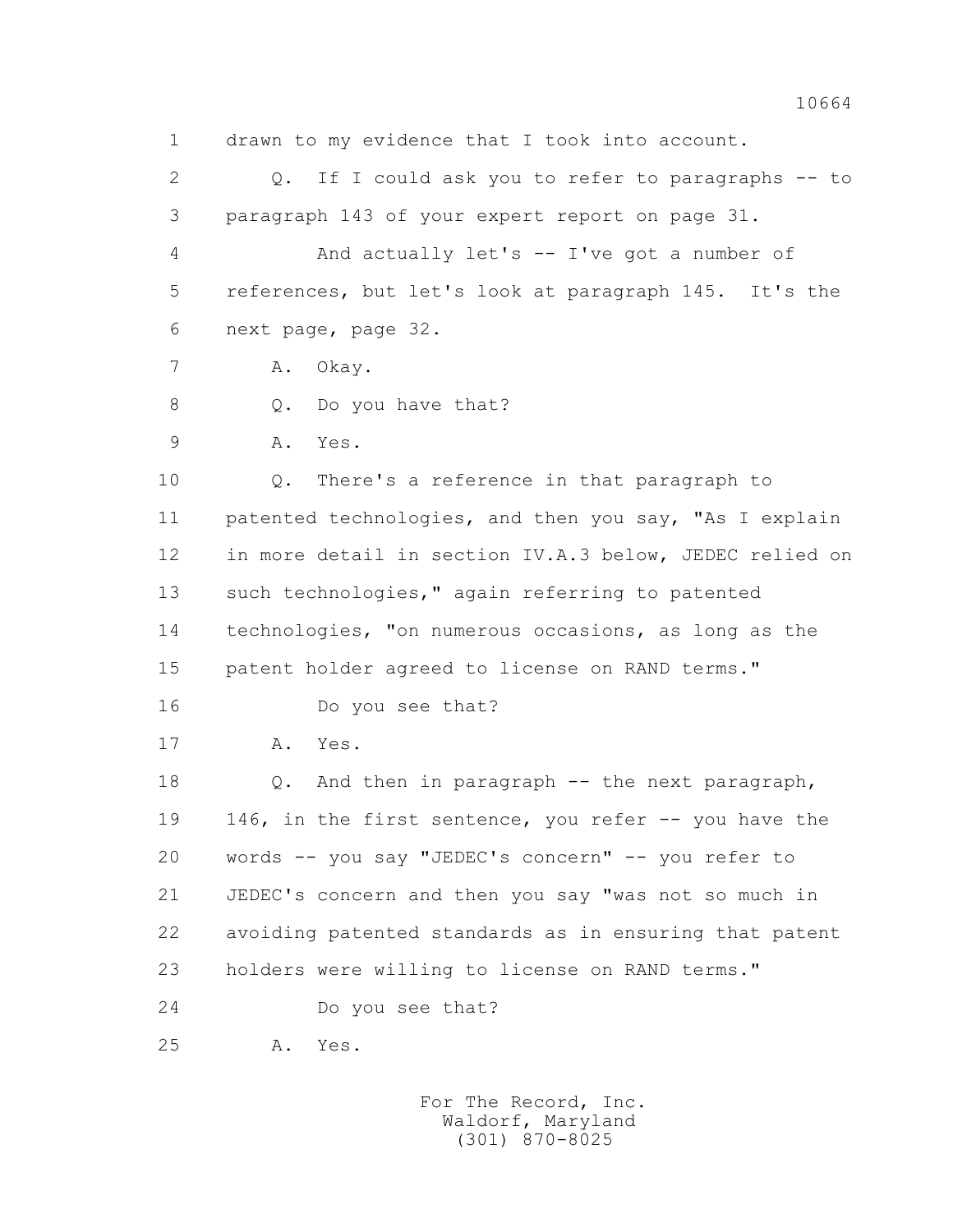1 0. So at the time that you wrote your -- along 2 with Dr. Sherry, wrote your expert report, it was your 3 understanding or assumption that in order for JEDEC to 4 adopt a patented technology that the patent holder 5 would need to give an assurance that they were willing 6 to license on RAND terms? That was your understanding 7 and your assumption at the time you wrote your expert 8 report; right?

 9 A. Yes. If they believed that there was patented 10 technology implicated, that's my understanding then and 11 now.

 12 Q. So it continues to be your understanding that 13 if JEDEC understands or believes that there is a 14 patented technology, it's been disclosed to them that 15 there's a patented technology that may relate to their 16 standards, they will not adopt a standard using that 17 patented technology absent a RAND assurance?

18 A. Can I have that read back. I think the answer 19 is yes, but let me have it back.

 20 JUDGE McGUIRE: Will the court reporter please 21 restate it.

 22 (The record was read as follows:) 23 "QUESTION: So it continues to be your 24 understanding that if JEDEC understands or believes 25 that there is a patented technology, it's been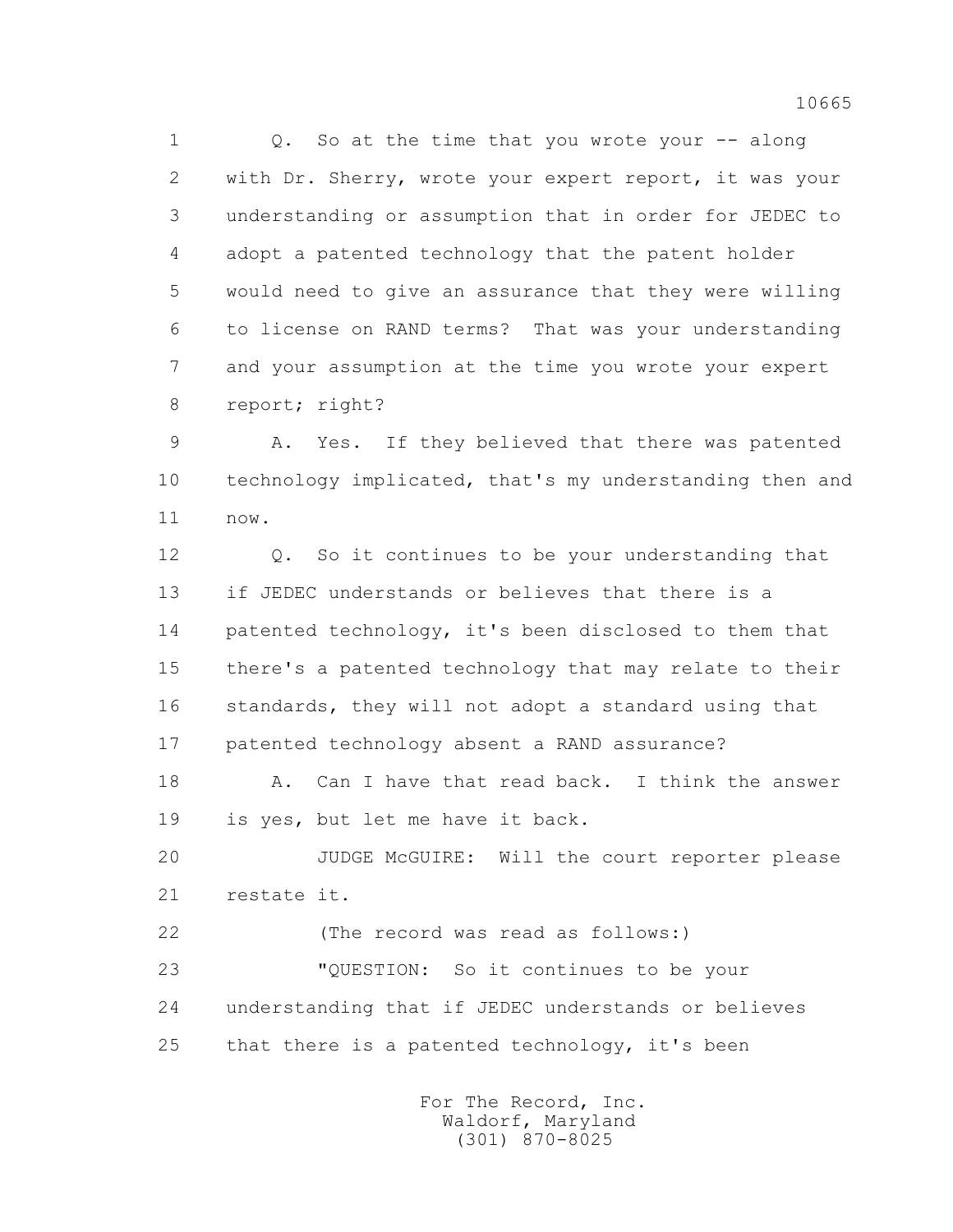1 disclosed to them that there's a patented technology 2 that may relate to their standards, they will not adopt 3 a standard using that patented technology absent a RAND 4 assurance?" 5 THE WITNESS: That's my understanding. 6 BY MR. ROYALL: 7 Q. But despite that being your understanding, you 8 present as a scenario in your decision tree -- let's go 9 back to that, DX-332 -- you present a scenario here, 10 the first scenario, of JEDEC does not ask for a RAND 11 letter; right? 12 A. Correct. 13 Q. And so in that scenario am I right that you're 14 assuming that not only does JEDEC not ask but they 15 don't get a RAND letter; right? 16 A. What I'm assuming is that JEDEC assesses that 17 there isn't intellectual property, either they, you 18 know, believe that there's prior art or whatever, and 19 they essentially proceed because they don't think that 20 there are patent issues and they don't ask for a RAND 21 letter. 22 Q. I see. 23 A. So there may be a difference. You know, this 24 is JEDEC's behavior and it reflects, you know, JEDEC's 25 understanding of the situation.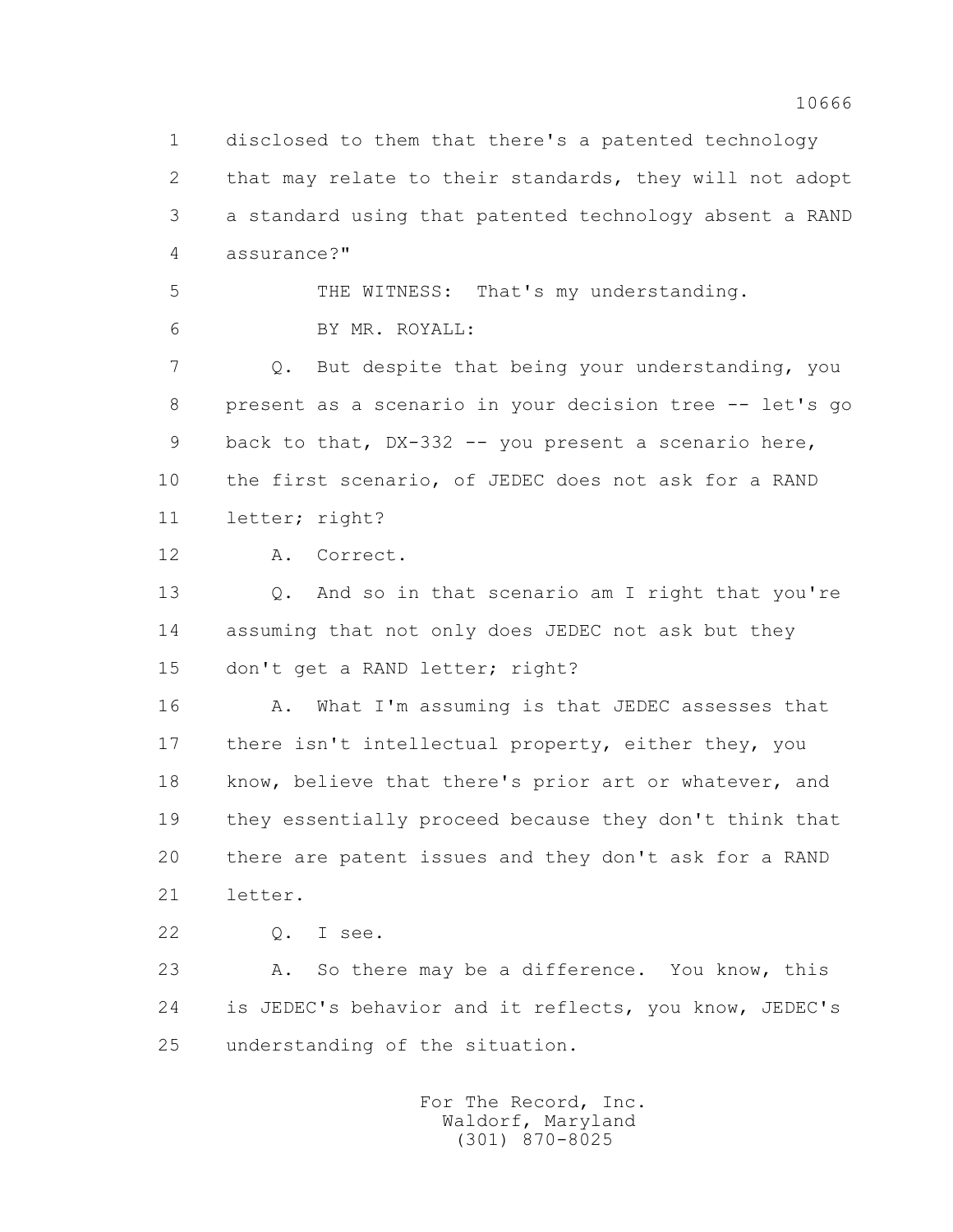1 Q. So any time that disclosures are made to JEDEC 2 about patents and in which they're not -- and there's 3 not some reason to believe that JEDEC has just 4 concluded that there are no -- that those patents don't 5 relate, any other time it's your understanding that 6 they would -- they would need to obtain a RAND letter 7 before they would adopt a patented technology in its 8 standards?

9 A. If they genuinely believe --

10 MR. STONE: Your Honor, may I object. I 11 believe that misstates the witness' prior testimony as 12 framed and it's vague and ambiguous given the way it 13 was structured, and I'd ask at least that counsel try 14 to rephrase it so we have a clear question.

15 JUDGE McGUIRE: Mr. Royall?

 16 MR. ROYALL: I can try to do that, Your Honor. 17 I mean, it wasn't the model of clarity.

18 JUDGE McGUIRE: All right.

19 BY MR. ROYALL:

 20 Q. Putting aside a potential scenario in which -- 21 the scenario that you described in which JEDEC doesn't 22 genuinely believe that the patents that are disclosed 23 to it in fact relate to or create a patent -- potential 24 patent issue relating to its standards, putting that 25 aside, in every other instance it's your understanding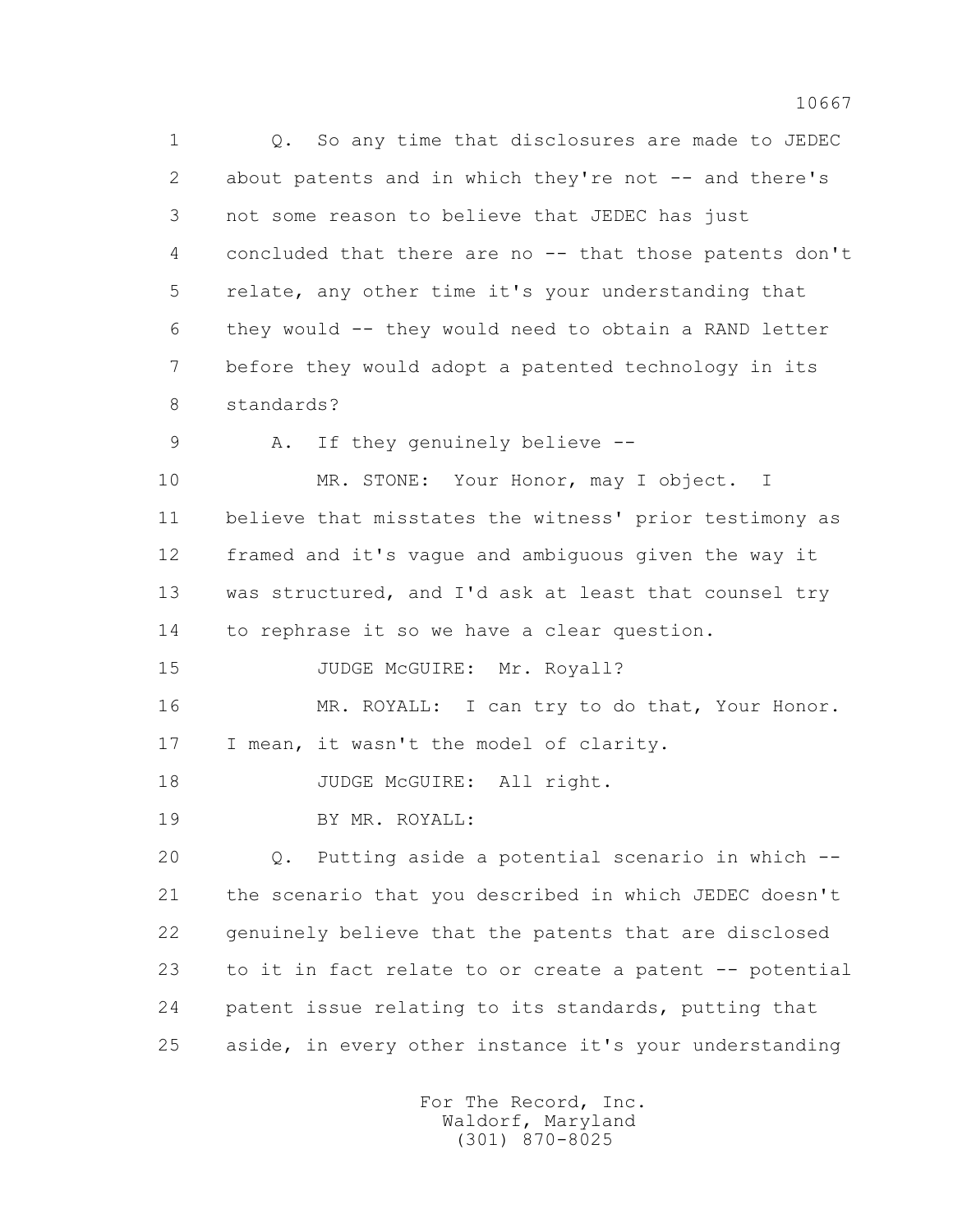1 that if patents are disclosed to JEDEC that JEDEC 2 cannot and will not adopt a standard incorporating 3 those absent a RAND letter?

 4 A. I wouldn't put it quite like that. It's not so 5 much if patents are disclosed. It's if JEDEC has 6 knowledge that there are patents that are -- that read 7 on the standard that it cannot, absent a RAND letter, 8 go ahead and adopt those standards.

9 Q. That's your assumption?

10 A. Can I have my answer read back, please.

11 (The record was read as follows:)

 12 "ANSWER: I wouldn't put it quite like that. 13 It's not so much if patents are disclosed. It's if 14 JEDEC has knowledge that there are patents that are -- 15 that read on the standard that it cannot, absent a RAND 16 letter, go ahead and adopt those standards."

17 THE WITNESS: That's my understanding of their 18 behavior, that if there was patents that were 19 implicated by the standard, if they believed there were 20 and they didn't have a RAND letter, then they couldn't 21 proceed absent the RAND letter.

22 BY MR. ROYALL:

 23 Q. Now, in describing or referring to this first 24 "do not ask for RAND letter" scenario, you said 25 something about having seen evidence since your report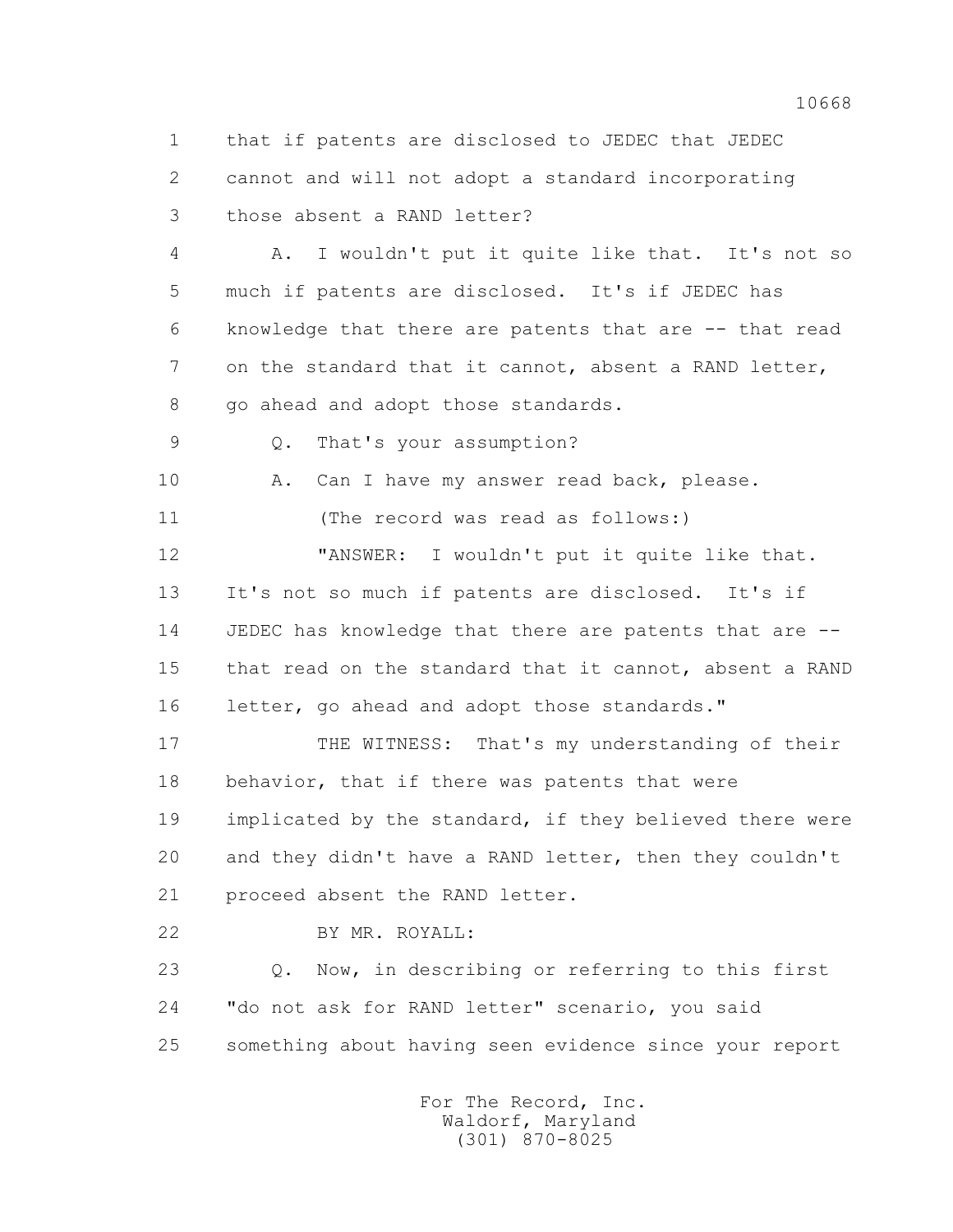1 was completed relating to this potential scenario? 2 A. Yes. 3 Q. And is the evidence that you're referring to 4 evidence relating to a company named Echelon? 5 A. Yes. 6 Q. Let's go to the next demonstrative exhibit, 7 DX-333. 8 This is the slide in which you refer to the 9 company Echelon in the first bullet point. Do you see 10 that? 11 A. Yes. 12 Q. What kind of company is Echelon? What do they 13 do? What do they make? 14 A. They're a small technology company. I don't 15 know a great deal about them. 16 Q. Are they a pure-play technology company like 17 Rambus? 18 A. I'm not precisely sure. 19 Q. Do you know what, if any, technologies they 20 have or purport to have that relate to any JEDEC 21 standards process? 22 A. Well, I believe they had technologies that 23 related to certain EIA standards. I forget precisely 24 which ones they were. 25 Q. Okay. So this -- you understand that they had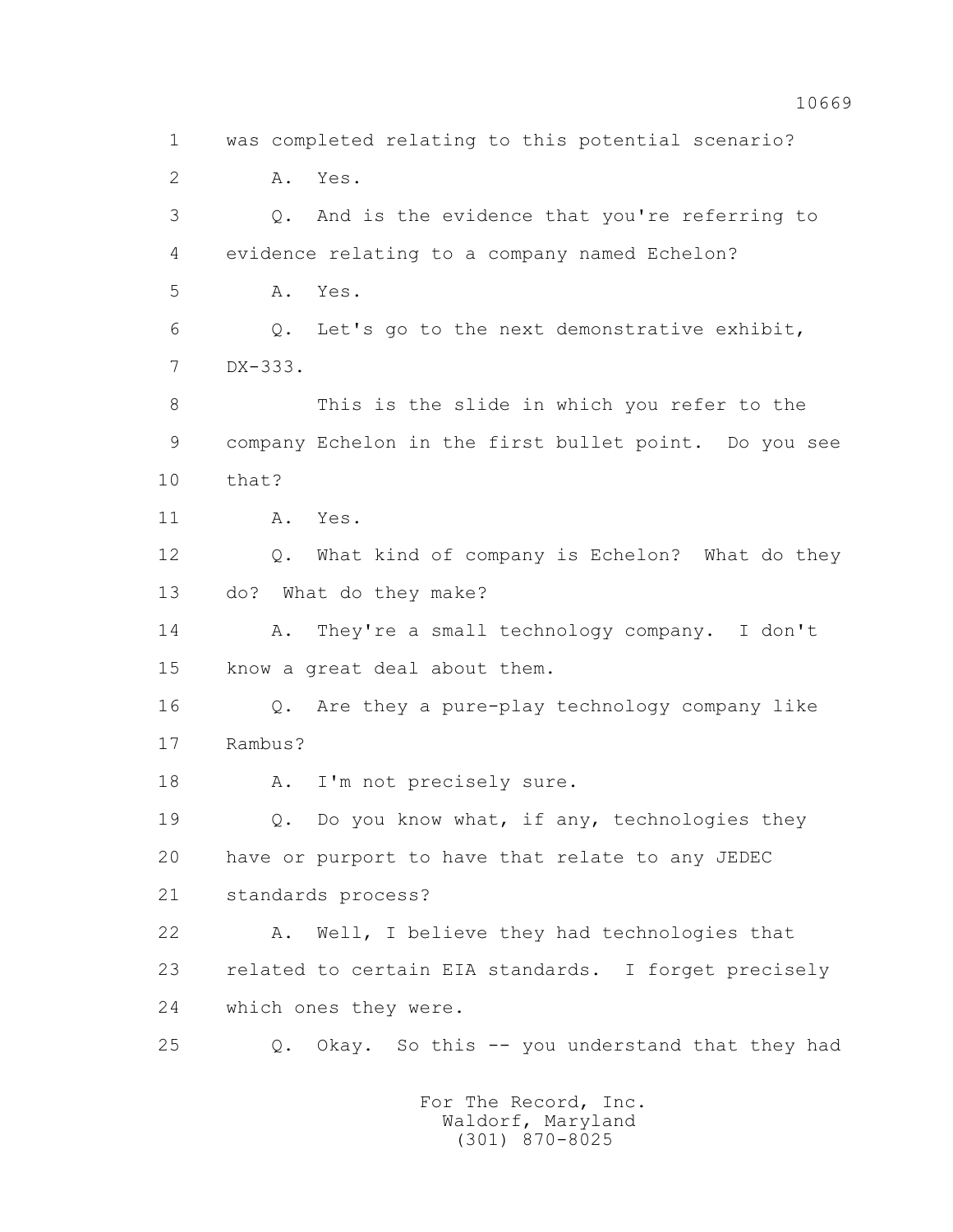2 standard process but to, rather, an EIA standards 3 process? 4 A. That's my understanding, yes. I think it was 5 the CICA or something like that. 6 Q. But you don't know, do you, what EIA 7 standardization effort Echelon's technology related 8 to? 9 A. I don't know the particulars of it. 10 Q. And so you don't know what, if any, 11 relationship any Echelon technology had to any EIA 12 standards process; is that right? 13 A. Well, I believe the Echelon testimony that I 14 read, I guess take it as an assumption, was that 15 Echelon was trying to insert itself, its own 16 standards, and as an alternative to certain EIA 17 standards. 18 Q. Is it your understanding that someone from 19 Echelon has testified in this case? 20 A. No. I believe it was the EIA general counsel 21 who said that. 22 Q. Okay. And so you reviewed his trial testimony 23 as it relates to Echelon? 24 A. I believe it was trial testimony, yes. 25 Q. And this is Mr. John Kelly. Does that refresh

1 something that related not to any JEDEC standard or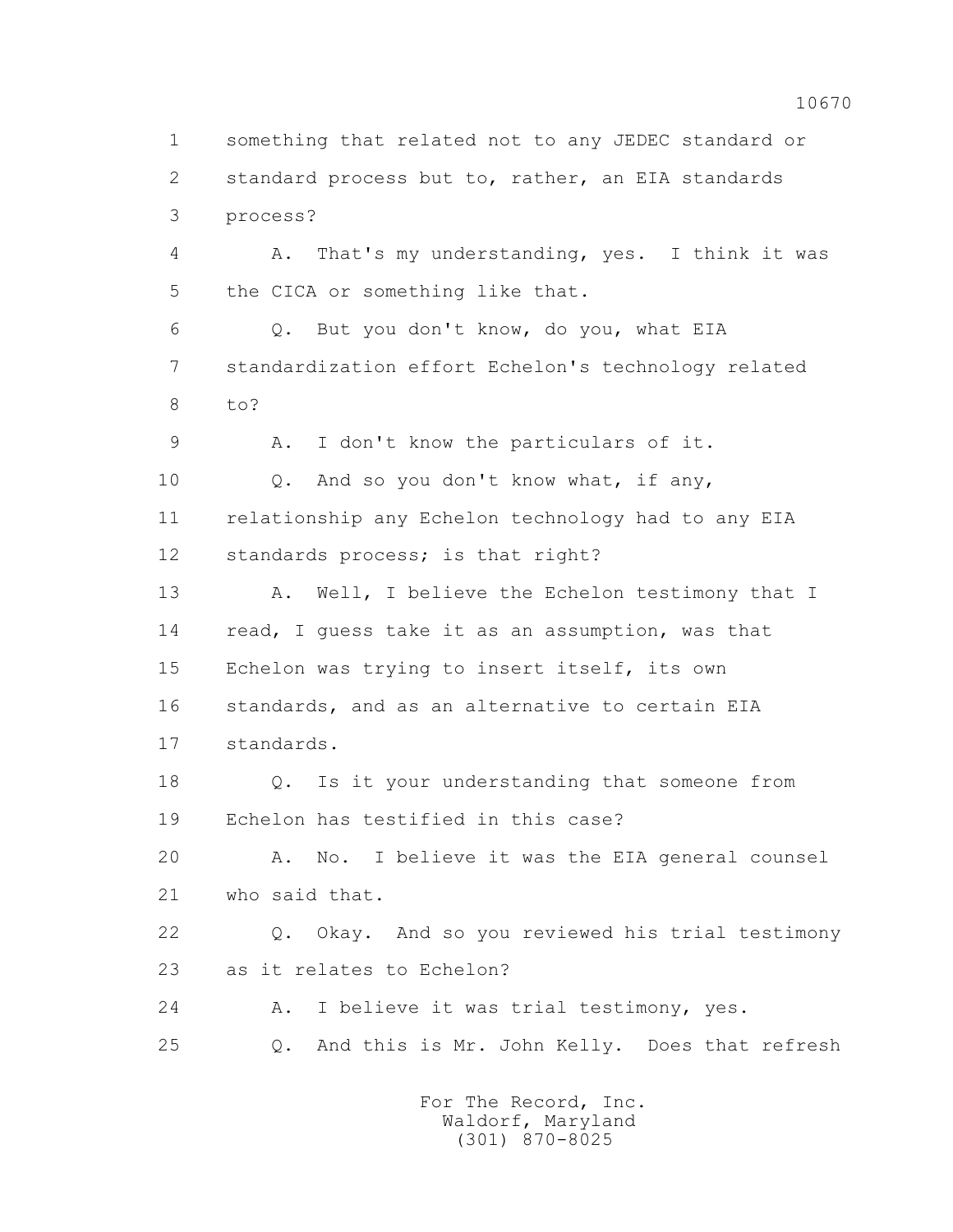1 your recollection?

2 A. Yes, it was Mr. Kelly.

 3 Q. Now, you recall that Mr. Kelly said -- or do 4 you recall that Mr. Kelly said in his trial testimony 5 that before participating in EIA-related activities 6 that Echelon had communicated a preference that EIA not 7 proceed with whatever standards were at issue? Do you 8 recall Mr. Kelly describing that?

9 A. I believe that's correct.

 10 Q. And do you recall Mr. Kelly suggesting in his 11 testimony that Echelon had threatened EIA potentially 12 with spending money to block any EIA standard if EIA 13 were to move forward? Do you remember something along 14 those lines?

15 A. I don't recall that specifically.

 16 Q. You said yesterday in reference to EIA -- at 17 least I wrote down what you said -- I'm sorry -- to 18 Echelon, something to the effect that you understood 19 Echelon was trying to throw sand in the gears?

 20 A. Well, as I said before, it had its own standard 21 that it wanted to advance and it thought -- I believe 22 Mr. Kelly testified that he thought that what they were 23 trying to do was to derail and that by "derail" I mean 24 throw sand in the gears of the JEDEC process and the 25 JEDEC standard.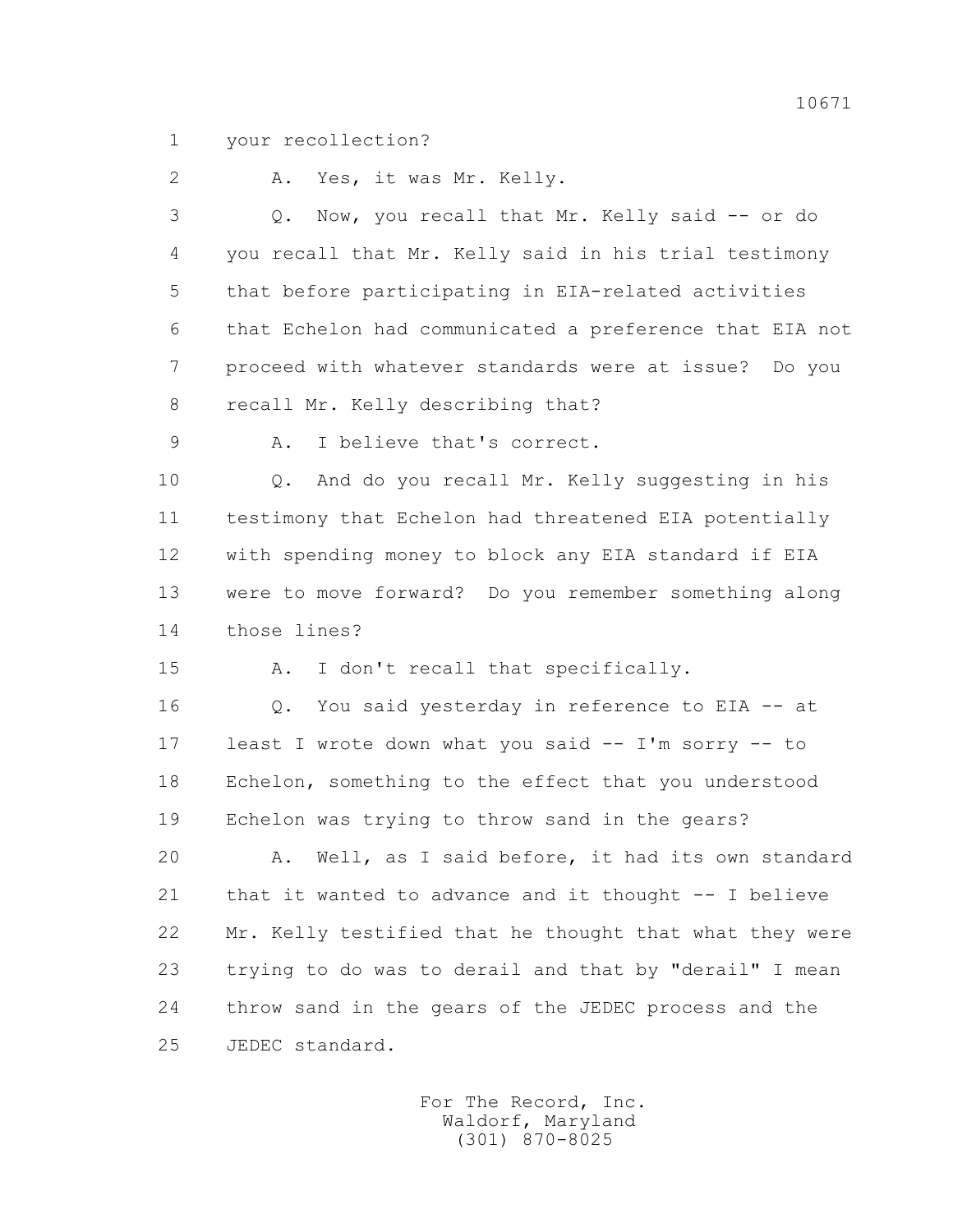1 Q. And do you think that's comparable to the 2 situation of Rambus? Do you think that Rambus was also 3 trying to derail the JEDEC standards?

 4 MR. STONE: Objection, Your Honor. A, this is 5 a question that I think is not properly put to this 6 witness because it asks him to say do you think that 7 Rambus was actually doing something, and I think this 8 witness should not be asked to comment on the evidence. 9 I also think it's not clear that we're talking here 10 about the but-for world.

11 JUDGE McGUIRE: Sustained.

12 MR. ROYALL: I can rephrase.

13 BY MR. ROYALL:

 14 Q. Now, you said -- you have said in this slide 15 and in your testimony that you find this Echelon 16 situation to be of some relevance here to your own 17 analysis.

 18 Is it your understanding or assumption that in 19 the but-for world in which Rambus discloses that Rambus 20 would engage in a similar effort to derail the JEDEC 21 standards?

 22 A. No, that's not my assumption. But I think the 23 issue is that JEDEC -- well, many JEDEC members 24 believe that there was prior art out there, that it's 25 unlikely that Rambus would get patents, and that that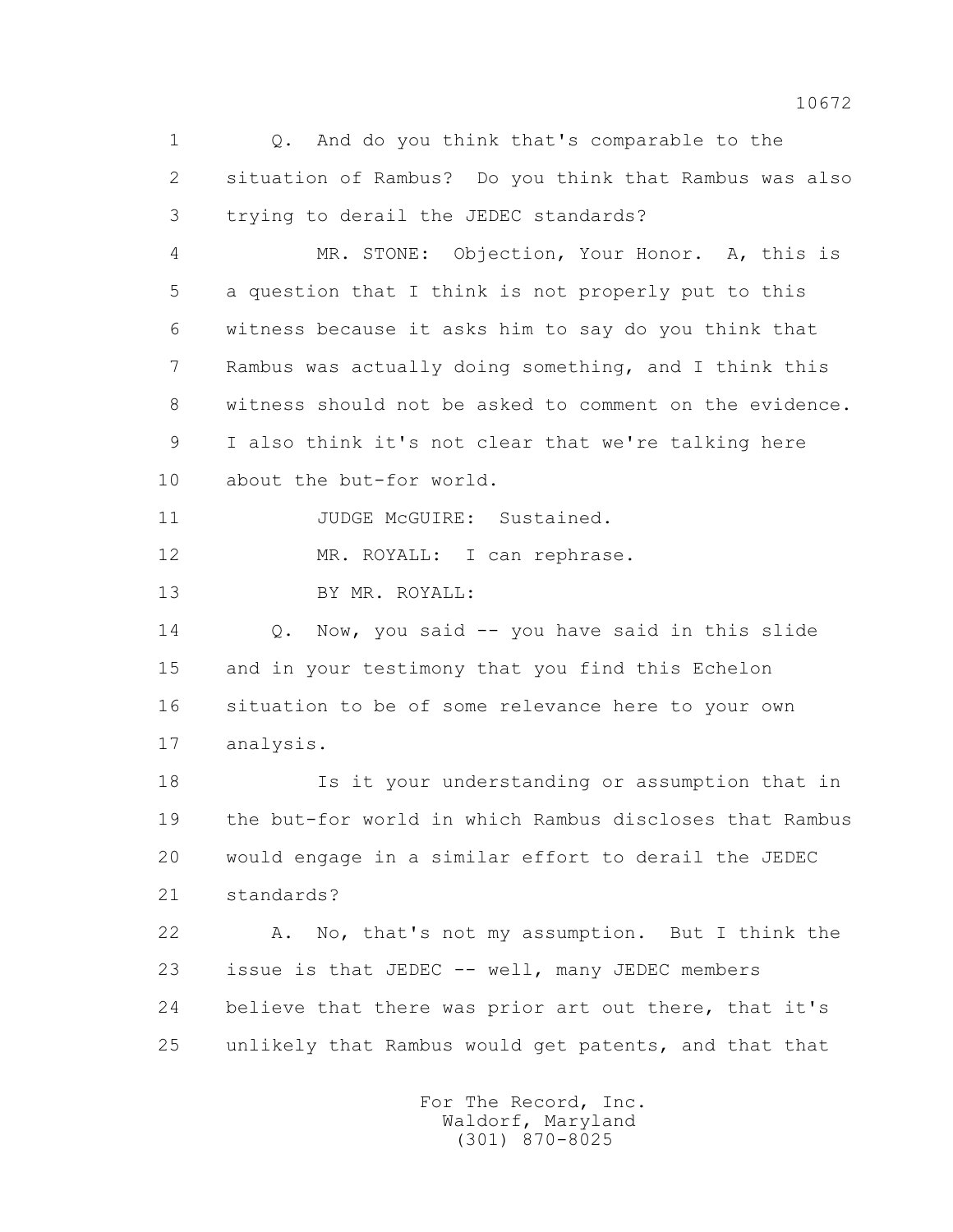1 would be the case that wouldn't be a reason why JEDEC 2 would just continue on. And not ask for a RAND 3 letter.

 4 Q. So you're not assuming that in the but-for 5 world Rambus engages in conduct or actions that are 6 comparable to the conduct or actions that you 7 understand Echelon may have engaged in; is that right?

8 A. Well, you know, the Echelon incident I think 9 does demonstrate that the EIA is aware of the fact that 10 companies may sometimes be trying to game the system or 11 that there are multiple reasons. There are specific 12 reasons why JEDEC might not want to ask for a RAND 13 letter. I'm not saying it's exactly those same reasons 14 that would prevail in the but-for world, but there is 15 evidence here, as I read it, as I assume it, should I 16 say, of JEDEC not asking for a RAND letter even when 17 there was someone saying that there's intellectual 18 property.

 19 Q. Am I right that the only evidence that you're 20 aware of that you're relying on for the potential 21 scenario of JEDEC not asking for a RAND letter, the 22 only evidence that you're aware of that you're relying 23 on for that is this Echelon scenario or situation? 24 A. Well, I believe Professor -- I don't know if 25 this is evidence, but Professor McAfee said on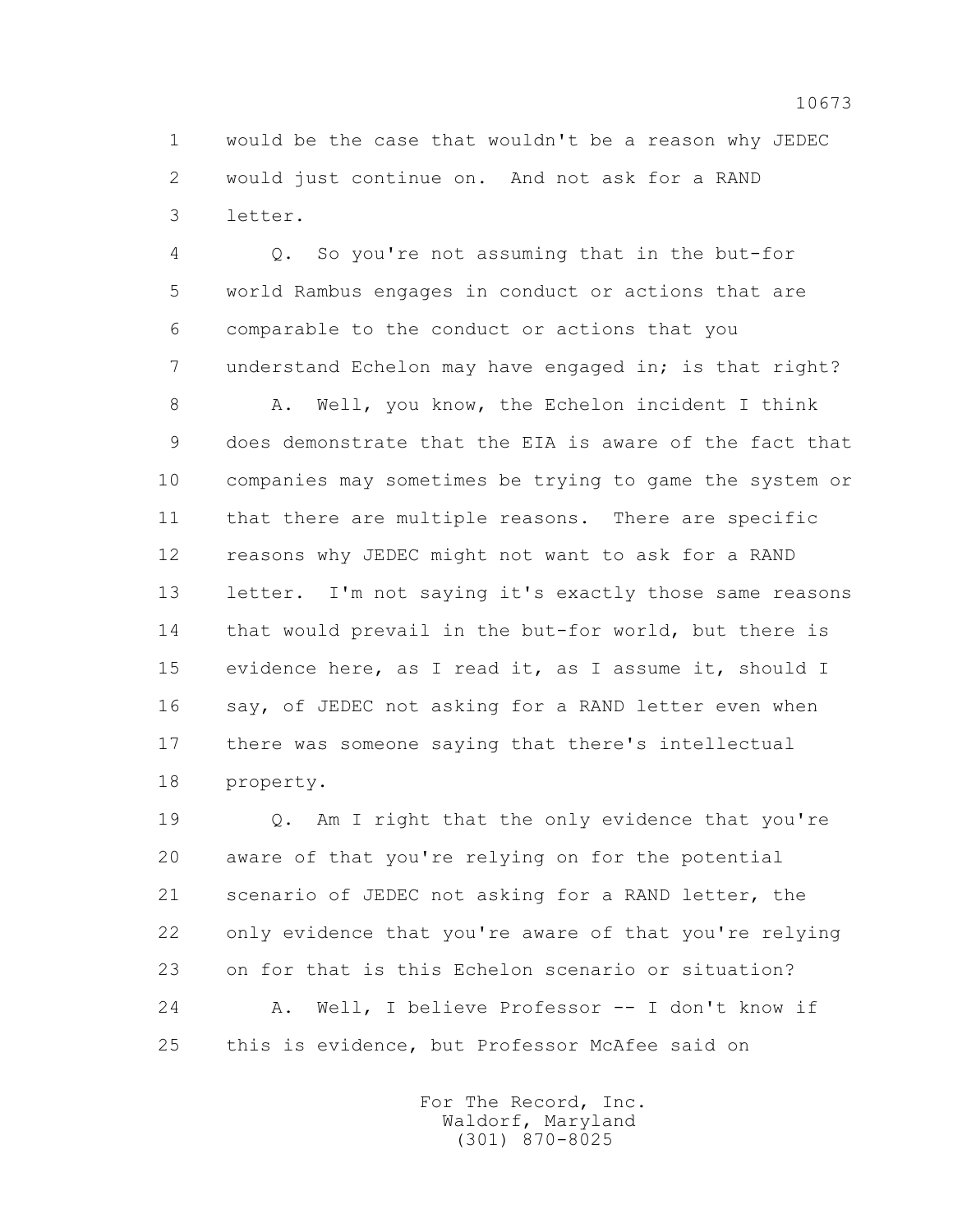1 cross-examination he thought this was a possibility, 2 too.

 3 MR. ROYALL: Your Honor, I believe that 4 misstates the record.

5 MR. STONE: Well, I think --

 6 MR. ROYALL: I would ask that we not have the 7 witness interpreting Professor McAfee's testimony, 8 particularly in a way that misstates the testimony.

 9 MR. STONE: He had to -- to honestly answer the 10 question which says "Am I right that the only evidence 11 that you're aware of" is this, he has to state what 12 he's aware of. The interpretation was called for by 13 counsel.

14 JUDGE McGUIRE: Overruled. If it does 15 misstate the witness, you can point it out in your 16 brief.

17 BY MR. ROYALL:

 18 Q. What do you recall in this regard 19 Professor McAfee's testimony amounting to?

 20 MR. STONE: Your Honor, I think this is a 21 line of questioning that we have no reason to go 22 into. You can read what Professor McAfee said and 23 we'll see what he said and I think we're just going 24 far afield.

25 JUDGE McGUIRE: Sustained.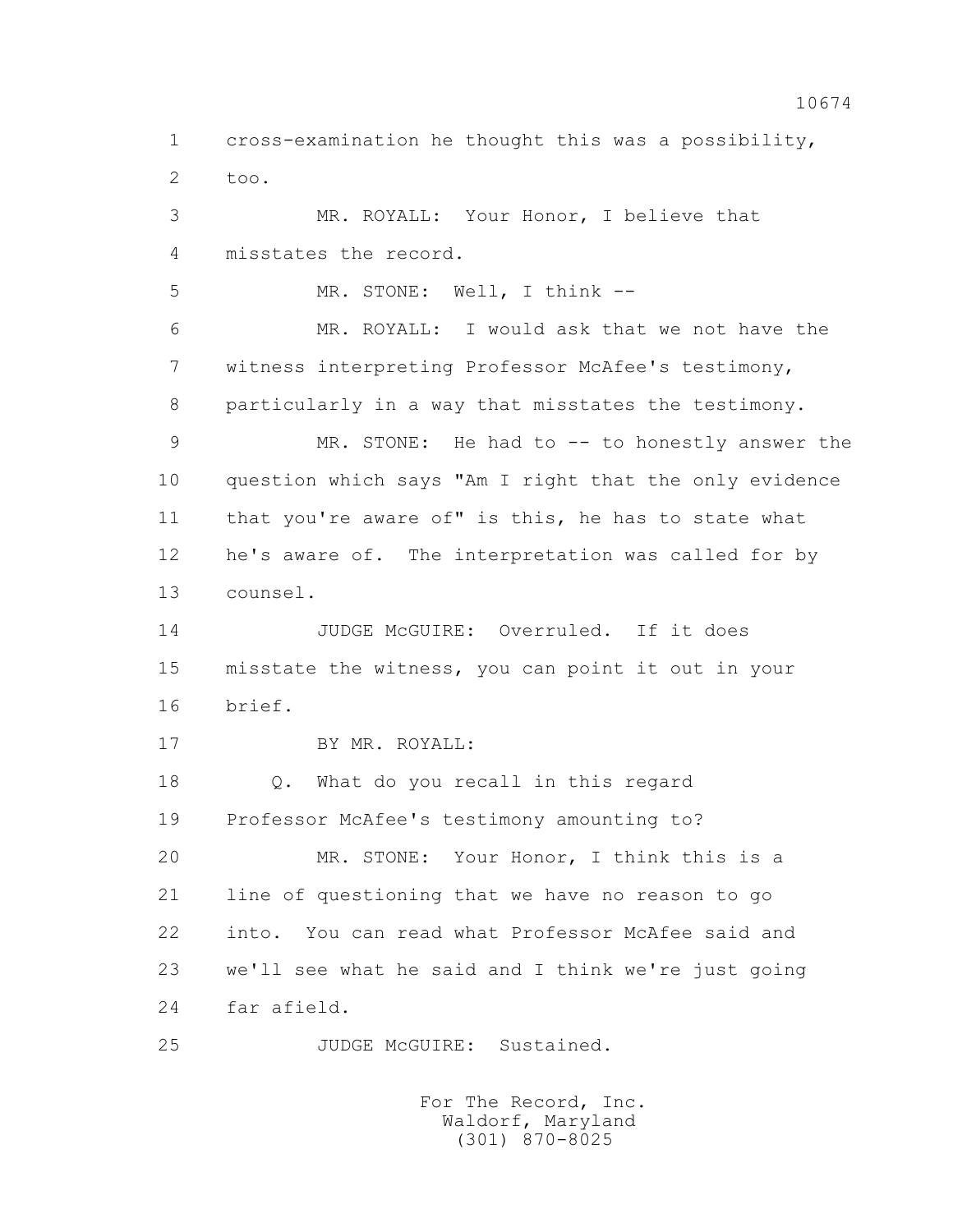1 BY MR. ROYALL:

 2 Q. Putting aside -- the record will reflect what 3 Professor McAfee testified to.

 4 Putting aside what Professor McAfee testified 5 to, is there any evidence other than the Echelon case 6 that you're relying on to support an assumption that 7 there is a potential scenario in which JEDEC does not 8 ask for a RAND letter?

9 A. Yes.

10 0. What other evidence other than Echelon? 11 A. Evidence of the fact that many JEDEC members 12 didn't think that Rambus' -- Rambus would ever get 13 patents on the technology in question. You know, 14 frequent references to prior art and discounting of 15 Rambus' ability to secure intellectual property 16 protection.

 17 Q. Now, let me probe a little bit further your 18 understanding of the Echelon situation.

 19 You've talked about you understand that 20 Echelon may have thrown sand in the gears or that's 21 part of your understanding of the Echelon situation; 22 right?

 23 A. A little bit different. That the EIA was 24 concerned that they might be trying to do that, not 25 that they actually did it or achieved that, but that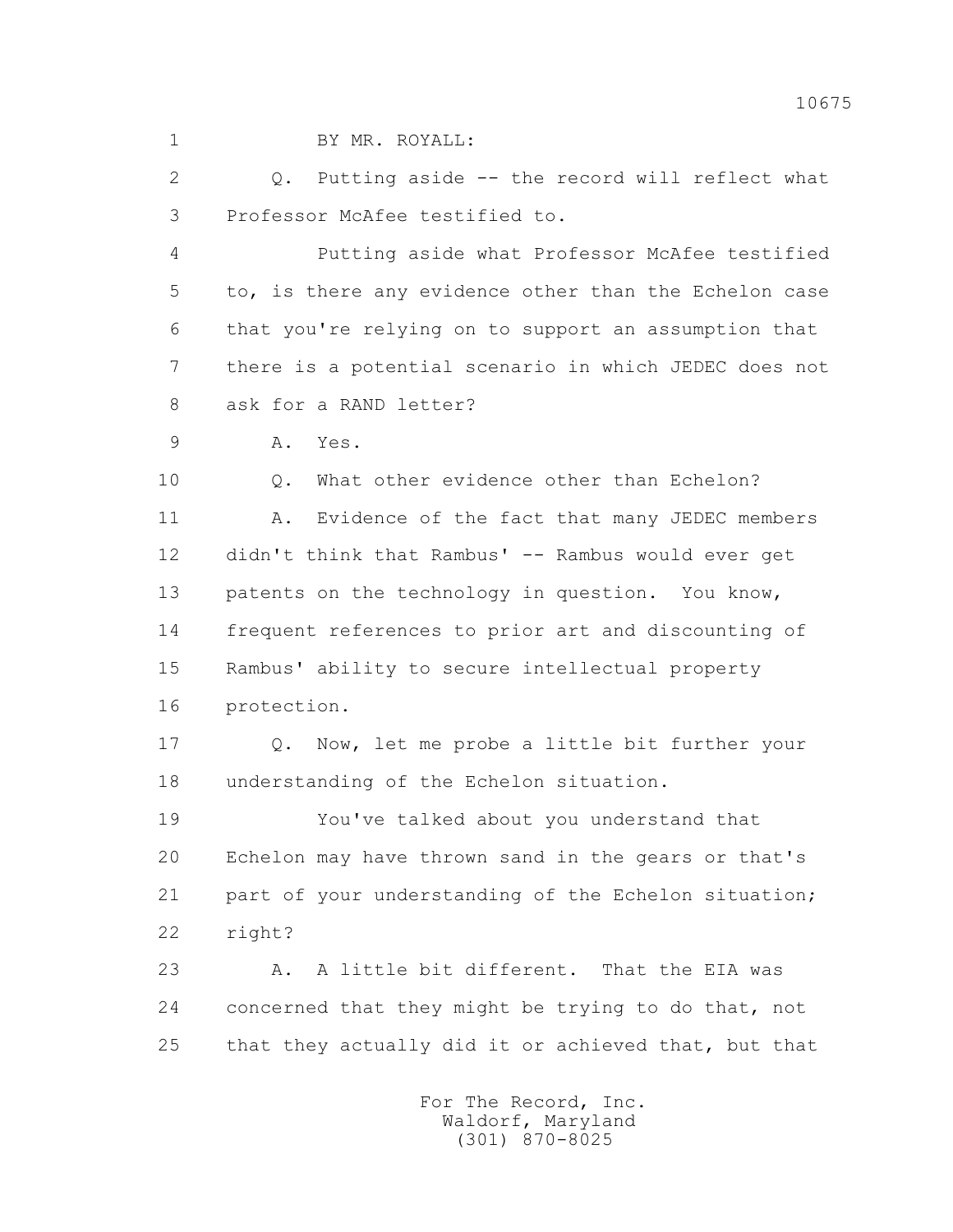1 was a concern.

| And you're aware, are you not, that the EIA was<br>Q.   |
|---------------------------------------------------------|
| concerned that by engaging in the conduct it was        |
| engaging in that Echelon was acting in violation of EIA |
| rules or at odds with the EIA rules; right?             |
| What Echelon was doing was trying to I think<br>Α.      |
| set things up so that a RAND letter would be requested  |
| of it. I'm not sure. I'm not an expert on the EIA       |
| rules, so I don't know precisely how that plays against |
| the EIA rules.                                          |
| Well, you read the testimony you said of<br>Q.          |
| John Kelly in this trial relating to Echelon; right?    |
| Yes.<br>Α.                                              |
| And do you recall in reading that testimony,<br>Q.      |
| which you've relied on for purposes of making this      |
| assumption, any testimony by Mr. Kelly to the effect    |
| that he, the general counsel of EIA, was of the view    |
| that Echelon's conduct was at odds with EIA's rules?    |
| I don't recall that specific quote. I do<br>Α.          |
| recall him indicating that he thought they were trying  |
| to derail the standards.                                |
| Okay. Now, from the standpoint of economic<br>$Q$ .     |
|                                                         |
| theory and methodology, you'll agree with me, won't     |
| you, that in formulating a but-for world the standard   |
|                                                         |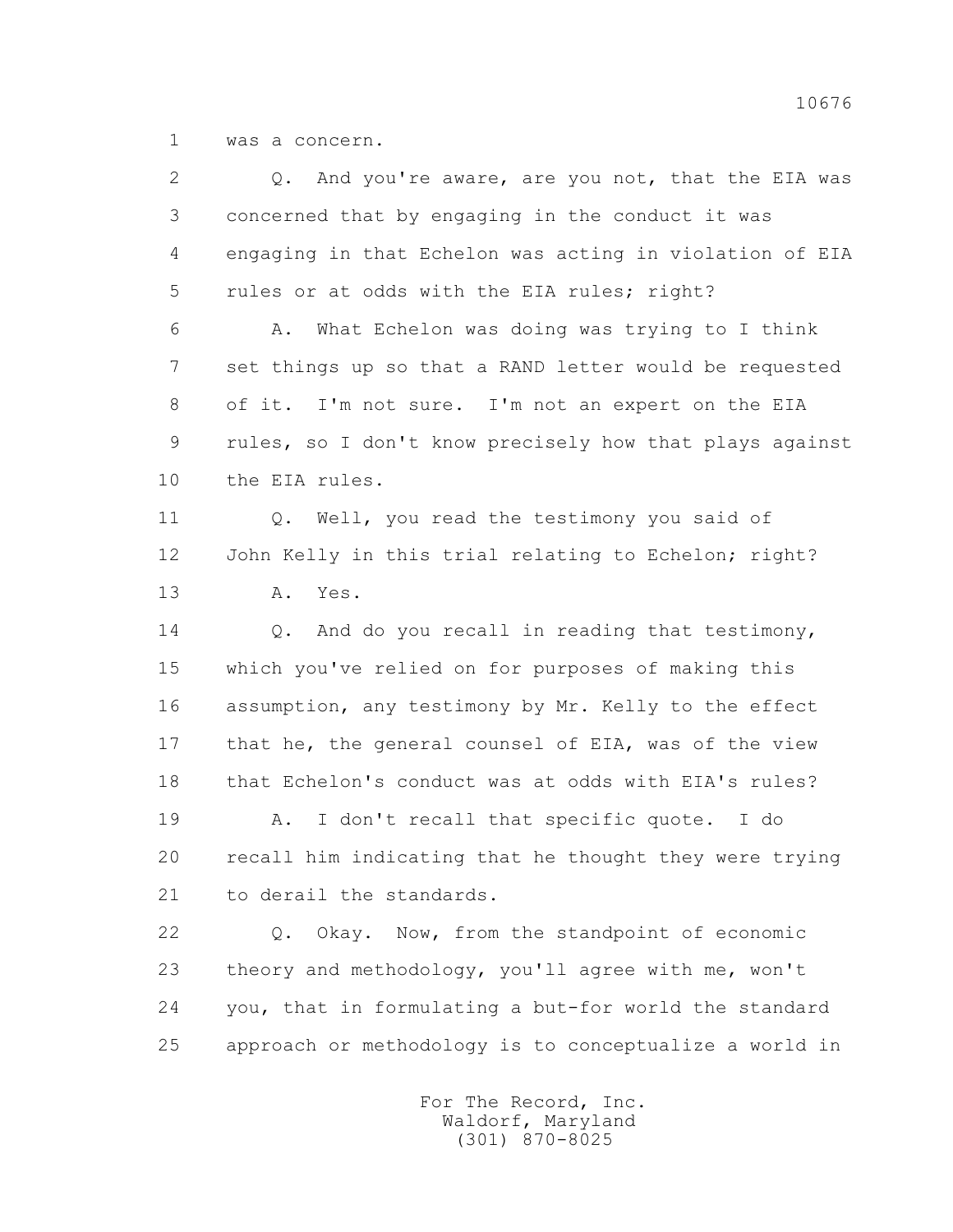1 which nothing changes except the challenged conduct 2 does not occur? That is, the defendant, if you will, 3 conforms its conduct in the but-for world with what it 4 is challenged for not having done in the real world; 5 right?

 6 A. That's the starting point, but you have to 7 trace through the implications of that for the but-for 8 world.

9 Q. Right.

 10 But that's the starting point in terms of 11 defining the world, and then you have to think about 12 how that would affect potentially other things? 13 A. That's correct.

 14 Q. So in the but-for world in this case I assume 15 that you would agree that from an economist's 16 standpoint in conceptualizing such a world what you 17 would want to do is conceptualize such a world in which 18 Rambus did not engage in any conduct that was in this 19 case at odds with the requirements or the rules or the 20 process of JEDEC; right?

 21 A. Right. And I'm not assuming that. In this 22 particular instance, it's what's JEDEC's behavior would 23 be once there was disclosure of Rambus' potential 24 patent positions.

25 Q. So you would agree that, again from the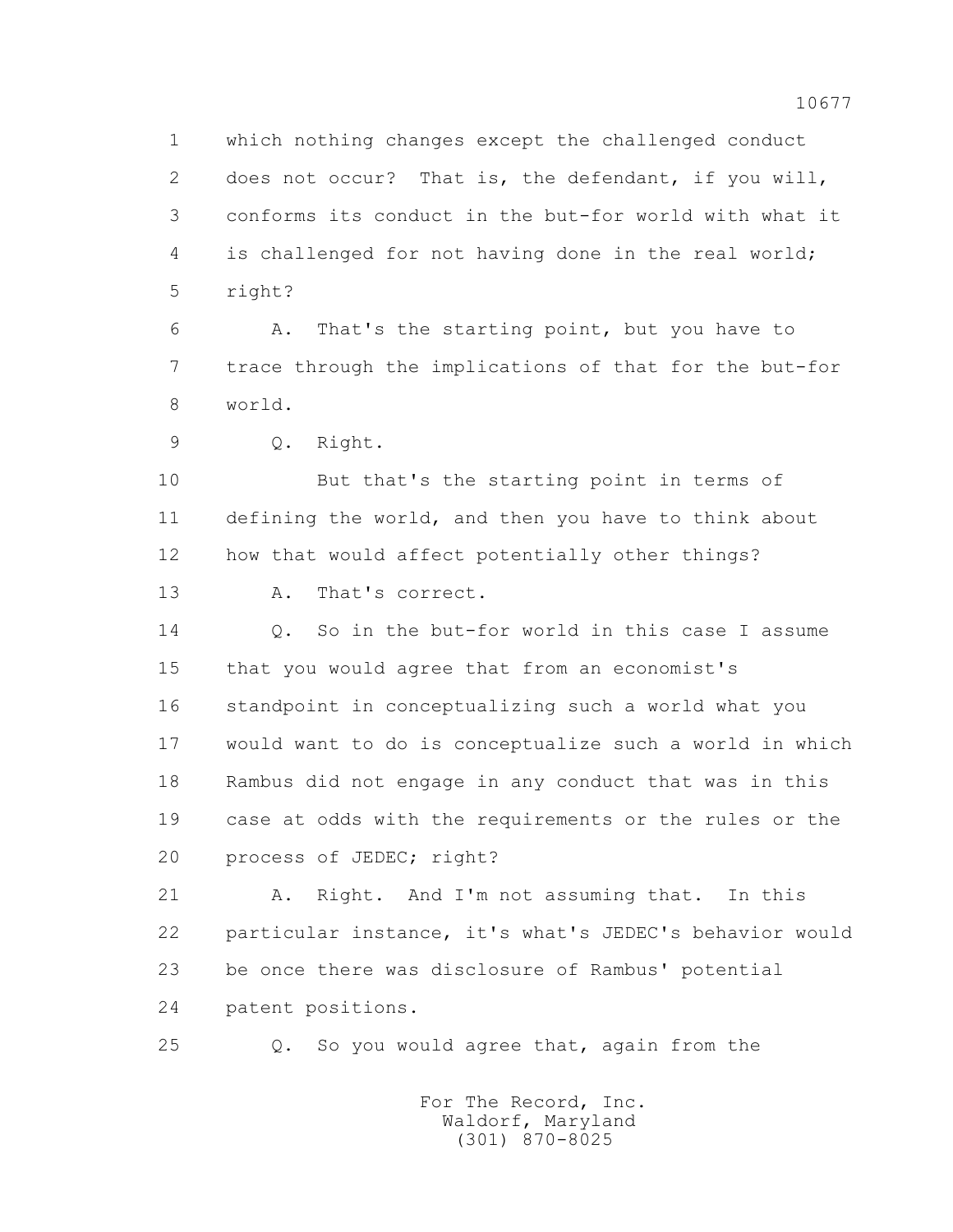1 standpoint of economic theory, if it were true, and I'm 2 just asking you to assume that if it were true that 3 conduct of the sort that Echelon engaged in was a 4 violation of EIA/JEDEC rules, for instance, because it 5 was conduct in bad faith, it would not be appropriate 6 for you in constructing a but-for world to assume that 7 Rambus would engage in the same type of conduct in the 8 but-for world?

9 A. I agree with that, and I'm not hypothesizing 10 that. The behavior I'm referring to is JEDEC's, that 11 they might well conclude that Rambus' pending patents 12 will never become patents so why bother to ask for a 13 RAND letter.

 14 Q. Now, referring to this same slide, DX-333, I 15 believe you said yesterday -- and I'm referring to the 16 bottom three or four bullet points on this slide -- in 17 reference to that I believe you said yesterday that you 18 have assumed that in the time periods referenced here 19 that Rambus made disclosures to JEDEC that gave JEDEC 20 reason to understand that Rambus had patents or patent 21 applications relating to JEDEC's standardization work; 22 is that right?

23 A. I don't believe that was quite what I said. 24 Q. Well, let me ask you to clarify what you did 25 say or recall saying with regard to the assumptions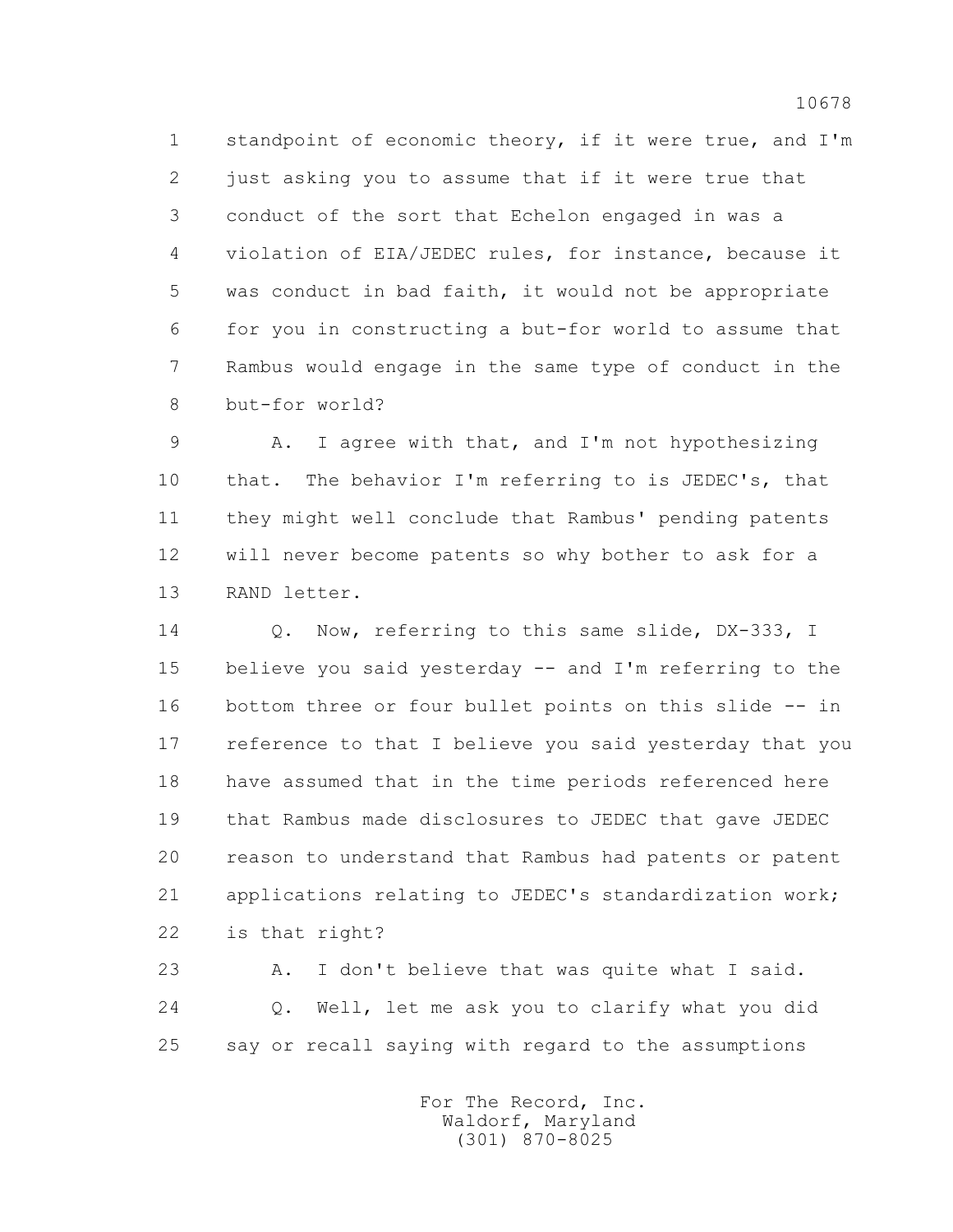1 that you were making in this regard.

 2 A. Basically I believe what I said was that there 3 were various hints provided, for instance, in the Crisp 4 letters and importantly the event of the WIPO standard 5 or the WIPO application was out there. There was quite 6 a number of instances where JEDEC would become aware of 7 the fact of the possibility of Rambus' intellectual 8 property.

 9 Q. So it's your assumption that through letters 10 written by Richard Crisp or through discussion of 11 Rambus' WIPO application that there were hints 12 available or in the public domain that might have given 13 JEDEC members some reason to have some sense that 14 Rambus might have intellectual property?

 15 MR. STONE: Your Honor, I object. I think the 16 question is an incomplete statement of the testimony 17 provided yesterday by this witness on this issue.

 18 As long as it's clear that he's only pulling 19 out some of what he said yesterday, I have no 20 objection. I just didn't want --

21 JUDGE McGUIRE: Noted.

22 MR. STONE: Thank you.

 23 THE WITNESS: Of course, by the time the 24 patents issued, there's more than a hint; there's 25 concrete information in the marketplace.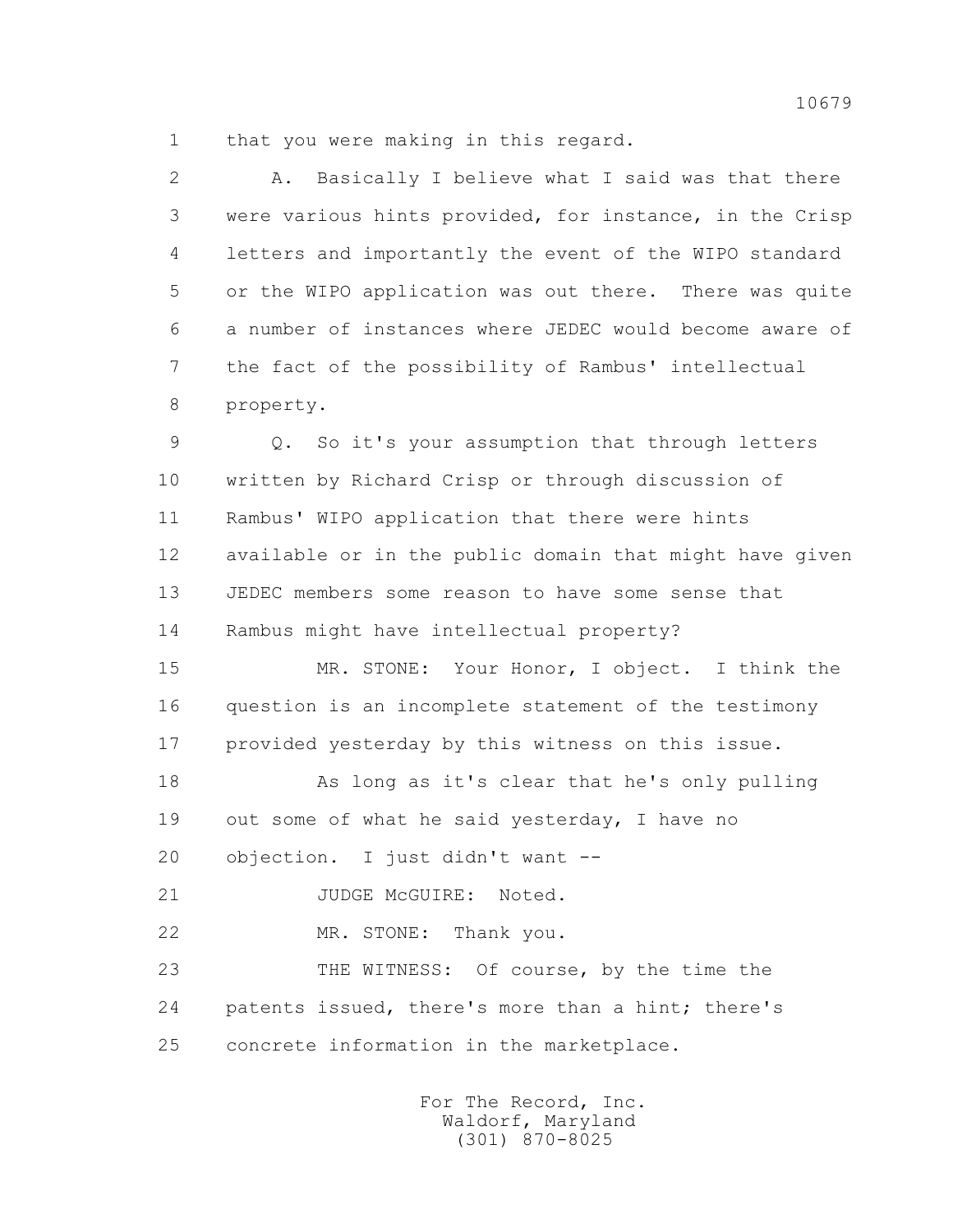1 BY MR. ROYALL:

 2 Q. And when did you learn of this evidence, this 3 Richard Crisp evidence or other evidence that you're 4 referring to? Do you recall? At some time after your 5 report was completed?

 6 A. I was generally aware of some of the 7 correspondence. My staff had relayed that to me 8 orally. I hadn't particularly focused on it until in 9 fact Mr. Kelly's testimony which drew this particular 10 alternative or threw this particular alternative into a 11 new light.

12 Q. Now, you mentioned hints that you were -- made 13 assumptions that there were some hints that may have 14 been conveyed through various disclosures that were 15 known to JEDEC.

 16 I take it you're not aware of or haven't made 17 any assumptions that Rambus in fact made explicit 18 disclosures to JEDEC relating to the potential of its 19 technologies being used or what it believed to be its 20 proprietary technologies being used in JEDEC's

21 standards?

 22 A. Yes. I'm not assuming that there was specific 23 disclosures to JEDEC. There were specific disclosures 24 through the WIPO application, but they were not 25 directly directed at JEDEC, although they were brought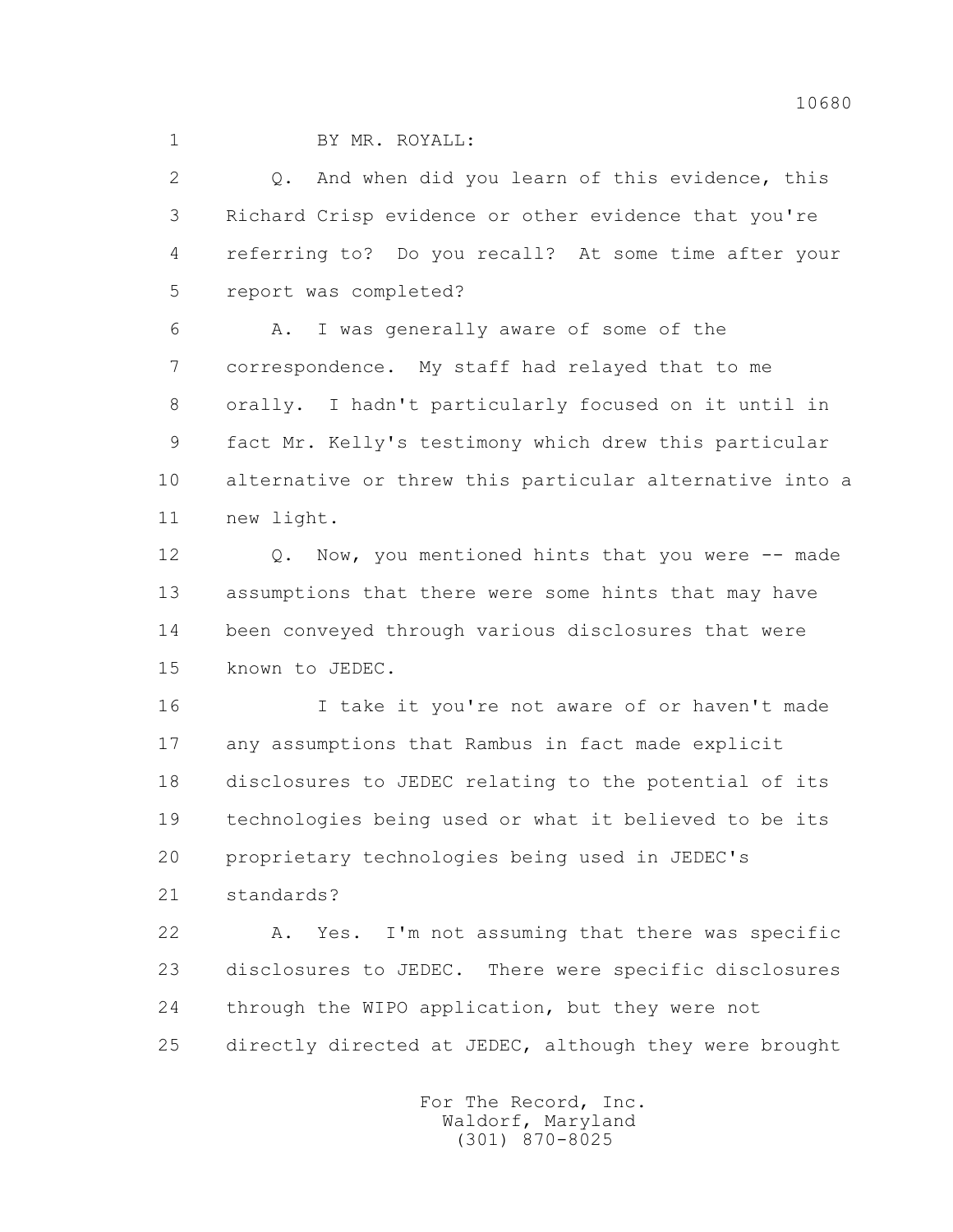1 to the attention that -- information was drawn to the 2 attention of JEDEC.

 3 Q. Now, are you assuming that any of these hints 4 that you've referred to gave JEDEC a basis to 5 appreciate or understand that Rambus believed it had 6 patent rights over any of the specific four 7 technologies at issue in this case?

 8 A. Well, that hasn't been something of specific 9 study that I've done, but I am aware that, you know, 10 the WIPO application brought out that various JEDEC 11 members or at least one of them essentially cast water 12 on it saying, Hey look, we think there's prior art, 13 there's unlikely to be patents that will issue in this 14 area.

 15 MR. ROYALL: Your Honor, I move to strike as 16 nonresponsive.

17 JUDGE McGUIRE: Sustained.

18 BY MR. ROYALL:

 19 Q. Let me ask you -- I'm not asking you, 20 Mr. Teece, about what knowledge there may be generally 21 or thoughts there may be about prior art. It was a 22 more specific question.

 23 I'm asking you, are you assuming that any of 24 these hints that you've referred to gave JEDEC a basis 25 to appreciate or understand that Rambus believed it had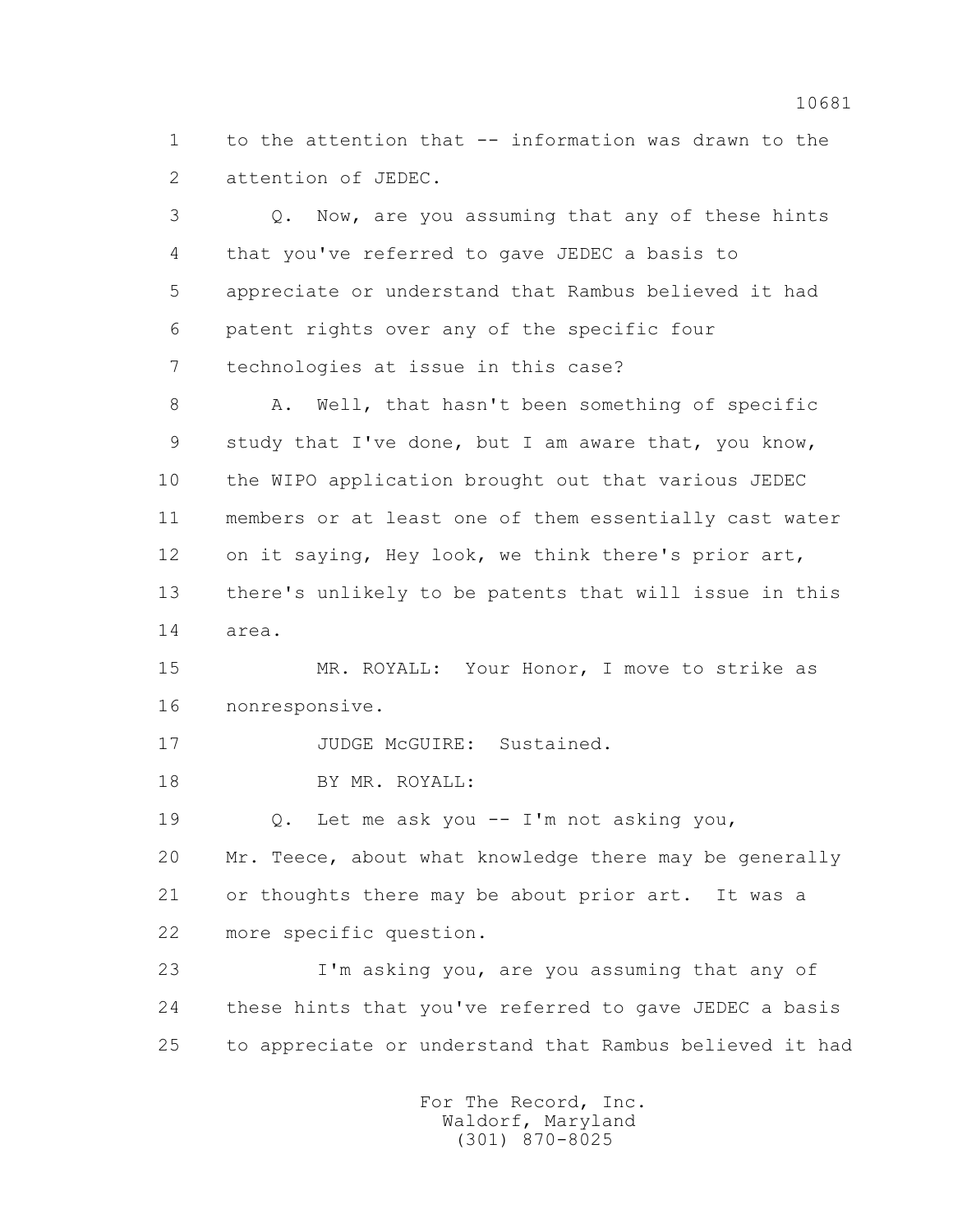1 patent rights over any of the specific four

 2 technologies at issue in this case? Can you answer 3 that?

 4 A. Can I have it read back, please. 5 (The record was read as follows:) 6 "QUESTION: Let me ask you -- I'm not asking 7 you, Mr. Teece, about what knowledge there may be 8 generally or thoughts there may be about prior art. It 9 was a more specific question.

 10 "I'm asking you, are you assuming that any of 11 these hints that you've referred to gave JEDEC a basis 12 to appreciate or understand that Rambus believed it had 13 patent rights over any of the specific four 14 technologies at issue in this case? Can you answer 15 that?"

 16 THE WITNESS: You're asking me about patent 17 rights, not about patent applications; is that 18 correct?

 19 JUDGE McGUIRE: How do you define the term -- 20 BY MR. ROYALL:

 21 Q. I was not limiting. I was not limiting. I 22 said that Rambus believed it had patent rights. We can 23 start there. We can --

 24 MR. STONE: I think the question then as framed 25 is ambiguous because he hasn't defined what a patent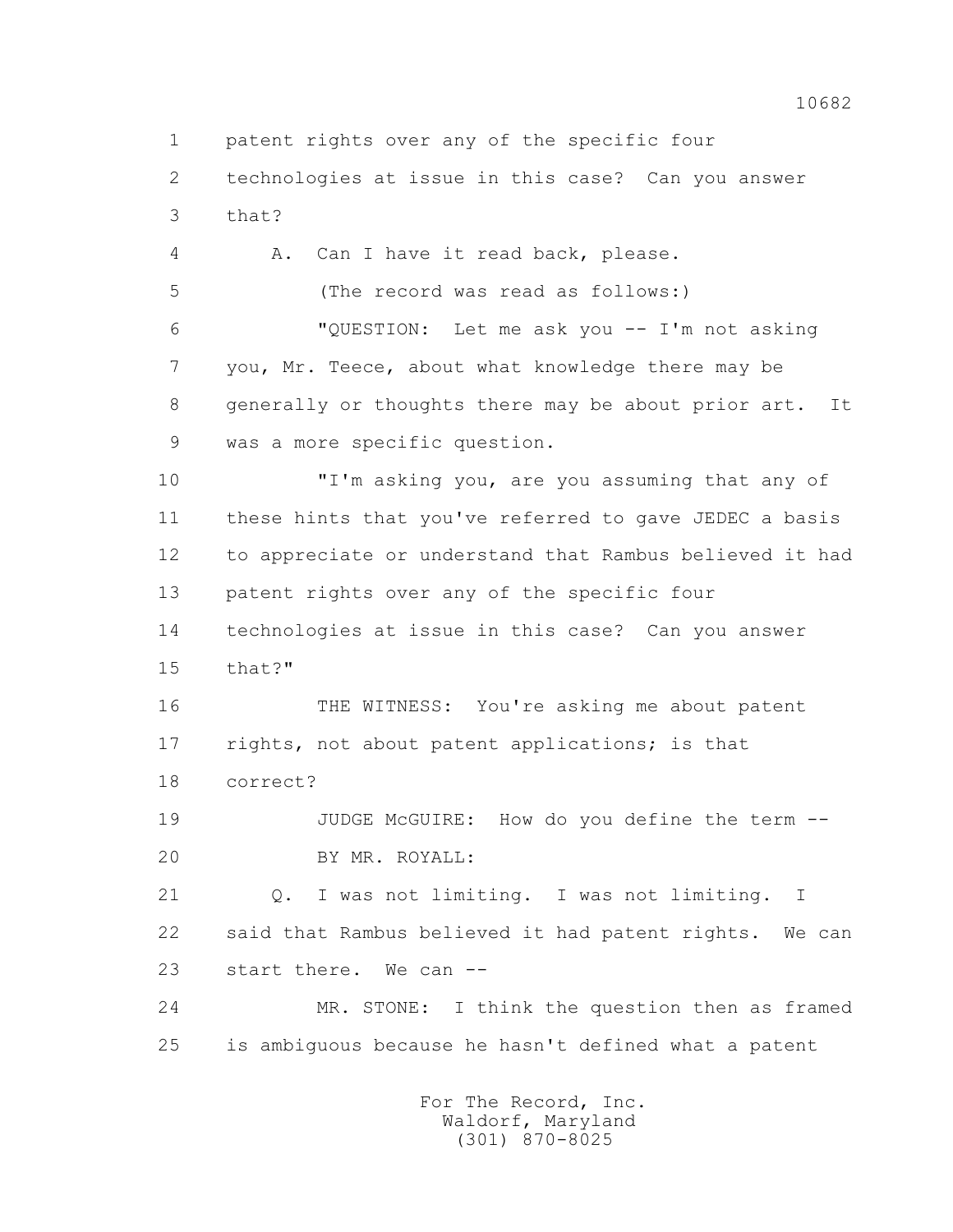1 right is.

| $\overline{2}$ | JUDGE McGUIRE: That's the question I asked.            |
|----------------|--------------------------------------------------------|
| 3              | MR. ROYALL: I can restate it.                          |
| 4              | BY MR. ROYALL:                                         |
| 5              | Are you assuming that any of these hints that<br>$Q$ . |
| 6              | you've referred to gave JEDEC a basis to appreciate or |
| 7              | understand that Rambus believed it possessed either    |
| 8              | patents or patent applications that related to any of  |
| 9              | the specific four technologies at issue in this case?  |
| 10             | Can I have it read back.<br>Α.                         |
| 11             | (The record was read as follows:)                      |
| 12             | "QUESTION: Are you assuming that any of these          |
| 13             | hints that you've referred to gave JEDEC a basis to    |
| 14             | appreciate or understand that Rambus believed it       |
| 15             | possessed either patents or patent applications that   |
| 16             | related to any of the specific four technologies at    |
| 17             | issue in this case?"                                   |
| 18             | THE WITNESS: Well, I -- I do believe that --           |
| 19             | and you're asking about how these -- what these hints  |
| 20             | may have conveyed about Rambus' view of the world.     |
| 21             | Yes, I do think that it's possible and likely          |
| 22             | that it would convey the view that Rambus had          |
| 23             | intellectual property or potentially down the road     |
| 24             | might have intellectual property. But you know, I'm    |
| 25             | not an expert on assessing this. I'm just considering  |
|                |                                                        |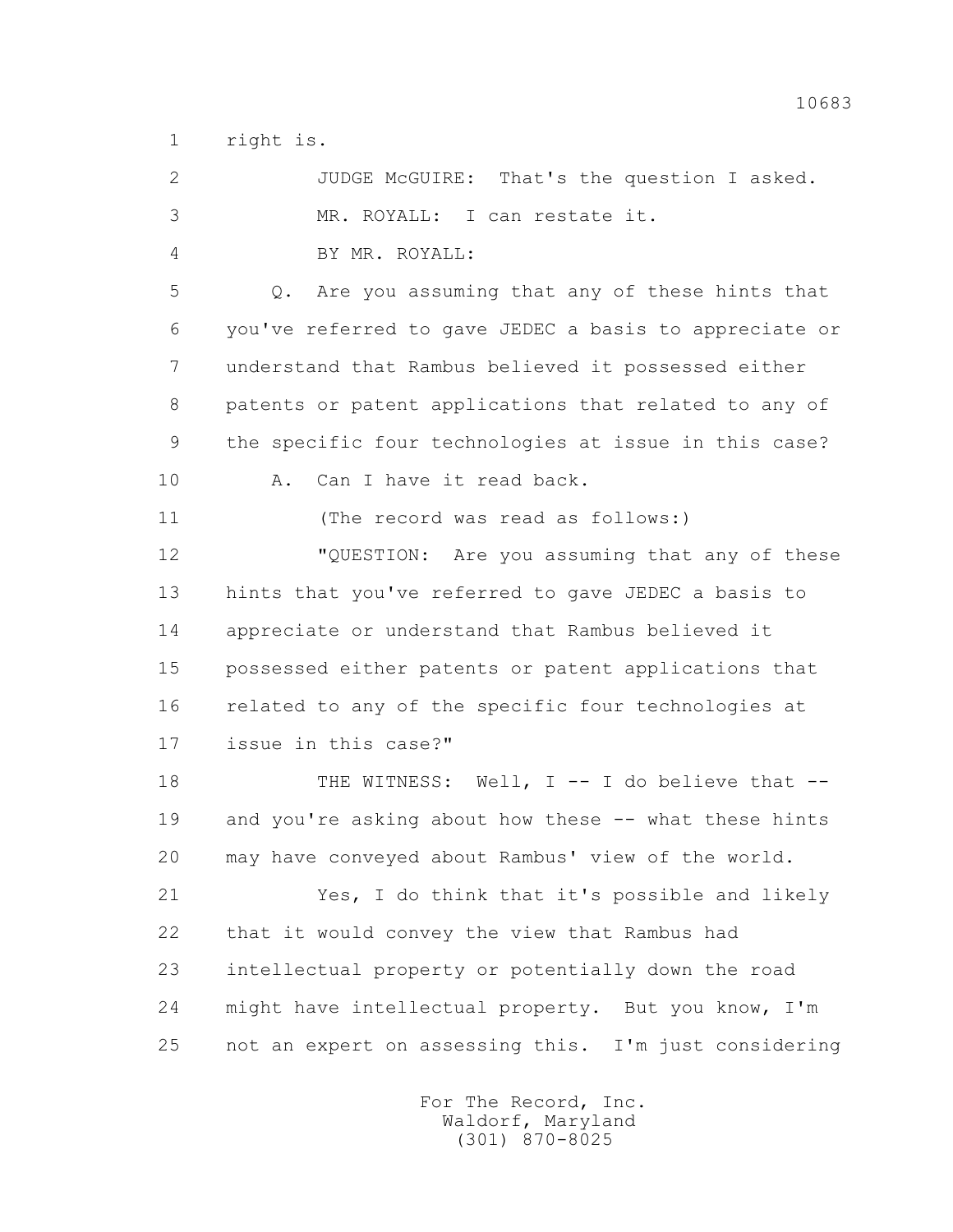1 that there's a decent chance of that, which is all I 2 need to create some motivation for the scenario that 3 I've discussed.

4 BY MR. ROYALL:

 5 Q. Again, Professor Teece, I'm not asking whether 6 there is a potential of -- that JEDEC may have known 7 that Rambus had intellectual property in the broad 8 sense. My question is focused on the four specific 9 technologies in this case.

 10 And I'm asking you whether -- you have these 11 various hints that you've referred to -- that you 12 assumed that on the basis of such hints that JEDEC or 13 JEDEC participants possessed an understanding that 14 Rambus believed that it had patents or patent 15 applications that related to any of the specific four 16 technologies at issue in this case.

17 A. And my testimony is I think they indicated -- 18 they would indicate to JEDEC members that Rambus -- 19 that there was a certain probability that Rambus 20 believed that it had such possible intellectual 21 property.

 22 Q. Okay. So you're saying that the hints that 23 you're referring to, the Richard Crisp letter to JEDEC 24 and the other things that you mentioned, that you think 25 that those hints would indicate to JEDEC this certain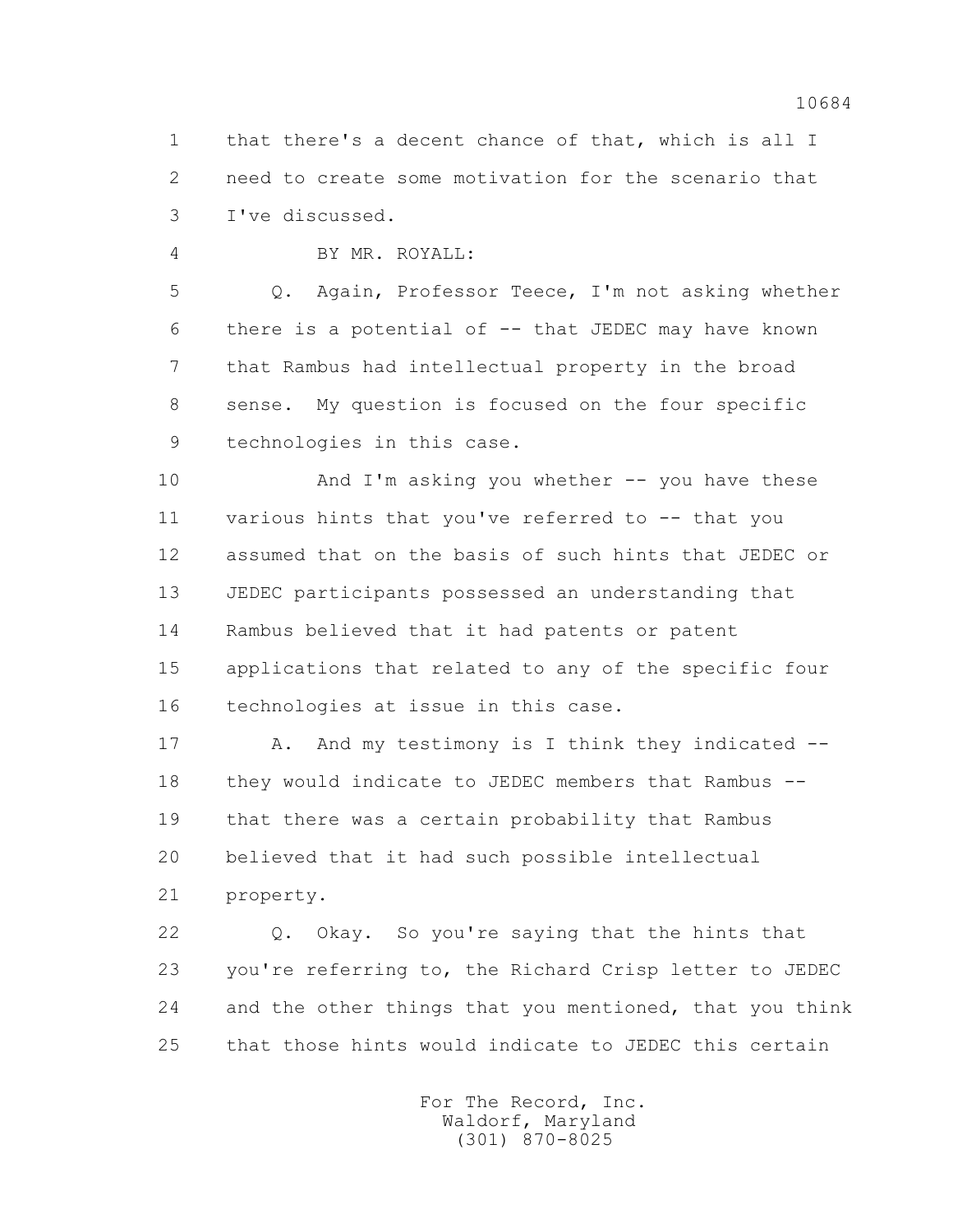1 probability that you referred to?

 2 A. Yes. It's not a certainty, but it would lead 3 to a probability that Rambus either -- they might in 4 the future have intellectual property. 5 Q. In making that assumption, did you consider 6 whether there was any evidence in the record that 7 Rambus, either before or after withdrawing from JEDEC, 8 sought to conceal its SDRAM-related intellectual 9 property from JEDEC? 10 A. And once again using the word "intellectual 11 property" do you mean patent applications? 12 Q. Patents and patent applications. 13 A. Okay. Can I have the question again with that 14 clarification. 15 (The record was read as follows:) 16 "QUESTION: In making that assumption, did you 17 consider whether there was any evidence in the record 18 that Rambus, either before or after withdrawing from 19 JEDEC, sought to conceal its SDRAM-related intellectual 20 property from JEDEC?" 21 THE WITNESS: I -- 22 MR. STONE: Your Honor, I do object to the 23 question on the grounds that this requires the witness 24 to state his interpretation of the evidence in the 25 record, which is exactly what I think we've concluded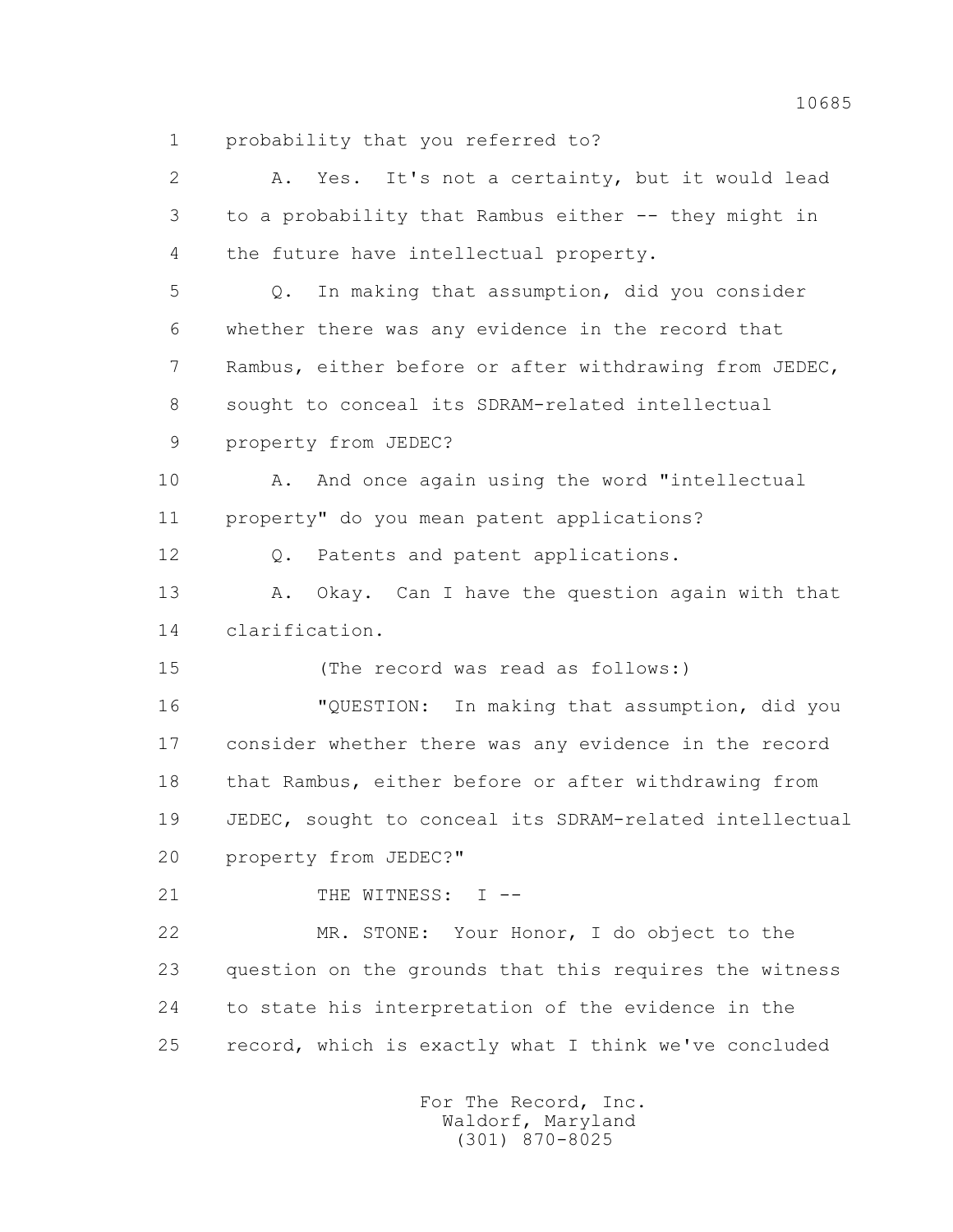1 witnesses should not do.

 2 I think the question should simply be framed "I 3 want you to assume once" -- 4 JUDGE McGUIRE: Sustained. 5 MR. ROYALL: May I approach, Your Honor? 6 BY MR. ROYALL: 7 Q. Now, I've just handed you two documents, 8 Professor Teece, and I'd like to start with the one 9 that's been marked as CX-919. And this is a 10 February 10, 1997 e-mail from -- sent by Geoffrey Tate, 11 the CEO of Rambus. 12 And I'd like to point you to some language at 13 the bottom of the page, and specifically you'll see 14 the paragraph beginning with the number 2 at the 15 bottom? 16 A. Yes. 17 MR. STONE: Your Honor, I object. There's been 18 no foundation the witness has seen the document before, 19 that there should be a proper foundation laid before 20 the witness is asked about the contents of the 21 document. 22 MR. ROYALL: Your Honor, may I respond? 23 JUDGE McGUIRE: Yes. 24 MR. ROYALL: What I'm doing, and I've been -- 25 tried to be very careful about this, is I've looked at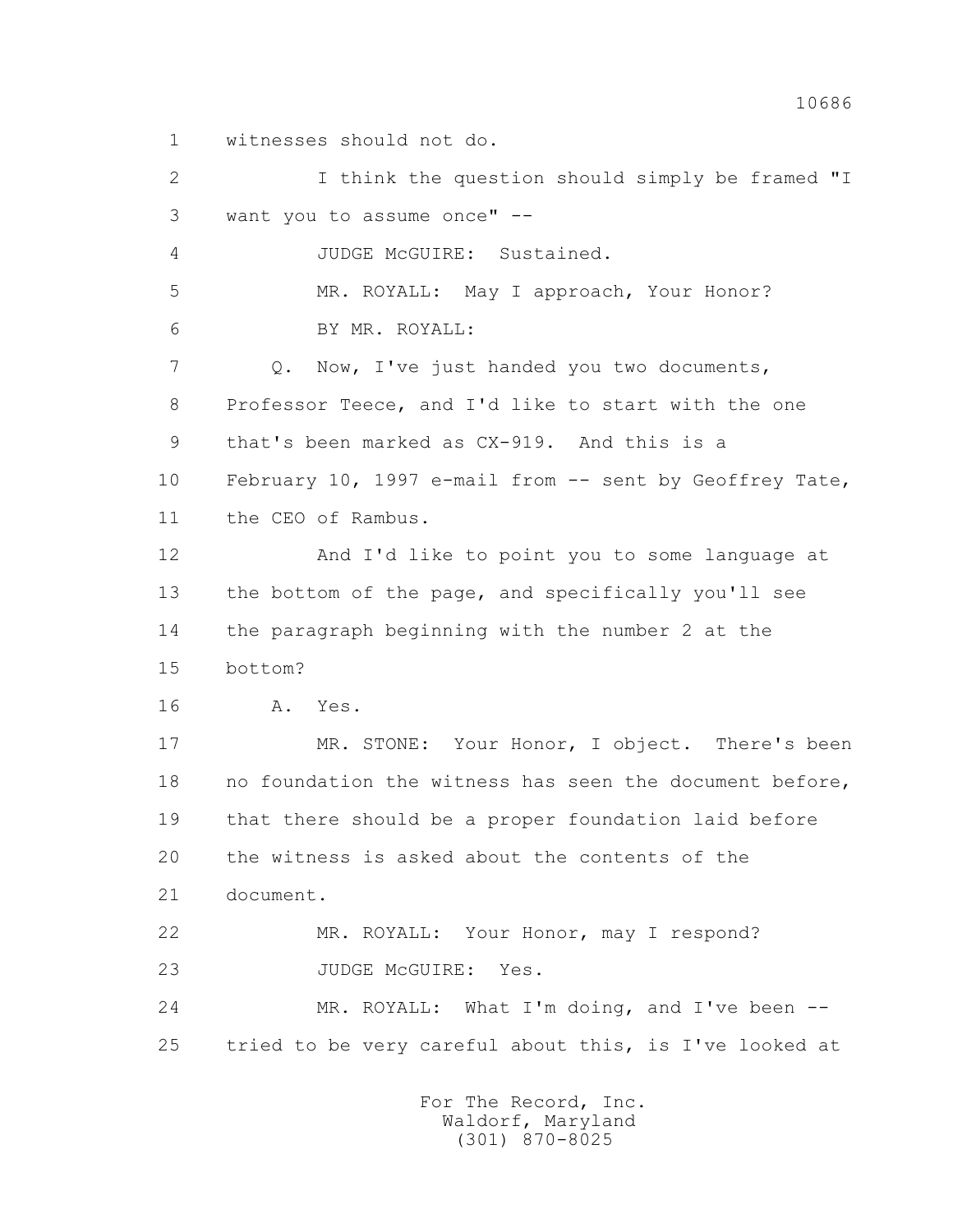2 cross-examination. I'm following the precise 3 methodology that Mr. Stone used in asking questions of 4 Professor McAfee.

1 the transcript of Professor McAfee's

 5 And I would refer for the record to page 7703 6 of the trial record and continuing on 7704. He showed 7 the witness a document. He said he'd like to direct 8 his attention to some language. He read the language. 9 And then he asked the question: Is that consistent 10 with the assumptions you've made?

 11 And that's -- I'm trying to follow the precise 12 methodology that he used in that portion of the 13 cross-examination of Professor McAfee.

 14 JUDGE McGUIRE: Mr. Stone, would you like to 15 respond to that?

16 MR. STONE: I would, Your Honor. Thank you. 17 And as we know from Professor McAfee's 18 testimony, he indicated that he had read all of the 19 documents that were in evidence in this case. I 20 presume if there was any concern on complaint counsel's 21 part that there was not a proper foundation for showing 22 him the document they would have objected.

23 JUDGE McGUIRE: Okay. Mr. Royall, just lay a 24 foundation and we can get beyond this.

25 MR. ROYALL: Let me -- if I could just respond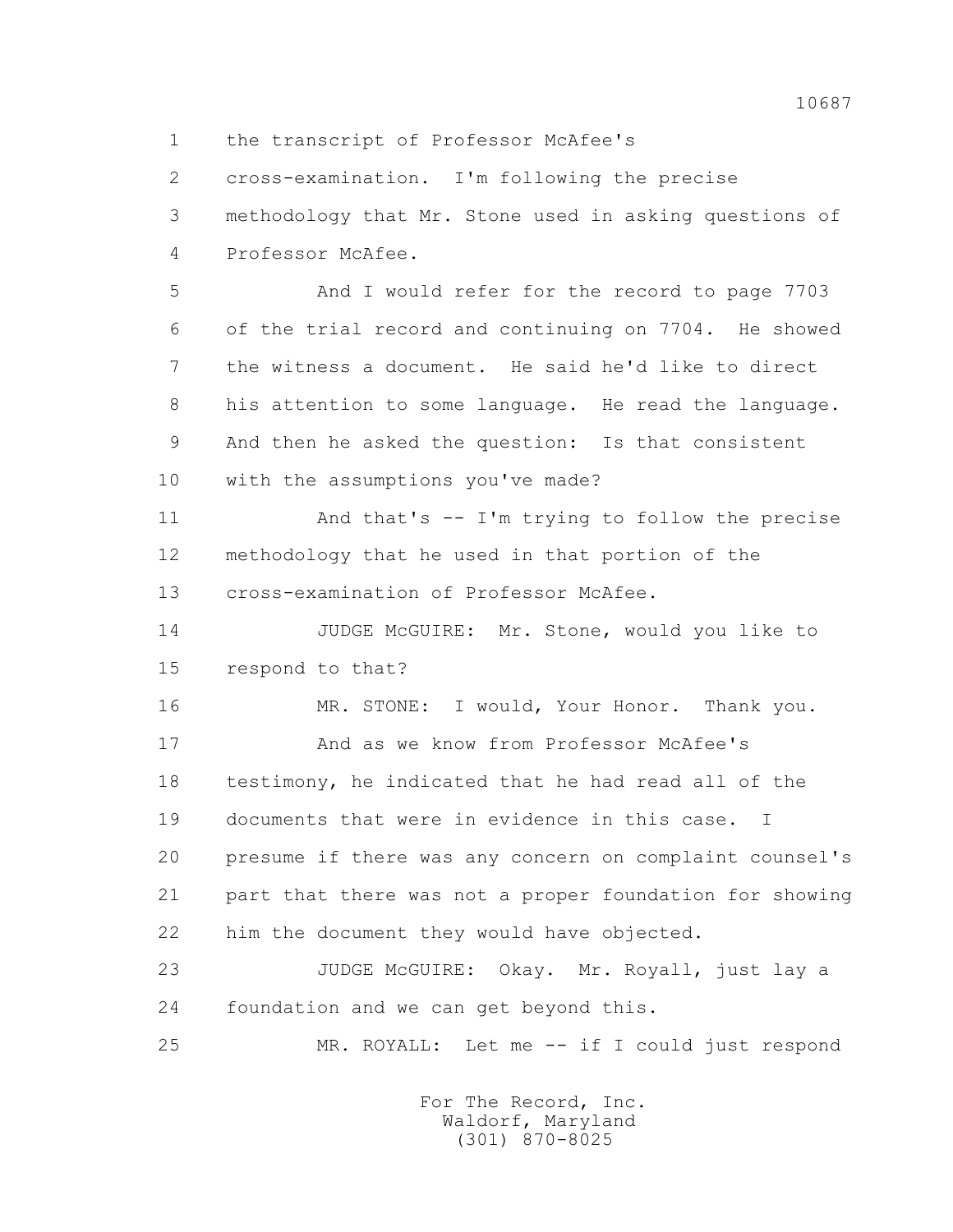1 to -- Professor McAfee didn't say he read every 2 document.

 3 JUDGE McGUIRE: It's going to speak for itself, 4 so let's just move on.

5 BY MR. ROYALL:

 $6$  Q. Now, you have since  $-$  I understand  $-$  and we 7 made some reference to this yesterday -- that you did 8 not review the Rambus documents in connection with the 9 work leading up to your expert report other than the 10 Rambus license agreements that were cited in your 11 report, so I understand that's true, but I also 12 understand that you did look at some Rambus documents 13 after you completed your report; is that right?

14 A. That's correct.

 15 Q. And did you look at Rambus -- well, did you 16 look at this particular document, CX-919, Mr. Tate's 17 February 10, 1997 e-mail?

18 A. No. I haven't seen this one before.

 19 Q. So you didn't take this document into account 20 in forming your opinions and conclusions in this case; 21 is that right?

22 A. That would be correct.

 23 Q. Let me ask you to look at the next document, 24 CX-938. This is -- there are two e-mails here, but the 25 one that is of interest to me is the July 11, 1997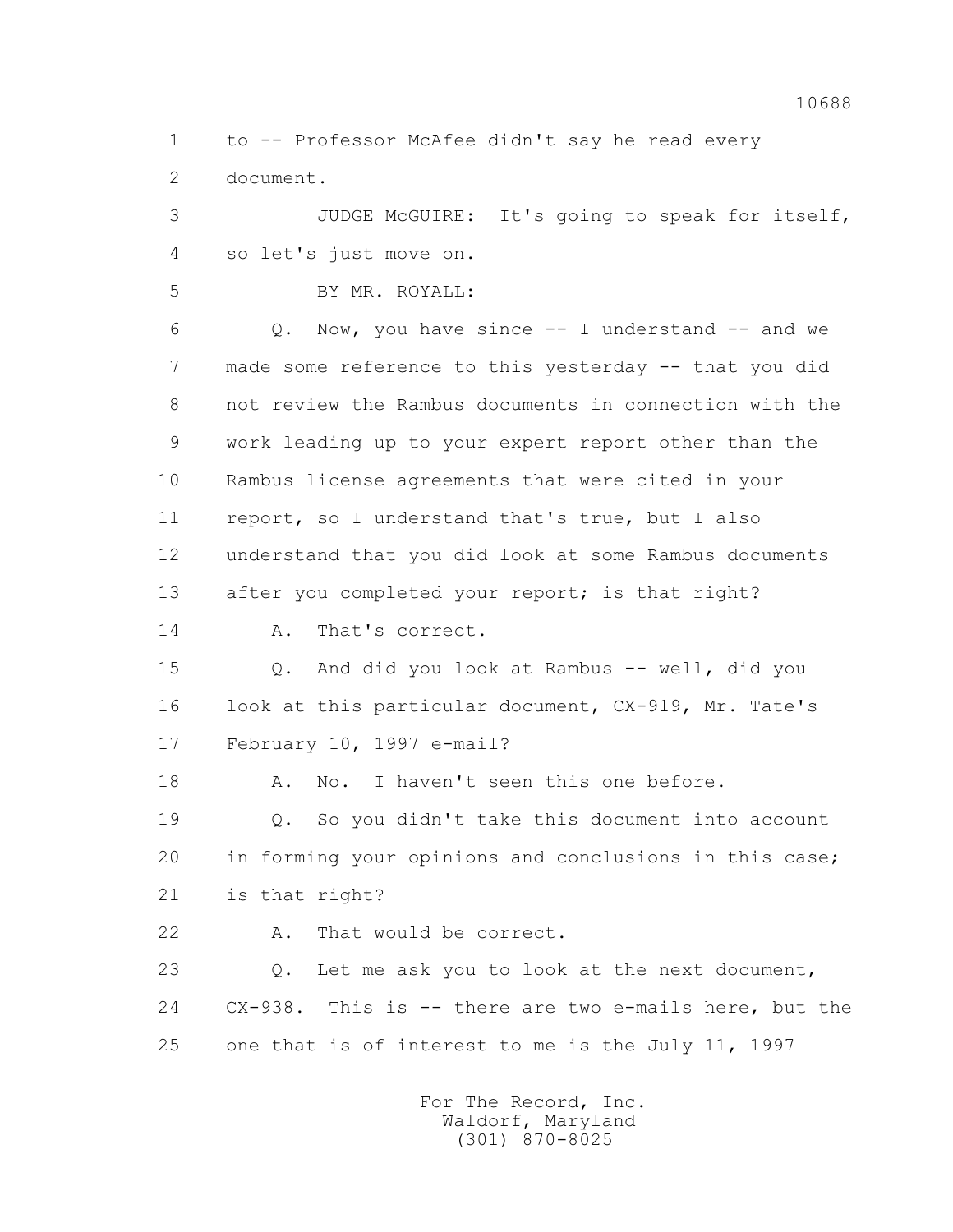1 e-mail from Mr. Bill Davidow, chairman of Rambus, to 2 Gerry Parker of Intel. And that begins on the first 3 page of CX-938. Do you see that? 4 A. Yes. 5 Q. Did you take into account this document in 6 forming your opinions or developing the assumptions 7 that you made in connection with this case? 8 A. I haven't seen this document before. I'm not 9 sure it's particularly relevant to my testimony, 10 but -- 11 0. I'm not asking you to comment on whether 12 documents are relevant. 13 If we're going to do that, Your Honor, I think 14 I'm entitled to ask questions about it. He's made that 15 comment. I think I'm now entitled to probe the 16 relevance of this document to his testimony. 17 JUDGE McGUIRE: Go ahead. 18 BY MR. ROYALL: 19 Q. Now, you'll see in this document, CX-938, 20 Mr. Teece, that the chairman of Rambus, Bill Davidow, 21 writes to Mr. Parker, and I'll represent to you that 22 Mr. Parker is an Intel executive, and he says in the 23 first paragraph of his letter, "Below is one of the 24 updates," referring to DRAM -- the DRAM company 25 problem, which is in the prior sentence.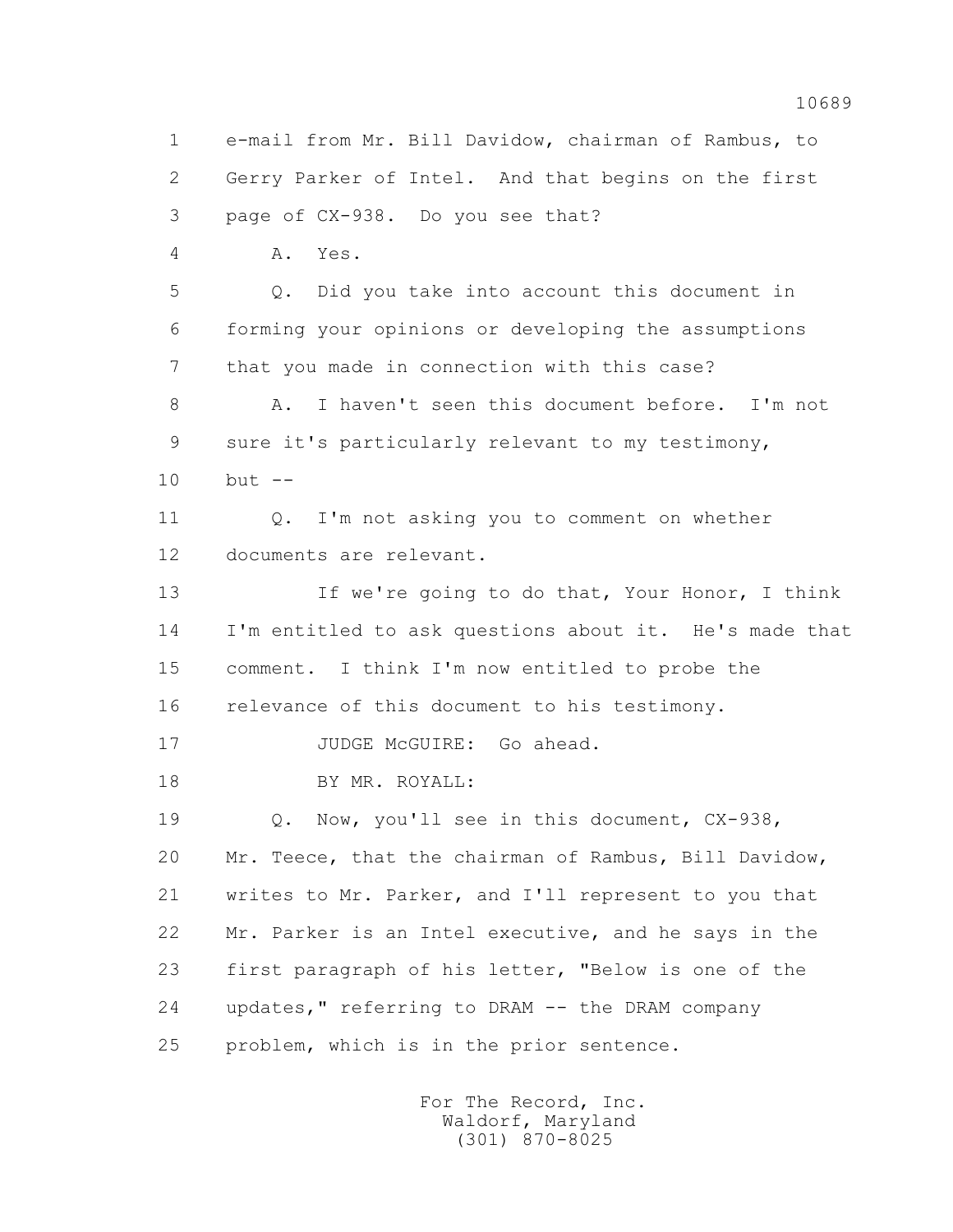1 A. And what is the DRAM company problem? 2 Q. Well, let me just point the language that I'd 3 like to point you to. 4 And then he says, "One of the things we have 5 avoided discussing with our partners is intellectual 6 property problem discussed in the fourth paragraph." 7 Do you see that? 8 A. Yes. 9 Q. And then below the heading that says "Below is 10 the Rambus update," the fourth paragraph under that at 11 the very bottom of the first page of CX-938 states: 12 "We have not yet told Siemens that we think SLDRAM and 13 SDRAM DDR infringe our patents. We think that will 14 just irritate them." 15 Let me just stop there. 16 Now, you said that you didn't think this 17 document was relevant to your testimony; right? That 18 was what you said a moment ago? 19 A. To the but-for world where we assume that, you 20 know, Rambus discloses. 21 Q. You assume in the but-for world that Rambus 22 discloses; right? 23 A. Yeah. 24 Q. But you have also assumed based on evidence 25 from the real world that JEDEC had, based on evidence For The Record, Inc.

 Waldorf, Maryland (301) 870-8025

10690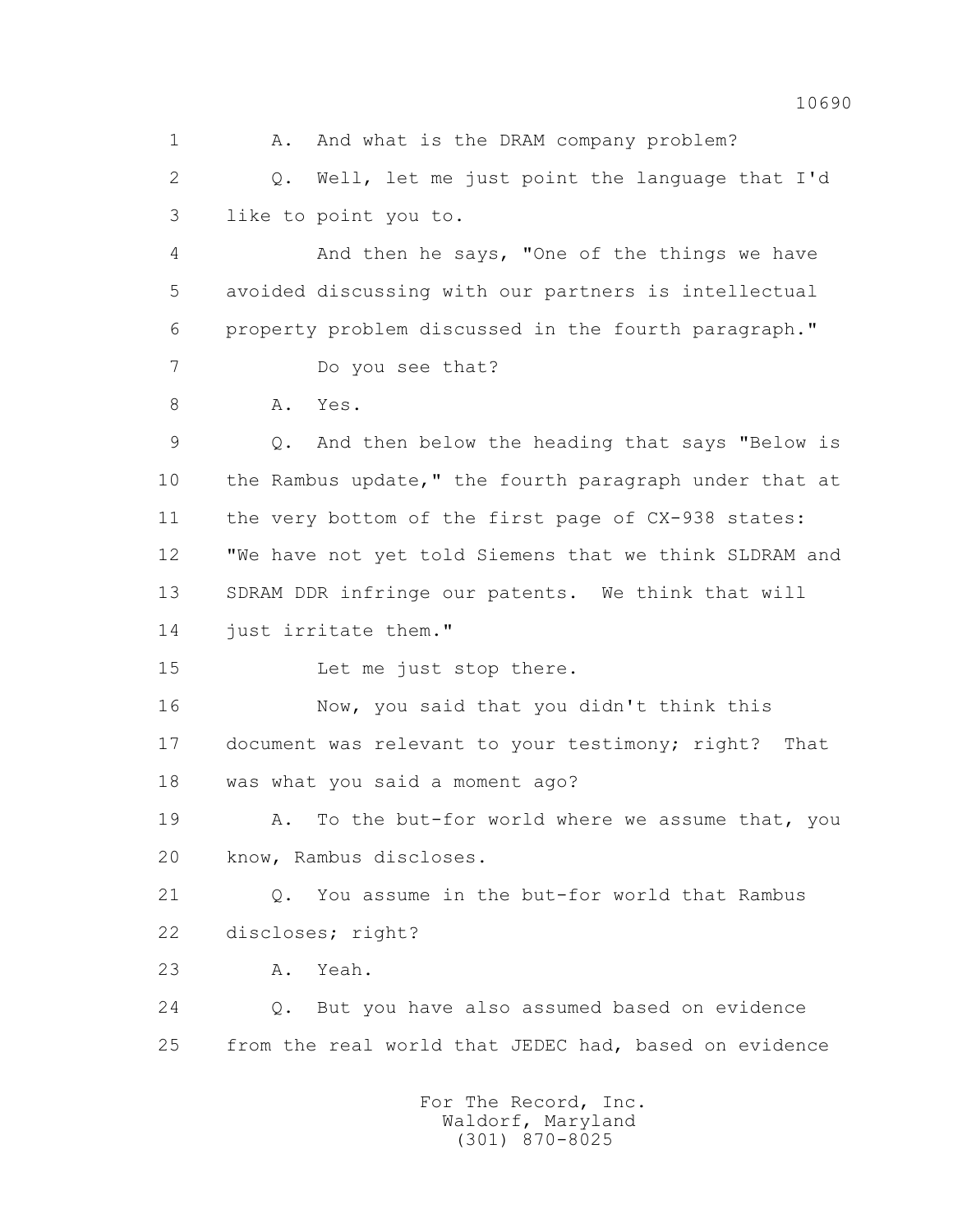1 that was -- hints that were provided in the real world, 2 that JEDEC had reason to believe that Rambus might have 3 patents covering SDRAM; right?

 4 A. That there might be certain probability of that 5 in the actual world.

6 Q. Yes.

 7 And isn't it relevant to consider evidence that 8 some years later or a year after withdrawing from JEDEC 9 that the chairman of the company was writing to Intel 10 telling them about how Rambus had sought to avoid 11 disclosing to DRAM makers that it believed it had 12 patents over SDRAM DDR?

 13 MR. STONE: Your Honor, I object to the 14 characterization of this because what he says is we 15 have not told them. That's what he says, we have not 16 told them because we don't want to irritate them. And 17 counsel's question, as he reformulates it, is 18 argumentative and improperly characterizes the --

 19 MR. ROYALL: I can restate, Your Honor. 20 JUDGE McGUIRE: Restate.

21 BY MR. ROYALL:

 22 Q. Isn't it relevant to consider evidence that 23 some years after or a year after Rambus withdrew from 24 JEDEC the chairman of the company was writing to Intel 25 telling him that Rambus had not yet told DRAM makers,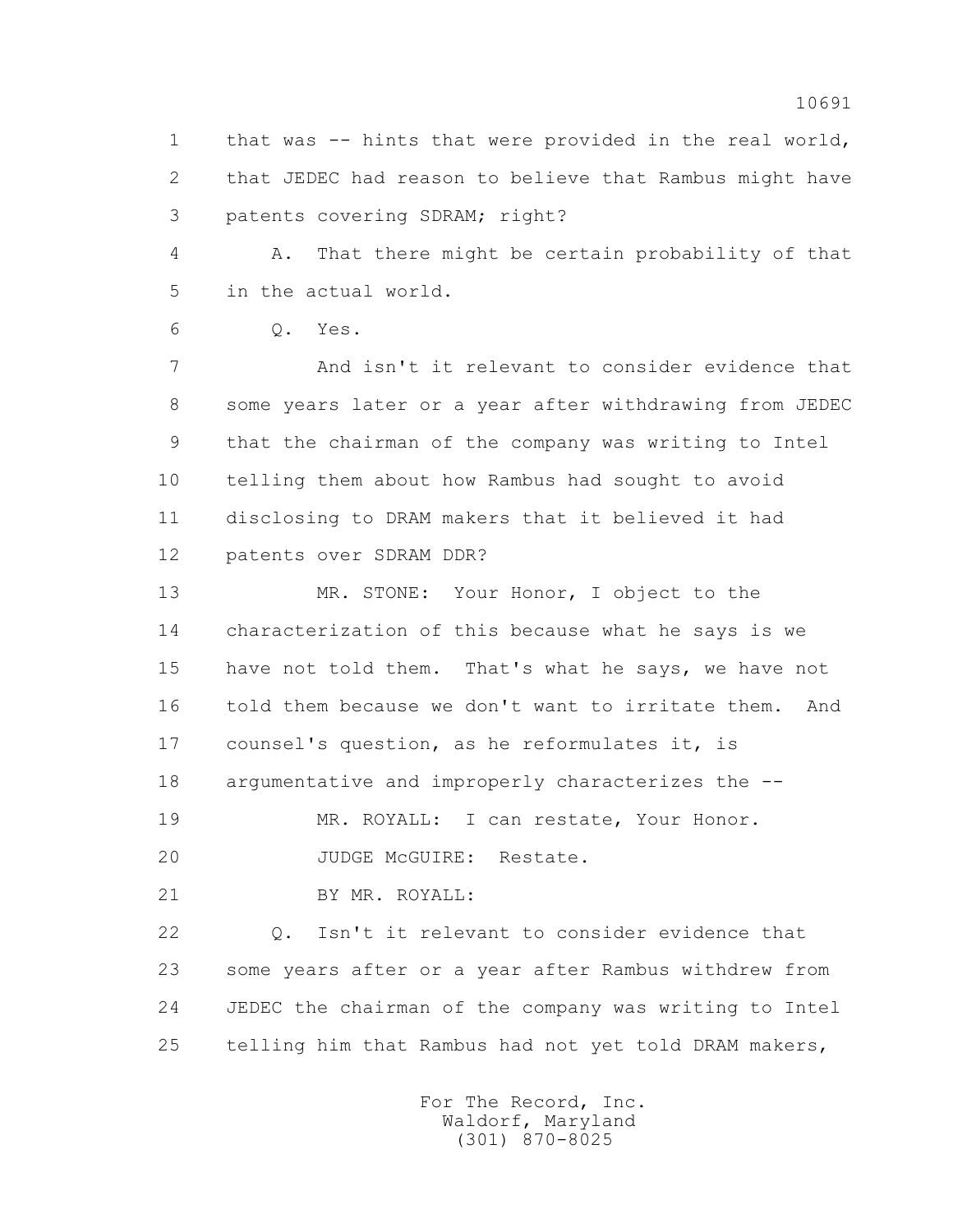1 in this case specifically Siemens, that it thought 2 SDRAM DDR infringed its patents? Isn't that relevant 3 to consider?

 4 A. Well, it's extremely tangential I believe, 5 Mr. Royall. You know, in the but-for world they do 6 disclose. In the actual world where we're assuming 7 that they don't disclose what they're supposed to 8 disclose, so that's the nature of the actual world, is 9 that there's limited disclosure.

 10 What I'm really trying to calibrate is when 11 there are things -- let's take this as being a correct 12 representation of what was going on. I have no way of 13 knowing whether that's true. But let's suppose it is, 14 that Rambus isn't going out of its way to disclose. 15 Then -- but still there are things that get into the 16 public domain. There's the WIPO application. There's 17 information that gets out there.

 18 And what I'm trying to calibrate is what does 19 JEDEC do, does JEDEC inquire, does JEDEC ask for a RAND 20 letter, and it doesn't.

 21 So that's just a factor that helps me view and 22 interpret what they might have done in the but-for 23 world.

 24 Q. So are you saying that facts in the real world 25 are not relevant to your assessment of what would have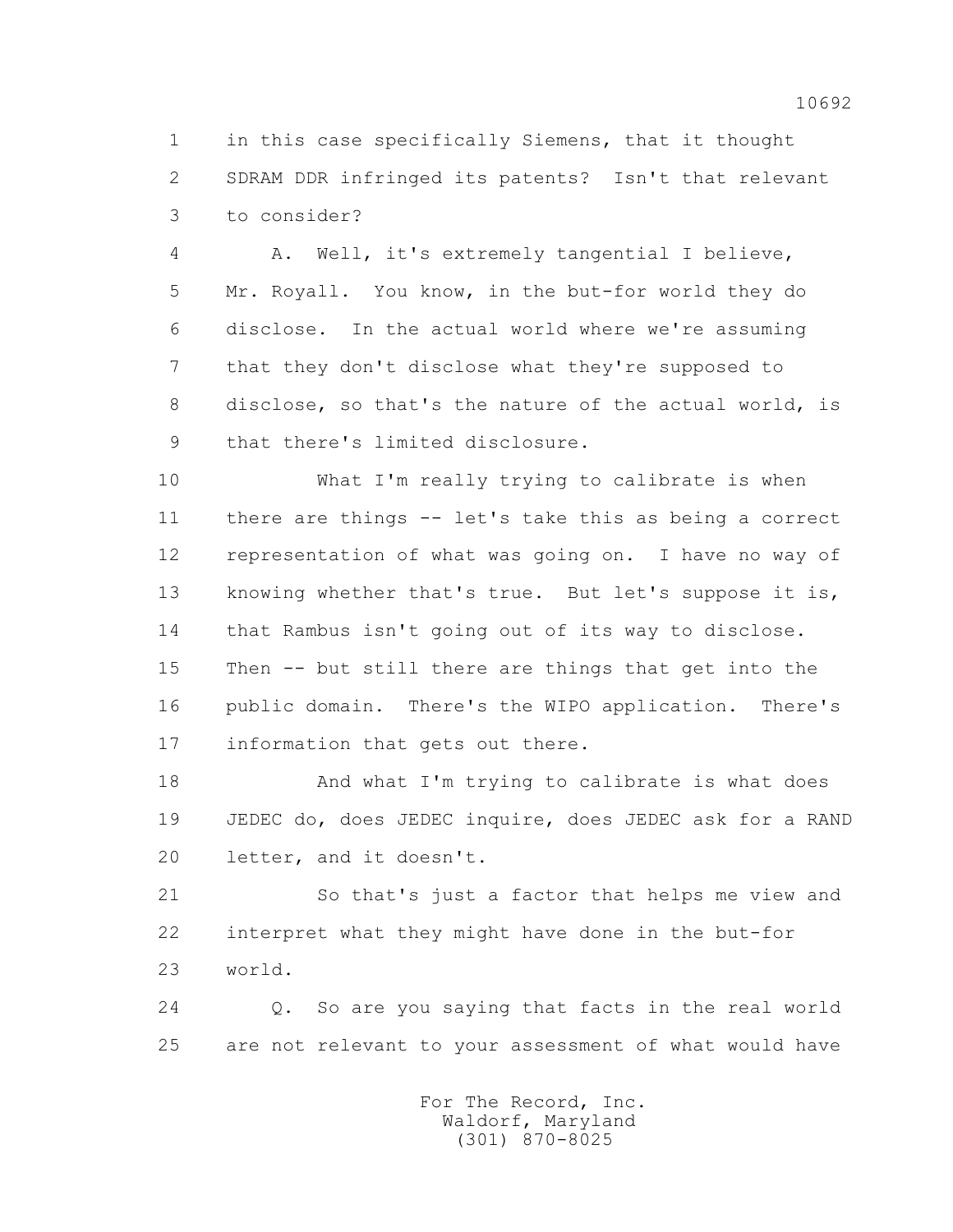1 happened in the but-for world?

 2 A. No. They are relevant inasmuch as they go at 3 least with respect to this note in the decision tree to 4 helping us understand what JEDEC's behavior would be in 5 the but-for world.

 6 Q. And you don't think it's relevant in 7 understanding what JEDEC's behavior would be in the 8 but-for world that Rambus apparently -- well, let me 9 restate this so we don't get an objection.

 10 Let me ask you to assume that Rambus in 11 July 1997 believed that DRAM manufacturers did not 12 already know on their own that SDRAM and DDR -- that 13 Rambus believed SDRAM and DDR infringed their patents 14 and they didn't want to tell them that.

 15 So if you assume with me that that's what 16 Rambus believed, they believed that JEDEC didn't 17 already know that and they didn't want to tell the DRAM 18 makers, now, would -- would you agree that if that -- 19 assuming that to be true, that that would be something 20 that would be relevant for you to consider in making an 21 assumption about whether some hints that in the public 22 domain caused JEDEC to appreciate that Rambus had 23 patents or patent applications that might relate to or 24 cover its standards?

25 A. I think to answer the question of what JEDEC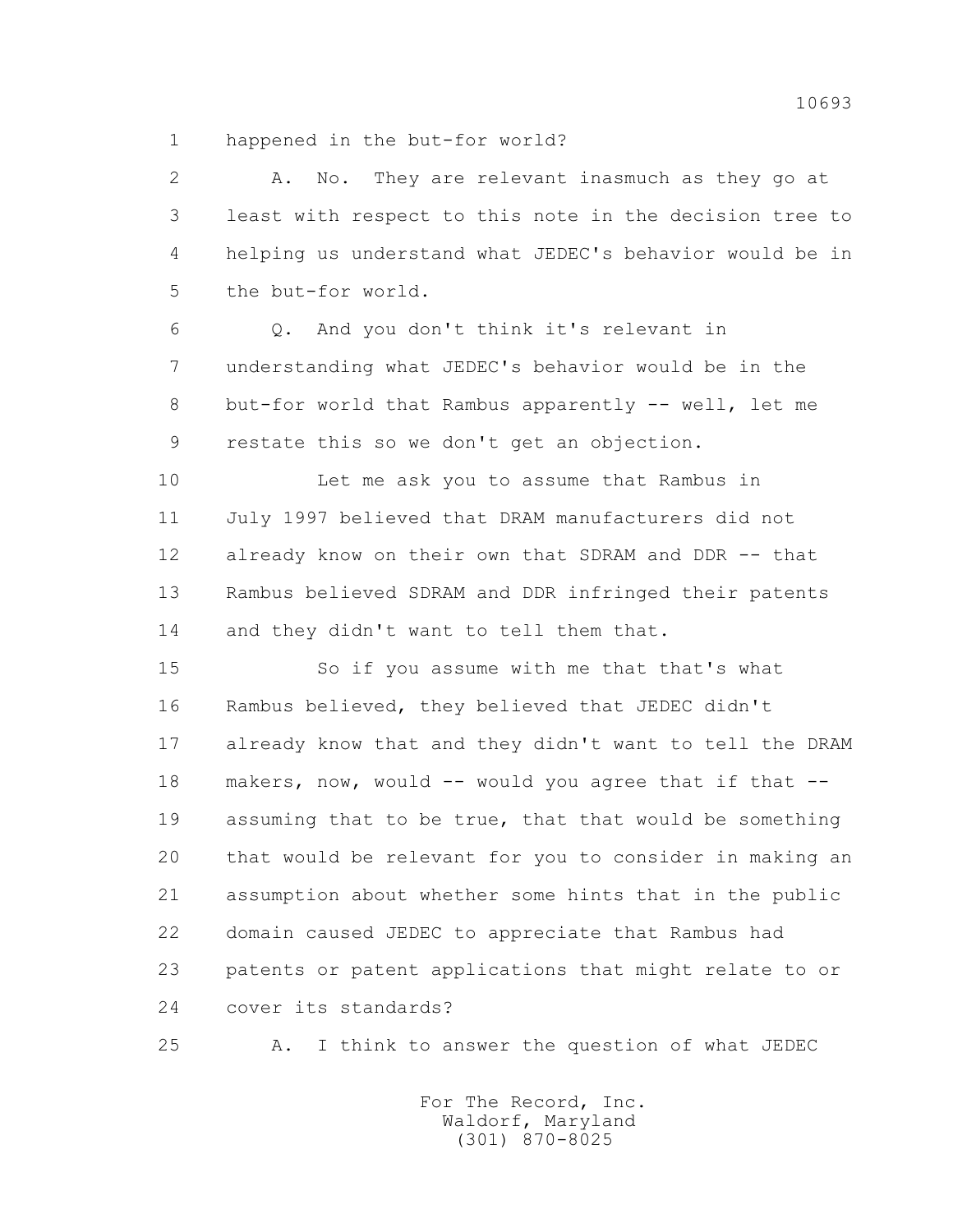1 would have done in the but-for world after there's 2 disclosure it's more relevant to look at JEDEC's 3 behavior and not Rambus' state of mind. I mean, it's, 4 as I said before, at best tangentially related. 5 Q. So in making your assumption about whether 6 hints may have caused JEDEC to realize that Rambus 7 thought that it had patents or patent applications 8 covering the standards, in making that assumption, you 9 think it's appropriate just to ignore the evidence 10 that shows what Rambus believed; is that what you're 11 saying? 12 A. It's very, very subsidiary to the question of 13 what JEDEC believed. 14 Q. Okay. Now, let me ask you to go to the next 15 slide, DX-334. 16 Now, this is a slide that you prepared again 17 relating to the discussion of whether in the but-for 18 world Rambus would agree to sign a RAND letter; is that

19 right?

20 A. That's correct.

 21 Q. And for each of three different provisions 22 associated with a RAND assurance you describe both pros 23 and cons; right?

24 A. Yes.

25 Q. And as to the first point, am I right that it's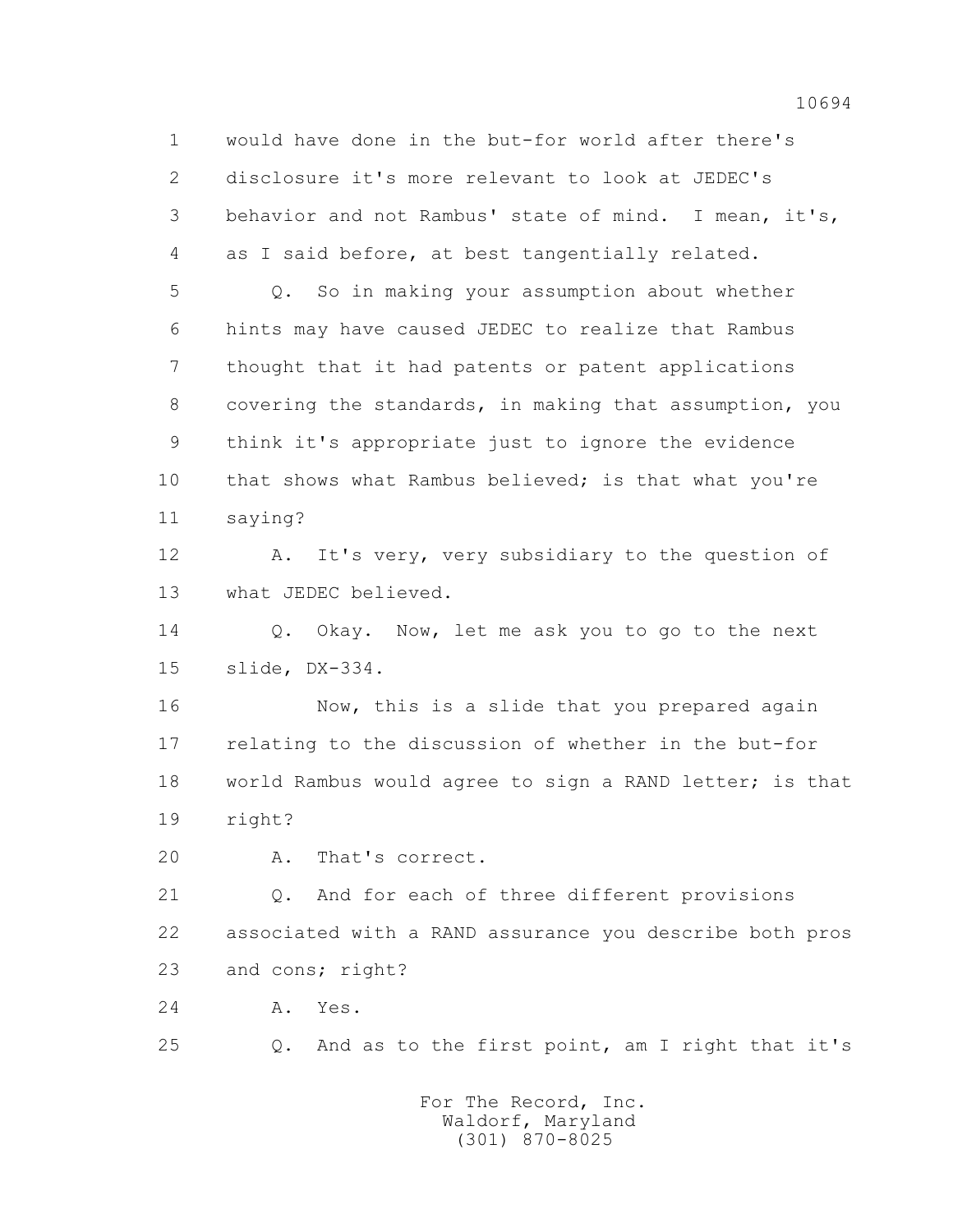1 your view that, generally speaking, an assurance that 2 license will be made available to all interested 3 parties is something that would make it more likely 4 that firms would be willing to adopt a patented 5 technology?

6 A. Yes.

 7 Q. And you would expect that to be true in this 8 case with respect to Rambus' technologies as well; 9 right?

10 A. That if it's made available to everybody versus 11 just a few it has a better chance of being accepted, 12 yes.

 13 Q. Okay. And going to the second point, you refer 14 here to an assurance that licenses will be made 15 available on reasonable terms and conditions and 16 suggest that assurances of that type also tend to make 17 it more likely that the firms that are the 18 beneficiaries of such assurances would be willing to 19 adopt the patented technology in a standard; right? 20 A. Yes.

 21 Q. And you would expect that to be true of Rambus' 22 technologies as well, that the effect of Rambus 23 providing assurances of this sort would make it more 24 likely that firms would be willing to adopt Rambus' 25 patented technologies in a standard?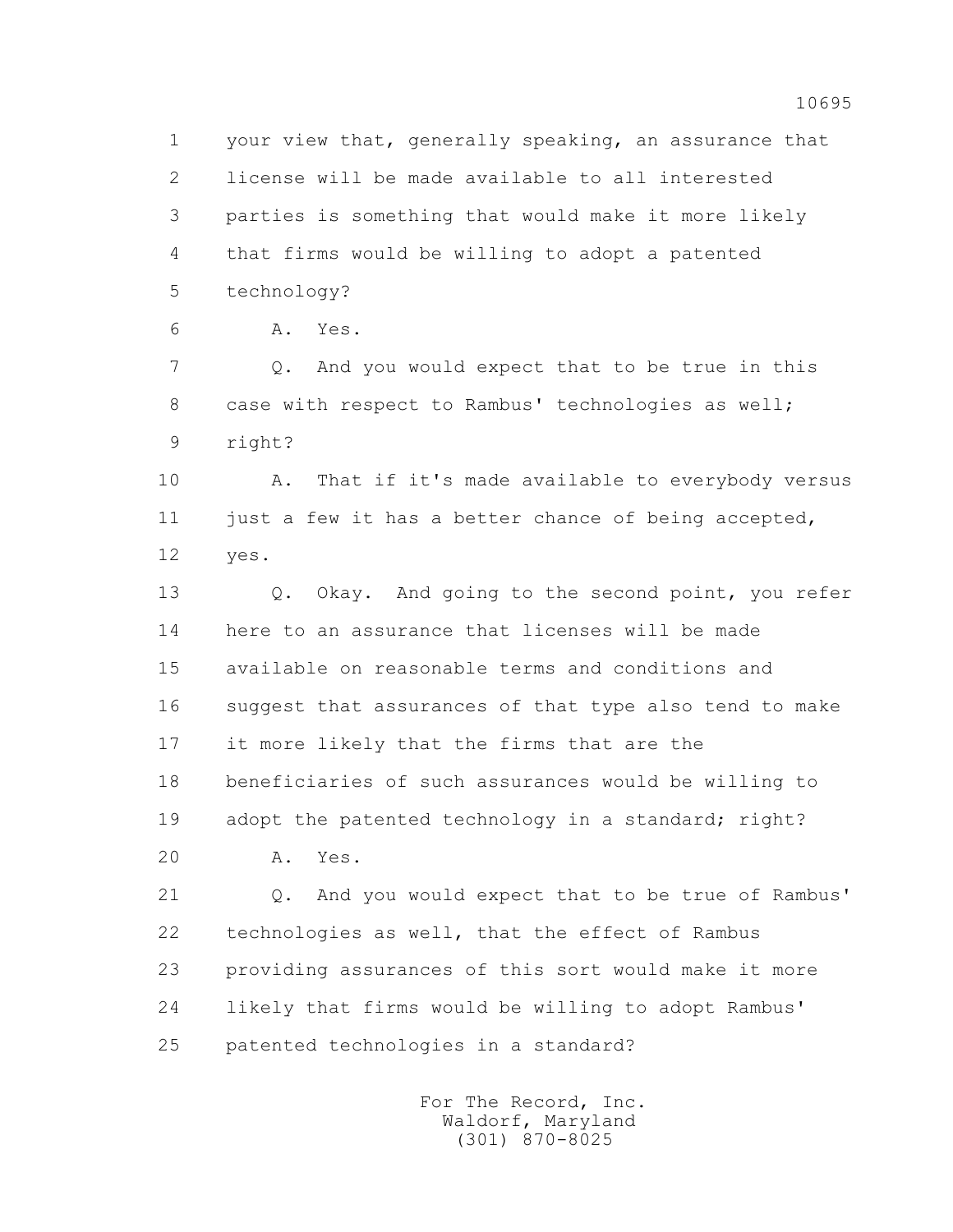1 A. Through a RAND letter, yes.

 2 Q. And you would -- your views would be the same 3 as to the third point, that is, that by giving 4 assurances that it would agree to license on terms that 5 were demonstrably free of unfair discrimination, by 6 giving assurances of that sort, Rambus would be making 7 it more likely that firms would be willing to adopt its 8 patented technologies in the standard?

9 A. Correct.

10 0. So I take it then that you agree that by 11 comparison to a situation in which Rambus did not 12 provide assurances of these sorts that a situation in 13 which it did provide such assurance would increase the 14 likelihood that the participants in the 15 standard-setting process would be willing to adopt the 16 Rambus technologies as part of the standard?

17 A. The question is after receiving a RAND letter, 18 what would be Rambus' response after receiving a 19 request for a RAND letter.

 20 Q. I'm not asking you about that question. Let me 21 go back to my question. I'm asking you about

22 JEDEC's -- or the standard-setting participants.

 23 Based on what you say here, isn't it true that 24 it's your view that the participants in the 25 standard-setting organization would be more likely to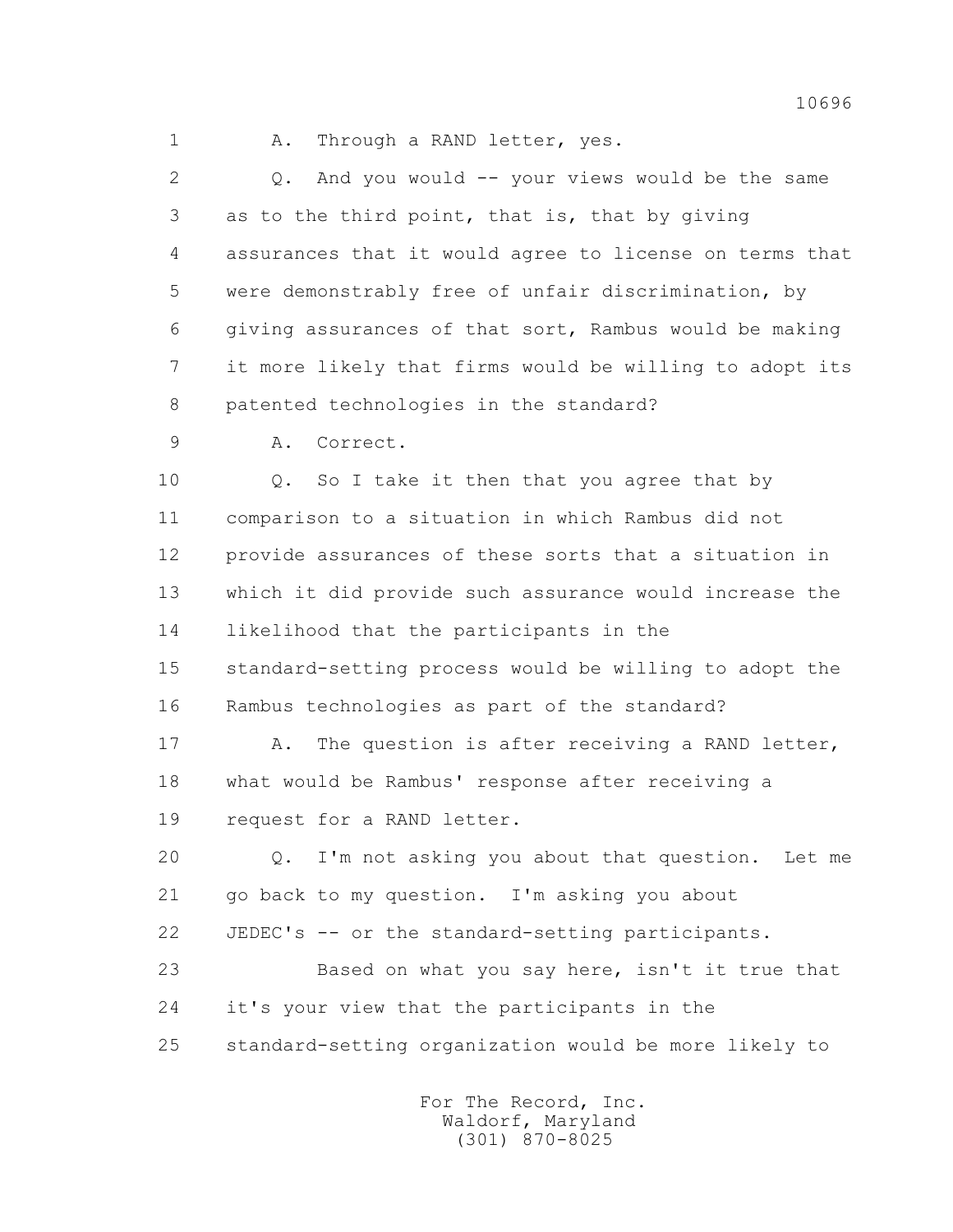1 adopt Rambus' technology, patented technology, in its 2 standards in the event that Rambus were to make it -- 3 provide assurances of this sort by comparison to a 4 situation in which Rambus was not willing or had not 5 provided such assurances?

 6 A. Well, it seems to me, if I understand your 7 question correctly, you're asking me whether or not 8 Rambus agreeing to RAND terms would increase the 9 likelihood of a license, and my answer to that is 10 yes -- excuse me -- would increase the likelihood of 11 the standards that were relevant being adopted, my 12 answer is yes.

 13 Q. Let's go back to DX-332, the decision tree. 14 So am I right that it's your conclusion that in 15 a but-for world in which Rambus made patent-related 16 disclosures to JEDEC, Rambus would also be willing to 17 sign a RAND letter?

18 A. In the but-for world, yes.

 19 Q. And it's your conclusion that in the but-for 20 world agreeing to sign the RAND letter would be Rambus' 21 best option; right?

 22 A. Yes. Particularly if that but-for world 23 incorporates complaint counsel's assumption that there 24 are lots of alternative technologies that the industry 25 could go to.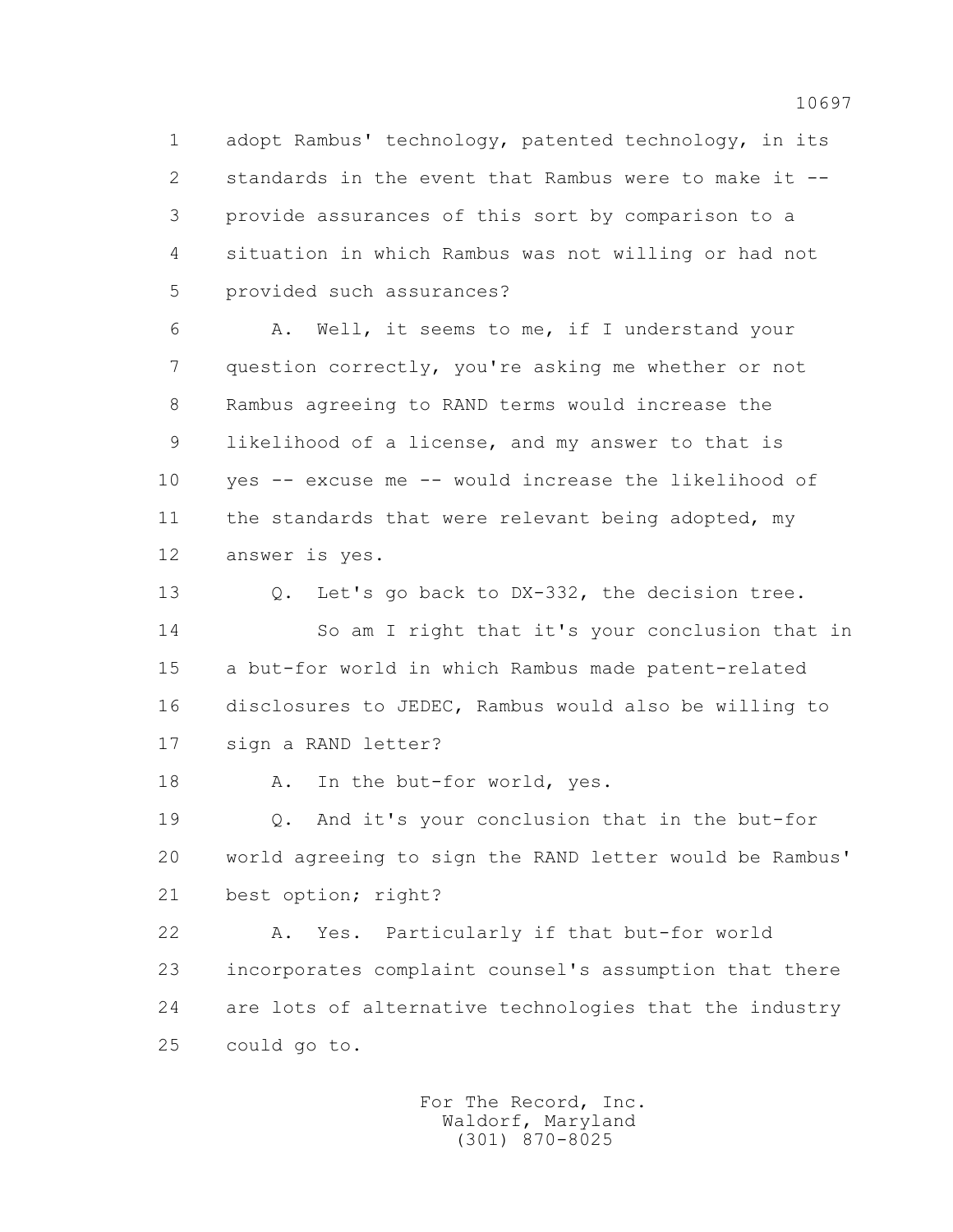1 0. So the existence of commercially viable 2 alternatives makes it -- with that assumption, makes it 3 even more likely that Rambus would sign a RAND letter; 4 correct? 5 A. Yes.  $6 \qquad \qquad$  0. And doesn't the  $-$ - 7 A. Well, let me restate that. Commercially viable 8 in the sense of being economic substitutes. 9 Q. And was that assumption that you made as part 10 of this decision tree that there were commercially 11 viable substitutes? 12 A. I can look at it either away. Either way, I 13 think you end up with the same answer, but it's -- the 14 probability goes up to I think any certainty if 15 complaint counsel's theory about substitutes being 16 available is in fact correct. 17 0. Let me see if I can parse this. 18 You said that either way, that is, either 19 assuming that there were commercially viable 20 substitutes or assuming that there were not 21 commercially viable substitutes, either way you think 22 you would end up with the same outcome? 23 A. Yes. 24 Q. And by that you mean either way you believe you 25 would end up with a JEDEC standard that incorporates For The Record, Inc. Waldorf, Maryland

(301) 870-8025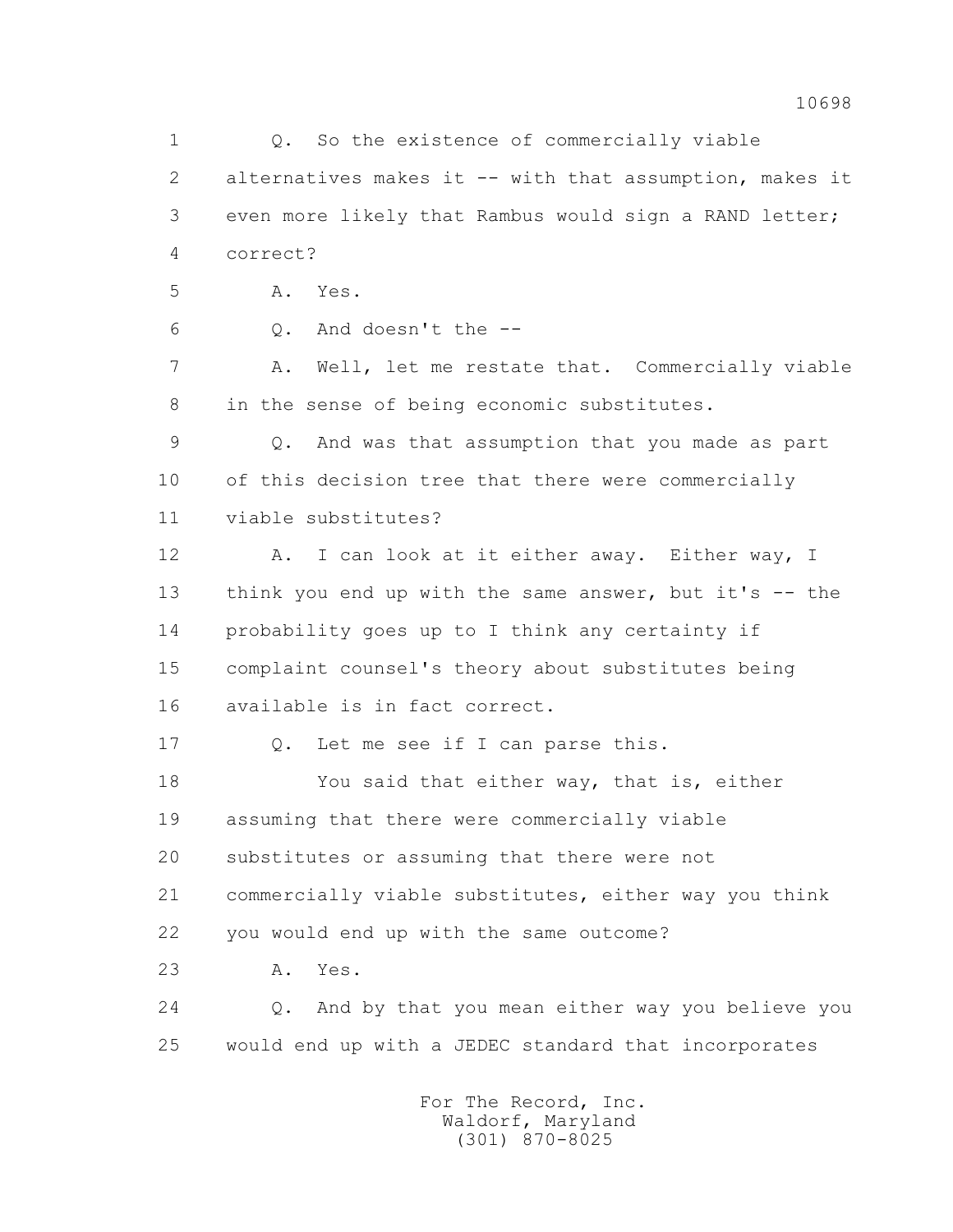1 Rambus' patents or patented technologies?

2 A. Yes.

3 Q. Now --

4 A. The same standards that were in fact adopted.

5 Q. Right.

6 A. By JEDEC.

 7 Q. But in the scenario in which you assume that 8 there were commercially viable alternatives, I take it 9 you would agree that in that scenario that the royalty 10 rates that would be paid to Rambus under negotiated 11 licenses, you would expect those royalty rates to be 12 lower in the scenario in which there are commercially 13 viable alternatives; right?

14 MR. STONE: Your Honor, I object to the form of 15 the question in that I think when counsel uses 16 "commercially viable" that misstates the witness' 17 continued sort of correction of close economic 18 substitutes. Maybe we could just agree on that we're 19 using the witness' understanding or something so that 20 we don't -- I don't want to keep interrupting.

21 JUDGE McGUIRE: Mr. Royall.

 22 MR. ROYALL: Your Honor, I -- I'm not sure the 23 witness did use that term and I think that that 24 objection may have the effect of in injecting into 25 this proceeding something that shouldn't have been. I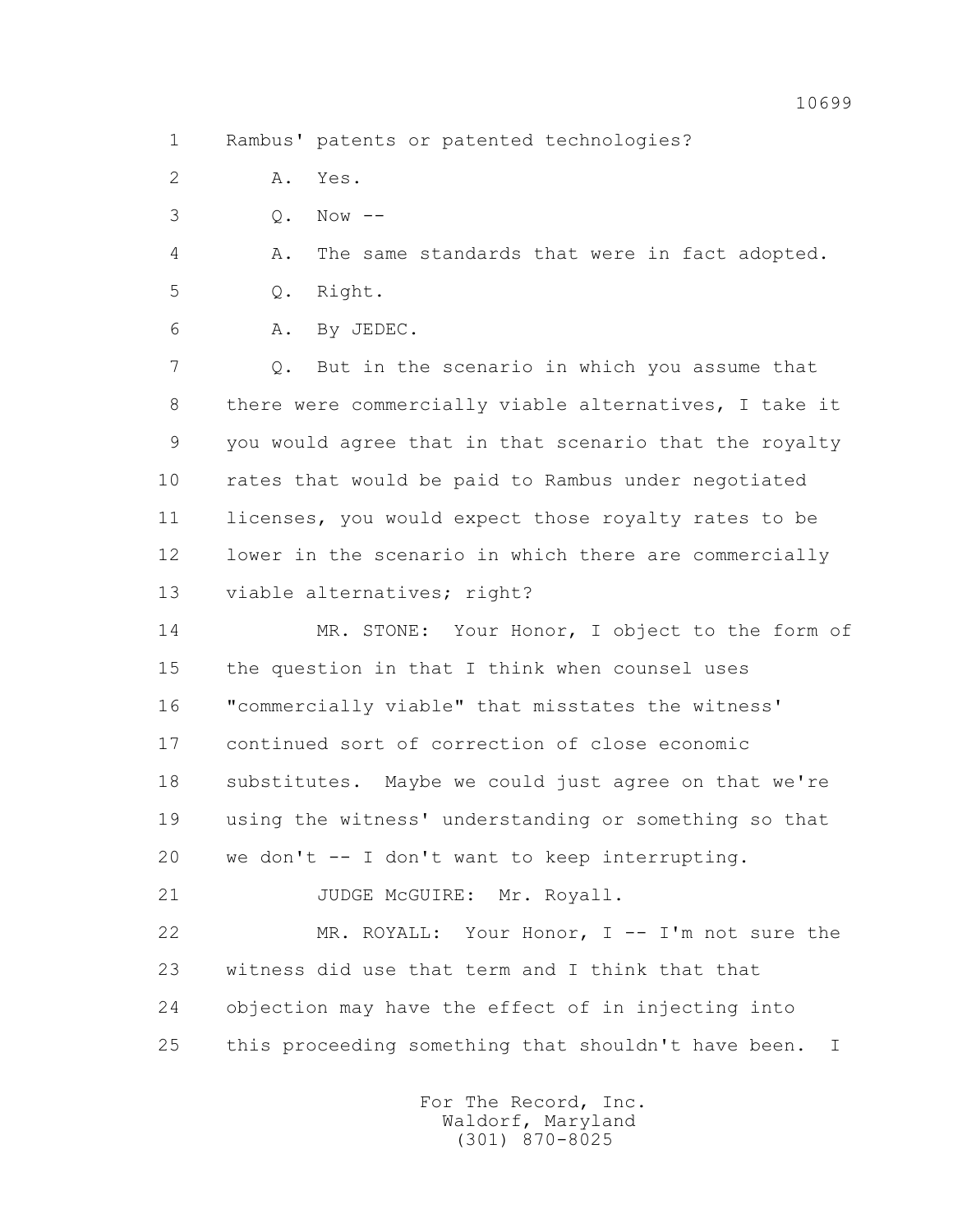1 don't think that this witness has actually used that 2 term. 3 MR. STONE: He just did. 4 MR. ROYALL: Well, if he used the term, then I 5 have no -- 6 JUDGE McGUIRE: Okay. Restate it. 7 MR. ROYALL: Okay. 8 BY MR. ROYALL: 9 Q. You have used the term "commercially viable 10 alternatives" in connection with your testimony in 11 court these past days; right? 12 A. Yes. And I pointed out by that I mean that 13 they are effective economic substitutes. 14 Q. Okay. So we can try to go back then to my 15 question and I'll try to be careful to use "effective 16 economic substitutes." 17 It's your view that whether you assume that 18 there were effective economic substitutes or you assume 19 that there weren't effective economic substitutes, 20 either way, in the context of this decision tree, 21 DX-332, you would end up with the same outcome and that 22 outcome being an outcome in which JEDEC develops 23 standards that incorporate Rambus' patented 24 technologies? 25 A. Well, to do it one step at a time, I believe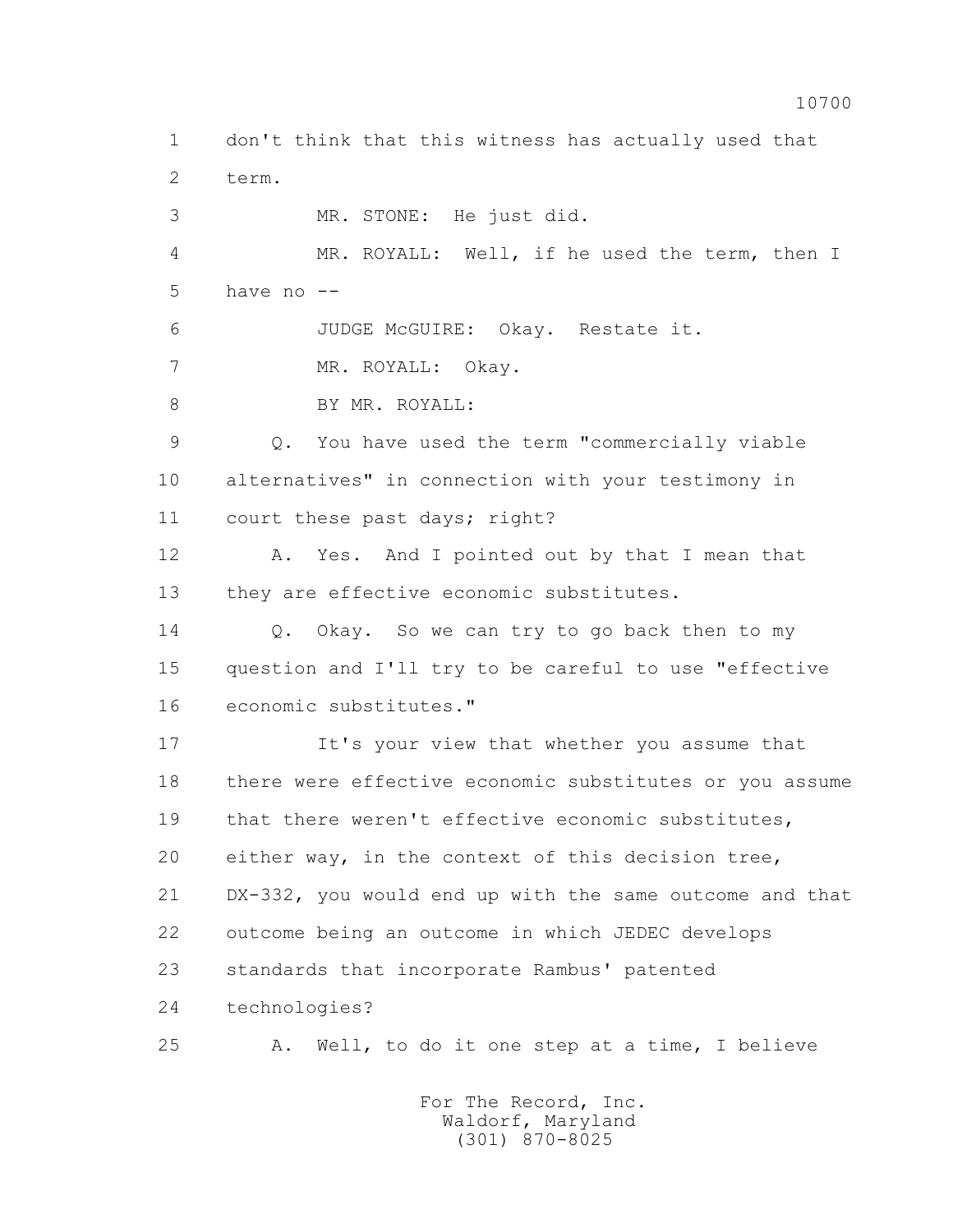1 that, which either way with respect to the economic 2 substitute point, Rambus is going to be willing to 3 grant a RAND letter.

 4 Q. Okay. And then you would expect the ultimate 5 outcome I assume to be the same as well, either -- with 6 either assumption about the existence of effective 7 economic substitutes, that is, the ultimate outcome 8 being the adoption of Rambus patented technologies in 9 the standard?

10 A. Yes.

 11 Q. Now, would you agree, though, or wouldn't you 12 agree that in a scenario in which you're assuming that 13 there are effective economic substitutes, the royalty 14 rates paid to Rambus associated with the use of its 15 patented technologies in the JEDEC standards would be 16 lower by comparison to the royalty rates that would be 17 paid in a scenario in which you've assumed that there 18 are no effective economic substitutes?

 19 A. Not necessarily. You have to trace through the 20 rest of the tree.

 21 Q. Well, in a world in which there are effective 22 economic substitutes, you've said that you would assume 23 that in that world as well as the alternative world 24 Rambus would sign a RAND letter; right?

25 A. Yes.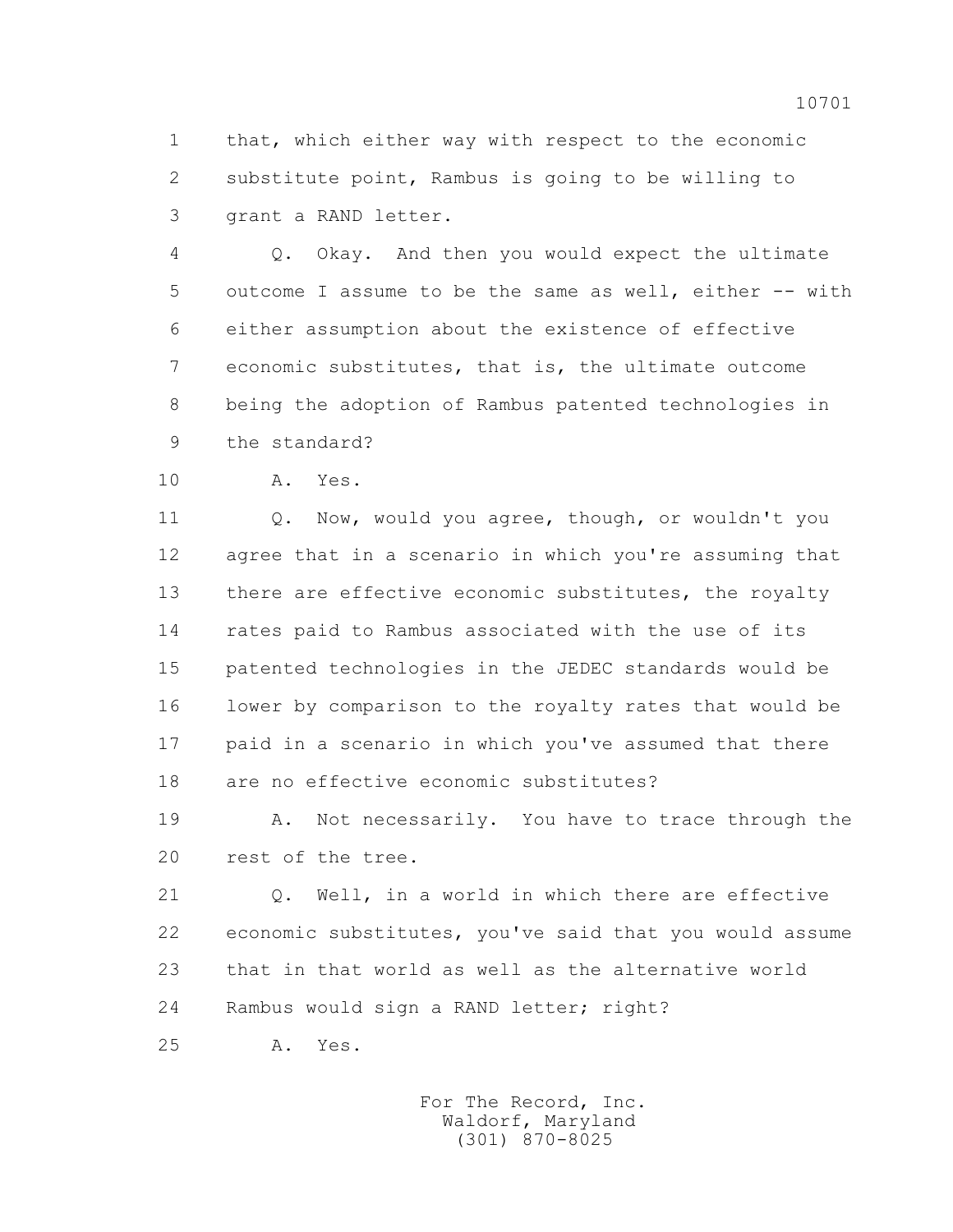1 0. And you would assume also I take it that there 2 would be no ex ante negotiations based on your 3 testimony yesterday; right?

4 A. That's correct.

 5 Q. And then you would assume that JEDEC adopts the 6 patented technologies in its standards; is that your 7 testimony?

8 A. Correct.

 9 Q. Okay. So we've traced through the tree and now 10 where we are is the patented technologies are there and 11 at some point there's a negotiation on the terms with 12 those companies that are building products using these 13 technologies, the terms in which they're going to pay 14 royalties to Rambus; right?

15 A. At some point, yes.

16 0. And in this scenario in which there are 17 effective economic substitutes, we're assuming that, 18 you would expect that the royalty rates would be lower 19 by comparison to a scenario in which the same 20 technologies were adopted as part of the standards but 21 there were no effective economic substitutes?

 22 A. Well, I think you have to just follow the logic 23 and go back and ask, you know, are there going to be 24 ex ante negotiations.

25 Q. You've already told us that either way there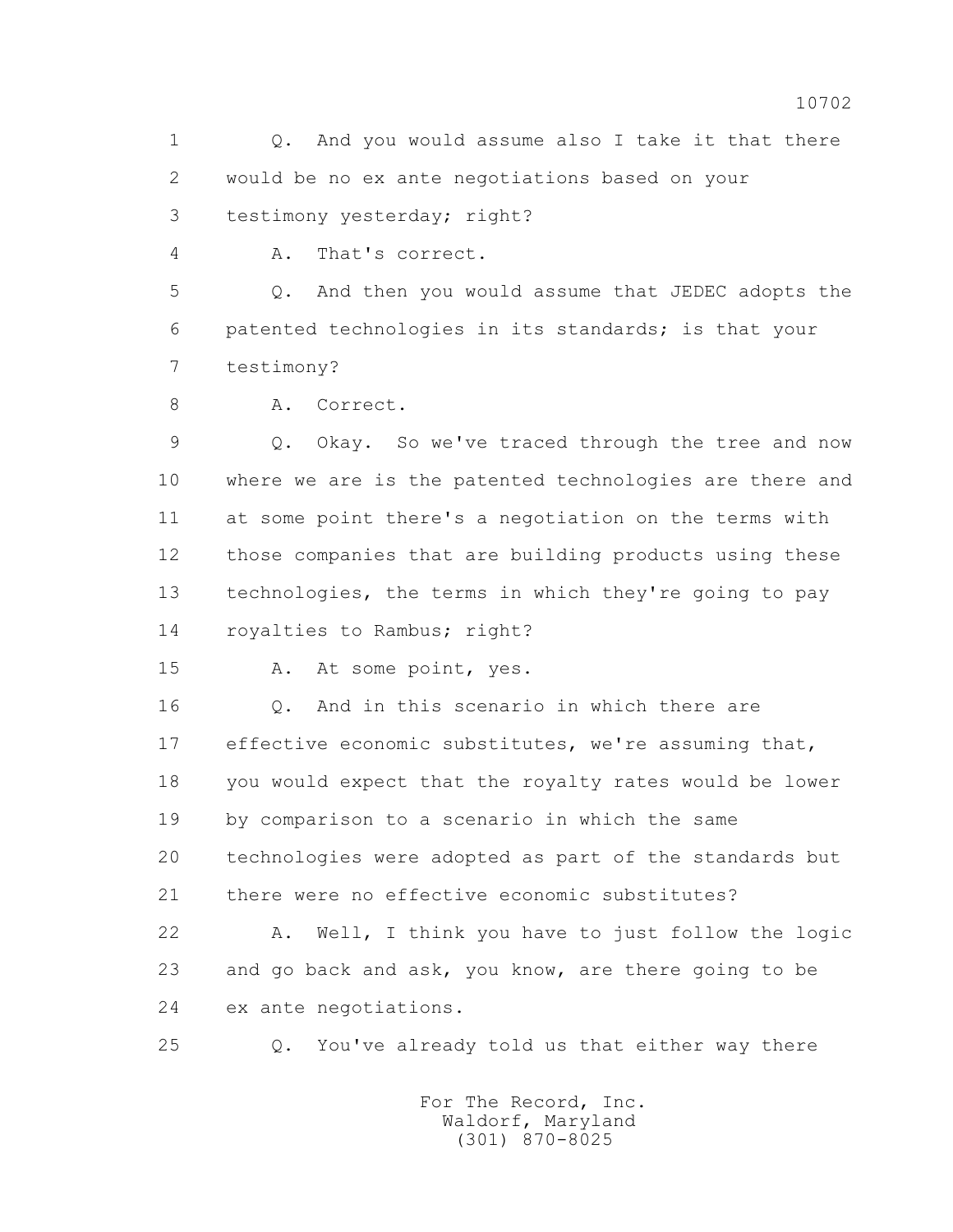1 aren't going to be. That's your opinion; right?

 2 A. That is my opinion, that there won't be ex ante 3 negotiations.

 4 Q. So why do we need to go back and trace through 5 that if you say it's not going to matter either way, 6 there are not going to be ex ante negotiations?

 7 A. That's correct. And then in that case you 8 don't. If you want to get to a lower royalty because 9 there are substitutes, you would have to prove up that 10 there's going to be ex ante negotiations.

11 0. It's your assumption, isn't it, that any 12 negotiations in the but-for world on royalties rates 13 for Rambus' technologies would occur after the patents 14 issued? Right?

15 A. Yes.

16 0. And that could be -- that could be after the 17 standard is adopted; right?

18 A. That's correct.

 19 Q. Okay. And that -- you would assume that 20 that's when the negotiation is going to take place 21 whether or not there are effective economic

22 substitutes; right?

23 A. That's correct.

 24 Q. Okay. And so let's -- it's not going to change 25 whether or not there are effective economic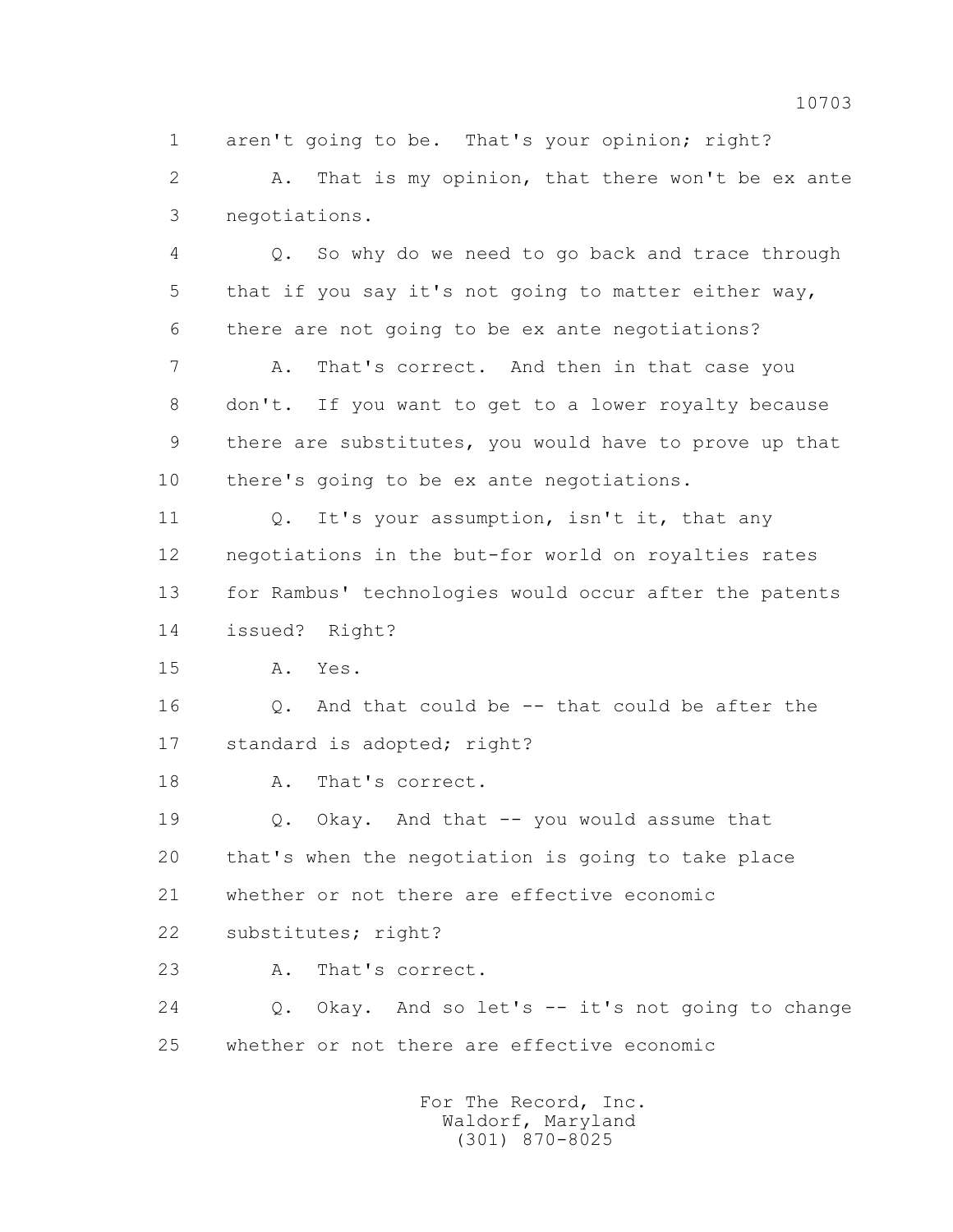1 substitutes, and so this is going to happen after the 2 standards are adopted; right?

3 A. Yes.

 4 Q. And at that point there's going to be a 5 negotiation.

 6 Now, if at the time of that negotiation there 7 are effective economic substitutes, don't you agree 8 that the royalty rates that are negotiated are likely 9 to be lower than if at the same time there are 10 effective economic substitutes?

11 A. But if the technology -- if the standard has 12 been adopted, there may not be -- the substitution may 13 not be there.

 14 Q. Because the standard eliminated these otherwise 15 effective economic substitutes as viable alternatives? 16 Is that what you're saying?

 17 A. It's a possibility that the circumstance could 18 have changed some.

 19 Q. Because you're saying the circumstance could 20 have changed in terms of how close these substitutes 21 are competing because the adoption of the standard 22 might diminish the commercial viability of those 23 substitutes; right?

24 A. As a matter of theory, it's possible. 25 Q. And if that were to happen, then the adoption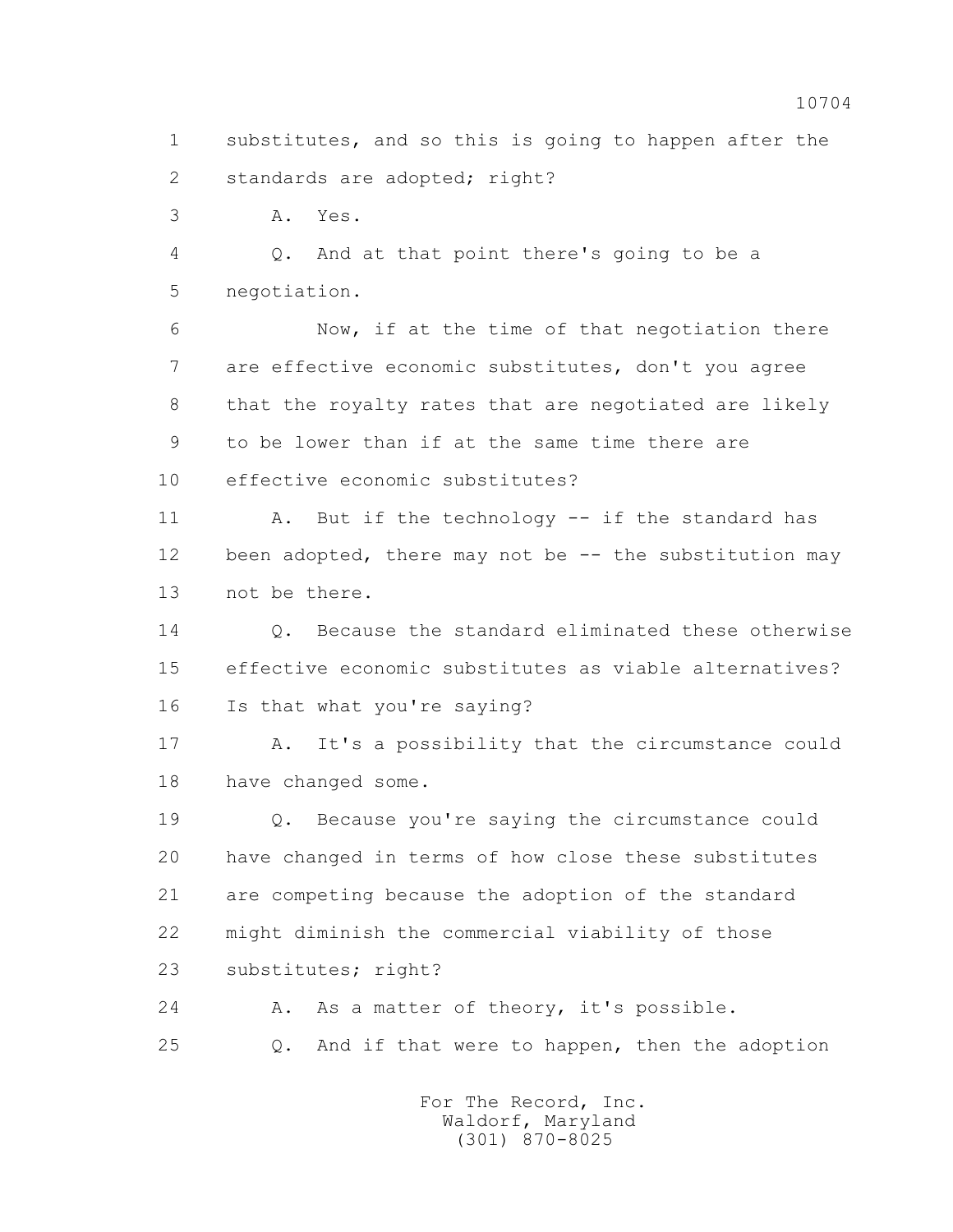1 of the standard would add to the market value of 2 Rambus' technologies by comparison to the value those 3 technologies had before the standard was adopted; 4 right? 5 A. If -- in the ex ante world? Or are you talking 6 about the ex post world? 7 Q. I don't think it matters. Let me ask the 8 question again. 9 What you're saying is that in the ex post world 10 after the standards have been adopted that the effect 11 of adopting the standards may be to diminish the 12 commercial viability of substitutes to Rambus' 13 technologies by comparison to the value or viability of 14 those substitutes in the ex ante time period before the 15 standard was adopted; right? 16 A. We're talking pure theory here; is that 17 correct? 18 Q. Well, let's start there. 19 A. Yeah. Okay. So let me have the question 20 back. 21 (The record was read as follows:) 22 "QUESTION: I don't think it matters. Let me 23 ask the question again. 24 "What you're saying is that in the ex post 25 world after the standards have been adopted that the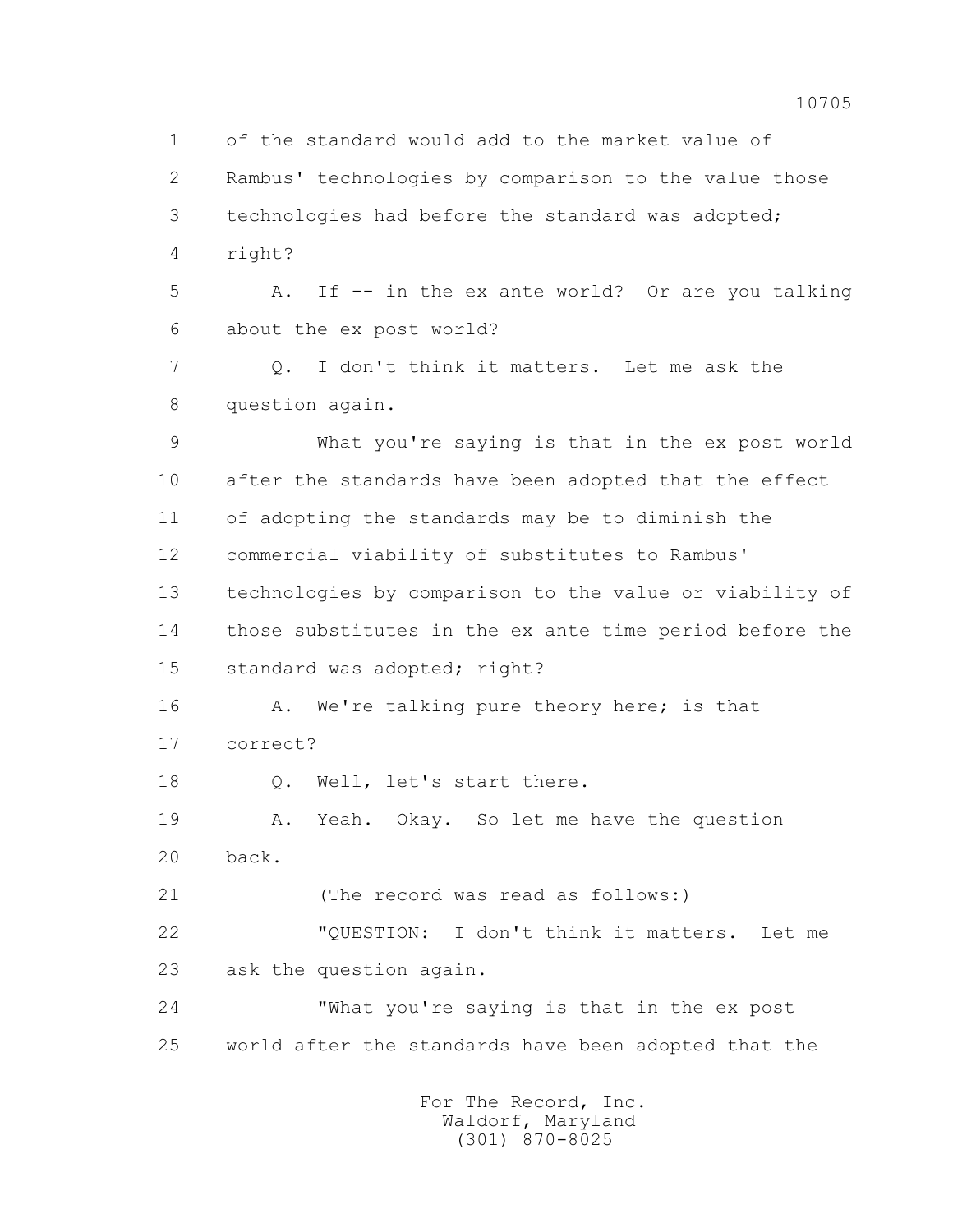1 effect of adopting the standards may be to diminish the 2 commercial viability of substitutes to Rambus' 3 technologies by comparison to the value or viability of 4 those substitutes in the ex ante time period before the 5 standard was adopted; right?" 6 THE WITNESS: You know, in the ex post world 7 it's going to depend on the switching costs. 8 BY MR. ROYALL: 9 Q. And the switching costs may be higher after the 10 standard has been adopted; correct? 11 A. As a matter of theory. 12 Q. So in that situation, the adoption of the 13 standard would have the effect of increasing the value 14 or market power associated with Rambus' technologies; 15 right? 16 A. You're talking about in a circumstance where -- 17 let me make sure I understand your scenario in its 18 entirety. Can you step through the assumptions? 19 Q. You've lost track of where -- how we got here? 20 A. Well, let me go back to where I thought you 21 were, which is that there are alternatives available, 22 is that correct, that are economic substitutes? 23 Q. Yes. 24 A. And so at that point there is -- there are 25 multiple alternatives that are equally good? Is that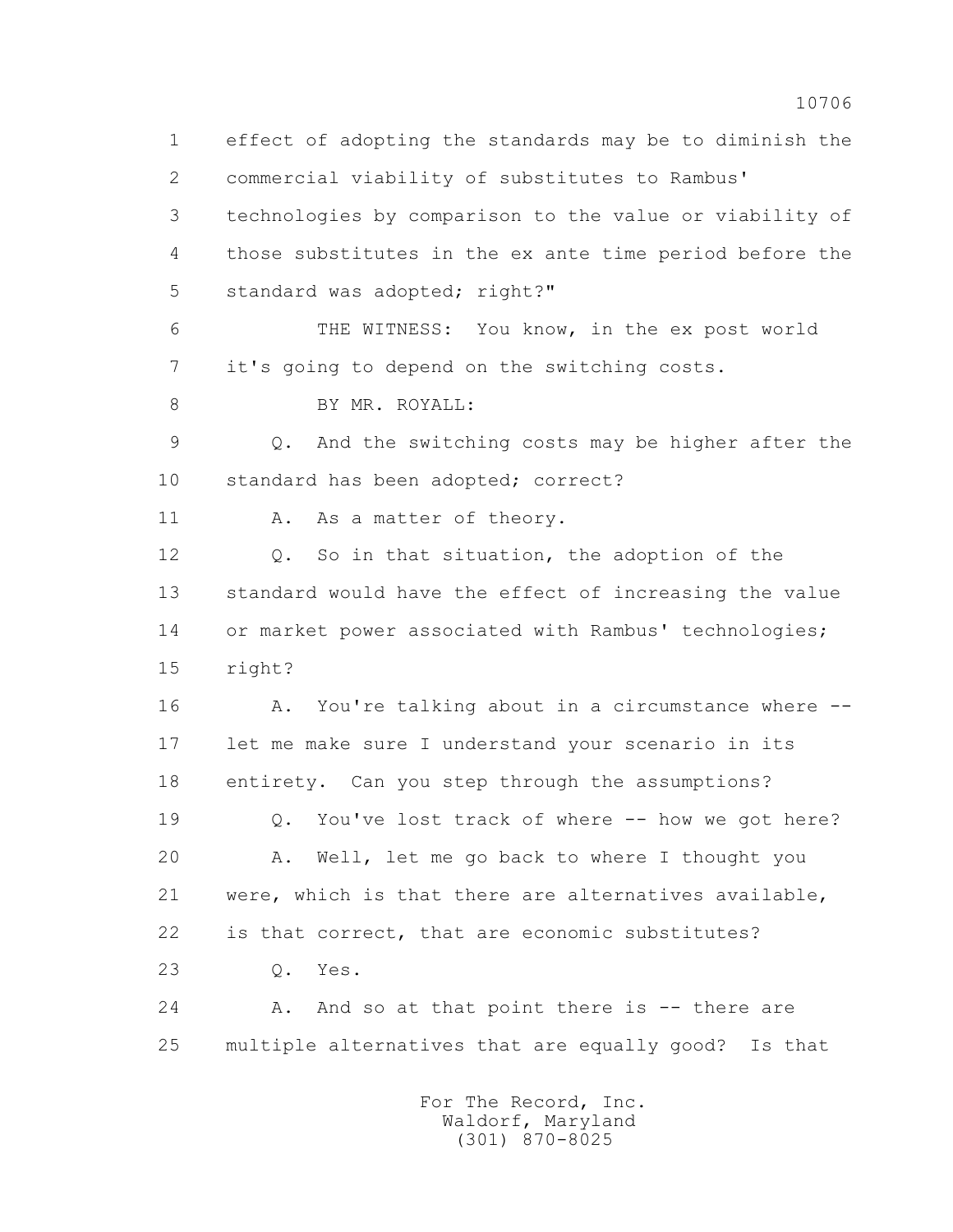1 the theoretical --

 2 Q. I didn't say that. I'm not assuming that. I'm 3 assuming only that there are effective economic 4 substitutes. I'm not assuming how many alternatives 5 there are and whether each of those alternatives by 6 comparison to the next one is equally good. I'm just 7 picking up on your language of effective economic 8 substitutes.

9 A. Okay. And then the question is?

 10 Q. Well, the way we got into all this was I was 11 asking you wouldn't you agree that a world in which 12 there are effective economic substitutes by comparison 13 to a scenario in which there weren't would lead to -- 14 at the time in which the royalties were negotiated, it 15 would lead to a lower royalty.

16 A. If there are -- yes. If at the time that you 17 engage in -- if there are negotiations and there are 18 substitutes available that are equally effective and 19 they're available, that will affect the royalty.

 20 Q. Okay. And the extent to which they affect the 21 royalty could differ from the ex ante to the ex post 22 period; right?

 23 A. Depending on the switching costs, yes. 24 Q. Right. Because in the ex post period, once 25 JEDEC standards have been adopted to include Rambus'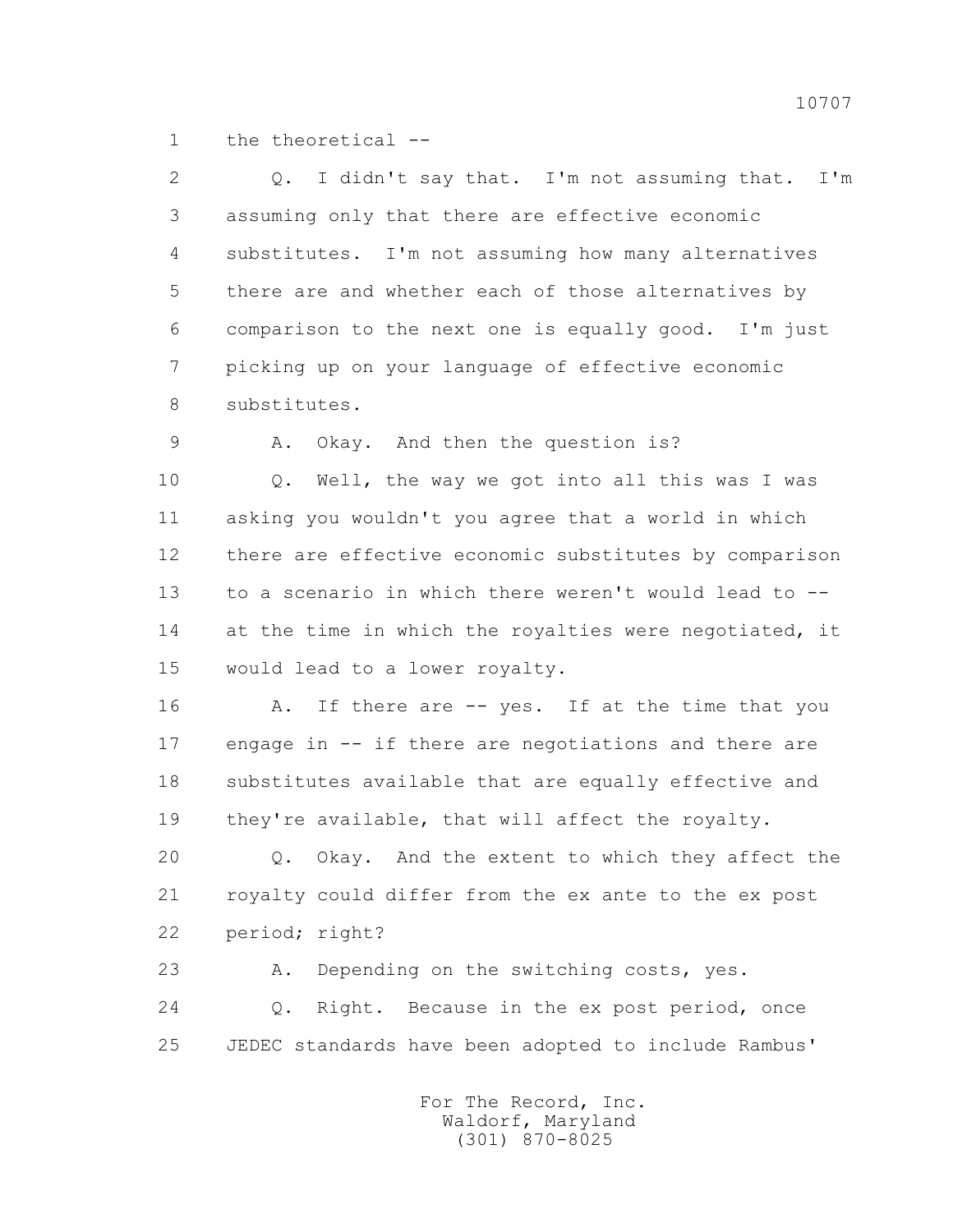1 technologies, there may be switching costs that make 2 those alternative technologies now less viable because 3 of the switching costs?

4 A. That's theoretically possible, yes.

 5 Q. And that would lead to a higher royalty rate by 6 comparison to negotiations -- or by comparison to the 7 royalty rates that would be negotiated in the absence 8 of such switching costs?

9 A. Correct.

 10 Q. Okay. Now, in reaching the conclusion that 11 Rambus in the but-for world would agree to sign a RAND 12 letter, you relied on two key factors, am I right, the 13 fact that Rambus has licensed technology before and the 14 fact that it's a pure-play technology company?

 15 A. And the fact that at that point in time it -- 16 well, we're in the but-for world -- it's already 17 disclosed a considerable amount of proprietary 18 information and possibly trade secrets.

 19 Q. Now, this conclusion that we're talking about 20 now, the conclusion that they would have signed a RAND 21 letter in the but-for world, that's a conclusion that 22 you reached and presented in your expert report in this 23 case; right?

24 A. Yes.

25 Q. And in reaching that conclusion and presenting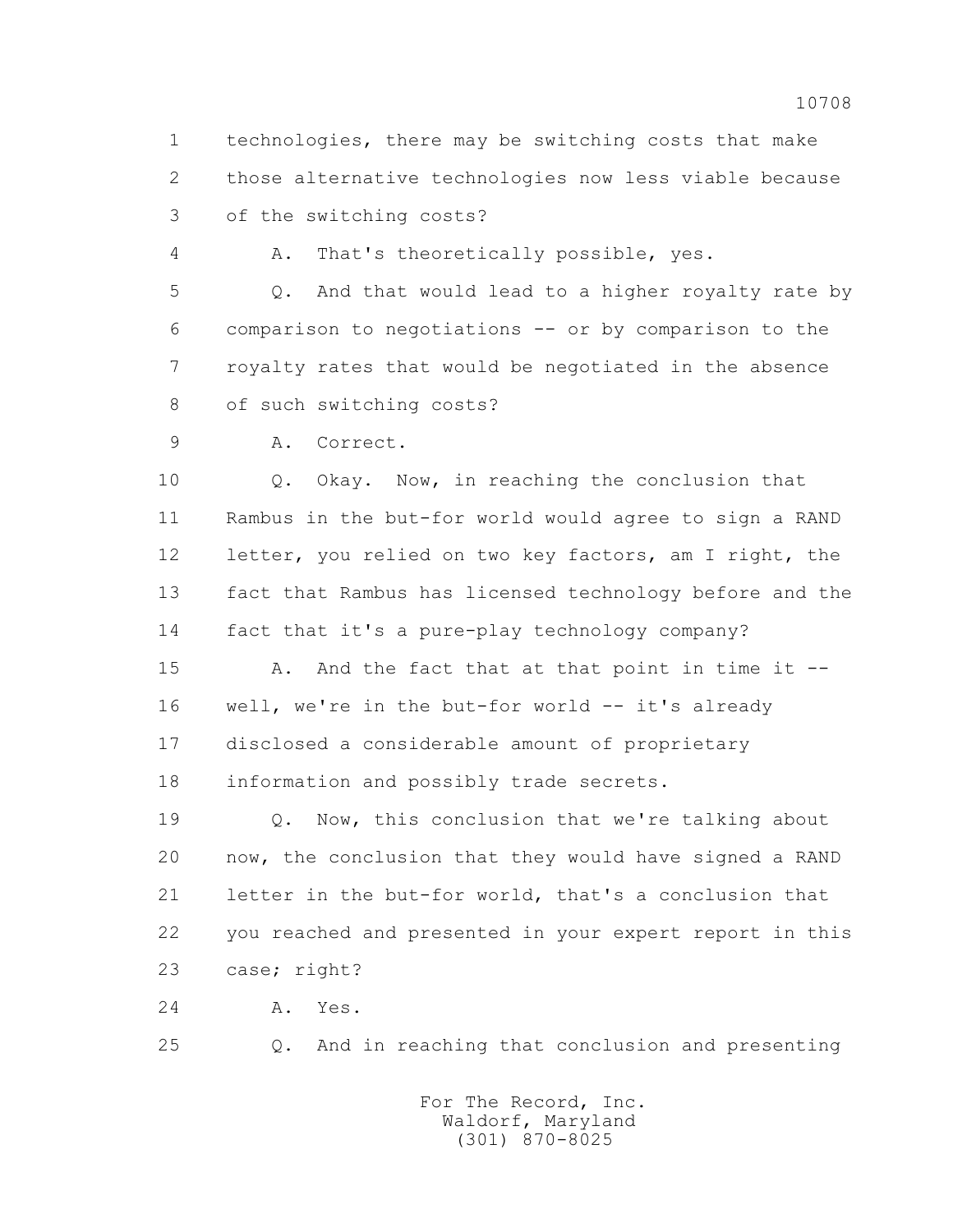1 it in your expert report, you did so without regard to 2 any specific documentary evidence in this case; right? 3 A. What do you mean by "specific documentary 4 evidence"?

5 Q. Let me ask it this way.

 6 In reaching your conclusion that Rambus would 7 have signed a RAND letter in the but-for world, the 8 process that you went through in reaching that 9 conclusion is taking what you knew about Rambus, you 10 essentially donned your own corporate strategy hat and 11 asked yourself what would you have done in the but-for 12 world if you had been Rambus; right?

13 A. Correct.

 14 Q. And you did not as part of that analysis, you 15 did not -- you did not look at whatever factual 16 information there might be in the record as to what 17 Rambus may have thought about in the real world, may 18 have thought about in terms of the pros and cons of 19 signing a RAND letter?

 20 A. Well, I was aware of that, but of course in 21 the real world Rambus doesn't get presented with a 22 RAND letter, so it's not something you can really 23 glean the answer to completely from looking at the 24 real world.

25 Q. I'm not asking whether you can glean it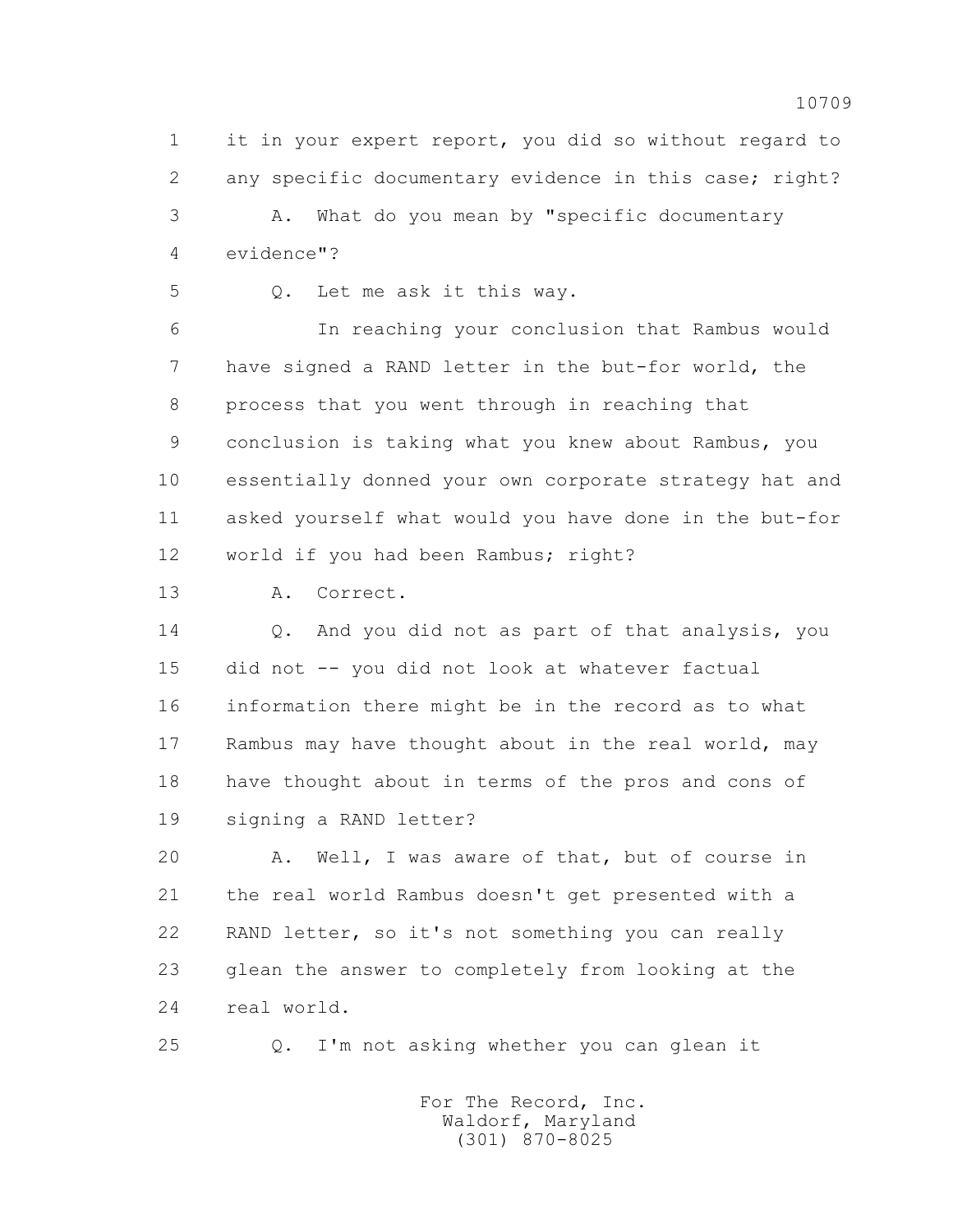1 completely from that. I'm asking -- I'm seeking to 2 confirm that in reaching your conclusion you did not 3 seek to evaluate and consider what the factual record 4 shows on that subject; is that right?

 5 A. Well, I did look at it primarily from a 6 strategy perspective and I am aware of certain general 7 parameters of Rambus' strategy and took that into 8 account.

 9 Q. Well, are you aware that in the real world 10 while it was a member of JEDEC that Rambus did consider 11 whether it made sense from its standpoint of its own 12 business strategy to sign a RAND letter?

13 A. There are various occasions I believe where 14 Rambus -- I mean, they never got close to it because it 15 was never something that actually happened, but they 16 did talk around the issue.

 17 Q. They talked about the issue and they decided 18 not to do it; isn't that your understanding, your 19 assumption?

 20 A. I'm not sure I'd characterize it quite that 21 way. When you say that they decided not to do it, they 22 were never presented with the scenario of actually 23 having a RAND letter in front of them where they have 24 to make the choice.

25 Q. Because they never actually disclosed anything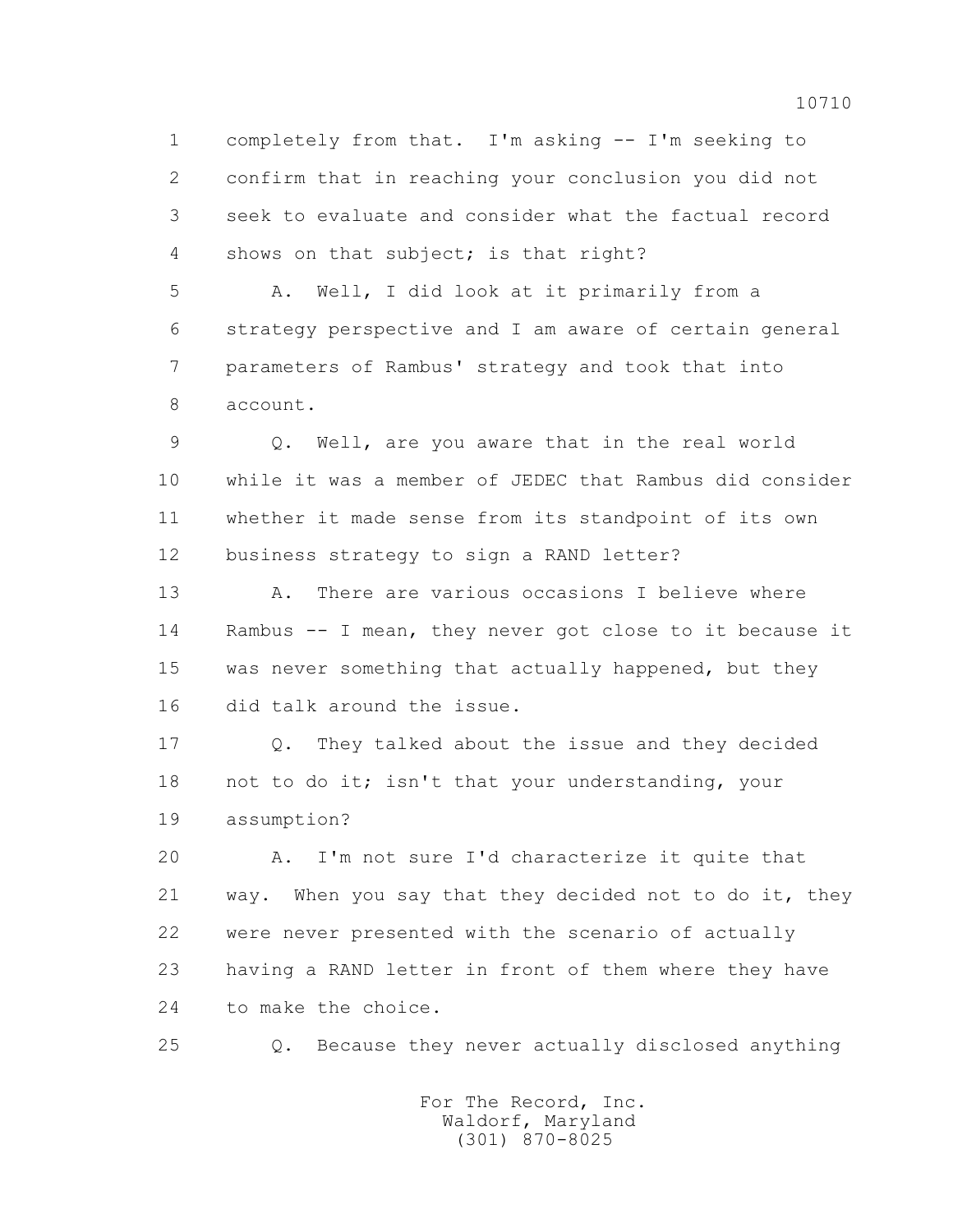1 to JEDEC that caused JEDEC to ask for a RAND letter?

2 A. That's correct.

 3 Q. But you are aware that despite having not done 4 that that there were internal considerations within 5 Rambus during the time period that it was a member of 6 JEDEC as to whether it made sense from the standpoint 7 of the company's business model to give a RAND 8 assurance?

9 A. Can I have that read back, please.

10 (The record was read as follows:)

 11 "QUESTION: But you are aware that despite 12 having not done that that there were internal 13 considerations within Rambus during the time period 14 that it was a member of JEDEC as to whether it made 15 sense from the standpoint of the company's business 16 model to give a RAND assurance?"

17 THE WITNESS: I think a better way to 18 characterize it was that occasionally corporate 19 executives would talk around the issue, but they were 20 never confronted with the issue because they were 21 never requested -- a RAND letter was never requested 22 of them.

23 BY MR. ROYALL:

 24 Q. Are you aware of evidence or did you take into 25 account evidence in assessing this issue that Rambus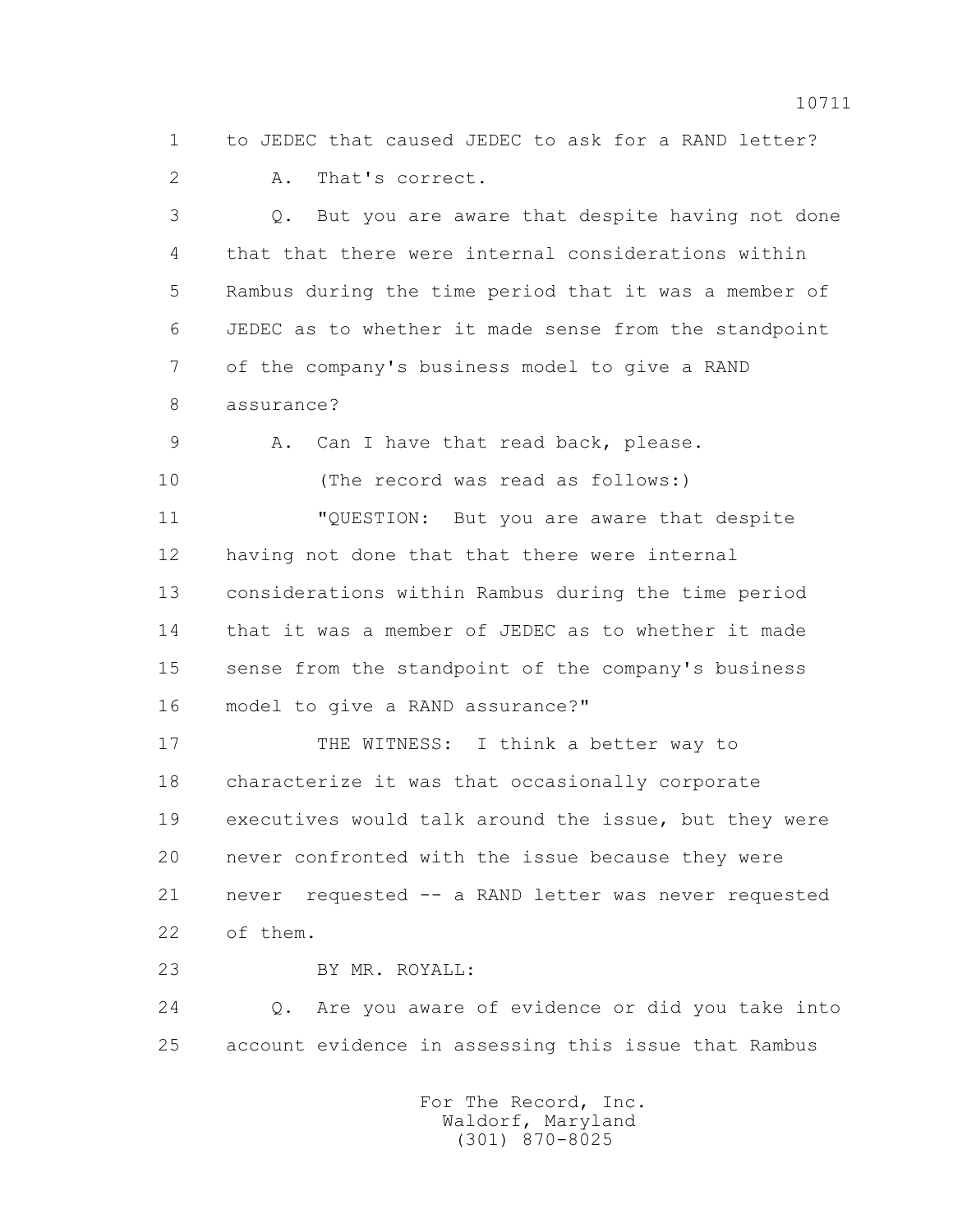1 had made statements to the effect that it believed 2 providing RAND assurances would be inconsistent with 3 its business model?

 4 A. I believe that -- I have seen some records that 5 indicate that. I've seen other records that indicate 6 they thought RAND meant 1 percent. I've seen other 7 evidence that indicates they thought that RAND meant 8 anything goes. At various times they've had different 9 views as to what RAND really is.

 10 Q. Let me ask you about the evidence that you say 11 that you've seen that indicates that they believed, 12 that is, that Rambus believed that providing RAND 13 assurances would be inconsistent with its business 14 model. What evidence do you have in mind?

 15 A. I believe I saw a Crisp e-mail or something or 16 other at one point that indicated -- that had language 17 similar to that.

 18 Q. And any other evidence that you're aware of or 19 that you considered suggesting that Rambus believed 20 that providing RAND assurances was inconsistent with 21 its business model?

 22 A. There have been a number of things which talk 23 around the issue but, in a fundamental sense, I don't 24 think convey what would actually happen in the but-for 25 world.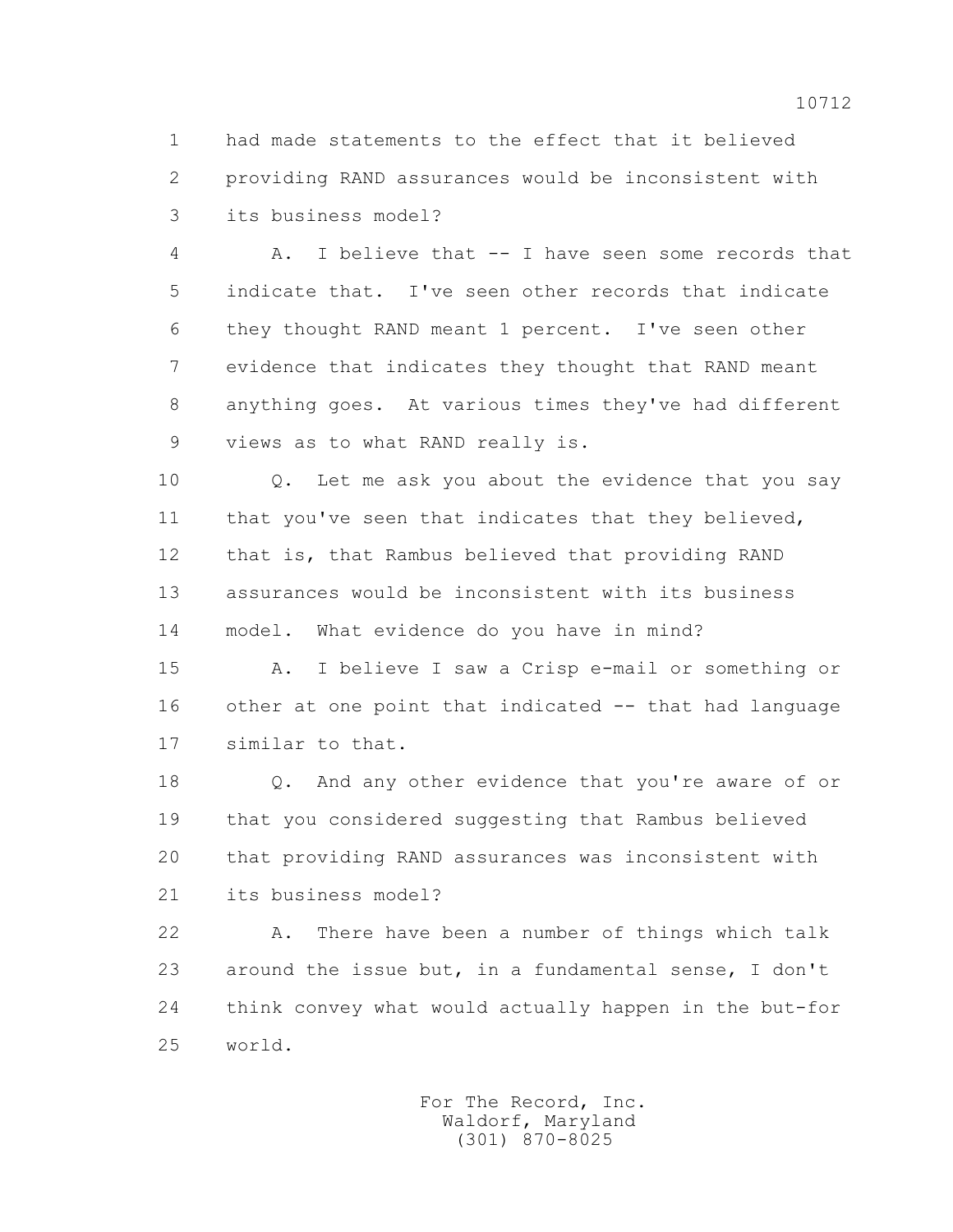1 MR. ROYALL: May I approach, Your Honor? 2 JUDGE McGUIRE: Yes.

3 BY MR. ROYALL:

 4 Q. I've just handed you two documents, 5 Professor Teece, and let's start with the one that's 6 dated March 20, 1996. It's a Richard Crisp letter, 7 CX-874.

 8 And I would direct your attention to the second 9 paragraph where the letter says: "We feel that our 10 interests are not being served by continuing our 11 involvement with JEDEC. In particular, the patent 12 policy of JEDEC does not comport with our business 13 model."

14 Do you see that?

 15 MR. STONE: Your Honor, I think counsel 16 probably inadvertently characterized these as letters 17 as if they were actual letters that were sent. I think 18 the testimony in the record is somewhat to the contrary 19 on the status of these. I think counsel didn't mean to 20 miscommunicate that, but I think it might have been 21 inadvertent.

22 JUDGE McGUIRE: Could you restate. 23 MR. ROYALL: Well, I think it would suffice to 24 say I didn't -- I just referred to this being a letter 25 and I'm not making any representation about whether it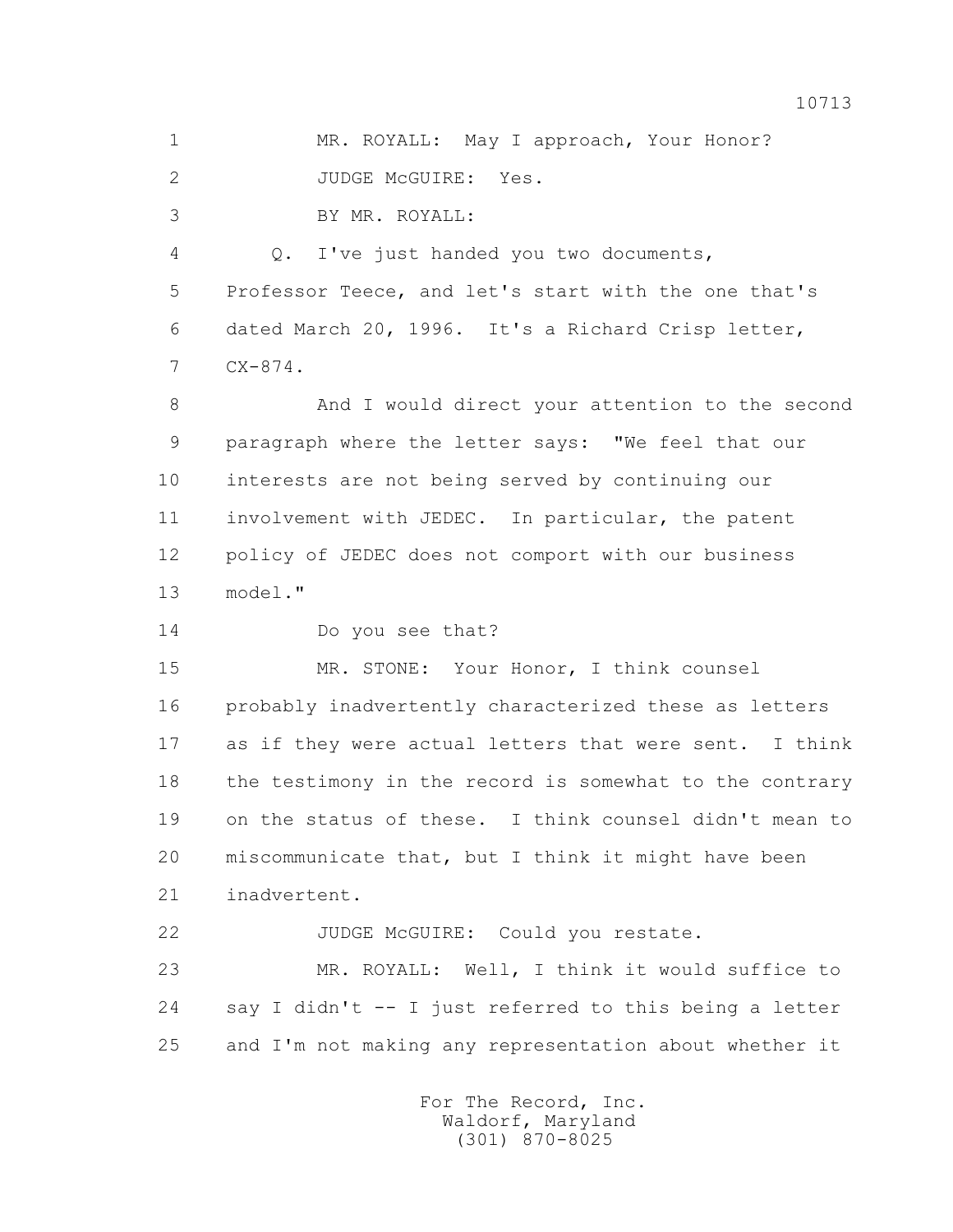1 was sent or not.

 2 JUDGE McGUIRE: Then let's make clear for the 3 record that it has not been sent and then that will 4 take care of it; right? 5 MR. ROYALL: I don't know if I can represent 6 that's true. That is consistent with my understanding. 7 But I don't know that I can represent it as a matter of 8 fact. 9 JUDGE McGUIRE: In that context, you may 10 proceed. 11 MR. ROYALL: Thank you. 12 BY MR. ROYALL: 13 O. Now, you saw the language that -- let's blow 14 that up a little bit. 15 You saw the language that I referred you to in 16 the second paragraph of this letter? About the 17 language where in this -- I think -- 18 A. Excuse me. 19 Q. I think we're all in agreement it's a draft 20 letter, but in this draft letter in which Mr. Crisp 21 says that "In particular, the patent policy of JEDEC 22 does not comport with our business model," do you see 23 that? 24 A. Which letter of the two? 25 Q. The March 20 -- oh, did I give you two March 20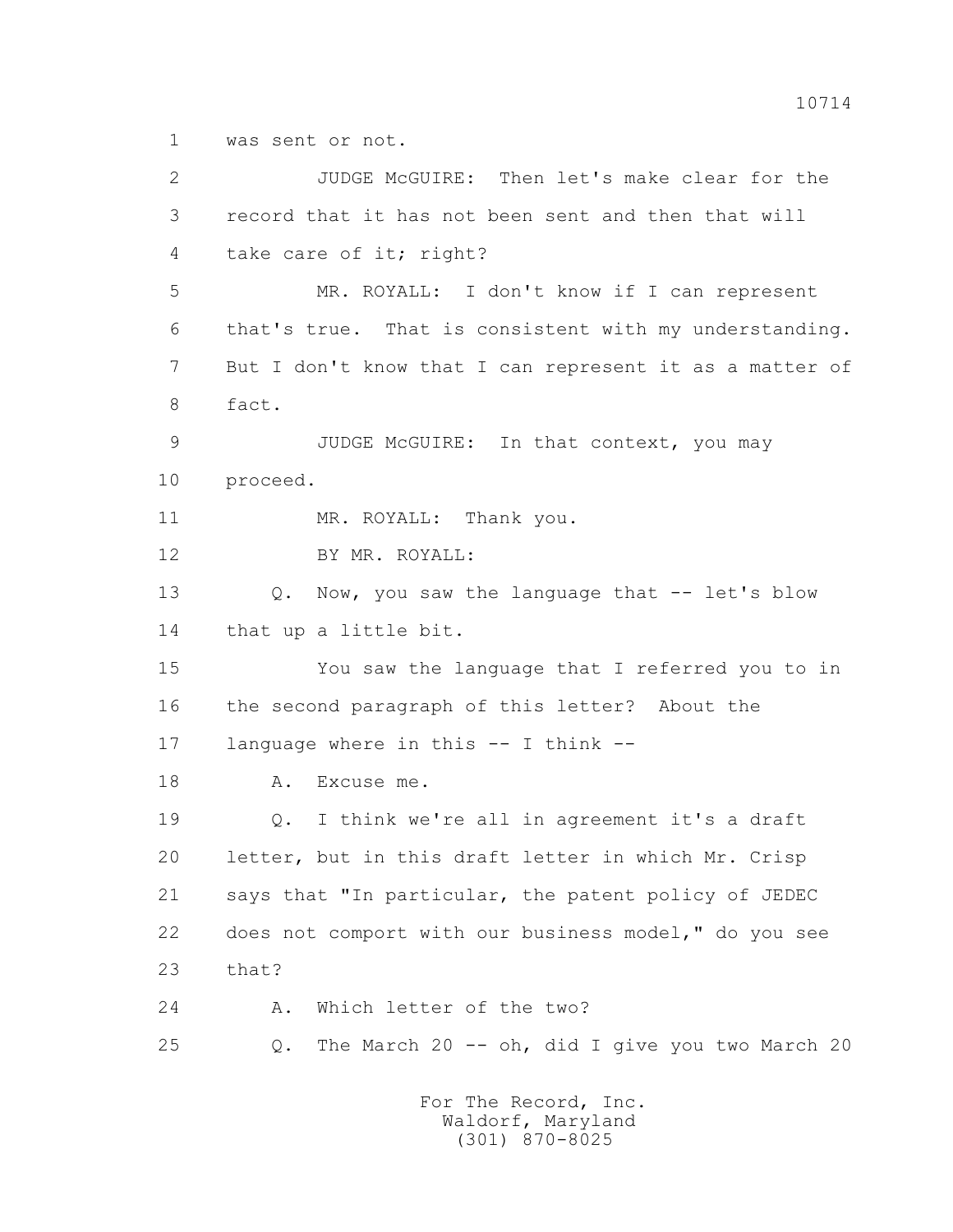1 letters?

2 A. Yes, you did.

3 Q. This is CX-874 that I'm on.

4 A. Where do I find the CX number?

 5 Q. It's at the very bottom right. It's a one-page 6 document.

7 A. 874. Got it.

 8 Q. It says -- I was referring to the second 9 paragraph.

10 A. I see it.

11 0. Okay. Now, is this statement in this draft 12 letter to the effect that "In particular, the patent 13 policy of JEDEC does not comport with our business 14 model," is that information that you took into account 15 in assessing whether Rambus in the but-for world would 16 sign a RAND letter?

 17 A. It is information I've taken into account. 18 Q. And despite statements of this that appeared in 19 documents drafted in the real world relating to the 20 RAND issue, is it nonetheless your conclusion that in 21 the but-for world Rambus would not have had the view or 22 have held a view that the patent policy of JEDEC was 23 inconsistent or did not comport with its business 24 model?

25 A. Yes.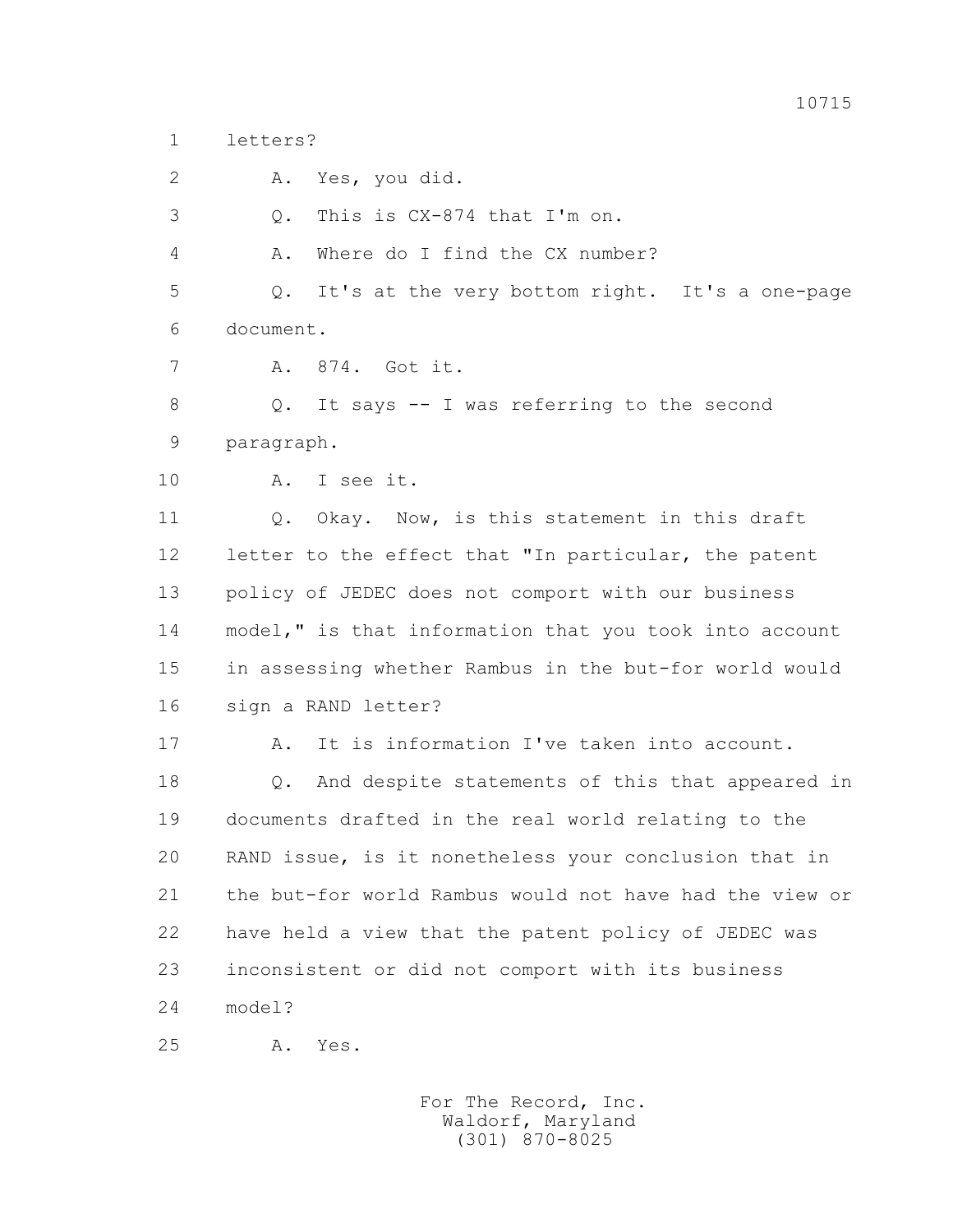1 0. And why is that?

 2 A. Well, there's a number of reasons. First of 3 all, and importantly, in the but-for world of course 4 it's already disclosed its trade secrets, so it's -- or 5 its pending patents, so it in some sense has already 6 given up something so you have to figure out what its 7 position is once it's disclosed.

 8 More importantly, I think if you look at the 9 record, you find that Rambus was going through a 10 learning process trying to figure out what a RAND 11 letter really meant.

12 I mean, there's documents early on that speak 13 to the fact they thought RAND meant 1 percent. There's 14 subsequent discussions where Mr. Crisp is talking to I 15 think representatives from JEDEC where they're saying, 16 No, no, no, it doesn't mean 1 percent; it means 17 whatever you think it means, that there's much more 18 flexibility.

19 And I think that you have to say all right, in 20 the real world -- excuse me -- in the but-for world 21 where the actuality of a request lands on a desk in 22 Rambus, on an executive desk, what are they going to 23 do. And presumably one thing they're going to do is 24 learn what RAND really means.

25 Q. Are you assuming or have you concluded that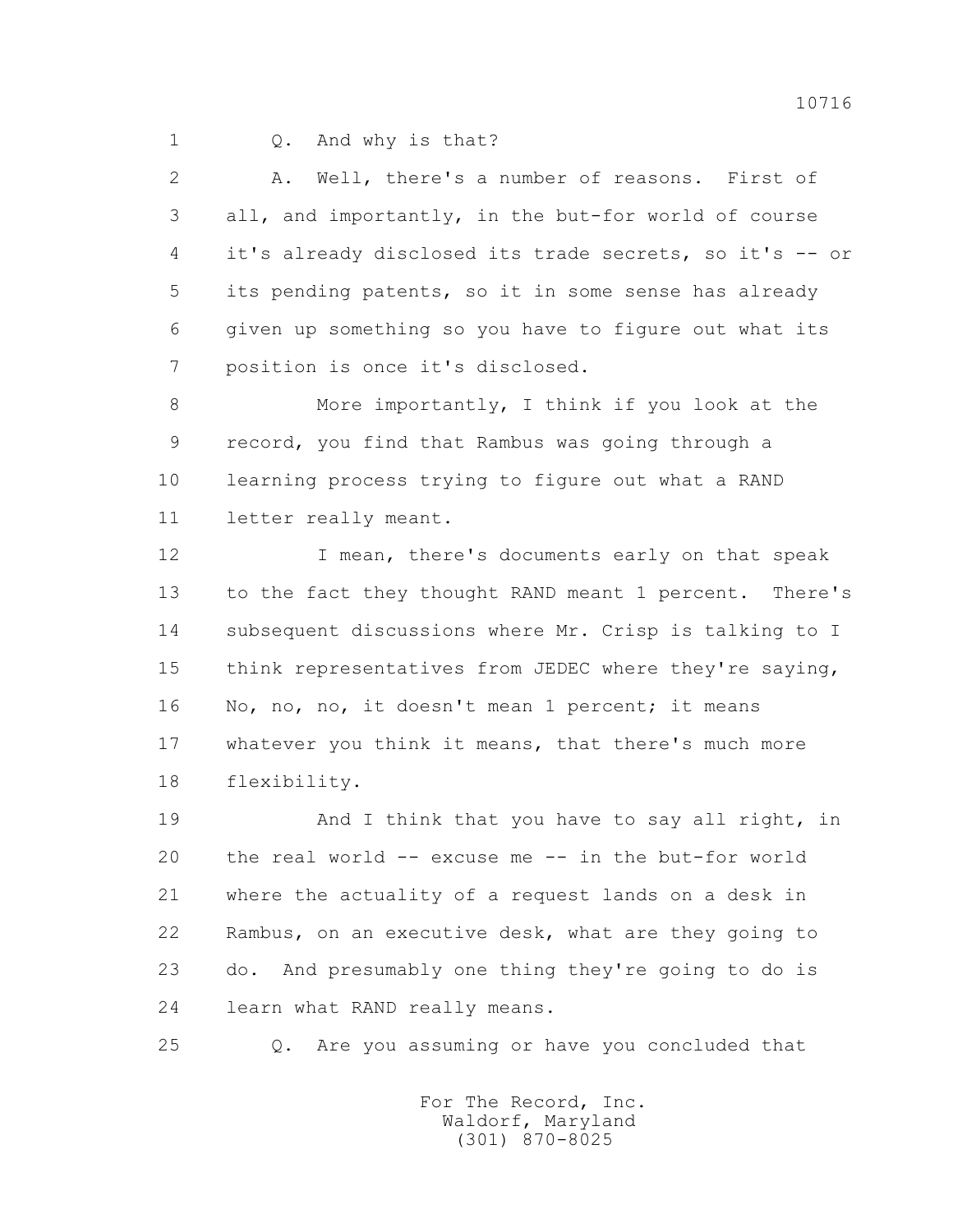1 Rambus in the but-for world would pursue a different 2 model, a different business model than --

3 A. No, no, no.

 4 Q. -- a different business model than it pursued 5 in the real world?

 6 A. Not at all. The business model would be the 7 same.

8 Q. Okay.

 9 A. But their understanding of what RAND means 10 would be different because it's clear that there was a 11 high degree of ignorance on the part -- on behalf of 12 Rambus early on in terms of what it meant, that that 13 uncertainty only got partially resolved as time went 14 on. And as time went on, they got a clearer 15 understanding that reasonable royalty is not something 16 that's necessarily going to penalize Rambus.

 17 Q. So you're making assumptions along the lines of 18 what you just described that over time as it 19 participated in JEDEC Rambus' understanding of RAND 20 evolved? That's your assumption?

 21 A. My assumption is that it did evolve and that 22 if a RAND request was made, it would have evolved 23 still further, because of Rambus' business model. 24 This is very important stuff for Rambus. And they're 25 going to start looking at it in a highly analytical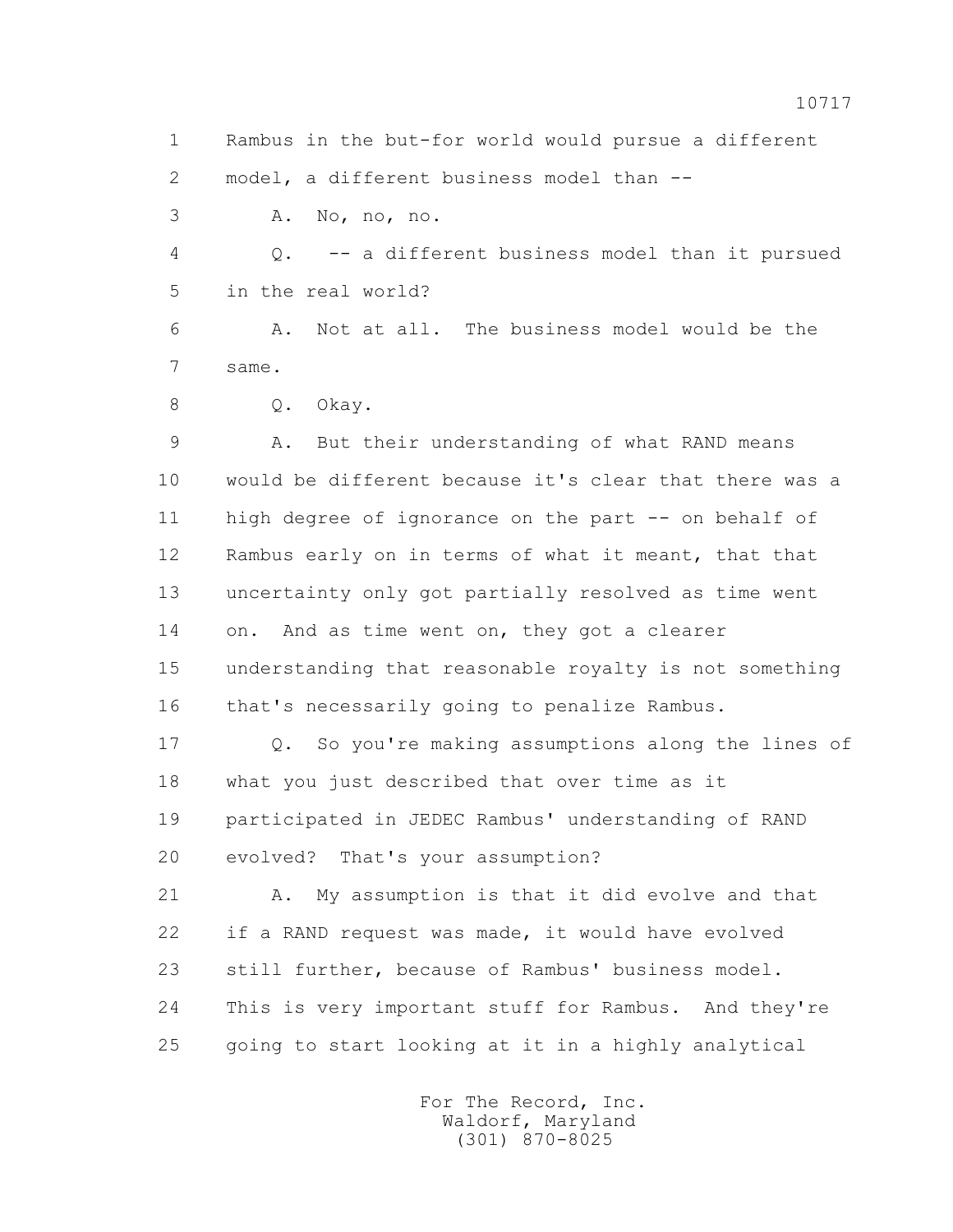1 way once they get a formal request from JEDEC. And I 2 think if they do the additional analysis that would be 3 required, they would come up with a decision, 4 particularly since they've already disclosed, to write 5 a RAND letter.

 6 Q. You would agree, won't you, that that's 7 somewhat speculative to be talking about how Rambus' 8 understanding of the RAND requirement might have 9 evolved in a but-for world after it was asked for a 10 RAND letter?

 11 A. Part of it's not speculative, the fact that it 12 did evolve in the actual world. The question is: 13 Would it evolve still further in the but-for world? I 14 think the answer is yes.

 15 Q. What evidence do you have that you rely on for 16 that conclusion or assumption?

 17 A. The business model itself. Because what would 18 happen is this is very important for Rambus and they're 19 going to have to be quite analytical about it in the 20 but-for world when the actuality of a request for a 21 RAND letter arrives.

 22 MR. ROYALL: Your Honor, I realize it's -- 23 we're now at the lunch hour. This would be a 24 convenient time for me to take a short break.

25 JUDGE McGUIRE: Very good. Let me ask counsel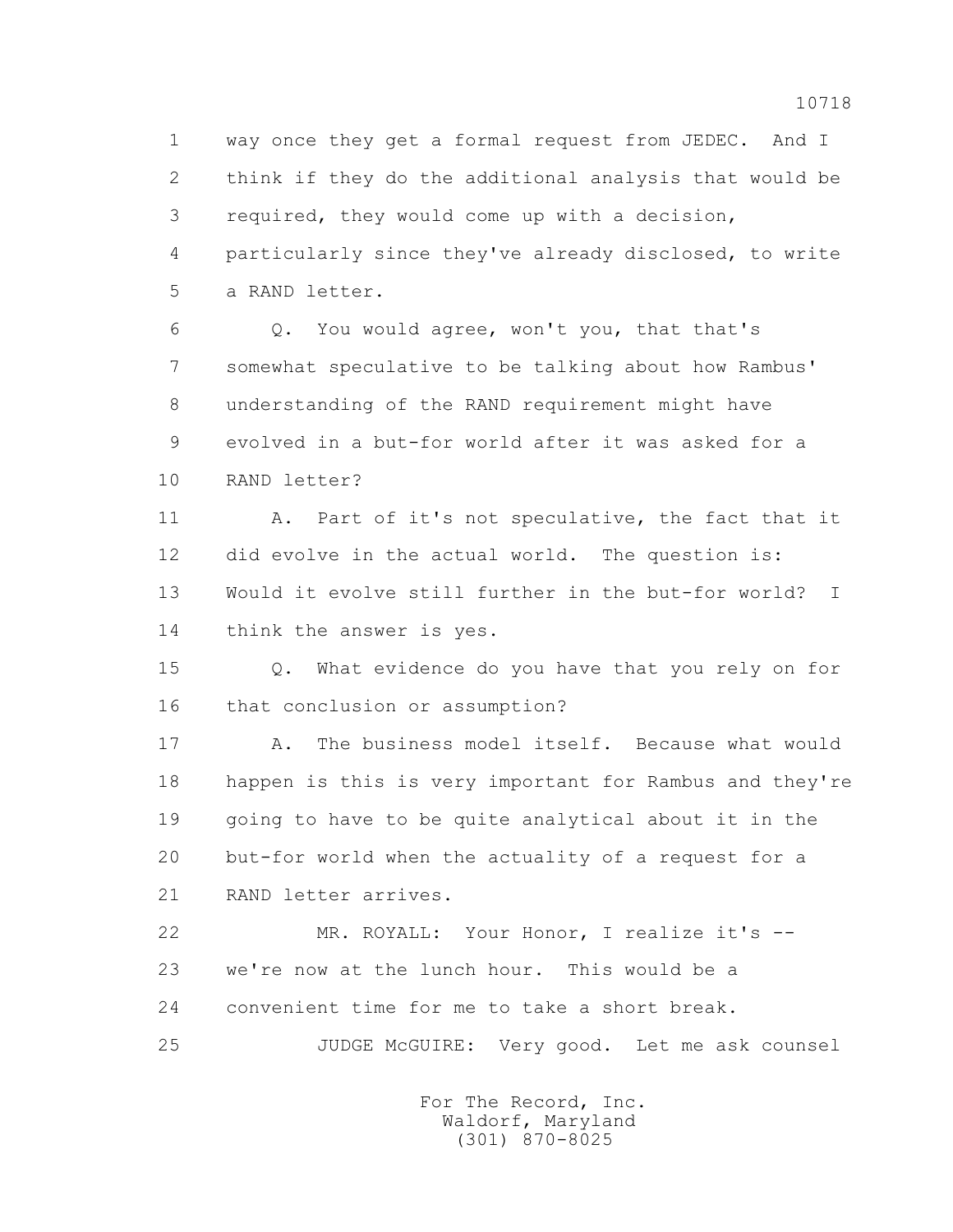1 maybe in an effort to this afternoon to perhaps 2 expedite, would it be adequate if we only took an hour 3 break today? 4 MR. STONE: That's fine for us, Your Honor. 5 MR. ROYALL: Yes, Your Honor. 6 JUDGE McGUIRE: All right. We'll take a break 7 then. It's 12:30. We'll be back here at 1:30 p.m. 8 (Whereupon, at 12:28 p.m., a lunch recess was 9 taken.) 10 11 12 13 14 15 16 17 18 19 20 21 22 23 24 25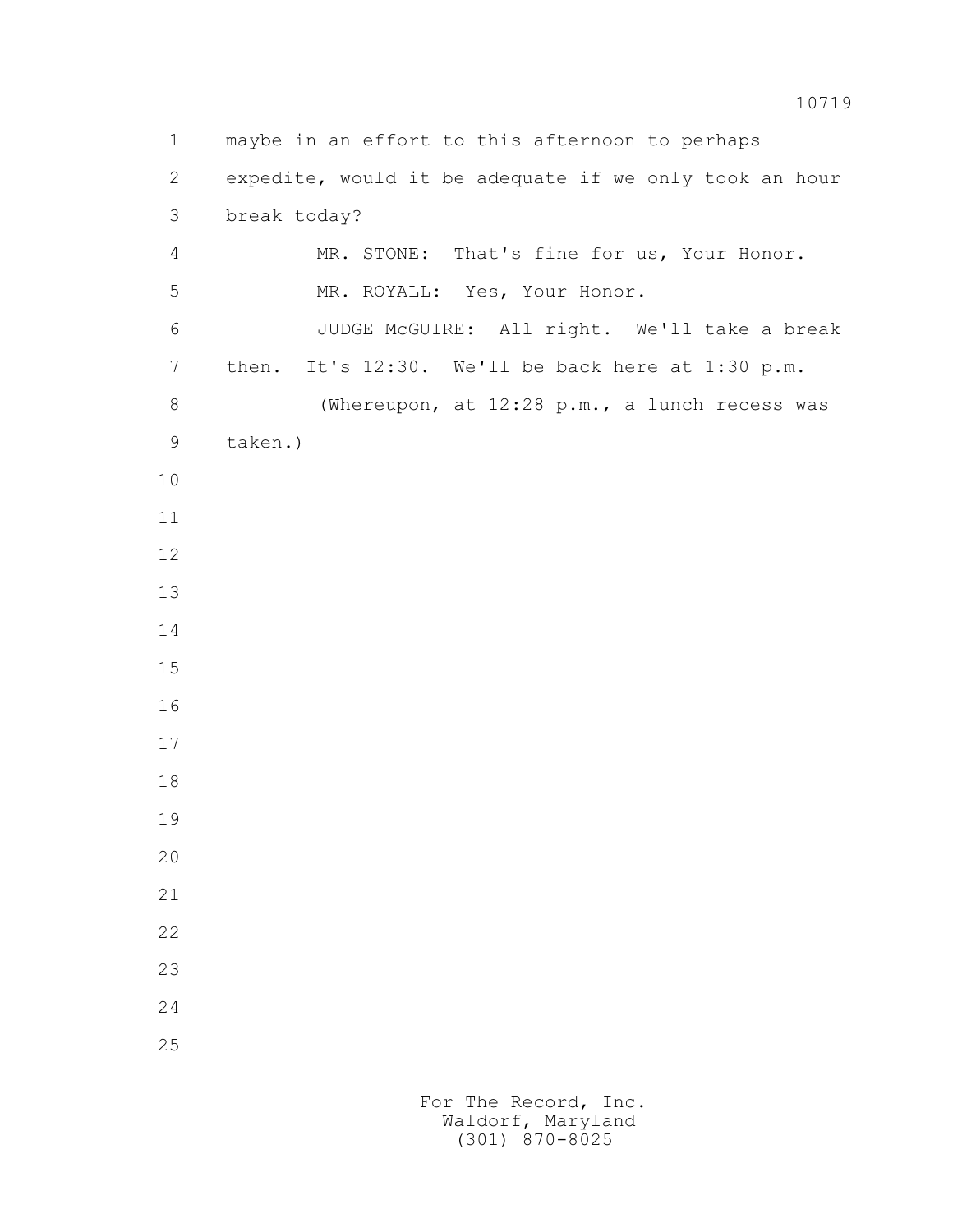10720

 1 A F T E R N O O N S E S S I O N 2 (1:32 p.m.) 3 JUDGE McGUIRE: Mr. Royall, still your 4 witness. 5 MR. ROYALL: Thank you, Your Honor. 6 BY MR. ROYALL: 7 Q. Professor Teece -- first of all, good 8 afternoon. 9 A. Good afternoon. 10 Q. We were discussing earlier your consideration 11 of a but-for world and in particular whether in that 12 but-for world if asked to sign a RAND letter Rambus 13 would have done so; right? 14 A. Correct. 15 Q. And I believe you said that in a situation in 16 which Rambus was confronted with the actual question of 17 whether to sign a RAND letter, you think that Rambus' 18 thinking would have evolved to the point that 19 ultimately it would have decided to sign a RAND letter; 20 right? 21 A. Yes. In the but-for world where there is 22 disclosure and it's already given up important 23 confidential information, that's correct. 24 Q. And since that didn't happen in the real world, 25 you discount the relevance to some extent of the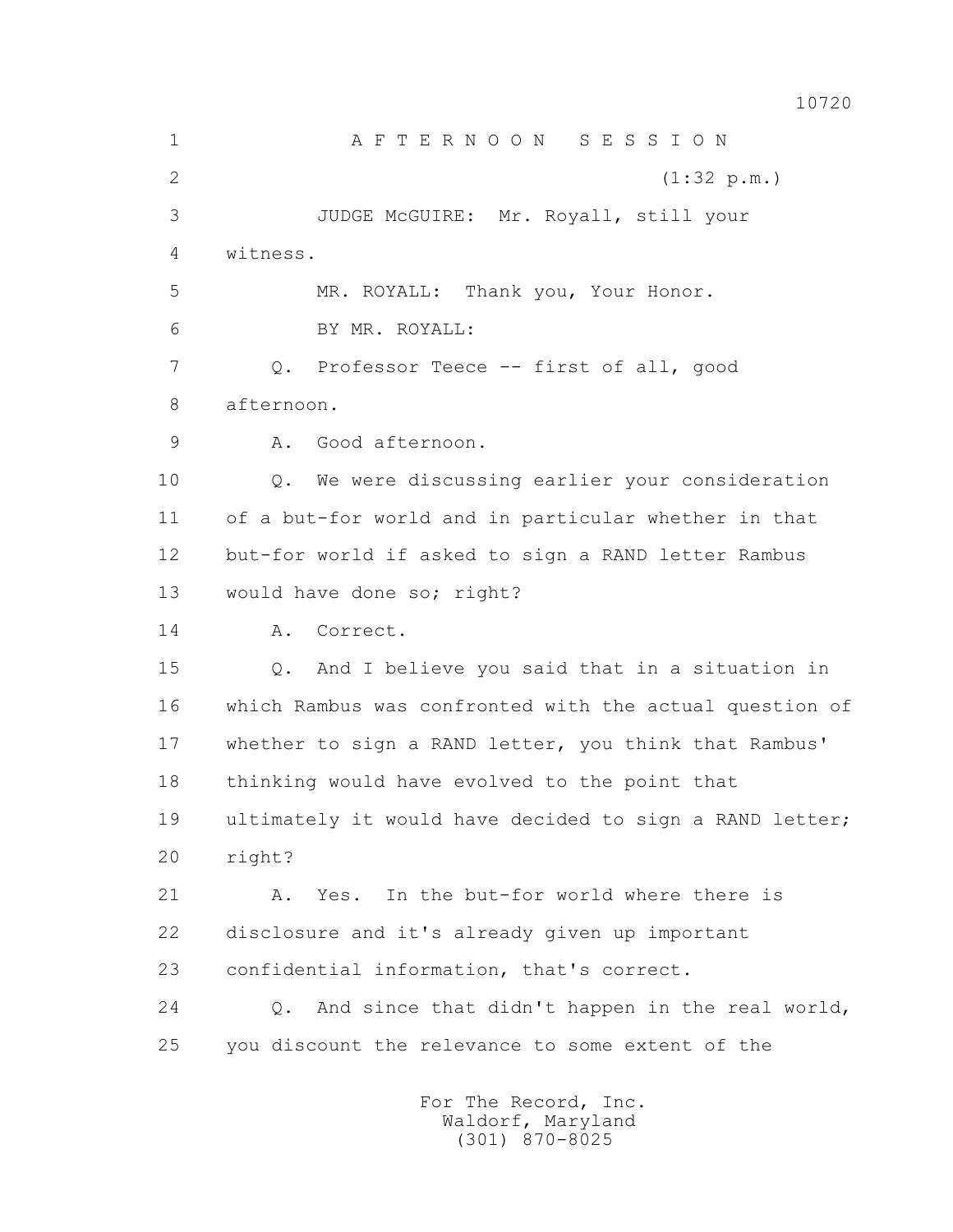1 real-world evidence relating to Rambus' assessment of 2 whether or not providing RAND assurances was consistent 3 with its business model?

 4 A. I wouldn't say I discount it. I'm aware of it. 5 I think it's consistent with a story about learning, 6 but I'm primarily looking at it from the point of view 7 of economics and economic analysis if Rambus is 8 confronted with a hard choice and the alternative is 9 that it potentially gets nothing, what's it going to 10 do.

11 0. And the hard choice that you're talking about 12 Rambus being confronted with is a hard choice of being 13 asked will you give a RAND assurance and then having to 14 sort that through; right?

 15 A. The concrete business of actually thinking 16 whether or not it wants to provide a RAND letter.

 17 Q. And because that Rambus didn't have to go 18 through that kind of concrete thinking of whether to 19 provide a RAND letter in the real world, the real-world 20 evidence doesn't -- isn't determinative in your view of 21 what it would have done in the but-for world in which 22 it did have to go through that type of concrete 23 analysis; right?

24 A. The real world is -- you know, provides certain 25 insights, but you know, the event never happened, so I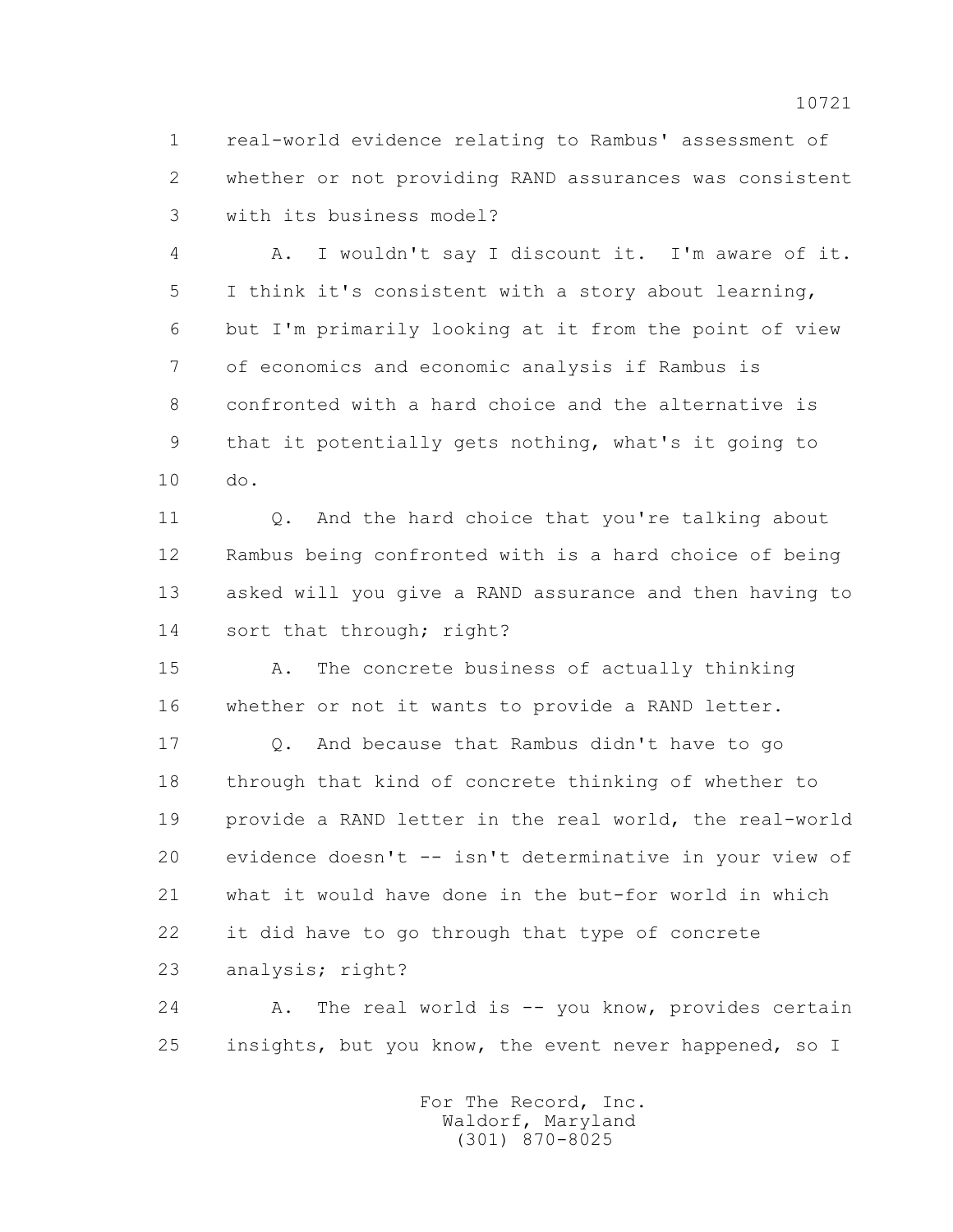1 think one is better off looking at it from the point 2 of view of their strategy and the fundamental 3 economics.

 4 Q. When you say "the event never happened," the 5 event that you're talking about is the event of Rambus 6 being asked concretely whether it would provide a RAND 7 letter; right?

 8 A. Being not just asked concretely but where 9 there's a formal request from JEDEC and it knows it has 10 to make a decision.

11 0. Okay. So the event you're talking about then 12 is a formal request for a RAND letter?

13 A. In the context where, you know, Rambus has -- 14 in the but-for world Rambus discloses and JEDEC goes 15 through its formal process and puts a request in 16 writing to Rambus.

 17 Q. Now, isn't it the case, Professor Teece, that 18 Rambus in fact was asked in the real world, it was 19 asked, it was formally asked, to give RAND assurances 20 relating to certain Rambus patents?

 21 A. I don't believe that with respect to the 22 particular intellectual property -- well, the pending 23 patents at issue that it ever got a formal request that 24 required a formal response.

25 MR. ROYALL: May I approach, Your Honor?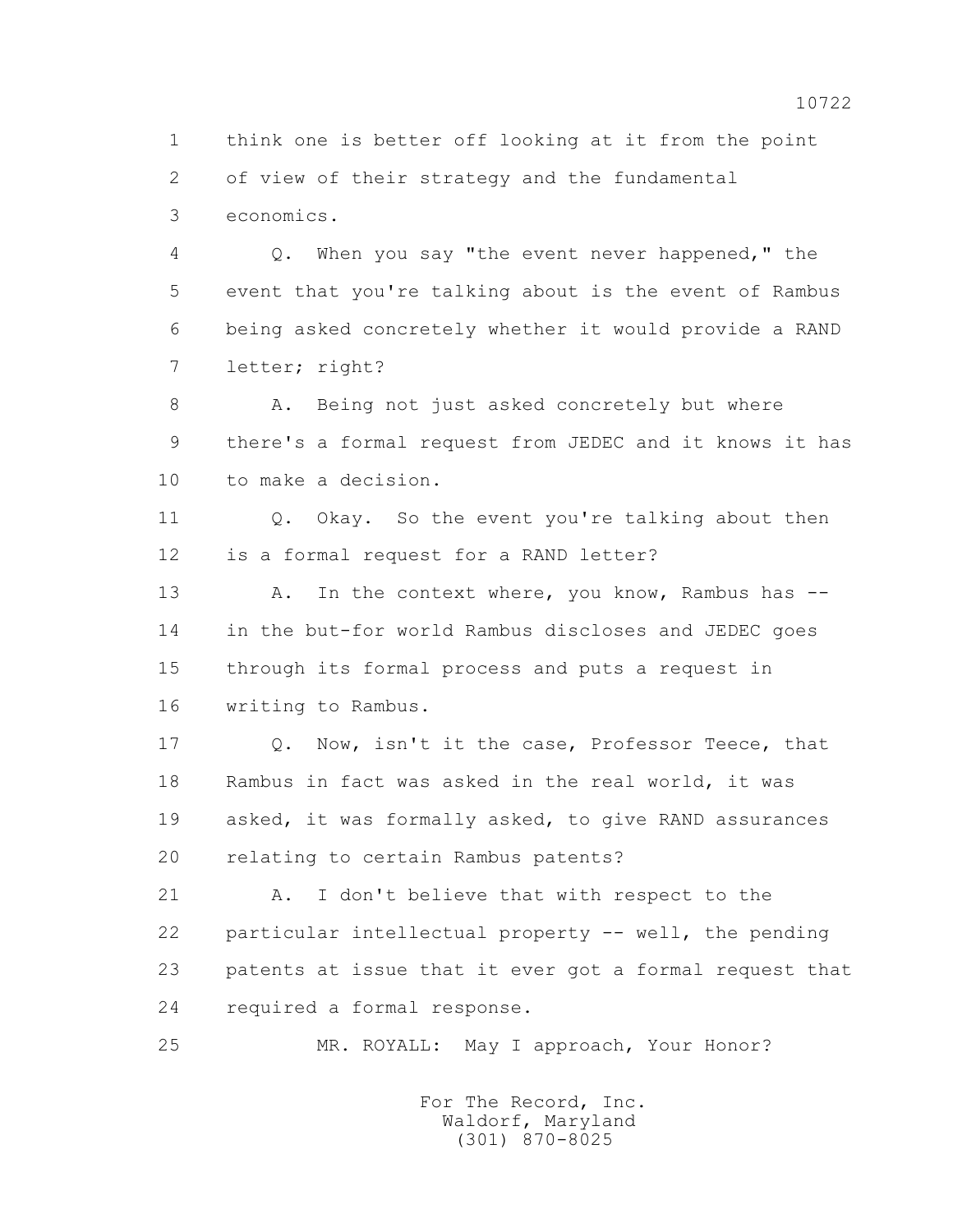1 JUDGE McGUIRE: Yes.

2 BY MR. ROYALL:

 3 Q. If it had been asked formally to give RAND 4 assurances, you don't recall that; is that right? 5 Could I ask, before reviewing the document, 6 sir, could I ask for an answer to that? 7 A. That with respect to the standards at issue, 8 it's my understanding that they were not asked for -- 9 not formally asked for a written RAND letter. 10 Q. Okay. Now, I've just handed you documents 11 marked CX-487. This is a letter on IEEE stationery 12 from a Ms. Cheryl Rowden to Geoffrey Tate, the CEO of 13 Rambus. And let me focus your attention on the second 14 paragraph. 15 It says: If your patents do apply, we would 16 ask that you also advise whether or not your company 17 will issue a letter of assurance, in accordance with 18 IEEE standards policy, which would state that Rambus

 19 will make a nondiscriminatory license to the technology 20 available under reasonable terms -- reasonable rates, 21 terms and conditions.

22 Do you see that?

23 A. Yes.

 24 Q. Now, is this letter, IEEE letter, formally 25 requesting RAND assurances from Rambus, is that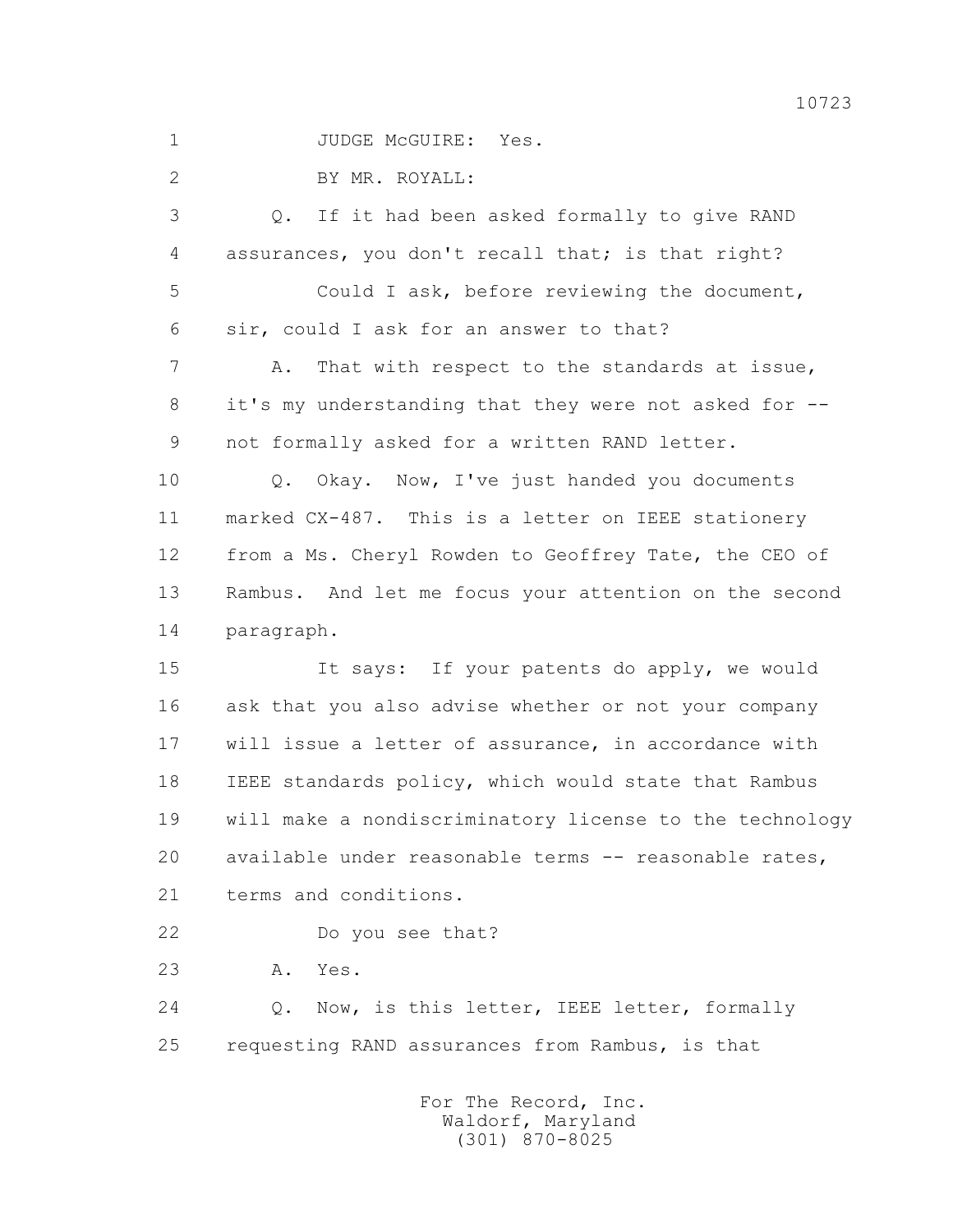1 something that you took into account in assessing -- 2 making your assessment about what Rambus would have 3 done in a but-for world with respect to issuing a RAND 4 letter?

 5 MR. STONE: Your Honor, if I might be heard. 6 The use of this particular letter in this 7 context I think brings into question what the IEEE 8 patent policy is. That's an issue on which complaint 9 counsel has moved for in limine to exclude one of our 10 witnesses and who, as you know, you excluded his 11 testimony on what the IEEE patent policy was.

 12 So we do run into an area where, if he's going 13 to pursue this line of questioning, I think he 14 necessarily draws into question what that patent 15 policy is and how it would be implemented and 16 understood. That's a different dynamic I think -- it 17 is one that we may get into as a result of this and I 18 just simply --

19 JUDGE McGUIRE: No, we're not going to get into 20 it. We're not going to get into IEEE policy per my 21 earlier order on the motion in limine.

 22 MR. ROYALL: Can I be heard on this? 23 JUDGE McGUIRE: Yes.

 24 MR. ROYALL: This issue actually has come up 25 before, IEEE, and it came up in the testimony of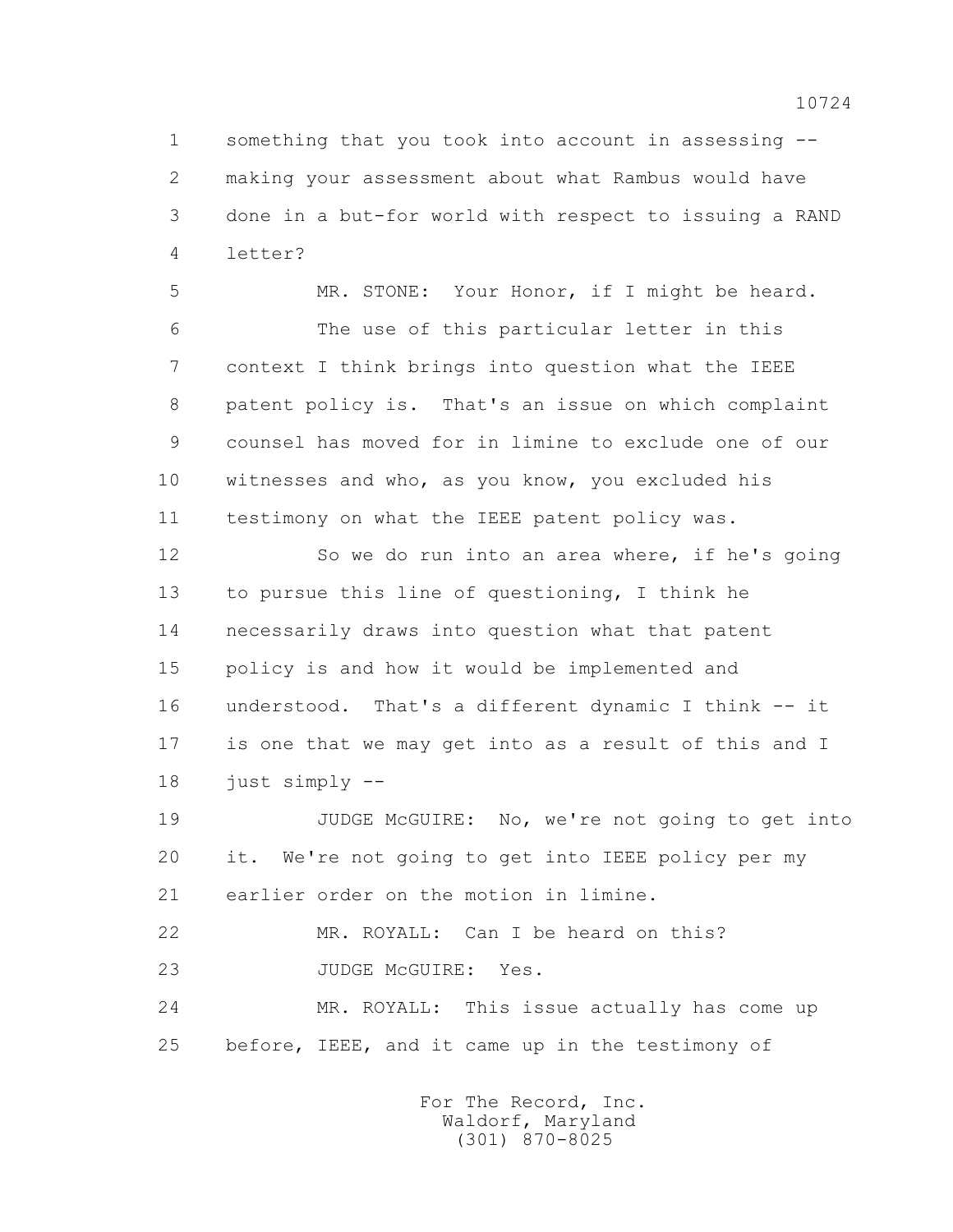1 John Kelly.

| $\overline{2}$ | And as you may recall, in the testimony of              |
|----------------|---------------------------------------------------------|
| 3              | John Kelly, there were some questions about IEEE. And   |
| 4              | Mr. Perry had objected to any questions about other     |
| 5              | standards organizations but did not object to questions |
| 6              | about IEEE because, as you may recall, EIA is a member  |
| 7              | of IEEE. Its standards were based on IEEE standards.    |
| 8              | All of that came in. No objection from Mr. Perry        |
| 9              | because of the close relationship between IEEE and      |
| 10             | EIA/JEDEC, so this is not --                            |
| 11             | JUDGE McGUIRE: The problem, though, as I see            |
| 12             | it is that this would appear, depending on how -- on    |
| 13             | the track you pursue in this line of questioning, that  |
| 14             | it could easily run afoul of my previous order. And I   |
| 15             | believe their proposed expert was going to testify as   |
| 16             | to, you know, IEEE patent policies. Is that not         |
| 17             | correct?                                                |
| 18             | MR. PERRY: And other standards organizations.           |
| 19             | JUDGE McGUIRE: And other standards                      |
| 20             | organizations, which I precluded them from doing.       |
| 21             | MR. PERRY: Just to correct the record, EIA is           |
| 22             | a member of ANSI and it was ANSI, the umbrella          |
| 23             | organization that we were talking about with            |
| 24             | Mr. Kelly.                                              |
| 25             | MR. ROYALL: Okay. Now, Your Honor, my                   |
|                |                                                         |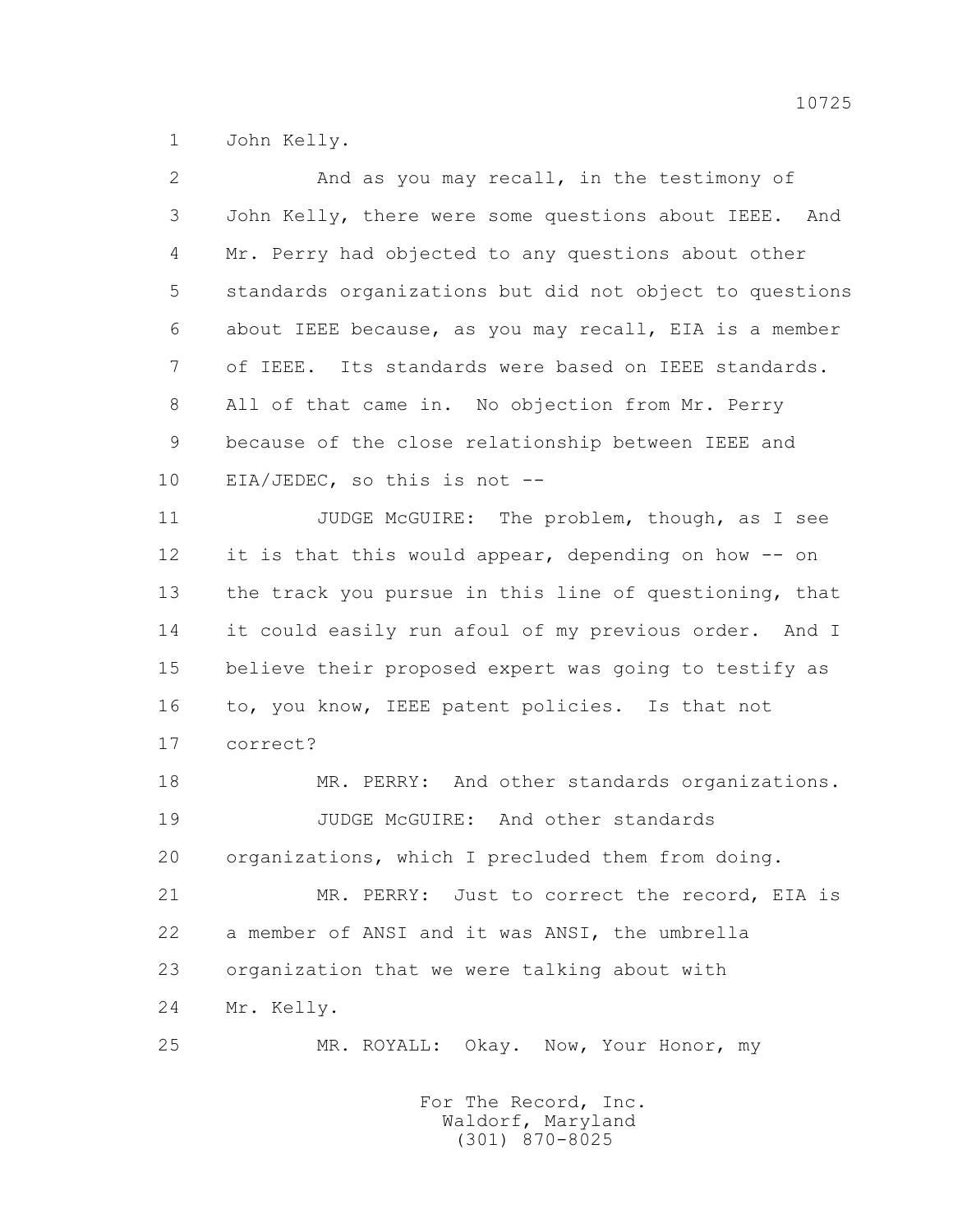1 questions will not involve asking the witness to 2 interpret the policy. I'm simply asking whether he has 3 considered this information in answering -- in 4 assessing this question. That's -- at this point 5 that's all I'm asking about. 6 JUDGE McGUIRE: Then on those grounds you may 7 ask the question. 8 MR. ROYALL: Thank you. 9 BY MR. ROYALL: 10 Q. And this letter, this formal RAND-related 11 request from IEEE, CX-487, is that something that you 12 took into account in making your determinations about 13 what Rambus would do in the but-for world? 14 A. I don't recall seeing this. 15 Q. Okay. Now, let me show you another document in 16 the same vein. 17 May I approach? 18 JUDGE McGUIRE: Yes. 19 BY MR. ROYALL: 20 0. Now, I've just handed you another document 21 marked CX-1243. This is, as it clearly shows, a draft 22 letter, not a final letter, but a draft letter to the 23 author of the prior document, Cheryl Rowden of IEEE, 24 and I believe that the exhibit actually encompasses two 25 drafts, but just referring to the first two pages,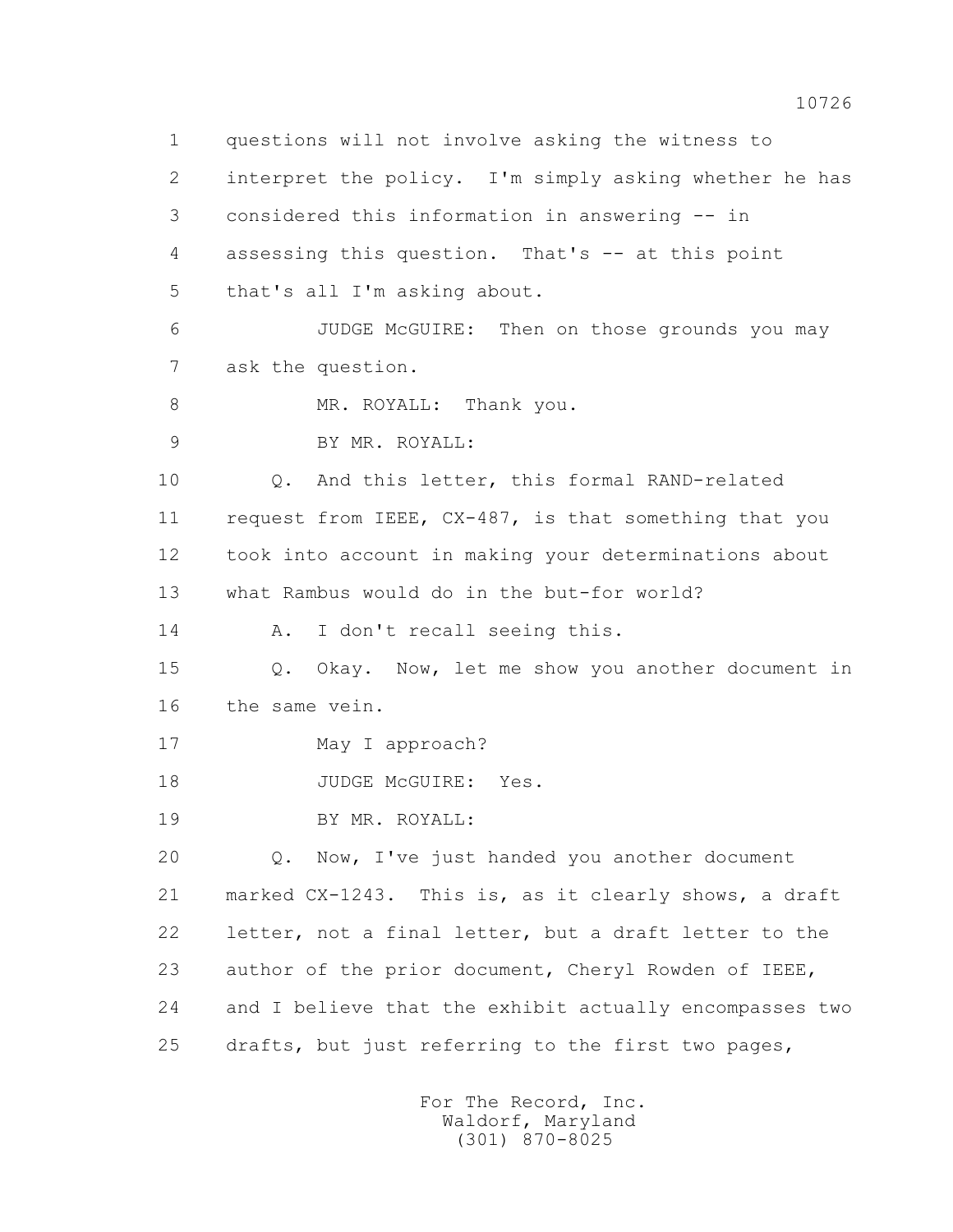1 you'll see there's a name Lester Vincent on the second 2 page.

 3 And now then if I could focus your attention on 4 the third paragraph, it's -- of the draft, it says, 5 "The position of Rambus is and has been that Rambus is 6 under no obligation to any standards body to license 7 its intellectual property, including patented 8 technology, and that Rambus is not subject to or bound 9 by the patent policy of any standards body, including 10 the IEEE." 11 Do you see that? 12 A. Yes. 13 Q. And then it says further down in the same 14 paragraph, "Moreover, Rambus reserves the sole right to 15 decide whether or not to license its intellectual 16 property and, if so, at what rate or rates." 17 Do you see that? 18 A. Yes. 19 MR. STONE: I object, Your Honor. There's no 20 foundation the witness has seen the document before. 21 MR. ROYALL: I'm simply asking -- intending to 22 ask whether this is information that he took into 23 consideration in forming his opinion. 24 MR. STONE: I don't think he needs to do what 25 he's doing, which is try to read the favorable portions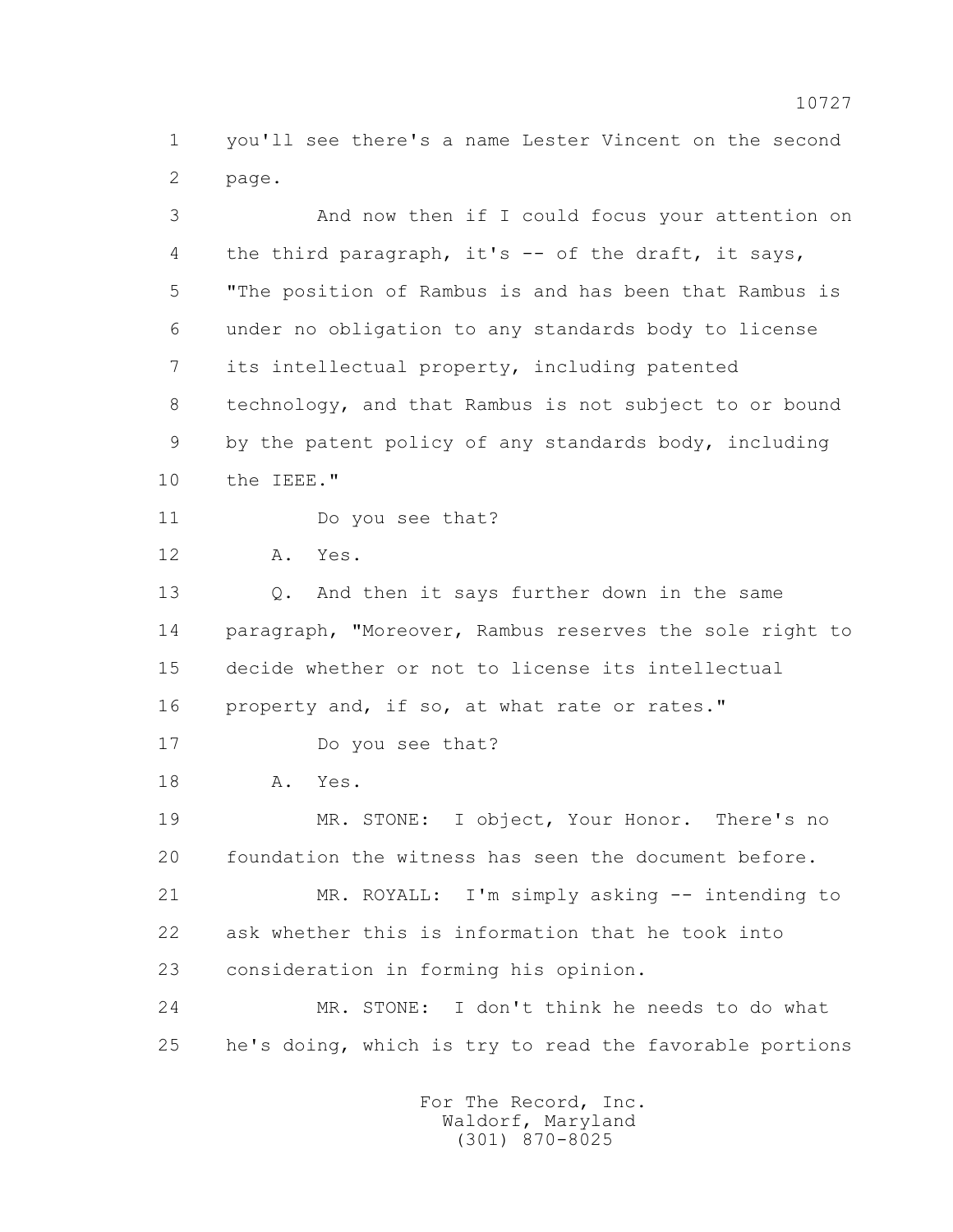1 of it in.

| $\overline{2}$ | JUDGE McGUIRE: In the future, I'm going to ask           |
|----------------|----------------------------------------------------------|
| 3              | you, Mr. Royall, to begin -- before you read any aspect  |
| 4              | of any document, you ask the witness if he or she has    |
| 5              | seen the document. That's the proper way to lay          |
| 6              | foundation.                                              |
| 7              | MR. ROYALL: Yes, Your Honor.                             |
| 8              | JUDGE McGUIRE: Okay?                                     |
| $\mathsf 9$    | BY MR. ROYALL:                                           |
| 10             | Q. This document, either the language that I read        |
| 11             | or any other language that you see in it, is this        |
| 12             | anything that you took into consideration in forming     |
| 13             | your opinions about what Rambus would have done in a     |
| 14             | but-for world if confronted with a formal request from   |
| 15             | JEDEC for a RAND letter?                                 |
| 16             | I haven't seen this document.<br>Α.                      |
| 17             | And let me move to another document.<br>$Q$ .            |
| 18             | May I approach, Your Honor?                              |
| 19             | JUDGE MCGUIRE:<br>Yes.                                   |
| 20             | BY MR. ROYALL:                                           |
| 21             | I've just handed you another document marked<br>Q.       |
| 22             | $CX-855$ . I'm not going to ask you -- at the moment I'm |
| 23             | not going to ask you about the substance of the          |
| 24             | document. I'm not going to read anything from it. But    |
| 25             | I would like to ask whether this document, CX-855, is    |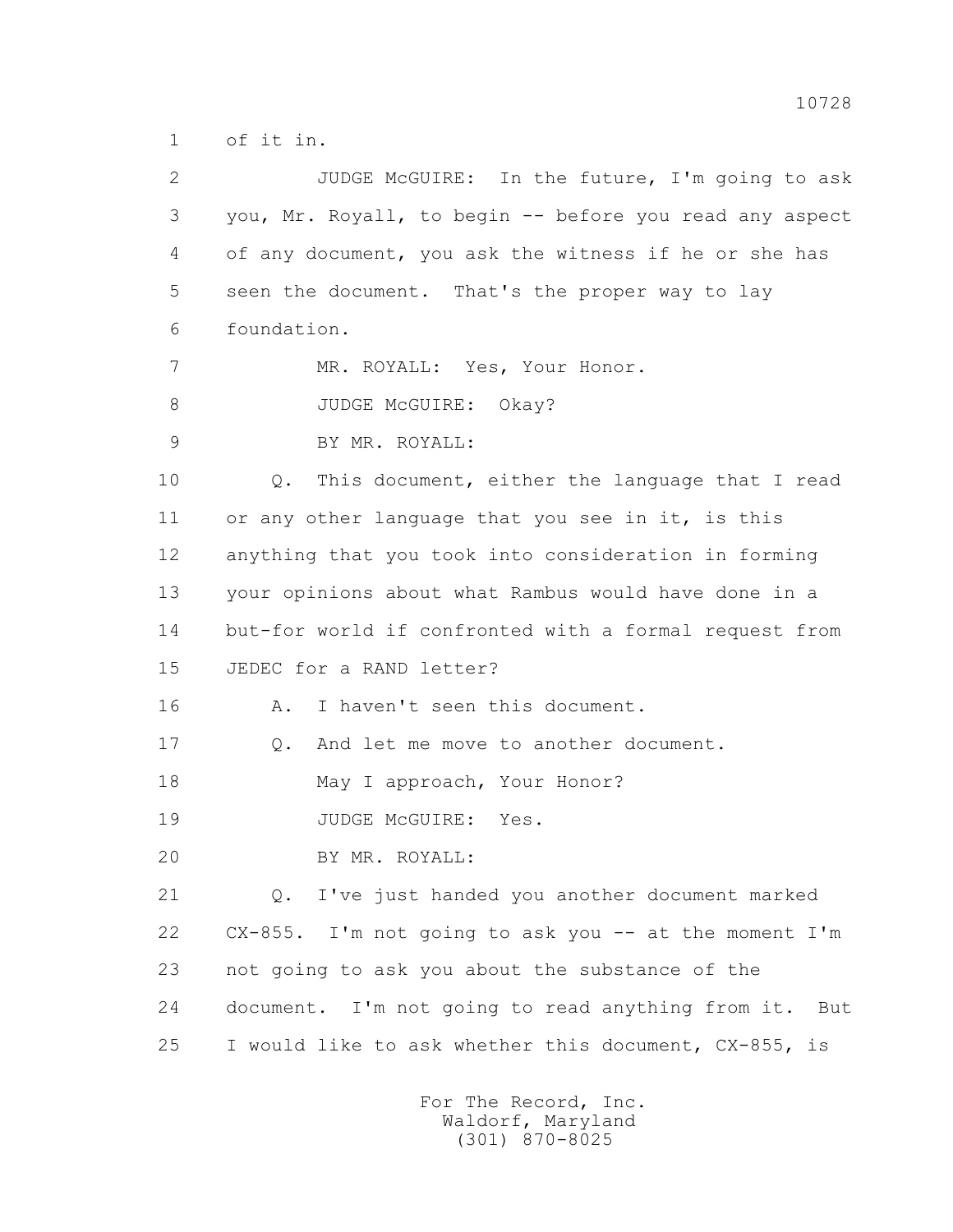1 something that you've seen before. 2 A. No, I don't believe it is. 3 Q. And so I take it then that this is not 4 something that you took into account in forming your 5 opinions about whether Rambus would sign a RAND letter 6 in the but-for world? Is that -- 7 A. Correct. 8 0. -- is that correct? 9 I believe I may have -- I'll try to handle this 10 very quickly. I have two more things I'd like to show 11 you. 12 May I approach, Your Honor? 13 JUDGE McGUIRE: Yes. 14 BY MR. ROYALL: 15 Q. Mr. Teece, I've just handed you two other 16 documents. One, CX-490, is a February -- I think it's 17 a '94 letter -- is it '96? -- rather, February '96 18 letter from IEEE to Mr. Anthony Diepenbrock. Do you 19 see that? 20 A. Yes. 21 Q. And is that something that you've seen before? 22 A. No. 23 Q. So I take it it's not something that you took 24 into account in forming your opinions? 25 A. Correct.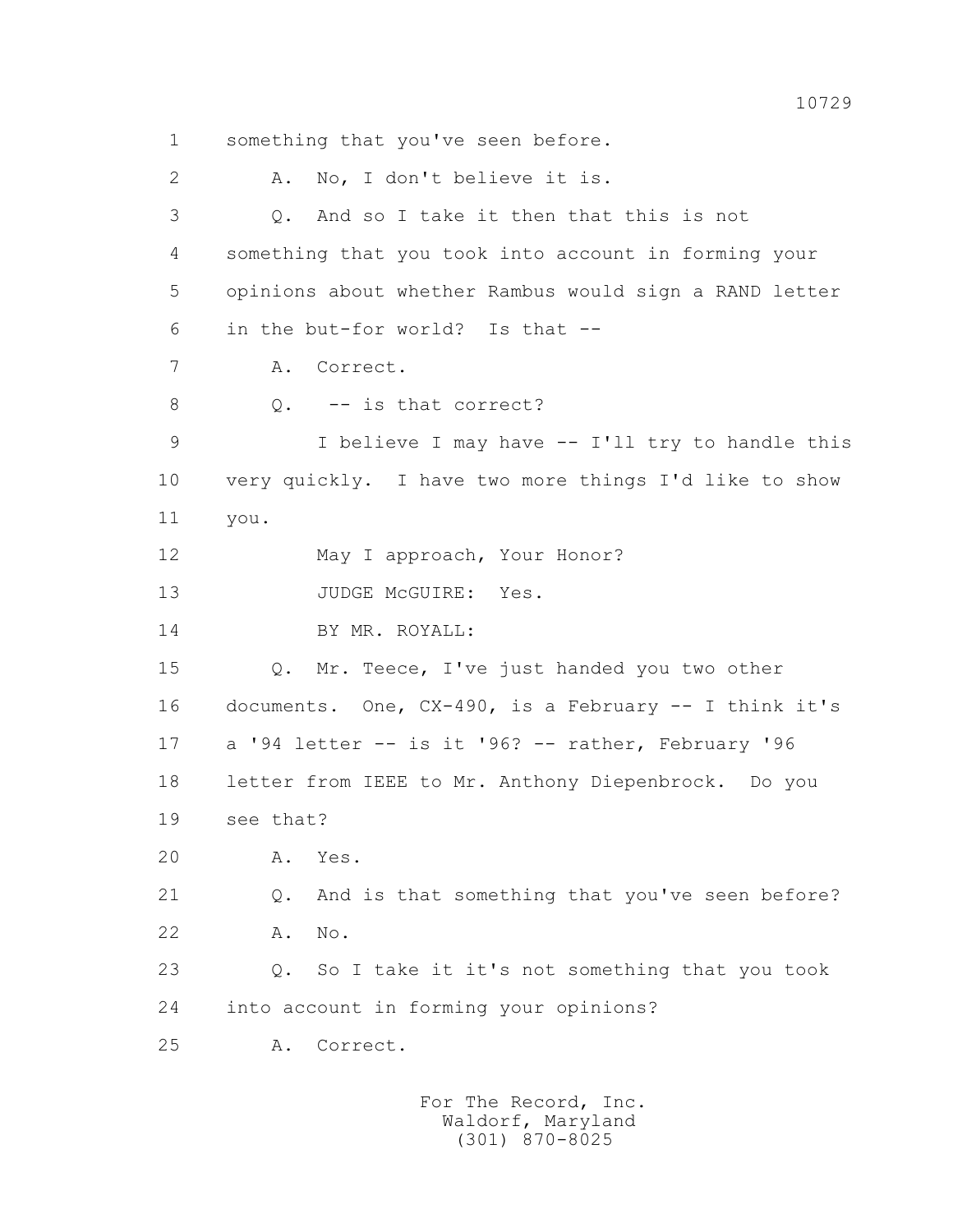1 Q. And the next letter, CX-869, is a February '96 2 letter from Rambus to IEEE. 3 Have you seen that one before? 4 A. No. 5 Q. So I take it you didn't take that into account 6 in forming your opinions; is that right? 7 A. Correct. 8 Q. We can pull that down. 9 Now, let's go back to DX-335, one of your 10 demonstrative slides. 11 And in this slide, am I right that one of the 12 things you say is -- this is I think the last point on 13 the slide. Can we blow that up any more? Let's blow 14 up the last point. 15 You say there that "Speculation re 'small 16 assistance' to RDRAM not enough to cause Rambus to 17 refuse to give a RAND letter." 18 Do you see that? 19 A. Yes. 20 Q. And am I right that what you're referring to 21 here is the possibility that by not issuing a RAND 22 letter Rambus might benefit inasmuch as that might 23 potentially in some way provide assistance to Rambus' 24 RDRAM technology? 25 A. Some small assistance, yes.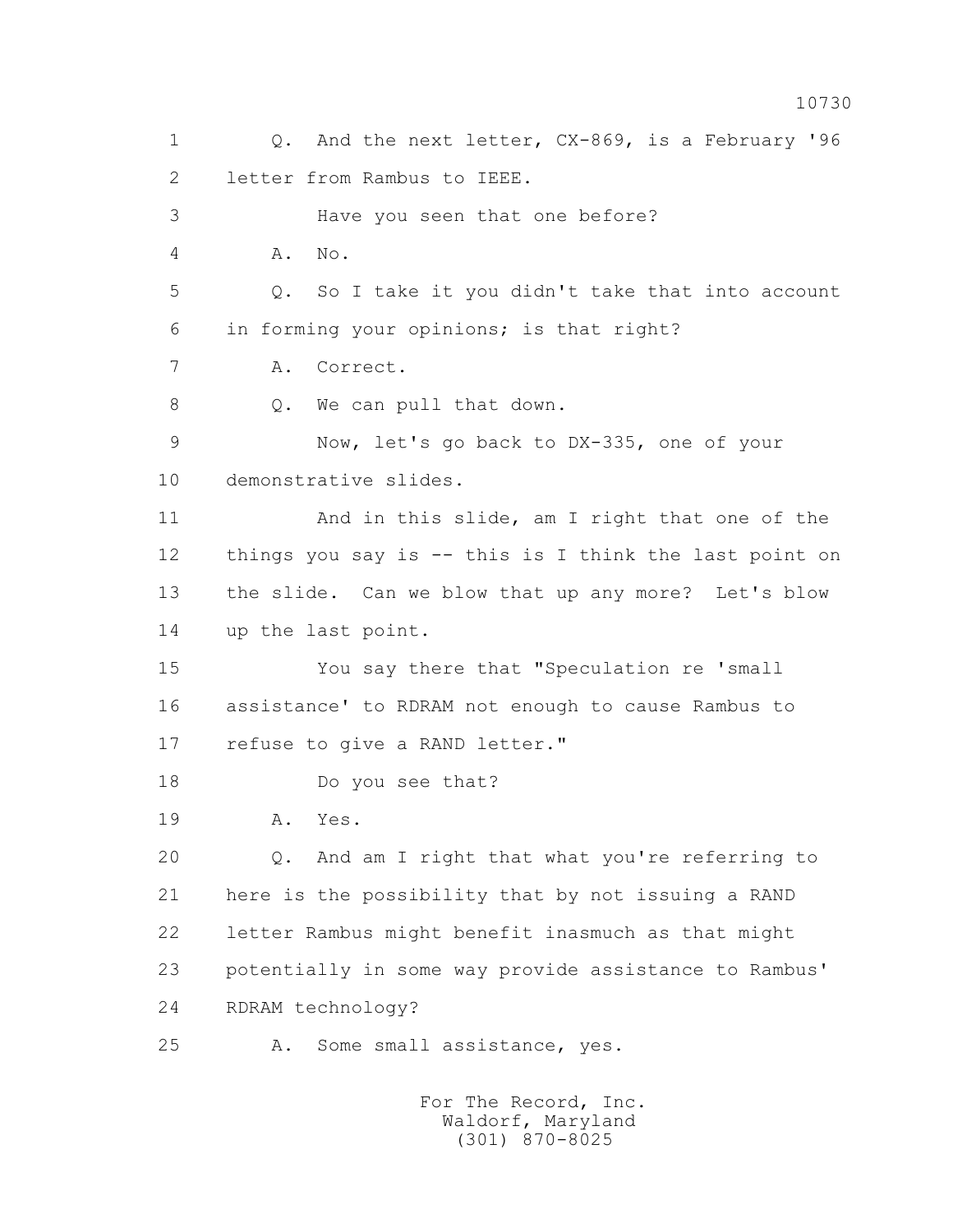1 Q. And that could happen -- some small assistance 2 to RDRAM could result in that situation, that is, the 3 situation in which Rambus refused to give a RAND 4 letter, inasmuch as that might interfere with JEDEC's 5 ability to develop its SDRAM standards or delay those 6 standards in some way?

 7 A. Well, I've just simply taken into account 8 there conceivably could be some small benefit if for 9 some reason because of the failure of the 10 standard-setting process that JEDEC was currently on 11 the industry would go to RDRAM. I think that's a very 12 low probability and the amount of assistance would be 13 very small as well.

 14 Q. Putting aside the magnitude of the assistance 15 or the probability of it, what you're talking about 16 is -- the type of assistance that you're talking about 17 to RDRAM would be assistance flowing from or benefits 18 flowing from the refusal of a RAND letter to JEDEC that 19 might in turn cause some delay or disruption in the 20 JEDEC process; right?

 21 A. Yes. And now not only be in a world where 22 there aren't alternative standards that JEDEC could 23 adopt. I mean, as per your, complaint counsel's, 24 theory.

25 Q. But in that world in which there either weren't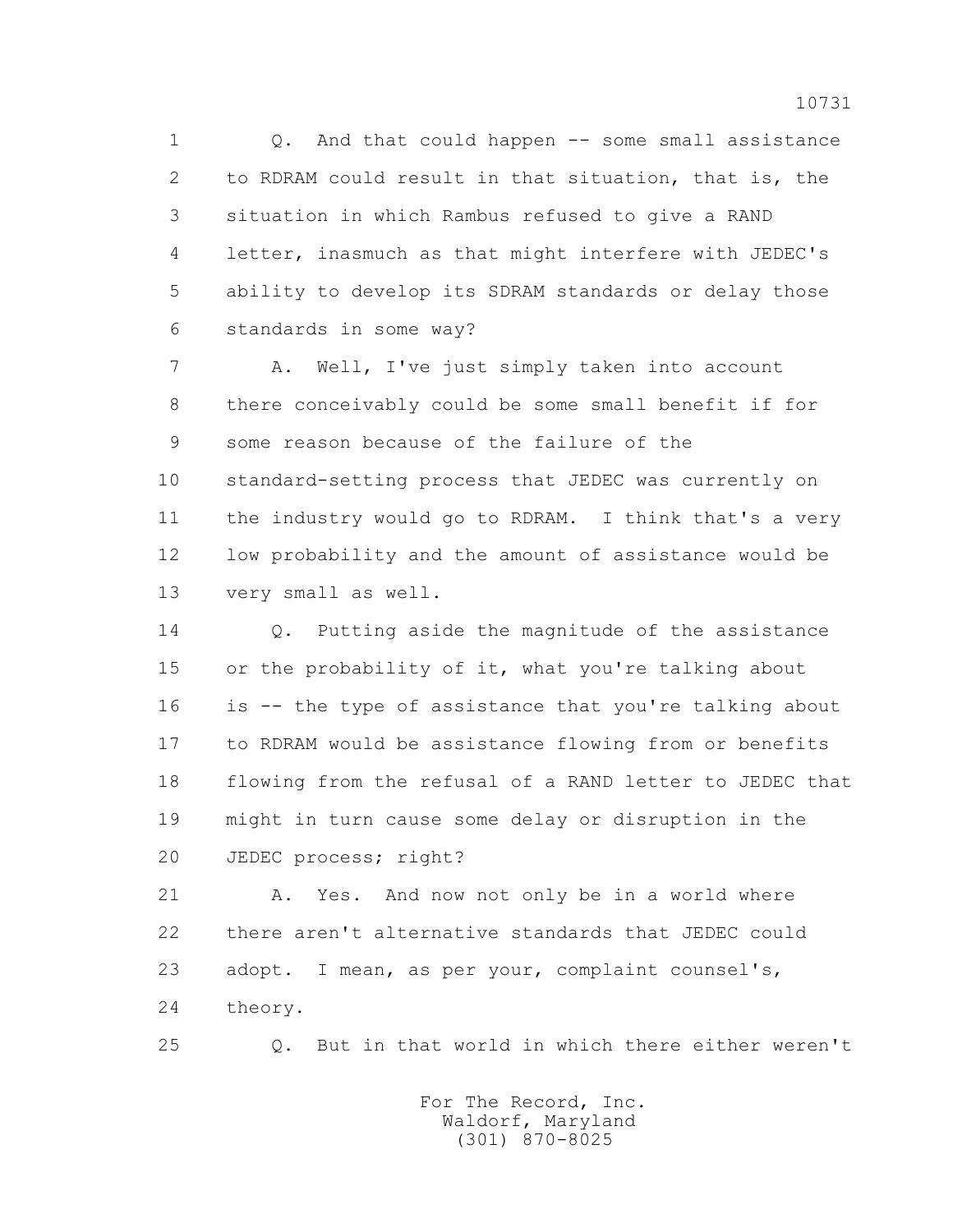1 alternatives or it wasn't clear-cut, by refusing a RAND 2 letter to JEDEC, Rambus might -- let's put aside the 3 magnitude, whether it's small or large -- but Rambus 4 might -- there might be some benefit that would inure 5 to Rambus in terms of its RDRAM technology?

 6 A. When you talk about that world, we talk about a 7 world where there aren't substitutes.

 8 Q. Now, in the course of your work on this case in 9 developing your assumptions and conclusions, have you 10 seen evidence that Rambus desired for its RDRAM 11 technology to become a successful high-volume 12 standard?

13 A. Have I seen evidence of a desire to promote 14 RDRAM?

15 Q. And to make it a high-volume standard.

 16 A. Early on I believe there was and, you know, 17 some attention given to that.

 18 Q. And you said earlier today, didn't you, that 19 it's -- you're not assuming that in the but-for world 20 Rambus' business strategy would change, you're 21 assuming it would have the same business strategy; 22 right?

23 A. Well, the same business strategy as much as it 24 would be depending primarily on licensing income as 25 it's primary revenue.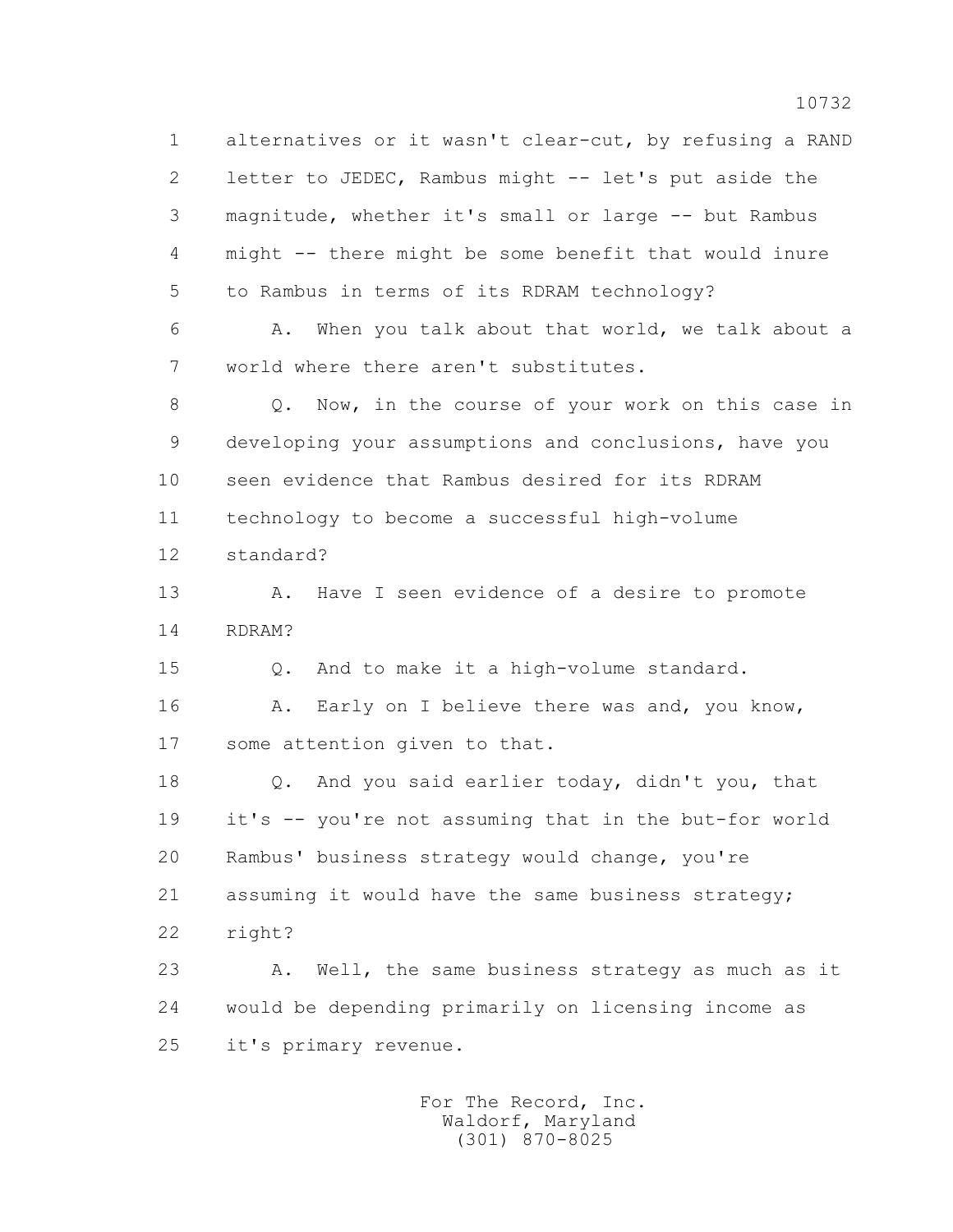1 0. Well, are you assuming that in the but-for 2 world Rambus makes some change in its business strategy 3 with respect to whether it is seeking to make RDRAM a 4 successful high-volume standard? 5 A. Well, I believe at some point when it 6 recognized that wasn't going to happen. 7 Q. I'm not asking you at some point they may or 8 may not have recognized that. 9 My question was: Are you assuming that in the 10 but-for world Rambus makes some change in its business 11 strategy with respect to whether it is seeking to make 12 RDRAM a successful high-volume standard? 13 A. Well, if you grant the assumptions of complaint 14 counsel's case and there are a whole bunch of 15 alternatives, then yes, it would, because it would be 16 concerned about losing the standard to the 17 alternatives. 18 **Q.** Now, you're not assuming that there's more 19 evidence of alternatives in the but-for world than the 20 real world; right? 21 A. No. I'm willing to think about the situation, 22 the scenario, either way. 23 Q. Yeah. So the but-for world -- all you're 24 changing is that Rambus is disclosing in the but-for 25 world the information that complaint counsel complains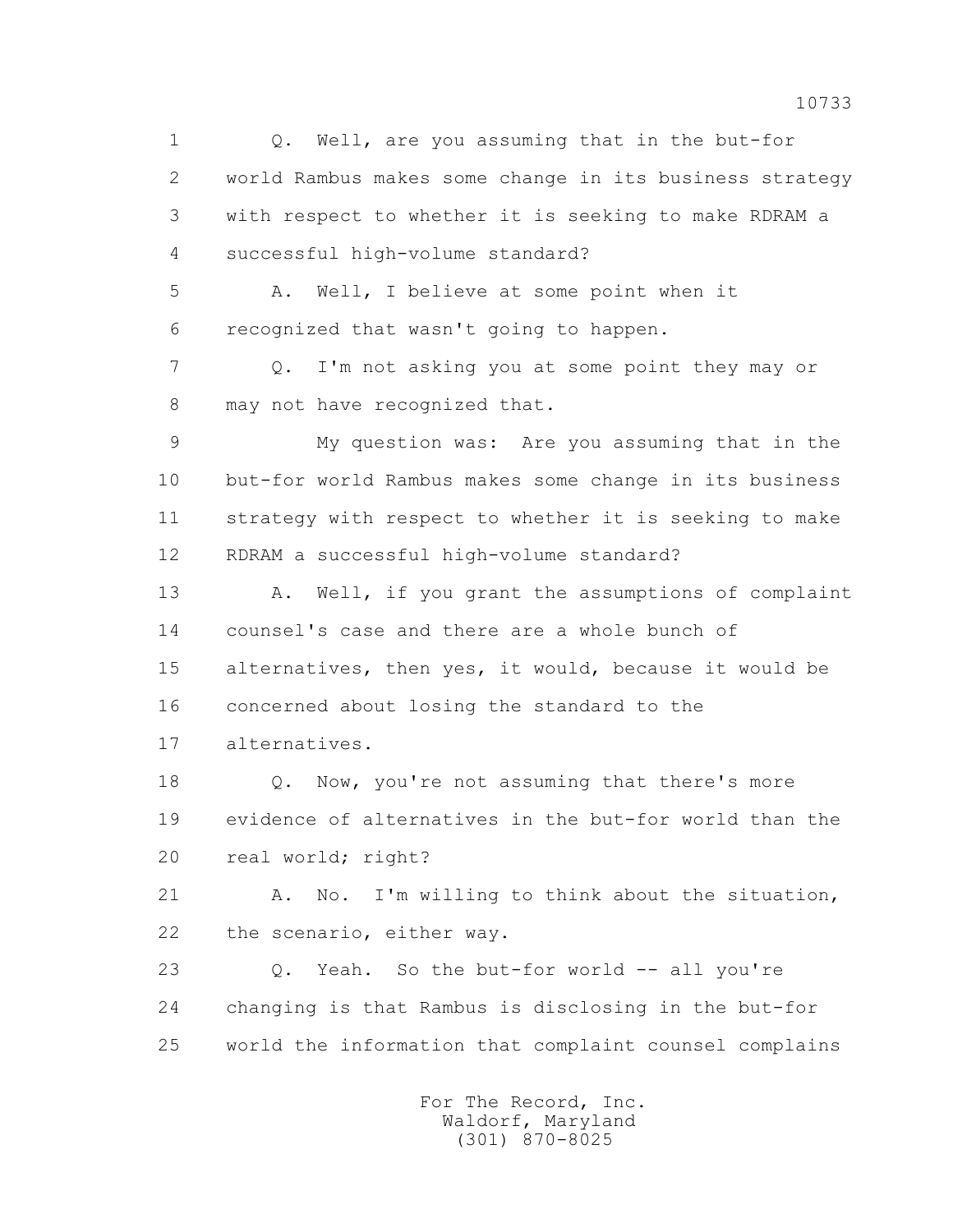1 it failed to disclose. You're not making any -- 2 you're not saying that in the but-for world there are 3 more or less alternatives. That doesn't change; 4 right?

 5 A. I'm willing to entertain that it does because, 6 you know, complaint counsel has a theory where in which 7 case there are lots of substitutes. Under that theory, 8 of course it would be in Rambus' strong interest, an 9 overwhelming interest, to grant a RAND letter because 10 otherwise it would lose the standard to alternative 11 technologies.

 12 Q. You're not -- you're not saying that you 13 understand complaint counsel's contention to be that 14 there would be more alternatives in the but-for world 15 than the real world? You don't understand that, do 16 you?

 17 A. I understand -- well, perhaps you could 18 correct me, but I understand that you do hypothesize 19 in the actual world that there were choices, so 20 presumably in the but-for world you would have 21 choices, too.

 $22$  0. The same  $-$ 

 23 A. Unless you're going to be inconsistent. 24 Q. No, no. That's what I'm concerned about, is 25 that  $-$  I want to  $-$  I'm assuming that you assume that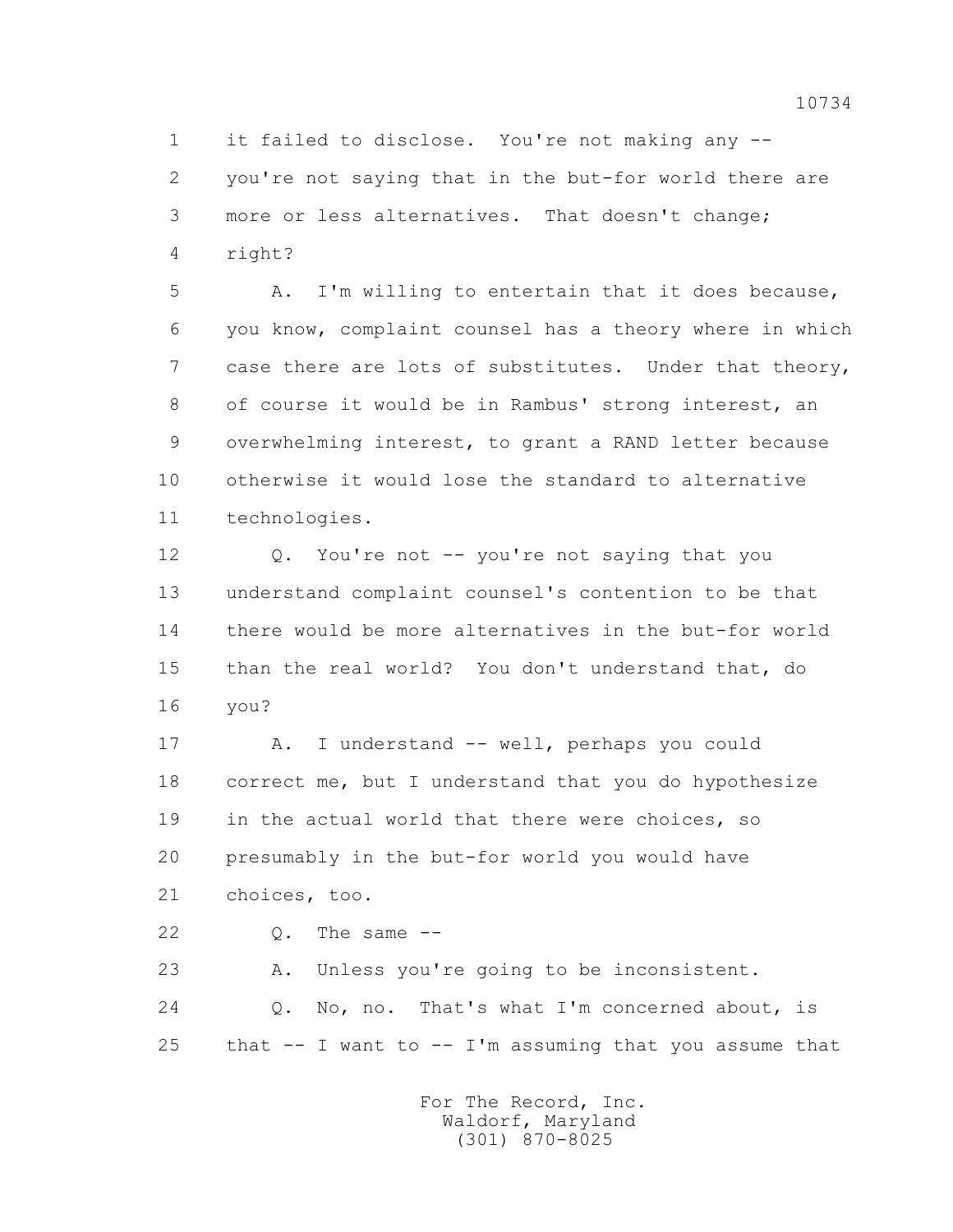1 whatever choices there are available in the real world 2 are also available in the but-for world; right? 3 A. As I told you, I'm willing to look at it either

4 way.

 5 Q. Well, the appropriate thing -- you told me 6 earlier that from the standpoint of economics, the 7 appropriate thing in defining the but-for world is to 8 change nothing except the conduct that's challenged. 9 In the but-for world that conduct doesn't occur; that 10 is, in this case Rambus complies with all of the 11 disclosures that complaint counsel says it didn't 12 make.

 13 That's the only thing that changes in the 14 but-for world, not what alternatives exist; right?

 15 A. The starting point is that assumption. And I 16 believe that you can look at things in an A or B 17 subscenario.

18 Q. So do you have some basis to assume, 19 Professor Teece, that in the but-for world in which 20 Rambus discloses there would be a larger number of 21 commercially viable alternatives than in the real 22 world?

23 A. No, I don't. I just note that that's the 24 theory of your case.

25 Q. Well, I beg to differ.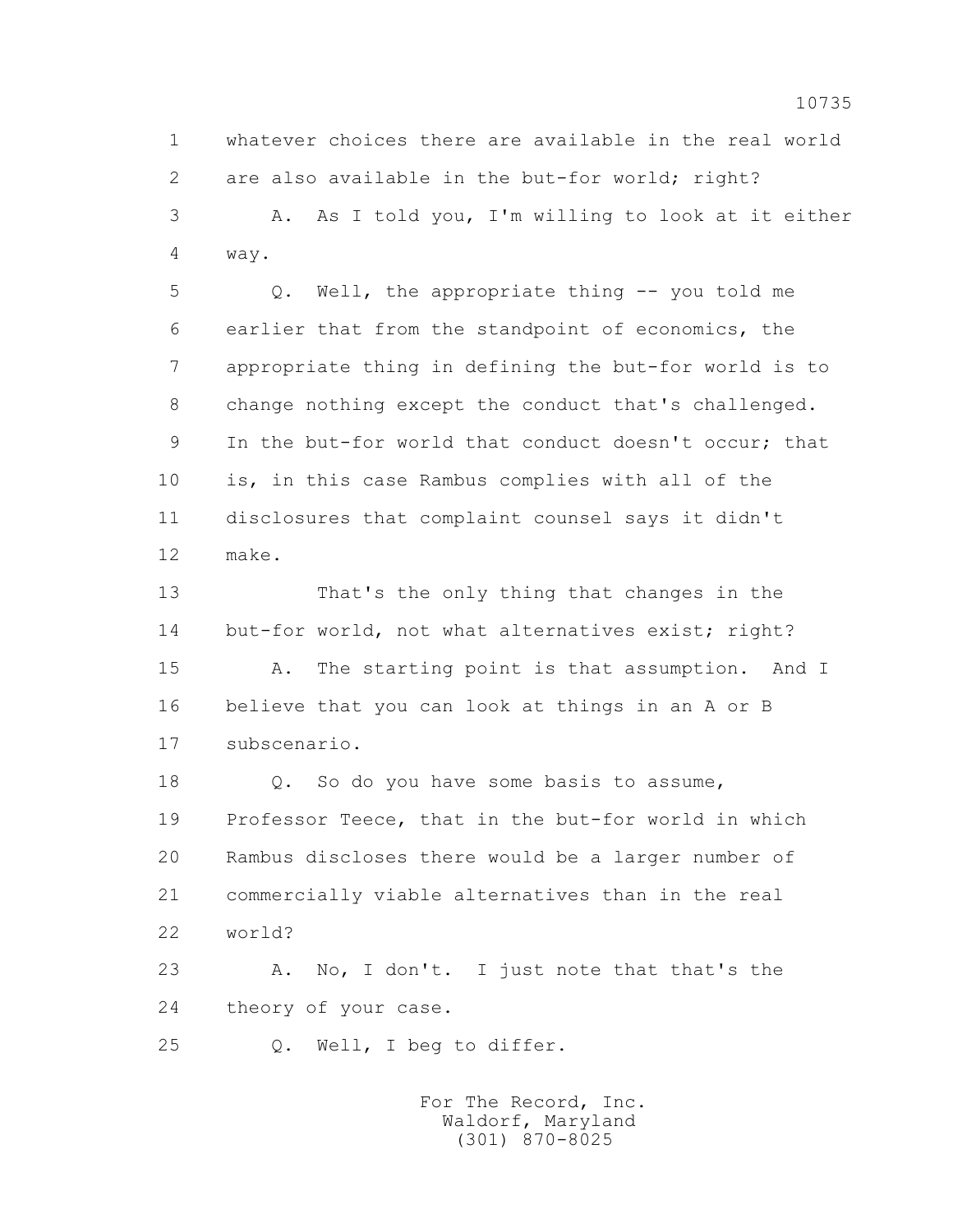1 Let me ask you to assume that in the real 2 world, the commercially viable alternatives that exist 3 in the real world, those same alternatives exist in the 4 but-for world.

5 A. Okay.

6 Q. There's no difference.

7 A. Okay.

8 Q. Okay? Now, if that were true -- let's just 9 assume that were true. We got off on this in response 10 to an earlier question, but let me come back to that 11 question.

 12 Don't you assume that Rambus would be equally 13 interested in making the RDRAM technology a successful 14 standard in the but-for world, it would be equally 15 interested in seeing that happen in the but-for world 16 as it has been or was in the real world?

17 A. I don't expect -- I don't hypothesize 18 considerable variation on that. It would be similar.

 19 Q. Okay. And have you seen evidence that Rambus 20 recognized, that is, real-world evidence, that Rambus 21 during the time period it was a participant in JEDEC 22 recognized that SDRAM, the product that was being 23 standardized at JEDEC, presented a competitive risk or 24 competitive threat to RDRAM?

25 A. I think there's some discussion along those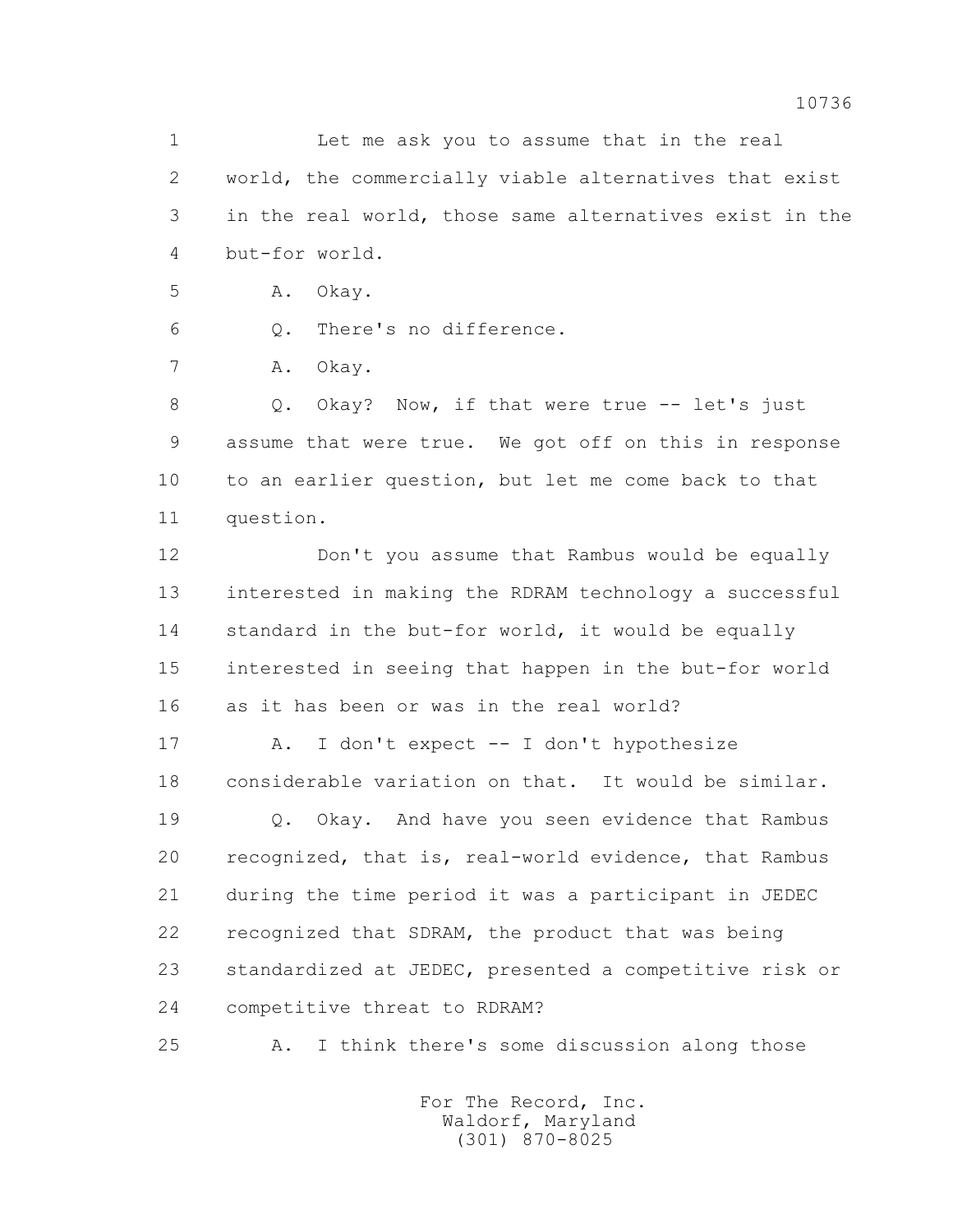1 lines.

 2 Q. Okay. And you're not assuming that in the 3 but-for world things would be any different, you're 4 assuming that whatever -- to whatever extent Rambus 5 viewed SDRAM as a competitive threat in the real world 6 it would view it as a competitive threat in the but-for 7 world; right?

8 A. In that scenario, yes.

 9 Q. Now, have you seen evidence as part of the work 10 that you've done to develop your opinions, your 11 assumptions and conclusions, have you seen evidence 12 that Rambus -- Rambus' business strategy with respect 13 to making RDRAM successful in the marketplace caused it 14 to prefer to see either that no JEDEC SDRAM standard 15 developed or that JEDEC delayed in developing such 16 standards?

17 A. Could I have that read back, please. 18 (The record was read as follows:) 19 "QUESTION: Now, have you seen evidence as part 20 of the work that you've done to develop your opinions, 21 your assumptions and conclusions, have you seen 22 evidence that Rambus' business strategy with respect to 23 making RDRAM successful in the marketplace caused it to 24 prefer to see either that no JEDEC SDRAM standard 25 developed or that JEDEC delayed in developing such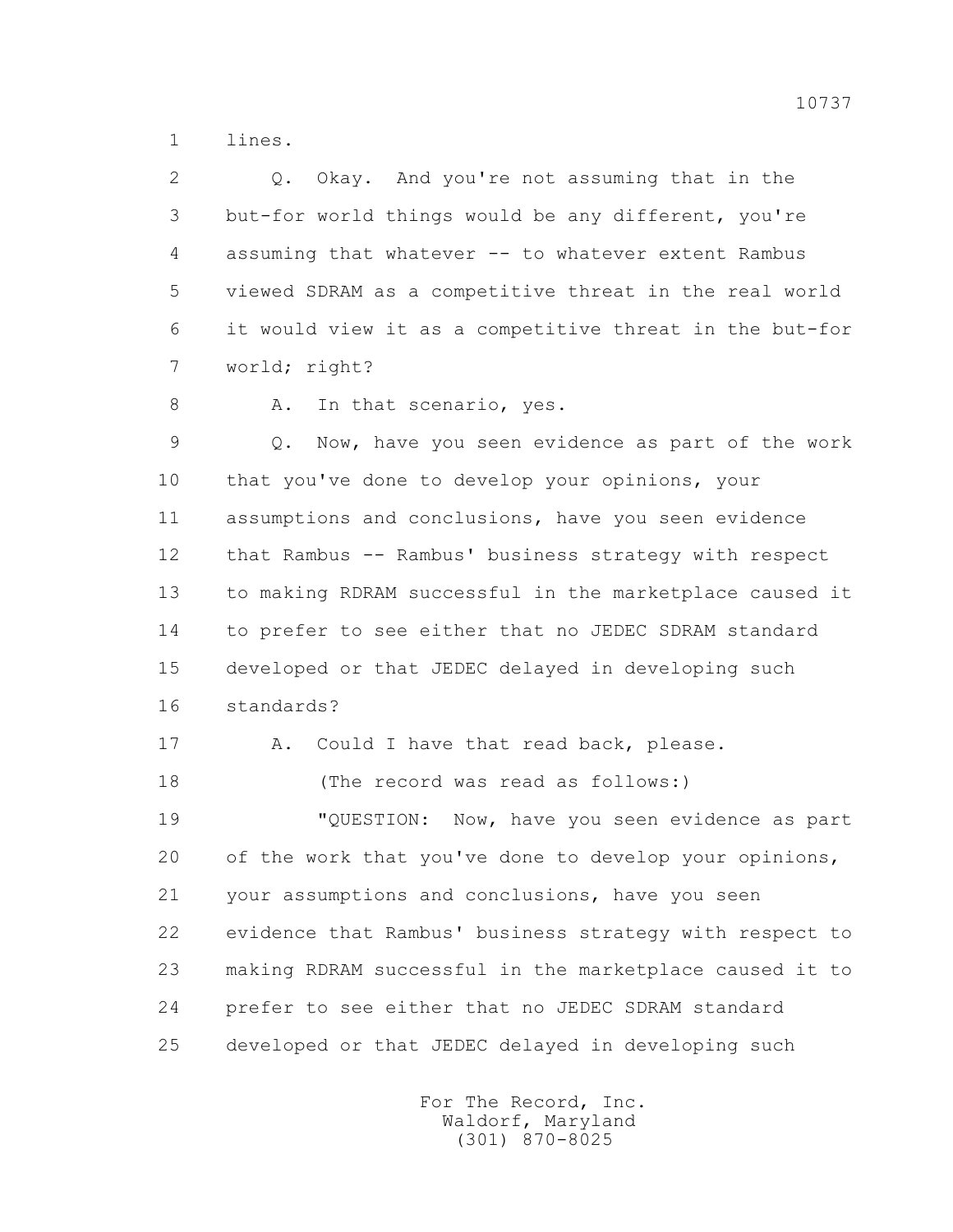1 standards?"

 2 THE WITNESS: There is I think some evidence 3 along those lines, but I don't recall it specifically 4 as I sit here right now. 5 BY MR. ROYALL: 6 Q. Do you recall any evidence suggesting that 7 Rambus at any time was pursuing strategies in part out 8 of a desire to stunt the adoption of synchronous 9 DRAMs? 10 A. I don't recall seeing a specific document to 11 that effect. 12 Q. Well, putting aside specific documents, do you 13 recall seeing any evidence that was -- would be 14 consistent with such a business strategy on the part of 15 Rambus? 16 A. I don't recall seeing anything specifically 17 along those lines. I do know at one point it was 18 promoting RDRAM. 19 Q. But you're simply not aware of any evidence 20 that might indicate that in furtherance of promoting 21 RDRAM Rambus was pursuing business strategies to in 22 part designed to stunt the adoption of synchronous 23 DRAMs? 24 A. I don't recall anything specific on that. 25 Q. Well, I want you to assume with me that Rambus,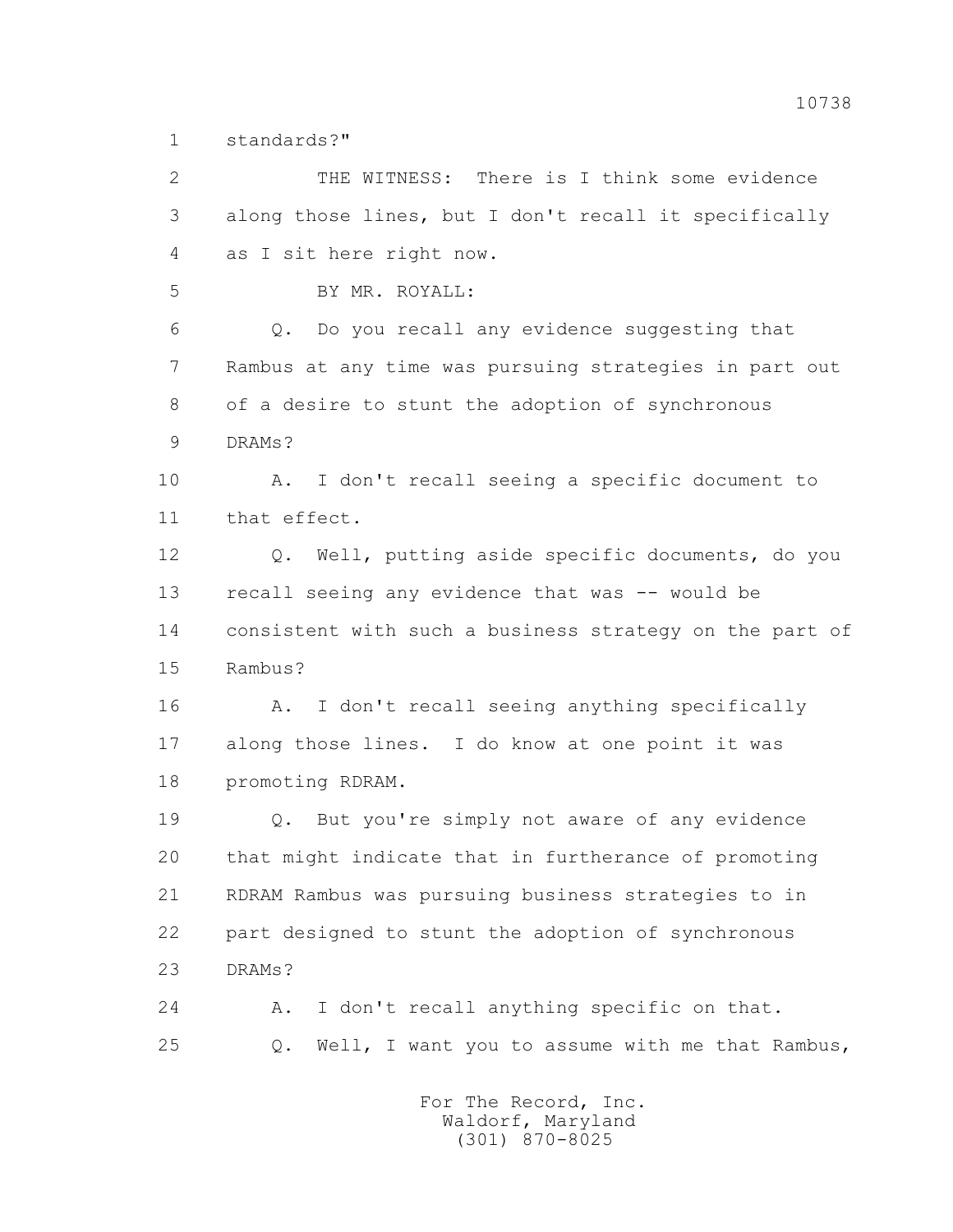1 in the real world, which for this purpose I assume you 2 agree should be no different than the but-for world, 3 desired to or was pursuing strategies to in part to 4 stunt the adoption of synchronous DRAMs as a way of 5 advancing its interest in promoting the alternative 6 RDRAM. Can you assume that?

7 A. Yes.

 8 Q. Now, if that were true in both the real world 9 and the but-for world, wouldn't you agree that such a 10 strategy on the part of Rambus might influence its 11 decisions about whether to sign a RAND letter?

12 A. It may be a factor in the back of their mind, 13 but I don't think it would be the primary driving 14 factor.

 15 Q. You say that, am I right, without looking at 16 what the evidence may show in the record on that 17 subject?

 18 A. Well, I'm bearing in mind a couple of things. 19 One is that in the but-for world a RAND letter request 20 has come to Rambus and Rambus has to make a concrete 21 decision. If it says yes, they're going to go ahead 22 and adopt a standard that's using Rambus' technology, 23 so it's a bird in the hand, so to speak. And Rambus is 24 a repeat player, it's not going to be here one day and 25 gone the next, so it has to take into account those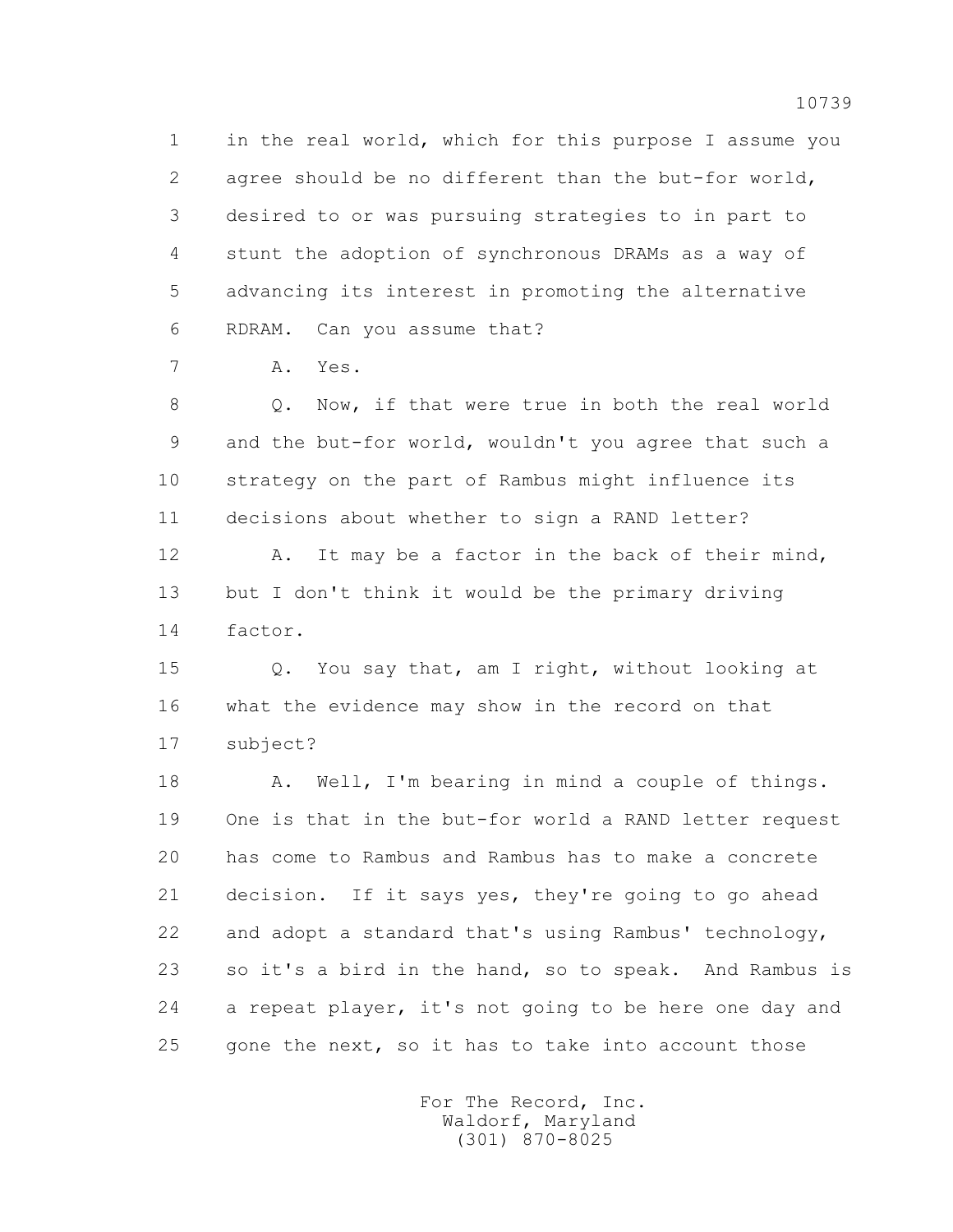1 types of considerations.

| $\overline{2}$ | So in my view, whatever gaming there was from             |
|----------------|-----------------------------------------------------------|
| 3              | RDRAM would be small relative to accepting significant    |
| 4              | opportunity that would be right in front of it.           |
| 5              | You say that Rambus was a repeat player.<br>$Q_{\bullet}$ |
| 6              | Have you seen any evidence, specific evidence             |
| 7              | that would cause you to conclude or to make an            |
| 8              | assumption that Rambus expected itself to be a repeat     |
| 9              | player within JEDEC at the time that it participated in   |
| 10             | JEDEC?                                                    |
| 11             | I'm talking about in the marketplace. It's got<br>Α.      |
| 12             | significant customers for its technology. It has to       |
| 13             | bear in mind that it's continuously inventing.<br>It's    |
| 14             | coming up with new technologies. It's going to want to    |
| 15             | be able to license those companies on a going-forward     |
| 16             | basis, so it has to embed itself and think hard, once     |
| 17             | it's presented with this request for a RAND letter, it    |
| 18             | has to think hard about the relationships with its        |
| 19             | future customers if it says no.                           |
|                |                                                           |

 20 Q. Based on your review of the record in this 21 case, have you concluded or assumed that Rambus' 22 primary business strategy during the time that it was 23 involved in JEDEC in those years '91 through '96, its 24 primary business strategy during those years was to 25 advance and promote the success of RDRAM?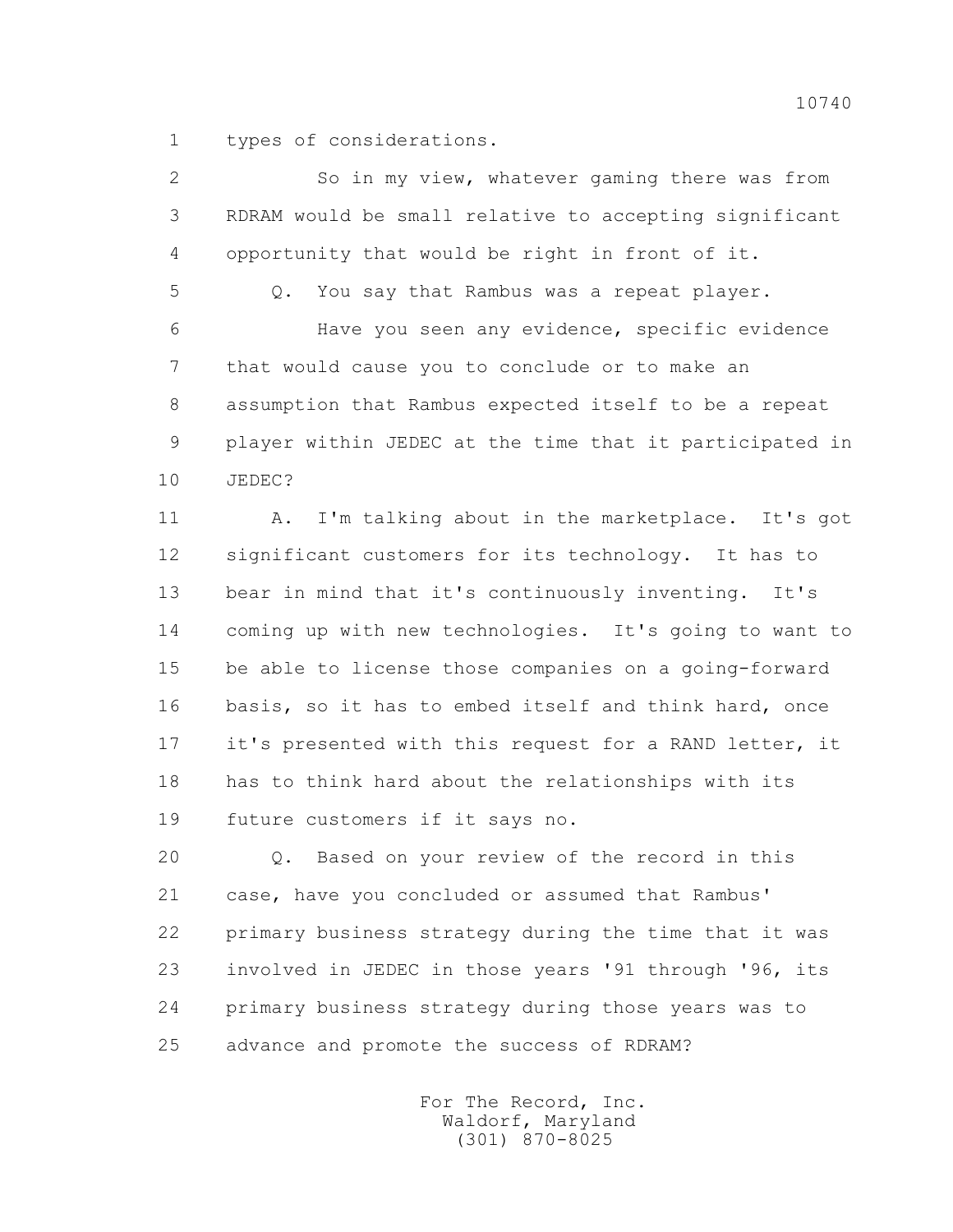1 A. Are you asking me if that's what I said? 2 Q. I'm asking based on your review of the record 3 in this case, have you concluded or assumed that that 4 was true?

5 A. Early on, it was promoting RDRAM.

 6 Q. Well, isn't it the early-on period that would 7 be relevant to consider from the standpoint of figuring 8 out whether Rambus would have signed a RAND letter in 9 the but-for world in the sense that it's the same 10 period, that '91 to '96, that it was -- Rambus was 11 participating in JEDEC?

 12 A. Well, it's one thing to bear in mind. The 13 other thing to bear in mind is it's now being presented 14 by JEDEC with a RAND letter, and you know, the JEDEC 15 members are Rambus' customers and its future customers, 16 its present customers and its future customers. It has 17 to decide whether or not if it says no it's going to 18 offend its customers in a fundamental way and go for a 19 potential small benefit with RDRAM.

 20 So when I look at that trade-off economically, 21 a bird in hand in protecting future customer 22 relationships versus some small benefit from RDRAM, it 23 comes out strongly in my view in favor of yes, provide 24 the RAND letter, particularly after Rambus learns that 25 the terms are not all that onerous.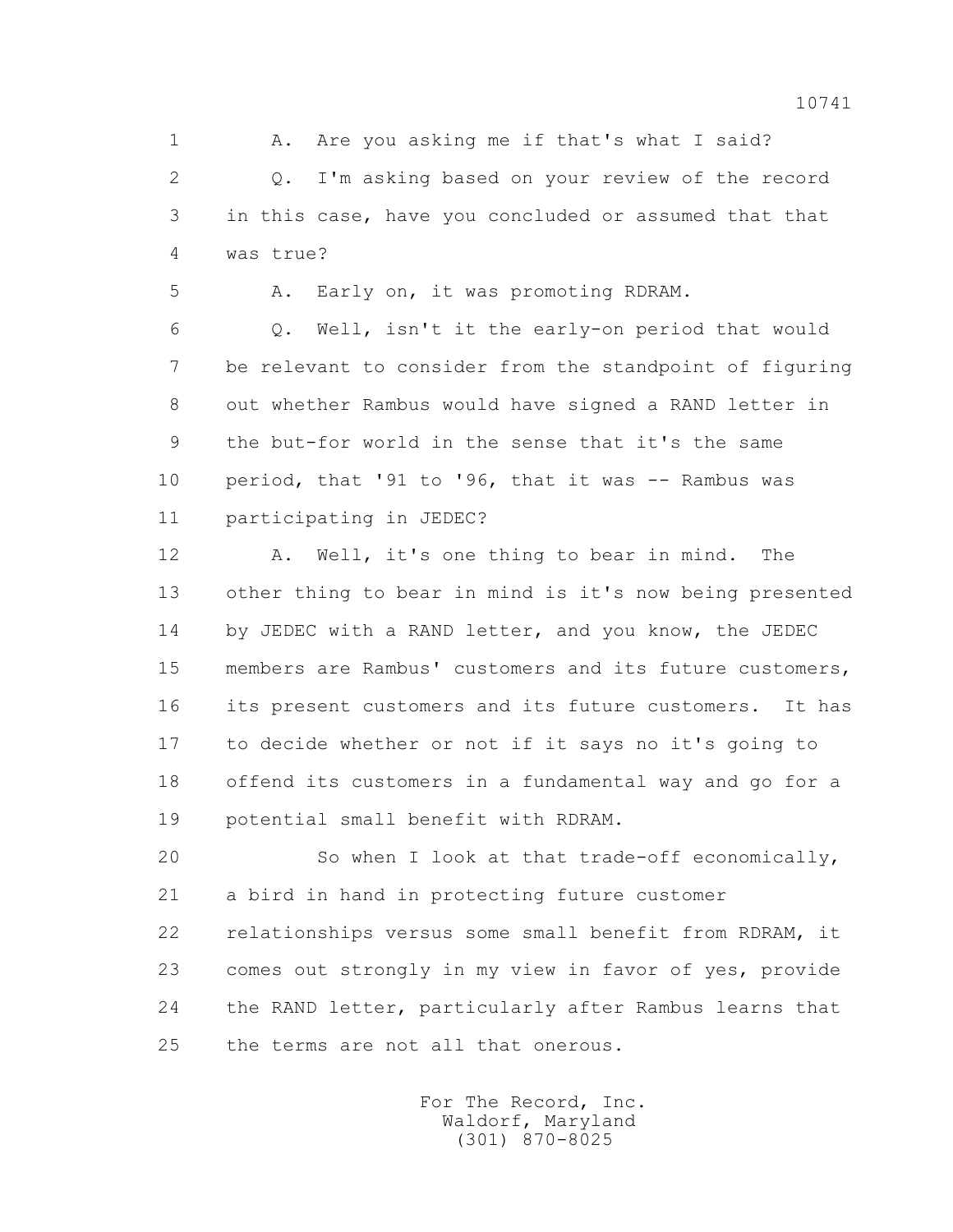1 Q. Do you recall seeing in your review of evidence 2 in this case in forming your assumptions and 3 conclusions evidence suggesting that Rambus would 4 prefer to see JEDEC standardize noncommercially 5 attractive solutions? 6 A. I don't recall a particular document that says 7 that. 8 MR. ROYALL: May I approach, Your Honor? 9 JUDGE McGUIRE: Yes. 10 BY MR. ROYALL: 11 Q. Professor Teece, I've just handed you a 12 document that's been marked as CX-725, and you'll see 13 it's a March 11, 1994 e-mail from Richard Crisp. 14 Have you seen this document before? 15 A. No, I haven't. 16 Q. Let's pull that down. 17 So I take it that this is not a document that 18 you considered in forming your opinions and conclusions 19 in this case? 20 A. Correct. 21 Q. Now, I want you to assume with me that during 22 the time period it was involved in JEDEC, Rambus or 23 certain Rambus representatives such as Richard Crisp, 24 the official representative of Rambus to JEDEC, had 25 the view that it was in Rambus' interest that JEDEC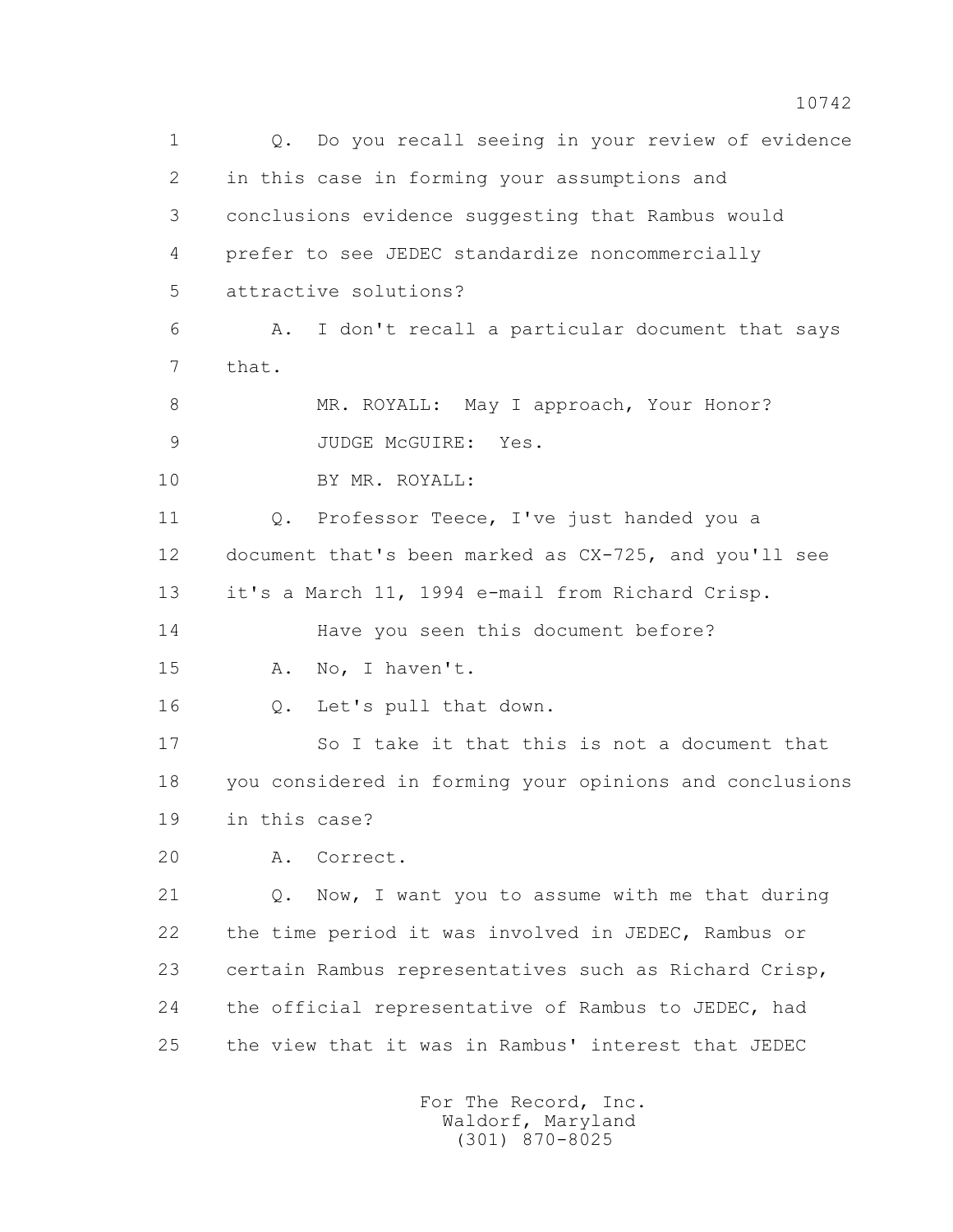1 develop standards that were not commercially

2 attractive but, rather, standards that were

3 noncommercially attractive.

4 Can you assume that?

5 A. Okay.

 6 Q. And can you assume that the reason that Rambus 7 preferred to see JEDEC develop standards that were not 8 commercially attractive is that Rambus didn't want to 9 see JEDEC's standards succeed, it wanted to see its 10 RDRAM proprietary technology succeed? Can you assume  $11 + hat?$ 

12 A. I can assume that.

13 0. Now, if you assume those things and you assume 14 that that's true both in the real world and the but-for 15 world, would you agree that such a business strategy on 16 the part of Rambus might have caused it to hesitate 17 before signing a RAND letter that would make its own 18 technologies available on reasonable and 19 nondiscriminatory terms to be used in JEDEC's 20 standards?

 21 A. I'm not testifying that they wouldn't 22 hesitate. In fact I think I said that they would have 23 to really think hard because when they're presented 24 with a RAND letter, they can no longer skirt around 25 this issue. They have to look at it head on, do they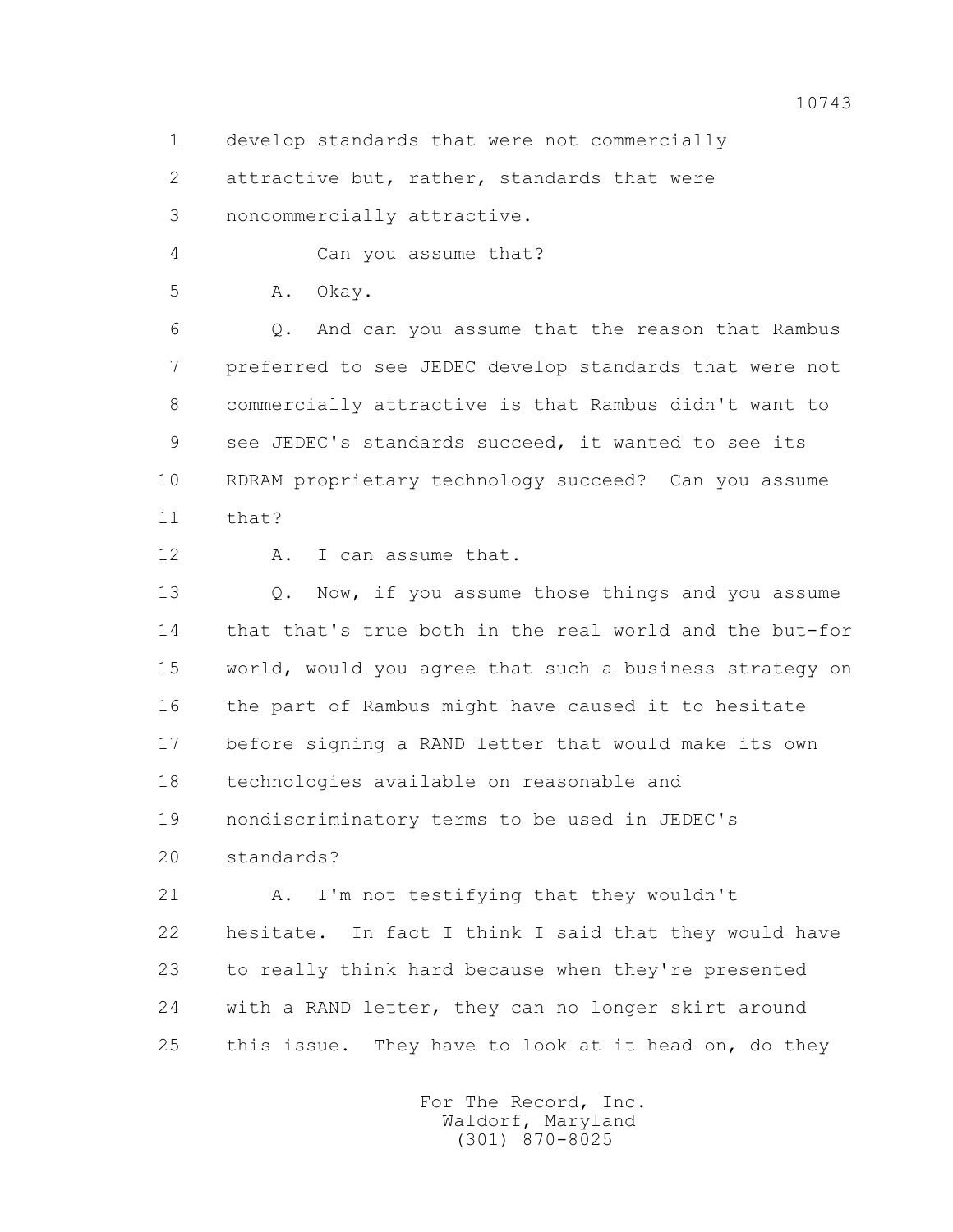1 now want to offend their present and future customers. 2 And it's my belief that once they looked at 3 that and did the numbers, they would decide to go 4 ahead, grant the RAND letter, particularly once they 5 understood that a RAND letter wouldn't involve a 6 significant compromise.

 7 Q. And you're assuming that such an assumption 8 would be made?

9 A. You asked me to assume it.

 10 Q. No. That -- the significant compromise was not 11 something that was in my question; it was something 12 that you injected into your answer. That you said that 13 you -- particularly if they assume signing a RAND 14 letter won't involve a significant compromise, that 15 is -- was your language that you injected into the 16 answer and I'm asking you whether that is your 17 assumption.

 18 MR. STONE: Your Honor, counsel's commentary 19 about what the witness did or didn't do is 20 argumentative, and I move to strike it from the record. 21 I think either the record will speak as to what the 22 witness said or didn't say or counsel should pose 23 another question. I object to the description of 24 colloquy regarding the testimony.

25 MR. ROYALL: Your Honor, I was just commenting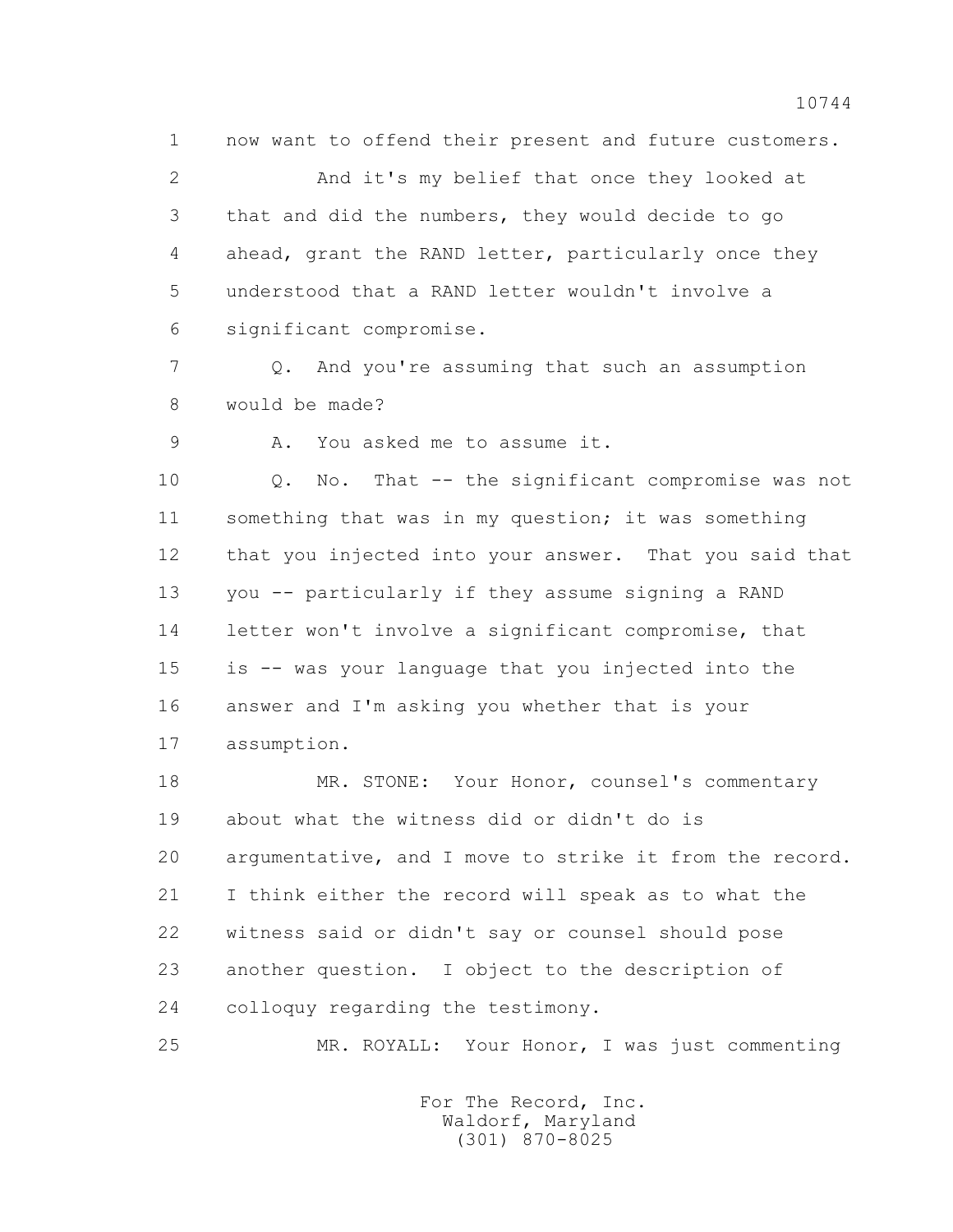1 on trying to focus -- the witness had said that he -- 2 JUDGE McGUIRE: Okay. Restate the question. 3 BY MR. ROYALL: 4 Q. You said in response to my earlier question, 5 Mr. Teece, that it's your view that they would, that 6 is, Rambus in the but-for world would sign a RAND 7 letter particularly once they concluded that signing a

8 RAND letter would not involve a significant

9 compromise.

10 Do you recall saying that?

11 A. Yes.

 12 Q. And is it your assumption that at some point 13 Rambus would conclude that signing a RAND letter 14 wouldn't involve a significant compromise?

 15 A. It's my assumption that before signing a RAND 16 letter Rambus would do enough analysis to figure out 17 what a RAND letter really meant, and after it had 18 completed that analysis, it would recognize that it 19 still had flexibility with respect to at least 20 royalties, even though of course there are many 21 restrictions that we went through yesterday in a RAND 22 letter.

 23 Q. Well -- and when you say that Rambus would 24 conclude what a RAND letter really meant, and by that 25 are you referring to what you understand a RAND letter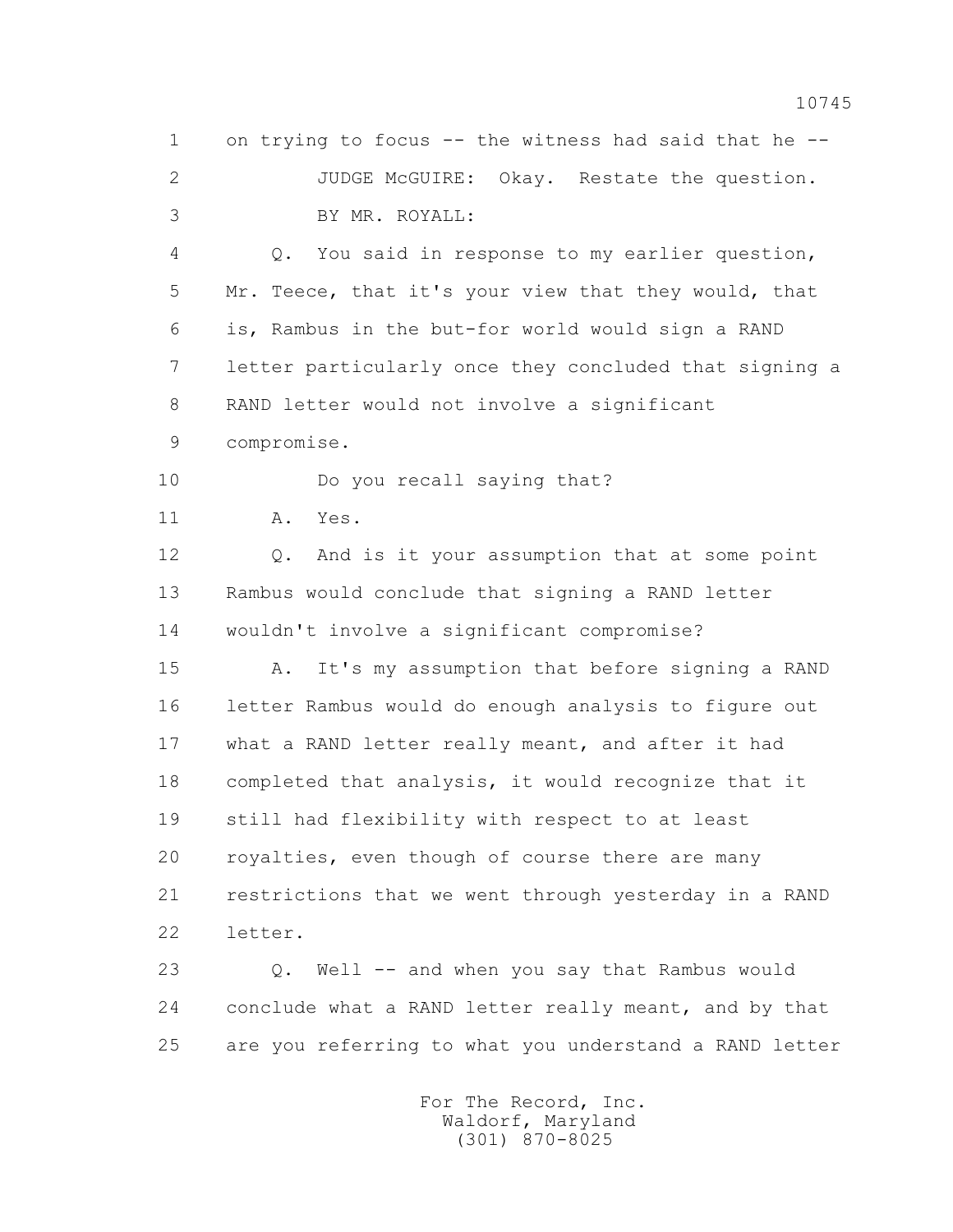1 to be or what JEDEC understands a RAND letter to be? 2 What is your basis for referring to what a RAND 3 letter really meant?

 4 A. My basis is understanding JEDEC's behavior and 5 gleaning from the record what a RAND letter meant.

 6 Q. So you're now -- you're talking about your 7 interpretation of the record as to what a RAND letter 8 really means?

 9 A. Well, I'm -- I'm certainly aware that there's 10 discussion in the record what a RAND letter meant in 11 JEDEC. I talked yesterday about what "reasonable and 12 nondiscriminatory" means to me as an economist.

 13 Q. Right. But now we're talking about what 14 JEDEC's -- what RAND means under JEDEC's rules and 15 JEDEC's process, not an economic theory; right?

16 A. I'm not an expert on their rules and policies. 17 I do observe that there was considerable learning by 18 Rambus with respect to what it really meant and that 19 Rambus didn't know early on what it meant.

 20 Q. So when you were referring to RAND letters 21 being onerous or not onerous, you're not purporting to 22 offer an interpretation of the -- as an expert as to 23 what the RAND requirements in JEDEC really were, 24 you're just referring to potential assumptions that 25 you might make about what the RAND requirements were;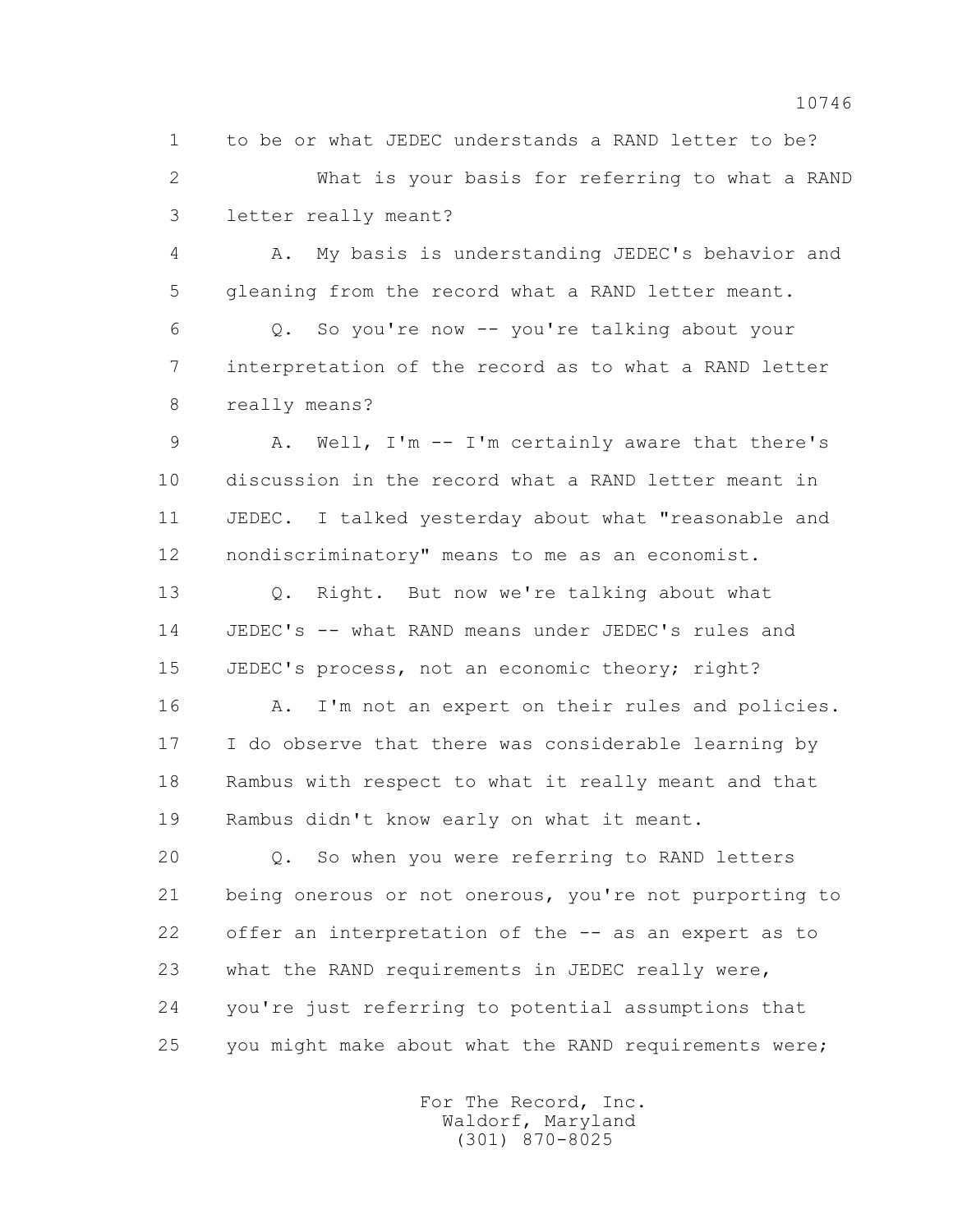1 right?

| $\overline{2}$ | I'm referring to what I had testified to<br>Α.          |
|----------------|---------------------------------------------------------|
| 3              | yesterday as to what the conditions -- what from the    |
| 4              | economic point of view RAND means.                      |
| 5              | Q. So you're now talking about economics and not        |
| 6              | about what JEDEC's process and rules actually provide?  |
| 7              | Correct.<br>Α.                                          |
| 8              | Okay. Now, am I right that you assume that<br>Q.        |
| 9              | if -- and for this question maybe we should go back to  |
| 10             | DX-332, the decision tree.                              |
| 11             | Okay.<br>Α.                                             |
| 12             | Q. Am I right that you assume that if Rambus in         |
| 13             | the but-for world were to sign a RAND letter that at    |
| 14             | this point, as far as JEDEC's process is concerned, the |
| 15             | IP issue would be put to rest?                          |
| 16             | I believe -- I used that language because I             |
| 17             | believe you used that language yesterday.               |
| 18             | Correct.<br>Α.                                          |
| 19             | Q. And so it's your assumption that once a RAND         |
| 20             | letter is provided in the but-for world by Rambus,      |
| 21             | there's no further deliberation within JEDEC as to      |
| 22             | whether JEDEC might use alternative technologies in     |
| 23             | lieu of the Rambus technologies; right?                 |
| 24             | I'm not necessarily assuming there's no further<br>Α.   |
| 25             | deliberations. I'm basically saying that JEDEC moves    |
|                |                                                         |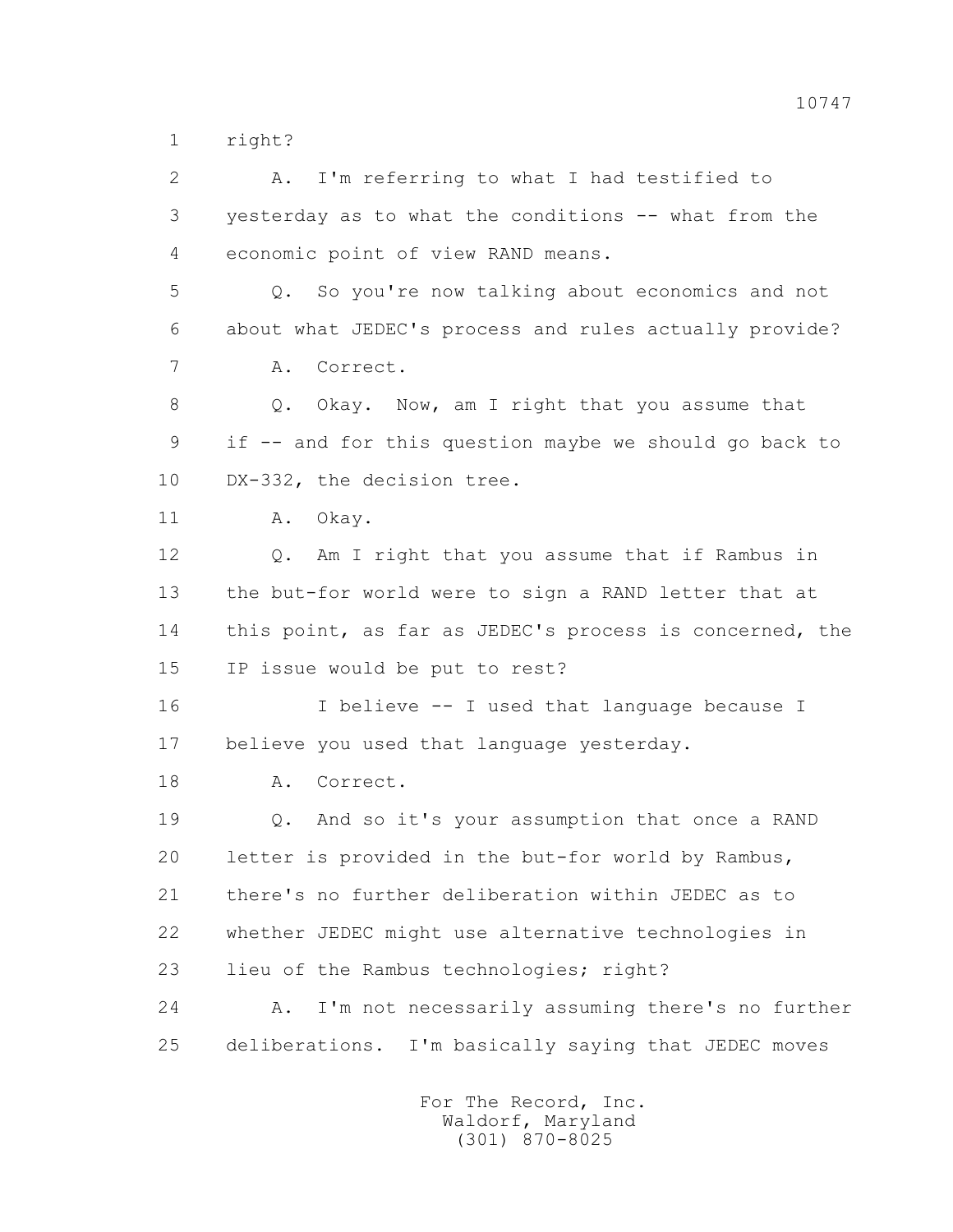1 forward to adopt a standard.

| $\overline{2}$ | Q. Well, let me then ask you, what do you mean --       |
|----------------|---------------------------------------------------------|
| 3              | what did you mean yesterday when you said that it's     |
| 4              | your assumption that if Rambus signed a RAND letter the |
| 5              | IP issue would be put to rest?                          |
| 6              | MR. STONE: Your Honor, might I ask that the             |
| 7              | witness be presented with the transcript of his         |
| 8              | testimony yesterday so he can see in what context he    |
| 9              | said it if he's being asked to explain what he meant by |
| 10             | it.                                                     |
| 11             | JUDGE McGUIRE: Sustained.                               |
| 12             | If you're going to confront him with his prior          |
| 13             | statement, he's entitled to see it.                     |
| 14             | Are you talking about his statement in the              |
| 15             | hearing yesterday?                                      |
| 16             | MR. ROYALL: In court yesterday. And he just             |
| 17             | answered he recalled that statement and --              |
| 18             | JUDGE McGUIRE: Mr. Stone, what's the                    |
| 19             | foundation of your objection?                           |
| 20             | I think he's being asked to<br>MR. STONE:               |
| 21             | interpret his prior testimony. He's entitled to         |
| 22             | request to see what it is -- to see the context in      |
| 23             | which he said it. I think it's hard to ask him --       |
| 24             | JUDGE McGUIRE: I will give him that chance if           |
| 25             | he's unclear as to what his prior testimony is,         |
|                |                                                         |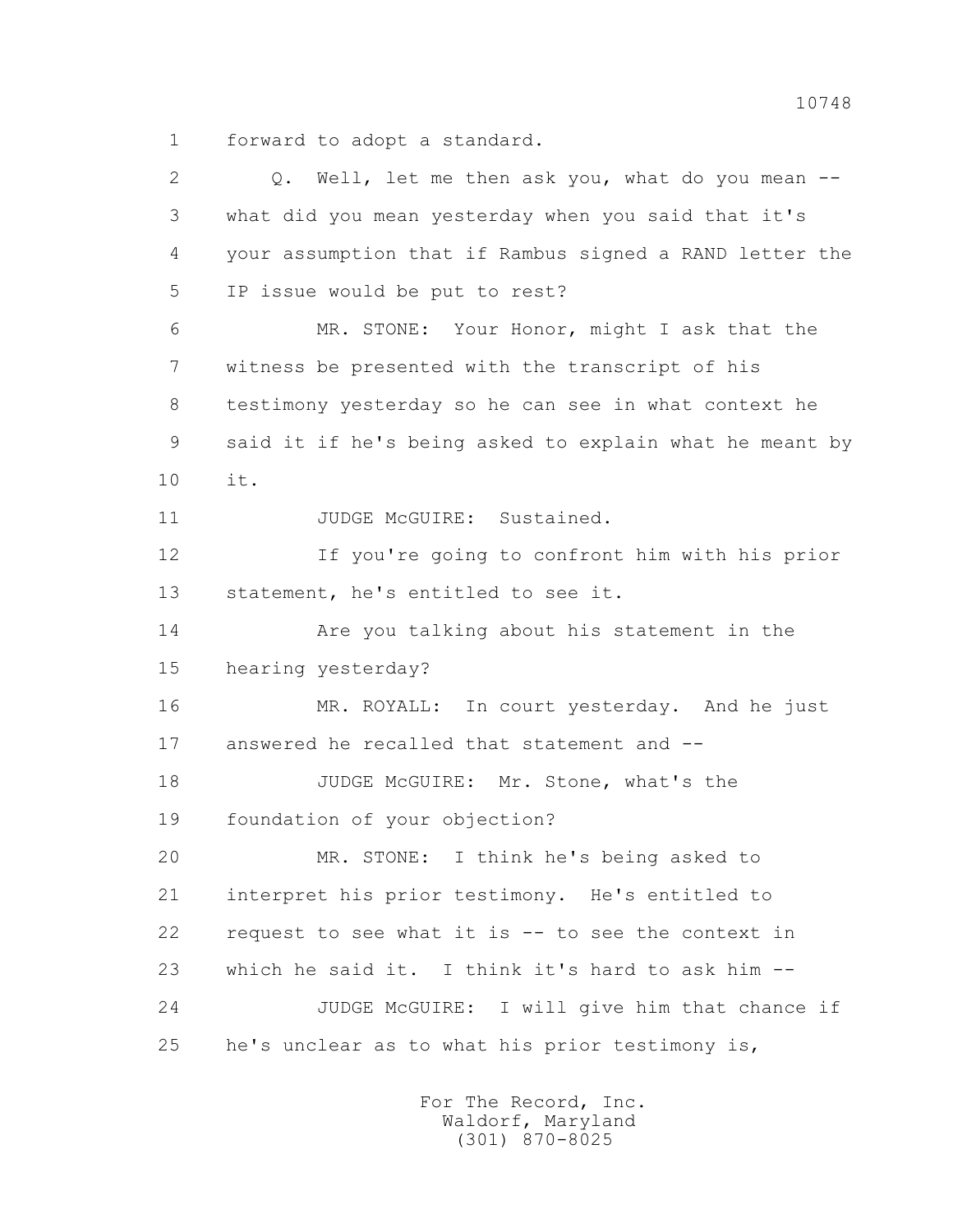1 Professor.

 2 THE WITNESS: It would help to just quickly 3 throw up the transcript so I can be reminded. 4 JUDGE McGUIRE: Let's go off the record a 5 minute. 6 (Discussion off the record.) 7 BY MR. ROYALL: 8 Q. Professor Teece, I've just handed you a 9 transcript from yesterday's proceedings, and you're 10 obviously welcome to look at whatever you need to for 11 context, but let me point out, just to orient us 12 initially, the testimony that I was referring to. 13 On page 10379 Mr. Stone asked the question 14 starting at line 20: "Based on the work you have 15 performed and the things you have reviewed and the 16 assumptions you have consequently made, have you formed 17 any conclusions about JEDEC's actual behavior that 18 inform your decision about whether JEDEC would have 19 adopted the same standards had it asked for and 20 received a RAND letter following disclosure by Rambus 21 of the information that it is contended Rambus should 22 have disclosed?" 23 And your answer starting on line 4 of

 24 page 10380 was: "Based on what you said, which I would 25 summarize to say its past behavior, what JEDEC would do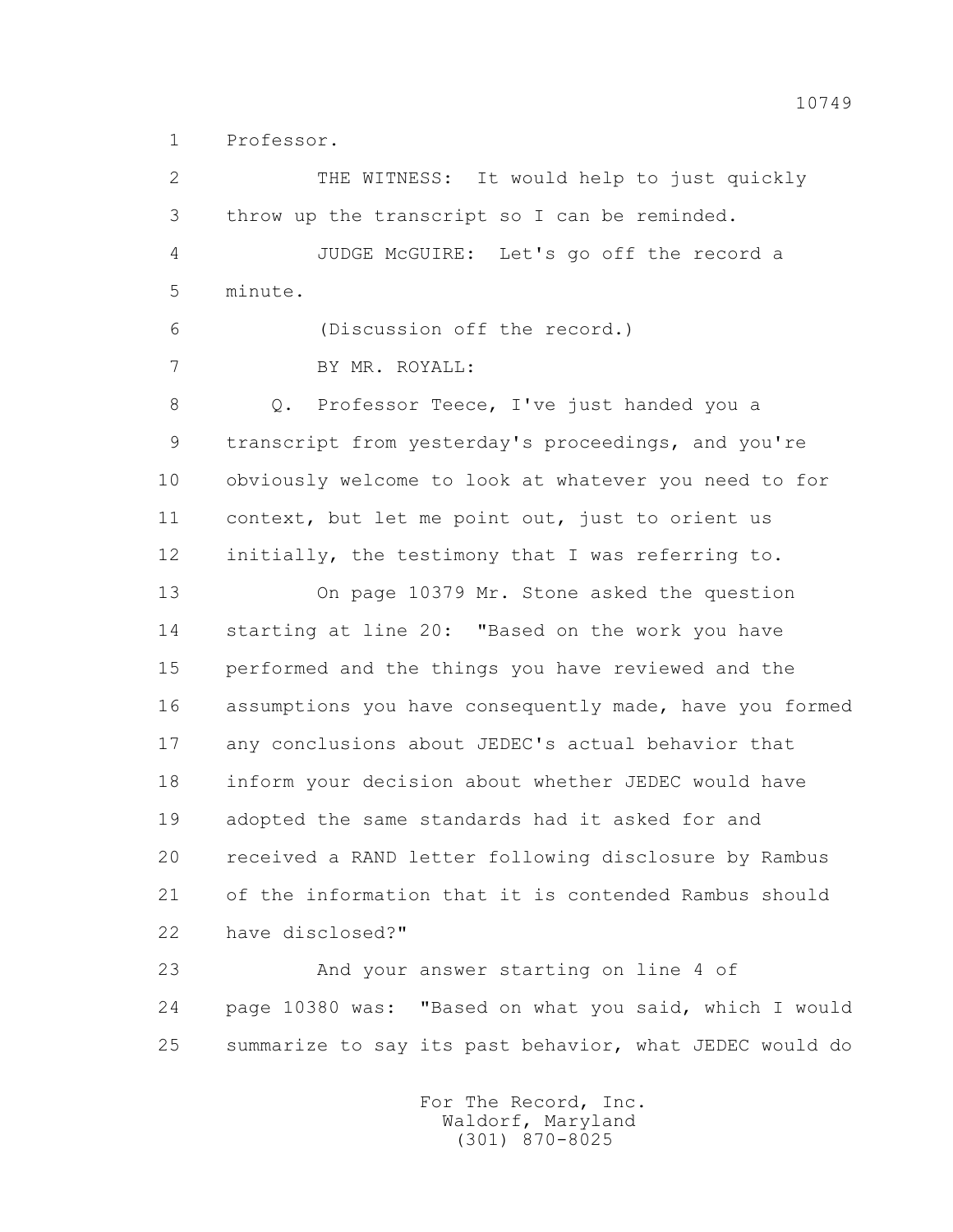1 is ask for a RAND letter, and what the assumptions 2 suggest or -- not just suggest but indicate, is once it 3 got a RAND letter, that puts intellectual property 4 issues to rest, and it proceeds to either adopt the 5 standard or not adopt it, but intellectual property 6 issues are swept to one side fundamentally once the 7 RAND letter is received."

8 Do you see that?

9 A. Yes.

 10 Q. So my question to you is: What did you mean 11 when you testified yesterday that if a RAND letter was 12 provided by Rambus to JEDEC in the but-for world you 13 believed that that would put intellectual property 14 issues to rest or cause those intellectual property 15 issues to be swept to one side? What did you mean by 16 that?

17 A. What I meant by that is that the particular 18 intellectual property that was being addressed through 19 the RAND letter, that those issues would be put to one 20 side. The standard would either proceed or not 21 proceed, depending on, you know, fundamentally on 22 technical and other grounds.

 23 Q. So you -- am I right then, if I'm understanding 24 you correctly, that you acknowledge the possibility 25 that even after receiving a RAND letter in the but-for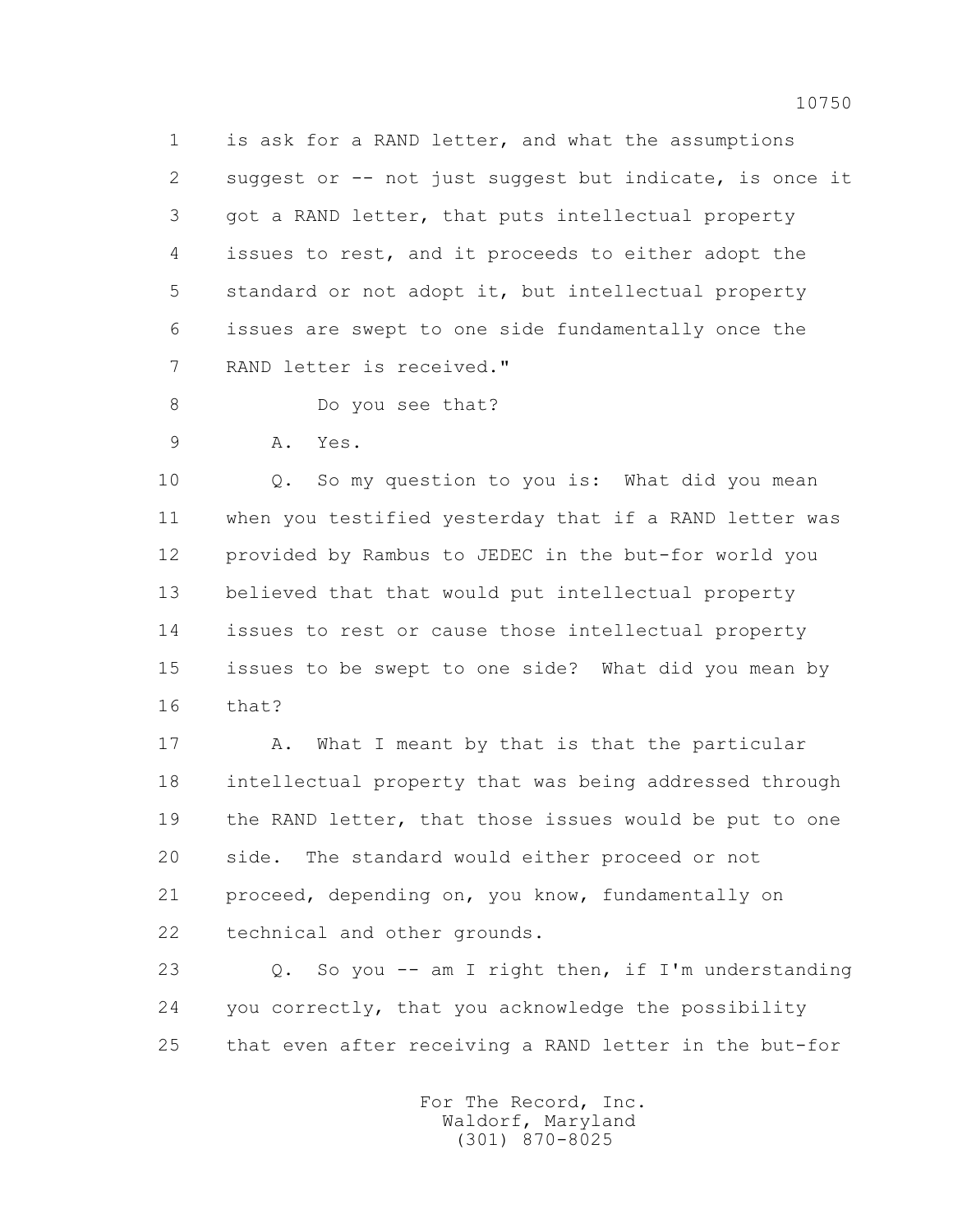1 world from Rambus that JEDEC would continue to assess 2 the Rambus technologies by comparison to alternatives 3 and might ultimately decide, notwithstanding the RAND 4 letter, to use alternative technologies in its 5 standard?

 6 A. I think what I -- what is a fair statement of 7 what I said is that the intellectual property issues 8 raised in the RAND letter, once there was a response to 9 that that was affirmative, those particular issues 10 wouldn't stand in the way of the standard being 11 adopted.

 12 Q. But would you acknowledge that technical 13 issues, that is, JEDEC's evaluation of the merits of 14 Rambus' technology versus the technical merits of other 15 technologies, those issues might stand in the way of 16 JEDEC adopting Rambus' technologies in its standards 17 even if it had a RAND letter?

 18 A. It's possible that there could be non-IP issues 19 that cause a standard to not be adopted.

 20 Q. And -- but you're saying that once a RAND 21 letter is signed, it's your assumption that 22 intellectual property issues would not stand in the way 23 of adoption of Rambus' technologies?

 24 A. That's my conclusion based on my review of the 25 minutes.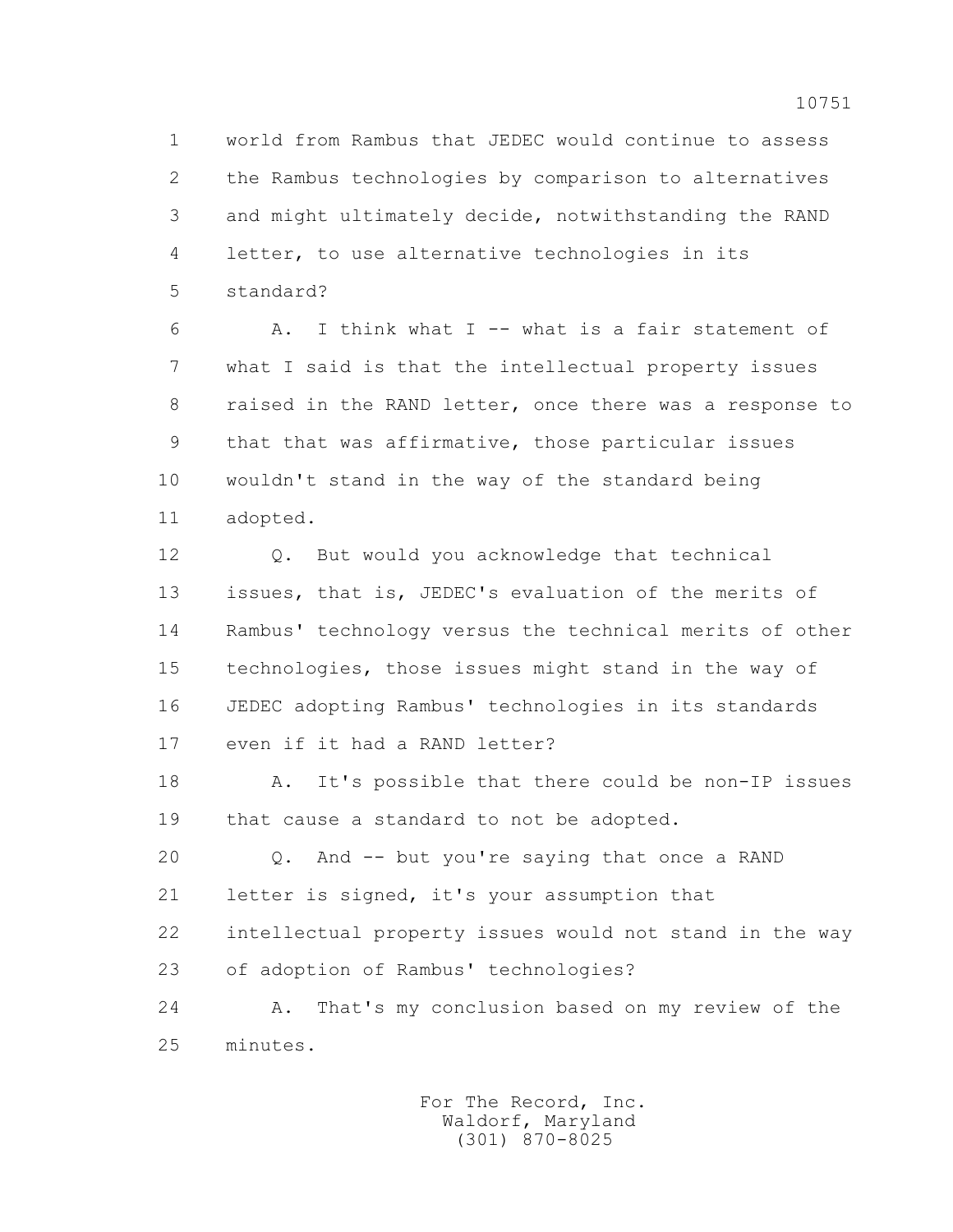1 0. And am I right that you are aware of no 2 instance in which JEDEC, after receiving a RAND letter 3 from the owner of patented intellectual property, 4 declined to incorporate that technology into its 5 standards due to the patented nature of the 6 technology?

 7 A. My staff and I researched that and we could not 8 come up with a circumstance where a RAND letter didn't 9 put the IP issue to rest.

 10 Q. In your research or your staff's research on 11 this issue, did you come across instances in which, 12 within JEDEC, RAND letters were provided by the 13 intellectual property owner and yet JEDEC continued to 14 analyze alternatives?

 15 A. Yes. I think that's a possibility, but as I 16 said, the IP issues were put out of play.

 17 Q. I'm not asking whether it's a possibility. My 18 question was whether in the research that your staff 19 did or that you did or are aware of your staff doing, 20 are you aware of any instances in which JEDEC, after 21 receiving a RAND letter from an intellectual property 22 owner, continued to analyze the potential to use 23 alternatives to the patented or patent-pending 24 technology, specific instances?

25 A. Well, yes. As I testified, I believe that they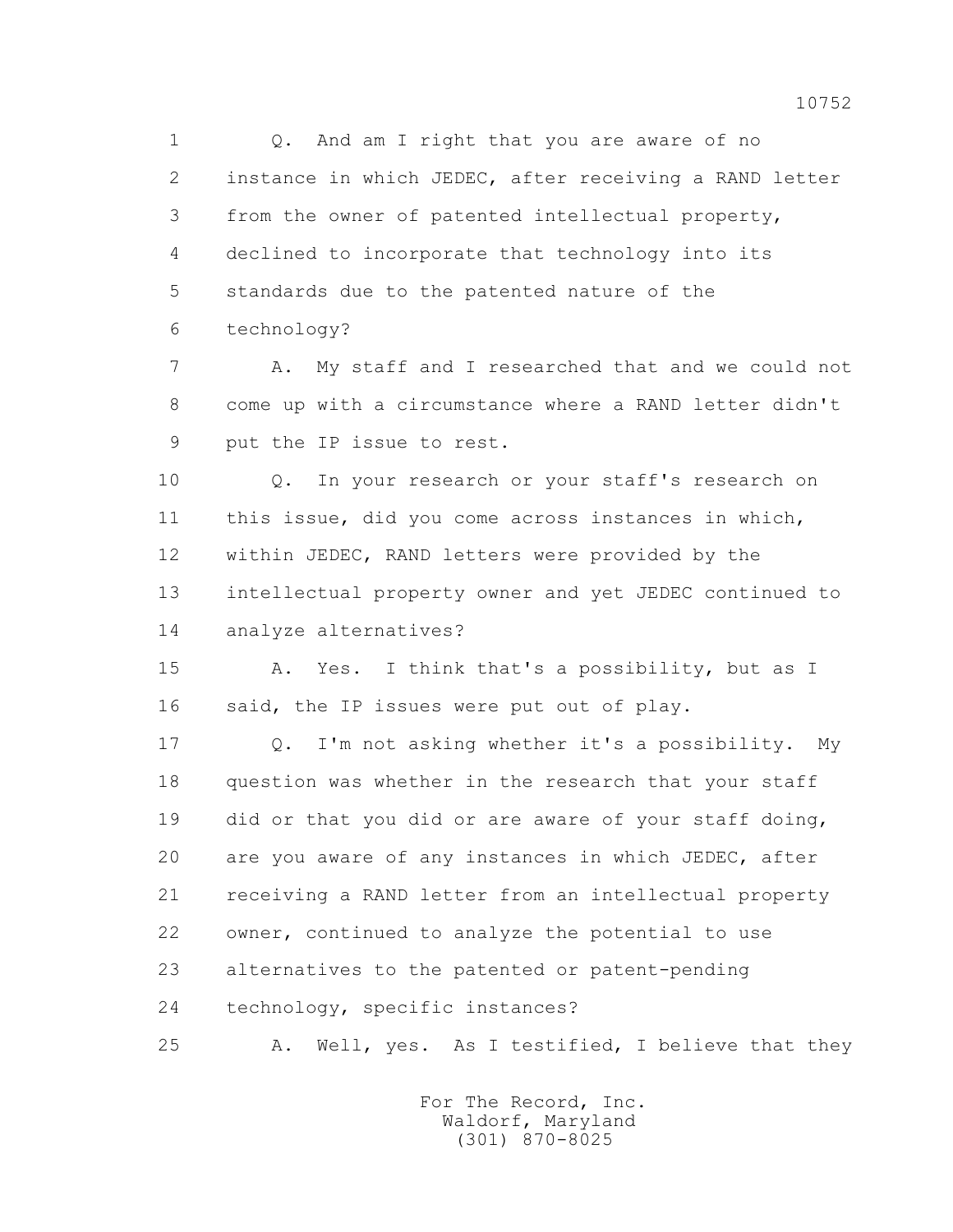1 would continue to assess these things from a technical 2 point of view in certain occasions, but the IP wouldn't 3 get in the way. 4 Q. I'm not asking conceptually what you think is 5 possible. 6 I'm asking you, are you aware of specific 7 instances in which that happened, based on your review 8 or your staff's review of the JEDEC minutes or any 9 other evidence? 10 A. I think there are some instances where 11 standards got dropped or they just simply lapsed after 12 IP issues were put to one side. 13 MR. ROYALL: May I approach, Your Honor? 14 JUDGE McGUIRE: Yes. 15 BY MR. ROYALL: 16 Q. I've just provided you, Professor Teece, with a 17 copy of portions of the trial transcript in this case 18 relating to the testimony of a Mr. Mark Kellogg. 19 Do you know who Mark Kellogg is? 20 A. No, I don't. 21 Q. Have you reviewed the trial testimony of 22 Mark Kellogg? 23 A. I don't believe I have. 24 Q. Do you recall reviewing any deposition 25 testimony of a Mark Kellogg?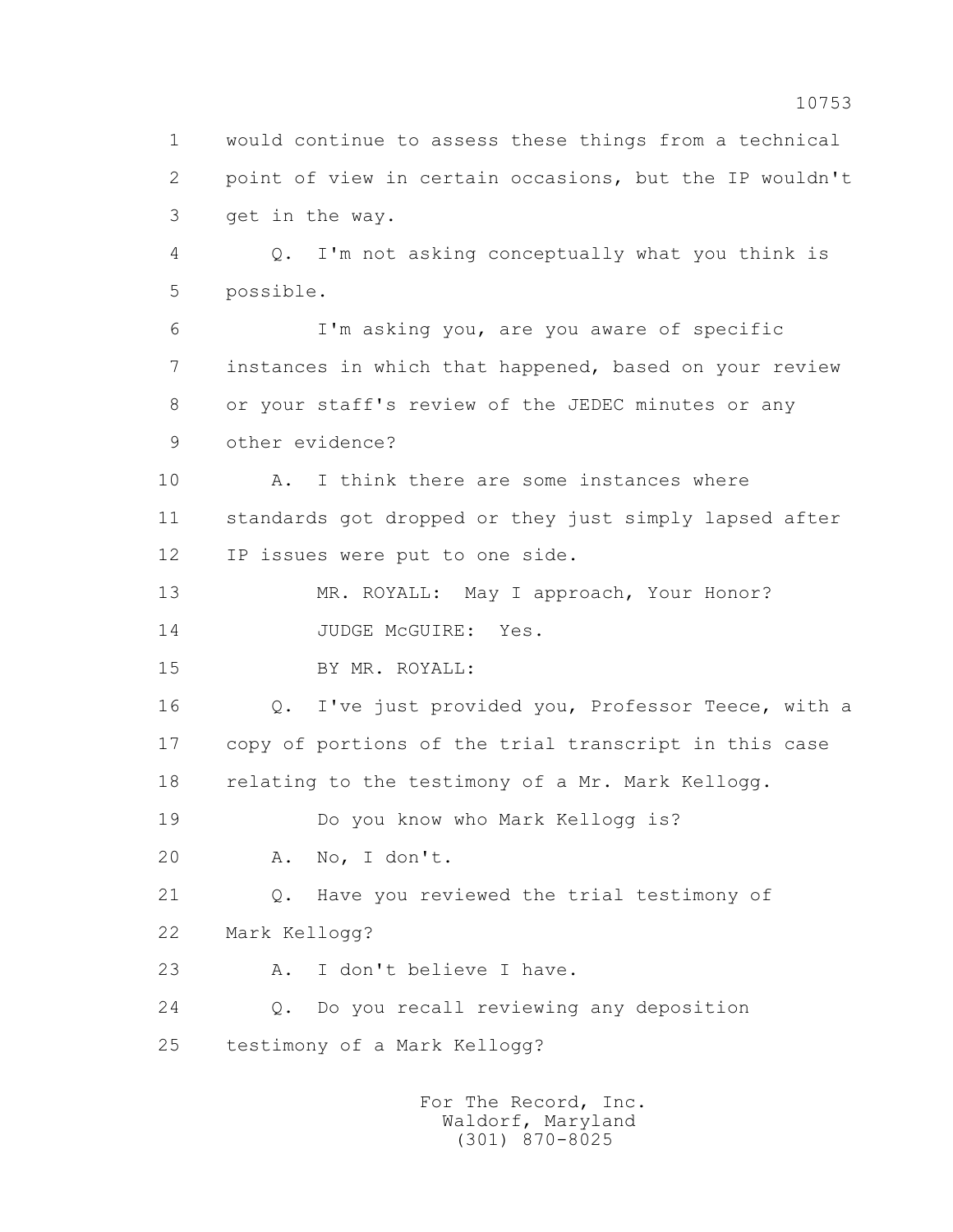1 A. No.

| $\overline{2}$ | Let me ask you to turn to page 5046 of the<br>$Q$ .    |
|----------------|--------------------------------------------------------|
| 3              | transcript that I provided to you.                     |
| 4              | Do you have that page, 5046?                           |
| 5              | Α.<br>Yes.                                             |
| 6              | Now, at the bottom of that page, 5046,<br>$Q$ .        |
| 7              | Mr. Kellogg is asked -- this is line 24 -- "Okay.      |
| 8              | Mr. Kellogg, are you aware of any circumstances when a |
| 9              | company advised JEDEC that it had relevant patent      |
| 10             | rights and agreed to the RAND costs, in other words,   |
| 11             | assured JEDEC that it would make licenses available on |
| 12             | reasonable and nondiscriminatory terms, yet JEDEC      |
| 13             | nevertheless chose to investigate alternative          |
| 14             | technologies?"                                         |
| 15             | Now, let me -- I'm just going to switch the            |
| 16             | page now for the ELMO.                                 |
| 17             | Do you see that, that question?                        |
| 18             | Yes.<br>Α.                                             |
| 19             | And then on page 5047, line 6, Mr. Kellogg<br>Q.       |
| 20             | answers, "Yes, I do.                                   |
| 21             | "QUESTION: Can you please describe the                 |
| 22             | examples that you can think of?                        |
| 23             | "ANSWER:<br>One very good example I remember was       |
| 24             | associated with Cypress. Cypress disclosed a patent    |
| 25             | associated with a PLL power-down mode. This is a       |
|                |                                                        |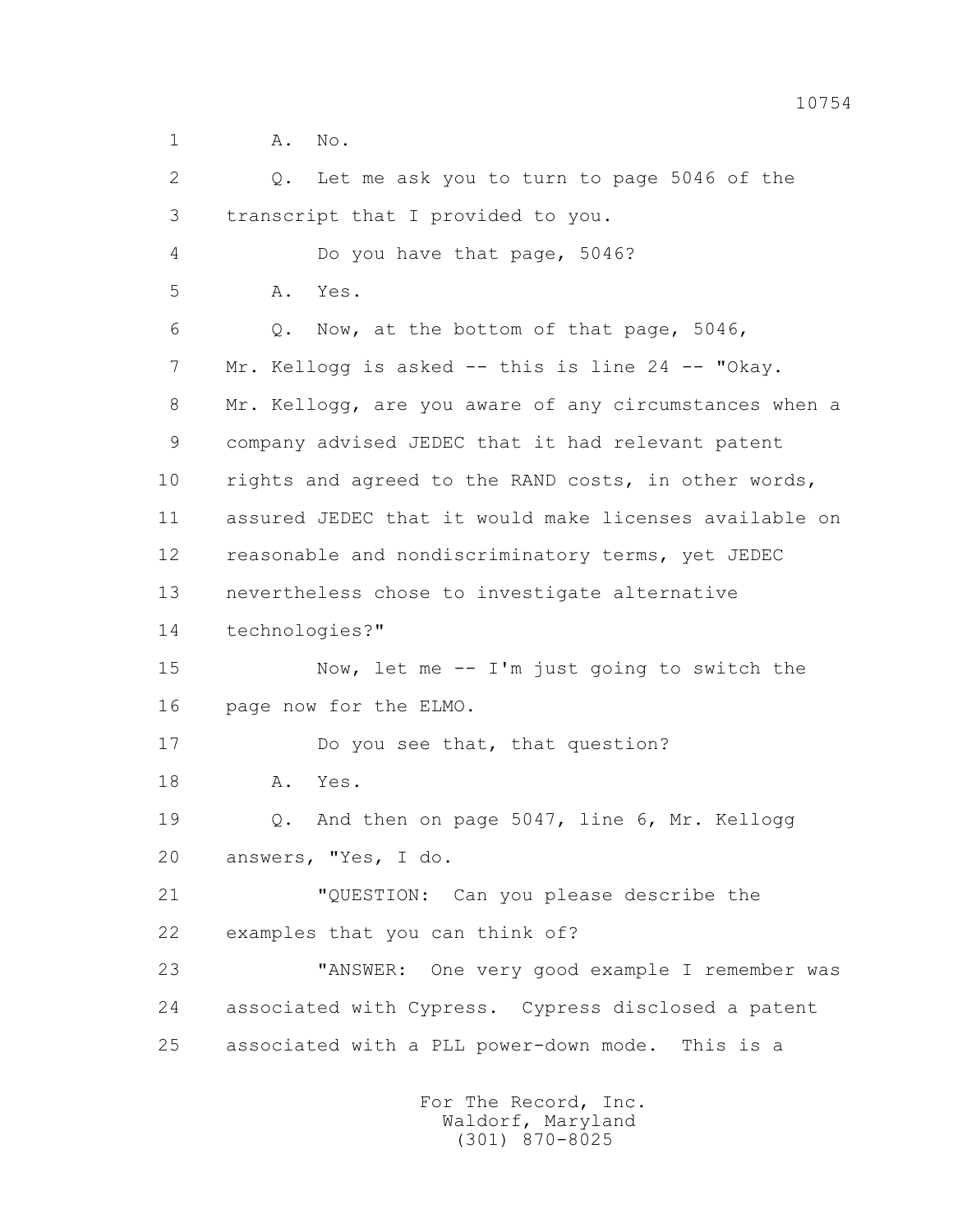1 device that we're using on memory modules for our 2 synchronous memory standard.

 3 "And in that case, Cypress disclosed that the 4 method by which we were powering or reducing the power 5 dissipation on the device was covered by one or more of 6 their patents.

 7 "The committee did consider the alternative of 8 continuing to use the method that Cypress was claiming 9 and that we had standardized, but we also investigated 10 alternatives, and ultimately we did adopt an 11 alternative which -- which was something (sic) painful 12 but not significantly so, fortunately, in that case, 13 but we did adopt an alternative."

14 Do you see that?

15 A. Yes.

 16 Q. So let me ask you this: Is that testimony 17 consistent with assumptions that you have made about 18 JEDEC's -- in your view, is it consistent with the 19 assumptions that you've made about JEDEC's 20 consideration of alternatives in instances in which it 21 learns of patented technologies?

 22 A. Well, as I read this, it seems to be saying 23 that they were exploring other technical alternatives, 24 but it doesn't say, as I read it, that it's because of 25 IP issues. Or am I reading it wrong?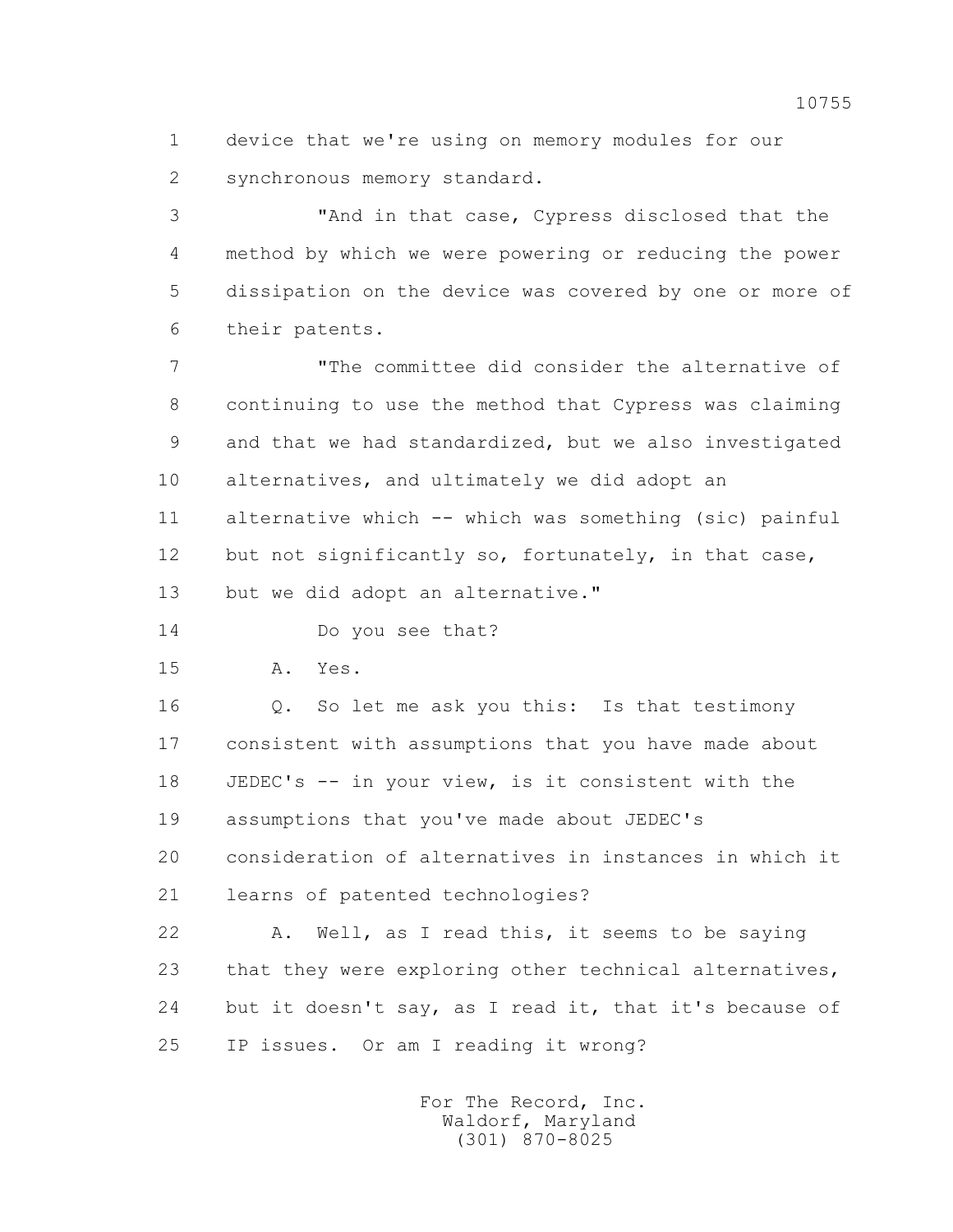1 Q. So you're saying that just based on what I've 2 shown you here, that in this testimony from Mr. Kellogg 3 you're not able to assess whether there were IP issues 4 that were influencing the decision to go to 5 alternatives? Is that what you're saying? 6 A. Well, there's nothing here that says that. 7 Q. And are you aware of any evidence in the record 8 in this case that JEDEC, after learning of a patented 9 technology, did consider alternatives to the -- or and 10 receiving a RAND letter, that is, it learned of 11 patented technology after receiving a RAND letter, are 12 you aware of any instance in which in that situation 13 JEDEC continued to evaluate alternatives in part out of 14 concern about the potential for adopting a patented 15 technology in its standards? 16 A. No.

 17 Q. You're aware of no instance in which that has 18 happened?

19 A. Correct.

 20 Q. And so in saying that, have you or your staff 21 sought to study the record as it pertains to the views 22 of individual JEDEC participants as to whether they 23 were concerned of such a situation about patent 24 issues?

25 A. As I said before, I thoroughly studied the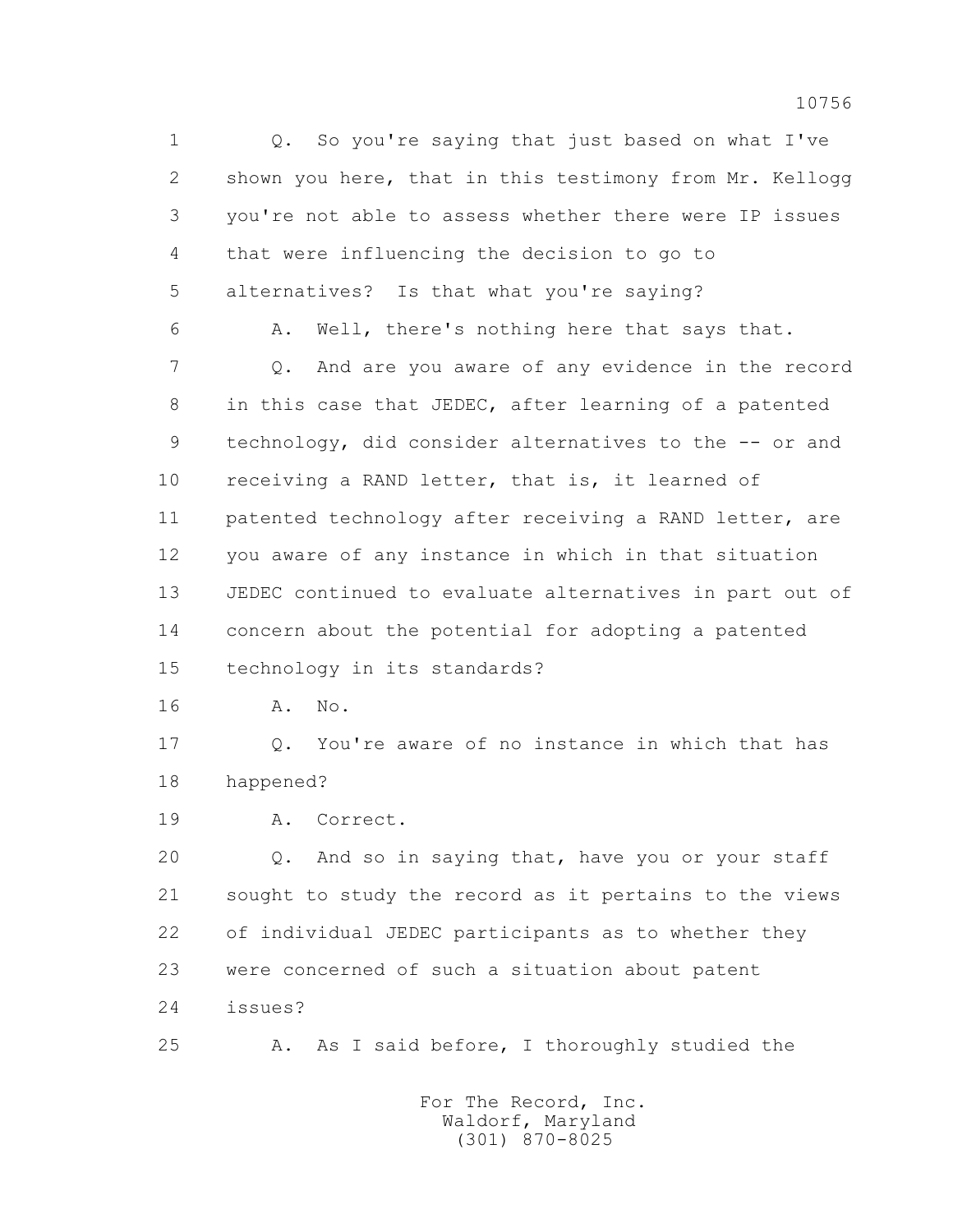1 minutes, and there was absolutely nothing in the 2 minutes that indicated that once IP issues were put to 3 one side that the standard-setting process didn't 4 continue. It may lapse, but not for reasons associated 5 with intellectual property.

 6 Q. Did you or your staff look at anything other 7 than JEDEC minutes in assessing that issue?

8 A. We looked at the item logs and looked at 9 everything that was relevant, everything we could find 10 that was relevant.

 11 Q. Did you look at third-party documents produced 12 in this case by companies that participated in JEDEC in 13 the relevant time period?

14 A. Let me say that, you know, I kept an eye out 15 for instances and couldn't find any. I did look very 16 thoroughly.

 17 Q. You did not look very thoroughly at any 18 evidence that might have be -- that might appear in 19 third-party business records produced in this case?

 20 A. Well, I looked -- you know, my primary source 21 was the JEDEC minutes and committee minutes, and so 22 forth, where this stuff is recorded.

 23 Q. So you can't say based on any work that you've 24 done in this case whether in the types of instances 25 that we're focused on individual JEDEC participants may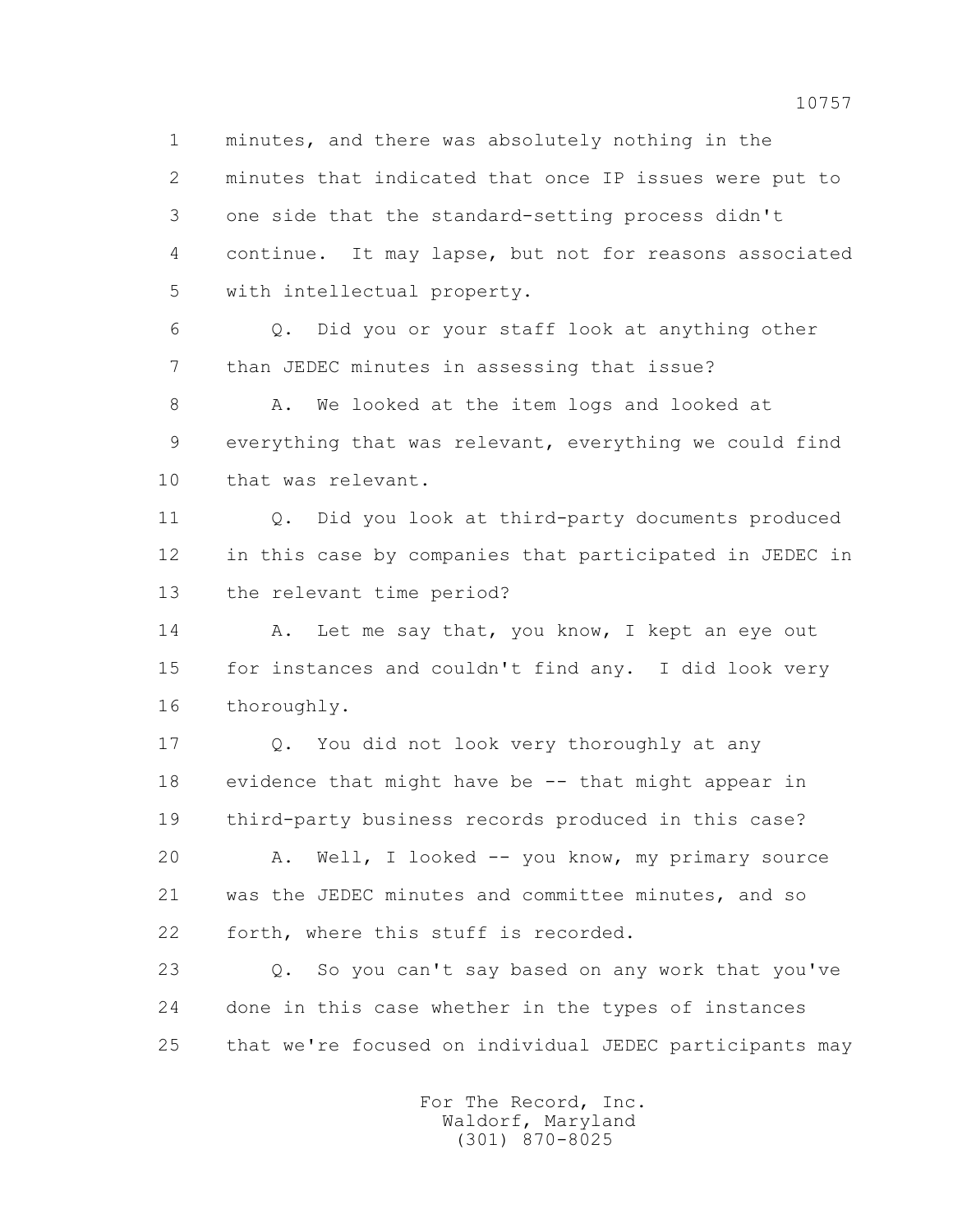1 have had concerns, continued concerns, about the 2 proprietary nature of the intellectual property even 3 after a RAND letter was signed?

 4 A. Well, nothing that made its way into the JEDEC 5 minutes or, you know, got otherwise publicized.

 6 Q. I don't think that was responsive to the 7 question. Let me ask it again. I'm not asking whether 8 you looked at material outside the JEDEC minutes. I 9 think we've already tried to cover that.

 10 I'm now asking you, is it right that based on 11 the work that you have done in this case, focused on 12 the types of instances that we've been discussing, you 13 cannot say whether individual JEDEC participants have 14 had concerns, continued concerns, about the proprietary 15 nature of intellectual property even after a RAND 16 letter was signed?

 17 You can't say that because you didn't look 18 beyond the JEDEC minutes, you didn't look at the 19 third-party documents themselves; right?

 20 A. All I can say is there's nothing in what I've 21 seen.

 22 Q. Okay. Now -- and you may set that aside for 23 the moment.

24 You are aware -- I'm sorry.

25 Am I right that you, Professor Teece, you are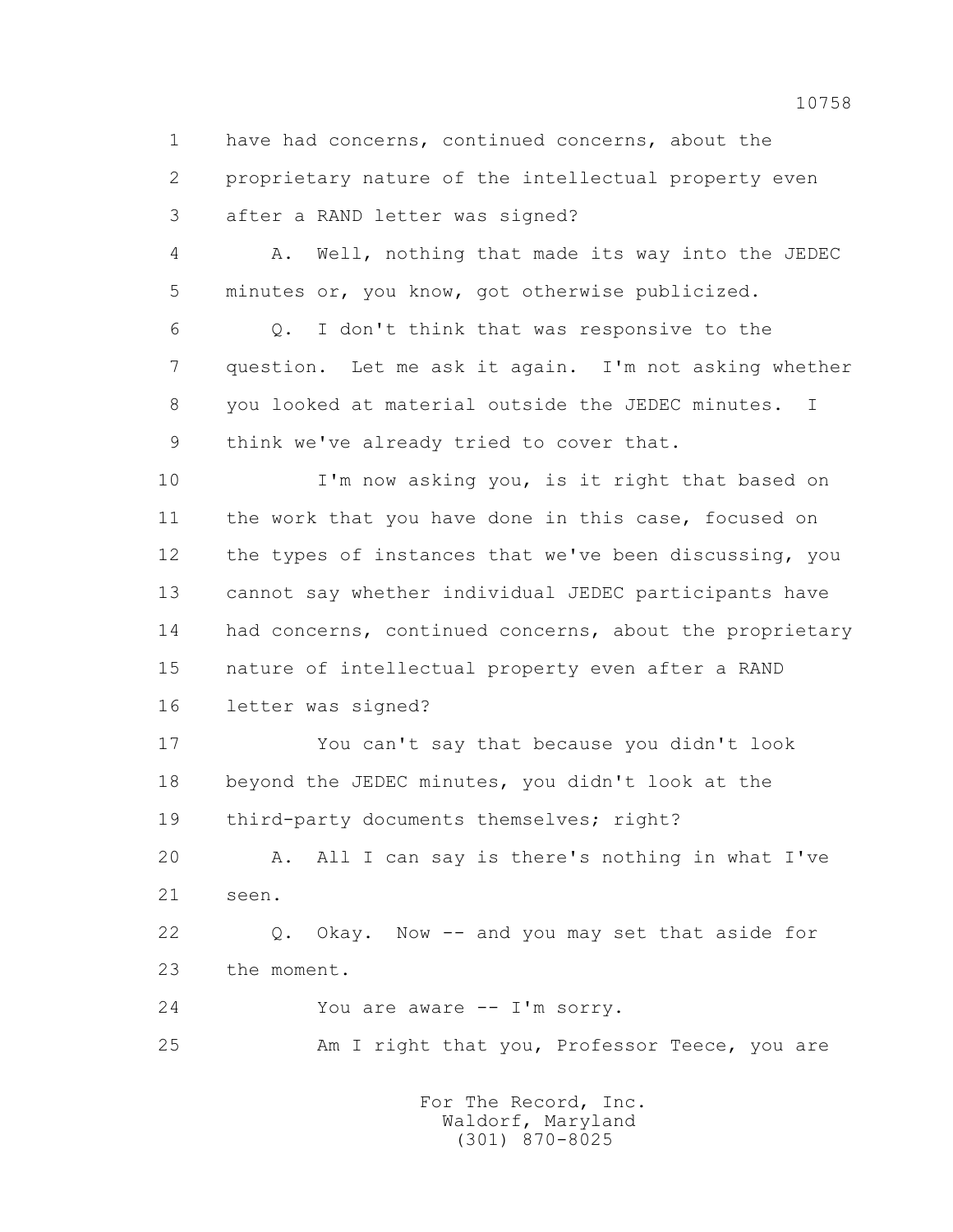1 aware of statements in JEDEC or EIA rules to the effect 2 that those organizations seek to avoid the use of 3 patented technology in their standards whenever 4 possible?

 5 MR. STONE: Your Honor, I object that this is 6 outside the scope of direct and is asking this witness 7 to give his opinion or view as to what the rules of 8 JEDEC or EIA are, an area I think we've been precluded 9 from testimony by this and other witnesses.

10 MR. ROYALL: Your Honor, may I respond? 11 JUDGE McGUIRE: Go ahead.

12 MR. ROYALL: This is not -- it's clearly not 13 outside the scope of the direct. This relates to he's 14 opined about whether there would be adoption of these 15 technologies if a RAND letter were signed by JEDEC. 16 This is directly relevant.

 17 And he also has noted in my questions that one 18 of the things that he looked at in forming his 19 opinions were JEDEC and EIA rules relating to patent 20 disclosure and licensing. That came up in the 21 examination yesterday.

 22 MR. STONE: And all I would say is I understand 23 that Mr. Royall brought out that he looked at it. My 24 point is it's improper to ask him to interpret those 25 rules. Rather, we should just ask --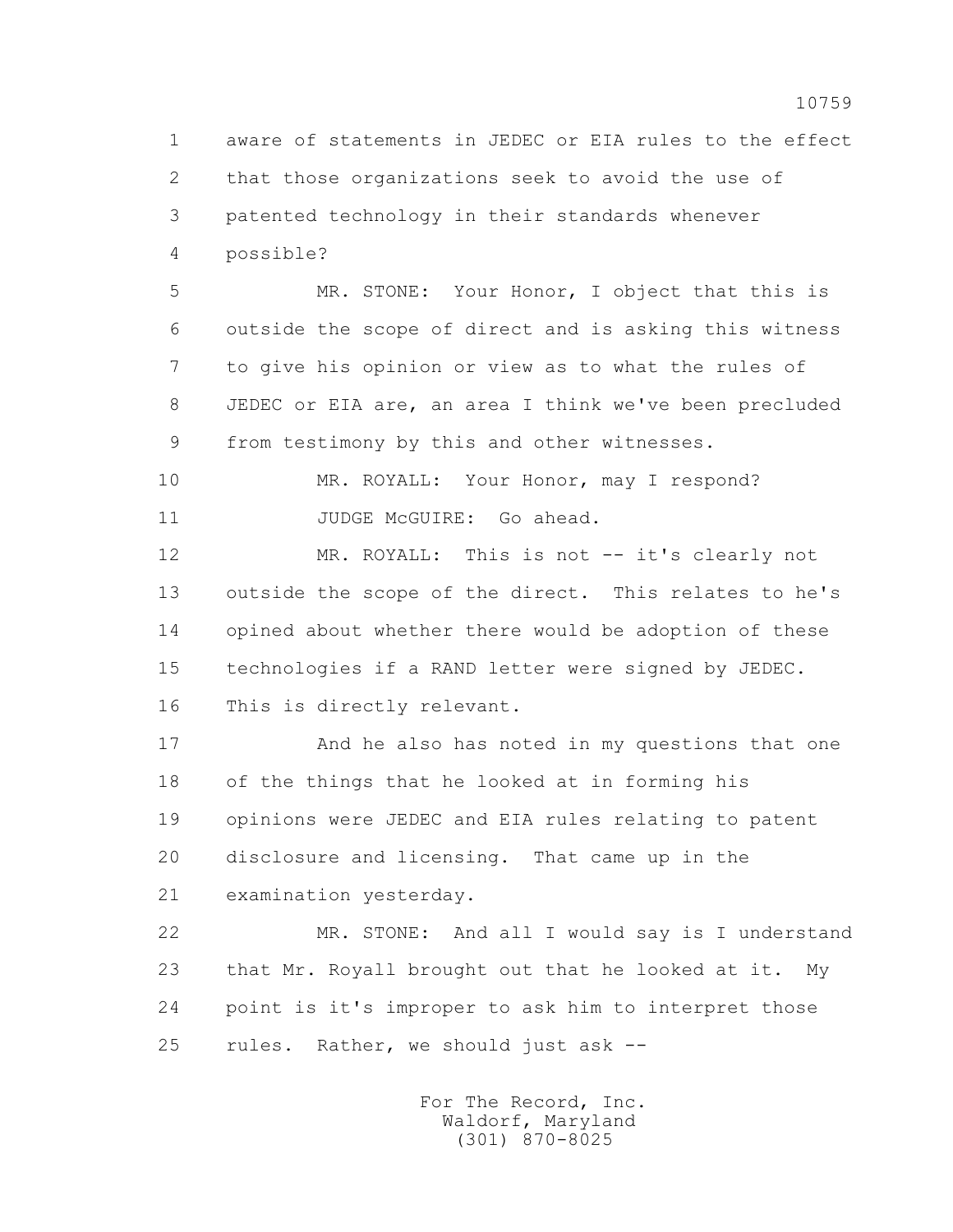1 JUDGE McGUIRE: He's not going to be allowed to 2 ask him to interpret them.

 3 Maybe you just need to clarify your question. 4 I will allow you to pursue it on the basis of -- I'm 5 not sure what basis at this point, but he will not be 6 allowed to interpret what these rules are.

 7 In the context that you responded to the 8 opposition, then you can pursue that, but if you even 9 come close to asking him to interpret it, then I'm not 10 going to allow it.

11 MR. ROYALL: No. I have no intention.

12 MR. STONE: Thank you, Your Honor.

13 MR. ROYALL: Thank you.

14 BY MR. ROYALL:

15 0. Now, Professor Teece, I clearly am not asking 16 you, don't intend to ask you to interpret JEDEC -- any 17 JEDEC or EIA rules, but you did note yesterday when I 18 was asking you the materials you reviewed and we looked 19 at appendix C or whichever it was to your report one of 20 the -- among the materials that you reviewed in this 21 case were JEDEC and EIA policies as related to patent 22 disclosure and licensing; right?

23 A. I did at one point.

 24 Q. Okay. Now, without interpreting, asking you to 25 interpret the rules, all I'm asking you is whether you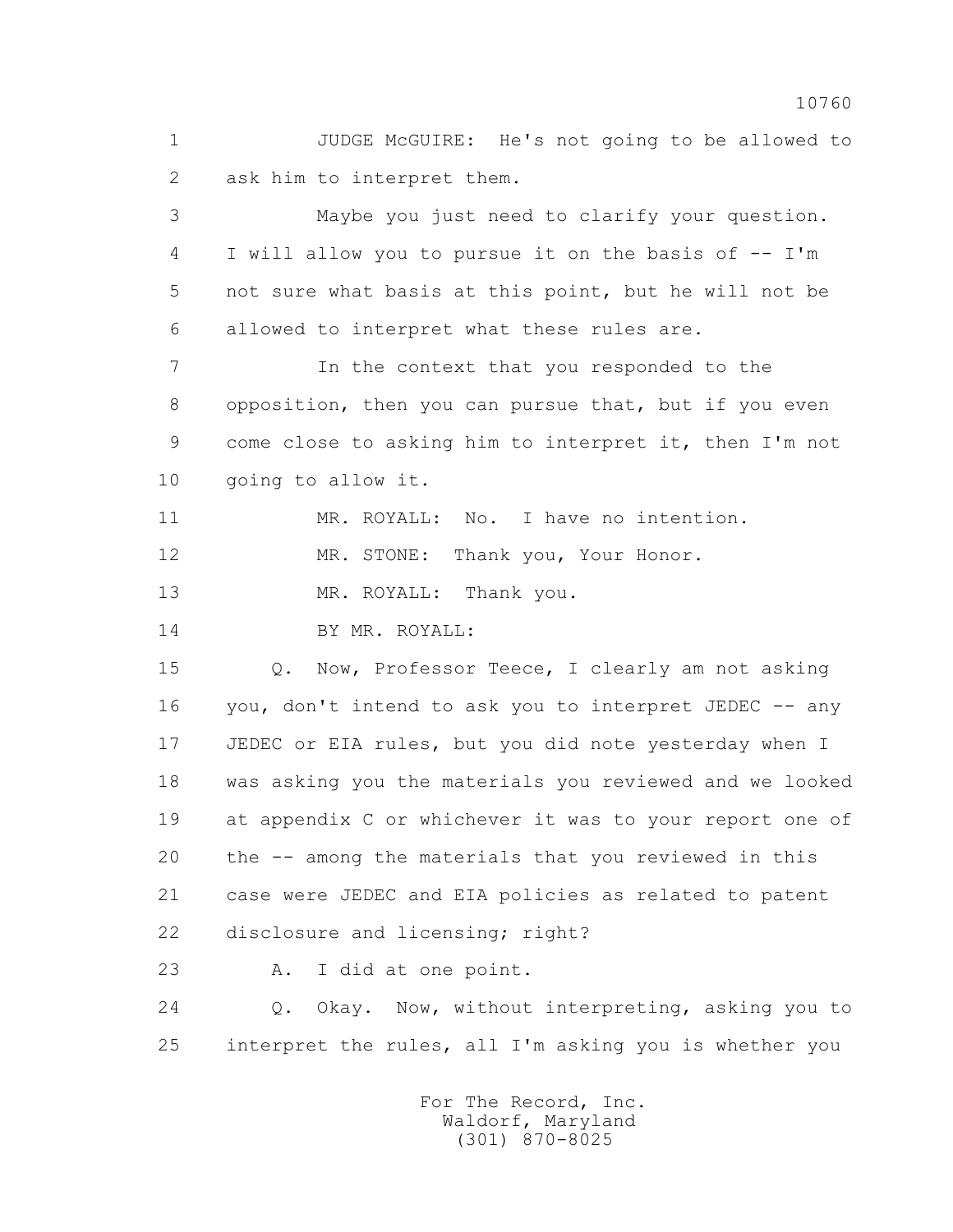1 recall seeing any statements in those rules having 2 anything to do with whether JEDEC or EIA seek to avoid 3 the use of patented technologies in their standards.

 4 Do you recall seeing any language to that 5 effect?

 6 A. Quite frankly, no. In fact I do recall seeing 7 some language which was much more neutral, you know, 8 certainly recognized that JEDEC would use intellectual 9 property or had no aversion per se to intellectual 10 property so long as it got a RAND letter.

11 0. And have you made any assumptions about whether 12 JEDEC has -- JEDEC or EIA have a preference to avoid 13 the use of patented technologies if possible?

 14 A. I haven't made any assumptions. I haven't 15 tried to interpret the rules. I've looked at their 16 behavior, and what I told you yesterday was that the 17 behavior in any case says they are willing to adopt 18 standards that implicate intellectual property and in 19 fact are more likely to adopt standards if they 20 involved IP or not.

 21 Q. Have you looked at all to see whether there's 22 evidence that Rambus, having participated in JEDEC for 23 four and a half years, interpreted JEDEC's behavior in 24 the same way that you have?

25 A. I haven't --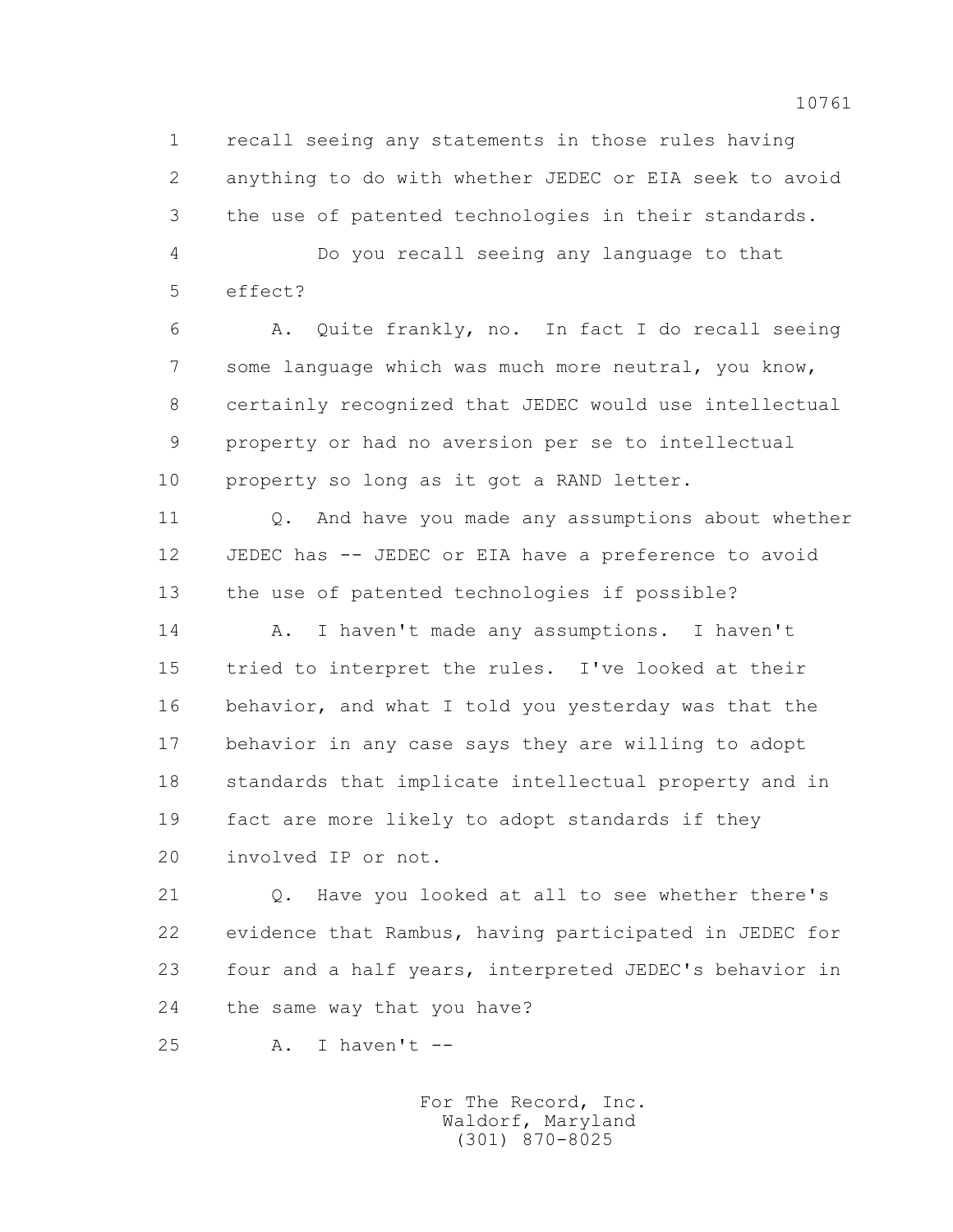1 0. On that subject?

 2 A. I haven't bothered to sit down and try and 3 interpret how Rambus interpreted JEDEC rules.

 4 I did note earlier today that there was some 5 learning over time, that as time went by they got a 6 better understanding of what RAND meant, but they 7 clearly didn't understand it very well early on, but I 8 haven't tried to interpret Rambus' interpretation of 9 JEDEC rules.

10 MR. ROYALL: May I approach, Your Honor? 11 JUDGE McGUIRE: Yes.

12 MR. ROYALL: Your Honor, I want to be very 13 careful not to do anything that might run afoul of your 14 prior admonitions.

 15 This is a document that I would like to ask the 16 witness about and I would like to ask him about it in 17 the same manner in which Mr. Stone asked 18 Professor McAfee about documents and again would want 19 to follow precisely the same format by pointing out 20 some language, and it would in this case be one 21 sentence, and asking him if that's consistent with the 22 assumptions that he has made. That's what I would like 23 to do.

24 JUDGE McGUIRE: Then proceed, and if we hear 25 any objection, I'll rule.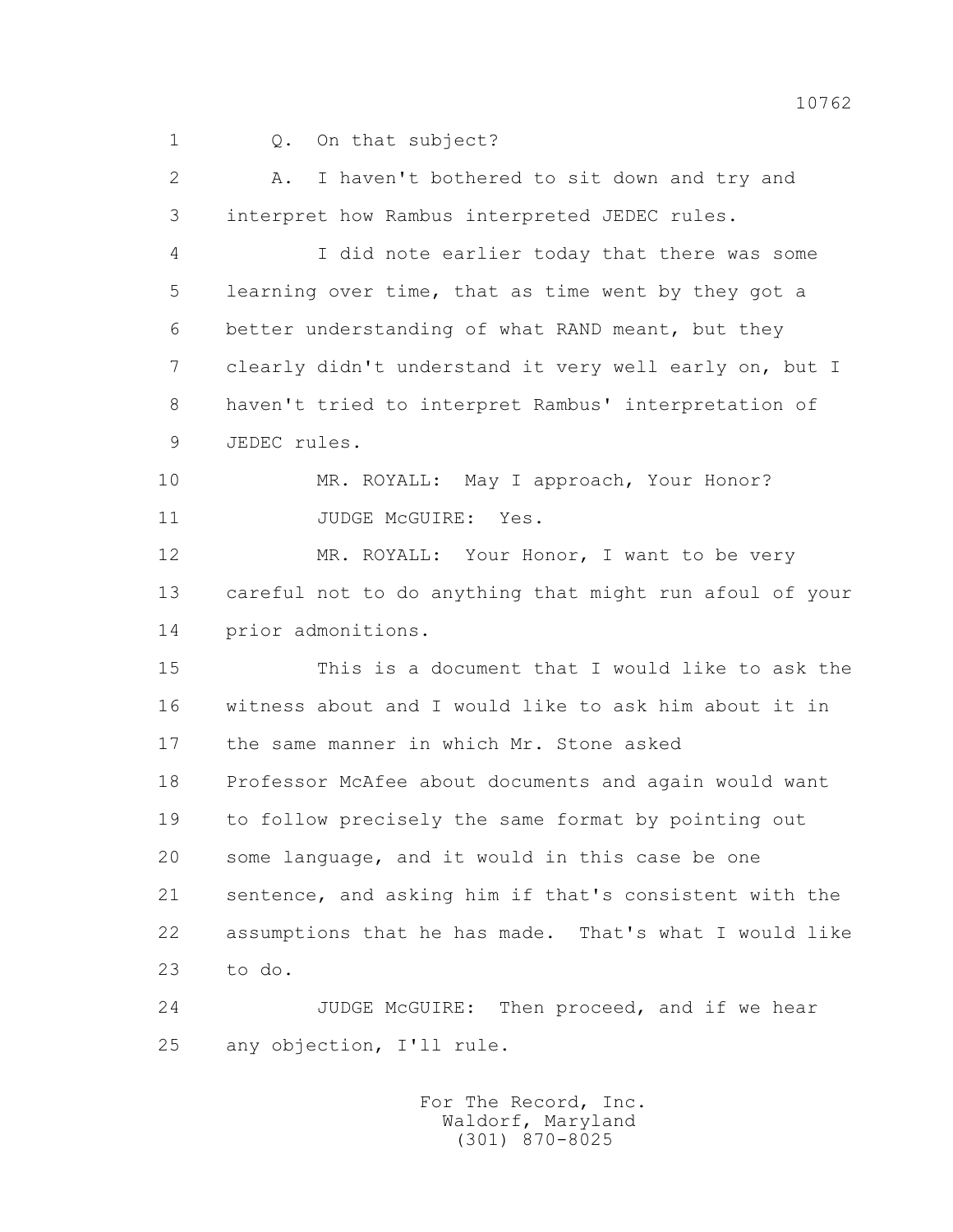| $\mathbf 1$  | BY MR. ROYALL:                                         |
|--------------|--------------------------------------------------------|
| $\mathbf{2}$ | Now, I've just handed you a document,<br>Q.            |
| 3            | Professor Teece, marked CX-903, and you'll see that    |
| 4            | it's an August 1996 e-mail sent by Richard Crisp.      |
| 5            | Do you see that?                                       |
| 6            | Α.<br>Yes.                                             |
| 7            | And if you could turn to page 2, the third<br>Q.       |
| 8            | paragraph from the bottom beginning "The most valuable |
| 9            | patents." Do you see that paragraph?                   |
| 10           | Α.<br>Yes.                                             |
| 11           | And in that paragraph, Mr. Crisp states, "The<br>Q.    |
| 12           | job of JEDEC is to create standards which steer clear  |
| 13           | of patents which must be used to be in compliance with |
| 14           | the standard whenever possible."                       |
| 15           | Do you see that language?                              |
| 16           | Yes.<br>Α.                                             |
| 17           | Now, is that sentence consistent with<br>Q.            |
| 18           | assumptions that you have made or the conclusions that |
| 19           | you have drawn about JEDEC's process in terms of its   |
| 20           | consideration of the adoption of patented technologies |
| 21           | in its standards?                                      |
| 22           | Can I have the question read back.<br>Α.               |
| 23           | (The record was read as follows:)                      |
| 24           | "QUESTION: Now, is that sentence consistent            |
| 25           | with assumptions that you have made or the conclusions |
|              |                                                        |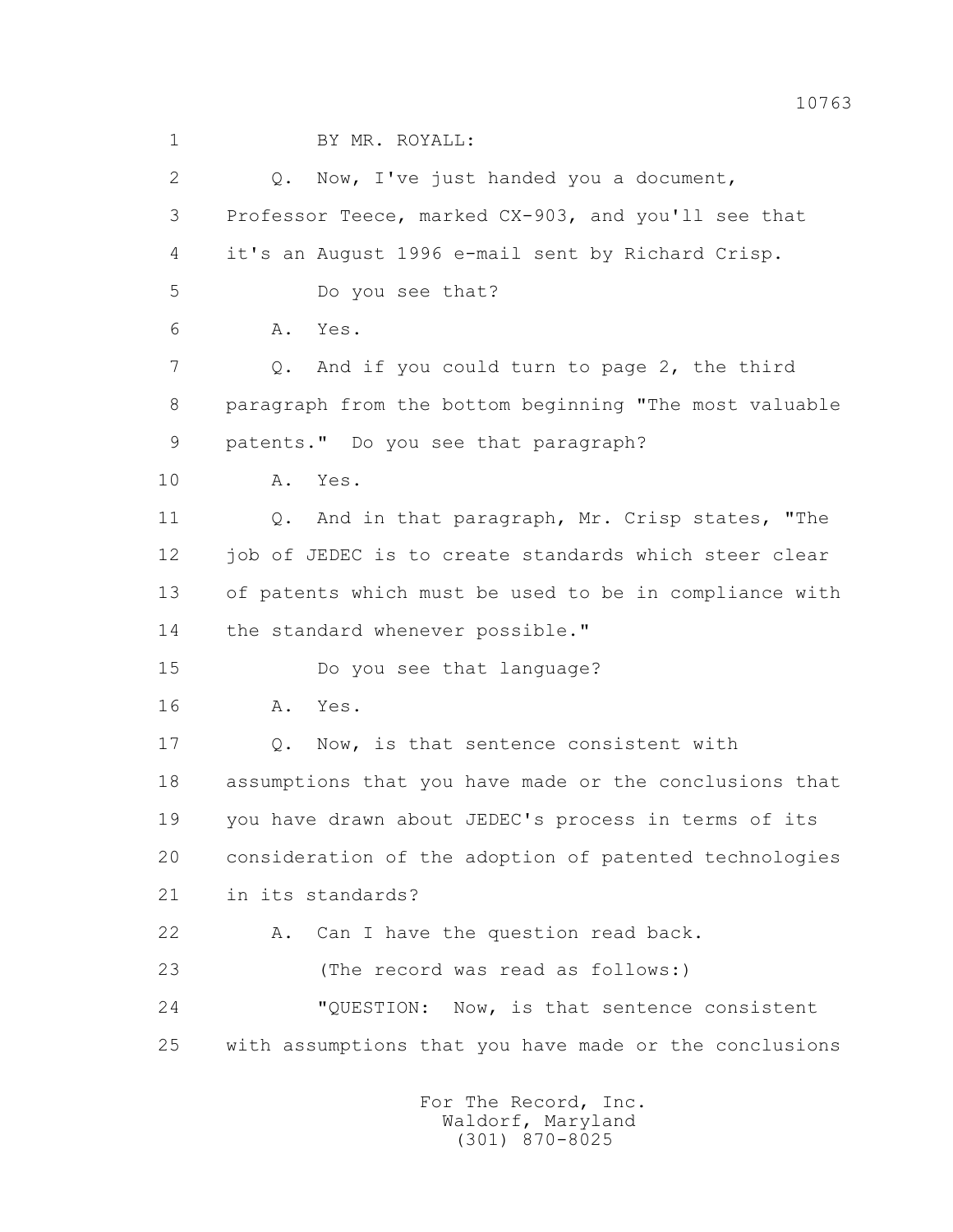1 that you have drawn about JEDEC's process in terms of 2 its consideration of the adoption of patented 3 technologies in its standards?" 4 THE WITNESS: No, it's not consistent. 5 BY MR. ROYALL: 6 Q. Thank you. 7 Now, this document that I showed you,  $CX-903$ , 8 is that a document that you've seen before or that you 9 took into account in forming your opinions in this 10 case? 11 A. No. 12 Q. Thank you. 13 Now, if we could turn to DX-336. 14 Do we have that up? 15 On this demonstrative slide, DX-336, you refer 16 to -- I'm looking for the language, but I believe that 17 you refer to difficulties that you believe would exist 18 in any situation in which Rambus or any other company 19 were seeking to negotiate royalty rates or licenses 20 covering not issued patents but patent applications; is 21 that right? 22 A. That's correct. That's the section pragmatic 23 difficulties. 24 Q. I see. Yes, pragmatic difficulties. 25 So that's the second point made on the slide. For The Record, Inc.

 Waldorf, Maryland (301) 870-8025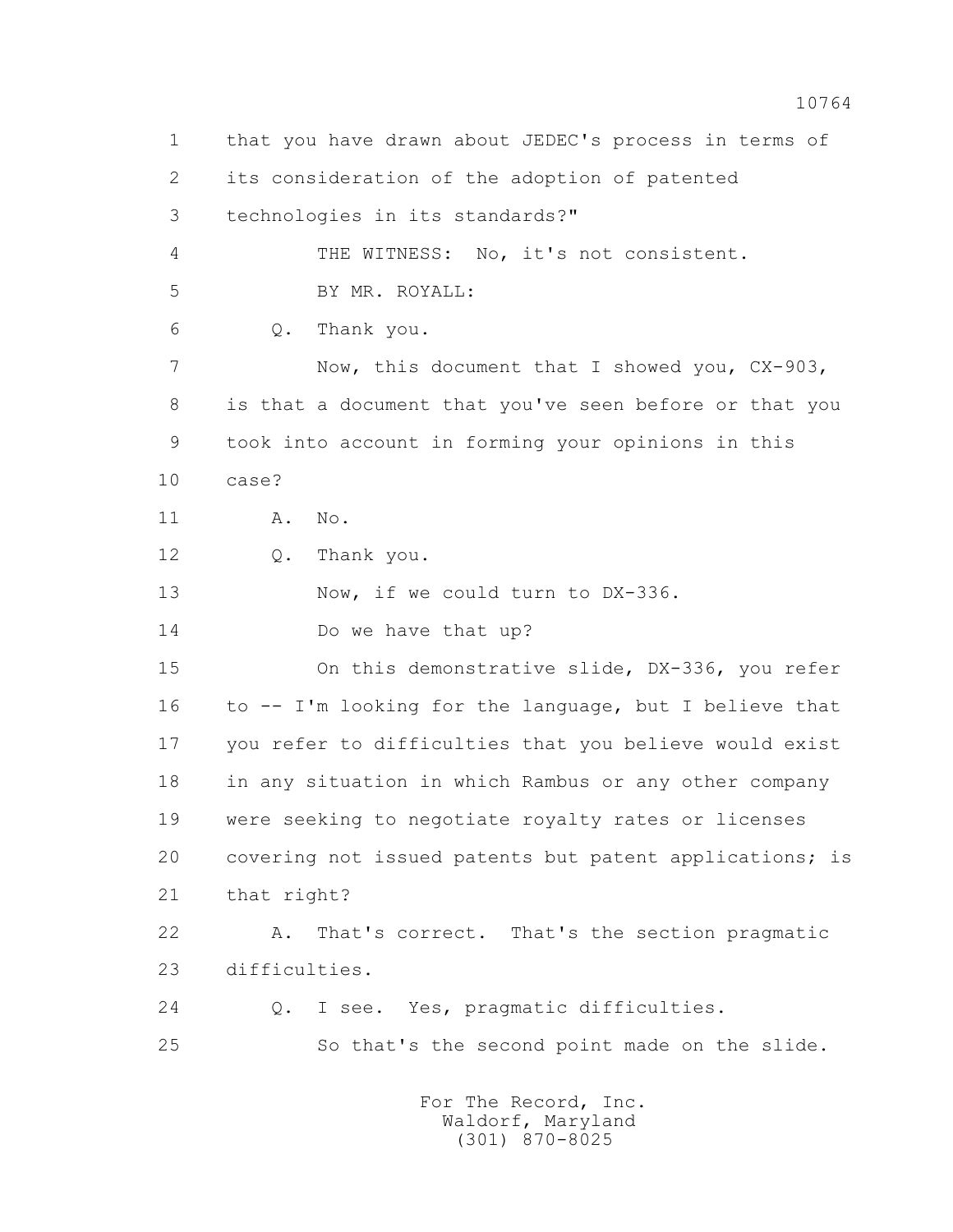1 We might want to blow that up.

| $\overline{2}$ | Now, you are aware, are you not, that in the                  |
|----------------|---------------------------------------------------------------|
| 3              | early 1990s Rambus entered into licenses related to its       |
| 4              | RDRAM technology at a time when it had no issued              |
| 5              | patents but only had pending patent applications              |
| 6              | relating to that technology?                                  |
| 7              | It entered into arrangements that were, as I<br>Α.            |
| 8              | said yesterday, much broader than a naked straight-up         |
| 9              | license for pending patents or around pending patents.        |
| 10             | Q. And those arrangements that you referred to,               |
| 11             | they were licenses; right?                                    |
| 12             | They were what I would call bundled licenses<br>Α.            |
| 13             | that were, you know, economically much like a strategic       |
| 14             | alliance or a joint venture.                                  |
| 15             | Q. Well, I'm not asking you to interpret what they            |
| 16             | were like economically. I'm asking you, am I right            |
| 17             | that you recall that the agreements that you're               |
| 18             | referring to or arrangements that you're referring to         |
| 19             | were themselves denominated as licenses?                      |
| 20             | Yes.<br>Α.                                                    |
| 21             | Okay. And those licenses specified royalty<br>$\mathsf{Q}$ .  |
| 22             | rates, did they not?                                          |
| 23             | Yes.<br>Α.                                                    |
| 24             | And are you aware or have you looked in the<br>$Q_{\bullet}$  |
| 25             | record of this case to determine whether in arriving at       |
|                | For The Record, Inc.<br>Waldorf, Maryland<br>$(301)$ 870-8025 |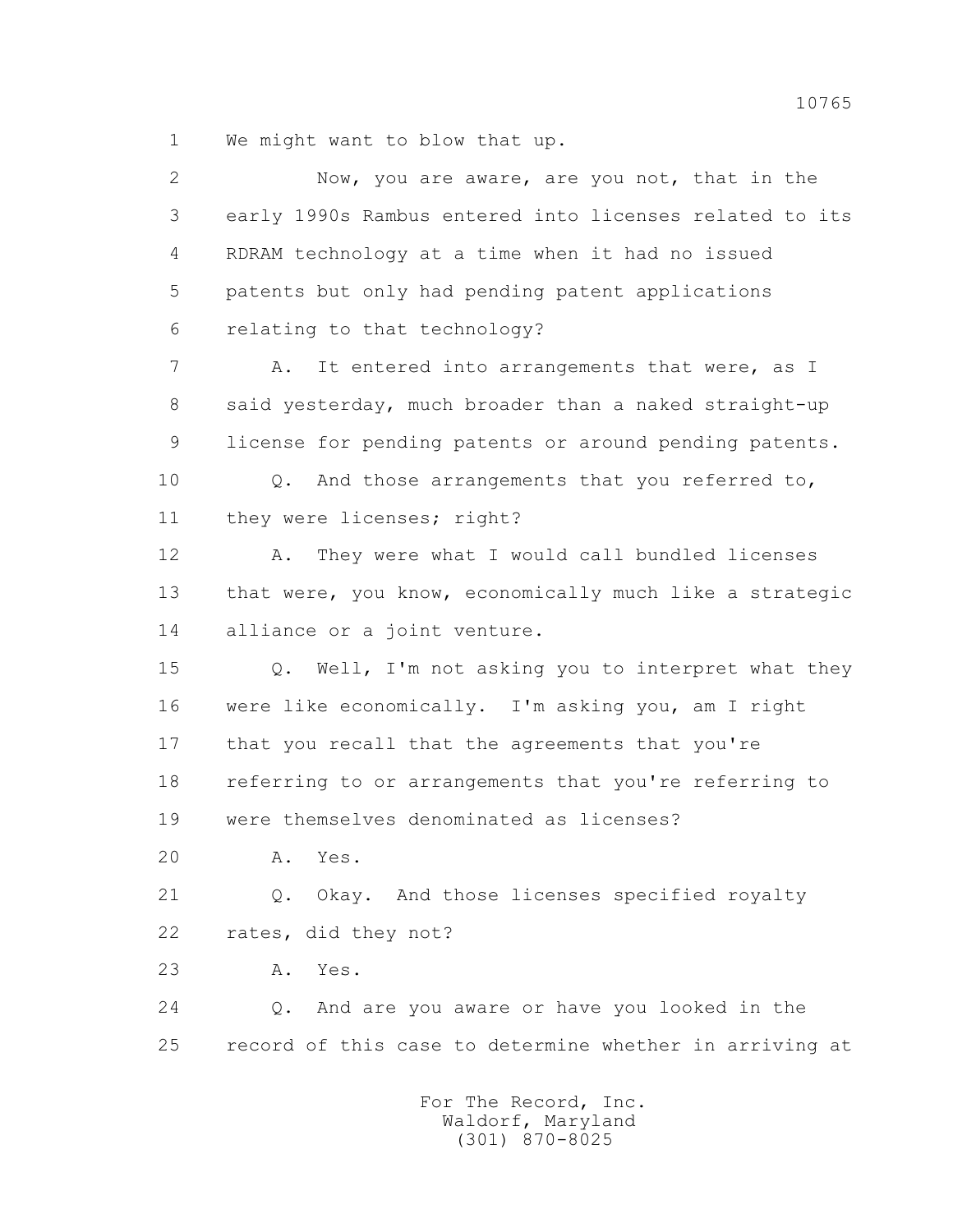1 the royalty rates specified by those licenses that 2 covered no issued patents but only patent applications, 3 the parties to the license negotiation, Rambus and the 4 other parties, encountered the pragmatic difficulties 5 that you describe on DX-336?

 6 A. I haven't specifically looked and I wouldn't 7 necessarily expect to find them because it's a very 8 different transaction from what would have to take 9 place in the but-for world.

10 0. But you haven't looked; is that right?

11 A. Well, I'm generally aware of the nature of 12 those agreements and that, as I said, quite a lot of 13 things was bundled into them. They were in the form of 14 the nature of what I think of as a clear development 15 agreement.

 16 Q. Now, on the subject of negotiating licenses or 17 royalties covering not issued patents but only patent 18 applications, on that subject, putting aside these 19 RDRAM-related arrangements that you described as 20 bundled licenses, putting those aside, are you aware of 21 any evidence that Rambus, in the early 1990s, 22 contemplated negotiating licenses with DRAM 23 manufacturers covering only patent applications and not 24 issued patents?

25 Let me stop -- let me leave it at that for the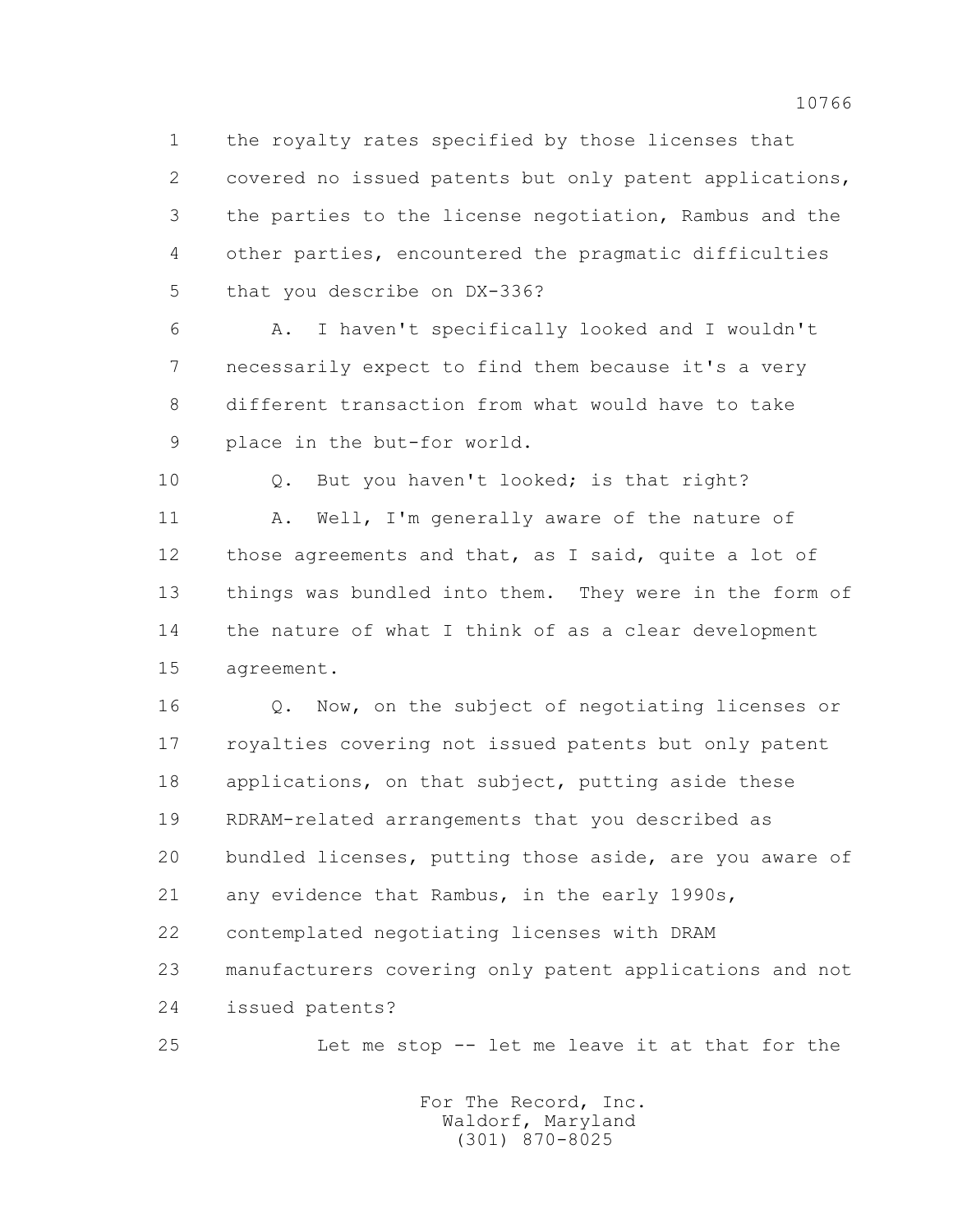1 moment.

 2 A. Oh. Am I aware that they contemplated 3 licensing patent applications?

 4 Q. Yes. Licensing patent applications as opposed 5 to issued patents. And I'm saying are you aware of 6 evidence that Rambus contemplated that independent of 7 these, the licenses that you've described as the 8 bundled licenses.

9 A. So on a naked basis.

10 Q. Yes.

11 A. And so let me make sure I understand that they 12 would be contemplating entering into an agreement at 13 the time that provided for a royalty and nothing would 14 be exchanged other than cash on the one hand and access 15 to future patents on the other?

16 0. I would say use of the technology that's the 17 subject of the patent applications and future patents.

 18 A. Okay. So it's technology plus patents and -- 19 because I thought you were asking me whether there was 20 a naked intellectual property license.

21 0. Well --

22 A. Are you referring to a technology license then, 23 because that often is something -- well, that's 24 something quite different.

25 Q. I'm referring to a license that would be a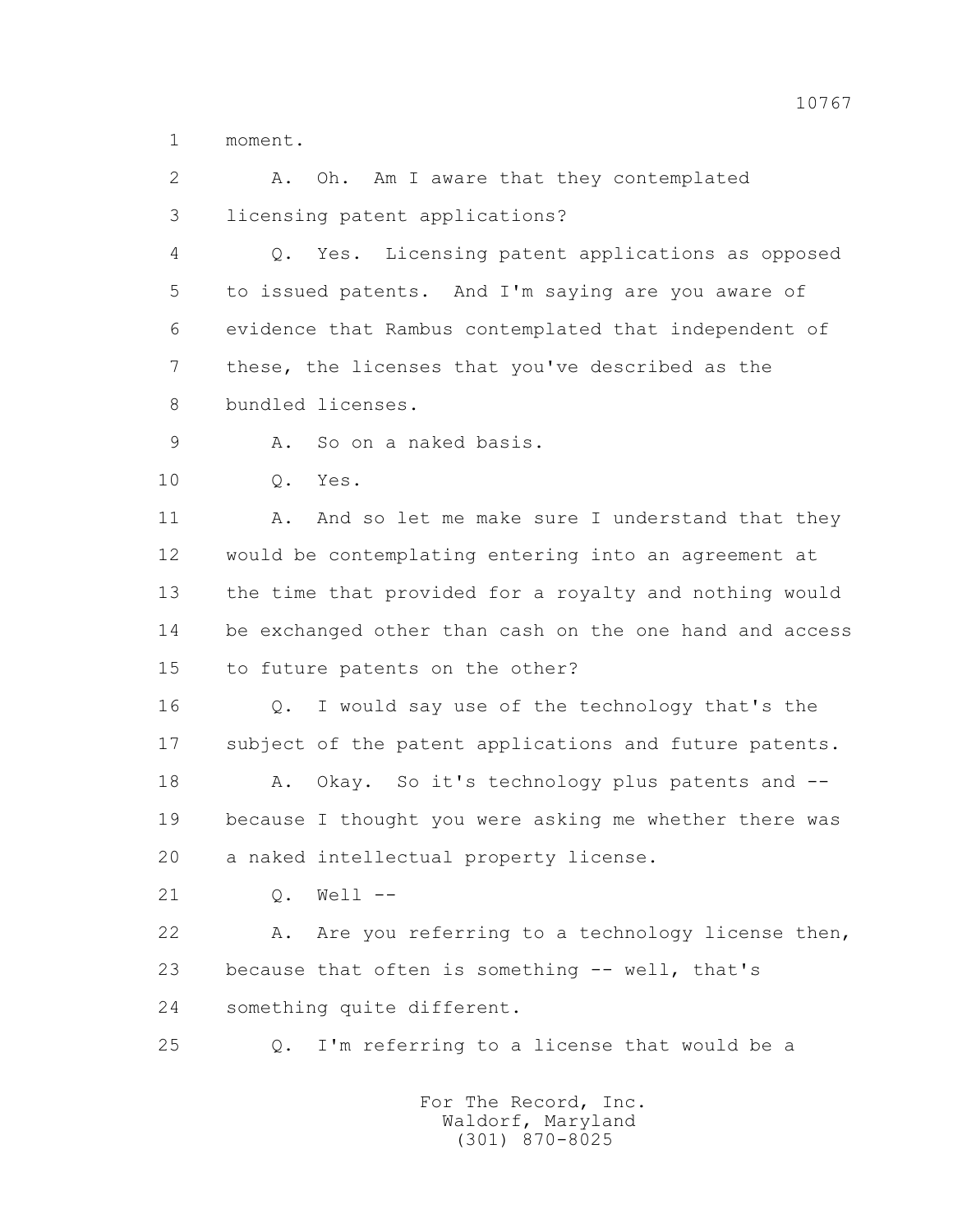1 license of a patent -- of a portfolio of patent 2 applications to be used in the manufacture of 3 synchronous DRAM but without any technical assistance 4 provisions or other bundled arrangements, just a 5 license to use technology that may be covered by a 6 portfolio of pending patent applications on synchronous 7 DRAMs.

 8 A. I'm not aware of any negotiations at least 9 around a complete naked license for pending patent 10 rights.

 11 Q. Not to negotiations yet. I'm asking you, are 12 you aware that Rambus contemplated the possibility of 13 negotiating such licenses?

14 A. No, I'm not.

 15 MR. ROYALL: May I approach, Your Honor? 16 JUDGE McGUIRE: Yes.

 17 MR. ROYALL: Your Honor, this is another Rambus 18 document that I'd like to see if I could approach it in 19 the very same manner as before.

20 BY MR. ROYALL:

21 Q. I've just handed you a document,

22 Professor Teece, marked CX-543a. And for the record,

23 this is a document that's been used in this trial.

24 It's a June 1992 Rambus business plan.

25 And let me ask you to turn to page 39 of the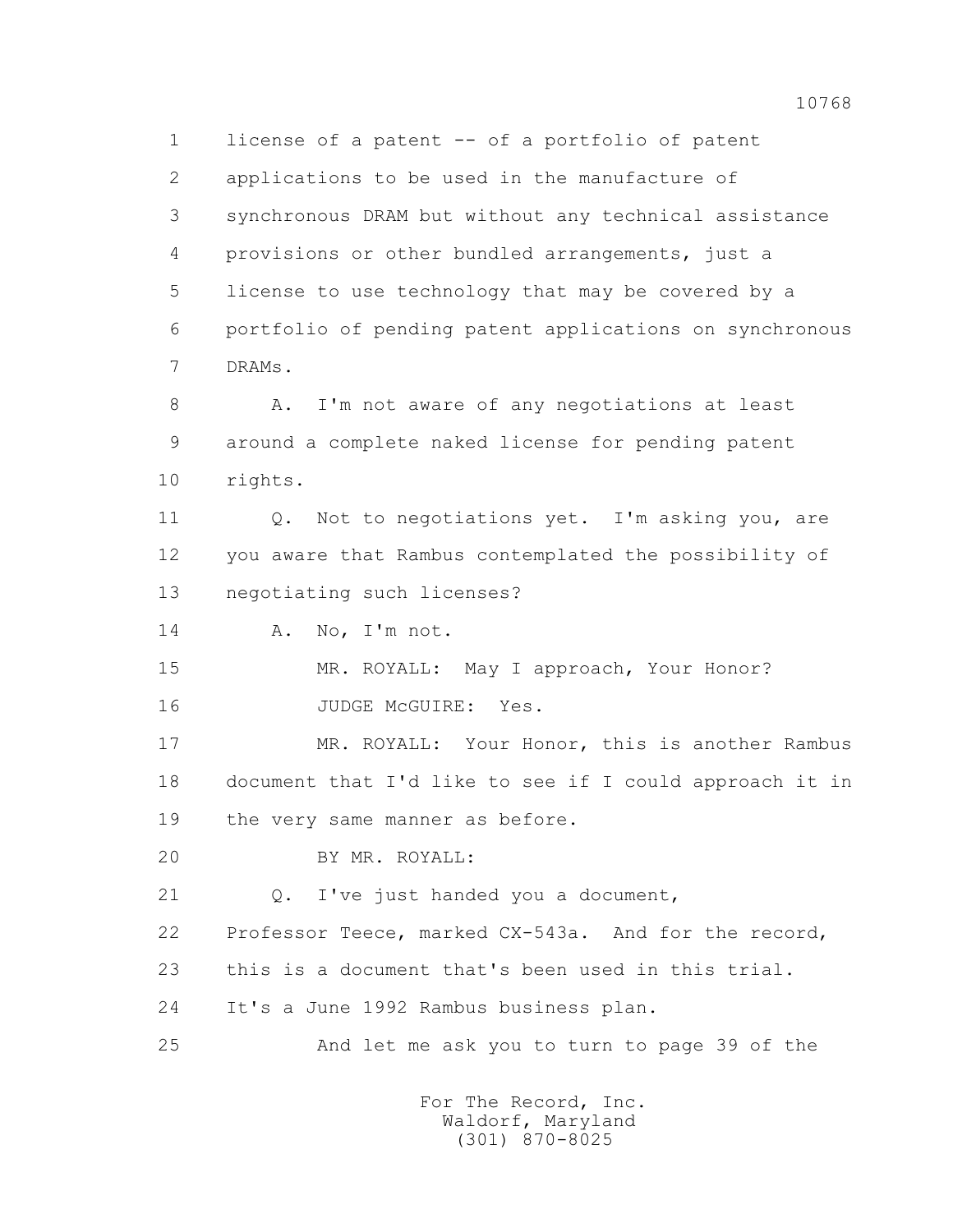1 document. My copy doesn't have the CX page numbers, 2 but it's page 39 of the document or Bates number 3 R 46434. And it has the heading at the bottom of the 4 page Six Quarter Cash Flow Projection. Do you see 5 that? 6 A. Got it. 7 Q. And now that we've identified the heading of 8 the relevant section, let me ask you to turn to the 9 next page, which has the Bates number R 46435. 10 Do you see the paragraph at the very bottom of 11 that page? The last paragraph? 12 A. Right. 13 Q. In the first sentence it says, "There are many 14 potential deals we can do with current and future 15 licensees to generate cash if we had a significant 16 need." And I'll stop there. 17 Do you see that language? 18 A. Yes. 19 Q. And let me refer you to the last sentence in 20 the same paragraph, which states, "As a final example, 21 we could approach manufacturers of sync DRAMs with our 22 patent portfolio and negotiate a cash license 23 payment." 24 Do you see that? 25 A. Yes.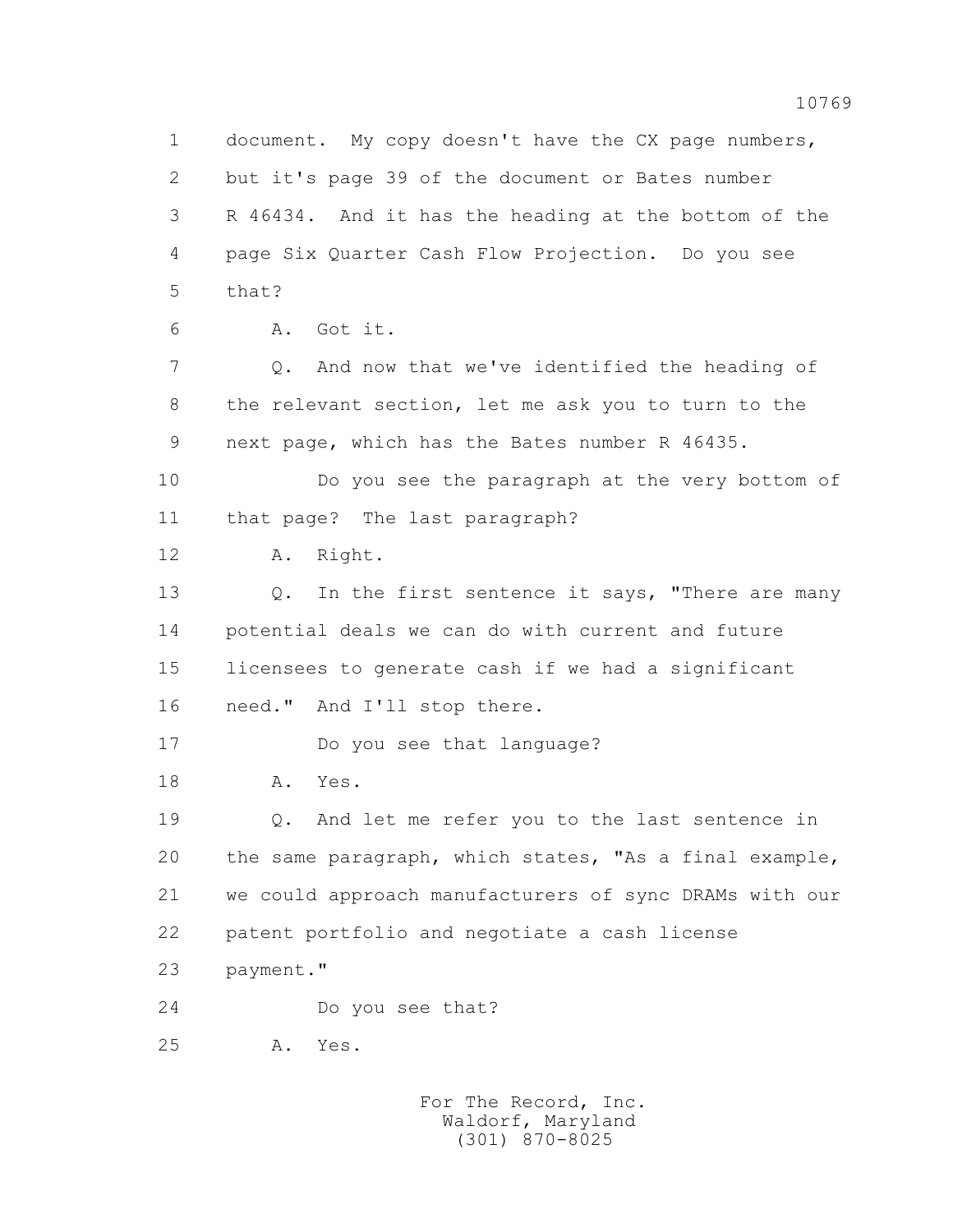1 0. Now, let me ask you first, did you see this 2 document in connection with the work that you did on 3 this case?

 4 A. I may have. I don't recall it as I sit here 5 right now.

 6 Q. So I take it then you don't recall taking into 7 account any aspect of this document or this particular 8 language that I just called your attention to?

 9 A. Well, I do note that it's talking at the bottom 10 about patents. Did I take it into account.

 11 Well, I'm certainly happy to consider it 12 because I think it's consistent with what I said.

13 O. Well, let me ask you to assume -- this is an 14 assumption. I'm going to ask you to assume that the 15 CEO of Rambus has testified at a deposition in this 16 case that he wrote this document. Let me ask you to 17 assume that. Okay?

18 A. Okay.

 19 Q. And I wanted to ask you to further assume that 20 the CEO of Rambus testified in deposition in this case, 21 testified that when he wrote the words in the bottom 22 sentence of this paragraph referring to a patent 23 portfolio he was referring to a portfolio of pending 24 patent applications.

25 Can you assume that?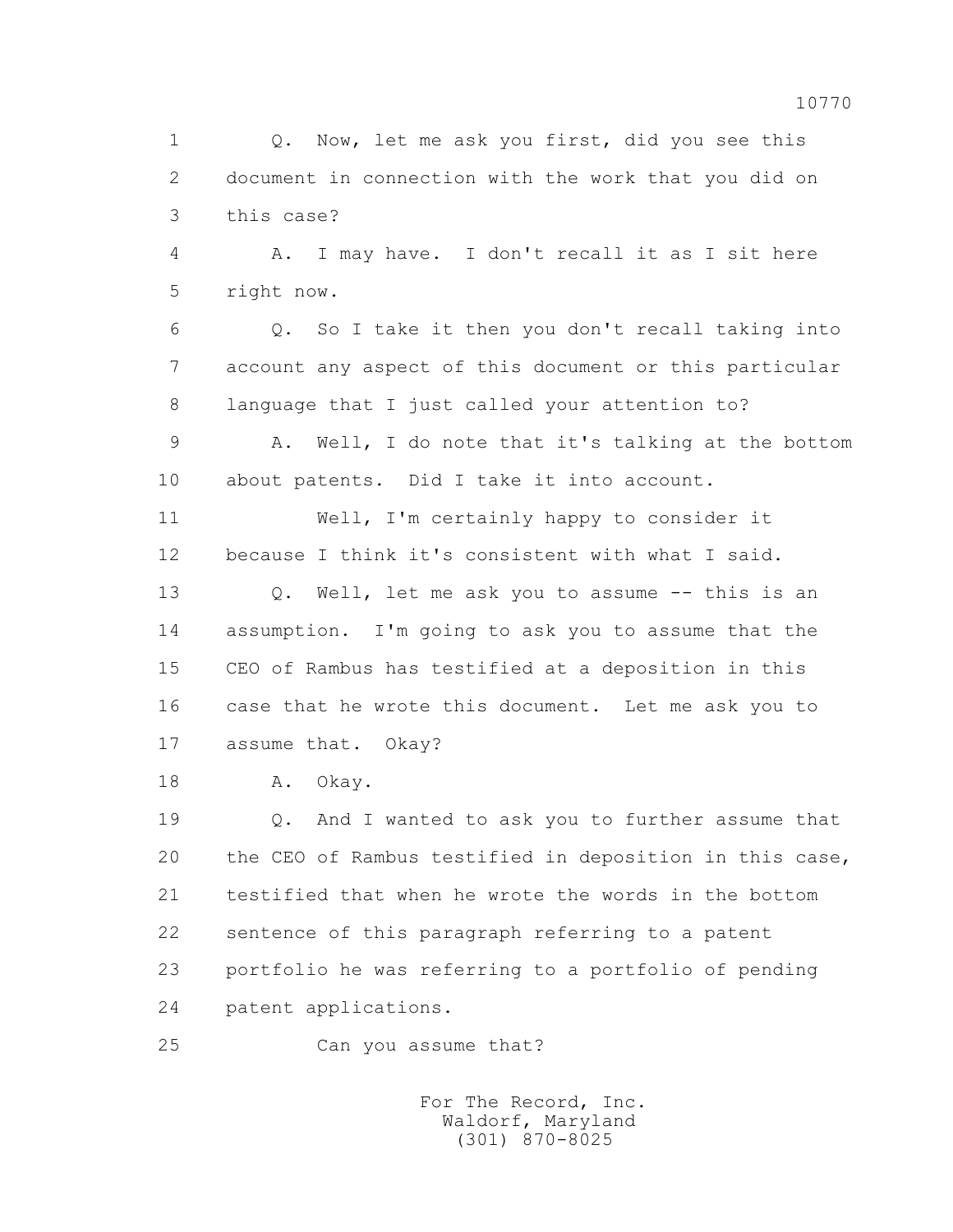1 A. Okay.

| $\overline{2}$ | And I want to also ask you to assume, as I<br>Q.        |
|----------------|---------------------------------------------------------|
| 3              | think to be consistent with the heading of this         |
| 4              | section, that what was being discussed in this          |
| 5              | paragraph is the potential of licensing a portfolio of  |
| 6              | synchronous DRAM-related patent applications at some    |
| 7              | point in a six-quarter period after the date on which   |
| 8              | the document was written in June '92, so we're talking  |
| 9              | about some -- I'm asking you to assume that what's      |
| 10             | being discussed here is an idea to potentially pursue   |
| 11             | sometime before the end of 1994.                        |
| 12             | Can you assume that?                                    |
| 13             | Okay.<br>Α.                                             |
| 14             | Now, if you assume all that -- now, understand<br>Q.    |
| 15             | that I'm not asking you to interpret that document.     |
| 16             | I'm not asking you to determine whether those           |
| 17             | assumptions are right.                                  |
| 18             | But if you assume all that, what we're talking          |
| 19             | about is the potential of -- Rambus discussing or       |
| 20             | contemplating the potential of licensing a portfolio of |
| 21             | patent applications on synchronous DRAMs and            |
| 22             | negotiating for, as the last words of this sentence     |
| 23             | state, a cash license payment.                          |
| 24             | And if you assume that that was something that          |
| 25             | Rambus was contemplating, isn't that inconsistent with  |
|                |                                                         |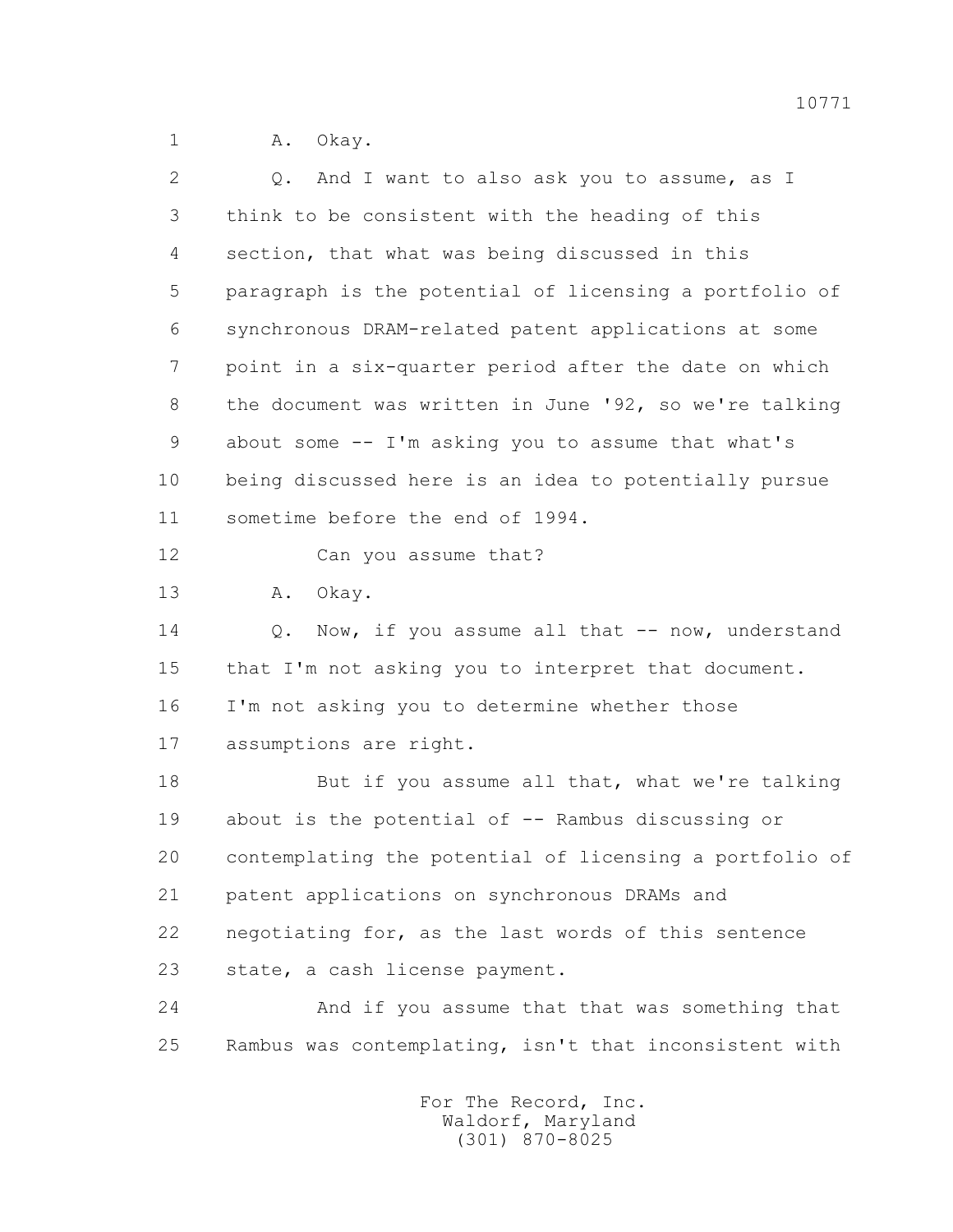1 your conclusion that license agreement -- that it's 2 simply not practically feasible to negotiate a license 3 payment in connection with not-yet-issued patents?

 4 A. Well, I think a couple of things here. One is 5 that this is a distress circumstance and, secondly, the 6 fact that in a distress circumstance, which is what's 7 being contemplated, that Rambus might try. It does not 8 mean to say that this outcome has any practical 9 likelihood in the real world.

 10 Q. So you'll acknowledge that in a situation in 11 which Rambus was facing financial difficulties, it 12 might have tried to negotiate royalties based on a 13 portfolio of patent applications?

14 A. Well, it does say "patents," but --

 15 Q. I've asked you to -- I'm asking you to 16 assume -- I'm not asking you to interpret the 17 document, just assume that Mr. Tate did testify as I 18 suggested.

19 A. Well, I think that it would lead to exactly -- 20 it would bring the torch or light on, if you go back to 21 my slide, those practical difficulties would start to 22 come up. The minute one sat down and tried to execute 23 this strategy, it would run into a gauntlet of problems 24 which are identified as practical, pragmatic 25 difficulties on my slide.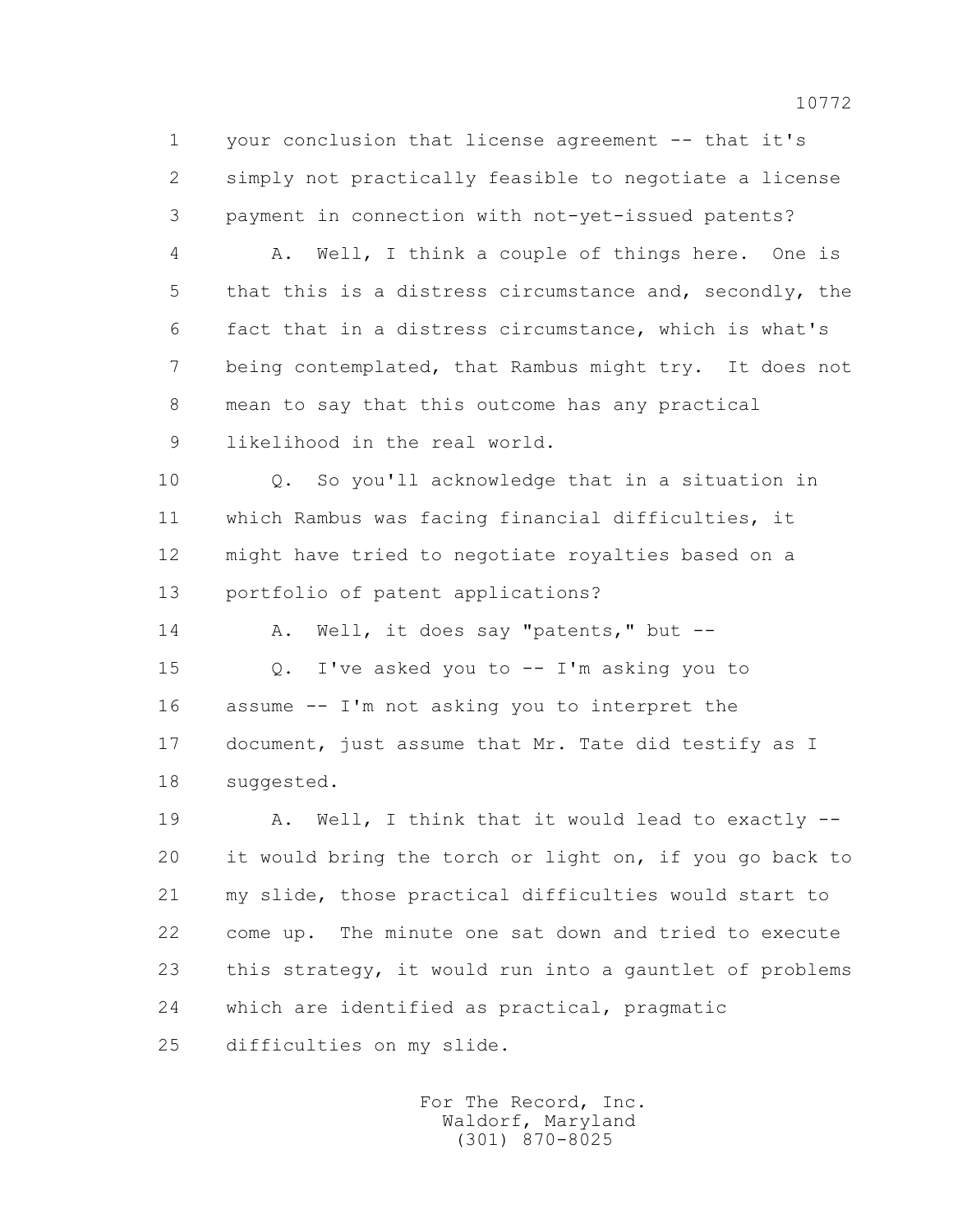1 Q. So you think that when Rambus' CEO wrote this, 2 he just wasn't cognizant of the practical difficulties 3 that you describe on DX-336? 4 A. Well, he may have been aware of them at some 5 level. He's discussing it as a distress circumstance, 6 if -- I believe. 7 Q. Let's -- you may set this aside. Thank you. 8 Let's go to DX-340. I don't believe I've 9 touched on this yet. 10 Can we enlarge that? 11 MR. STONE: I don't believe I used this, 12 Your Honor, on direct. I thought this was one of the 13 ones that seemed to have raise some issue with 14 complaint counsel and I didn't put it up yesterday. 15 MR. ROYALL: I'm sorry. My mistake. I had 16 been informed that you did use it. 17 MR. STONE: I don't think I did. I could be 18 wrong. 19 MR. ROYALL: Can we confirm that because I had 20 been informed that -- can we have a moment, 21 Your Honor? 22 JUDGE McGUIRE: Sure. 23 Off the record. 24 (Discussion off the record.) 25 (Recess)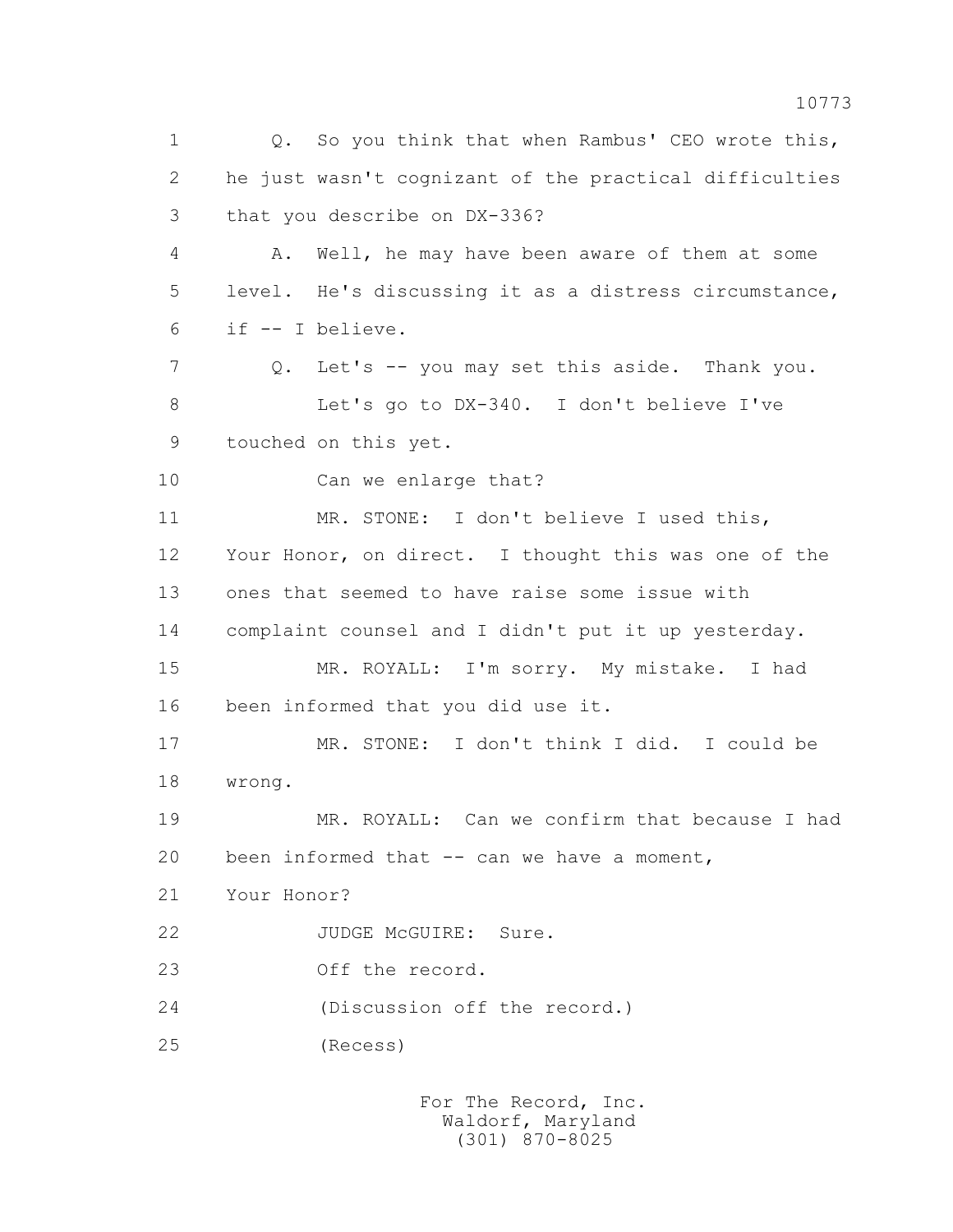1 JUDGE McGUIRE: Mr. Royall, you may proceed. 2 MR. ROYALL: Thank you. 3 BY MR. ROYALL: 4 Q. If we could pull up DX-350. 5 Do you recall discussing this slide yesterday, 6 Professor Teece? 7 A. Yes, I do. 8 Q. And this slide relates to your view that the 9 rates that Rambus has charged in connection with 10 licensing the RDRAM technology are not a reasonable 11 benchmark for assessing -- are not a benchmark for 12 assessing reasonable SDRAM DDR rates; is that right? 13 MR. STONE: Your Honor, if I might just 14 interject, I'm sorry to interrupt. DX-350 was not used 15 yesterday. The subject was clearly discussed. The 16 demonstrative was not used. 17 MR. ROYALL: Pull that down. 18 MR. STONE: I don't mind if he uses it. I 19 don't mean to object to its use. I don't have a 20 particular objection. It's just Mr. Royall sort of 21 indicated it was used yesterday and it was not, I'm 22 pretty confident of it, but the topic was discussed, 23 and I don't have any objection to it being used. I 24 just wanted the record to be clear as to what had 25 happened yesterday.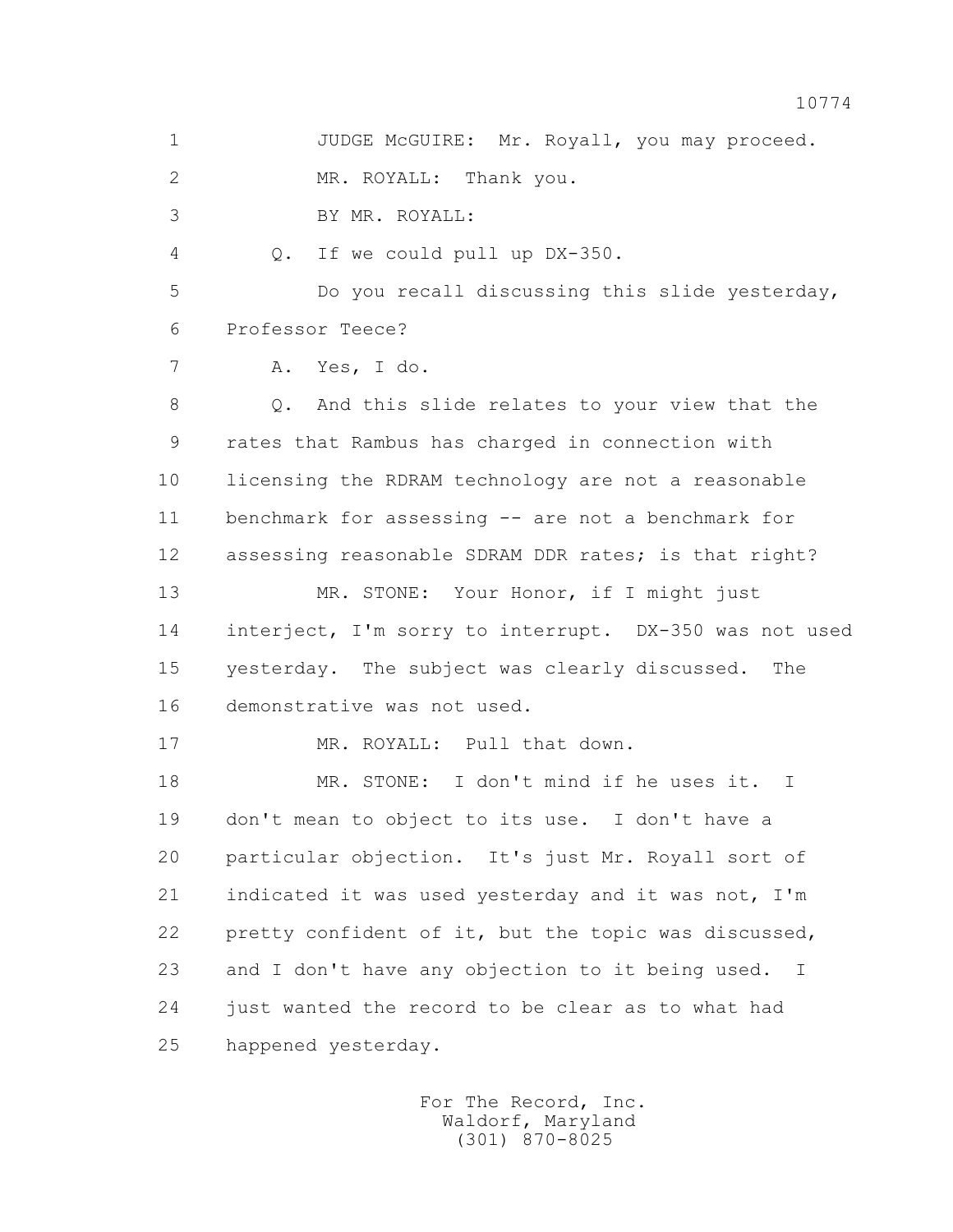1 JUDGE McGUIRE: Noted.

 2 MR. ROYALL: Your Honor, if it wasn't used -- I 3 asked the witness and he indicated that he recalled it, 4 but that's fine -- I don't want to use it. 5 JUDGE McGUIRE: All right. Proceed. 6 And I guess while we've interjected, the 7 parties note -- you'll file a copy of this with the 8 office of the secretary and all that (indicating)? I 9 mean, all that's taken care of; right? 10 MR. WEBER: We will take care of it, yes, 11 Your Honor. 12 JUDGE McGUIRE: All right. Very good. 13 BY MR. ROYALL: 14 Q. Without reference to any demonstrative 15 exhibits, am I right that it's your view, 16 Professor Teece, that the rates that were established 17 in licenses, Rambus licenses relating to RDRAM, are not 18 in your view a benchmark for what reasonable SDRAM DDR 19 rates would be? 20 A. Correct. 21 Q. Now, you recall that I asked you earlier today 22 whether you had looked in the record to see if Rambus 23 itself, in arriving at or negotiating the SDRAM DDR 24 rates that it has negotiated, made reference to or 25 considered the rates that were established in other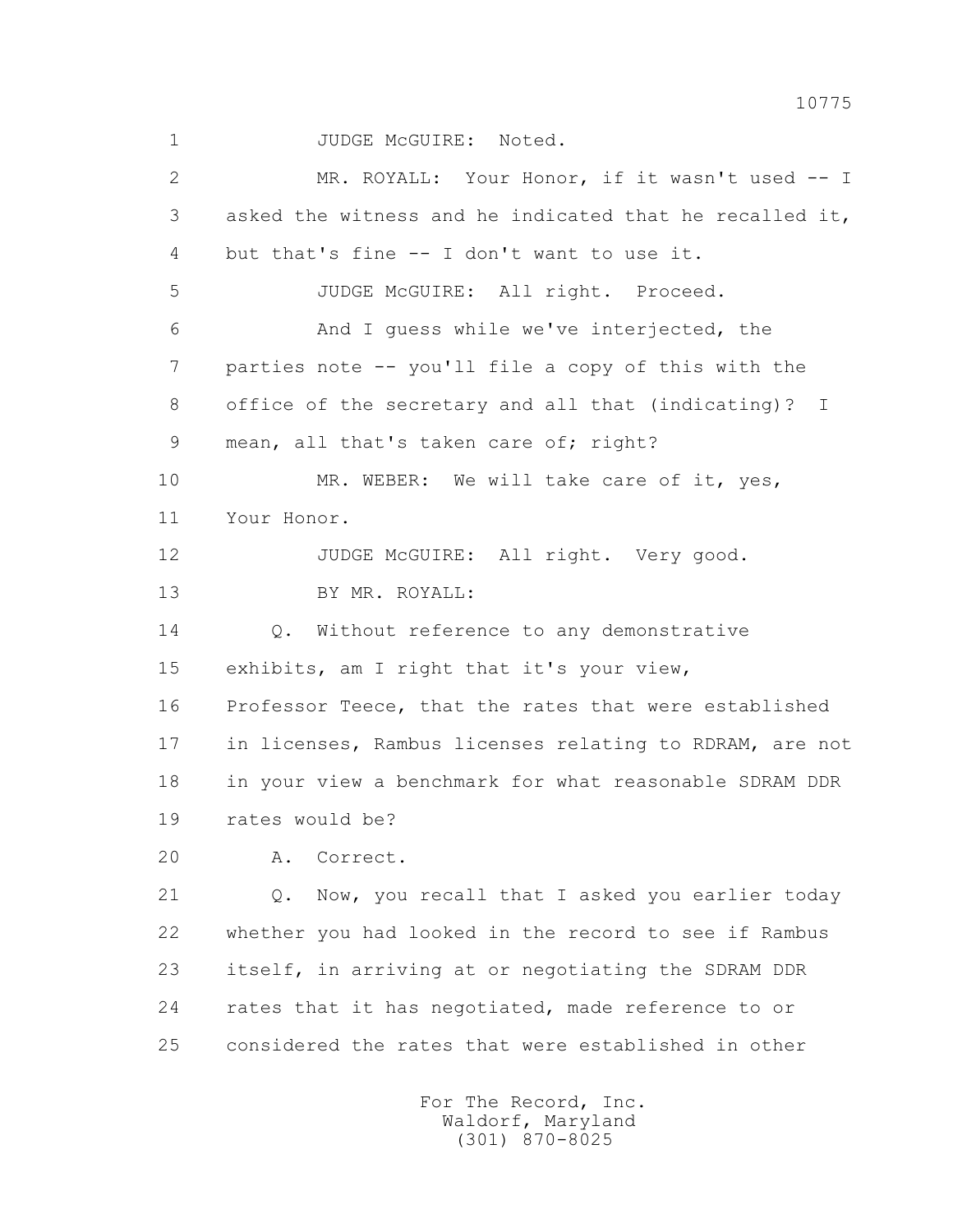1 unrelated licenses either in the semiconductor industry 2 or elsewhere. Do you recall that?

3 A. Yes.

 4 Q. What I think I did not cover with you at that 5 time was whether you looked in the record of this case 6 to see whether Rambus in either negotiating or 7 establishing the royalties that it would seek on SDRAM 8 and DDR, whether in that connection Rambus itself 9 thought it was relevant to look at the Rambus RDRAM 10 royalty rates. Did you look at that?

11 A. Are you asking me whether Rambus thought it was 12 relevant to look at? When you say "to look at, " what 13 do you mean by that?

 14 Q. Well, your exercise here has been to -- part of 15 your exercise and part of your testimony relates to 16 assessing what royalty rates would be reasonable for 17 SDRAM and DDR; right?

18 A. Correct.

 19 Q. And I'm using shorthand, but we're talking 20 about Rambus' technologies as used in those products.

 21 And you say that you don't think that rates 22 that were charged by Rambus in licensing the RDRAM 23 technology, you don't think those are relevant; right? 24 A. What I said is that you cannot use those as the 25 sole benchmark, which is what Professor McAfee did.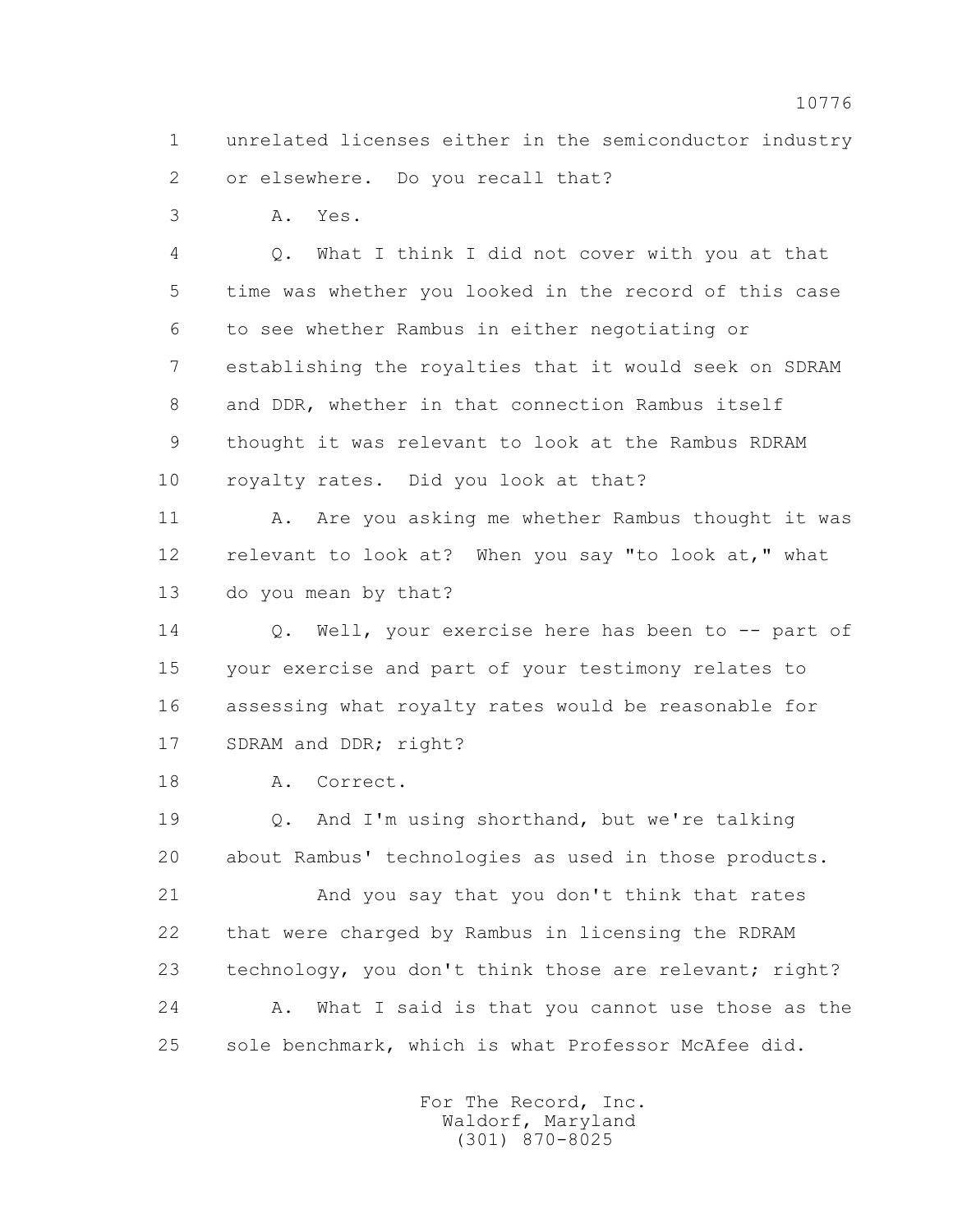1 I'm willing to put, you know, a lot of things in the 2 universe of things to be looked at and then the 3 question is, you know, how do you distill a number or 4 how do you confirm that the rates actually charged are 5 reasonable.

 6 Q. You say you don't think it can be used as the 7 sole benchmark, but I take it then that you do think 8 that they can be used as a benchmark along with other 9 things?

10 A. Well, as one data point.

 11 Q. And did you look in the record of this case to 12 see whether Rambus itself viewed the RDRAM rates as a 13 benchmark to be taken into consideration in assessing 14 what rates would be appropriate on SDRAM and DDR?

 15 A. I would expect that they would be very aware 16 of that, but in terms of using it as a precise 17 benchmark, I mean, clearly the two rates that were 18 chosen, .75 and 3.5, were not that number, so it's not 19 an equivalent.

 20 Q. Well, okay. Again, let me focus you on my 21 precise question.

 22 MR. STONE: Your Honor, I'm sorry. May I just 23 caution the witness that the RDRAM rates shouldn't be 24 given in response to a question. The actual RDRAM 25 rates shouldn't be given in response to a question so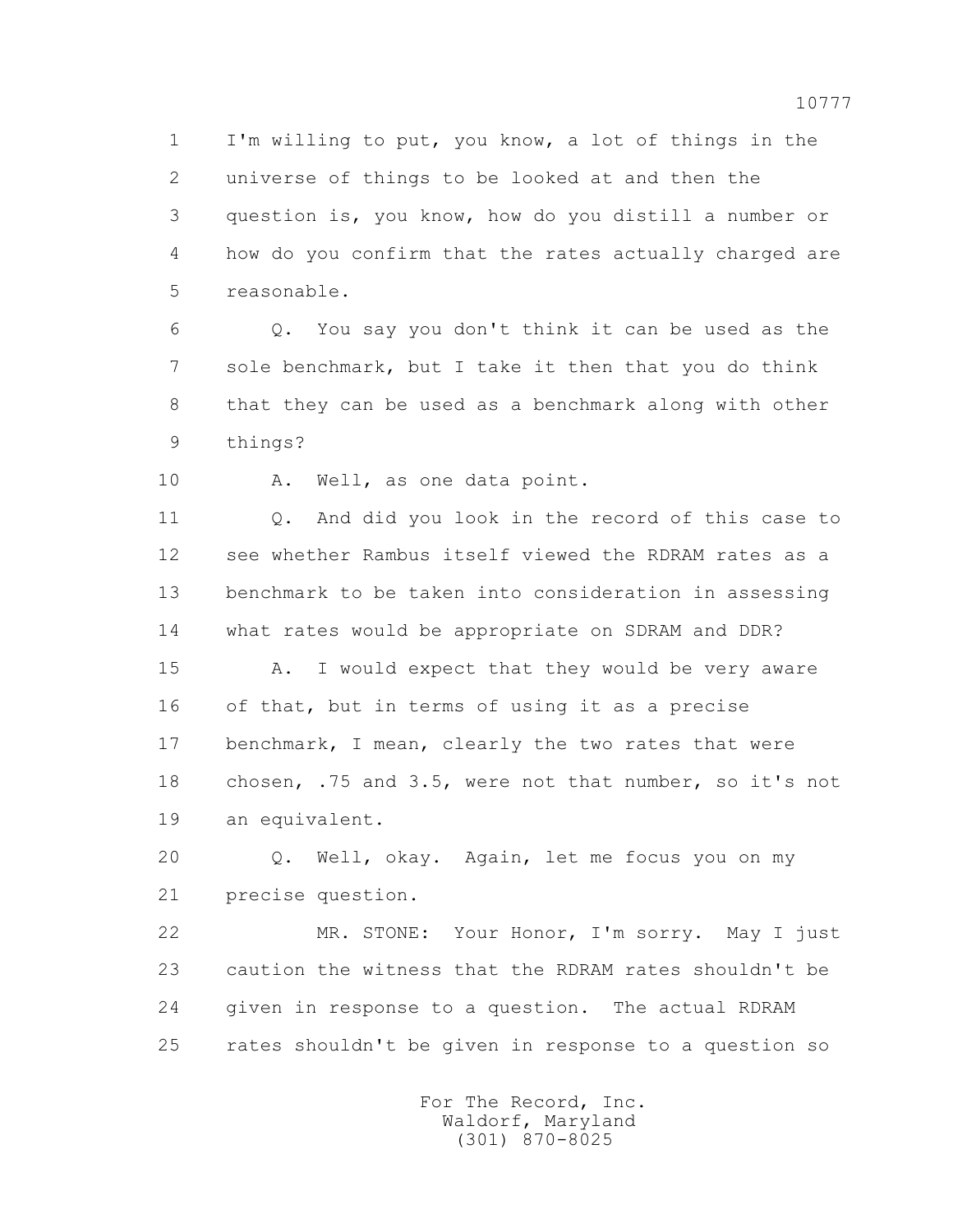1 long as we remain in public session. If you don't mind 2 me cautioning the witness.

 3 JUDGE McGUIRE: No. That's fine. 4 BY MR. ROYALL: 5 Q. And I'm not asking you, Professor Teece, with 6 reference to specific rates. 7 Let me focus you back on the prior question. 8 The question wasn't what you think is equivalent or 9 not equivalent. I'm not asking for your 10 interpretation.

 11 I'm asking you, did you look in the record of 12 this case to see whether Rambus itself viewed the RDRAM 13 rates as a benchmark to be taken into consideration in 14 its own assessment of what rates would be appropriate 15 to charge to negotiate on SDRAM and DDR? Did you do 16 that?

 17 A. I didn't specifically go down that path. 18 MR. ROYALL: May I approach, Your Honor? 19 JUDGE McGUIRE: Yes.

20 BY MR. ROYALL:

 21 Q. Now, Mr. Teece, I've just handed you a copy of 22 the deposition transcript of the March 16, 2001 23 deposition, again, of Rambus' CEO Geoffrey Tate in the 24 Infineon case, and let me ask you to turn to page 20. 25 And there's just one question and answer I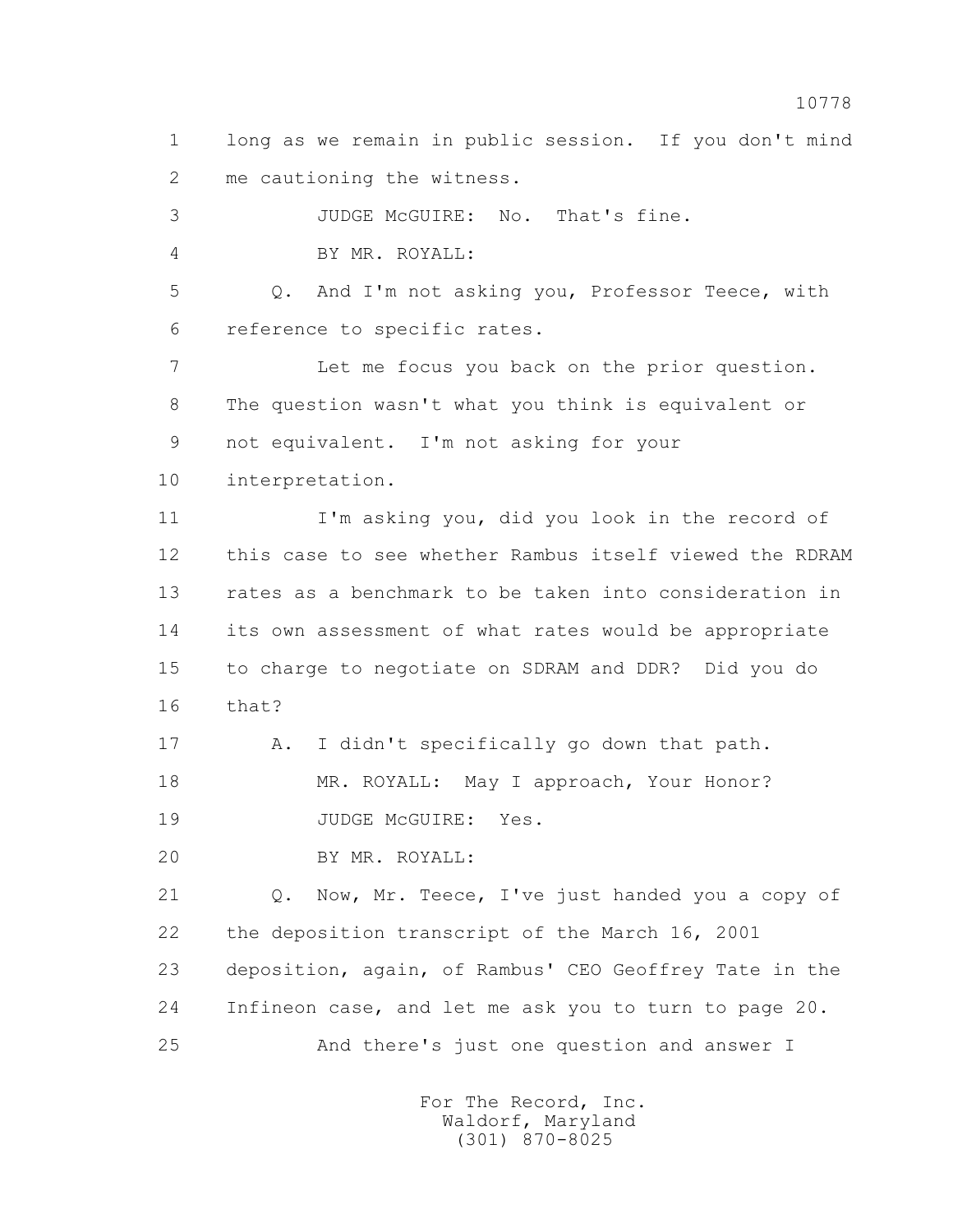1 wanted to draw your attention to.

 2 Starting on line 9, the question was: "And 3 correct me if I'm wrong, but I believe you said the 4 rates for RDRAM was something that was taken into 5 consideration in determining the rates for SDR and 6 DDR? 7 "ANSWER: Yes." 8 Do you see that? 9 A. Yes. 10 Q. Did you take that testimony into account in 11 assessing -- making your own assessment of whether the 12 RDRAM rates were relevant to consider in assessing 13 reasonable SDRAM and DDR rates? 14 A. Not specifically. And I'm happy to tell you 15 why. 16 Q. Well, I'm not -- let me ask you this. 17 Were you aware of this testimony when you 18 formed your opinions and conclusions? 19 A. Not this particular piece of testimony, not 20 that I recall anyway. I may have known of it at some 21 point, but I don't recall it as I sit here right now. 22 Q. Were you aware of any other evidence indicating 23 or suggesting that Rambus in setting rates for SDRAM 24 and DDR did in fact take into account its rates on 25 RDRAM?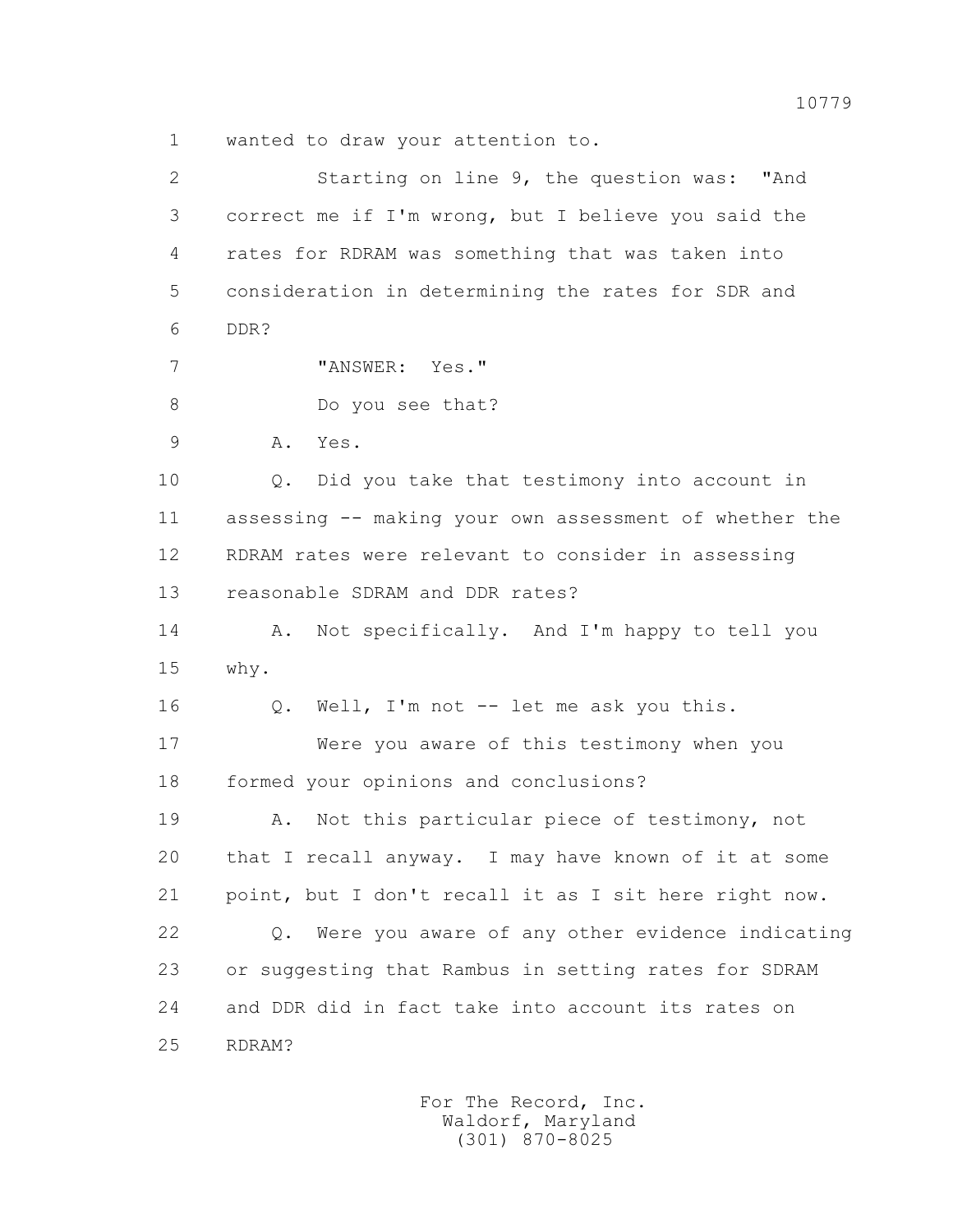1 A. Am I aware of other evidence did you say? 2 Q. Other than the deposition. 3 A. No. Not specifically. 4 Q. You may set that aside. 5 Now, I believe that you testified yesterday 6 about -- in connection with this issue of how 7 significant you think the RDRAM rates may be as a 8 benchmark in assessing reasonable SDRAM and DDR rates, 9 I believe that you were asked some questions about a 10 royalty cap imposed on Rambus' RDRAM licenses by 11 virtue of an agreement with Intel. Do you recall 12 that? 13 A. Whether you asked me about that? 14 Q. No, I didn't ask. I think Mr. Stone may have 15 asked you that. 16 A. I don't know that he used the word "royalty 17 cap." 18 Q. But you have an understanding of some agreement 19 or arrangement between Rambus and Intel relating to 20 Rambus' RDRAM royalties? 21 A. No, I'm not specifying as to any agreement or 22 arrangement. 23 Q. You don't have any understanding or 24 recollection as to in your work on this case learning 25 of any agreement or arrangement between Rambus and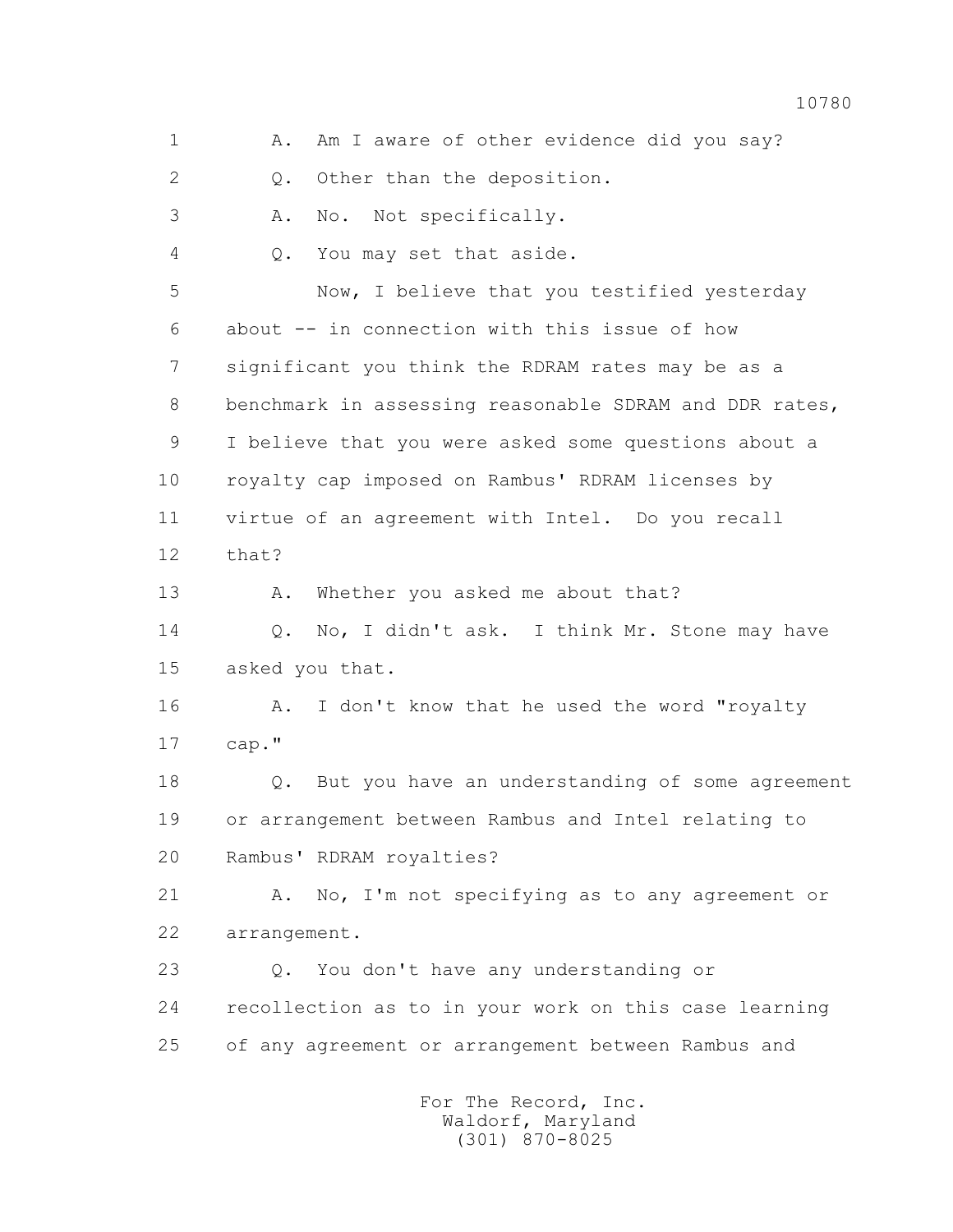1 Intel relating to Rambus' RDRAM royalties?

 2 A. Well, what I testified to yesterday was that 3 I'm aware that Intel -- I think you used the word 4 jawboned or was pressuring Rambus to keep those rates 5 down.

 6 Q. And you're not aware of any agreement that 7 Intel and Rambus ever entered into relating to that? 8 A. I believe they did enter into some type of 9 agreement. Whether it specifically related to the 10 royalty rate or not I don't know.

11 0. And so I take it then that you don't have, as 12 you sit here today, you don't have any recollection of 13 a particular percentage that Rambus and Intel agreed 14 Rambus would not exceed in its RDRAM royalties?

 15 A. I don't have a specific recollection of that as 16 I sit here right now.

17 Q. You do not?

18 A. Correct.

 19 Q. May I ask you to take a look at your deposition 20 from this case, the deposition that I took in this 21 case. Do you have that?

22 A. Yes, I do.

 23 Q. Let me see if I can refresh your recollection 24 on this issue.

25 We can go to page 225.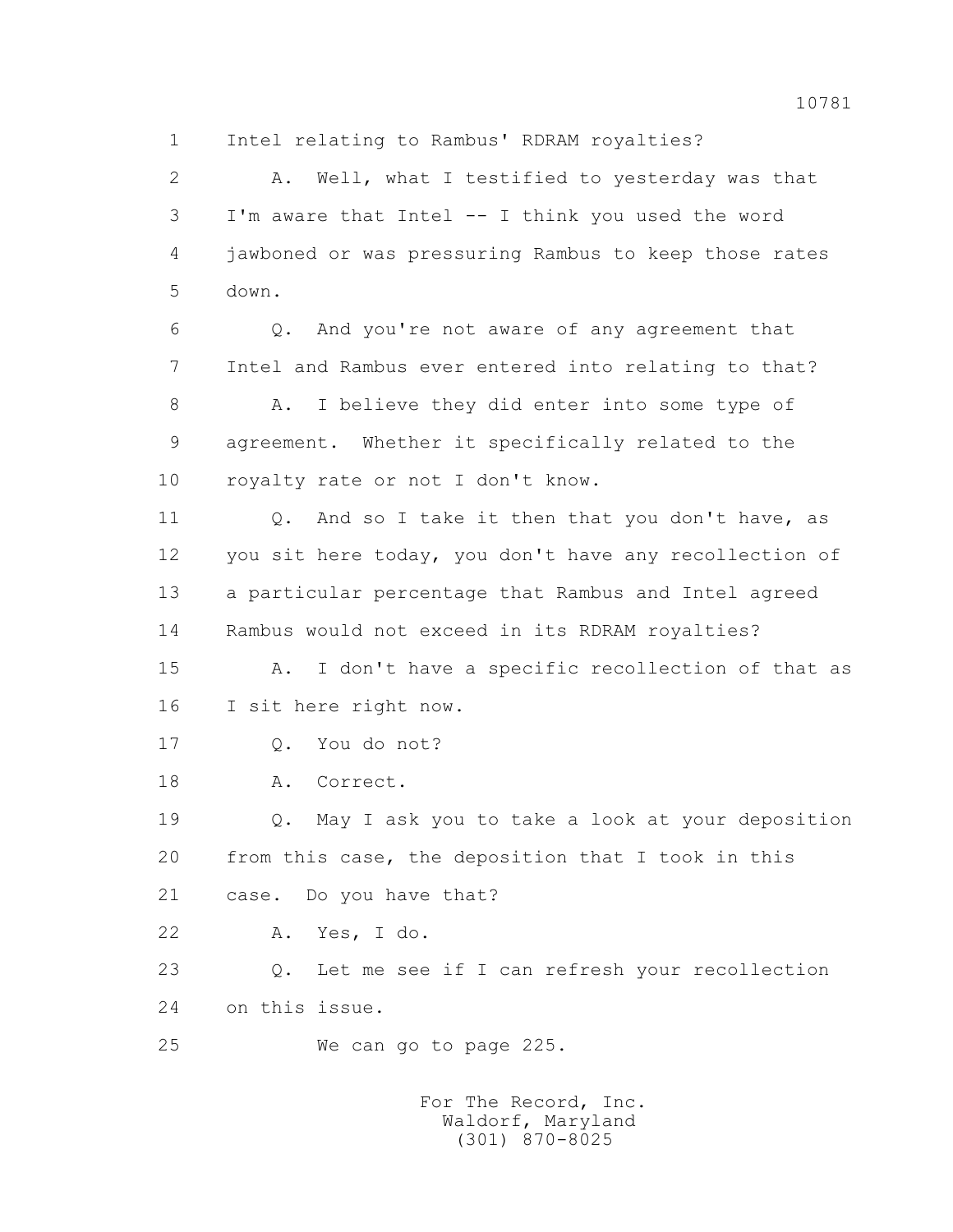1 Actually let's go to 226.

 2 MR. STONE: I believe these pages have specific 3 numbers on them.

4 JUDGE McGUIRE: I'm sorry, Mr. Stone?

 5 MR. STONE: I believe these pages have specific 6 numbers on them. I don't know if counsel wants to 7 bring them up or not, consistent with the issues on 8 which we've gone in camera in the past.

9 MR. ROYALL: Oh, I see what you're saying. 10 MR. ROYALL: Your Honor, if I don't actually 11 read in the testimony, just ask him to look at it and 12 see if it refreshes his recollection --

 13 JUDGE McGUIRE: That's fine as long as it's not 14 displayed on the screen as well.

15 BY MR. ROYALL:

 16 Q. In the interest of time, let's try to do it 17 this way. I don't want you to read or refer to any 18 royalty numbers, but let me just ask you, if you could, 19 to review the questions that were asked and the 20 testimony on page 226 of that transcript. And as it 21 relates to RDRAM and RDRAM rates.

22 A. Okay. I've reviewed that.

 23 Q. And again, please don't refer to any of the 24 particular royalty rates.

25 But does that refresh your recollection at all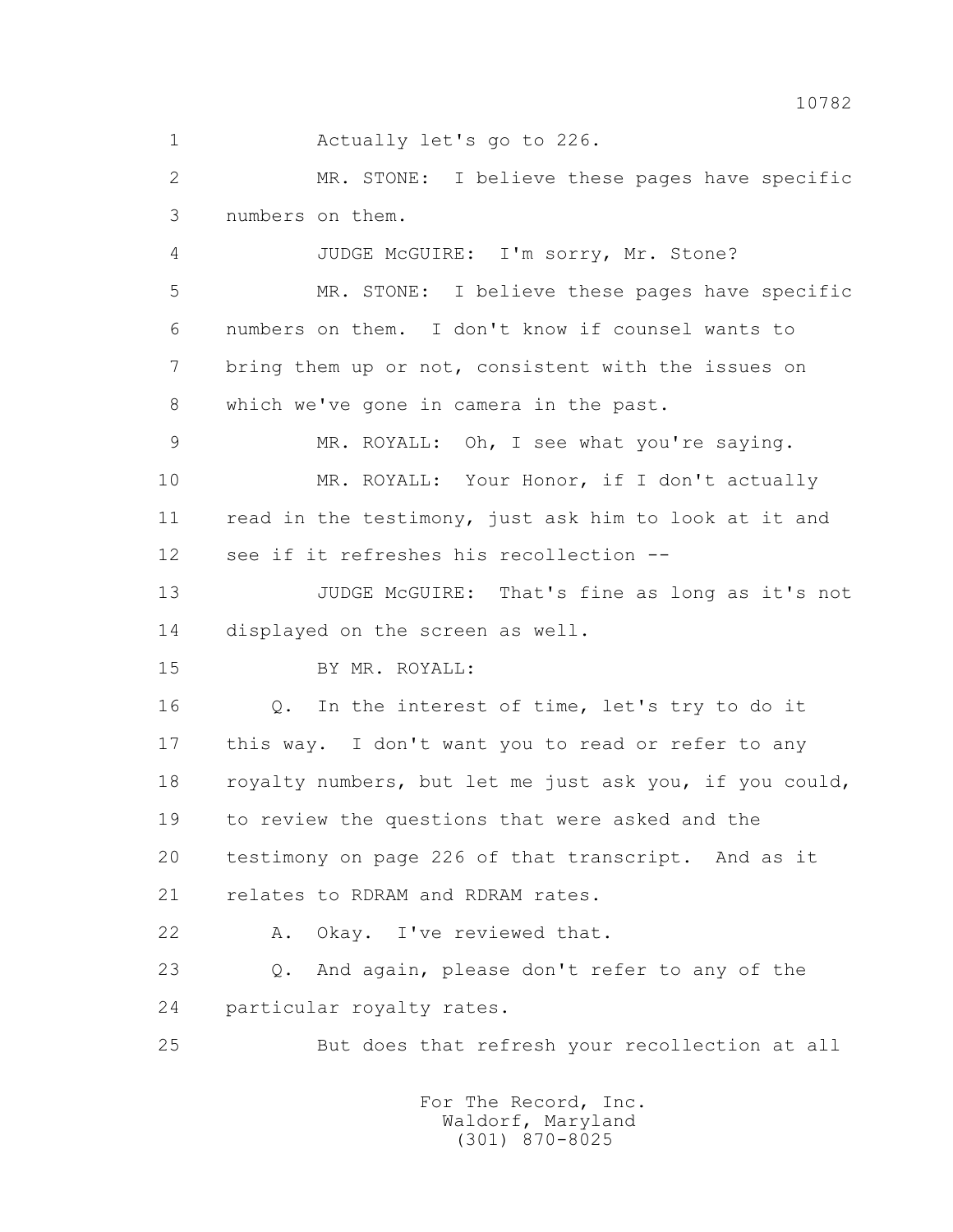1 relating to whether you had an understanding as to 2 whether there was an agreement or understanding 3 between Intel and Rambus relating to a particular 4 royalty rate?

 5 A. Well, I don't make reference to a particular 6 agreement. I certainly recognize that Intel pursuing 7 its own self-interest was putting pressure on Rambus as 8 best it could to go lower rather than higher rates.

 9 Q. And how does that influence if it does 10 influence at all your views as to whether the RDRAM 11 rates are a relevant benchmark in assessing reasonable 12 SDRAM and DDR royalties?

 13 A. Well, I think there's two issues. One, the 14 royalty that was established for RDRAM was in the 15 context where Intel was pressuring Rambus to keep the 16 rates down.

 17 And secondly, as I testified before, the RDRAM 18 license arrangements were in the nature of 19 codevelopment where the customers would be investing 20 along with Rambus to make this technology go.

21 So in that context, where the expectation is 22 that in the long run if the technology goes there will 23 be significant licensing revenues, the combination of 24 those two factors I think help explain why the rate is 25 what it is.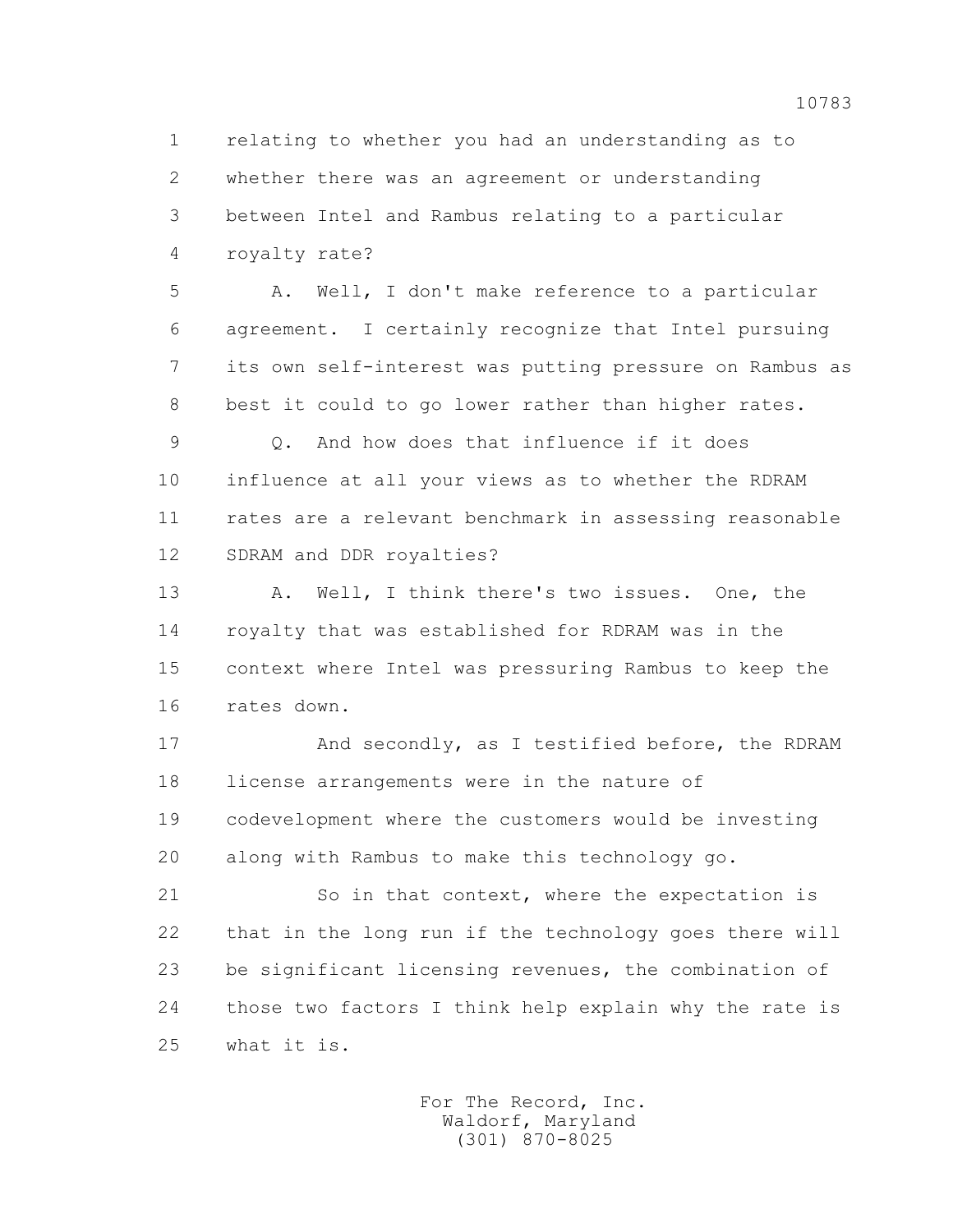1 Q. Now, if we could go back to DX-341, I believe 2 this is the slide that was used yesterday, DX-341. Do 3 you see that? 4 A. Yes. 5 Q. And the last point you make here, you say, 6 "Agreed to in arm's-length negotiation with major 7 industry players." 8 Do you see that? 9 A. Yes. 10 Q. And you're referring there to the SDRAM and DDR 11 royalties that were established through arm's-length 12 negotiations; right? 13 A. I am. 14 Q. And the fact that they were agreed to in 15 arm's-length negotiations you've said is not something 16 that in itself could cause you to conclude that those 17 royalties are reasonable, but it's something that you 18 considered; is that right? 19 A. Yes. I think yesterday on my direct I put the 20 least weight on that fourth factor. 21 Q. But you would agree that the RDRAM royalties 22 that were charged in actual license agreements between 23 Rambus and its RDRAM licensees were also royalties 24 that were established in arm's-length negotiations; 25 right?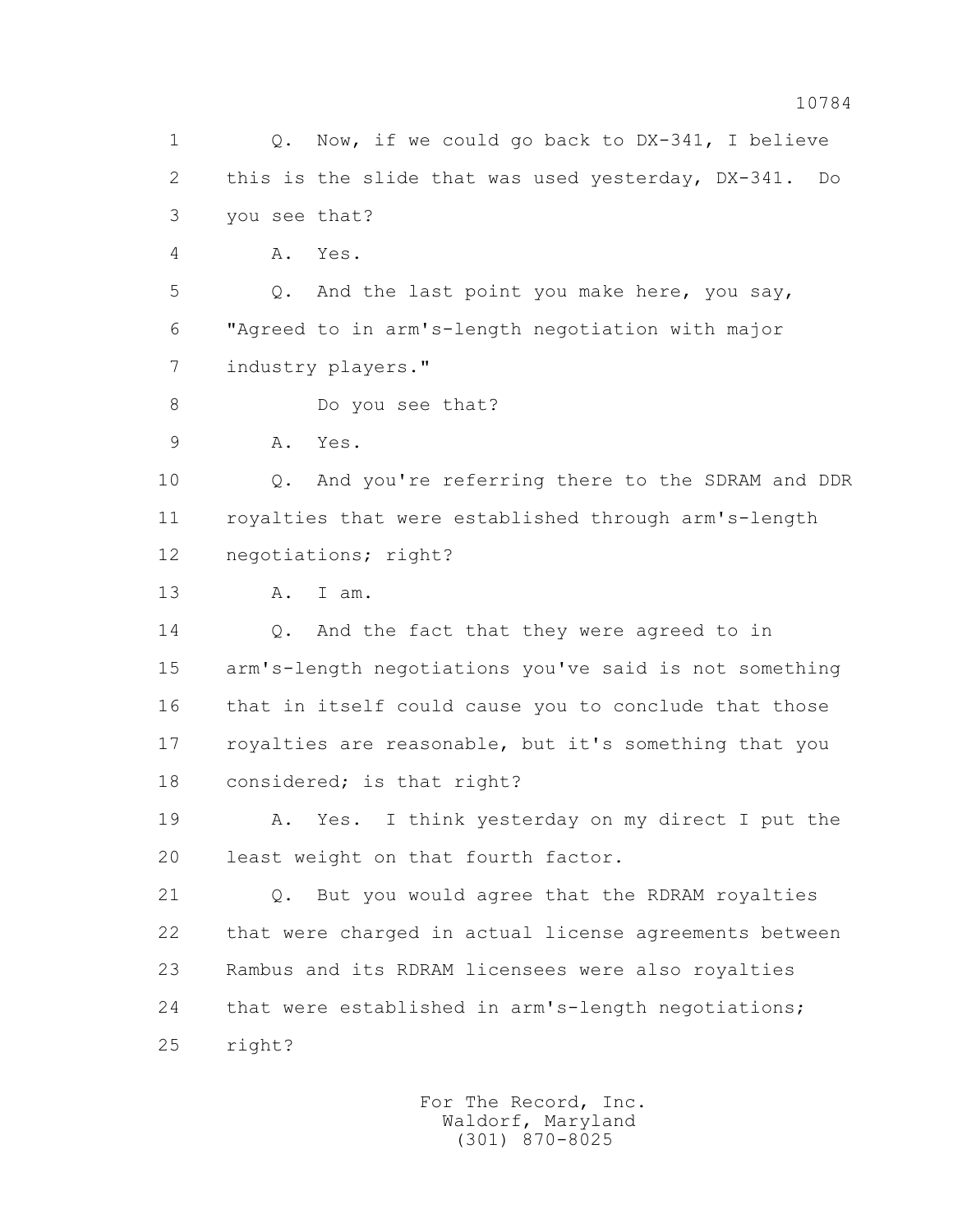1 A. As were thousands that were embedded in the 2 databases that I summarized.

 3 Q. And so as regards the arm's-length negotiation 4 issue, you would accord no less weight to the royalties 5 established through arm's-length negotiations with 6 RDRAM?

 7 A. With respect to it being arm's length, that 8 element standing alone, yes, but I have testified as to 9 two significant reasons why I believe the RDRAM rates 10 were held down, and one relating to Intel and the other 11 relating to the coinvestment nature of the license 12 agreements.

 13 Q. Well, in the dealings that Rambus had with 14 Intel, those were also arm's-length dealings, weren't 15 they?

 16 A. Yes, inasmuch as there's no common equity link 17 in these two companies, but they're obviously however 18 important to each other in the marketplace.

19 0. You can set that aside.

 20 Now, Professor Teece, you recall earlier, I 21 think it was before the lunch break, referring to hints 22 that you assumed had occurred relating to Rambus 23 intellectual property and gave JEDEC some reason to 24 understand that Rambus may have intellectual property 25 relating to its standards or its standards work?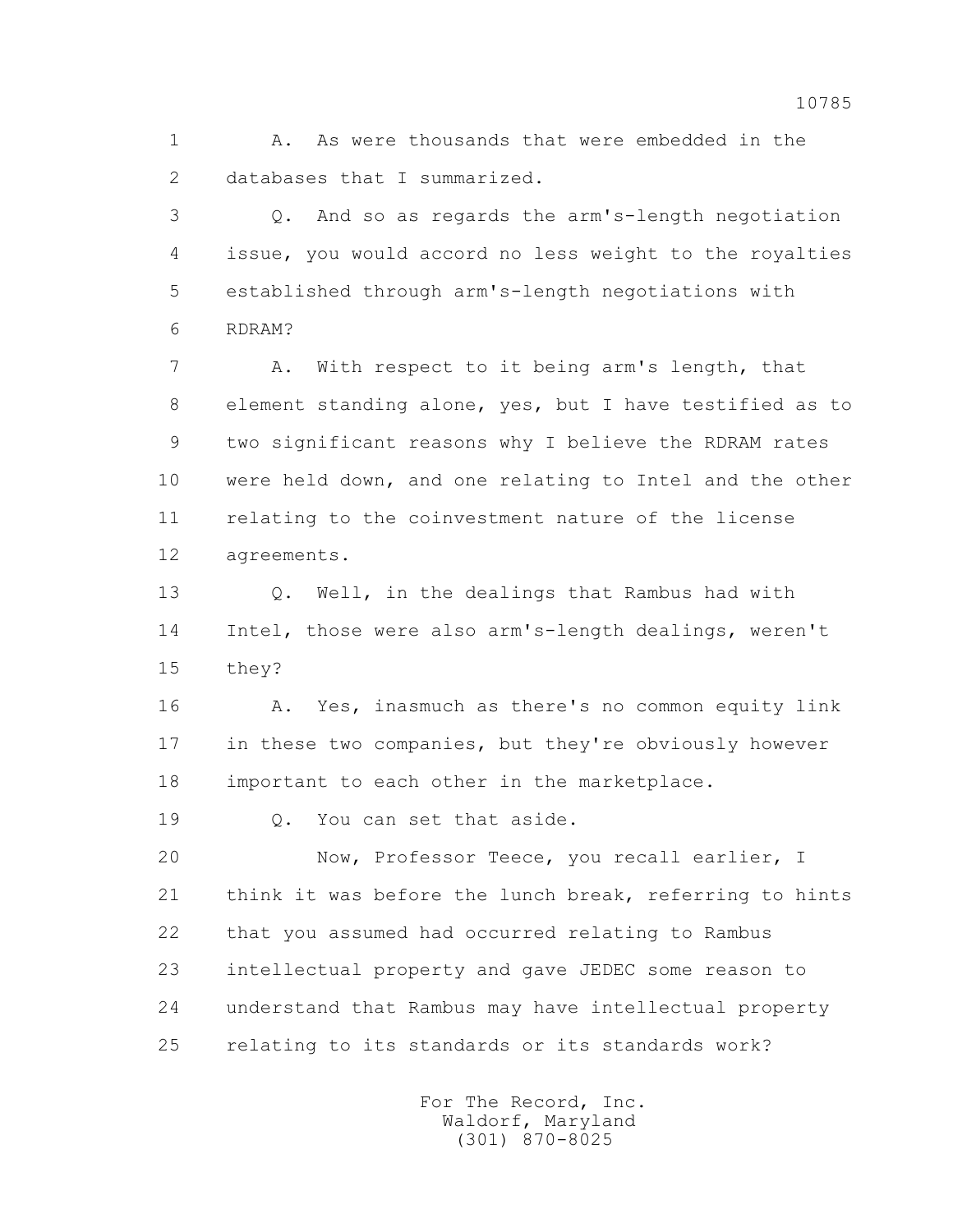1 A. Yes.

| 2  | Have you seen in the evidence that you've<br>Q.         |
|----|---------------------------------------------------------|
| 3  | considered in forming your opinions, assumptions and    |
| 4  | conclusions in this case, in that regard have you seen  |
| 5  | any evidence that Rambus did not want to hint to others |
| 6  | outside the company that it had or might have           |
| 7  | intellectual property bearing on SDRAM or DDR?          |
| 8  | Are you asking me whether there were internal<br>Α.     |
| 9  | discussions at various points of time that were along   |
| 10 | the lines of we should keep quiet? Is that what you     |
| 11 | mean?                                                   |
| 12 | Well, to be specific about it, what about<br>Q.         |
| 13 | discussions internally within Rambus to the effect that |
| 14 | it's important not to indicate, hint, wink, et cetera,  |
| 15 | what we expect the results of our analysis to be,       |
| 16 | referring to an analysis of whether Rambus standardized |
| 17 | parts infringe Rambus patents -- rather, JEDEC          |
| 18 | standardized parts infringe Rambus patents?             |
| 19 | Was that a question?<br>Α.                              |
| 20 | Do you want me to read it back?<br>Yes.<br>Q.           |
| 21 | Yes, please.<br>Α.                                      |
| 22 | To be specific about it, in the work that<br>Q.         |
| 23 | you've done in this case, did you come across           |
| 24 | discussions internally within Rambus or evidence of     |
| 25 | such discussions to the effect that it is important not |
|    |                                                         |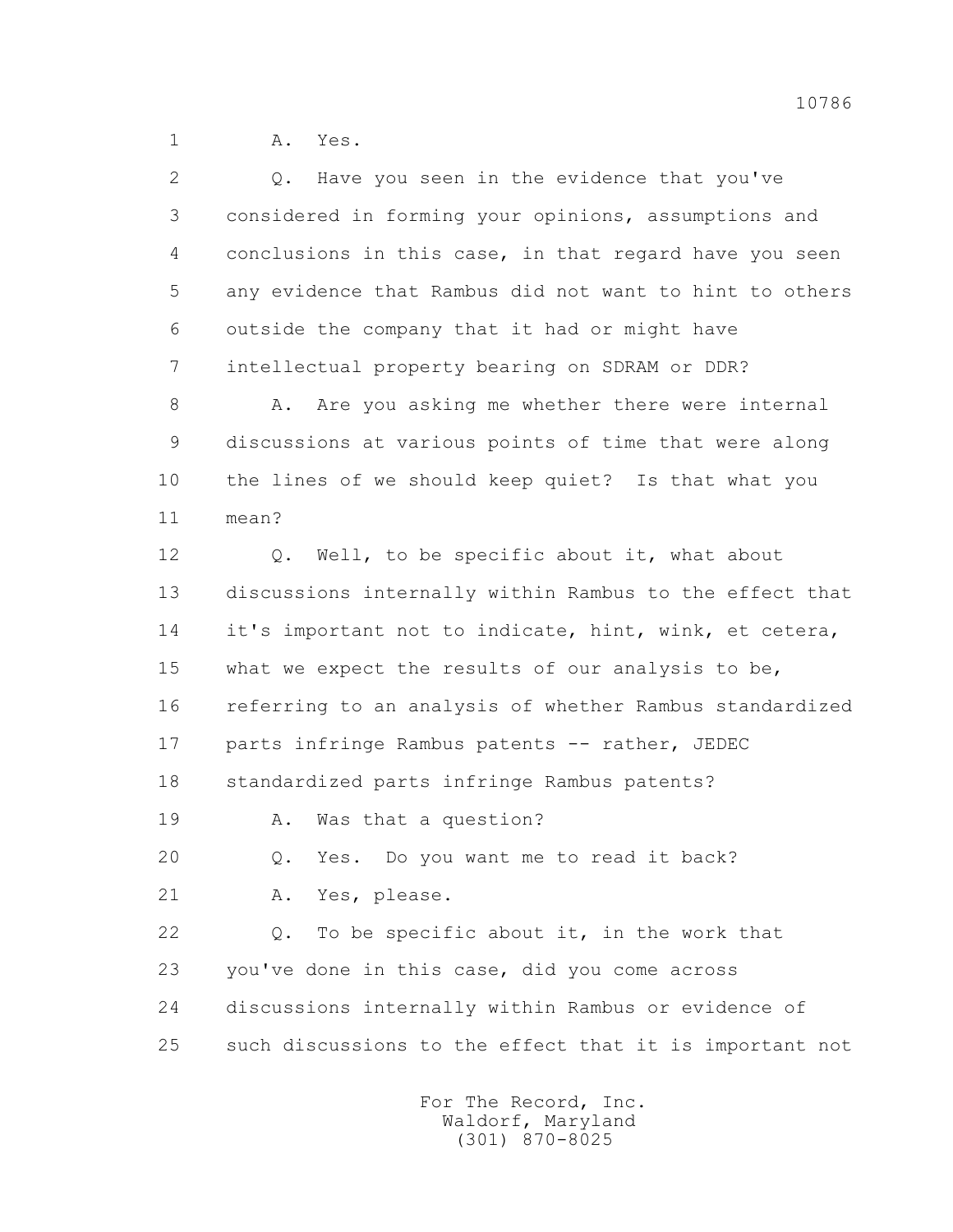1 to indicate, hint, wink, et cetera, what we expect, 2 that is, what Rambus expects, the result of its 3 analysis to be, where the analysis being referred to 4 was an analysis of whether JEDEC standardized parts 5 infringe Rambus patents?

 6 A. I mean, I'm obviously not the best person to 7 summarize the record of this case, so I mean, I'm 8 generally aware that they were trying to keep many 9 things confidential but that lots of things leaked 10 out.

 11 MR. ROYALL: May I approach, Your Honor? 12 JUDGE McGUIRE: Yes.

13 BY MR. ROYALL:

 14 Q. Professor Teece, I've just handed you a 15 document marked CX-1089. It's a December 1999 e-mail 16 authored by Geoff Tate.

 17 And along the lines of the questions I asked 18 you earlier, let me just focus you on the very last 19 sentence, where Mr. Tate states, "It's important not to 20 indicate, hint, wink, et cetera, what we expect the 21 results of our analysis to be."

22 And do you see that?

23 A. Yes.

 24 Q. And then you'll see in the first sentence 25 there's a reference to "does DDR infringe our IP."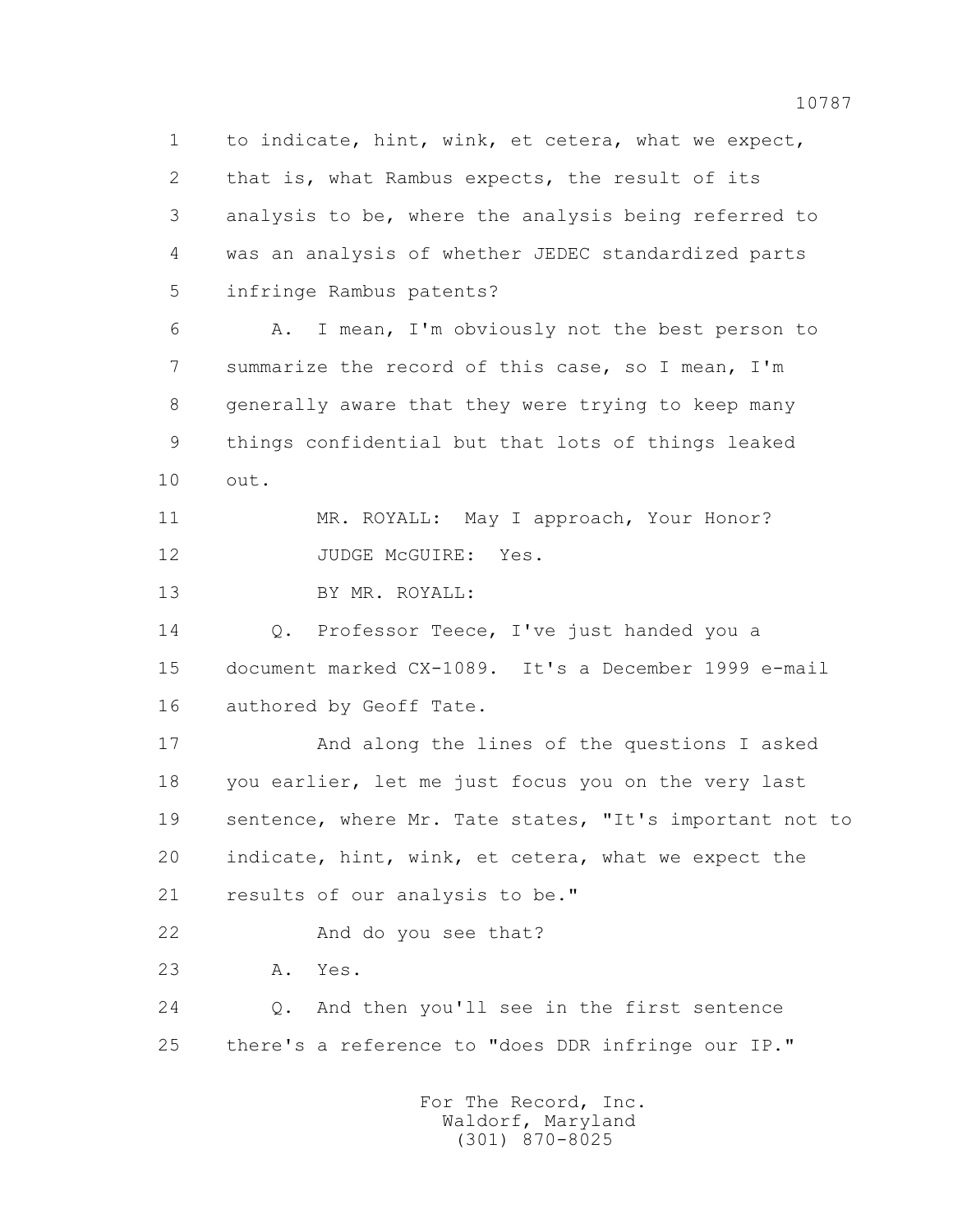2 A. Yes.

 3 Q. Now, is this information in this document 4 information that you considered in forming the 5 opinions and conclusions that you reached in this 6 case? 7 A. You know, I don't recall this particular 8 e-mail. I may have seen it. My staff may have seen 9 it. 10 Q. Is this statement -- do you regard this 11 statement in Mr. Tate's December 1999 e-mail to be 12 consistent with the assumptions that you have made, 13 that hints to JEDEC in the earlier part of the 1990s 14 caused JEDEC to be aware that Rambus might have 15 intellectual property relating to SDRAM and DDR? 16 A. Can I have that question again, please. 17 (The record was read as follows:) 18 "QUESTION: Is this statement -- do you regard 19 this statement in Mr. Tate's December 1999 e-mail to be 20 consistent with the assumptions that you have made, 21 that hints to JEDEC in the earlier part of the 1990s 22 caused JEDEC to be aware that Rambus might have 23 intellectual property relating to SDRAM and DDR?" 24 THE WITNESS: Look, you know, I'm clearly not 25 the person to summarize the record on this. I think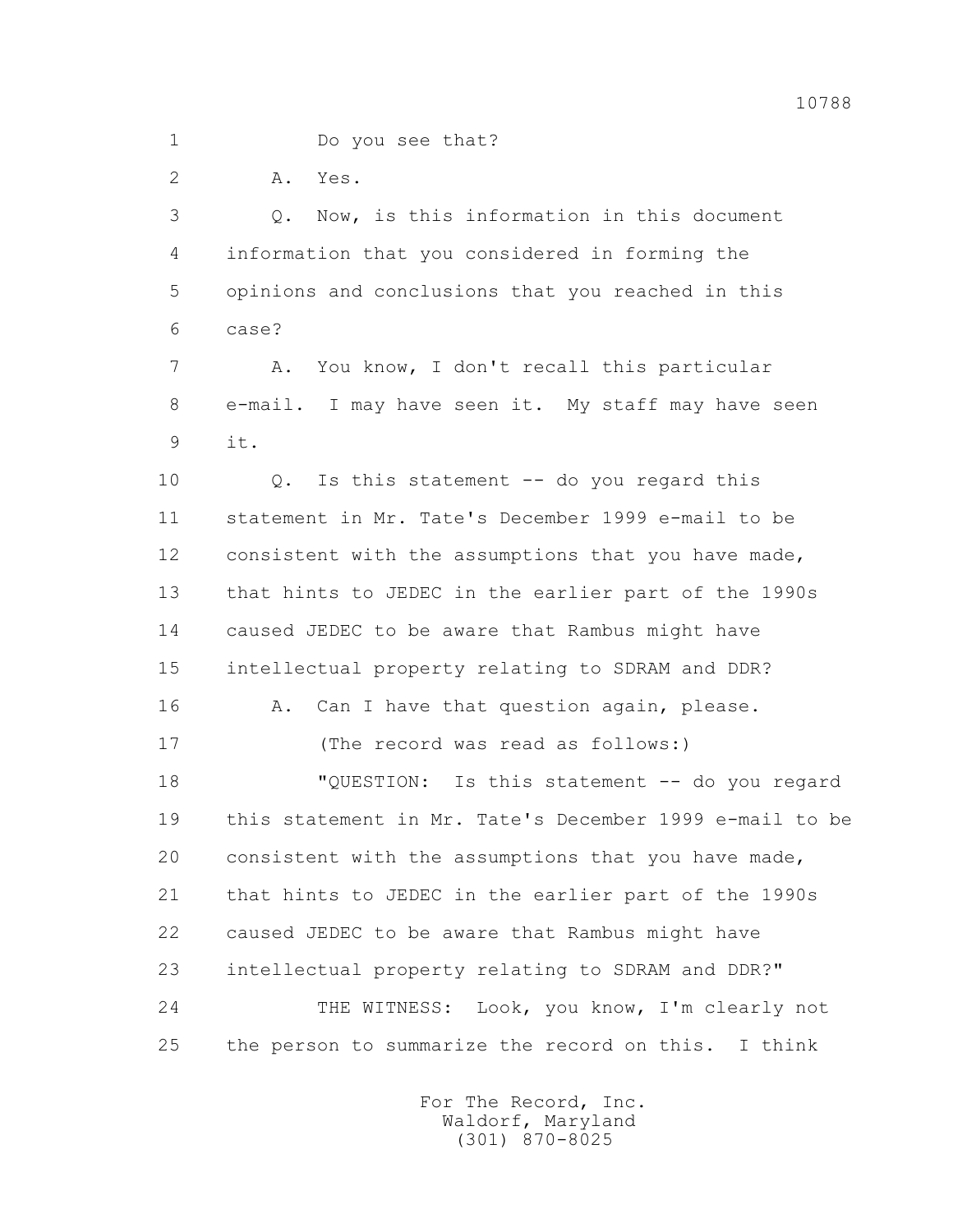1 there's been a lot of testimony on it. 2 But you know, I am aware that material did 3 leak into the public domain. You know, I talked about 4 the WIPO filings, things of that kind. 5 Notwithstanding that, you know, Rambus, at least in 6 this document, appears to be trying to keep things 7 confidential. 8 MR. ROYALL: Your Honor, no further questions 9 at this time. 10 JUDGE McGUIRE: All right. Thank you, 11 Mr. Royall. 12 Mr. Stone, redirect? 13 MR. STONE: Thank you, Your Honor. Please. 14 REDIRECT EXAMINATION 15 BY MR. STONE: 16 Q. Can we bring up the document that we just 17 looked at, CX-1089. 18 Professor Teece, I want you to assume for 19 purposes of my question that in December of 1999 Rambus 20 was engaged in an effort to determine whether or not 21 actual parts then being manufactured by DRAM 22 manufacturers were infringed -- did in fact infringe 23 Rambus patents that by that time had issued. 24 Can you assume that? 25 A. Okay.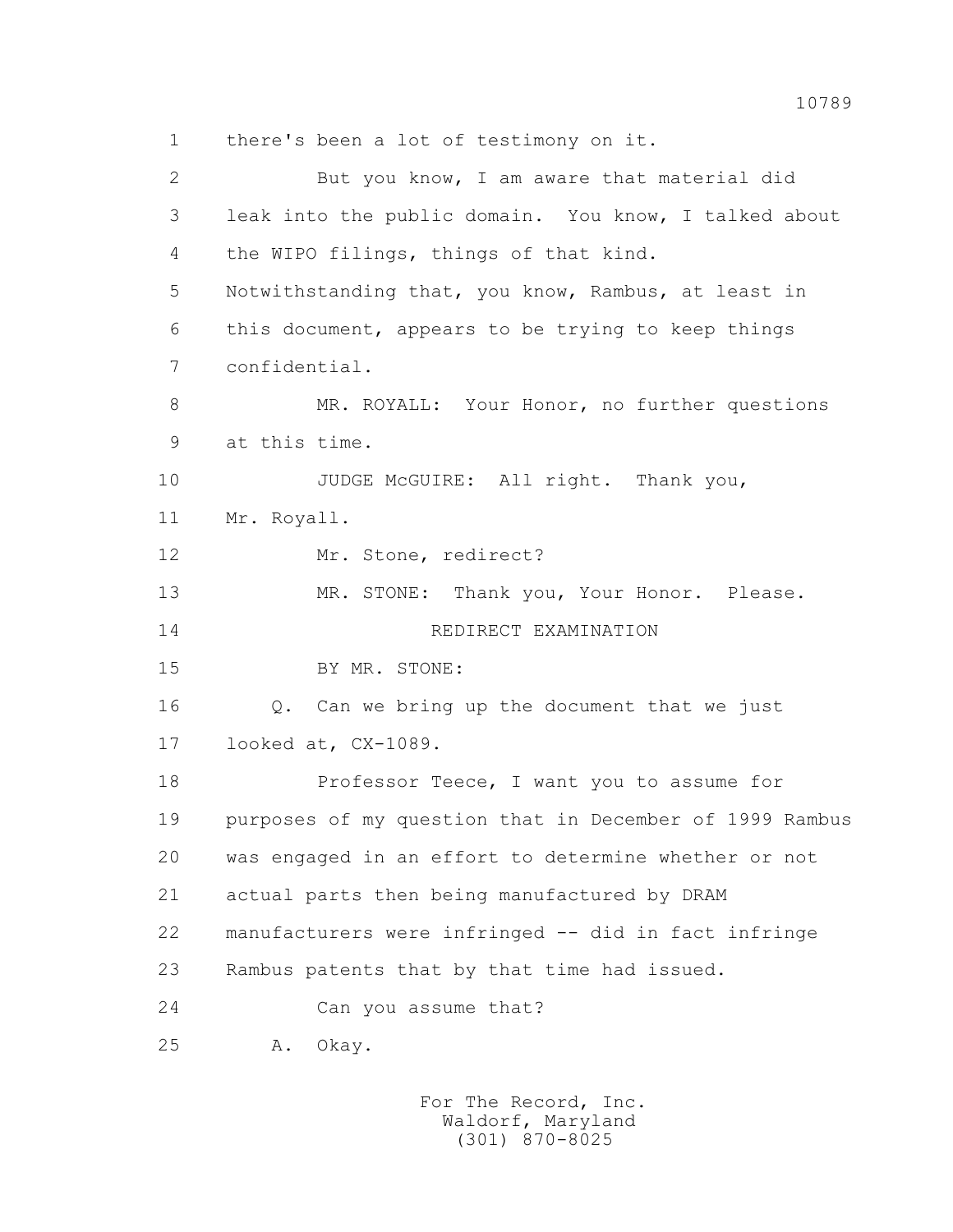1 Q. I want you to further assume that while that 2 analysis was ongoing, Mr. Tate had been asked on an 3 analyst conference call the question of does DDR 4 infringe your intellectual property. 5 Can you also assume that? 6 A. Yes. 7 Q. I want you to further assume that Mr. Tate was 8 aware that if he said on that conference call in a 9 public setting that they thought DDR parts did infringe 10 that that statement alone might be a sufficient basis 11 for one of the manufacturers to file a declaratory 12 judgment action. 13 Can you assume that? 14 A. Yes. 15 Q. And that in that declaratory judgment action a 16 manufacturer might seek a declaratory judgment of 17 invalidity and noninfringement. 18 Can you also assume that? 19 A. Yes. 20 Q. Would it be consistent with the opinions you 21 have reached in this case that, given the assumptions 22 that I have provided to you, a company might decide 23 that while its analysis was ongoing and before it had 24 come to a definitive conclusion that would lead it to 25 decide that issue one way or the other, it might decide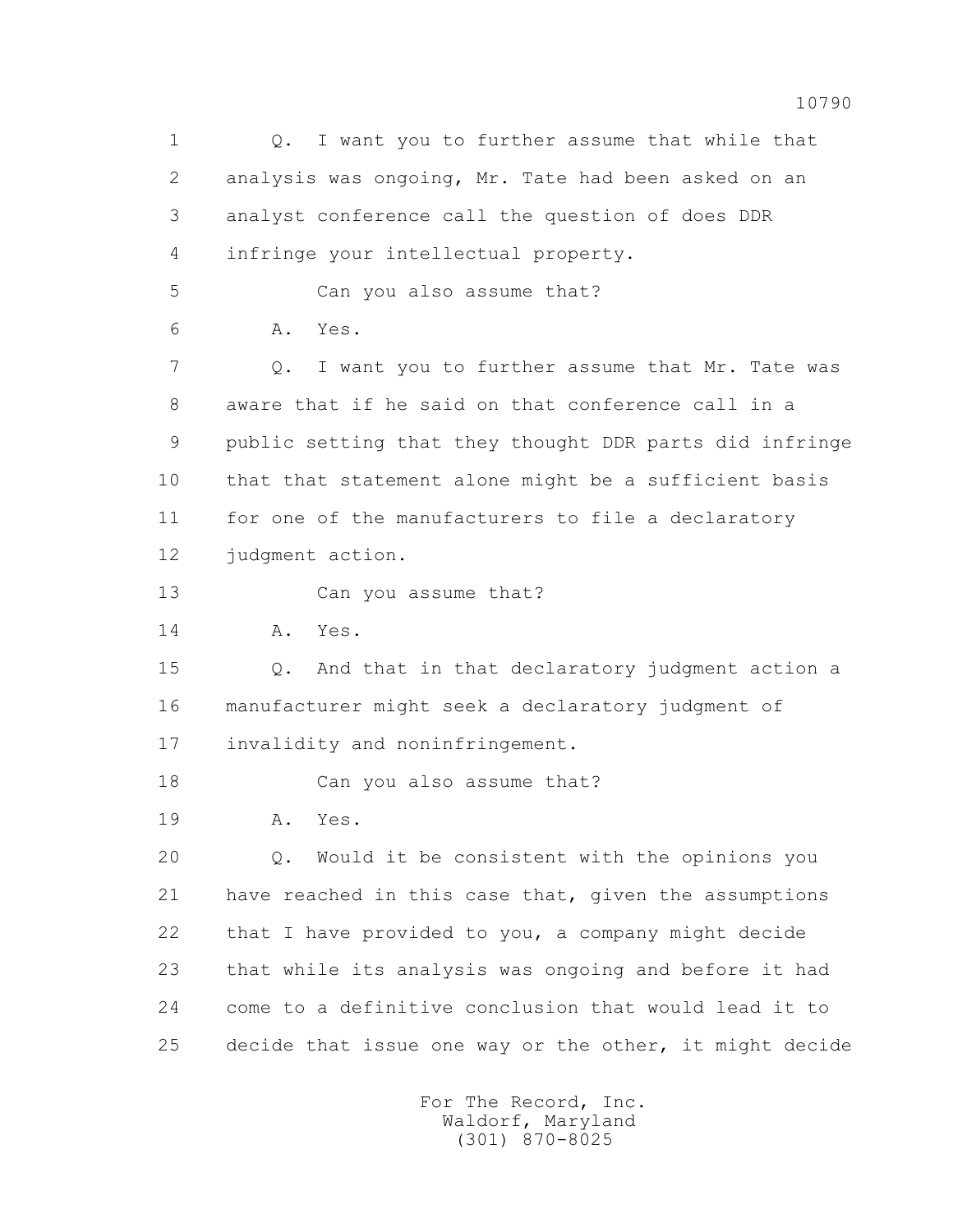1 that information about that should not be shared 2 publicly?

 3 MR. ROYALL: Your Honor, I object to that 4 question because now we're going beyond the scope of 5 both the direct and the cross.

 6 He's now asking a different issue about whether 7 it was appropriate or not, in terms of economics, for 8 Rambus to have these views in '99. My question was 9 focused on his assumptions about the earlier time 10 period and about the hints that he referred to 11 in '91-96. It is a document from a later period. What 12 I focused on was earlier assumptions and Mr. Stone is 13 now asking a different question relating to what may be 14 an appropriate --

 15 JUDGE McGUIRE: He's been on cross for a solid 16 day, so I'm sure what you just said is true regarding a 17 question. He said a question.

18 Now, I don't know -- it's hard for me to 19 determine whether it's beyond the scope of cross, but 20 you can respond to that, Mr. Stone.

 21 MR. STONE: Yes, Your Honor. I think all I 22 asked him is whether this document, which he was 23 shown, is, given the assumptions I've added to it, 24 consistent with the opinions he's expressed in this 25 case.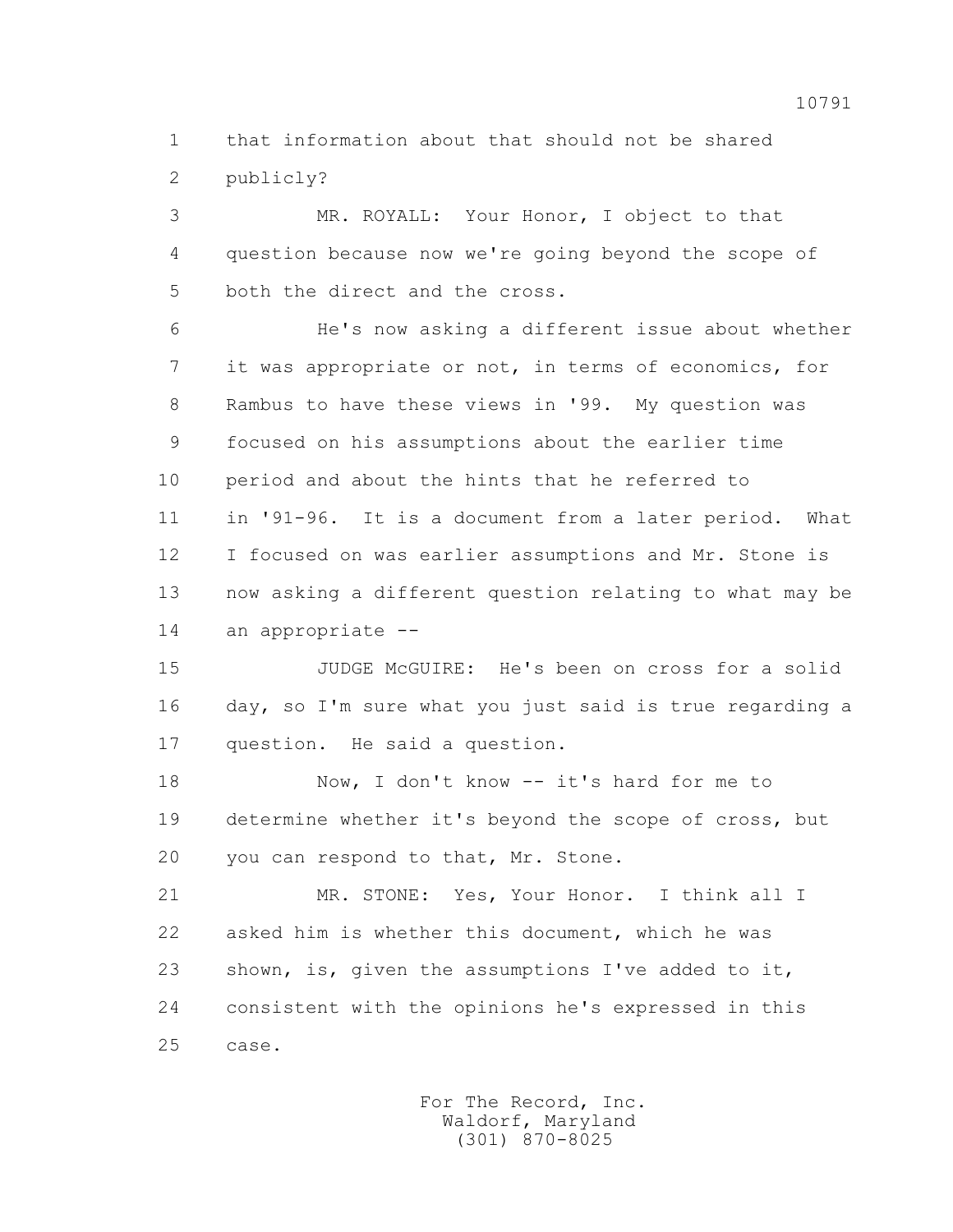1 The whole issue here of the cross-examination 2 was an effort to undermine or attack his opinions. I 3 just want to ask him if, given the assumptions I've 4 given him to put this document in context and minor 5 assumptions, whether this changes his opinions. 6 JUDGE McGUIRE: Mr. Royall, one last stab.

 7 MR. ROYALL: All I'm saying, Your Honor, is 8 that I understand we're trying to be careful here with 9 the extent to which we're using documents and I was 10 trying to be very focused on a statement that he had 11 made earlier about the time period that he focused on 12 at JEDEC, and I think Mr. Stone is now taking this out 13 of that time period and asking whether in 1999 this -- 14 any actions based on assumptions that he made were 15 appropriate, and I just don't think --

 16 JUDGE McGUIRE: Overruled. I'll hear the 17 question.

 18 THE WITNESS: Yes, I do. If your assumptions 19 are correct, Mr. Stone, it would be extremely important 20 to keep this confidential, and that would be consistent 21 with my study here.

22 BY MR. STONE:

 23 Q. Okay. Yesterday you were asked some questions 24 about work you had done and work you had not done and 25 work your staff had done. Do you recall that?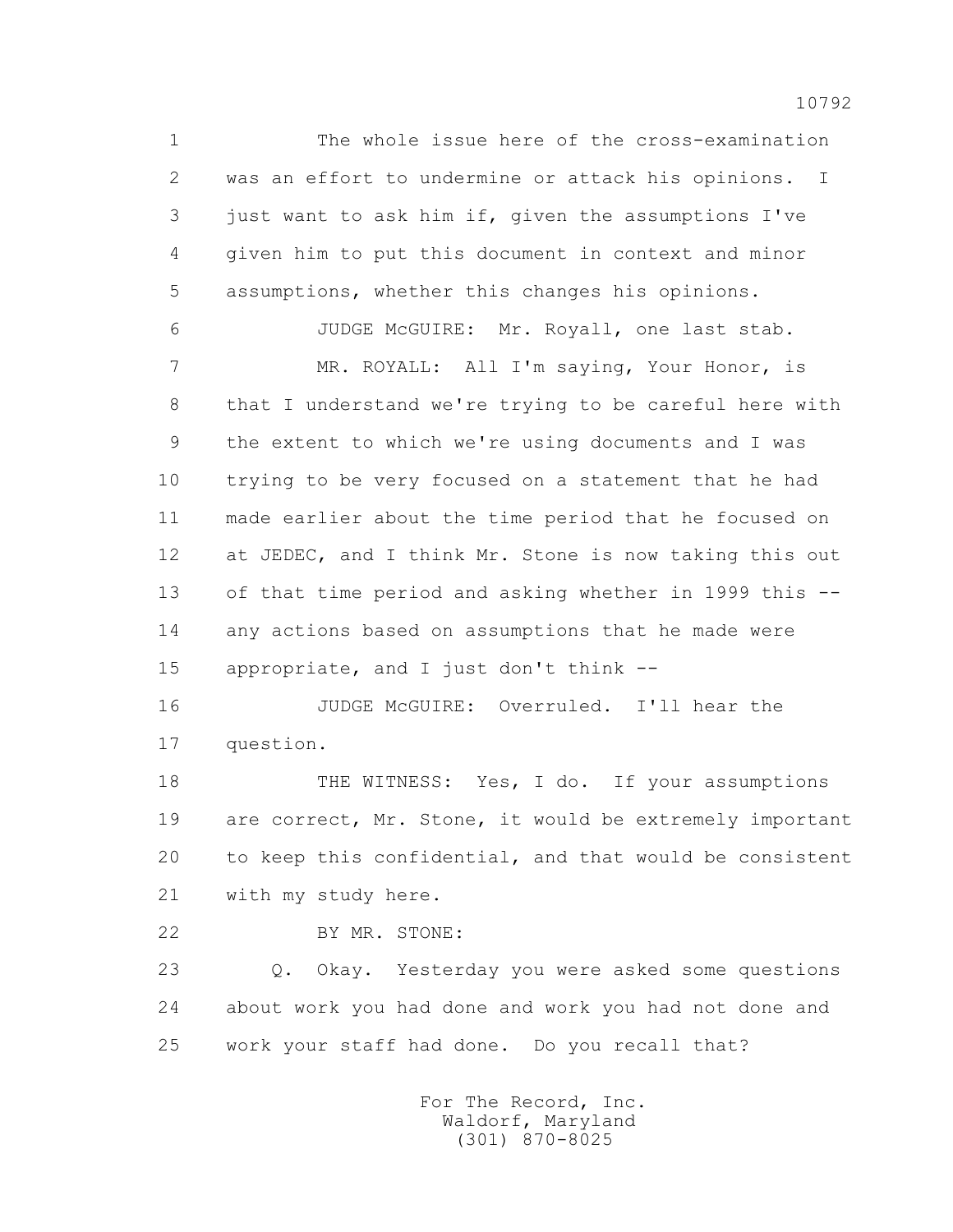| $\overline{2}$ | Q. And Mr. Royall asked you some questions about        |
|----------------|---------------------------------------------------------|
| 3              | work you had done before your expert report was         |
| 4              | prepared. Do you recall that?                           |
| 5              | Correct.<br>Α.                                          |
| 6              | Did you yourself personally do any work in<br>Q.        |
| 7              | connection with this case after your expert report was  |
| 8              | prepared?                                               |
| $\mathcal{G}$  | Yes, I did.<br>Α.                                       |
| 10             | And did your staff do any work after your<br>Q.         |
| 11             | expert report was prepared?                             |
| 12             | Yes.<br>Α.                                              |
| 13             | Q. You told us today that you had done some review      |
| 14             | of JEDEC minutes. Do you recall that?                   |
| 15             | A. Yes.                                                 |
| 16             | Q. And what was your purpose in reviewing the           |
| 17             | JEDEC minutes?                                          |
| 18             | Well, I was trying to understand JEDEC<br>Α.            |
| 19             | behavior. I wasn't trying to understand their rules     |
| 20             | per se but their behavior because the task that was put |
| 21             | to me was to figure out in the but-for world how JEDEC  |
| 22             | would behave, in particular if they'd issued a RAND     |
| 23             | letter, issued a request for a RAND letter and Rambus   |
| 24             | had provided one, would they have gone ahead and        |
| 25             | adopted the same standards.                             |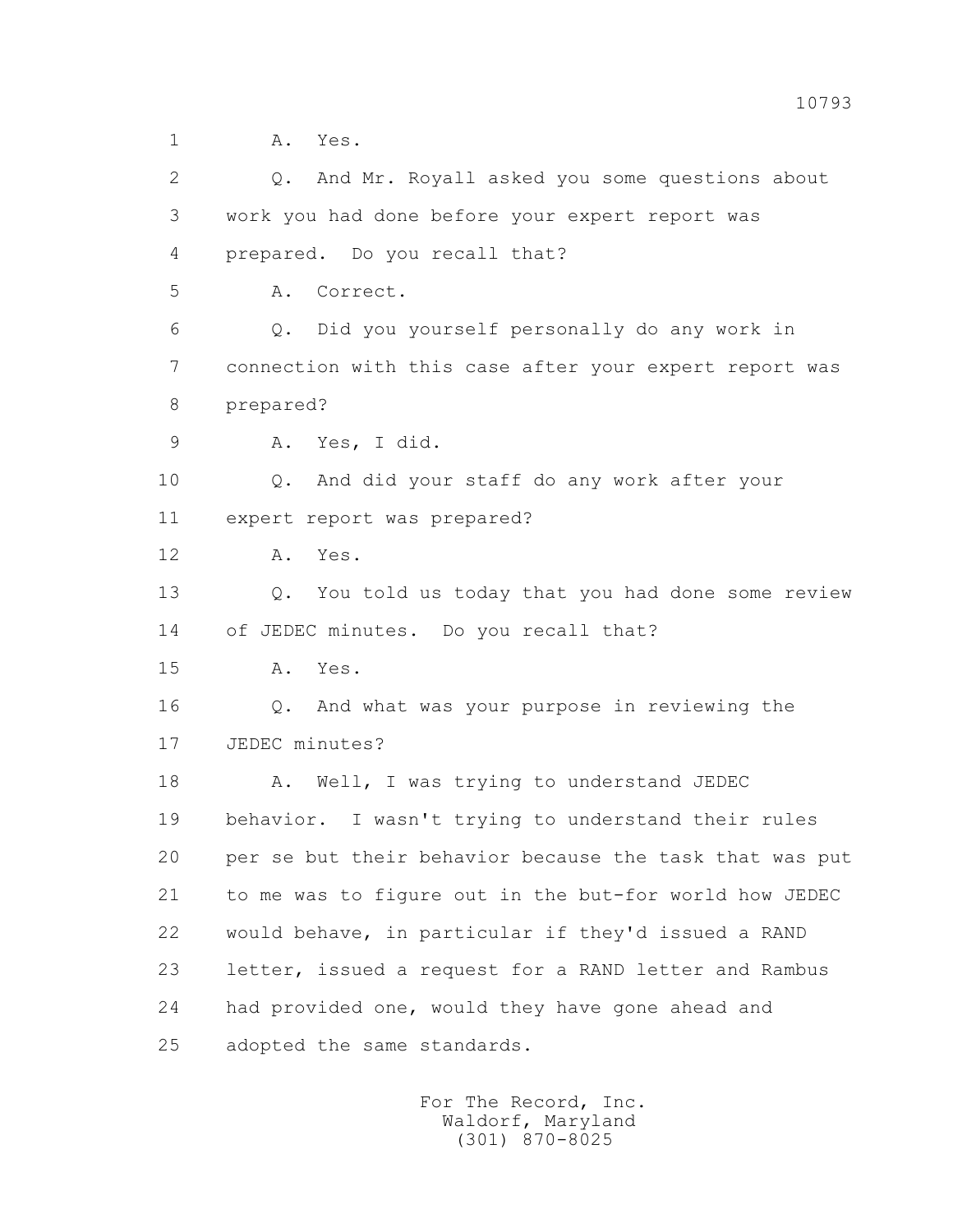1 Q. And was your opinion that you've expressed on 2 the subject of what JEDEC would have done informed by 3 your review of the JEDEC minutes? 4 A. Very much so. 5 Q. You were asked some questions yesterday about 6 your law review article. Do you recall that? 7 A. Yes. 8 Q. Do you still have a copy someplace there? It 9 might be up above because I don't think you were asked 10 about it today. 11 May I approach, Your Honor, and help him? 12 JUDGE McGUIRE: Yes. 13 THE WITNESS: Thank you. 14 BY MR. STONE: 15 Q. I direct your attention -- this is an article 16 that appears at 87 Minnesota Law Review 1913, does it? 17 A. Yes. 18 Q. And if -- if we could bring it up, if you'd 19 focus on the second full paragraph on the first page. 20 A. Okay. 21 Q. If we could highlight that. 22 Does this describe, this paragraph, in a 23 general sense, summarize the scope of what you're 24 attempting to do in this article? 25 A. It does.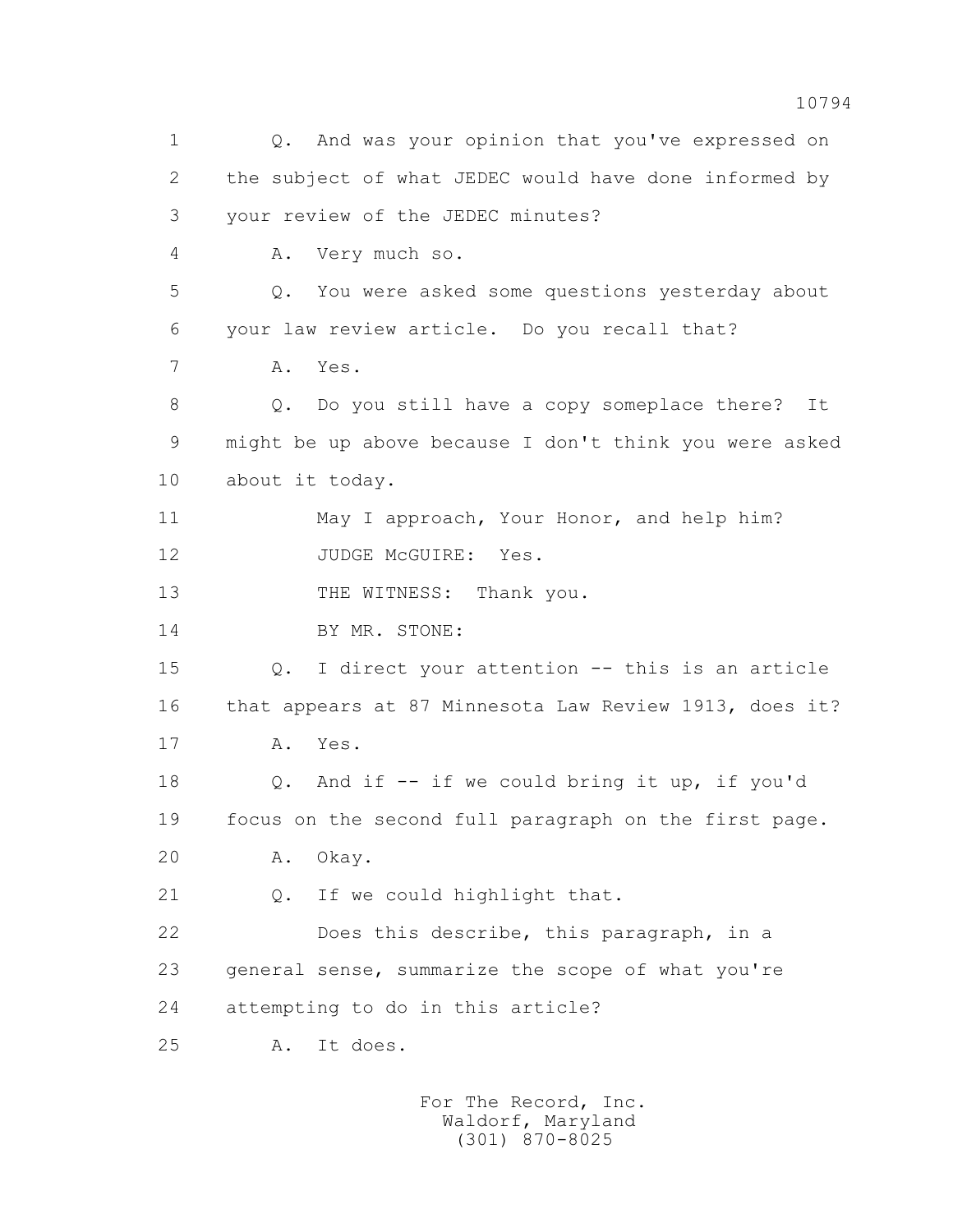1 Q. Okay. You were asked about some provisions of 2 this article yesterday, and I want to go to some of 3 those. 4 Let me ask you a question first. 5 In this article you talk about standards; is 6 that right? 7 A. I do. 8 Q. Do you include both de facto and de jure 9 standards in the discussion in this article? 10 A. I do. I look at both. 11 Q. Turn, if you would, to page 9 of the article 12 and go to the middle of the page, the paragraph that 13 begins "Clearly." 14 A. Yes. 15 Q. Do you recall being read that particular 16 paragraph by Mr. Royall yesterday? 17 A. Yes. 18 Q. And that paragraph says: "Clearly, it is a 19 factual question as to the extent that the chosen 20 standard was superior to available alternatives on an 21 ex ante basis. The issue has to be evaluated on a 22 standard-by-standard basis." 23 Correct? 24 A. That's correct. 25 Q. And is doing that evaluation on a For The Record, Inc. Waldorf, Maryland

(301) 870-8025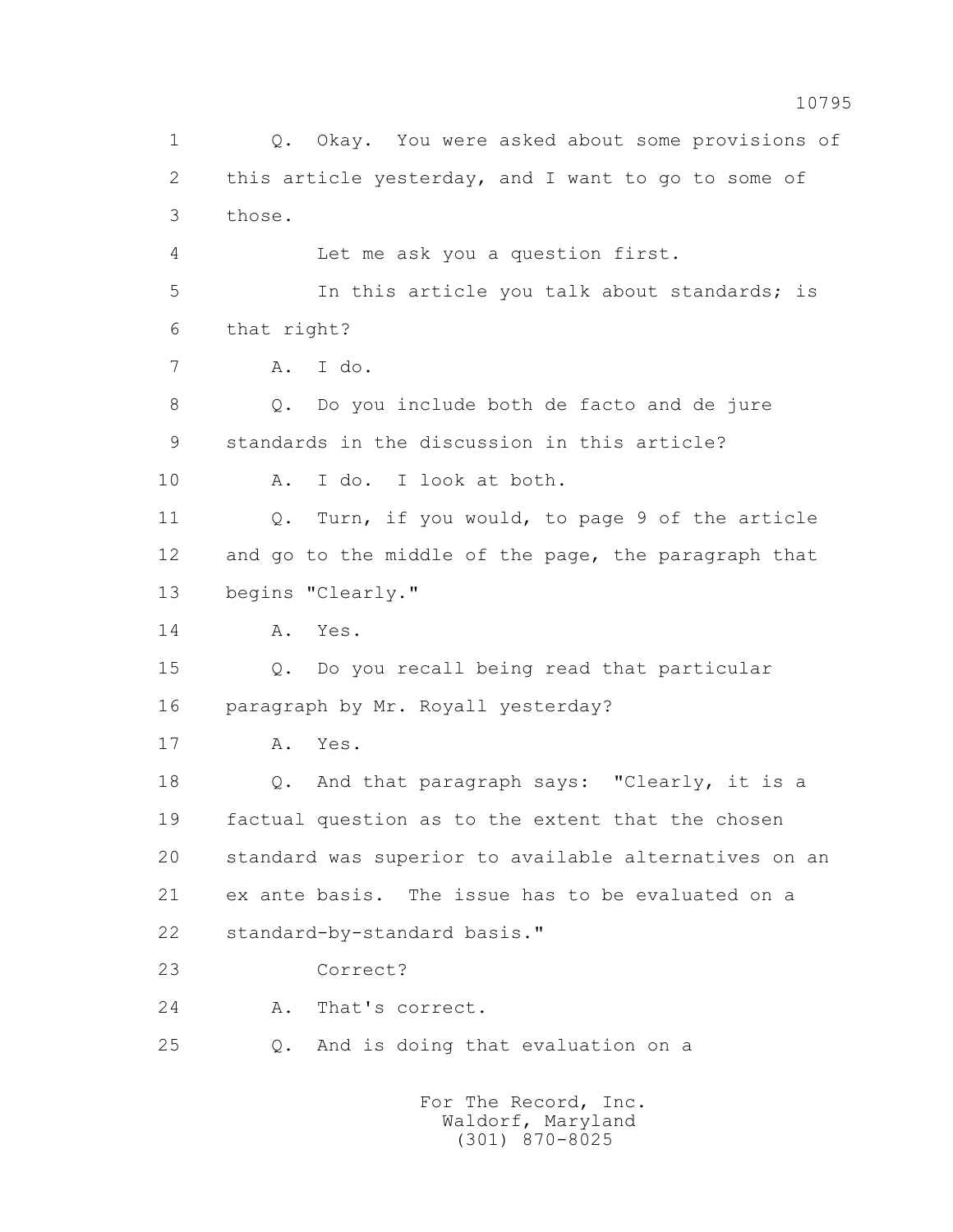1 standard-by-standard basis, together with and based 2 upon in part the work of others, such as Dr. Rapp, 3 Mr. Geilhufe and Dr. Soderman, is that what you've 4 tried to do in this case?

5 A. Yes.

 6 Q. Turn if you would to the text of footnote 81, 7 which was not read to you yesterday I don't believe but 8 which is at the end of that paragraph. That appears on 9 page 39.

10 A. Okay.

11 Q. In footnote 81 where you say, "From an 12 economic standpoint, what is important is not the 13 technological feasibility of various alternatives, nor 14 cost considerations (narrowly construed) but rather 15 the overall attractiveness (on a quality/cost-adjusted 16 basis) of the various alternatives," do you see that? 17 A. I do.

 18 Q. Is that also what you have done in connection 19 with this case based in part on the work of others as 20 you earlier described?

21 MR. ROYALL: Objection. Leading.

22 JUDGE McGUIRE: Sustained.

23 BY MR. STONE:

 24 Q. Could you tell us what relationship there is 25 between the text in footnote 81 as we just read it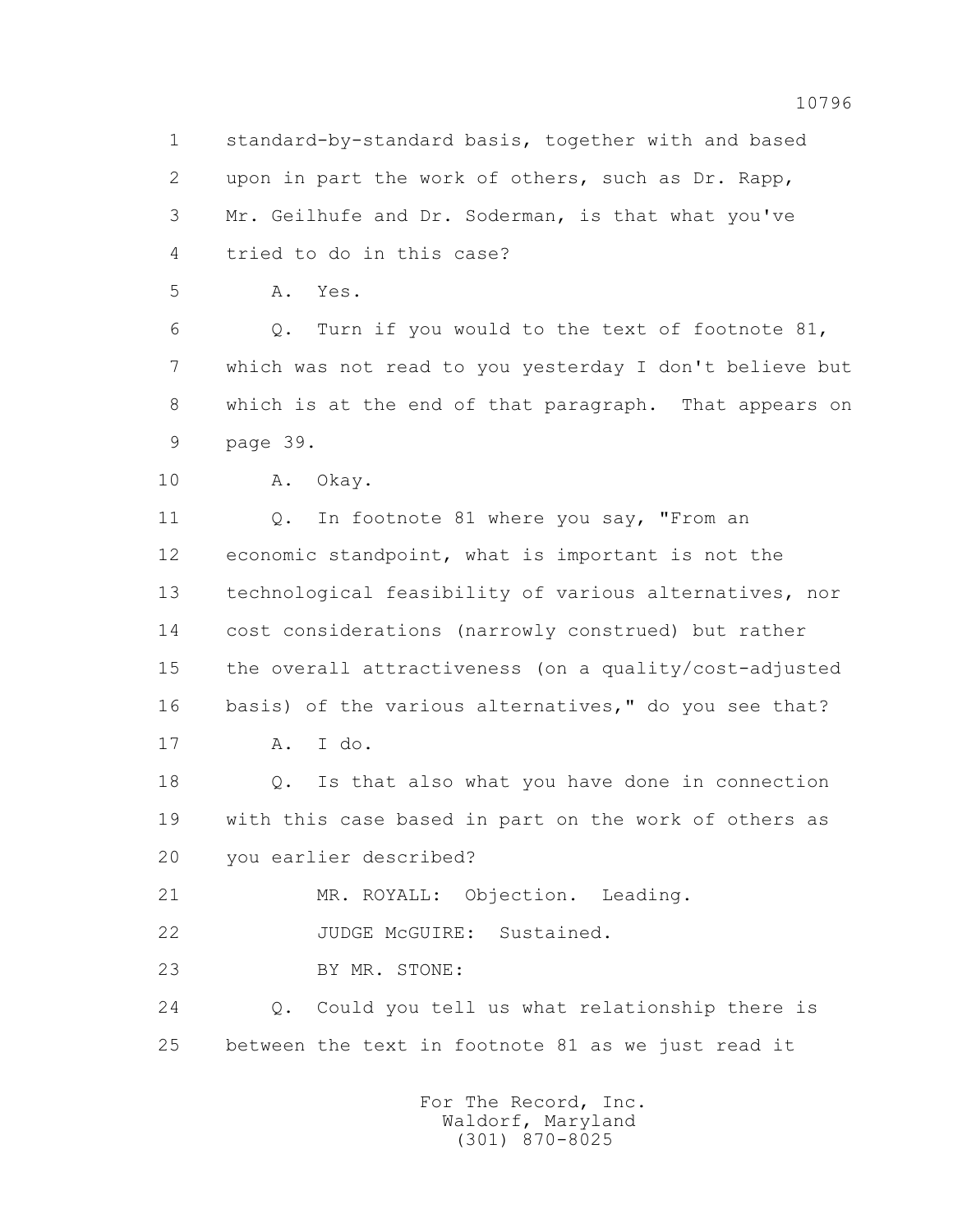1 into the record and the work that you've done in this 2 case.

 3 A. Well, basically I've made sure that in looking 4 at alternatives that I just simply don't look at 5 technological possibilities, but you have to look at 6 economic substitutes, because technical choices alone 7 don't convey meaning as to whether or not there are 8 effective economic substitutes, which is what's 9 important here.

 10 Q. Okay. Turn if you would to page 10 of this 11 article, Professor Teece.

12 In the fourth paragraph down, I believe you 13 were asked by Mr. Royall about the portion of that 14 paragraph, maybe other portions as well, the portion 15 where it says, "The answer is likely to be hotly 16 debated and depends on the particular facts of the 17 standard at issue."

18 A. Yes.

19 Q. And in there there's a reference to

20 footnote 88. Do you see that?

21 A. 88, yes.

22 Q. Would you turn again to page 39.

 23 In connection with the statement that you were 24 read -- in connection with the statement that we just 25 read that Mr. Royall had pointed you to yesterday, what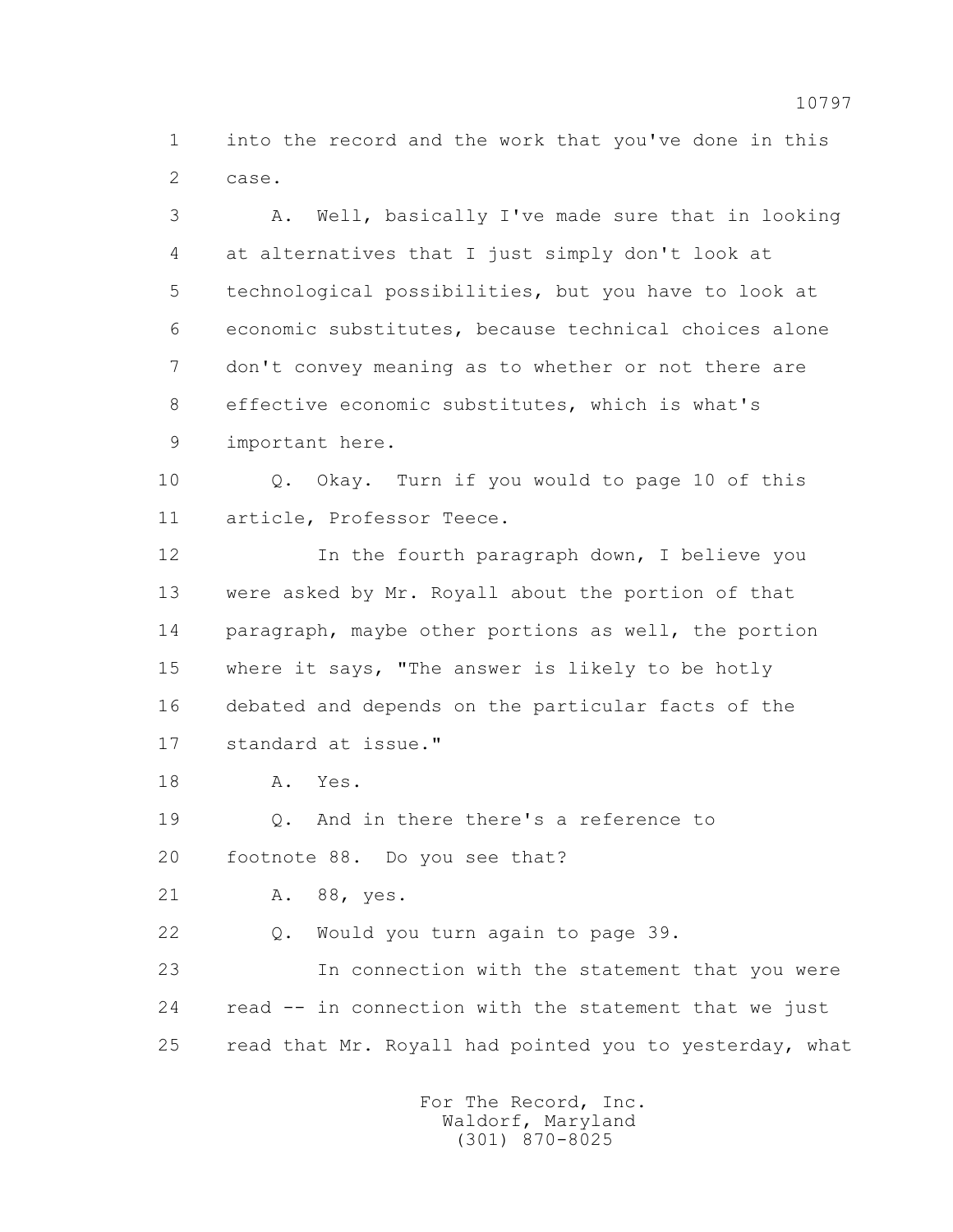1 did you write in your article that is set forth in 2 footnote 88 with respect to that statement?

3 A. Well, let me read it.

 4 "Ex post, once a standard has been adopted and 5 a patent reading on the standard has been asserted, the 6 accused infringers clearly have a strong incentive to 7 claim that the SSO would have adopted some alternative 8 nonpatented standard had the SSO only known of the 9 existence of the patent. In our experience, such 10 claims rarely articulate which alternative would have 11 been adopted or demonstrate that the SSO would in fact 12 have adopted a different alternative."

 13 Q. Let me ask you to go to the bottom of page 10. 14 May I approach and get the board, Your Honor?

 15 I have brought up DX-355 from yesterday, and 16 directing you to the text on page 10, I want to ask you 17 a couple of questions about that and how it correlates 18 with what was written on DX-355 if I might.

 19 At the bottom of page 10 under the heading 20 Limitations of the Hold-Up Concerns, if we can bring up 21 the first paragraph.

 22 I have the wrong page in my article. I'm 23 sorry, Your Honor. This was not page 10. Give me one 24 second.

25 Let me come back to that point because I can't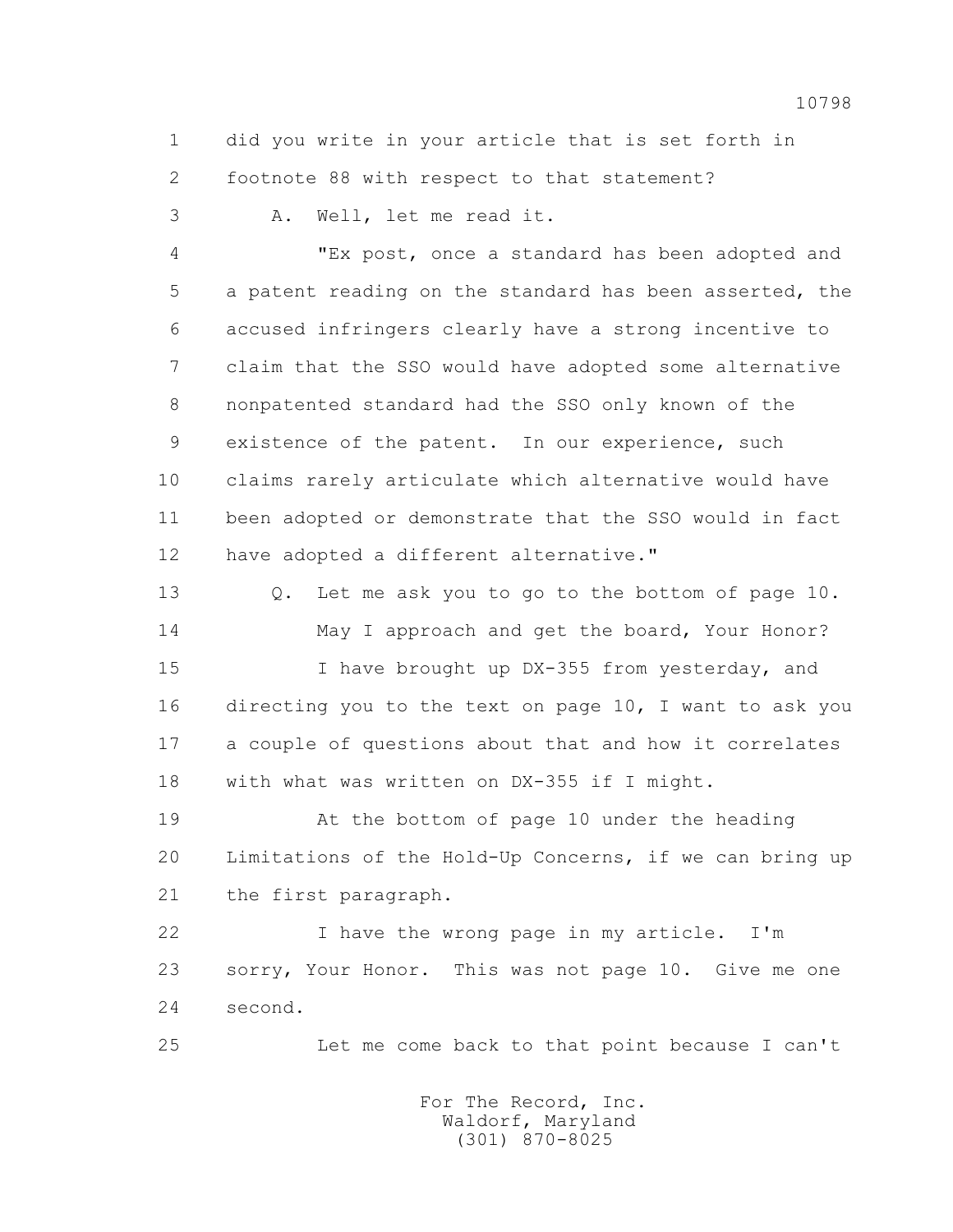1 find my prior citation.

 2 Let me ask you with respect to the first point 3 on DX-355 -- if I may approach -- when you're talking 4 about the ex post situation after the standard is 5 adopted and you made a -- or Mr. Royall wrote here sunk 6 costs associated with implementing the standard, do you 7 see that?

8 A. Yes.

 9 Q. Can you explain what role sunk costs have in 10 connection with any ex post reasons why switching to 11 alternatives may be more or less feasible?

 12 A. Yeah. The key question is the switching costs. 13 I mean, just about every industry has got sunk costs of 14 one kind or another, so the key question is not whether 15 there are sunk costs or not but what the switching 16 costs are. And Dr. Rapp has calculated those and I 17 don't believe anybody else has in the context of this 18 case and I think his number is slightly less than 19 five million, so it means --

20 Q. But I'm --

21 A. Sorry.

 22 MR. ROYALL: Your Honor, I'd ask that we not 23 have the witness interpret what another witness' 24 testimony is.

25 JUDGE McGUIRE: Sustained.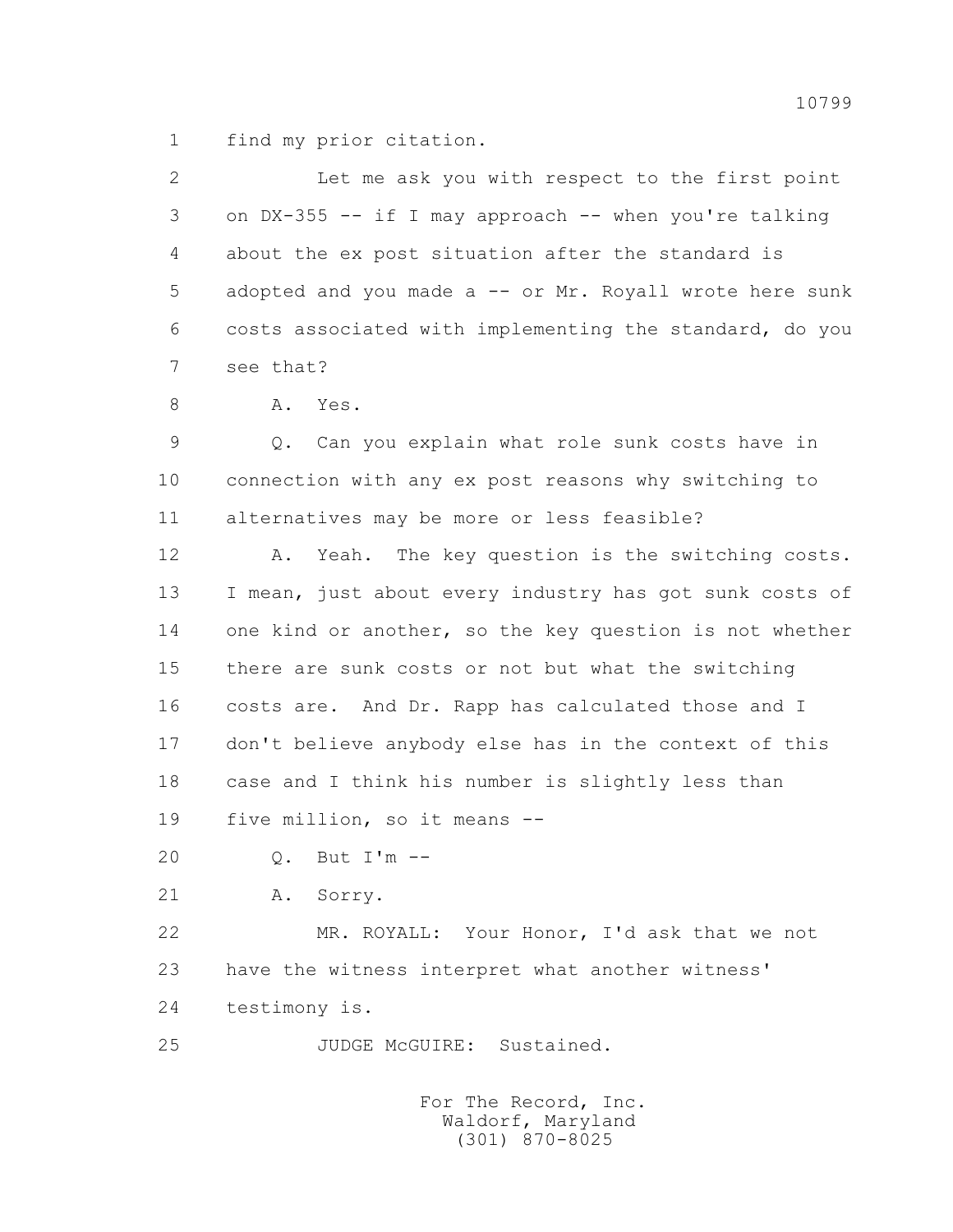1 BY MR. STONE:

 2 Q. Professor Teece, let me put the question to you 3 this way.

4 A. Okay.

5 MR. STONE: May I approach, Your Honor.

6 JUDGE McGUIRE: Yes.

7 BY MR. STONE:

 8 Q. Just as a matter of economic principle, 9 Professor Teece, if the sunk costs associated with an 10 existing product can be used in connection with the 11 alternative product, do those sunk costs enter into 12 consideration of reasons why switching to alternatives 13 may be more or less feasible?

14 A. No.

 15 Q. Okay. Are there any costs that would be 16 within the category of sunk costs that you would take 17 into account in considering the feasibility of 18 switching to alternatives if those costs were not 19 required to be incurred in connection with the 20 alternative and had not been incurred in connection 21 with the prior technology?

 22 A. It's only the incremental piece that's 23 implicated.

 24 Q. Okay. You were asked some questions yesterday 25 about your deposition. Do you have it handy?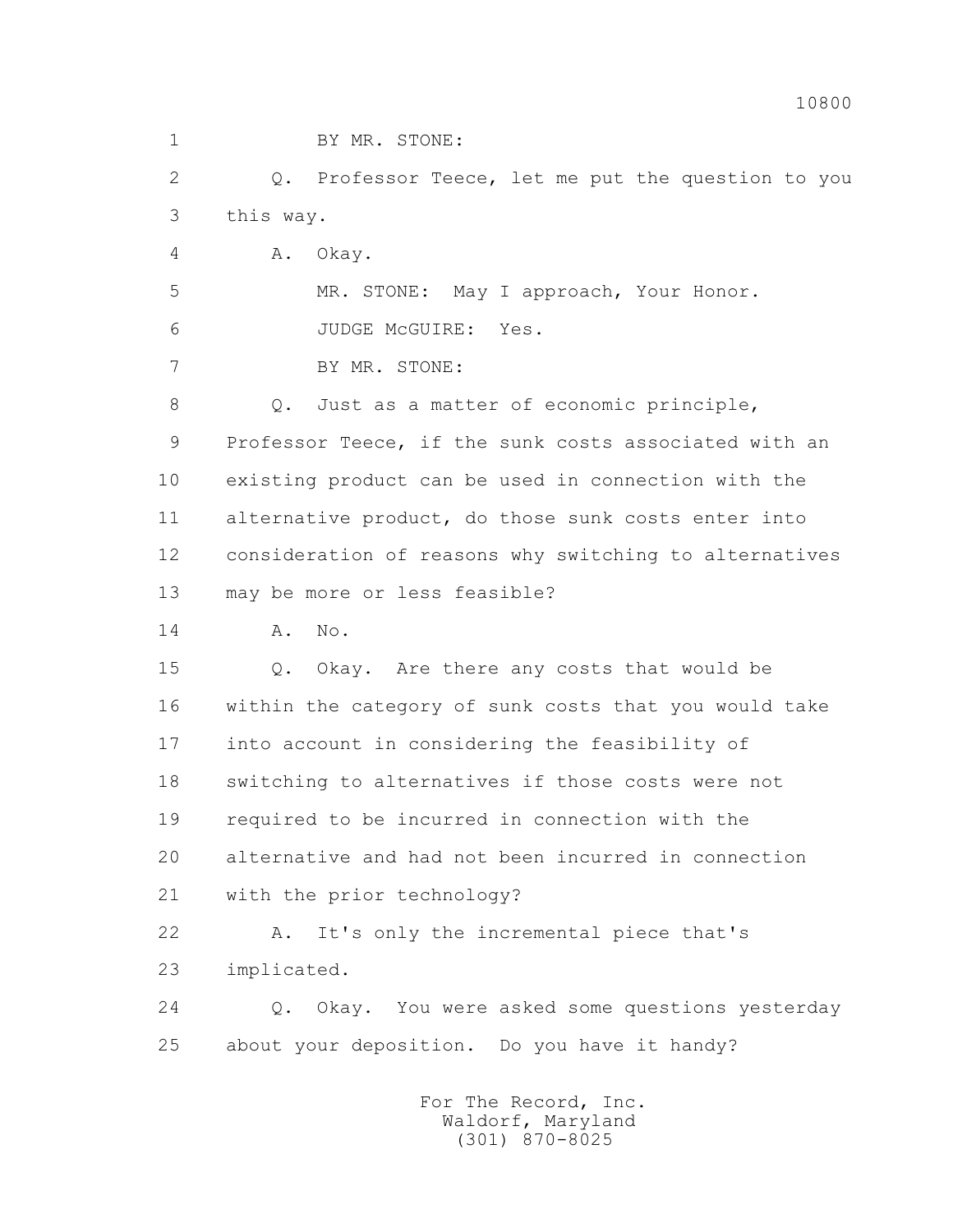1 A. Yes.

2 Q. And if you would, turn to page 256.

3 A. Okay.

 4 Q. Beginning on -- you were asked some questions 5 at the top of page 256 about Hitachi. Do you recall 6 that?

7 A. Yes.

 8 Q. And I just want you to take a look at the 9 testimony from your deposition beginning at the bottom 10 of 256 and going on through the bottom of 258, if you 11 would. So take a moment and read that to yourself.

12 (Pause in the proceedings.)

13 A. Okay.

 14 Q. And did you in that portion of your deposition 15 explain your reasoning with respect to how the Hitachi 16 royalties should be treated for purposes of your 17 analysis?

18 A. That's certainly one element.

 19 Q. You were asked some questions about -- earlier 20 today about whether you knew of any evidence that 21 Rambus had taken into account rates within the industry 22 as it related to the setting of the rates for SDRAM and 23 DDR royalties. Do you recall that?

24 A. I do.

25 Q. And you were shown a copy of Mr. Tate's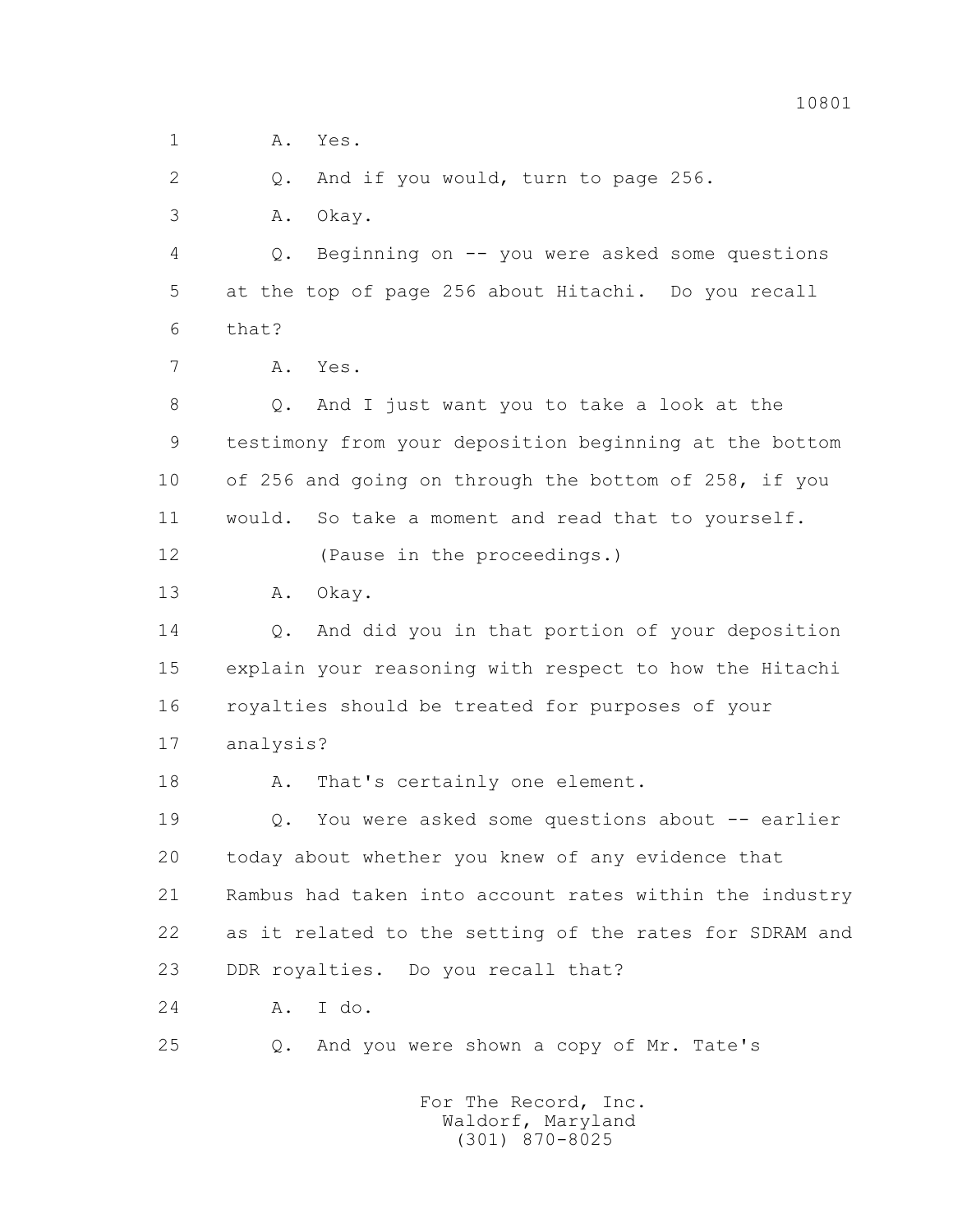1 deposition, do you remember?

2 A. Yes.

 3 Q. Could you pull that back out again. 4 JUDGE McGUIRE: You might want to help him 5 there, Mr. Stone. 6 MR. STONE: May I approach, Your Honor? 7 BY MR. STONE: 8 Q. And let me ask if you would to turn to the page 9 which is 158. 10 A. Okay. I have 158. 11 Q. Do you have that page? 12 A. Got it. 13 Q. Okay. And do you see above you were asked 14 about testimony which I think, if my recollection is 15 correct, began on 157? 16 "It was actually very little in the public 17 domain about license terms of other semiconductor IP 18 licenses." 19 Do you see that? 20 A. Yes.

 21 Q. And the question was then: "So I mean that 22 wasn't a consideration as far as arriving at the 23 royalty percentage under the SDRAM and DDR licensing 24 agreements, that other license agreements in the 25 semiconductor industry weren't a consideration?"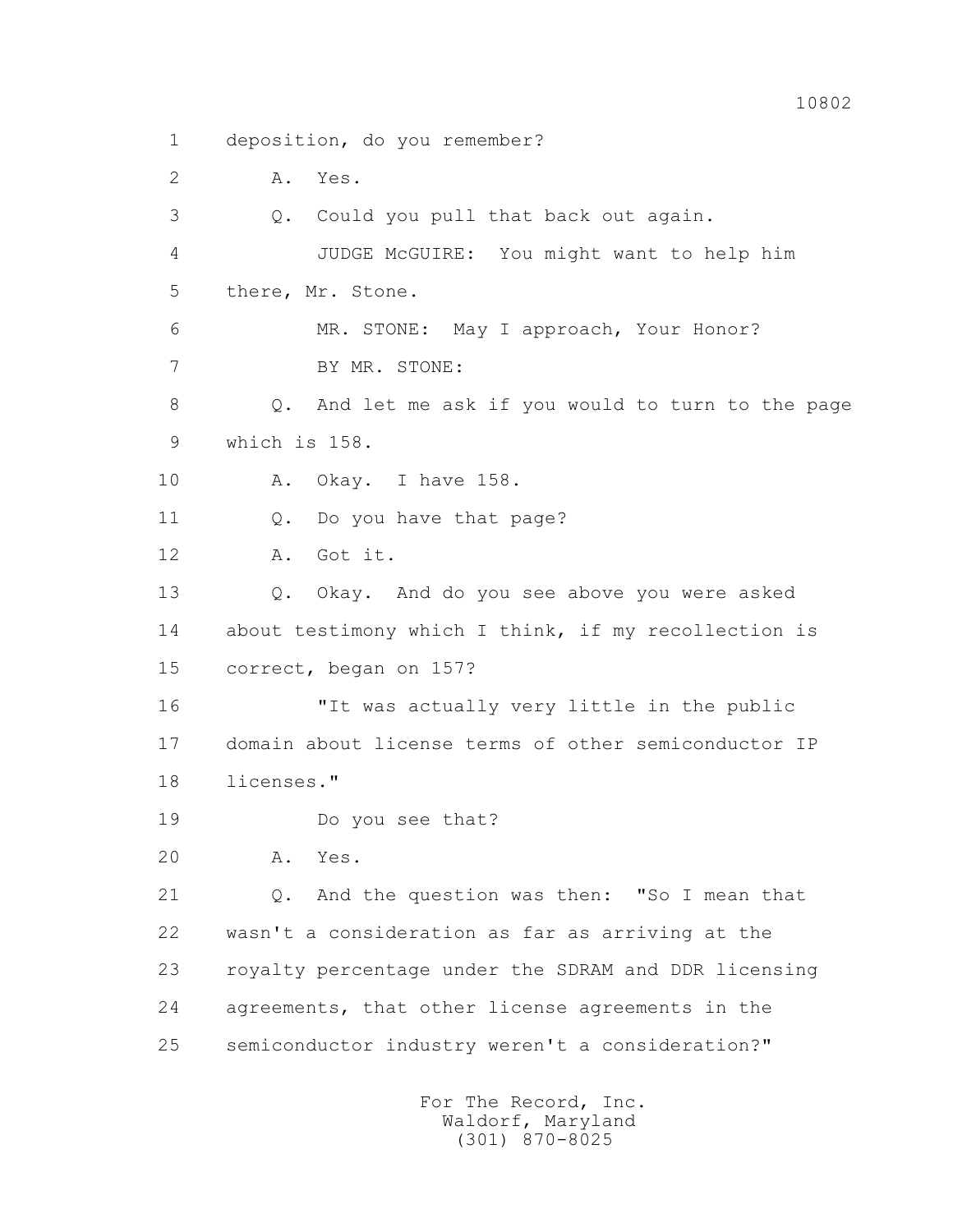1 And then the answer: "Companies within 2 negotiations would refer to what they said were other 3 agreements, but we had no specific knowledge. In any 4 case, it's apples and oranges. The royalty rate for 5 one patent and the royalty rate for another patent even 6 in the industry can vary tremendously based on the 7 value of the patent and the application involved." 8 Do you see that? 9 A. Yes. 10 Q. That's what you were asked about earlier; 11 right? 12 A. Yes. 13 Q. And then following this, did you -- I don't 14 believe you were asked about this, but I want to see 15 if you considered this testimony or this concept. 16 "Okay. Are you personally aware of -- other 17 than Rambus licensing agreements, both RDRAM and SDRAM, 18 are you aware of any royalty rates for other licenses 19 in the semiconductor industry?" 20 Answer at the top: "Aware? Aware? Aware, 21 yes, I am aware there are royalty rates. 22 Are you aware of the royalty rates, are you 23 aware of the specific numbers? 24 "ANSWER: Only from what people have told me. 25 Not from seeing copies, to my knowledge."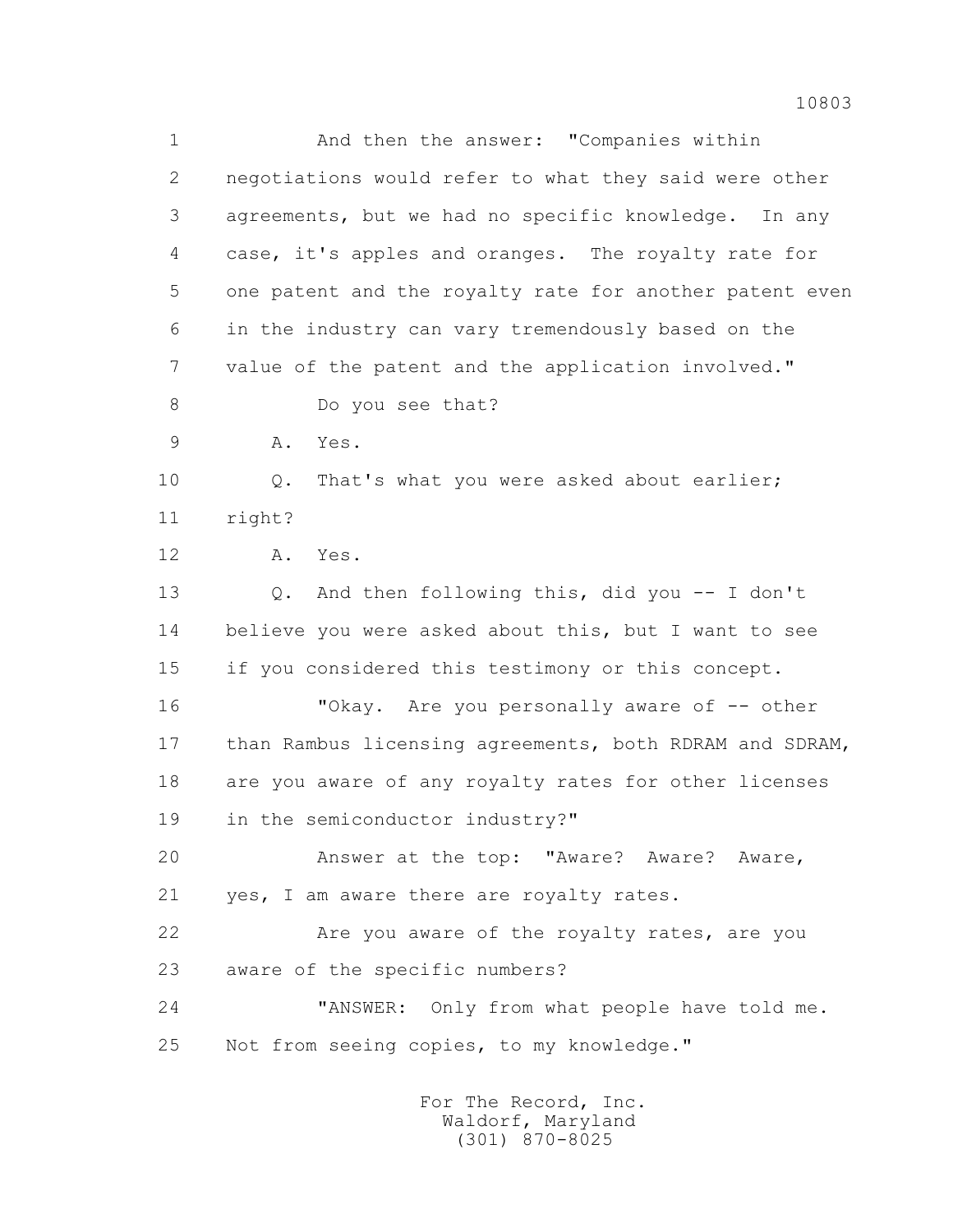1 And then the question is asked: "And when you 2 say from what people have told you, I think earlier 3 you referred to the other participants in the 4 negotiations for the license agreements had brought  $5$  up  $-$ 

 6 "ANSWER: They would mention things, a 7 microprocessor company has told me they pay 4 percent 8 to another microprocessor company, those kinds of 9 things. But did I have copies of the agreements with 10 definitive information? No."

11 And it goes on from there.

 12 Is information that there was royalty rates at 13 4 percent with microprocessor companies the type of 14 information that you would have expected someone at 15 Rambus to consider in setting the rates for SDRAM and 16 DDR SDRAM if such information had been made available 17 to them?

 18 MR. ROYALL: Your Honor, I submit that that's 19 an improper use of this transcript. I used the 20 transcript -- I was very careful to ask whether he 21 considered this information in the transcript that I 22 read and tried not to go beyond that, and now he's 23 asking him to interpret depositions --

 24 MR. STONE: Let me ask it -- let me withdraw 25 the question. Let me withdraw the question and see if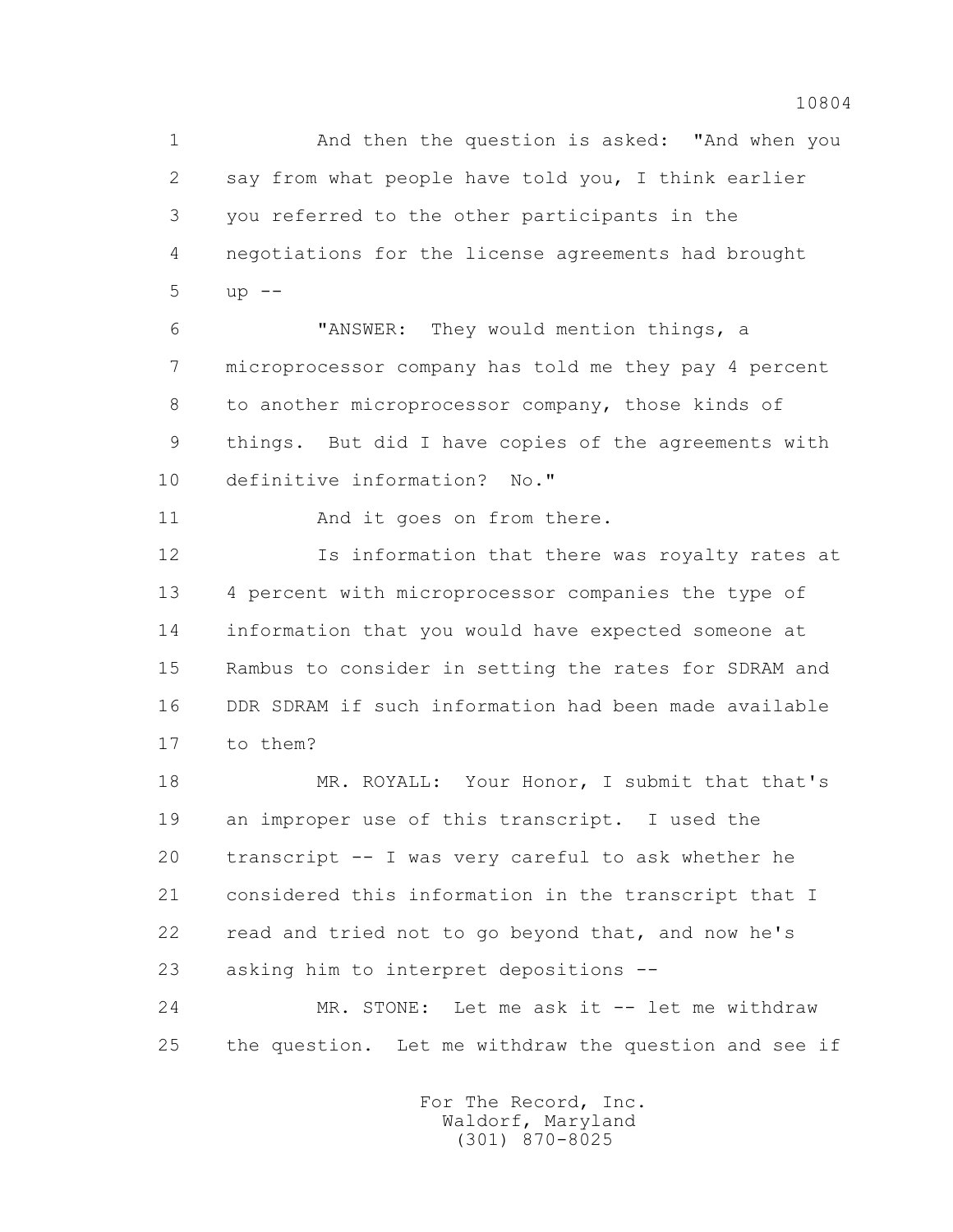1 I can respond to it this way.

 2 BY MR. STONE: 3 Q. Did you consider, in connection with your work, 4 Mr. Tate's testimony that a microprocessor company had 5 told him that they paid 4 percent to another 6 microprocessor company with respect to license 7 agreements in this industry? 8 A. I don't specifically recall that, but certainly 9 it's here. 10 Q. Is such information -- when you were asked 11 questions by Mr. Royall about whether you would expect 12 the management of Rambus to have taken into account 13 royalty rates of other products -- do you recall being 14 asked that? 15 A. Yes. 16 Q. And you said you would be quite surprised if 17 they hadn't taken into account such rates? Do you 18 remember that? 19 A. Yes. 20 Q. And would you expect that if Rambus had 21 information about rates that were being charged by 22 other companies in this industry that they would have 23 taken them into account? 24 A. Indeed. 25 Q. And would you expect that in doing that they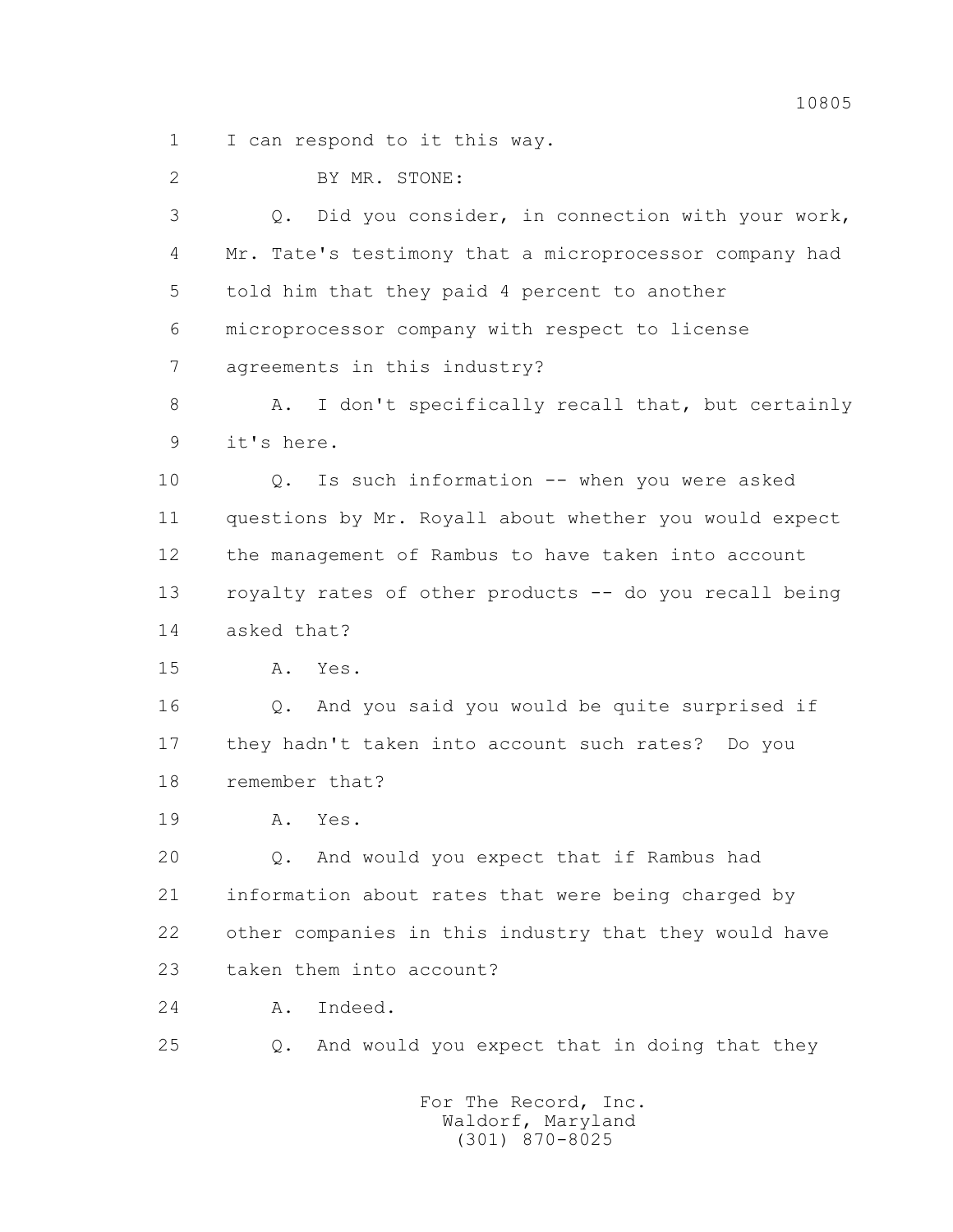1 would rely upon information that was provided to them 2 by companies in the industry? 3 MR. ROYALL: Your Honor, I object. These 4 questions are leading. 5 MR. STONE: Let me rephrase. 6 JUDGE McGUIRE: Sustained. 7 MR. STONE: I'll withdraw it. 8 BY MR. STONE: 9 Q. What sources of information would you expect 10 Rambus management to have relied upon in seeking data 11 or obtaining data about license rates charged in this 12 industry? 13 MR. ROYALL: Your Honor, this assumes facts in 14 evidence that there was any effort to seek to obtain 15 such data rates, and in that sense it's both leading 16 and assumes facts in evidence. 17 JUDGE McGUIRE: Mr. Stone? 18 MR. STONE: Let me just rephrase, Your Honor. 19 BY MR. STONE: 20 Q. If somebody was a Rambus executive and they 21 were interested in getting rates about what was being 22 charged, royalty rates being charged in this industry, 23 what sources, in your opinion, would they avail 24 themselves of? 25 MR. ROYALL: Your Honor, that's an improper For The Record, Inc.

> Waldorf, Maryland (301) 870-8025

10806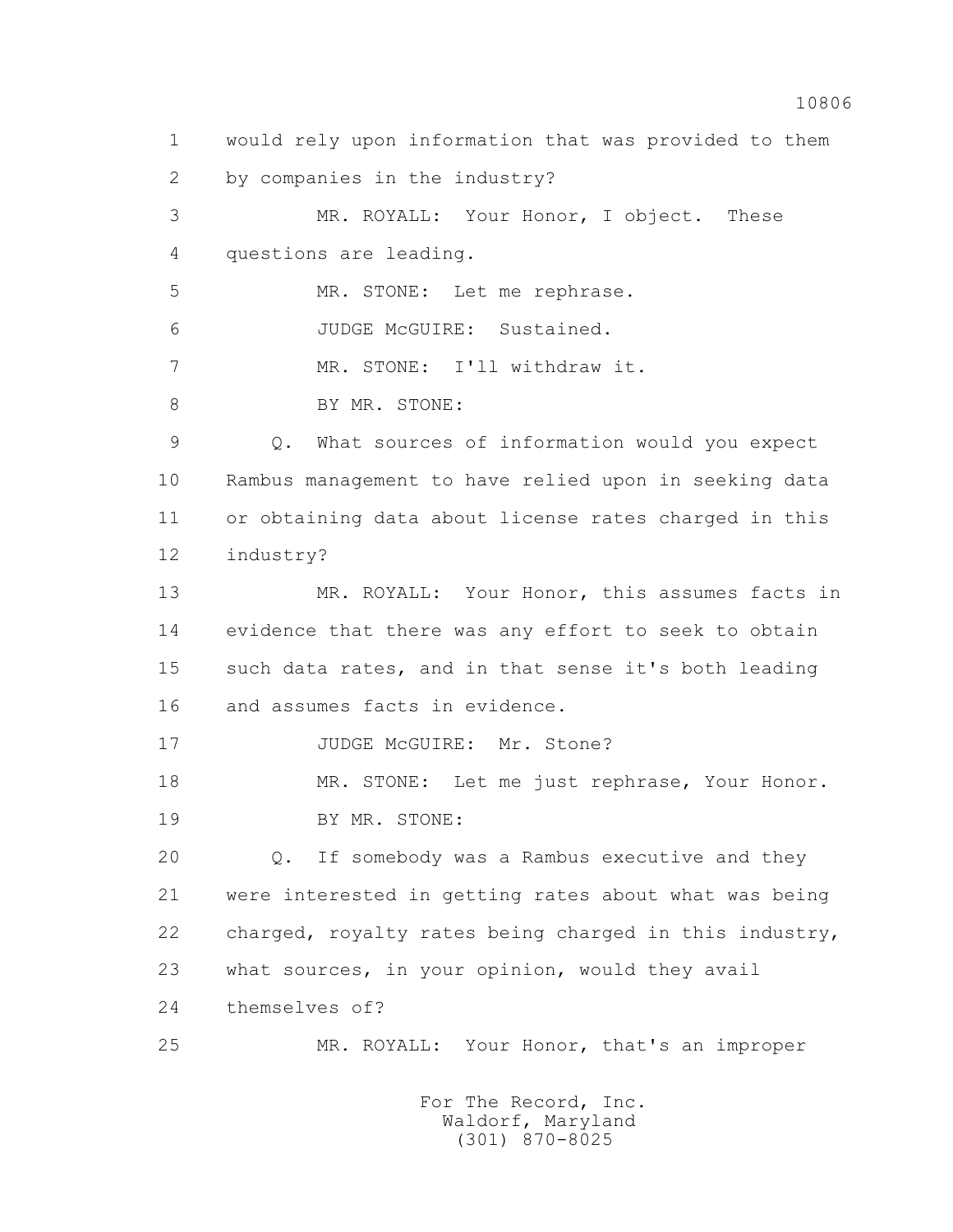1 objection. He's asking for an opinion on what sources 2 Rambus --

 3 JUDGE McGUIRE: Sustained. 4 BY MR. STONE: 5 Q. What sources of information are available, 6 Professor Teece, to obtain -- to someone who's an 7 executive of a company to obtain information about 8 what's being charged by other companies? 9 A. First of all, there's a fair amount of public 10 information, various data sources that I referenced. 11 Many of them are very well-known. 12 But secondly, in the industry, the TI licenses, 13 for instance, have received a lot of publicity. I have 14 no doubt that Rambus would be aware of them. 15 Q. Okay. You were shown earlier the business 16 plan. Do you recall that? 17 A. Yes. 18 Q. Do you still have that handy? It is CX-543a, 19 if we can bring that up. 20 A. Once again, I think I need your help. 21 MR. STONE: May I approach, Your Honor? 22 THE WITNESS: I think this is it here maybe. 23 BY MR. STONE: 24 Q. This is it. 25 A. Thank you.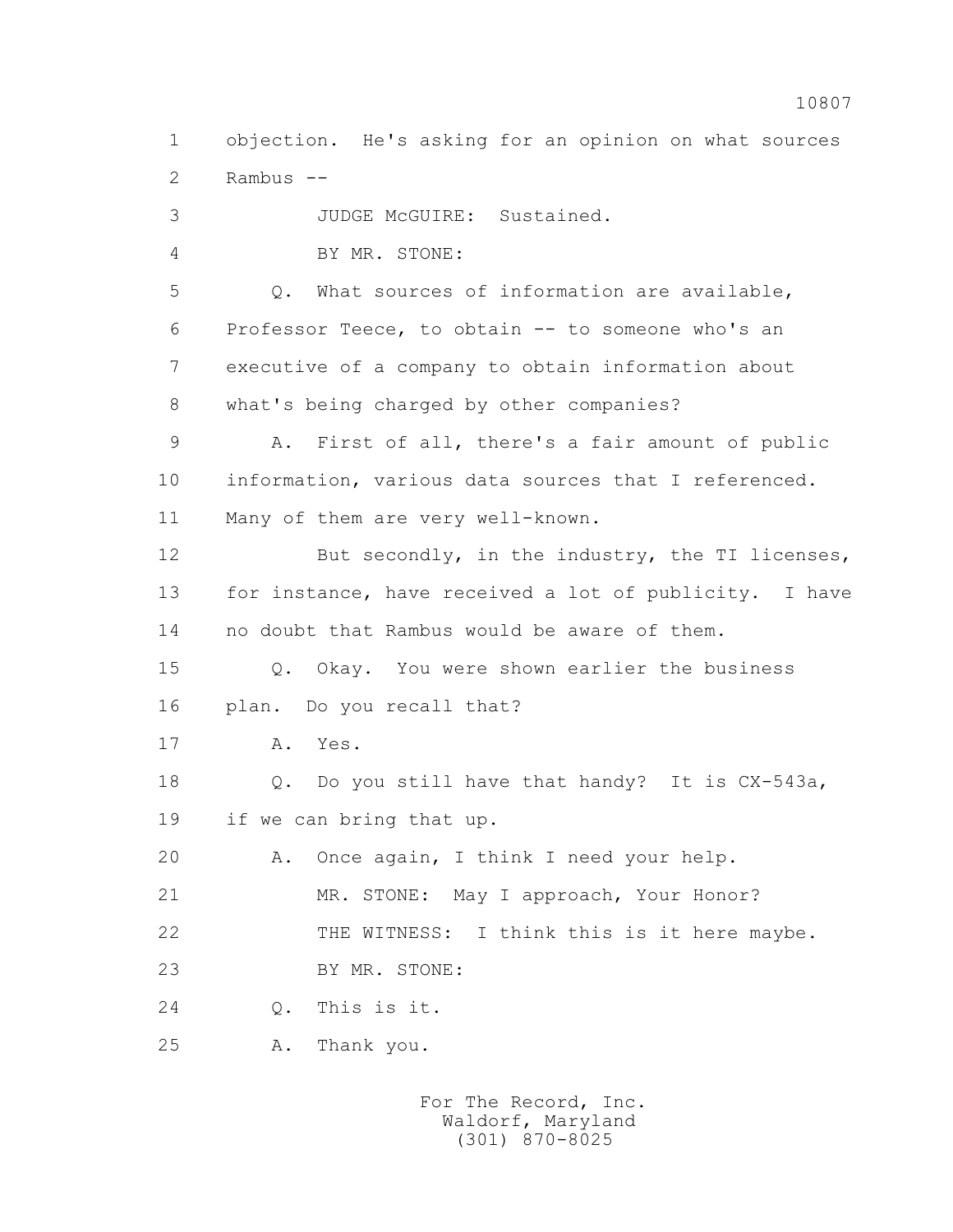1 0. And let me ask if you would to turn -- it's 2 page 12 on the copy you have, Professor Teece. I 3 believe it's going to be page 14 on the screen. 4 A. Okay. 5 Q. Yes. 6 If I can draw your attention to the middle 7 paragraph under the heading Resistance to Business 8 Model, draw your attention to the middle paragraph 9 there. 10 MR. ROYALL: Your Honor, I did not ask the 11 witness about this aspect of the document. 12 MR. STONE: Your Honor, may I respond? 13 JUDGE McGUIRE: Yes. 14 MR. STONE: Mr. Royall asked the witness about 15 whether documents that he showed the witness would 16 reveal whether or not Rambus had considered rates 17 within the industry in setting their rates both as to 18 RDRAM and as to SDRAM. 19 And this document goes directly to that and I 20 think I'm entitled to ask the witness whether the 21 testimony here, A, was considered by him and, B, 22 whether now that I've shown it to him it is consistent 23 with or inconsistent with his opinions. 24 MR. ROYALL: Your Honor, one point I would make 25 is, as you may recall, I was not allowed to present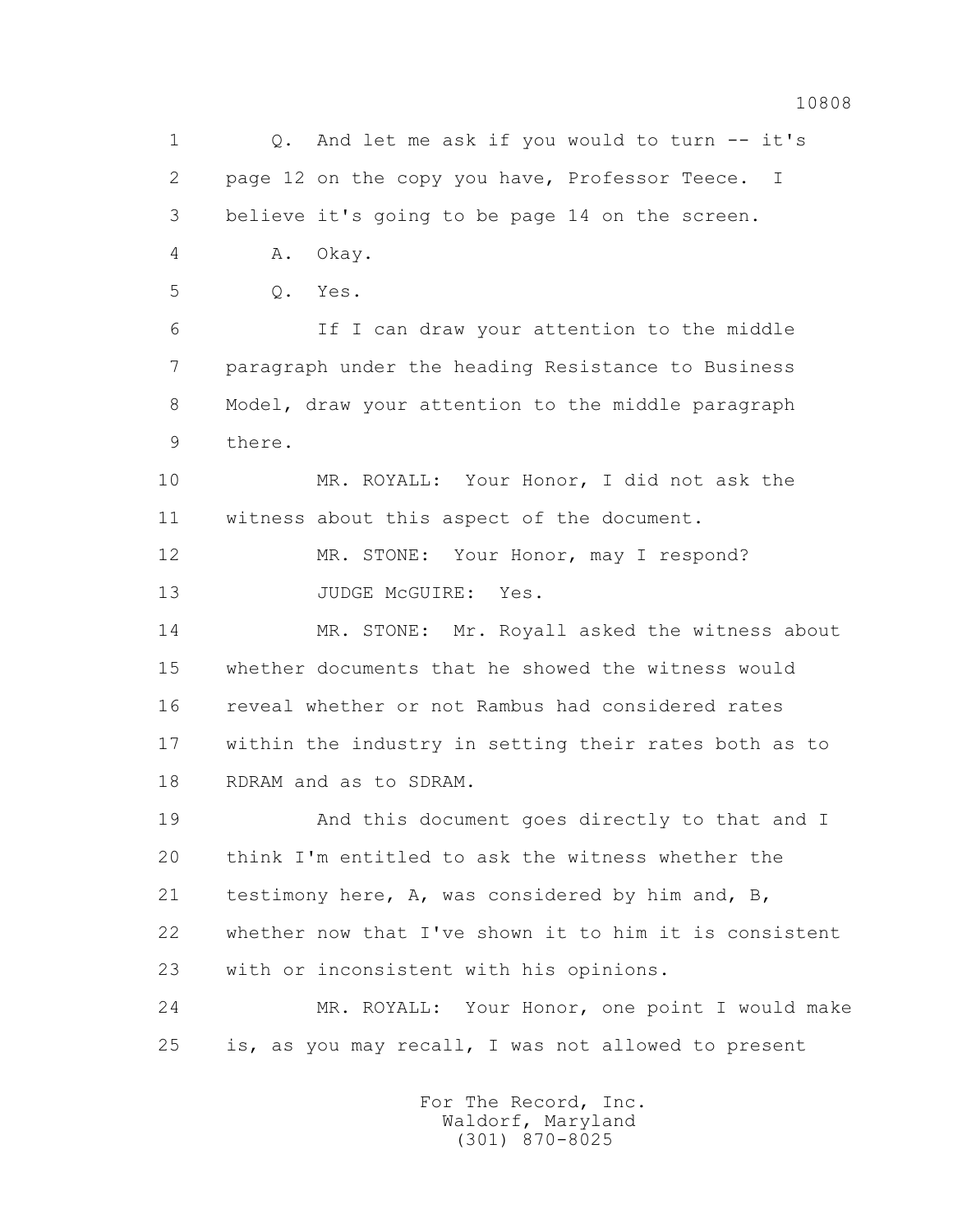1 documents and ask these sorts of questions of

 2 Professor McAfee on redirect. I would -- certainly 3 would not object if he was asking him about the same 4 language in this document that I asked about, but now 5 he's going into a different issue. I was not allowed 6 to do that in redirect of Professor McAfee.

 7 MR. STONE: My point is I don't think that's a 8 correct statement as to McAfee, but let me address this 9 issue. It is not fair for Mr. Royall to use a single 10 question and answer from a deposition of Mr. Tate to 11 suggest that Rambus didn't consider information when I 12 can pick up the two documents he did use, the same Tate 13 deposition --

 14 JUDGE McGUIRE: Overruled. I'll hear the 15 question.

16 BY MR. STONE:

 17 Q. I want to draw your attention only to one 18 sentence in that paragraph, Professor Teece, where it 19 says, "Also we explain, without being specific, that 20 our royalties are in line with IC industry traditional 21 royalty levels of 1-5 percent."

22 Do you see that?

23 A. I do.

 24 Q. Is that something that you had considered until 25 you were presented with this today?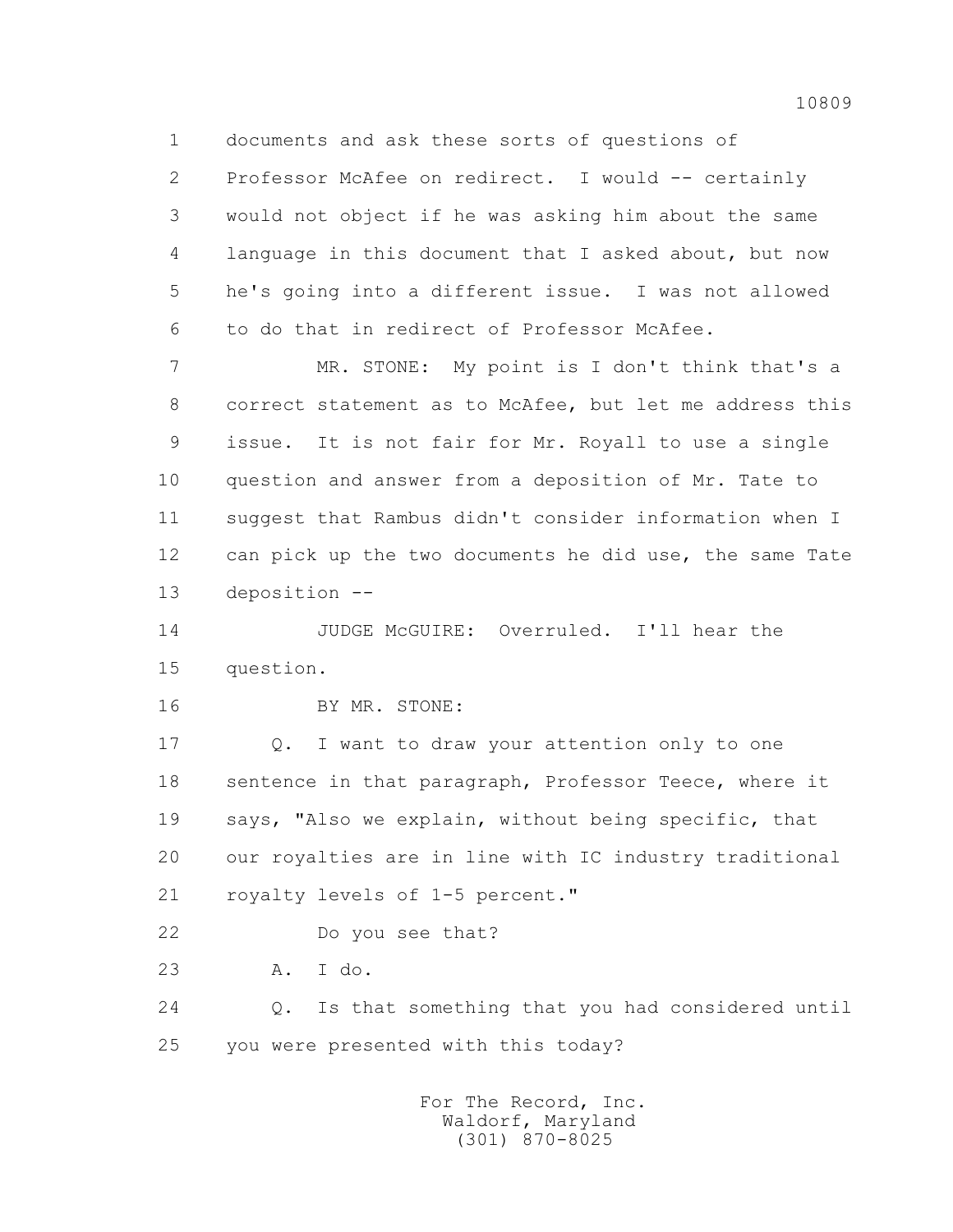1 A. I was aware of this. I have reviewed the 2 document before I was reminded by my staff and this is 3 certainly consistent with Mr. Tate being aware of 4 outside industry rates. 5 MR. ROYALL: Your Honor, the witness is now 6 interpreting the document, which is certainly not 7 something I was permitted to ask Professor McAfee to do 8 on redirect. 9 JUDGE McGUIRE: I would hope at this stage that 10 it's clear that I'm not going to tolerate that. Now, 11 Mr. Stone -- 12 MR. STONE: I'm not trying to elicit that, 13 Your Honor. 14 JUDGE McGUIRE: Well, in any event, it's been 15 elicited, so that answer will be stricken, and maybe 16 you could restate it. 17 MR. STONE: Certainly. 18 BY MR. STONE: 19 Q. Is this sentence that I just read to you 20 something that you had seen or considered prior to 21 being presented with it today? 22 A. Yes. 23 Q. And is the statement contained in that document 24 consistent or inconsistent with the opinions that you 25 have presented in this case?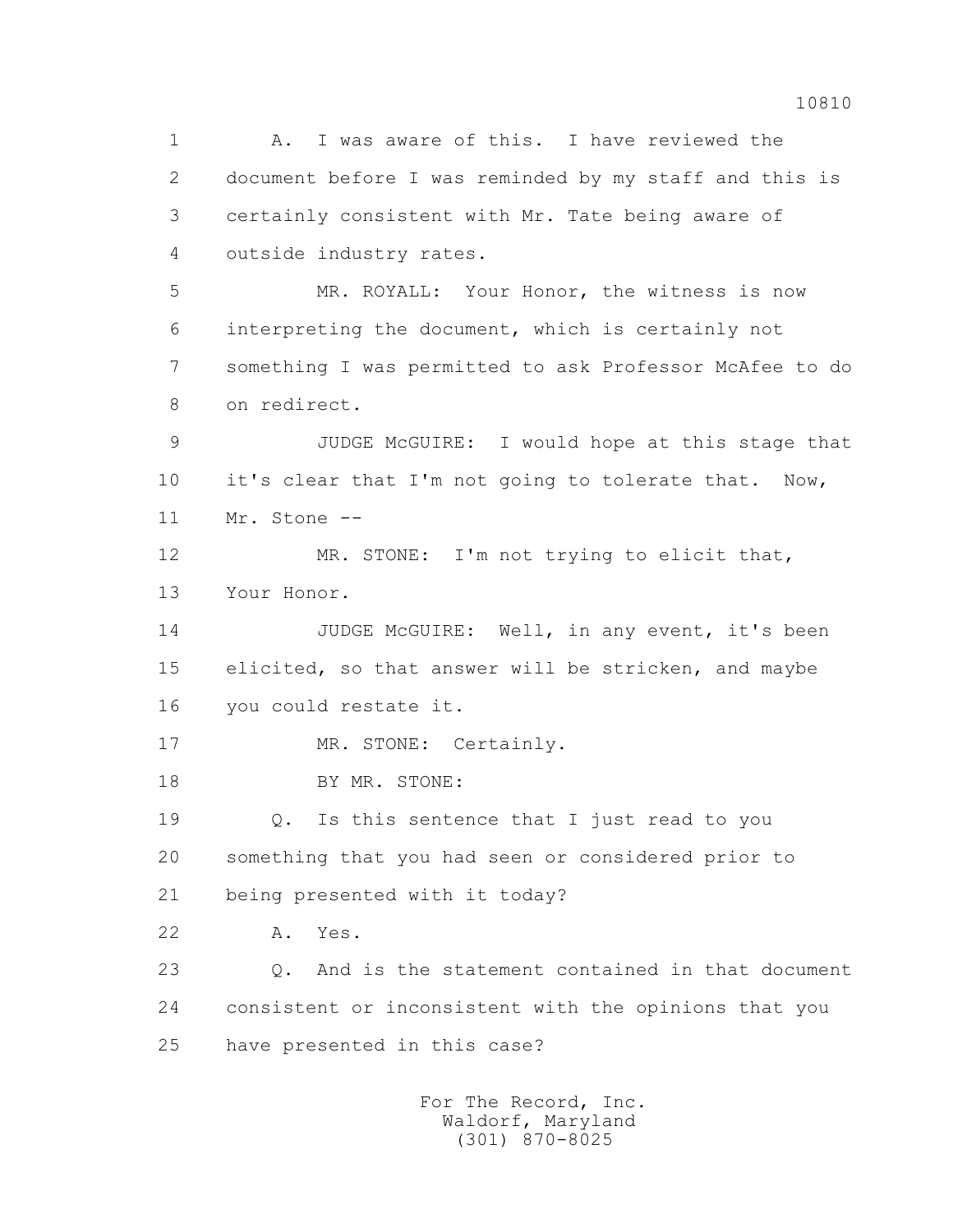1 MR. ROYALL: Again, Your Honor, he's asking for 2 the witness to interpret the document and then to offer 3 some further comments on how that relates to his 4 conclusions, which is not something certainly that I 5 was allowed to do on redirect with Professor McAfee. 6 MR. STONE: Your Honor, on cross, for example,

 7 Mr. Royall asked, I've counted, 50 questions that began 8 with one of the two following phrases, have you seen 9 evidence of part of the work you have done as to 10 whether or not this is a fact or based on your review 11 of the record in this case have you.

 12 I'm simply trying to see -- it's a document he 13 says he's now reminded he's seen before -- whether it's 14 consistent or inconsistent with his opinions. I'm not 15 asking him to interpret it.

 16 MR. ROYALL: May I comment, Your Honor? 17 The consistency, again, I'm concerned about is 18 not between my cross and his redirect. It's between 19 his redirect and my redirect of McAfee.

 20 And as you may recall, and I admit some 21 frustration at the time, I stopped the redirect of 22 Professor McAfee and said at the time that assuming the 23 same ground rules applied to their experts I had no 24 further questions. And now we're exactly into a 25 situation where he is trying to apply different ground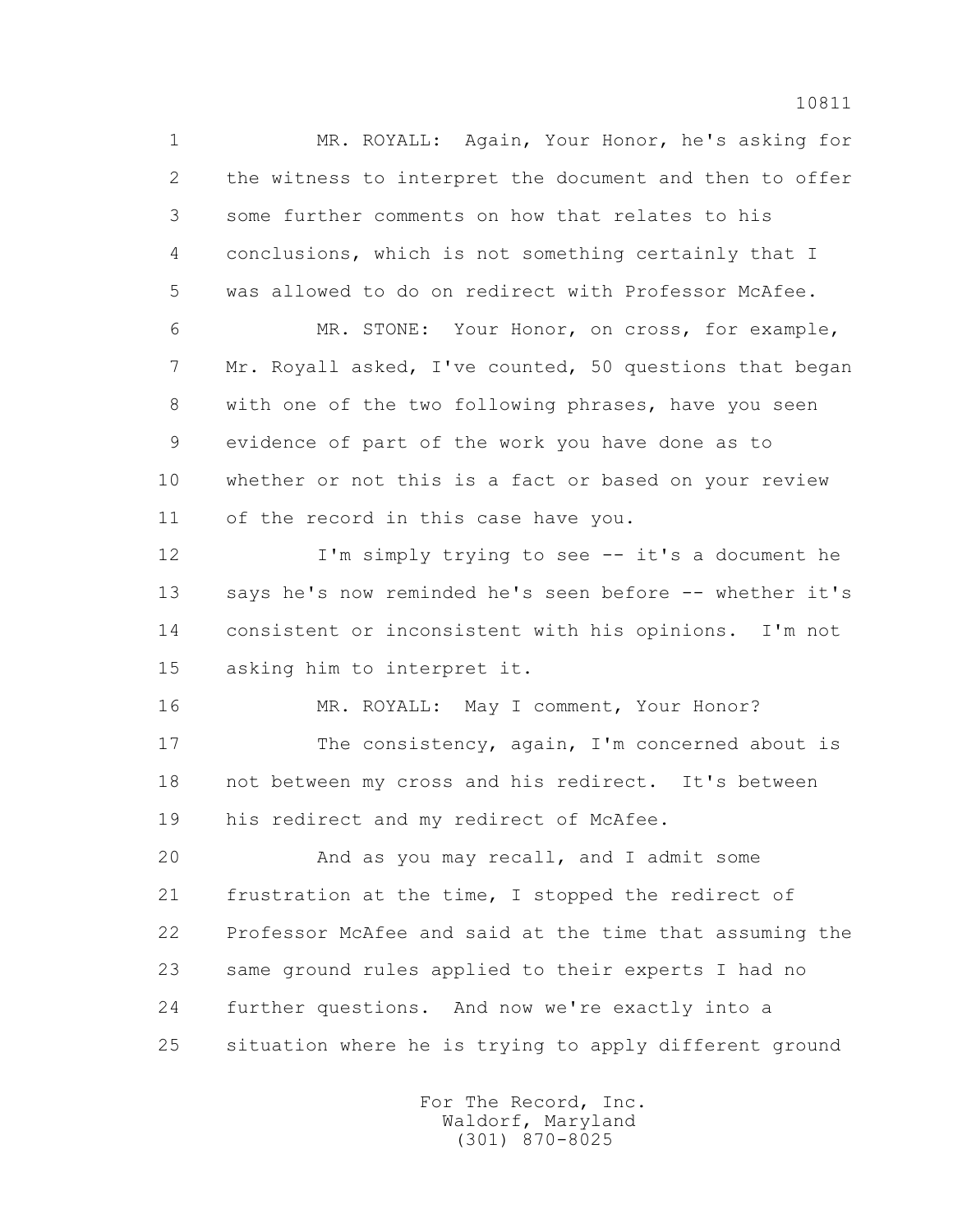1 rules to his redirect, and that's my concern.

2 JUDGE McGUIRE: Sustained.

3 BY MR. STONE:

 4 Q. To what extent, Professor Teece, did you take 5 into account the rates Rambus charged for RDRAM in 6 coming up with your opinion as to fair and reasonable 7 rates for SDRAM and DDR, if you can explain that 8 without getting into specific numbers?

 9 A. Yes. I was aware of the rate and I was also 10 aware of the circumstances under which those rates had 11 been negotiated. It was simply one amongst many data 12 points that I made reference to and that I had in mind 13 when I came to the conclusions that I came to.

14 Q. Let's bring up if we can DX-341.

 15 You were asked earlier about this document, 16 were you not?

17 A. Yes.

 18 Q. And I want to ask you just to have in mind the 19 fourth bullet point, agreed to in arm's-length 20 negotiations with major industry players, if you'd have 21 that in mind for my next question?

22 A. Yes. Okay.

23 Q. If we could then bring up DX-332.

 24 Directing your attention now to DX-332, the 25 but-for world decision tree, if JEDEC or -- let's just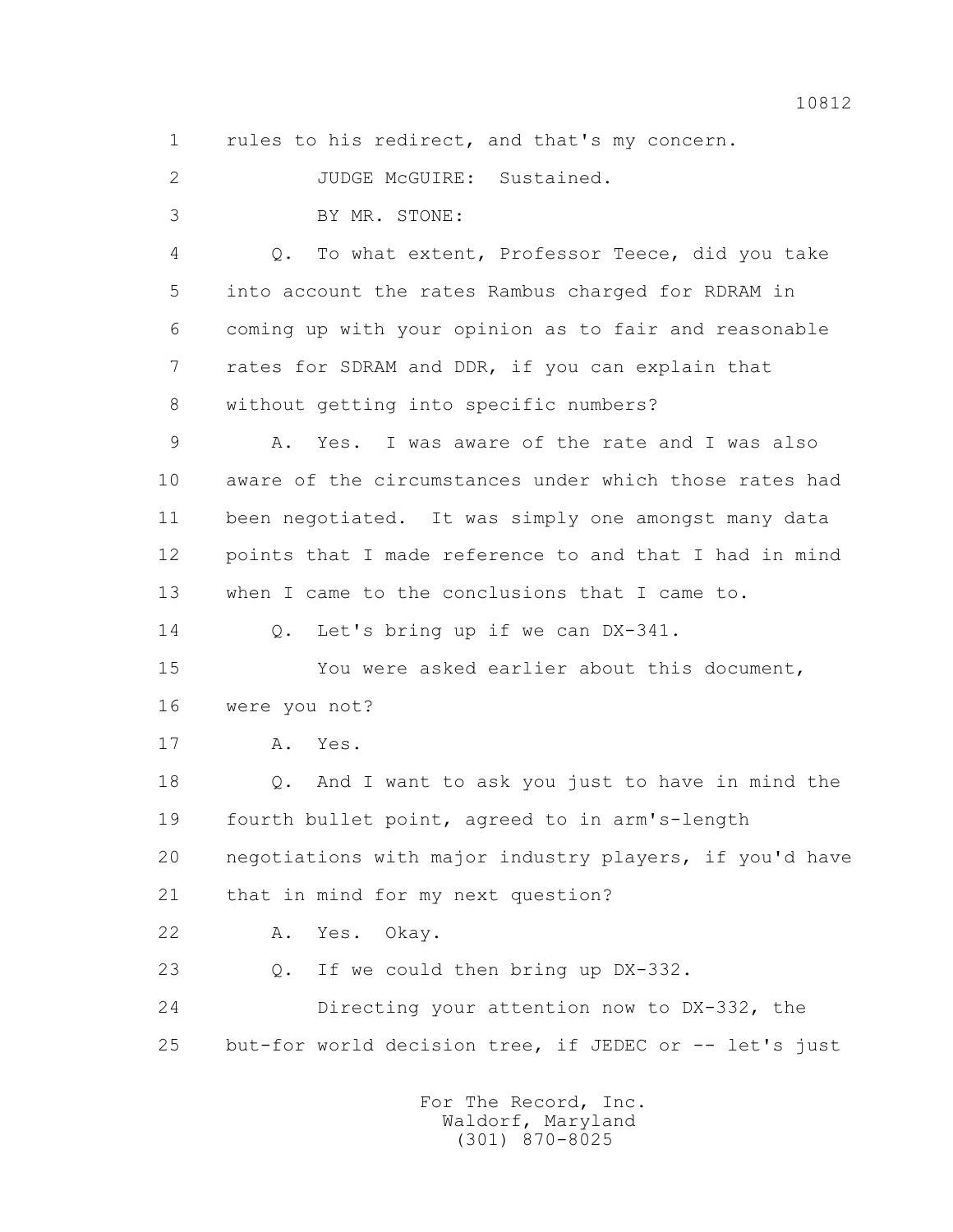1 say if JEDEC was prepared to accept a RAND letter and 2 proceed without ex ante negotiations to consideration 3 of technology for a standard -- which is the bottom 4 branch of your tree; correct?

5 A. Yes.

 6 Q. If that was the conduct that JEDEC would 7 engage in, is it your understanding that in doing so 8 they would be aware that any negotiations with respect 9 to royalty rates would occur at some point after 10 standards had been adopted or at least after patents 11 had issued?

 12 MR. ROYALL: Your Honor, I object to the 13 question as asking for understandings of the state of 14 mind of JEDEC. He's asking whether JEDEC would be 15 aware. And I don't mind him asking what assumptions 16 he's making but --

17 JUDGE McGUIRE: Sustained.

18 BY MR. STONE:

 19 Q. Is it a necessary assumption of your decision 20 tree that if no ex ante negotiations occur, then any 21 negotiations which do occur will occur ex post?

 22 A. Yes. In the circumstance where there's no 23 ex ante negotiations, then sometime after the patent 24 issues the negotiations commence.

25 Q. And is it your assumption that an organization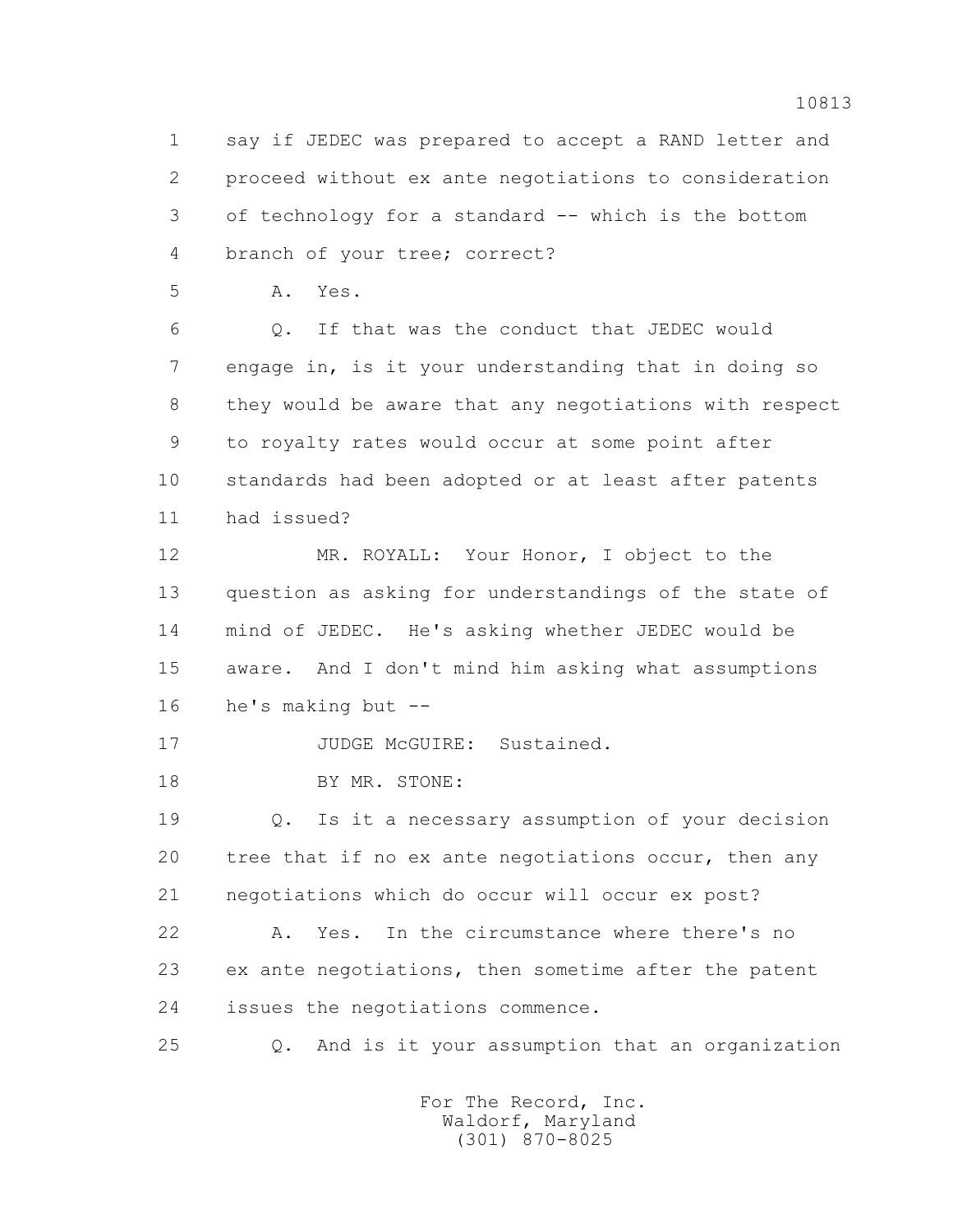1 such as JEDEC that understood those negotiations would 2 occur ex post would be aware that the arm's-length 3 negotiations we referred to earlier would be ex post 4 negotiations? 5 A. Yes. 6 Q. In the real world of today, has the RDRAM 7 product become a high-volume product, as you understood 8 that term when you were asked questions about it 9 earlier today by Mr. Royall? 10 A. No. 11 Q. Okay. And in taking into account in your 12 but-for world, have you considered that the success or 13 failure of RDRAM in the but-for world would be the same 14 as in the real world that we are in today? 15 A. Yes. 16 Q. Mr. Royall asked you earlier today if you 17 assumed that in the but-for world Rambus would have 18 conducted itself consistent with JEDEC's rules and 19 referenced Echelon. Do you recall that? 20 A. Yes. 21 Q. In the but-for world have you considered 22 whether or not JEDEC would have conducted itself in 23 accordance with its rules? 24 A. Yes. 25 Q. Did you in your paper that we looked at For The Record, Inc. Waldorf, Maryland

(301) 870-8025

10814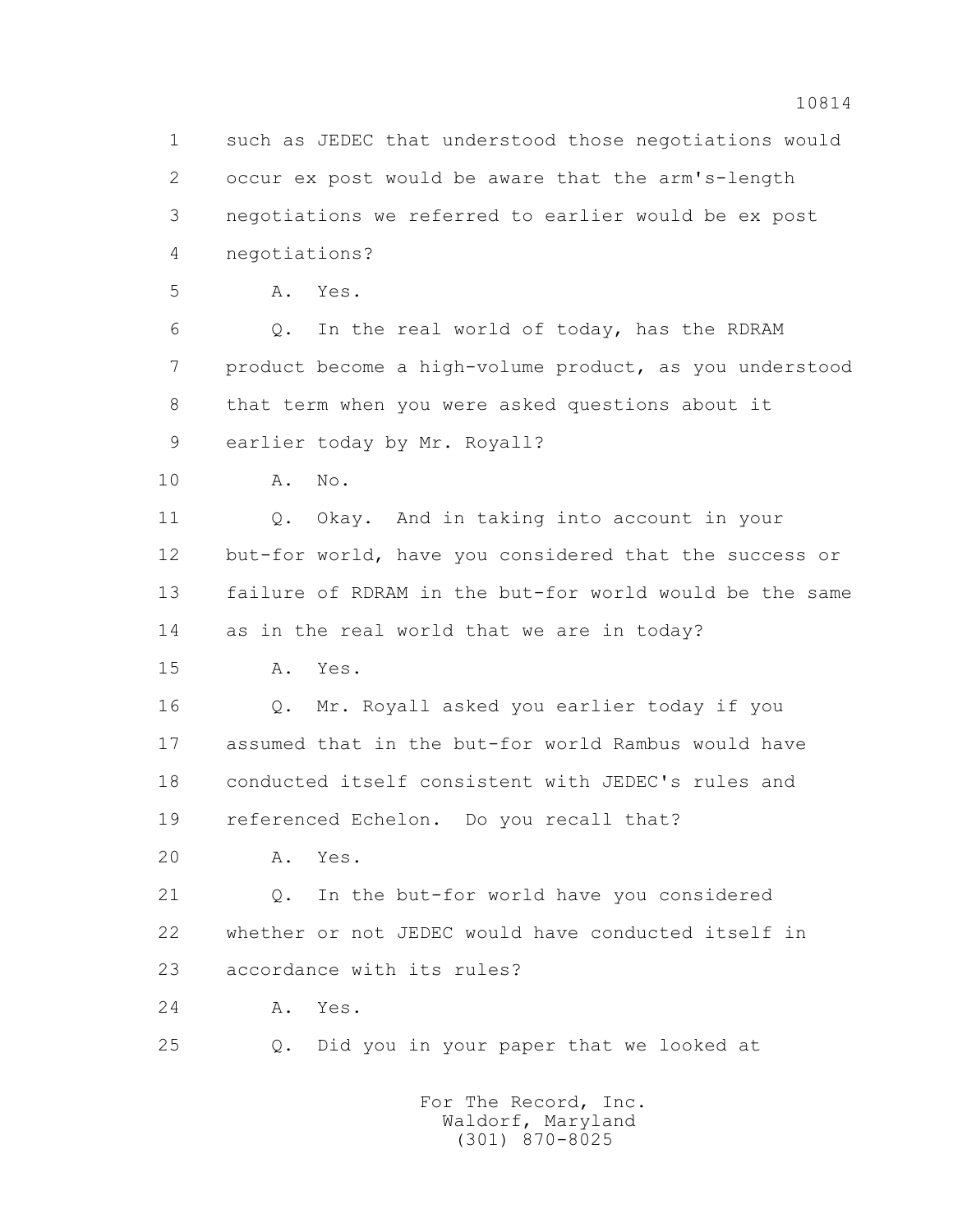1 earlier, your law review paper, consider the

2 possibility that members of standard-setting

 3 organizations might not always conduct themselves in 4 accordance with JEDEC's rules?

 5 MR. ROYALL: Your Honor, I don't know where 6 we're going with this, but it sounds like we're going 7 beyond the scope of anything that was covered in 8 cross.

 9 MR. STONE: I think it goes directly to his 10 question of in his but-for world the extent to which 11 he's assuming everyone has acted consistent with the 12 rules, and I want to make sure that he has done so. I 13 understand it to be now a key element of complaint 14 counsel's contentions that everyone involved with 15 JEDEC in the but-for world must have done so in 16 accordance --

17 JUDGE McGUIRE: Are you talking about SSOs 18 overall, Mr. Stone, or just JEDEC?

19 MR. STONE: Just JEDEC.

 20 JUDGE McGUIRE: Maybe we could clarify it by 21 restating the question then we'll see if there's an 22 objection.

23 MR. STONE: I will, Your Honor.

24 BY MR. STONE:

25 Q. In your but-for world, Professor Teece, you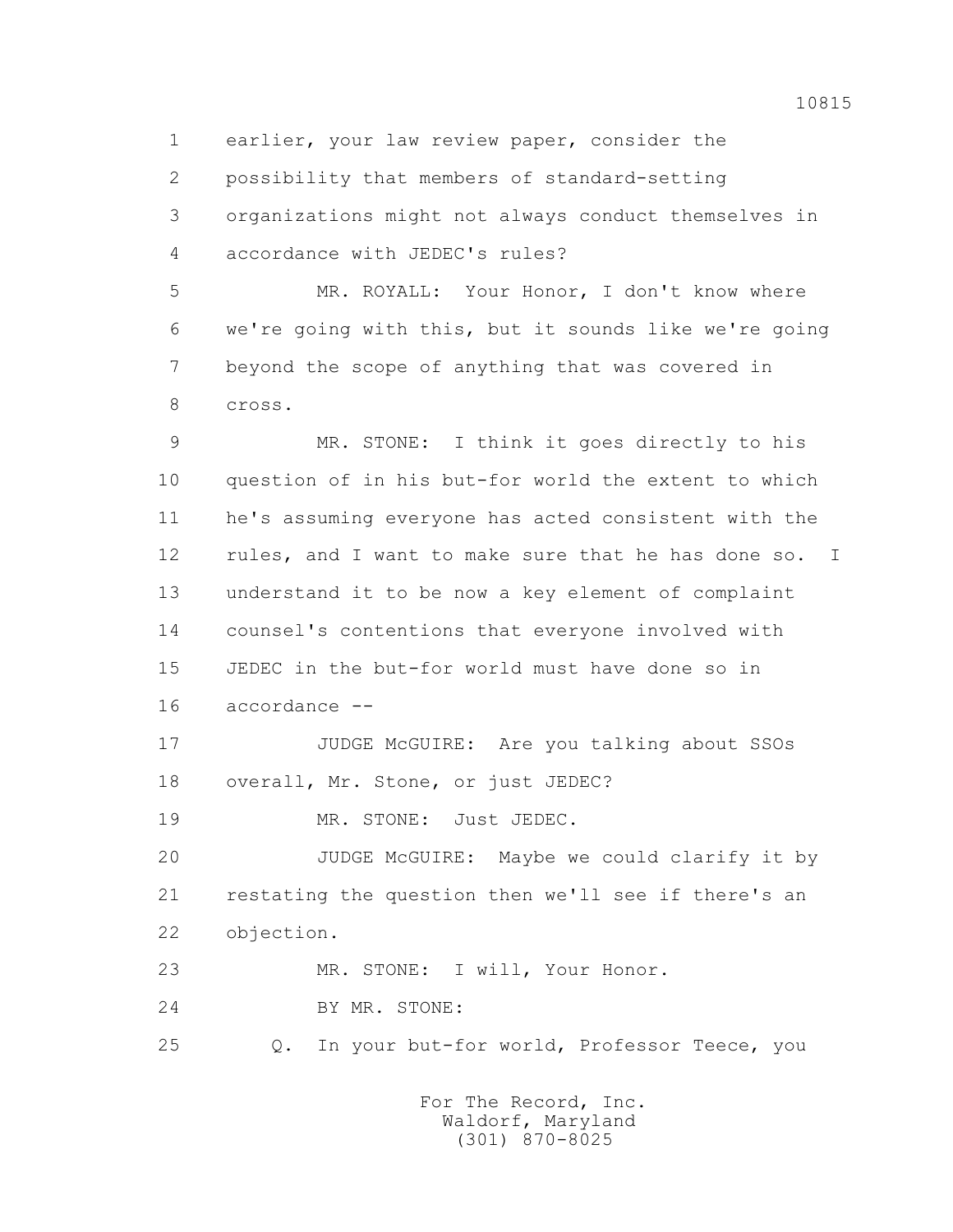1 have assumed that the members of JEDEC and the 2 organization itself would conduct themselves in 3 accordance with their rules? 4 A. Not necessarily. I mean, I've assumed that, as 5 in the actual world, some people pay attention to them 6 and some people don't and sometimes they don't know 7 what they are. 8 MR. ROYALL: Your Honor, I object to that. The 9 witness is interpreting the factual record as to 10 whether the actual world shows whether JEDEC members do 11 or do not comply with the rules. 12 MR. STONE: I think if counsel would look at 13 the testimony -- 14 JUDGE McGUIRE: He said, "I've assumed that in 15 the actual world." 16 MR. ROYALL: But he said, "as in the actual 17 world, some people pay attention to them and some 18 people don't." 19 MR. STONE: I don't -- I don't think he needs 20 to say that he's commenting on what JEDEC in fact did. 21 THE WITNESS: Correct. 22 MR. STONE: He's commenting on what in fact 23 happens. 24 MR. ROYALL: Well, that's my problem, is I'm 25 objecting to him commenting on what in fact -- his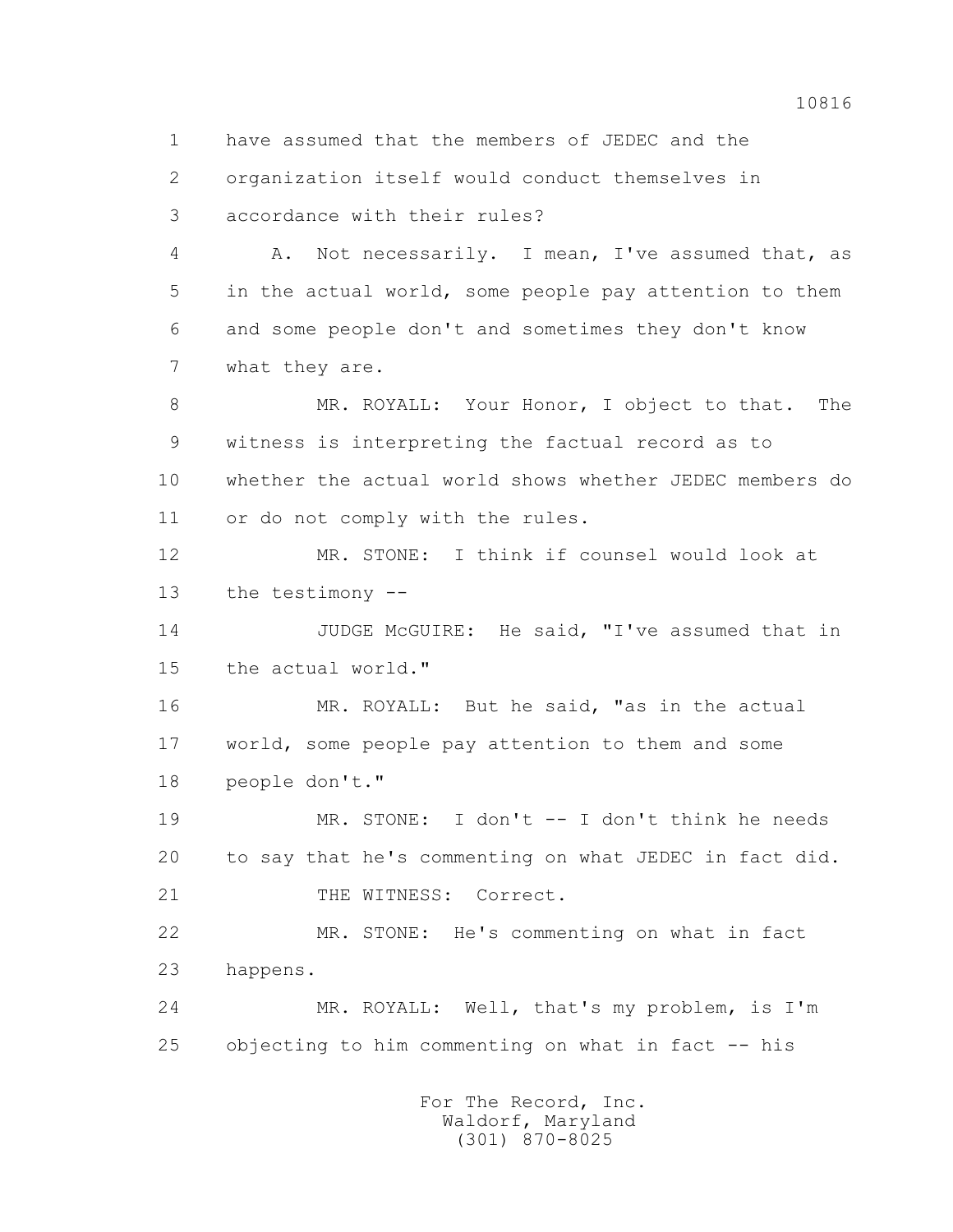1 interpretation of what in fact happens. If all he's 2 saying is that he's made an assumption that certain 3 things happen in the actual world -- 4 JUDGE McGUIRE: I'll tell you what. Let's 5 restate and perhaps we'll hear a clearer answer, 6 Professor, and then we can proceed. 7 BY MR. STONE: 8 Q. Professor Teece, for purposes of your 9 assumptions as to the but-for world, have you assumed 10 for those purposes that members of JEDEC and the 11 organization itself may not always act in accordance 12 with its own rules? 13 MR. ROYALL: Your Honor, I object to this as 14 leading. I think if he just wants to ask him what 15 assumptions have you made, if any, as to compliance 16 with the rules, we can have the witness explain to us  $17$  what  $-$ 18 MR. STONE: I'm happy to do that. 19 BY MR. STONE: 20 Q. What assumptions have you made, if any, with 21 respect to how JEDEC and its members conduct themselves 22 with respect to JEDEC's rules? 23 A. Well, I've assumed there's at least one rule 24 that JEDEC follows, which is that if it doesn't get a 25 RAND letter, it won't proceed with a standard.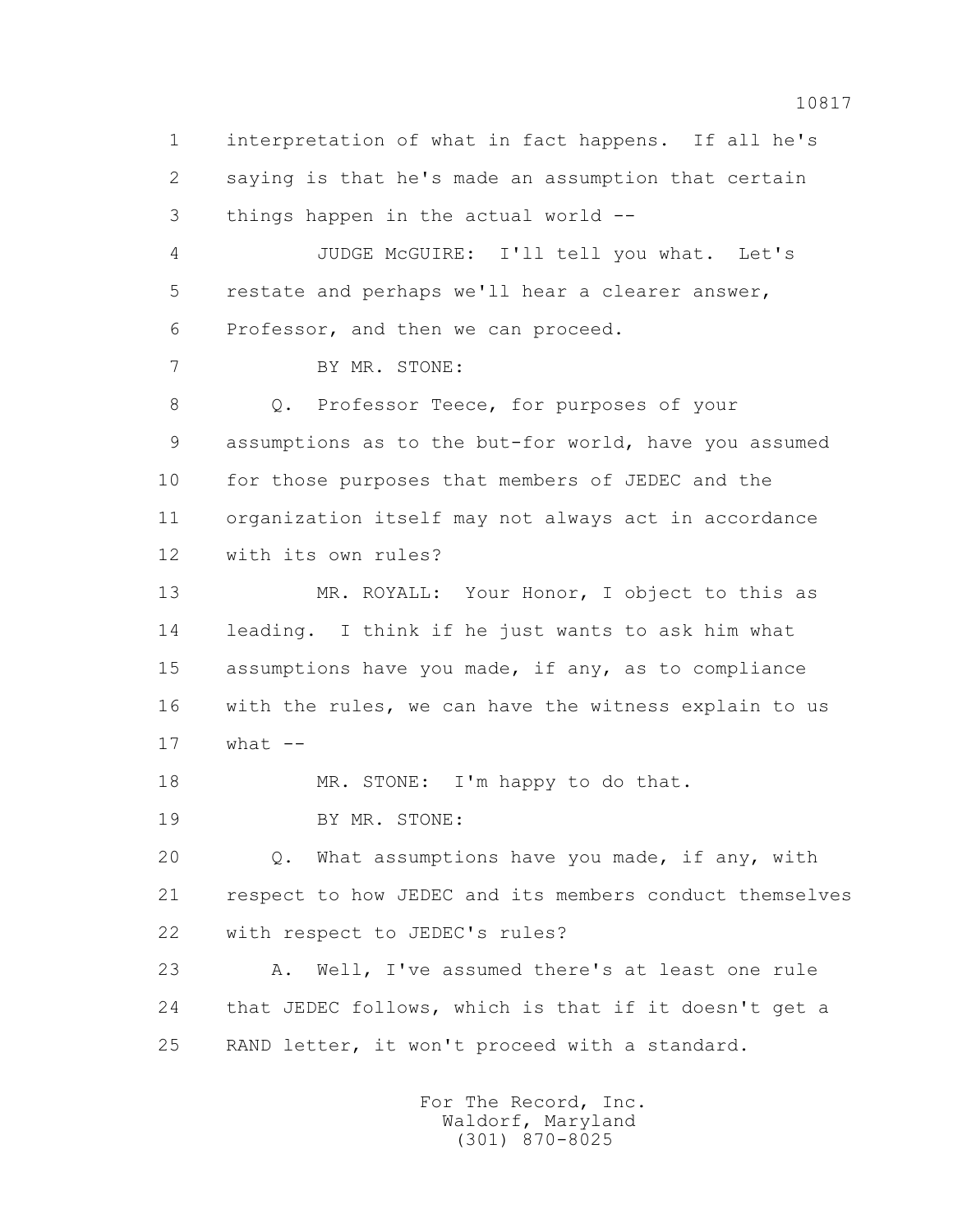1 But setting that to one side, I've -- I have 2 assumed that JEDEC basically mimics standard-setting 3 organizations as I described them in my paper, which is 4 that there are some parties that pay a lot of attention 5 to things and some that don't, some that know the rules 6 and some that don't.

 7 Q. And in your answer when you said you've assumed 8 that they don't proceed if they get a RAND letter, is 9 that in the situation where they've requested it or in 10 other situations?

11 A. In the situation where they've requested it. 12 Q. And did you in your paper discuss the various 13 assumptions about how members of standard-setting 14 organizations may conduct themselves in accordance with 15 compliance of rules and laws?

16 A. I considered that in the paper.

 17 Q. In your opinion, would you expect that royalty 18 rates would be, just as a general matter, higher or 19 lower if the licensor was a pure-play technology 20 company as opposed to one which was able to engage in 21 cross-licensing?

 22 A. Well, the cash royalty rate would be higher 23 because with a pure-play technology company they don't 24 have the need, typically, to license anybody else's 25 technology, so they engage in cash licensing rather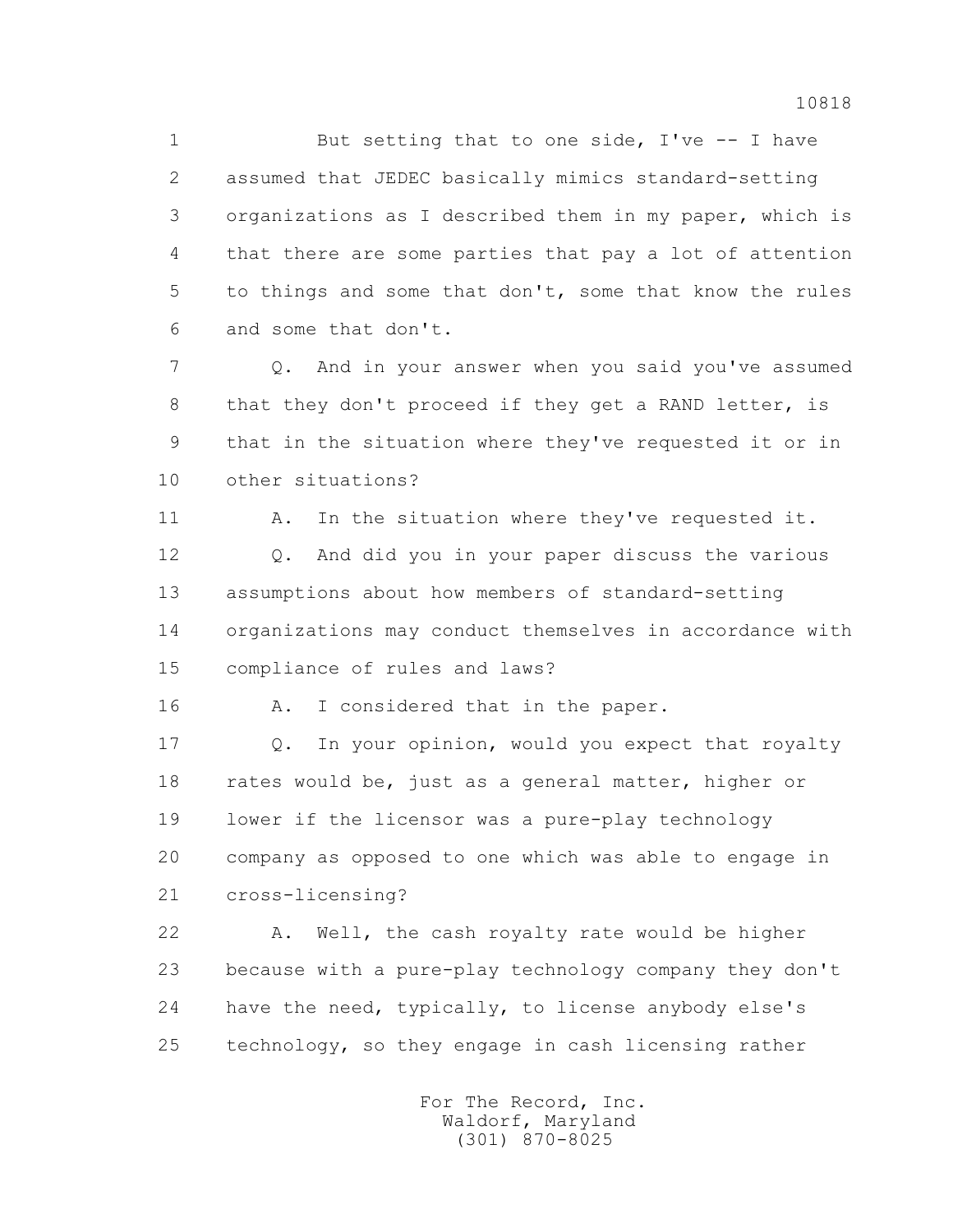1 than cross-licensing.

 2 Q. And earlier today -- let's bring up if we can 3 DX-347. 4 You were asked about DX-347. Do you recall 5 that? 6 A. Yes. 7 Q. And you were asked about the number of 8 agreements being listed as 101 and 5 adding up to 106? 9 A. Yes. 10 Q. And that was compared with another document 11 that showed a total of 111. Do you recall that? 12 A. I believe that's correct. I believe that's 13 correct, yes. 14 Q. Could we bring up RX-2105-3. 15 Is this the PLX study that was the basis for 16 DX-347, if you know? 17 A. Yes, it is. 18 Q. Okay. Is that the document you were shown 19 earlier? 20 A. Yes. 21 Q. Could we turn to page 3. 22 MR. ROYALL: Your Honor, I did not show the 23 document to the witness. 24 MR. STONE: I apologize. 25 MR. ROYALL: I've never used this document. For The Record, Inc.

 Waldorf, Maryland (301) 870-8025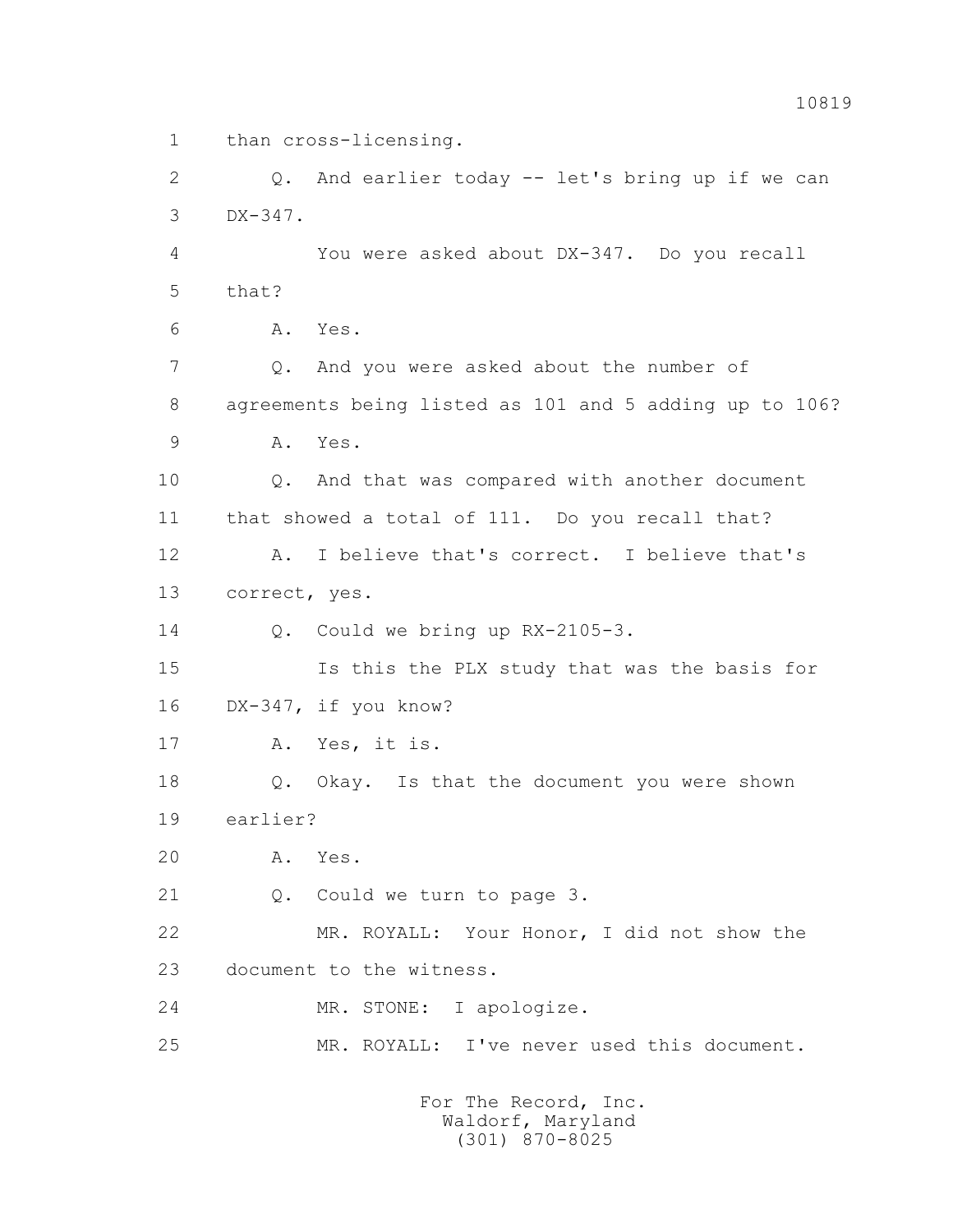1 MR. STONE: Let me restate my question. 2 BY MR. STONE: 3 Q. Is that a document I showed you earlier today? 4 A. Yes. 5 Q. And did I draw your attention to page 3 of that 6 document, if we could go to that? 7 MR. ROYALL: Are we referring to discussions 8 that you had with the witness out of the courtroom? 9 MR. STONE: I showed him the document, yes. I 10 showed him the document. 11 MR. ROYALL: I just want the record to be clear 12 on that. 13 MR. STONE: Yes. 14 BY MR. STONE: 15 Q. Could you blow up the chart at the top. 16 And you see here on this chart where it lists 17 106? 18 A. Yes. 19 Q. And then it lists 5? 20 A. Yes. 21 Q. After I showed you that, did you come to any 22 conclusion as to where the missing five referenced 23 agreements went? 24 A. Yes. It's just simply a typographical error. 25 JUDGE McGUIRE: All right. Let's lay a For The Record, Inc.

> Waldorf, Maryland (301) 870-8025

10820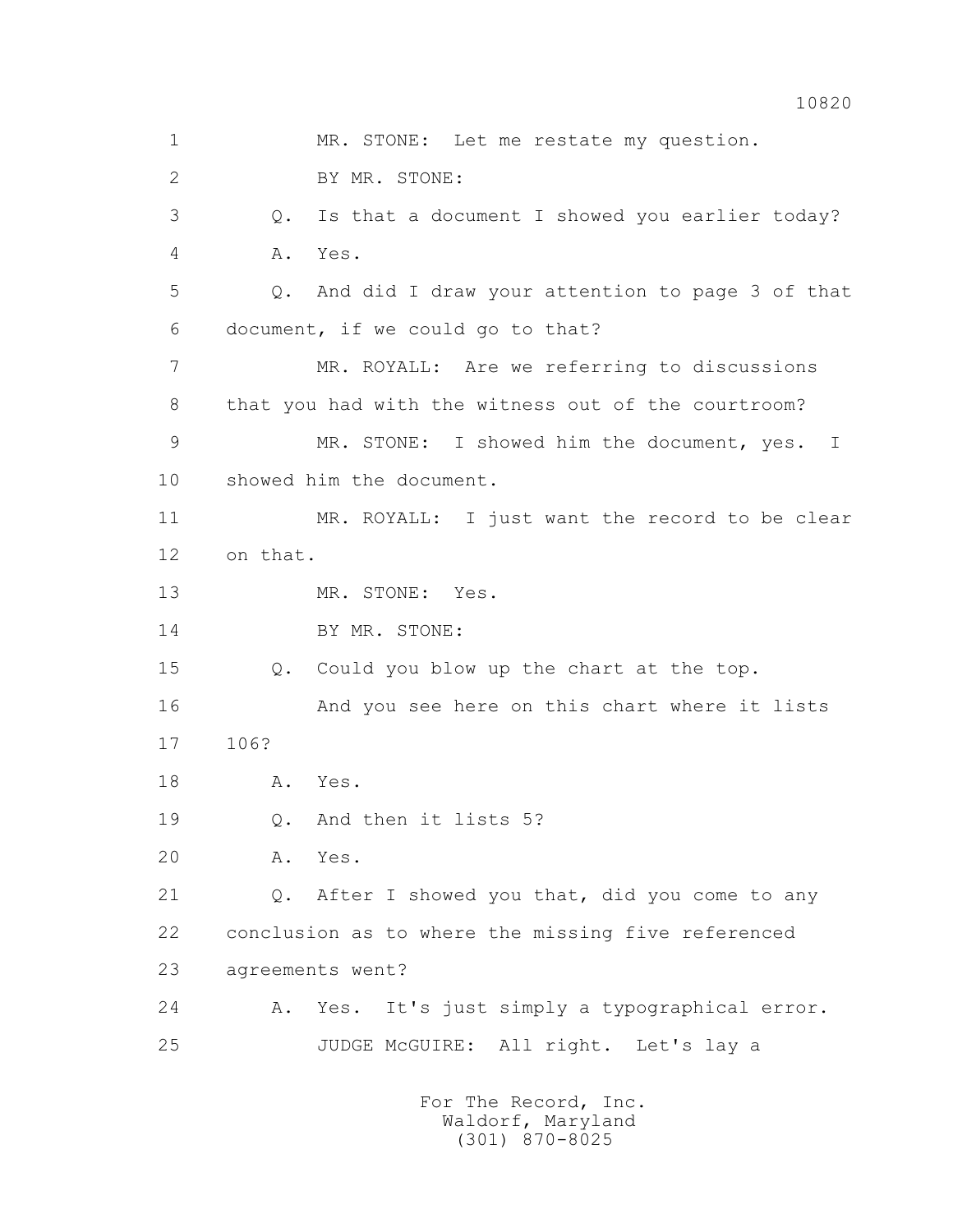1 foundation here, because when I go back to this 2 transcript, I'll have no idea what you're talking 3 about. 4 MR. STONE: I'm sorry, Your Honor. 5 BY MR. STONE: 6 Q. Can you tell us what RX-2105-3 is? 7 A. The document we have in front of us is the 8 foundation exhibit from which I took the data. 9 Q. And the data is the data we saw earlier on 10 DX-347? 11 A. Right. 12 MR. ROYALL: Your Honor, I have not been 13 provided a copy of this document. 14 MR. STONE: Oh, I'm sorry. 15 MR. ROYALL: I've never seen it before. 16 MR. STONE: It's an admitted exhibit. I'm 17 sorry, Your Honor. 18 MR. ROYALL: But I think our standard practice 19 is to provide opposing counsel copies of documents 20 before the witness is asked about it. 21 JUDGE McGUIRE: Yes, it is. Let's go off the 22 record a moment. 23 (Discussion off the record.) 24 JUDGE McGUIRE: Mr. Stone, you may proceed. 25 MR. STONE: Thank you, Your Honor. And I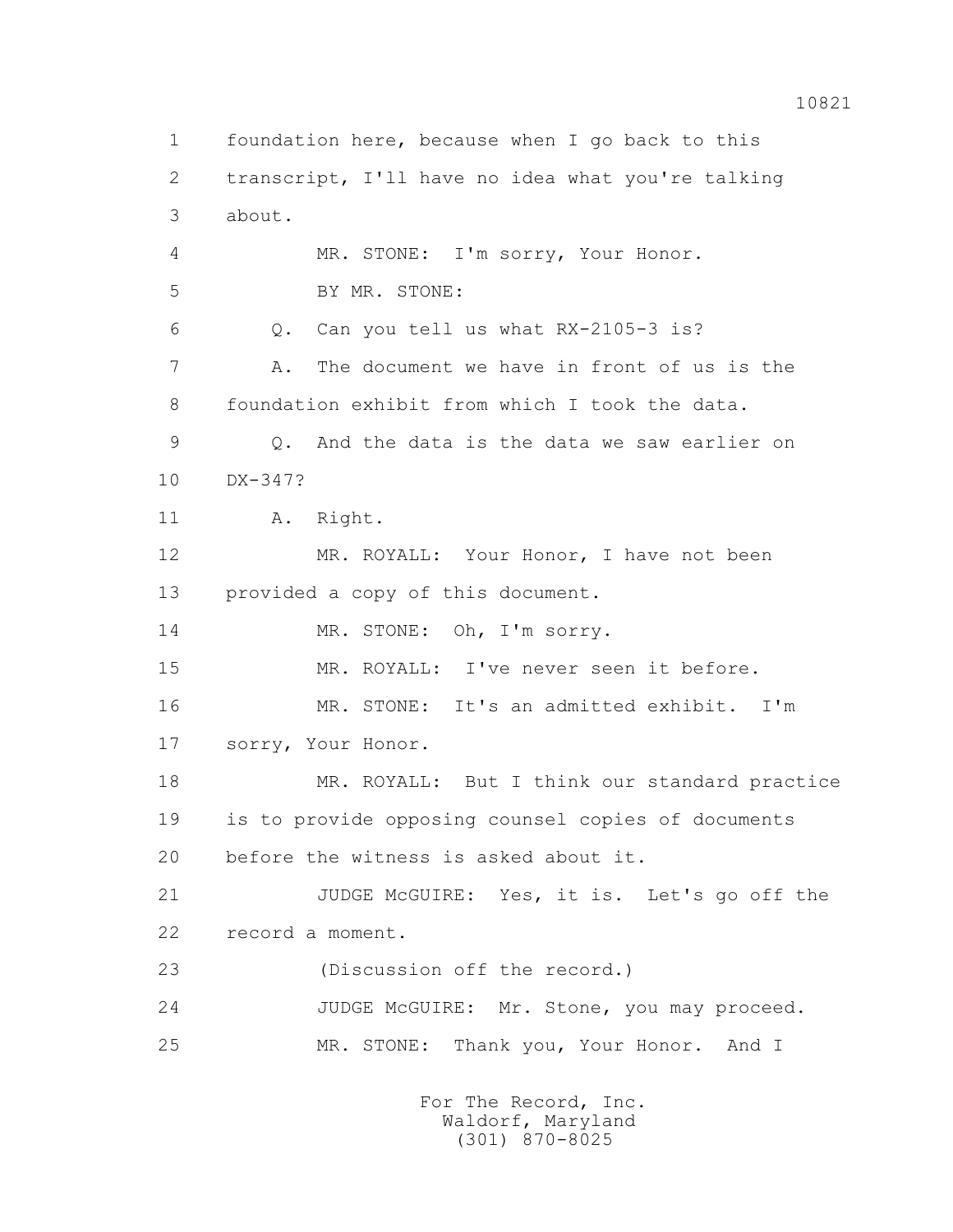1 apologize in my haste not to have pulled this out ahead 2 of time. 3 BY MR. STONE: 4 Q. Let me ask you, Professor Teece -- we now have 5 on the screen -- at the bottom we have DX-347. Do you 6 see that? 7 A. Yes. 8 Q. And at the top we have page 3 from RX-2105-34. 9 A. Yes. 10 Q. What's the relationship, if any, between the 11 data numbers shown on DX- -- I'm sorry -- DX-347 and 12 the chart that we see up above from RX-2105-3 at 13 page 3? 14 A. The chart up above is the source table. 15 Q. Okay. And if you look at the numbers there for 16 number of agreements, what numbers do you see in the 17 source table? 18 A. 106 and 5. 19 Q. And then in the demonstrative that was 20 prepared, what numbers do you see? 21 A. 101 and 5. 22 Q. And can you explain the fact that there's a 23 difference of five? 24 A. Yes. It's simply a transcription error. 25 Q. And what should the numbers have been on For The Record, Inc.

 Waldorf, Maryland (301) 870-8025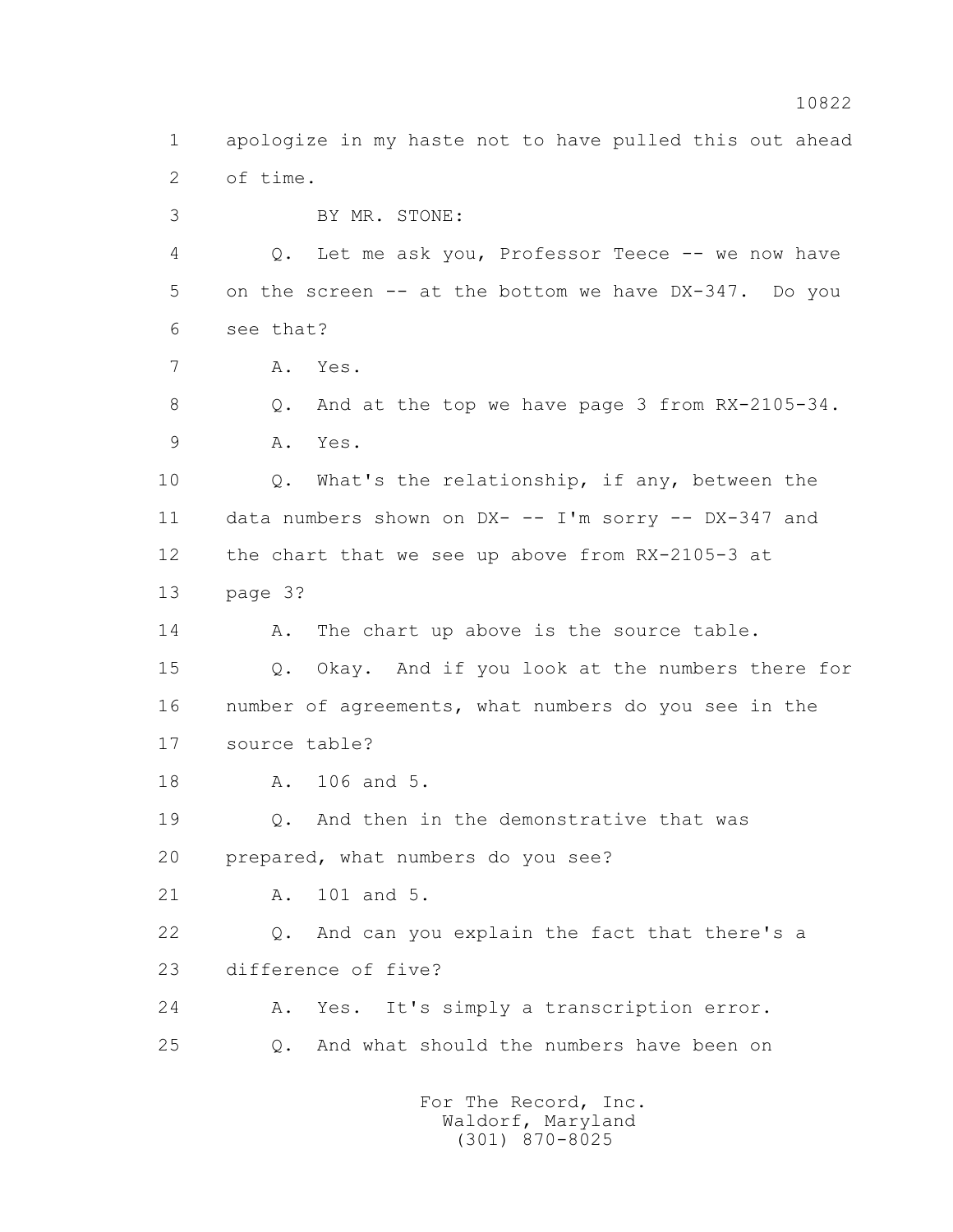1 DX-347?

2 A. 106 and 5.

3 MR. STONE: Thank you.

 4 I have no further questions, Your Honor. Thank 5 you.

6 JUDGE McGUIRE: Thank you, Mr. Stone.

7 Any recross?

8 MR. ROYALL: Very brief, Your Honor.

9 RECROSS-EXAMINATION

10 BY MR. ROYALL:

11 Q. Mr. Teece, I'd like to ask you to turn back to 12 your Minnesota Law Review article, which I think -- 13 A. Got it.

14 Q. My notes indicate -- I don't have the CX 15 version in front of me. That's because it's not a CX. 16 That's right.

 17 Now, I just want to follow up on a couple of 18 things that Mr. Stone asked you about.

 19 First of all, if I could ask you to turn to 20 footnote 88, which is one of the things that Mr. Stone 21 asked you about.

22 Do you have that?

23 A. Yes.

24 Q. In my version, it's on page 40.

25 A. I got it on 39 here.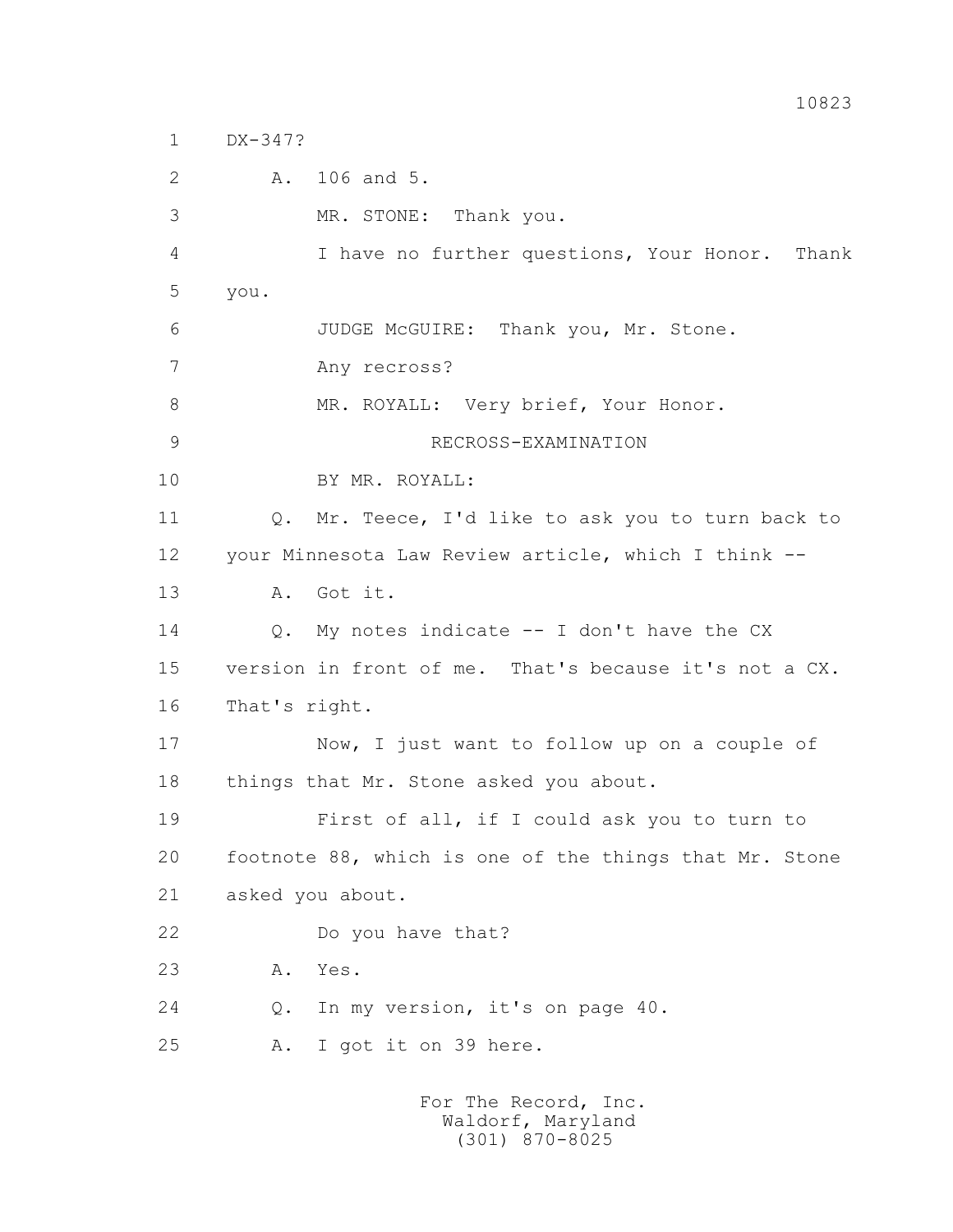1 0. We have different versions, but just for 2 purposes of pulling it up on the screen.

 3 So in footnote 88 Mr. Stone pointed you to the 4 following language: "Ex post, once a standard has been 5 adopted and a patent reading on the standard has been 6 asserted, the accused infringers clearly have a strong 7 incentive to claim that the SSO would have adopted some 8 alternative nonpatented standard had the SSO only known 9 of the existence of the patent. In our experience," 10 referring to -- I assume the "our" here is referring to 11 yourself and Dr. Sherry who cowrote this with you; 12 right?

13 A. Correct.

 14 Q. So in your experience and in Dr. Sherry's 15 experience you say, "Such claims rarely articulate 16 which alternative would have been adopted or 17 demonstrate the SSO would in fact have adopted a 18 different alternative."

19 Do you see that language?

20 A. Yes.

 21 Q. Now, you're not suggesting through your answers 22 to Mr. Stone's questions that you're offering an 23 opinion that that's true in this case, are you? 24 A. This is -- no. I'm making a general statement

25 here about the proclivities of parties to avoid paying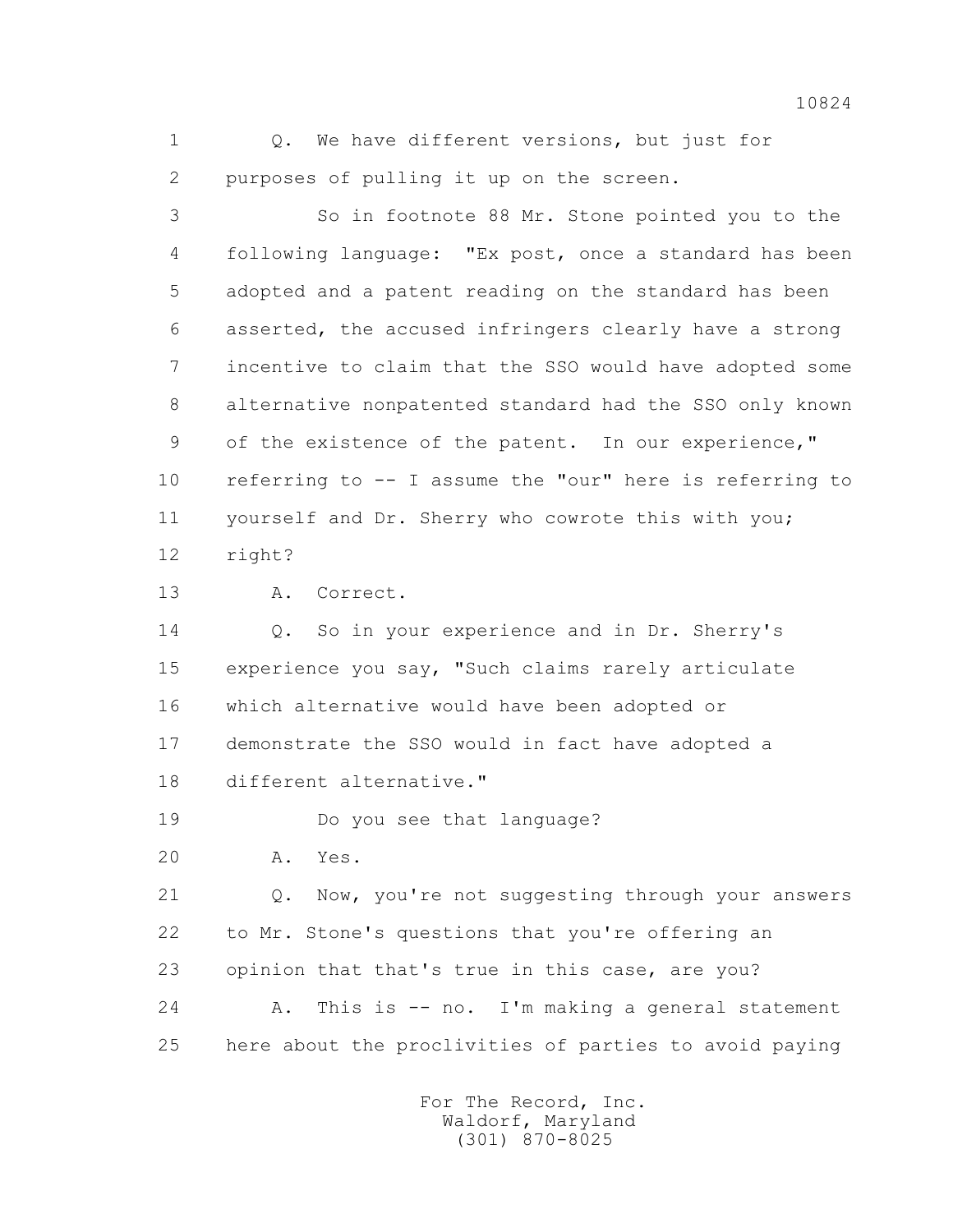1 money.

| 2  | And you're aware, are you not, that there are<br>$Q_{\bullet}$ |
|----|----------------------------------------------------------------|
| 3  | many alternatives to Rambus' technologies that have            |
| 4  | been the subject of testimony by engineers, not experts        |
| 5  | but business engineers in this case?                           |
| 6  | MR. STONE: Your Honor, I object on the grounds                 |
| 7  | that this goes beyond the scope of redirect and, more          |
| 8  | importantly, asks this witness to characterize and             |
| 9  | interpret testimony.                                           |
| 10 | MR. ROYALL: Your Honor, it's directly within                   |
| 11 | the scope. I'm asking him about a statement that he            |
| 12 | pulled out and drew his attention to and I just want to        |
| 13 | clarify that he's not by making this reference                 |
| 14 | purporting to suggest anything about the evidence in           |
| 15 | this case.                                                     |
| 16 | MR. STONE: Well, he said that. He asked him                    |
| 17 | that question and he said, No, I'm not. He said, I'm           |
| 18 | not expressing an opinion as to whether in this case           |
| 19 | people --                                                      |
| 20 | JUDGE MCGUIRE:<br>Was that your answer, Professor?             |
| 21 | THE WITNESS: Yes, it was.                                      |
| 22 | MR. ROYALL: Then I'm sufficient with that.                     |
| 23 | Thank you.                                                     |
| 24 | BY MR. ROYALL:                                                 |
| 25 | Now, you were also asked by Mr. Stone -- if<br>Q.              |
|    | For The Record, Inc.                                           |

Waldorf, Maryland (301) 870-8025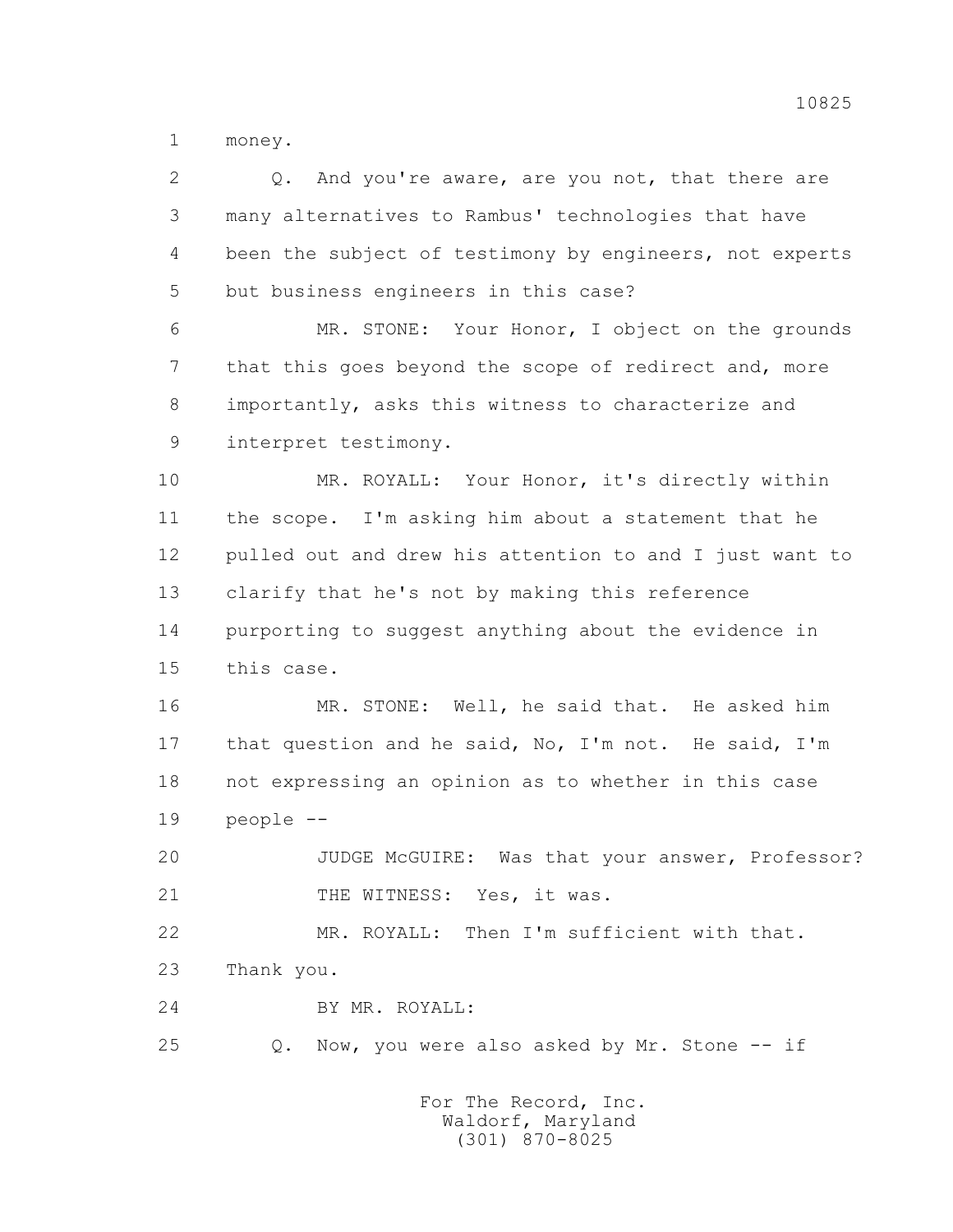1 you'll give me a moment to find the language -- if I 2 could refer you to -- and again our page numbers are 3 probably about one page off, but it's my page 10, 4 maybe your page 9. It's a section with the heading B, 5 The Choice of Standards: Ex Ante versus Ex Post 6 Assessment.

 7 Do you find that, that heading, in your 8 article?

9 A. Yes.

 10 Q. And below that heading, the fourth paragraph 11 below that, you were asked about this language. It's 12 the paragraph beginning "Clearly." Do you see that? 13 A. Yes.

14 0. And then after that, there is a discussion 15 that I focused you on yesterday afternoon, and that 16 was a discussion that I believe was the subject of 17 DX-355 which Mr. Stone asked you about. Do you recall 18 that?

 19 A. I'm not sure if we characterized this as a 20 discussion, but you did put up some propositions.

 21 Q. Yes. Well, we were discussing what you said in 22 your Minnesota Law Review article, and I was just 23 taking notes on what you said.

 24 And in this regard, what you said in the 25 article about reasons why switching to alternatives,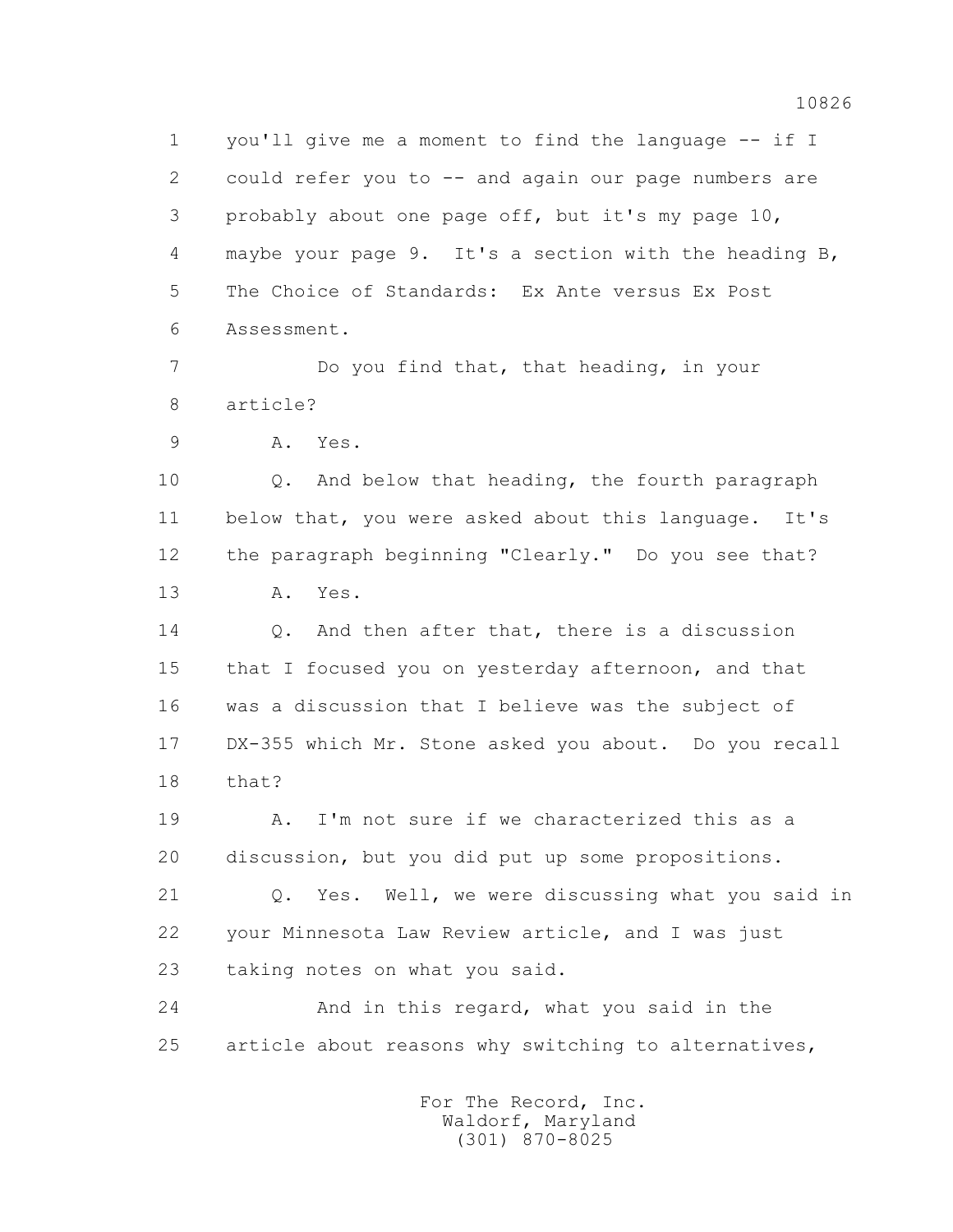1 quote, may be much less feasible, end quote, in the 2 ex post as opposed to the ex ante time period; right? 3 A. Yes. And my article speaks for itself. I'm 4 not laying claim on your precise wording. 5 Q. I understand your article speaks for itself, 6 but because of a question Mr. Stone asked, I just want 7 to clarify something. 8 He asked you a question that caused you I 9 believe to give testimony to the effect that the 10 switching costs issue was a key issue? 11 A. Yes. 12 Q. But am I right that in your article on the page 13 that we're focusing on, you don't say that the 14 switching costs is any more important in this regard 15 than, for instance, the coordination problem that you 16 identified? 17 A. Well, it's -- well, they're obviously related, 18 but at the end of the day it's the switching cost which 19 is critical. 20 Q. So there can be switching costs that are 21 critical in this context that flow from the types of 22 coordination problems that are discussed in your 23 article and that we discussed in my questioning of you 24 yesterday afternoon; right?

25 A. Switching costs is where the focus should be in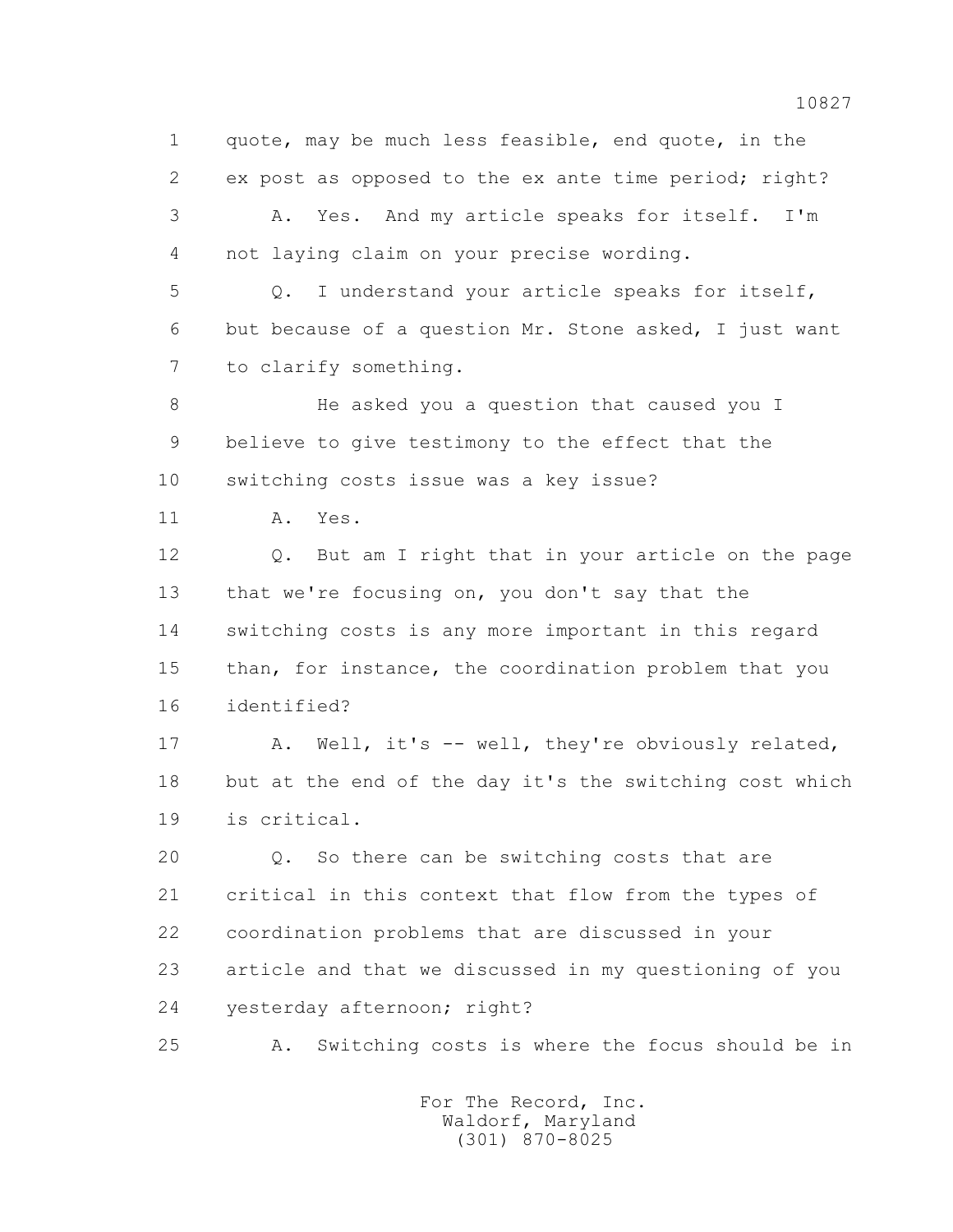1 this type of analysis.

 2 Q. And those switching costs can flow from the 3 coordination problems that are referred to in the third 4 numbered point on DX-355?

 5 A. Yeah, that can be an element. If you continue 6 to read on through my paper, you'll find a discussion 7 of the fact that in regimes of rapid change there are 8 many windows to change standards and that it's not 9 something that's infeasible. It depends on the facts, 10 but it's something that happens. Standards do get 11 changed, can get changed, and there are many windows 12 within which switching costs get depressed.

 13 Q. I'm not asking you, Mr. Teece, about what you 14 say in other parts of the article. I'm just asking you 15 about, just to clarify because Mr. Stone raised it, 16 about these three conditions.

 17 A. The key points I want to make is that the 18 element of sunk costs which is important is the 19 incremental element. I mean, just to say there are 20 sunk costs doesn't by any means make the case.

 21 Q. And costs that you would view as being 22 important from the standpoint of assessing whether in 23 the ex post period it may be much less feasible to 24 change to alternatives, costs that you would view as 25 being important in that context can flow from the types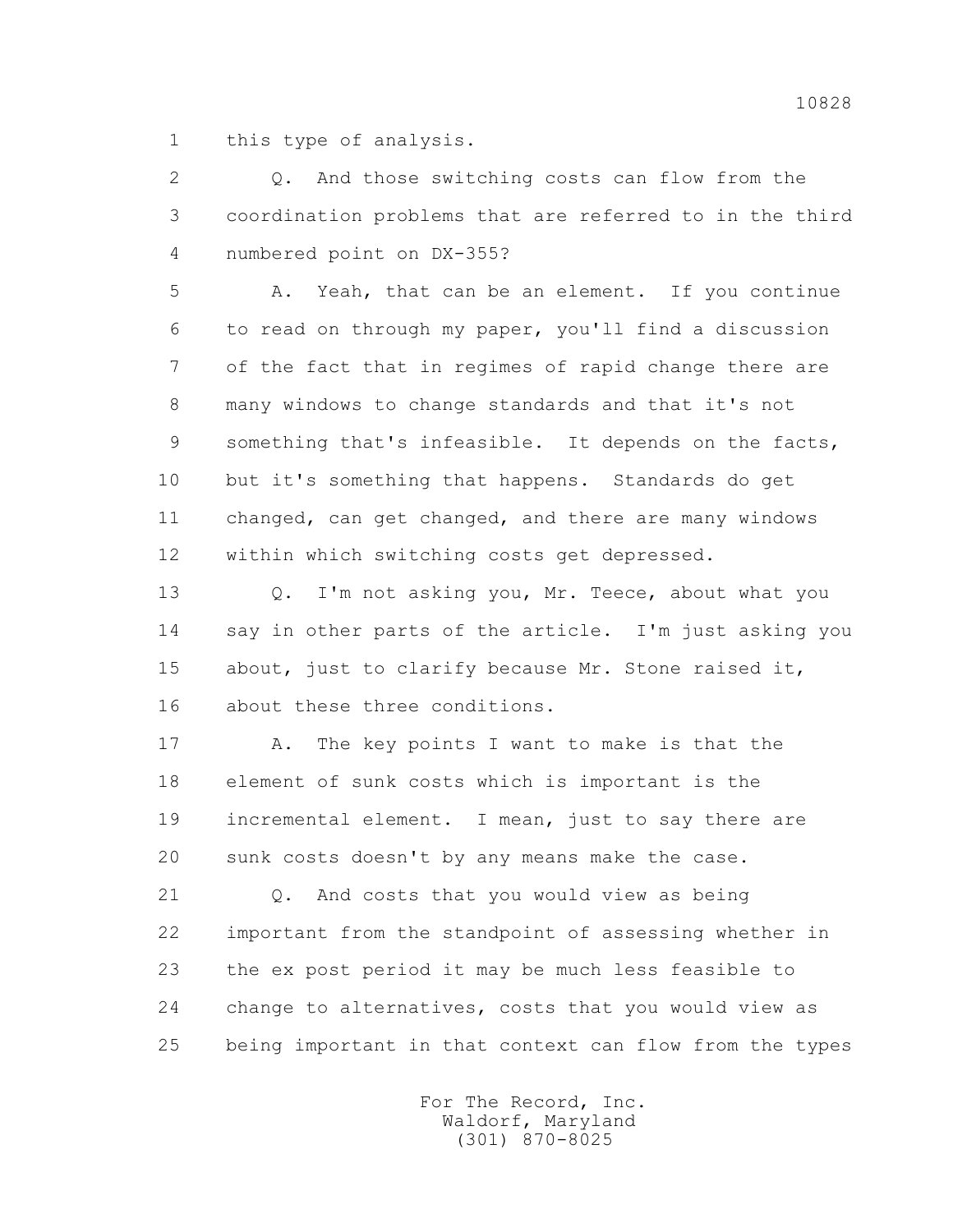1 of coordination problems that are identified on this 2 exhibit, DX-355, and that we discussed yesterday; 3 you'll agree with that? 4 A. Coordination can be an element, yes. 5 Q. No -- and so you agree that coordination costs 6 can be part of the broader switching costs that are 7 relevant to this type of analysis? 8 A. It can be an element. 9 MR. ROYALL: Thank you, Your Honor. No further 10 questions. 11 JUDGE McGUIRE: All right. Thank you, 12 Mr. Royall. 13 Then, Professor, I think that does it. Your 14 testimony in this proceeding has concluded and you're 15 excused from this proceeding. 16 THE WITNESS: Thank you very much, Your Honor. 17 JUDGE McGUIRE: Thank you very much. 18 Counsel, I guess we're coming down the home 19 stretch here. I look forward to starting again early 20 next week and getting this thing concluded on August 1, 21 which is next Friday. 22 Mr. Perry, did you want to make a comment? 23 MR. PERRY: Yeah. On that score, Your Honor, 24 on Monday morning we have some deposition transcripts 25 to use -- I think that will only take the morning, but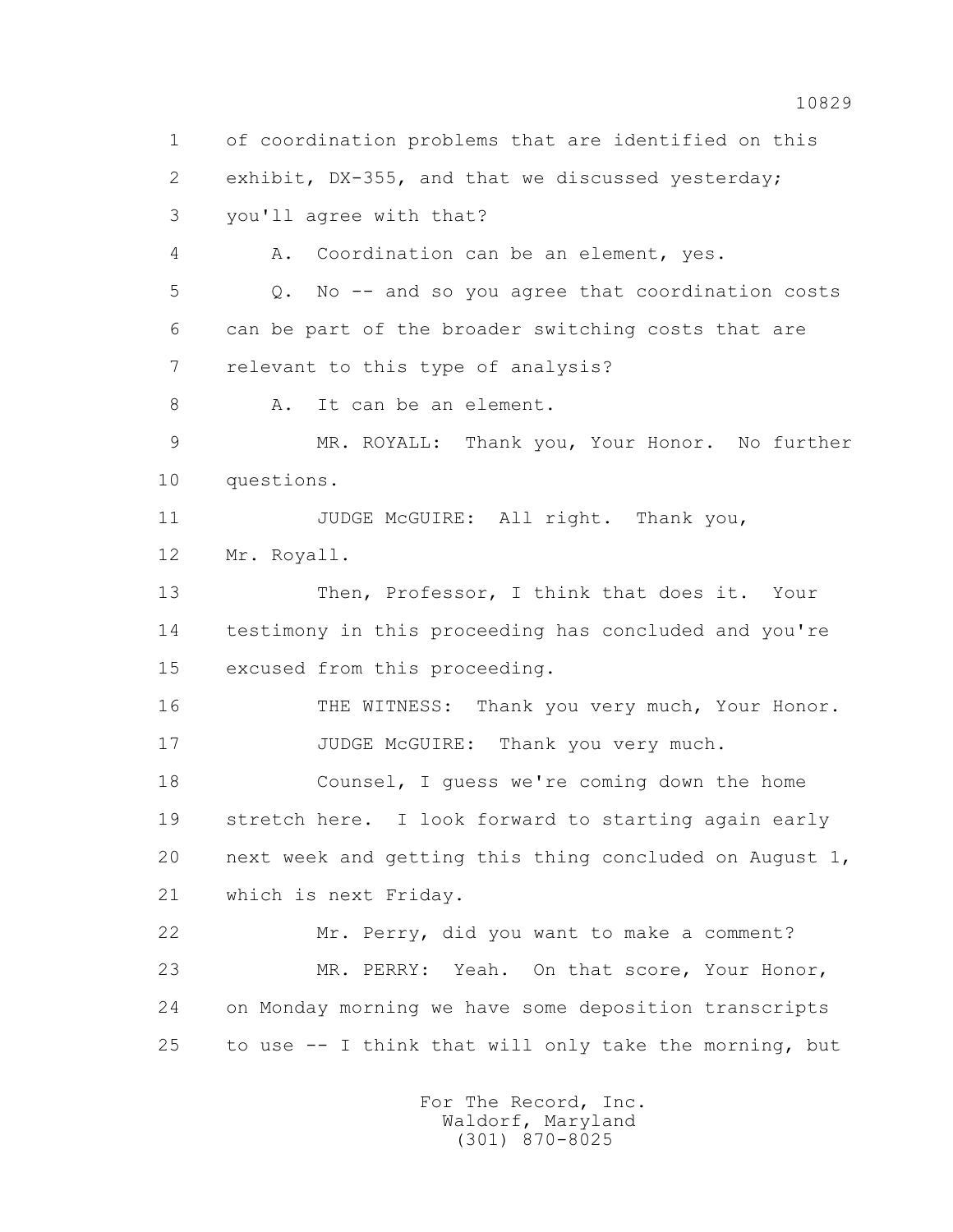1 we couldn't get the Tuesday witness until Tuesday. On 2 Tuesday we have the last witness. 3 JUDGE McGUIRE: Okay. 4 MR. PERRY: And we also received last evening 5 the notice regarding their proposed rebuttal case, and 6 we will have a response to that that will come in first 7 thing Monday morning to Your Honor. 8 JUDGE McGUIRE: Very good. If we need to take 9 that up, we'll do so on Monday. Or I assume on Monday, 10 possibly on Tuesday, but hopefully on Monday. 11 All right. Everyone have a good weekend. 12 MR. STONE: Thank you, Your Honor. 13 MR. ROYALL: Thank you. 14 (Time noted: 4:09 p.m.) 15 16 17 18 19 20 21 22 23 24 25